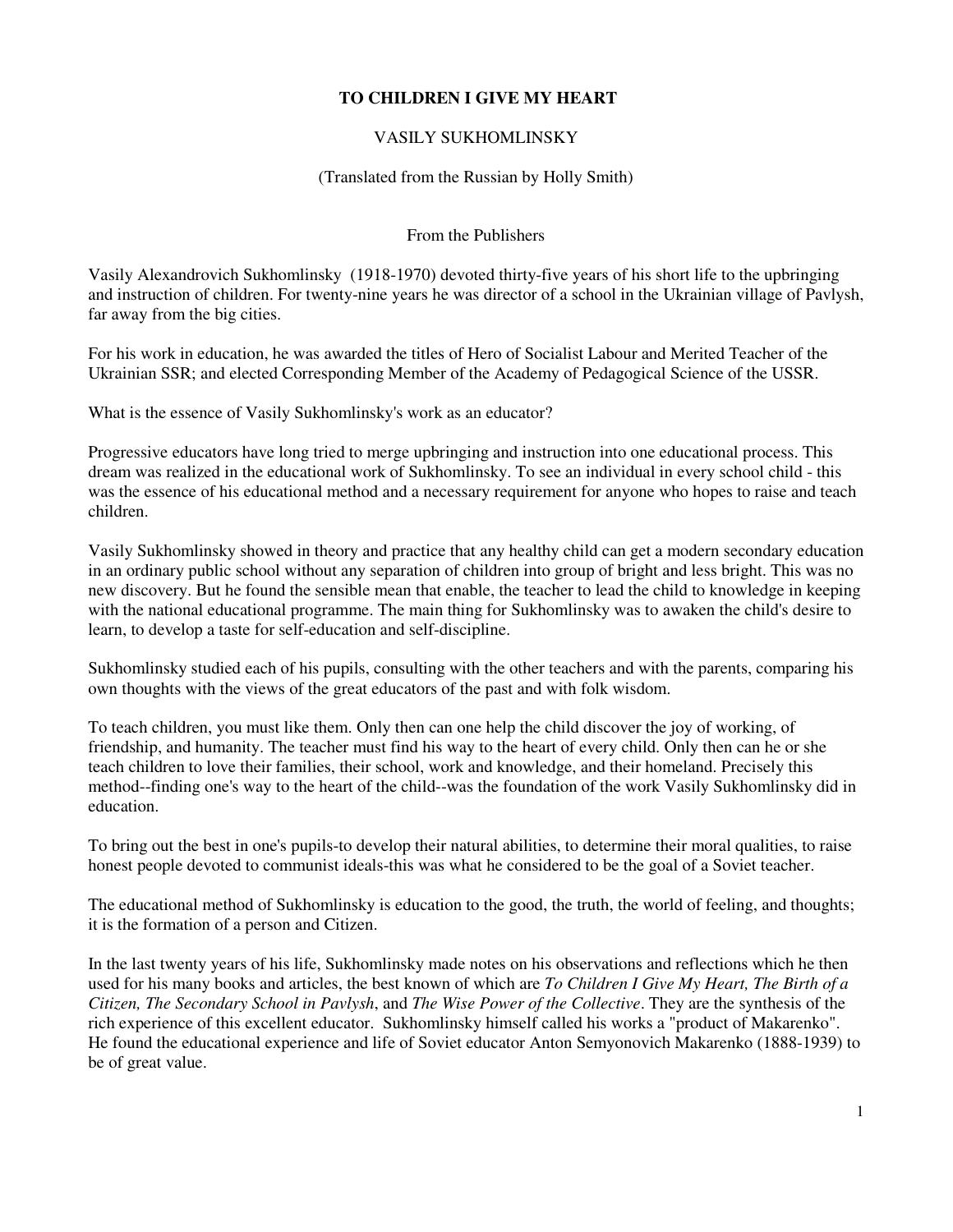At the root Makarenko's method was a profound respect for and belief in the individual. He headed a children's work colony during the 1920s, a very difficult time for the Soviet Republic when large numbers of children had lost their parents, families, and homes. To relieve the grief of these abandoned children, it was essential to surround them with warmth and attention, to give them a new family. For the children in Makarenko's custody, the collective became just such a family. To reeducate these children, to break deep-rooted habits, a new approach was urgently needed, and it was brilliantly worked out by Makarenko. But the main element in Makarenko's system, as Sukhomlinsky saw it, was the "constant, inexhaustible ring of humanism", the "captivating beauty of the finest human aspirations".

The contact between teacher and child and the atmosphere of goodwill that Makarenko created was exactly what the school in Pavlysh headed by Vasily Sukhomlinsky sought to secure. The two teachers linked education with a civic vision of the world, with an understanding of the beauty of the individual in his devoted service to his country and people. They thought that to teach young people how to live was much more than just giving them an understanding of good and evil--it was teaching them intolerance of social evil and injustice.

The educational legacy of Vasily Sukhomlinsky focuses upon the following: in choosing an educational method, he acted in accordance with the principles of Makarenko, the essence of which is that any method used in isolation from the others might yield either positive or negative results. The entire system of methods, harmoniously organized, is important.

The theory of collective education, associated first and foremost with the name of Makarenko, was confirmed by the educational practices of Vasily Sukhomlinsky. In the modern world it is impossible to raise and educate children outside the collective, because only such an education teaches children the joy of communicating with other people and giver them the opportunity to discover their own abilities.

The contemporary development of the science of education, the improvement of schools, inevitably requires more attention to the discoveries and achievements of all progressive educators and to their legacy. The excellent results of Sukhomlinsky's work show that all things educational rest on a single foundation and work toward the goal of moulding the rising generation in a spirit of high morality and civic duty.

Vasily Sukhomlinsky died early. His passing on at the age of only 52 is an aftermath of the war. When the Great Patriotic War against fascist Germany (1941-45) broke out, twenty-three-year-old Sukhomlinsky, fresh from the Poltava Teacher Training Institute enlisted in the army. His wife Vera stayed behind in Nazi- occupied Pavlysh, and aided the partisans. While on a partisan mission, she was seized by the Gestapo. In the fascist prison, a son was born to her. The fascists tortured the brave woman, demanding that she name the leaders of the partisan detachment, but she kept silent, they killed her infant son, only a few days old, before her eyes. Vera herself was hanged... At that time, Sukhomlinsky was fighting against the invaders at the approaches to Moscow. Severely wounded, he was carried off the field of battle. Ever since then, deadly shell fragments were embedded in his chest, and there was a great pain in his heart for his loved ones who had perished.

To the very last day of his Life--2 September 1970-- Vasily Sukhomlinsky lived for children.

Years passed, and the country healed the wounds of war. New generations who knew the war only from history books were born. The children of the Pavlysh school had no idea then that they were being taught, led about the fields and for, by a man in whose chest the scars of war still burned fresh.

Medicine was powerless to help him. Sukhomlinsky died at his post at the beginning of the school year, having opened the doors of his school for the last time for a new generation of children.

The educational legacy of Sukhomlinsky, his, experience as an educator, is attracting more and more attention among teachers and parents not only in the Soviet Union, but also all over the world.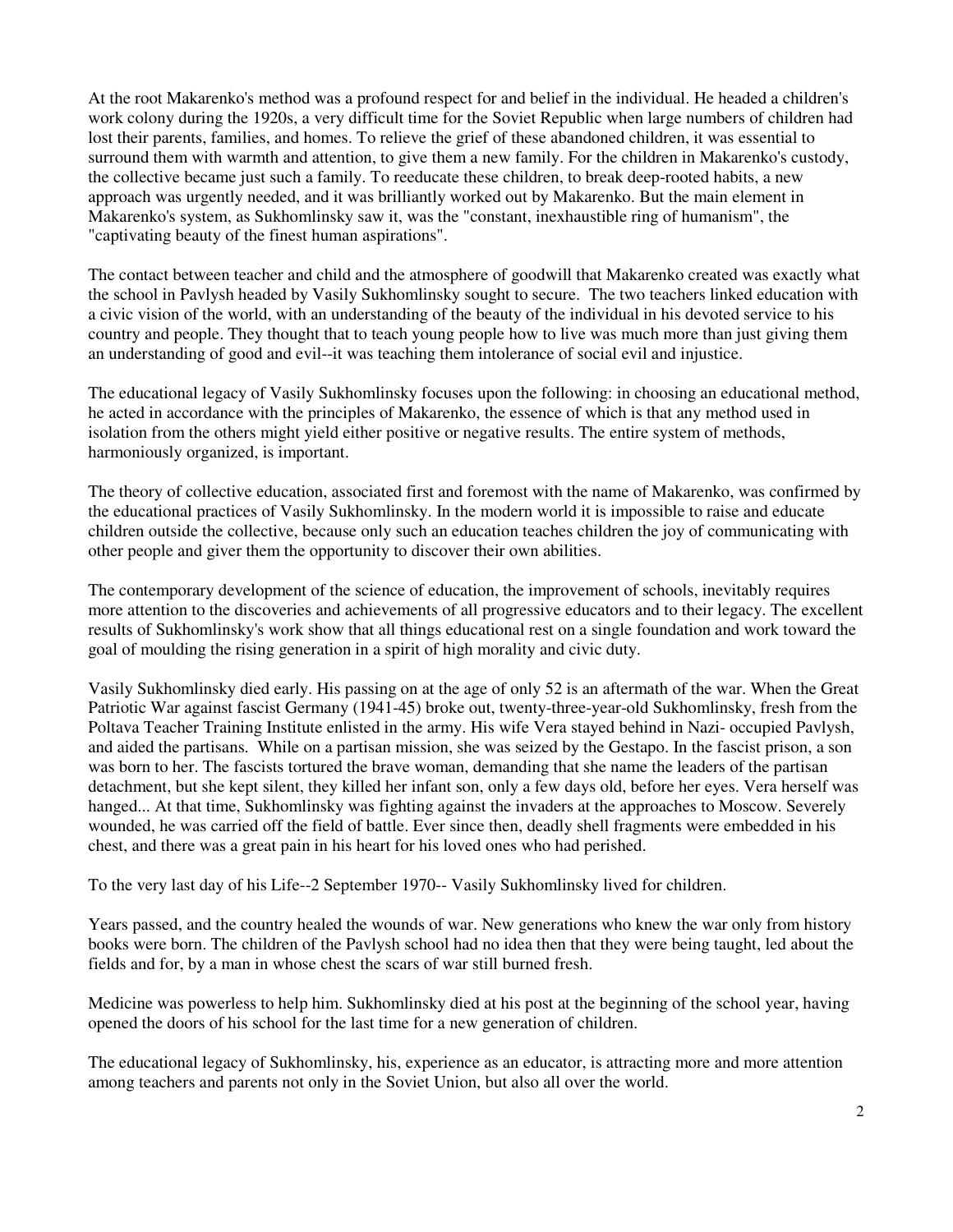### FOREWORD

My dear readers and colleagues-teachers, educators, and directors of schools:

This book is the result of many years of work in a school-the result of thought, concern, anxiety and aggravation. Thirty-three years of uninterrupted work in a village school has been a great happiness for me. I have devoted my life to children. So, after much thought, I decided to call this book, *To Children I Give My Heart*, considering that I have earned that right. I would like to tell other educators-- both those who are presently working in schools, and those who will work there after us - about a long period in life, a period of about a decade: from the day a little child--a little rascal as we teachers often call him--first starts school, until that solemn moment when a young man or woman receives his or her certificate of secondary school completion from the hands of the director and embarks on an independent working life. This is the formative period for an individual, but for the teacher it is an enormous part of his or her life. What was the main thing in my life? I can answer that without thinking: my love for children.

Perhaps you, dear reader, will not agree with some of the things in my work; maybe something in it will seem strange to you or surprising, so let me ask you in advance not to consider this book a universal aid for raising children, teenagers, or young men and women. In the vernacular of education, this book deals with out-of-class educational work (or with the task of bringing up children in the narrow sense of the term). I do not intend to cover lesson material or all the didactic details of the process of learning the fundamentals of science. In the language of delicate human relations, this book is dedicated to the heart of the educator. I have tried to tell how to lead the child into the world around him, how to help him learn, and how to make this intellectual labour easier; how to arouse and affirm noble feelings and emotions in his soul; how to impart a sense of human dignity, faith that the human being is good; how to give him love for his Soviet homeland; how to arouse in the perceptive intellect and sensitive heart of the child the first grains of loyalty to the lofty ideals of communism.

The book you are now holding in your hands is devoted to educational work in the elementary grades. In other words, it is devoted to the world of childhood. And childhood, the world of children, is a special world. Children have their own ideas of good and evil, honesty and dishonesty, and human dignity. They have their own criteria of beauty, and even their own way of measuring time: in childhood a day is like a year, and a year is eternity. To gain access to that fairy castle, the name of which is Childhood, I have always endeavored to become, to some degree, a child myself. Only then do children cease to see you as intruder into their fairy-tale world or as a watchman guarding that world and indifferent to its goings-on.

I wish to make yet another reservation about the content of this book and the nature of experience. Elementary school is first of all the creative labour of one teacher. Therefore, I have deliberately avoided mentioning the work of the collective of teachers and that of parents. This book would be of tremendous length if I were to include all that. In a book about childhood, it is patently impossible to avoid mentioning the families from which the children come. After the Great Patriotic War (1941-1945), there was a gloomy, sometimes depressing atmosphere in some families. If I were to fail to give a full, truthful characterization of this family atmosphere, the entire system of my educational work would cause bewilderment. I firmly believe in the great power of education, as did Nadezhda Krupskaya, Anton Makarenko, and other outstanding educators.

### THE SCHOOL OF JOY

The Director of a School: After ten years as a teacher, I was appointed director of the secondary school in Pavlysh. Here my educational convictions, which took shape in these ten years, assumed their final form. Here I wanted to see my convictions translated into action.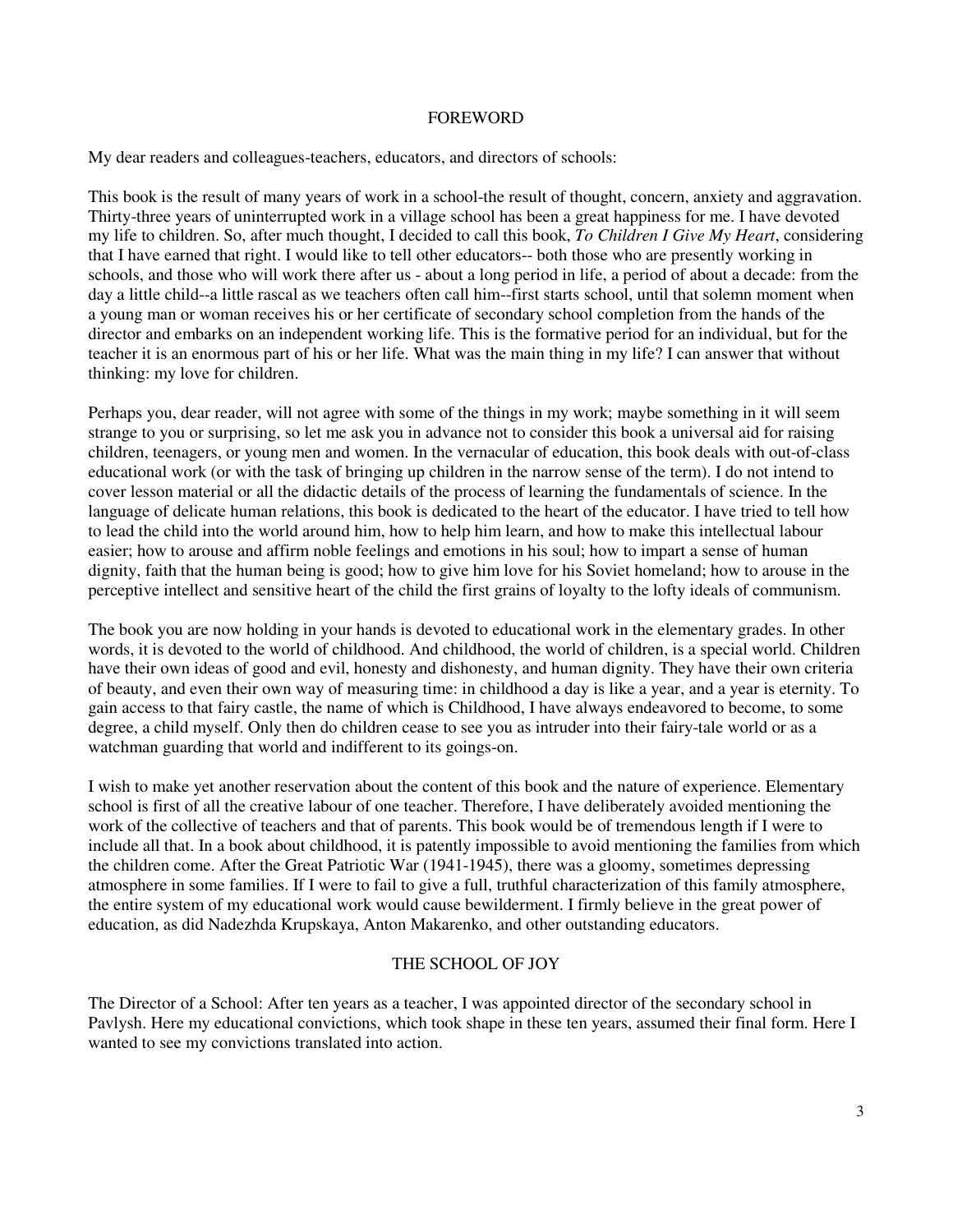The more I tried to realize them in practice, the clearer it became that leadership is also an educational endeavor: it is solving ideological and organizational problems on a school-wide basis by one's personal example. The effectiveness of the director as the organizer of the educational collective is greatly increased if the teachers see that he is a good teacher himself and participates directly in the task of educating the children.

Education consists first of all of continuous contact between teacher and pupil. K. D. Ushinsky, the great Russian educator (1824-1870) called the school director the head teacher. But in what way does he or she carry out this role of head teacher?

To educate children through their teachers, to teach teachers the science and art of education-- this is important, but it is one side of the multi-faceted process of administering a school. If the head teacher only instructs others in the art of teaching but has no direct contact with children, then he ceases to be an educator.

The first weeks of my work as a director convinced me that the way to children's hearts was closed to me if I had no interests, hobbies, or aspirations in common with children. Without some kind of direct educational influence upon the children, I, as a director, would lose the most important quality of the teacher-educator-the ability to enter the inner world of children. I envied the classroom teachers, for they were always with children. The classroom teacher has heart-to-heart talks with the pupils, goes with them to the forest, to streams, to work in the fields. The children wait impatiently for those days when they go on excursions, cook porridge, fish, or camp out in the open, looking at the twinkling stars. The director is on the sidelines of all of this. He is there only to organize, to advise, to take note of and correct shortcomings, to encourage what is good and forbid the undesirable. Of course, one cannot manage without all this, but for me it was not enough.

I know many excellent school directors who take an active part in educational work. They are genuine masterminds of the educational process whose lessons serve as examples for teachers. They participate actively in the affairs of the Young Pioneer and Komsomol organizations. They have something to offer teachers, class masters and Young Pioneer leaders. But it seemed to me, and this conviction has grown even stronger over the years, that the director can attain the highest degree of skill as an educator by direct and extended participation in the life of the primary school collective. I wanted to be with the children, to share their joys and sorrows, to feel close to them--a feeling, which is one of the teacher's greatest delights. From time to time, I attempted to join in the life of one or another of the children's collectives: I went with them to work or on camping trips, on excursion, helping create those unrepeatable joys without which it is impossible to imagine a well-rounded education.

But both the children and I felt a kind of artificiality in these relations. I was perplexed by the unnaturalness of the educational situation: the children could not forget that I was with them for only a short time. Genuine community is born only where the teacher is a long-time friend, an associate and comrade in common undertakings. I felt that I needed such community not only for the creative joy that it gave, but also to teach my colleagues the art and science of education, Direct everyday dealing with children is the source of thoughts, educational discoveries, joys, sorrows, and disillusionments. Without them, creativity is impossible in our line of work. I reached the conclusion that the head teacher had to be the leader of a small children's collective, a friend and comrade to these children This certainty was founded upon the educational conclusions I had reached before coming to Pavlysh.

In my first years of teaching, I had already decided that a real school is not just a place where children gain knowledge and skills. Studying is important, but it is not the only thing in the life of the child. The more closely I examined all of which have come to be called the educational-upbringing process, the more convinced I became that the many- sided spiritual Life of the children's collective in which teacher and pupil are united by a multitude of interests and hobbies is the real school. A person who meets with his students only during lessonsthe teacher on one side of the desk, and the pupils on the other--doesn't know the soul of the child. And a person who doesn't know children, anyone to whom their thoughts, feelings, and aspirations are inaccessible, cannot be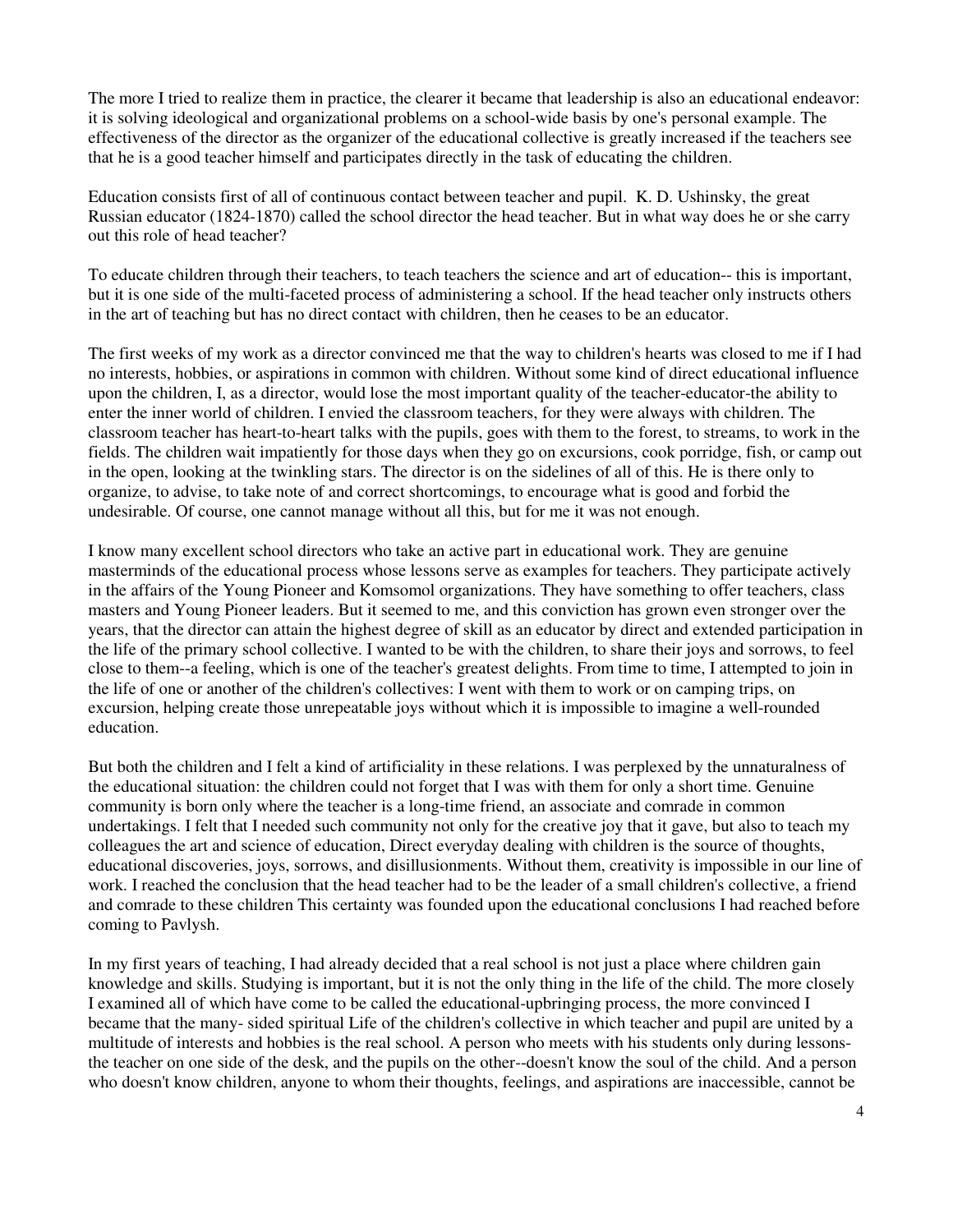a teacher. The teacher's desk is sometimes like a stone wall from behind which the instructor makes "attacks" on his "enemies"--the pupils; but more often than not, this desk is turned into a fortress under siege, eventually forced into submission by this "enemy", and the "commander" shut up inside feels as if his hands are tied.

Even with teachers who know their subject matter, education sometimes turns into a fierce struggle simply became there are absolutely no spiritual ties binding the teacher and his or her pupils, and so the soul of the child is frequently bruised. The main reason for the poor or impossible relations between instructor and pupils, found in some schools, is mutual distrust and suspicion: the teacher feels no kinship with the emotions of the child. He or she does not experience the joys and sorrows of the children, does not try mentally to get into the child's shoes. In one of his letters, outstanding Polish educator Janusz Korczak (1878-1942) reminds us of the necessity of gaining entrance to the spiritual world of the child, without condescending to it. This is a very subtle idea, the point of which we educators must assimilate the child's perceptions of the world, its emotional and moral reactions to the surrounding reality with all their distinctive clarity, sensitivity, and immediacy without idealizing or attributing some sort of wonderful characteristics to the child. Janusz Korczak's call to raise ourselves to the spiritual world of the child must he understood as a very delicate comprehension and sensation of the child's own perception of the world-a perception of both mind and heart.

I firmly believe that there are qualities without which a person cannot become a genuine educator, and foremost among them is the ability to penetrate into the spiritual world of the child. Only the person who never forgets that he or she was once a child can become a real teacher. The misfortune of many teachers (children, especially adolescents, call them old fogeys) is that they forget that the student is first of all a living human being in the act of entering the world of knowledge, creativity, and human relations.

In education there are no unconnected pieces acting in isolation. The lessons are an important part of the process of coming to know the world for the participants. The entire structure of the spiritual life of children depends upon how they learn about the world and the kinds of convictions they form. But knowledge of the world does not consist solely of assimilation of knowledge. The misfortune of many teachers is that they measure and evaluate the spiritual world of the child only with grades and marks, dividing all their pupils into two categories: those who study well and the rest.

But if a teacher lands in this miserable situation, with only a one-sided understanding of the multiplicity of the life of the human soul, then could not the same be said of the director who only monitors the teachers' work, giving "general instructions" and granting or denying permission? His situation is even more unpleasant. I found such a role confining. I felt nostalgic whenever I came to check on the students and found them and their teacher excited about something. At such times, a person could walk up to them and not even be noticed: children share a rich spiritual life with their teacher; they have their own secrets. Do we need such school directors? No. The form and method of leadership which developed in the schools of Russia before the Great October Socialist Revolution of 1917, when the director was essentially an inspector placed over the teachers, an administrator whose duty it was to keep an eye on whether or not the educator was expounding the programme correctly, who said nothing uncalled for and never made a mistake, is an anachronism.

The essence of leadership in the contemporary school consists in seeing that within the very difficult task of education, the finest experience, embodying in itself progressive educational ideas, is created, grows, and is strengthened in the eyes of the teachers. And the person who creates this experience, whore work is an example for other educators, should be the director of the school. One cannot imagine the present-day school without such a director, a person who is himself a fine educator. Education is first of all instruction in how to be a person. Without knowledge of the child--its mental development, thoughts, interests, hobbies, abilities, instincts, and inclinations--there is no education. Just as the head doctor of a hospital cannot be a real doctor without patients of his own, a school director cannot lead the other teachers if he has, no pupils himself. His own pupils in the sense that from the first days the child comes to school until it receives its certificate, the director goes with it from one step to the next in the climb toward maturity, and the director is immediately concerned with its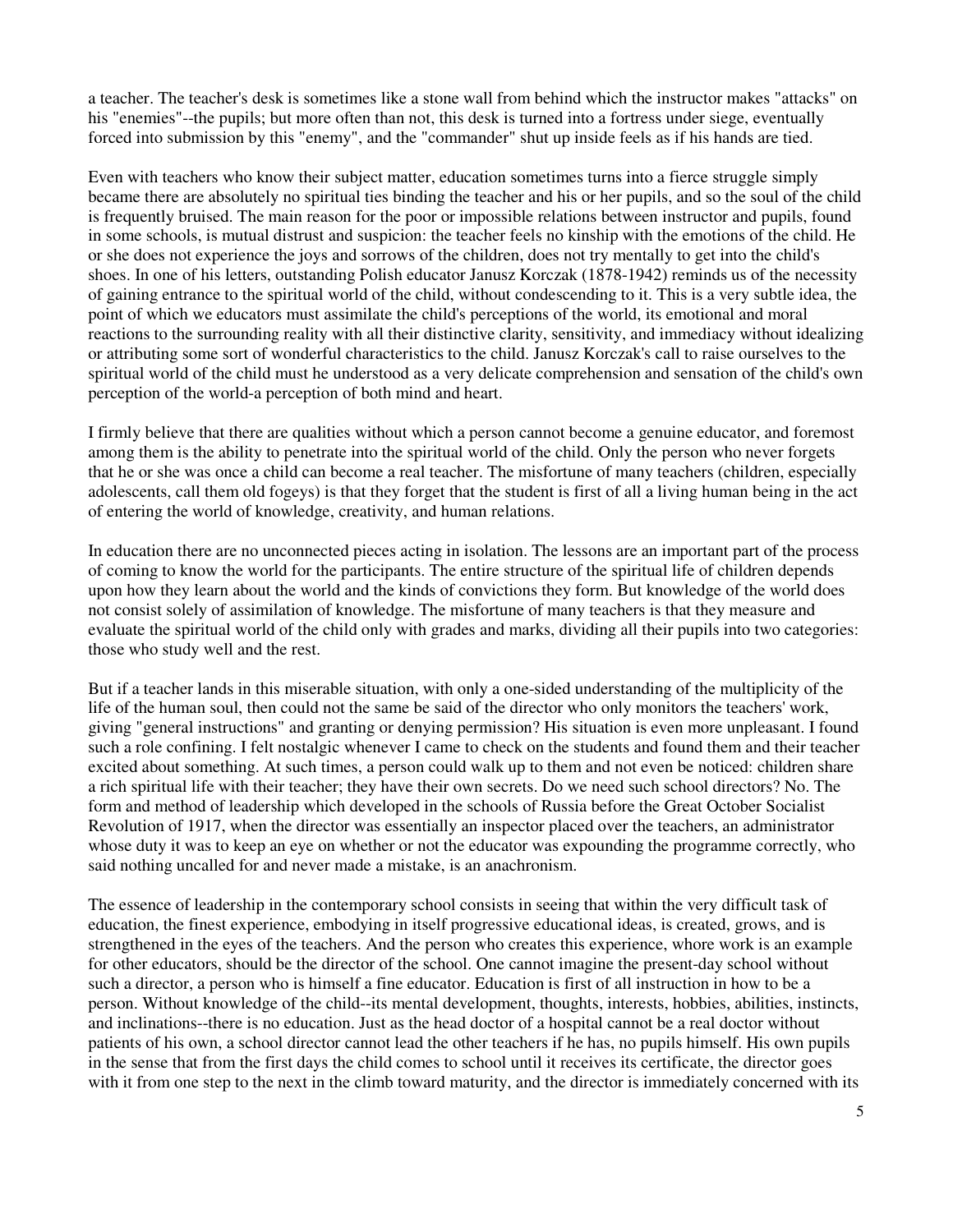mental, moral, aesthetic, emotional, and physical development. The director must also have interests in common and share his own spiritual richness with the child.

Who is the central figure in the school? In what sphere of the educational process must the director serve as an example for the other teachers? The main figure in the school is the leader of the primary children's collective the classroom collective. He is simultaneously a teacher, a friend to the children, and a director of their multifaceted spiritual life. Studying is only one of the petals of the flower of education in the broad sense of the term. In education, there are no divisions into important and unimportant, just as there is no chief petal among the many petals that give the flower its beauty. In education, everything is important lessons, the development of various after-school interests, and the inter-relations of the pupils within the collective.

After six years of working as a school director, I became the teacher coordinator of a classroom collective. I wish to note that this is not the only way to achieve direct spiritual contact between director and pupils, but in my particular situation this method seemed to be the most promising. I looked upon being directly responsible for the children's collective as a very extended experiment set up under natural conditions.

Before I discuss exactly what I did over those years, I would like to touch on the characteristics of one important situation, which in a way reveals the content, and aim of practical work. The pre-school and elementary years play an exceptionally important role in personality formation. Lev Tolstoy (1828-1910), the great Russian writer and educator, maintained that from birth to the age of five years, the child acquires much more for his reason, feelings, will, and character than it does for the rest of its life. And Soviet educator Makarenko repeats this: a person will be what he becomes before the age of five.

Janusz Korczak, a person of uncommon moral beauty, wrote in his book, *When I Again Become Small*: no one can tell whether a child gets more from looking at the blackboard or looking out of the window. What is more useful, more important for it in that instant--the logical world squeezed onto the blackboard, or the world floating by on the other side of the window-pane? One must not tie down a person's soul, but must rather pay attention to the laws of the natural development of every child, to its peculiarities, aspirations and demands.

I have remembered the words of this little book in the gray cover all my life. When, soon after the war, I heard of the author's heroic deeds, his words became a commandment for all of my life. Janusz Korczak was the director of an orphanage in a Warsaw ghetto. The Hitlerites condemned these unfortunate children to death in the ovens of Treblinka. When Korczak was offered the choice of life without children or sharing their fate, he chose death without the slightest hesitation. "We know you are a good doctor; there's no need for you to go to the stoves," the Gestapo told him. "I won't act against my conscience," he answered. This hero went to his death together with his children, calming them, trying to mitigate the horror of their impending death. The life of Janusz Korczak and his feat of amazing moral strength and purity is an inspiration for me. I learned from him that to give children a genuine education one must give them one's heart.

Ushinsky wrote that we can love someone we are with all the time without being aware of it until some misfortune shows us the depth of our feelings. A person can live all of his life without knowing how much he loves his homeland if, for example, he is never away from it for a long time. I remember these words every time I don't see children, don't feel their joys and sorrows, for extended periods. Every year I become more convinced that one of the marks of a fine teacher is his or her affection for children. And if, in the words of Stanislavsky (1863-1938), "it's impossible to order feelings about", then bringing out these feelings in {K. S. Stanislavsky-- Soviet theatrical theoretician, educator, stage director, and actor. —Ed}. The teacher-educator is the very essence of fine teaching on the part of the director.

Without constant contact between teacher and child, without penetration into the mutual world of thoughts, feelings, and each other's experiences, an emotional basis as the flesh and blood of education is unthinkable. Multi-faceted emotional relations with children in a united, friendly collective in which the teacher is not just an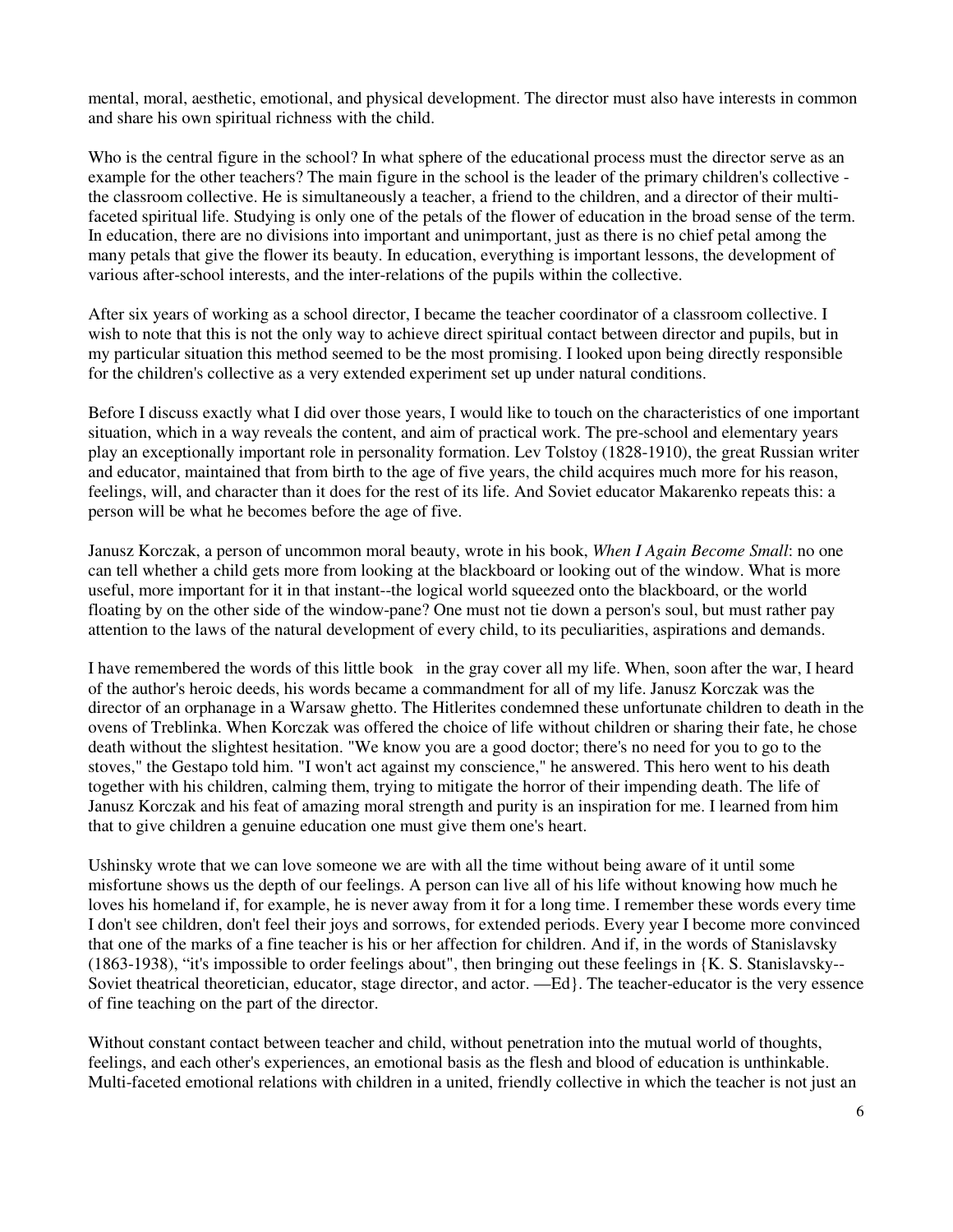instructor but a friend and comrade is a major source of emotional revelations. Emotional closeness is unthinkable if the teacher meets with the pupils only in class, and if it is only there that his or her influence is felt.

Of course we must not put the "world squeezed into the blackboard" and the "world floating by on the other side of the window-pane" into opposition with each other. We cannot allow for the idea that required subject matter drapes the person's soul and that the blackboard enslaves children, while the world outside the window is one of real freedom.

In the years before I came to Pavlysh, I was convinced again and again that the elementary school teacher plays an enormous role in the life of the child. He or she must be like a member of the child's family, like a mother. The faith of a small schoolchild in the teacher, the mutual trust between teacher and pupil, the ideal of humanity, which the pupil sees in his teacher, is elementary, and when the teacher perceives these most complex and wise rules of education, he or she can become genuine spiritual tutor. One of the most valuable qualities of a teacher is his humanity, a deep love for children, a love in which the heartfelt caresses and wise strictness and exactingness of father and mother are combined.

Childhood is an important period in the life of a person, not men preparation for future life. Childhood is real, dear, genuine, unrepeatable life. And what went on then, who led the child through these years, what entered its heart and mind from the world around it, will determine to a large extent what kind of person it will become. Formation of the character, the thought processes and speech occurs in the pre-school and elementary years. It is possible that everything that enters the heart and mind of a child through textbooks and lessons does so only because of the surrounding world, which exists alongside the textbook--the surrounding world in which the child took all those difficult steps between the moment of its birth and that time when it could open a book and read.

The long task of learning begins in childhood, the task of learning with one's heart and mind those moral values that lie at the basis of communist morality: boundless love of and a readiness to give one's life for the happiness, greatness and might of the homeland, and irreconcilable firmness to the enemies of one's country.

Over a period of thirty-three years I studied the vocabulary of children of all ages, and of grown-ups as well. The picture was amazing. A seven-year old child from an ordinary collective farmer's (father and mother have a secondary education, and there are about 300-400 books in the home) understands and feels the emotional coloring of about 3,000-3,500 words of his native language and has an active vocabulary of 1,500 of these words at the moment he enters school. Forty-five to fifty-year-aid workers and collective farmers with a secondary education understand and feel the nuances of 5,000-5,500 words of their native language and have an active vocabulary of no more than 2,000-2,500 words. This fact alone is striking evidence of the role the years of childhood play in the life of a person.

The strong conviction that the pre-school and elementary years largely determine the future of the person, does not deny the possibility of re-educating the person in later years. The power of re-education was brilliantly demonstrated in the experience of Soviet educator Anton Makarenko. But he also recognized the exceptional significance of the early years. The proper task of education is not to correct mistakes made in early childhood, but to avoid making them in the first place, thereby eliminating the necessity for re-education.

Working as a school director, I noted with bitterness how the natural life of children can sometimes be misinterpreted when a teacher views education only as an instrument for cramming as much material as possible into the children's heads.

It is impossible to watch without pain how the natural life of the child is crippled, not only during lessons but also in the day-care groups. There are, unfortunately, such schools where, after five or six lessons, the children remain at school for another four or five hours, and instead of playing, relaxing, or going outside for fresh air,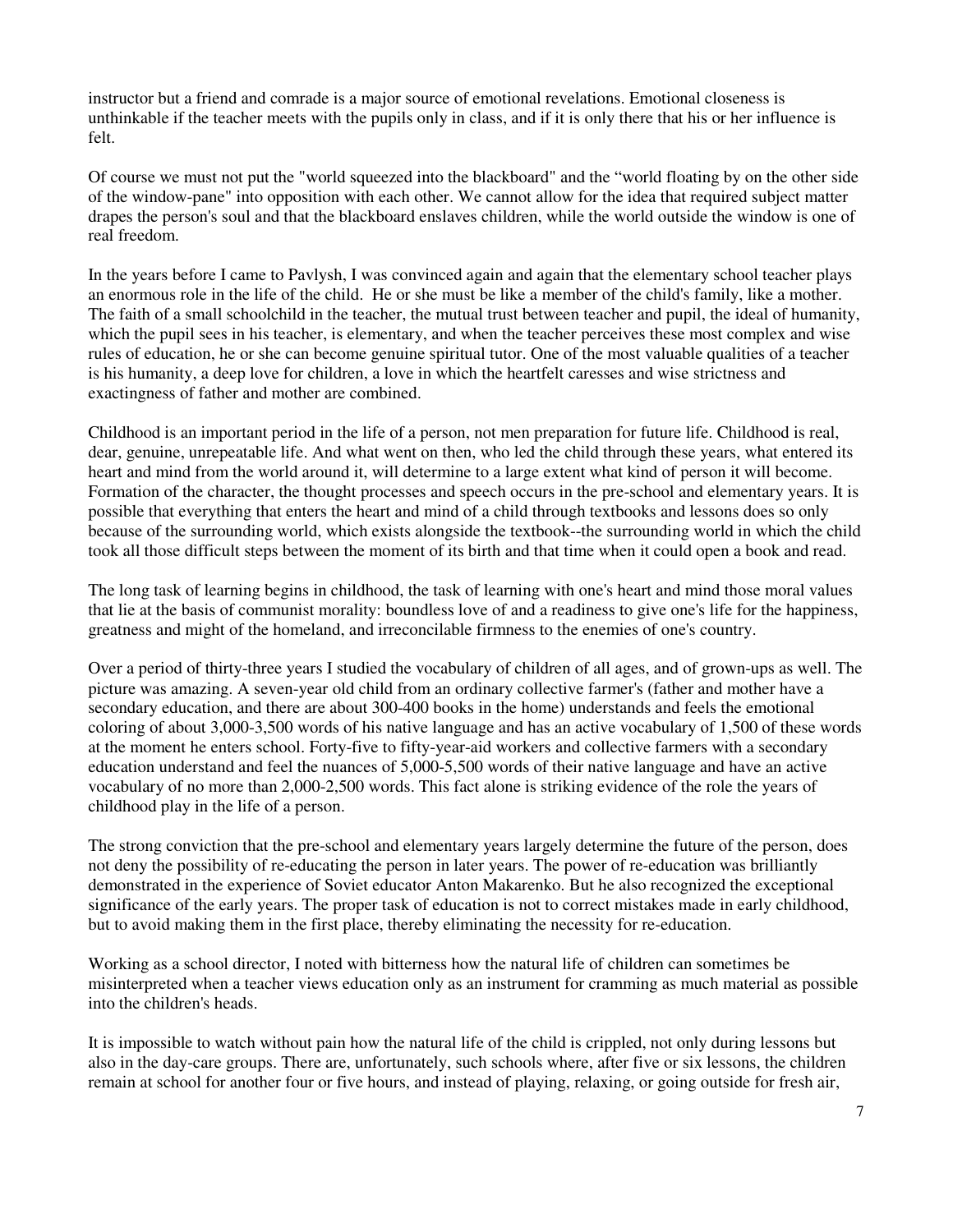the children continue studying. The time the children spend at school is turned into one endless, tiresome lesson. This practice must not continue! Day care groups are a very valuable form of education. It is precisely here that favorable conditions for continuous spiritual contact between teacher and child, without which education to the higher emotions is unthinkable, exist. But unfortunately many an excellent idea has been turned on its head: all too often the day-care group just gets more of the same old lessons at the same old desks from bell to bell, which is enough to sap the energy of any child.

### Why does this happen?

Because it's easier to continue lessons than it is to take the kids out onto the lawn, to the park, or for a walk in the forest. It is a pity that the positive experience of the schools with the finest day-care programmes, which have been thoroughly described in educational literature, has not yet taken root elsewhere. And the main reason for this is the general weakness in education.

We live in a time when, without a mastery of scientific knowledge, neither labour, nor elementary human relations, nor the fulfillment of one's obligations as a citizen are possible. Studying cannot possibly be an easy, pleasant game, which brings only delight and pleasure. And the lives of the younger generations of citizens won't be a bed of roses. We must bring up highly educated, persevering, work-loving people who are prepared to overcome difficulties no less complicated than those overcome by their parents, grandparents, and great grandparents. The level of knowledge of the young person of the 1970s to 90s will be incomparably higher than that of the youth of the previous decades. The larger the sphere of knowledge one must master the more one must take into consideration the nature of the human body in the period of rapid growth, development and personality formation--the years of childhood. The person always was and always will be the child of nature, and whatever causes this kinship must be used to join him to the richness of spiritual culture. The world surrounding the child is first of all the world of nature with its un- limited wealth of phenomena and inexhaustible beauty. Here, in nature, lies the eternal source of the child's intellect. But along with this, the role of those elements of the environment connected with the relations of people to society, with labor, are also growing with every year.

But the process of cognition of the realities at hand is no substitute for emotional stimulus of thought. For the pre-school or elementary school child, this stimulus plays a very important role. The truth, in which the examples and phenomena of the surrounding world are generalized, becomes a personal conviction of the children provided it is inspired by dear images, which influence the feelings. It is crucial that the child discover its first scientific truths in the world around it, that the source of thought be beauty and the inexhaustible complexity of natural phenomena, that the child gradually enters the world of societal relations, and of labor.

From the very beginning of my work at the Pavlysh School, I was interested in the younger children, especially those in the first classes. The children entered school quivering with excitement on the first days of their studies, truthfully gazing into the eyes of their teacher! Why does it so often happen that after a few months, or even in a matter of weeks, the light in their eyes goes out? Why is studying such a torture for some children? Especially since all teachers sincerely want to preserve this childish spontaneity, this joyful perception and discovery of the world; they want to make studying an inspiration, interesting task for the children.

First of all, this usually happens because the teacher does not know a great deal about the spiritual world of each child and because life within the walls of the school is confined to studying--regulated by bells, as if to level the children out, to adjust them all to one measure, making no allowances for the richness of the individual world. Of course, I advised teachers of the elementary classes on how to develop the interests and diverse spiritual life of the children, but advice is not enough. What is important is the educational idea, the essence of which is unveiled in the interrelations of children and teachers, and which becomes clear when it stands before the eyes of the teachers' collective like a tall building erected within the school. This is why I began educational work with the classroom collective, to be carried out over a period of ten years.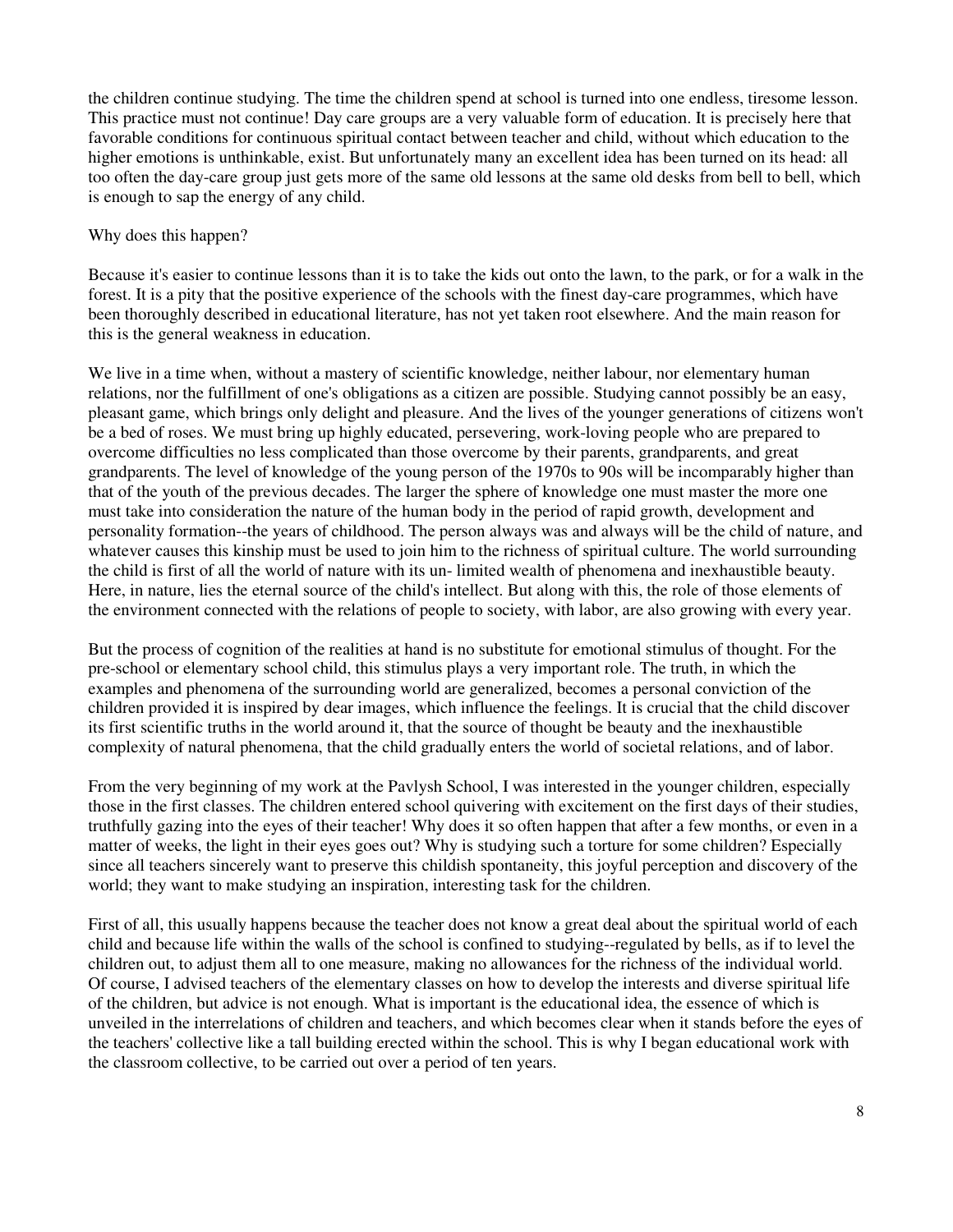Life in the classroom collective, which will be discussed below, is not fenced off from the life of the school collective. In many cases I will touch upon the form and methods of educational work within the framework of the school as a whole. But I will resort to this only to show the classroom collective more clearly, since precisely the substance of the educational work in the classroom is the main condition for the success of all in-school education.

## The First Year - Studying the Children

In the fall of 1951 three weeks before school started, simultaneously with the first-formers, the six- year-old boys and girls who would begin school a year later were registered as well. I was destined to work with these children for ten years.

When I gathered all the parents and children together and suggested that they send the children to school for a year before the official start of classes, opinions were divided: some parents approved of my intentions, considering that since there was no year-round kindergarten (in those years the village kindergarten operated only in the summer), sending the children to school would help out the families. Others feared that premature studying would have an adverse effect on the children's health. "They'll have plenty of time to sit in a classroom," said Lyuba's mother. "The only real childhood they have is before they start school." These words made me think once again about how harmful the sharp break in the whole tenor of the child's life is when it starts school, how important it is to give it enough scope for the development of its natural strength. I told them that coming to school for a year before lessons started wouldn't mean sitting in the classroom.

I needed this year before the children began their studies to get to know every child well, to study the individual features of its perceptions, thoughts, and intellectual working. Before one can pass on knowledge, one must teach children how to think; to perceive, to observe. One must also be thoroughly familiar with the state of health of every child--without this it is impossible to teach normally.

Intellectual upbringing is not the same as acquiring knowledge. Although it is impossible without education, just as leaves cannot be green without sunlight, nonetheless, the training of the mind cannot be identified with education any more than green leaves can be identified with the sun.

The educator deals with thinking matter, the perceptive and cognitive ability of which depends, to a large extent, on the child's health. This dependency is very delicate and difficult to apprehend. The study of the internal spiritual world of children, especially their thoughts, is one of the most important exercises of the teacher.

## My Pupils' Parents

In order to know children well, one must know their families--father, mother, brothers, sisters, grandfathers and grandmothers. In the neighborhood of our school there were 31 six-year-old children-- 16 boys and 15 girls. All the parents agreed to send their children to the School of Joy, as the mothers and fathers shortly began calling our group of preschoolers. Of 31 children, 11 were without fathers, and two had neither father nor mother. The fates of both of these boys, Vitya and Sasha, were tragic. Vitya's father fought as a partisan in the Great Patriotic War, and was killed by the fascists after being cruelly tortured before the eyes of his wife. Vitya's mother couldn't bear the grief and went insane. The boy was born six months after this tragic event. The mother died after giving birth, and the infant was saved with great difficulty. Sasha's father died at the front, and his mother was killed during the fighting to clear the village of fascist invaders.

In the last few weeks before the opening of the School of Joy-, I got to know every family. I was disturbed by the fact that in some families there was not a friendly atmosphere between parents and children, father and mother. The mutual respect without which a child's happy life is impossible did not exist in some cases.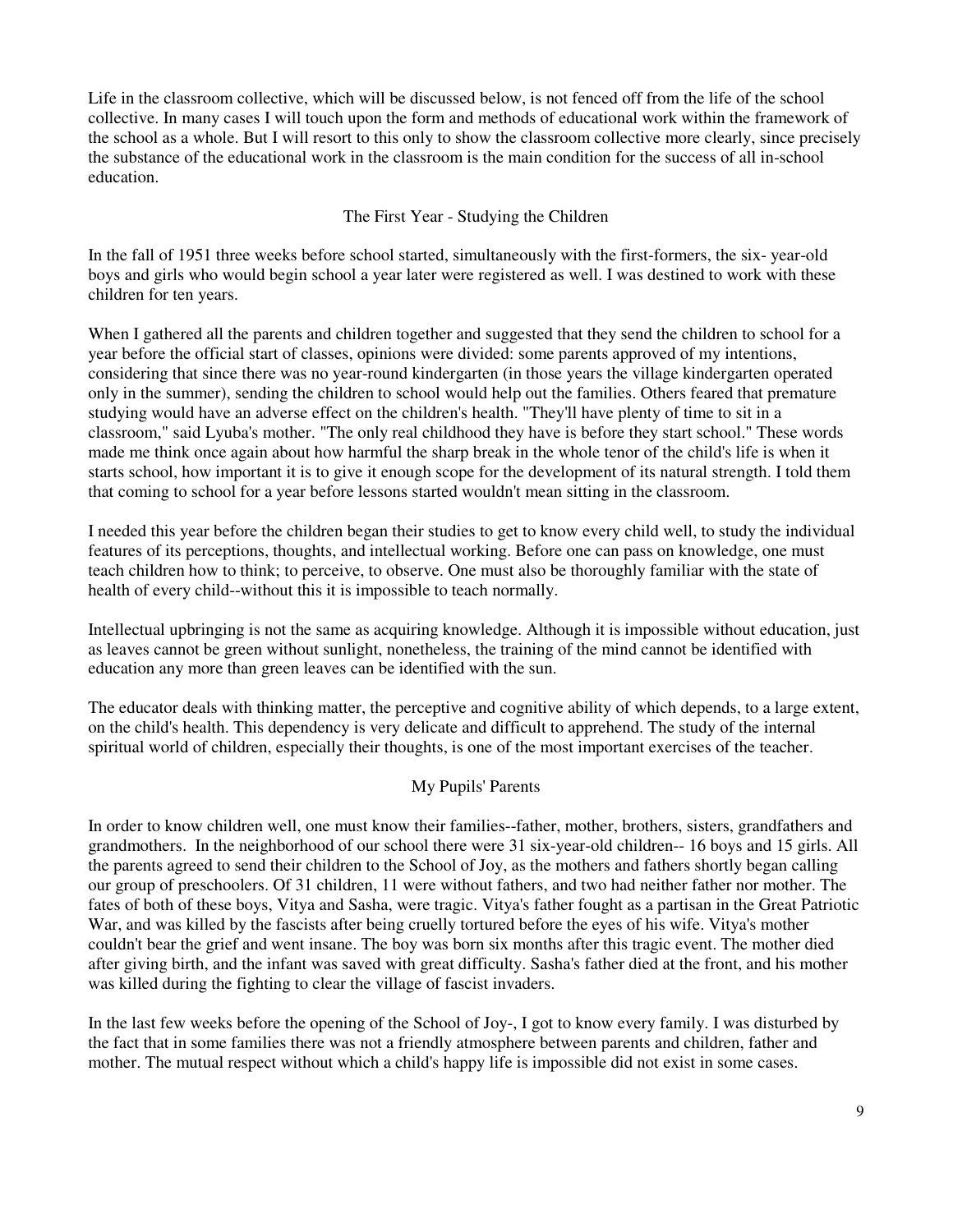Here stands dark-eyed, olive-skinned, pug-nosed Kolya. He has a guarded look. I smiled at him, and he frowned harder. In these moments I thought of his abnormal family condition. Before the war, Kolya's father had been in prison, and his family was living in the Donbas Region. During the fascist occupation, the father left prison, and his family came to live in our village. His mother and father used people's grief to make money: they profiteered, hiding things stolen by fascist underlings. In these difficult years his mother stole chickens from the collective farm's chicken houses and taught Kolya and his older brother to catch crows to eat. The children killed the birds and their mother fried them and sold them at the market as chickens. I looked at this boy, wanting him to smile, but I saw reserve and fear in his eyes. How can I awaken kind, human feelings in your heart, Kolya, to countervail the abnormal atmosphere of malice and contempt for people you grew up with? I saw the blank, indifferent eyes of his mother, and I am troubled.

I thought a long time before I decided to mention these details in this book, crossing them out tens of times, and then putting them in again. I could have confined myself to general characteristics of course: the father and mother were no examples of moral rectitude for the child... But that would just be smoothing things over. We must not close our eyes to the loathsome things still around us. No stonewall can protect a school from them. To struggle against and overcome this evil, to clean the filth inherited from the old world from young souls, we must bravely look the truth in the face.

Tow-headed, skinny Tolya with his sky blue eyes. He stood beside his mother, holding her hand, staring at the ground, looking up once in a while. His father died a hero's death in the Carpathians; his mother received several of his posthumous medals. Tolya is proud of his papa, but his mother has a bad reputation in the village: she leads a dissipated life, leaving the child to look after himself... What can be done to prevent the heart of this sixyear-old boy from being crippled? What steps should be taken to make his mother come to her senses and wake up to the fact that she should care for her son.

The war had left grave scars, wounds that were still open. Before me were children born in 1945, and several in 1944. A few had lost their fathers before they were even born; Yura, for example, whose father was killed two days before the end of the war. His mother loves him to distraction, tries to satisfy his every desire. His grandfather lives with them and is also ready to do anything for the boy. From what I found out about the family, it was clear that this six-year-old child could turn into a little tyrant. The blind love of a mother is just as dangerous as indifference.

Petrik came with his mother and grandfather. I had heard a lot about the hard life of this little boy's mother. Her first husband left her before the war. The woman married a second time, but the union was not a lucky one: it turned out that Petrik's father already had a family somewhere in Siberia, so he left after the war. She decided to tell her son that his father had died at the front from pride. So the boy told the other children about the imaginary deeds of his father, but they didn't believe him. They said his father was a liar. Petrik ran crying to his mother, but it was clear that unkind people had planted bitterness and mistrust in the soul of this child. What could be done so this child would believe in the good?

Kostya was already seven, but he still hadn't started school. His father, stepmother, and grandfather brought him to school. This child, too, had been touched by the tragedies of war. Several weeks after the liberation of the village from the fascist invaders, Kostya's pregnant mother, who was due to deliver any day, found several metal objects and gave them to her seven-year-old to play with. Among the objects was the fuse from a mine. The fuse exploded, and her son died. The mother hung herself. But some people came in time and took her out of the noose, and in the throes of her death, Kostya was born. The child was saved by a miracle: a neighbor breast-fed him along with her own infant. His father returned from the front. He doted on the boy, protecting and cherishing him. His stepmother, a fine woman, and grandfather also loved him. But when Kostya was five, a new misfortune occurred: he found a shiny metal object in the vegetable garden and started to beat on something with it. It exploded and the bloody child was carried to the hospital. Kostya was left an invalid: for the rest of his life he would be without his left hand and eye, and the dark blue grains of powder had eaten into his face forever...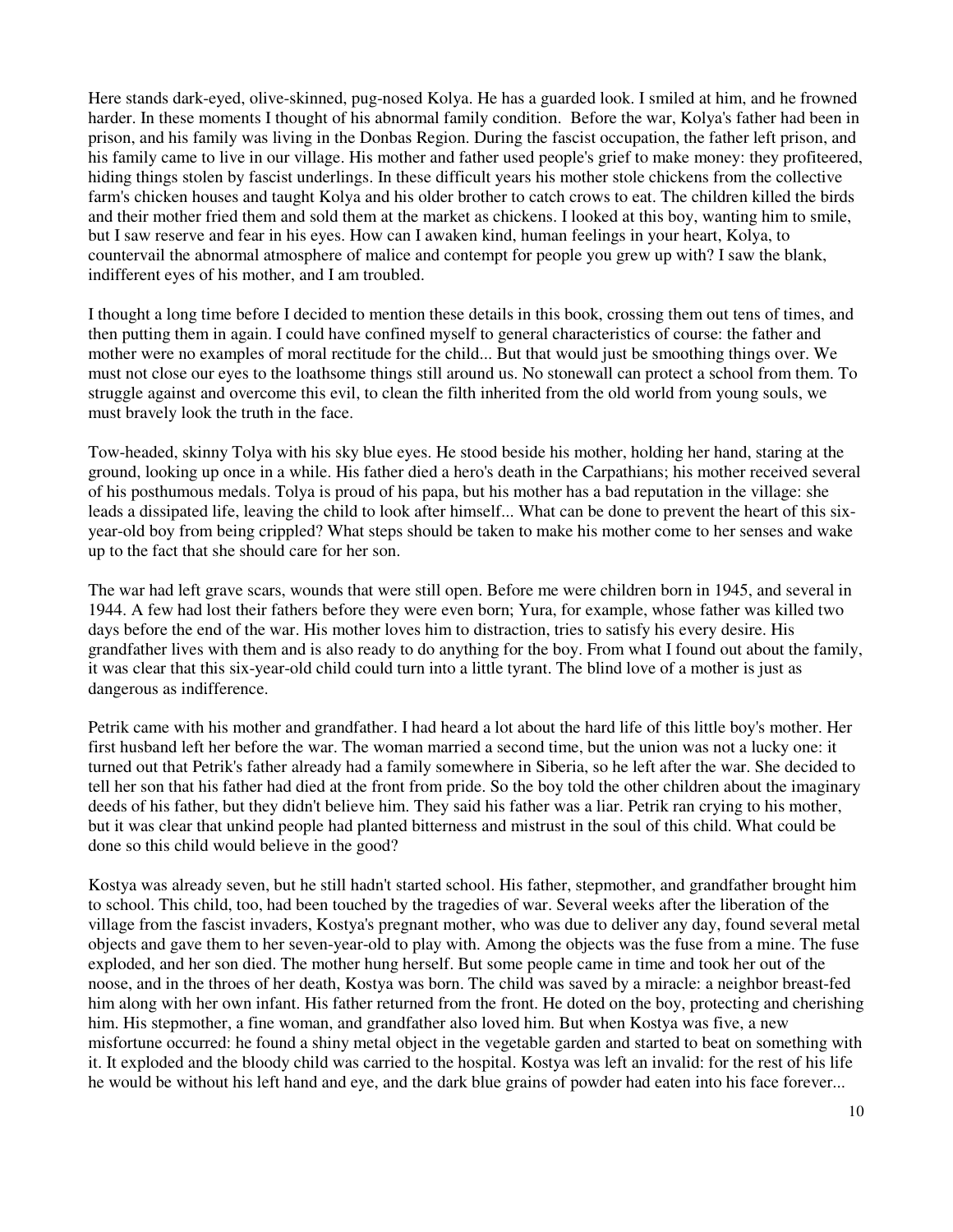How much must you be given, Kostya, how much heart-felt warmth and kind caresses, for you to become a happy person? How must your father, kind stepmother, and grandfather be spoken to so their love will become wise and exacting? How will you be able to study? Your family says that you get headaches. How can your studying be made easier, your health improved, and your gloomy mood dispelled? Your father says that sometimes you go off by yourself and cry. The games of other children your age don't interest you...

Gray-eyed, pensive Slava sits next to his mother. His mother's is the hard life of a woman alone. She is near fifty. When she was young, she dreamed of happiness, but she was not beautiful, so no one would marry her. Her youth passed, and she was left without personal happiness. Then after the war a man, single like her, returned home covered with scars. He fell in love with her, and they married. But their happiness was short-lived, for the husband soon died. The woman transferred all her love to her son, but she did not raise him properly. They said Slava didn't like people, that he would sit at home for days on end, and that as soon as you asked him to do something, he would begin to glare at you. Even now as I look him in the eyes, they immediately become biting and guarded.

The better I got to know my future pupils, the more I was convinced that one of the main tasks before me was to give back childhood to those who were deprived of it in their families.

In three years of working in the school, I had known dozens of such children. Life shows that if one cannot restore a child's faith in justice and the goal, it will never feel that it is really a person; it will never feel a sense of personal adequacy. Such a pupil will be an embittered teenager; for him nothing in life will be sacred. The words of his teacher will not reach to his heart.

To heal the soul of such a child is one of the more difficult labors of the teacher; this most delicate, most painstaking task is, essentially, the main test of teaching one's students the art of being a person. To teach this art means not only to see and feel the way in which a child comes to know good and evil, but also to protect the sensitive heart of the child from evil.

Looking into the eyes of children--dark brown and different shades of blue--I wondered whether I had enough goodness and kindness to warm their hearts. I remembered the words of Nadezhda Krupskaya: "For the child, an idea is inseparable from personality. It will receive the words of a beloved teacher in quite another way than those of a stranger or a contemptible person."' I would be teaching by word and by personal example. The children must read goodness, beauty, and truth in my words and deeds. Warmth, cordiality, and kindheartedness must stand behind every one of my words.

Galya was brought by her father. She and her little sister had experienced great sorrow: their mother had died. A year later, their father remarried, and a strange woman, but one who was kind, honest, and sympathetic, moved into their home. She tried to win the little girls' hearts; she was careful of their feelings, hoping they would grow to like her. A week passed and then a month, but Galya and her little sister Valya didn't even want to talk with their stepmother. It was as if they didn't notice her. The woman cried, asking advice of her husband and relatives what was she to do? She even thought of leaving, but then she had a baby. She hoped that the appearance of the child would warm the little girls' hearts, but her wish was not fulfilled. The girls, especially Galya, didn't want to pay any attention to their baby brother. How could her proud heart be touched? What advice should the mother and father be given, when in fact the father has already come to me and poured out his heart! I answered that I could only advise them what to do after I knew Galya better.

Plump, gray eyed, smiling Larisa sat next to her mother holding a chrysanthemum in her hand. I knew that her mother's heart was heavy with grief. Her husband had left her, and the little girl didn't remember her father. But her mother told her, "Daddy will come home." Later the woman married a good man, and managed to convince the little girl that this was her real father. Larisa loved the man, but her mother lived in fear that a careless word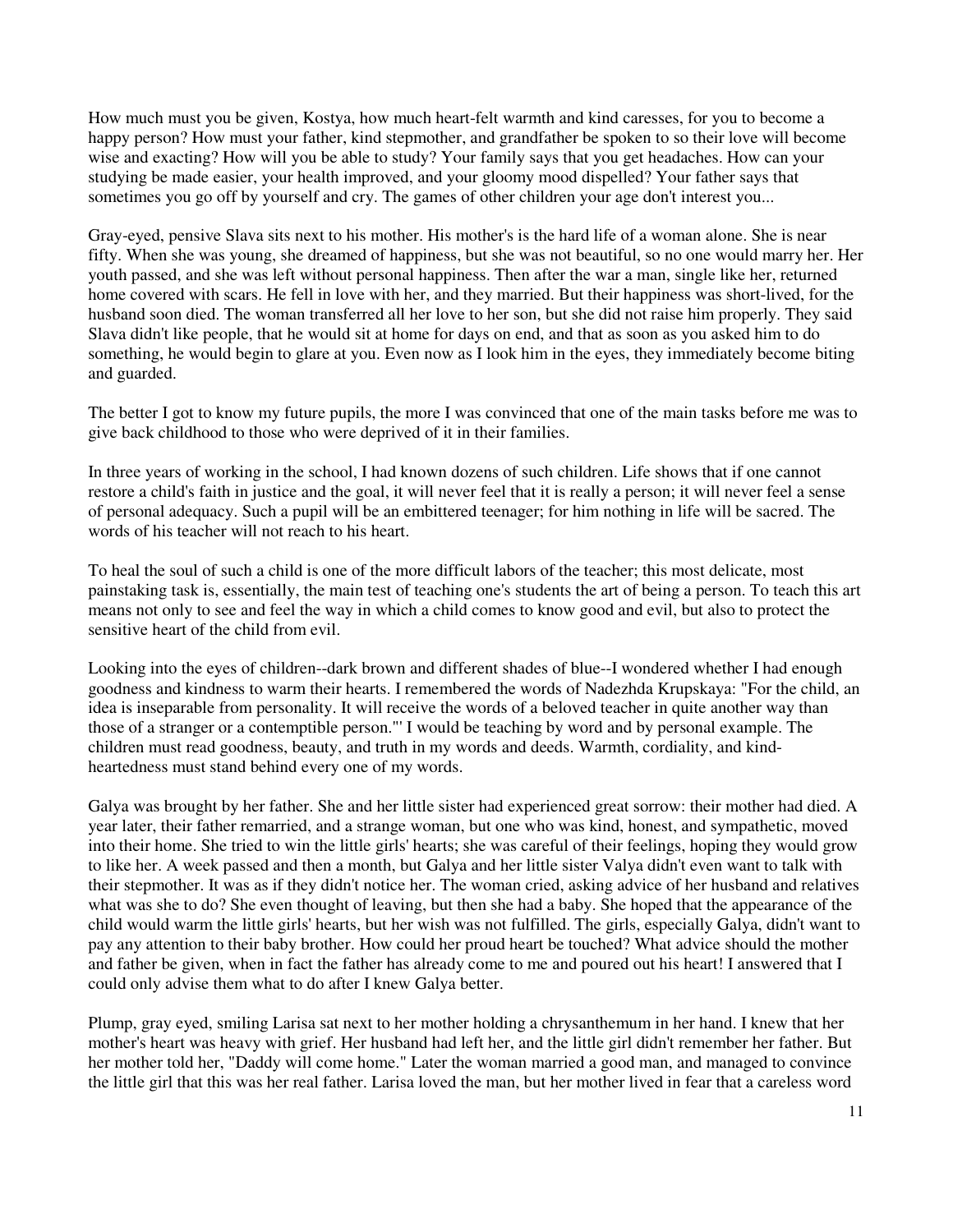would reveal her lie. The little girl was happy, but her heart had to be vigilantly protected from the rough cut of unkind words. Could this be done with the aid of her fine parents? He was not her real father, but would that every child had a real father as good as their child's stepfather. The better I got to know the man; the more I was convinced that the one who raises the child is the real father. I dropped by on this family often, and was surprised by one thing in particular: the little girl's eyes had exactly the same kindness, goodwill, and sympathy as her stepfather's. The child's eyes showed the same inspiration and amazement in the face of beauty as the father's. Even her gestures, her expression of astonishment, alertness, sternness--Larisa got all this from him.

Fedya...He didn't have a father either, and he had already heard caustic comments that his mother had once behaved far from irreproachably. His childish soul was confused: how could such things be true of his mother when she says his father died at the front? I knew Fedya's mother long before the war. Her life took unhappy turn during the war. How could this child be led into the complicated world of human relationships so that these tormenting questions would cease to bother him?

We educators tend to forget that for little children, knowledge of the world starts with knowledge of the person. Good and evil is revealed to the child by the tone of voice in which his father speaks to his mother, by his father's expressions and movements. I knew one little girl who went to a remote corner of the garden and cried quietly when her father came home from work gloomy and taciturn, while her mother did everything she could to try to please him. The child's heart was bursting with anger toward her father and with compassion for her mother...

These are just the first, superficial features of human relations of which the child becomes cognizant. But what goes on in the child's heart when a careless word from one of its parents lets it know that they don't love each other and would get a divorce if it weren't for the child?

Nina and Sasha were twin sisters. Their father brought them to school. This family with its many children (there were four more besides Nina and Sasha) had its own troubles: their mother had been bedridden for several years. The older sisters kept house; the father had a very difficult time. Nina and Sasha already knew the meaning of work. Theirs was a joyless home. When the girls saw a green rubber ball in one of the boy's hands, their eyes sparkled with pleasure, but it faded at once into a look of such deep misery that my heart bled for them. How could these children be given the bright placid joy of childhood? Would I be able to do it? Their father had already reminded me that they could come to school for no more than an hour because they had to help out at home.

We were sitting in the grass in the shade of a tall dense pear tree. I told the parents about what I thought education should be like. I said what could be said about these things in front of children, but I could not get the trials and tribulations of every family out of my head. Every person has troubles, but to show them to the whole world, to give advice in the presence of others would be to turn the soul of another inside out, to hold up for observation what is intimately private. I must know all this, but to talk about it in front of all the parents would be wrong. If it becomes necessary to go into the innermost recesses of the parents' hearts, then that must be done only in a private conversation, having weighed every word a thousand times. The wounded hearts, adversities, offences, grief's, anxieties, and sufferings of the fathers and mothers of whom I speak (the overwhelming majority of my pupils' parents were fine people) are individual to the extent that I cannot generalize on the subject. When the complicated interlacing of good and bad in people revealed itself before me, I realized that no parents would deliberately set a bad example for their children.

Perhaps I have shown the reader entirely too much grief and adversity: after all I've just been talking about one children's collective. We mustn't forget, however, that all these are wounds of war. The first years after the war are long past. The heavily wounded souls of those years have been healed; they grew up and became fathers and mothers themselves, those who read their first word by the light of the victory salutes of 1944-45. The children of those who began school in the first years after the war have long since entered school themselves, and some of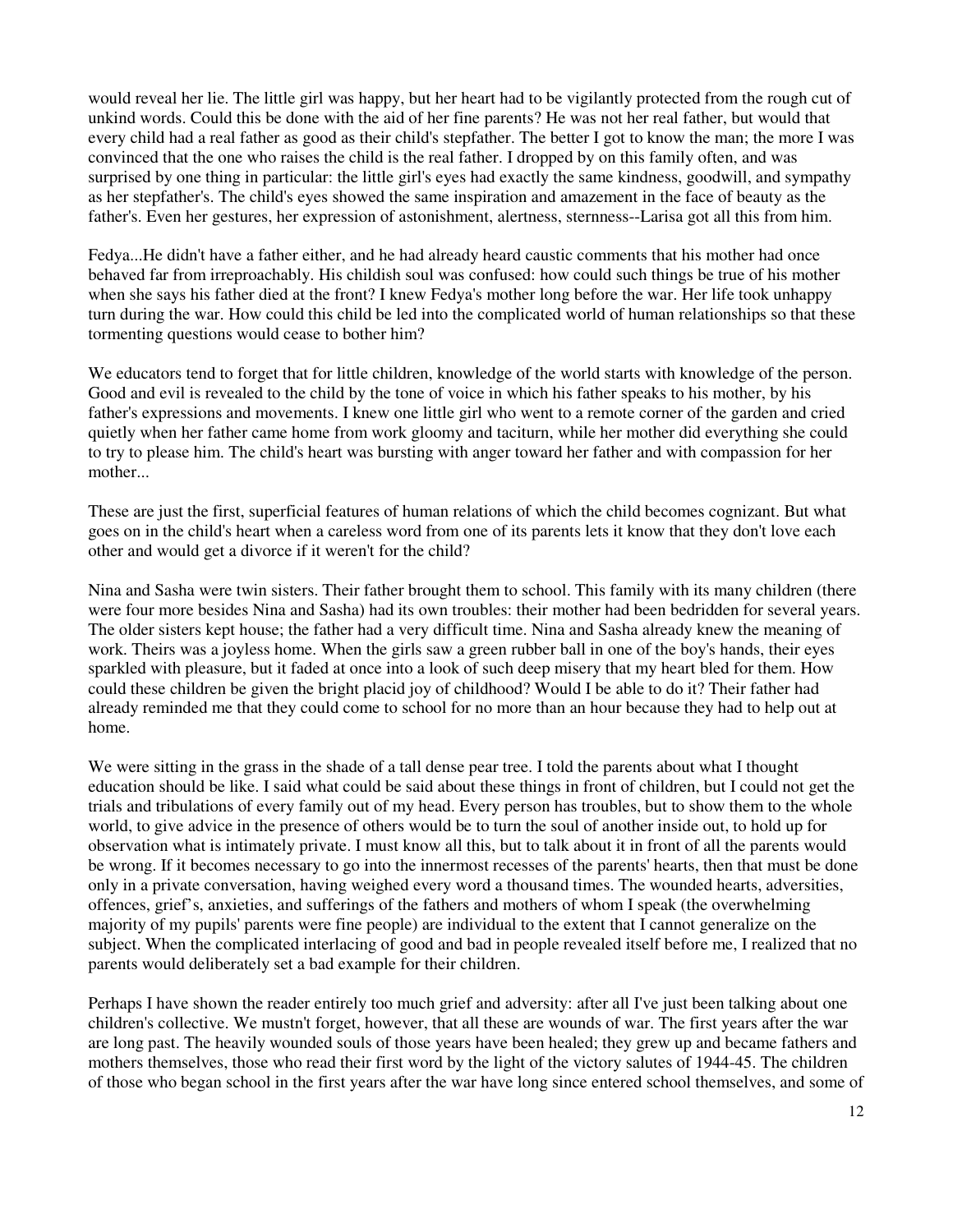them are already teenagers. It would seem that the young families of today should be bright with happiness, but life isn't like that. Even now there is grief, unhappiness, tragedy... There is nothing more to be said of those former years. I was glad that most of the mothers and fathers of that time lived good family lives, in peace and goodwill, as they say, and raised their children well.

Take the father of sturdy seven-year-old Vanya for example. He was a hard worker, an agronomist, who loved the land passionately and worked for the good of other people. Every year he raised dozens of apple seedlings and little grape vines in his garden plot and gave them away. His wife worked as a section leader in a silk breeding enterprise. She was skilled at her trade and was a kind, responsible, warm-hearted person, a caring mother. In the difficult days of 1933-34, she took in four orphans, saving them from starvation. She raised them as her own land they call her "mother".

Lusya, a little girl with magnificent black braids, had a very honest and upright father. There are people you would call the salt of the earth. The overwhelming majority of them don't do great deeds. Their spiritual beauty lies in their relations with their fellow men. More than likely, Lusya's father had never told her that you have to be responsible and sympathetic. He taught sympathy and humanity to his children by his own behavior and his relationship with his wife. Lusya's mother had a bad heart. She worked at the beet plantation on the collective farm, so the father took all the housework upon himself.

Katya's father and mother had turned their orchard into a unique club for the kids. Their four children and the neighbors' kids as well romped and played games in the orchard from early spring to late autumn. Katya's father had even made a little playground for the children. All of the fruit from the orchard was a delicacy the children were allowed to pick. Sanya, a little girl with dark-blue, pensive eyes, had kind, warm-hearted parents. Every summer three little girls from the city, her father's nieces, came to stay with them.

Sanya could hardly wait for them to come. Her father built a little place for them to go swimming on the edge of the pond. And then he built a motorboat so he could give the children one more pleasure in life.

Lida came from a fine family. Her father worked at the factory where railway cars were built. He was a musician and a singer. He was teaching his children to sing and play the violin, and he put together, improvised open-air concerts. As many as twenty children would gather listen to the music and learn folk songs.

Pavel had a friendly family. His mother had been bedridden for more than four years. The father had managed to take her place: he worked in the factory, and did all the housework as well.

There were four people in the family of Seryozha, an olive-skinned, dark-eyed little boy, and they were all very friendly. Every free day, the family went to the forest. There in the meadow, they planted four little lime trees. At home the children planted apple trees, one each for their Mother, Father, Grandfather, and Grandmother. I was not surprised that the children in that family loved their father, mother, grandmother, and grandfather so much. Probably all the kindness their mother and father put into the children's hearts was returned to them a hundredfold in strong, pure love.

Lyuba's mother, father, grandmother, big sister and little brother brought her to school. Lyuba had five brothers and sisters, two grandmothers and a grandfather. A spirit of implicit obedience of their elders pervaded this family with its mutual trust and respect. I had heard a lot about how the older people in the family respected the children, and cared for their feelings.

Excellent folk traditions lived on in the family of Danko, the littlest boy. The three children, six, eight and nine years old, looked after the house while their parents were at work. They cooked lunch and dinner, milked the cow, and looked after the vegetable garden. When their mother and father returned from work on summer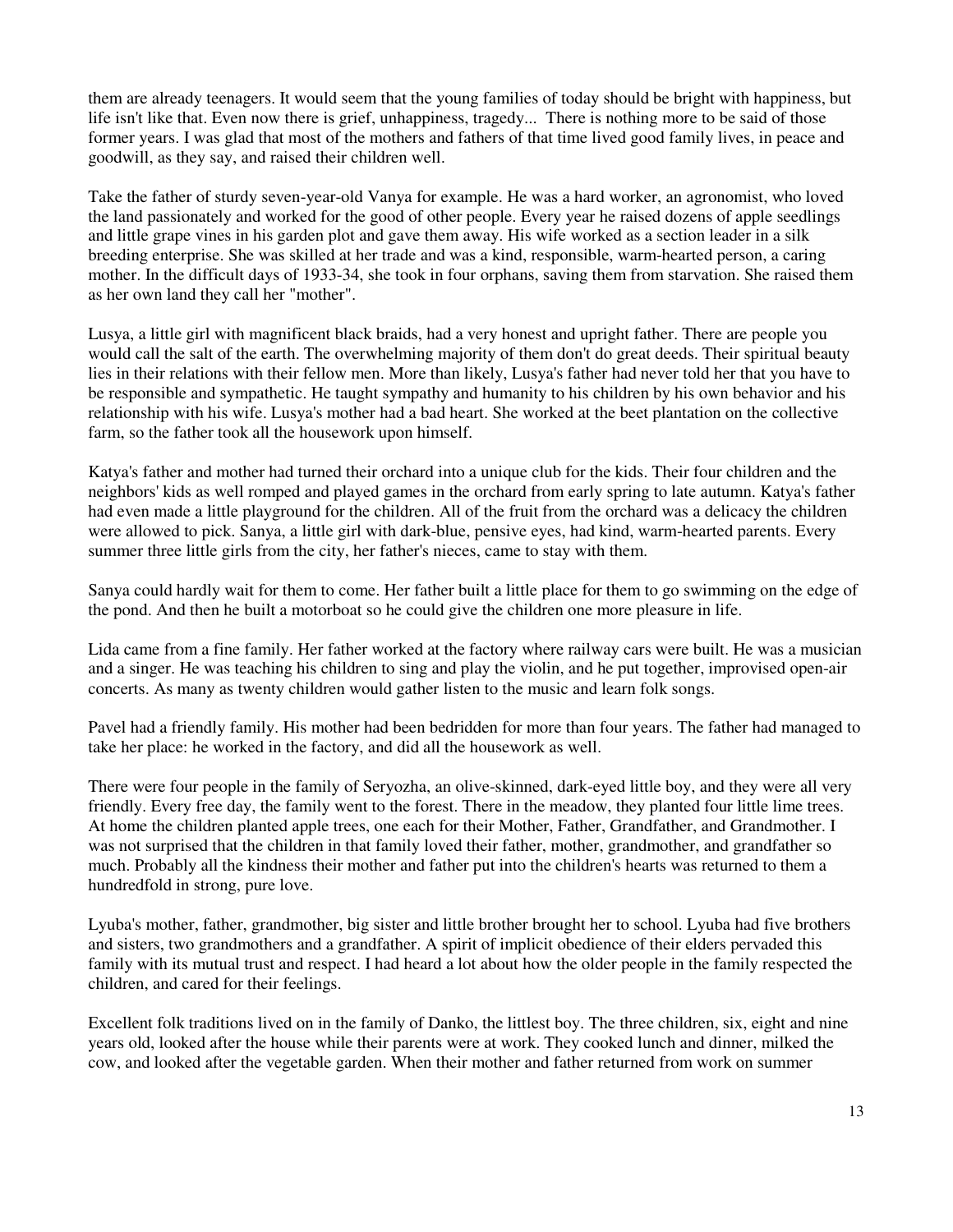evenings, their bath was ready, clean towels were laid out, and a hot supper and fresh flowers were on the table. Respect for work reigned in this family. One could even say there was a cult of work without hurry or haste.

Valya's father worked in the engineering plant in Kremenchug and her mother at the kolkhoz. Everyone in this friendly family studied--the parents and all three children. The spirit of learning that ruled this home was interesting to the teachers and gladdened us. When Valya entered the School of Joy we learned that the old woman everyone had thought was her grandmother was in no way related to the family--she simply had no relatives anywhere. Her two sons had been killed in the war, and Valya's family took her in. For the children she became one of their own. Valya did not even know that she was no blood relation.

Little gray-eyed Lyuda's parents worked at the kolkhoz. They had taught their children to respect farm work. A sense of honor reigned in the family. "Everything we do for other people must be beautiful," the father told his children. In the summer, the older children worked with their father in the fields. Several times a month, Lyuda and her mother went to visit them. These trips were a holiday for the little girl.

Tanya's parents worked at the kolkhoz stockbreeding farm. She and her sister went there a lot in the summer, and learned to like working. Our teachers saw more than once how their father put up a little fence in one corner of the farm, and put a lamb of calf behind it. Tanya and her older sister took good care of the baby animals. This was their favorite game, and they were attracted to it by the fact that their mother and father played it, too.

Shura was a little boy with tender, searching dark eyes. His father worked on the railroad and came home only once a week. His coming was a big event for Shura and his brother and sister. The children waited impatiently for him, for he always brought them some unusual gift: skillfully carved little wooden figures of animals or people or imaginary creatures. He would bring one for each of the children. The children also loved their father's stories. He had a great penchant for finding good people. And his tales of these good people opened a window for his children to the outside world.

Volodya's father was a bridge builder, and his mother worked at the collective farm. The young parents loved their first-born dearly, but their love showed little wisdom. They'd already given him too many knick-knacks, and always satisfied his whims as quickly as possible. Volodya was sitting next to his mother holding two rubber balls. He wanted to say something to his mother, but she didn't notice, and he immediately pouted, and there were tears in his eyes.

Varya was an olive-skinned, dark-eyed little girl with curly hair, thin as a tender stalk. Her mother was a cleaning woman at the creamery. Her father, severely wounded in the war, was cared for by his family. His health was badly undermined. The three children felt that mother was carrying a heavy burden, and tried to make her life easier. Their mother's wages were modest, and to add to the family budget, she embroidered shirts and towels in the evenings. Varya's older sister had already started doing embroidery to help her mother, and Varya was also learning.

A child is the mirror of the moral lives of the parents. I thought about the good and bad in every family. The most valuable moral characteristic of good parents, which their children are apt to pick up, is kindliness and the wish to do good for other people. In families where the father and mother give a part of themselves to others, taking other people's joys and sorrows close to heart, the children grow up good, sympathetic, and warm-hearted. The greatest evil is the egoism and individualism of same parents. Sometimes it takes the shape of a blind, instinctive love for their children, as in the case of Volodya's parents. If father and mother give all of themselves to their children if they forget that there are other people about them, this hypertrophic love will someday turn into unhappiness.

I thought about this while telling the parents of my ideas for the School of Joy. It was a difficult conversation. I had to take into account all the good and bad that existed in families. As I talked of the traditions of honesty,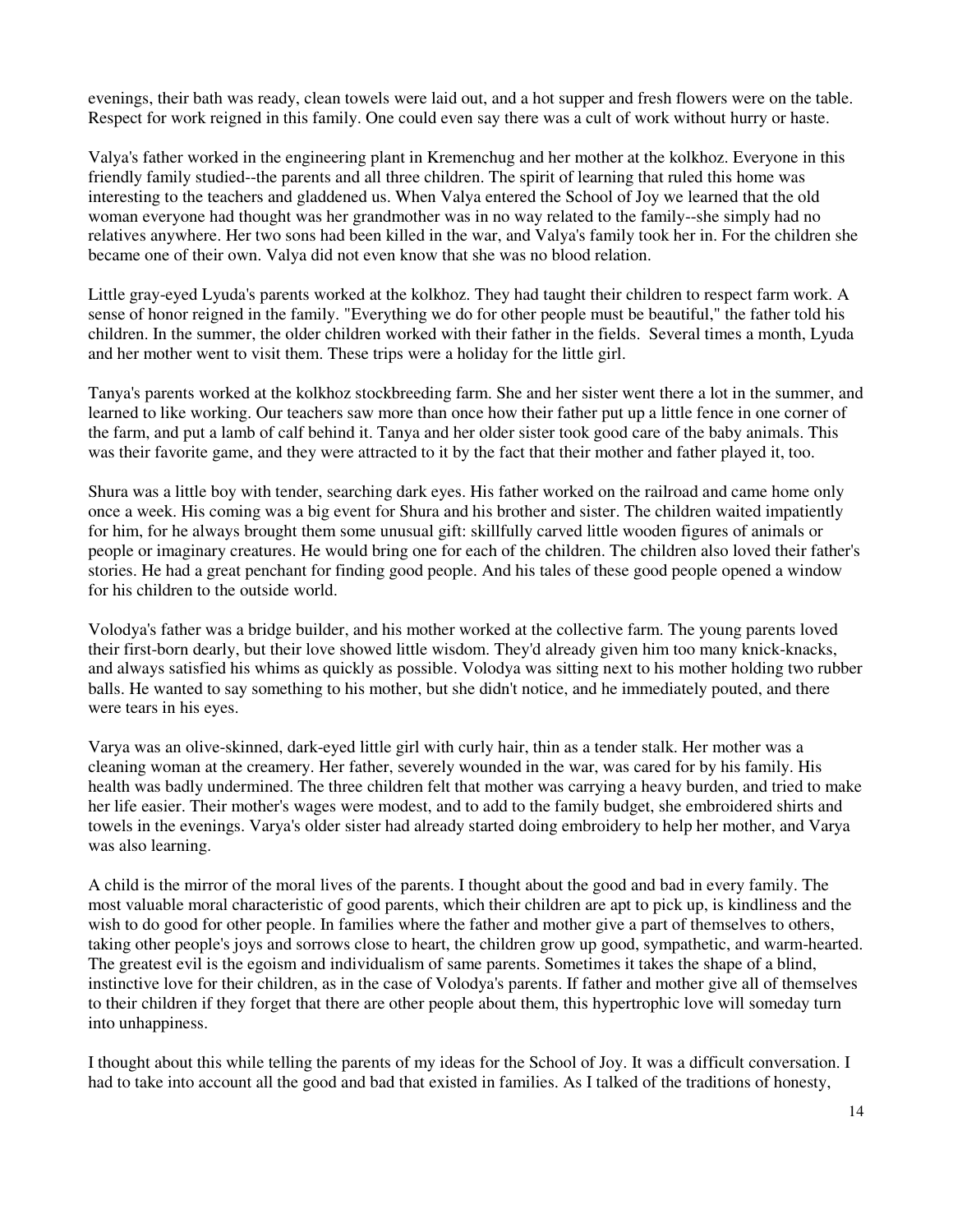truthfulness and mutual confidence that I wanted in the School of Joy, I feel uneasy about Kolya's family. But I couldn't let the other parents know about the serious problems that I knew bedeviled the life of that family. That could turn the mother against the school, and she would not come again. Something else was needed, but I had thought about it for a long time and had not been able to come up with the correct answer.

I sketched out the perspective of a child's growth for the parents. Today they had brought their six- year-olds to the school, but in 12 years these same children would be grown-up, future fathers and mothers. The school would do its best to see that the children became proud patriots, loving their native land and the working people, honest, truthful, hard-working kind, warmhearted, sympathetic, intolerant of evil and injustice, courageous, persevering in overcoming difficulties, modest, morally beautiful, healthy, and physically trained. The children should become people with a clear reason, a noble heart, golden hands, and elevated feelings. The child is a mirror of the family; as the sun is reflected in a drop of water, so the moral purity of the mother and father are reflected in the child. It is the job of the school and the parents to give every child happiness-multi-faceted happiness--happiness so the child can discover its abilities, learn to love labor, and to work creatively to be able to enjoy the beauty of the world around it, and to create beauty for others, to love other people, to be loveable, to be genuine human beings. Only the common efforts of parents and teachers can give children great happiness. The children and parents went home, and I recalled, "Tomorrow, the thirty-first Of August, our School of Joy will come into existence."

What would this day bring me? I saw the children hold their mother's hands, but the next day they would come alone. Every person has his own joys. Everyone has sunny mornings, and an infinite life ahead. On the eve of this day, I was concerned most of all that school not deprives the little ones of their joys. Quite the contrary, one must lead them through the world of school so that new joys would ever open before them, so that learning wouldn't turn into baring studying. And so that, on the other hand, school wouldn't become an endless game, interesting on the surface but empty. Every day must enrich the reason, the feelings, and the will of the children.

### School in the Open Air

I awaited the children with excitement. At 8 a. m., twenty-nine of them appeared. Sasha didn't come (her mother was probably not feeling well), and Volodya was absent, to all appearances because he was sleeping, and his mother didn't want to wake him.

Almost all the children were dressed in their holiday clothes and were wearing new shoes. This wearied me because village children have gone bare-footed from time immemorial, and this is excellent physical training, the best prevention of colds. Why do parents try to protect their children's feet from dirt, the morning dew, and the bare ground hot from the sun? They have good motives, but the results are bad: every year more village children are getting influenza, tonsillitis, and whooping cough. Children must be raised to fear neither heat nor cold.

"Let's go to school, children," I said to the little ones and headed for the garden. The children looked at me with bewilderment.

"Yes, children, we're going to school. Our school will be in the open air, on the green grass, under the branches of the pear trees, in the grape arbour, in the green meadows. Take off your shoes here, and let's go barefooted the way you did before." The children chirped with joy; they weren't used to wearing shoes in hot weather, and it was uncomfortable. "And tomorrow, don't come in your shoes. That will be best for our school."

We walked into the alley of the grape arbour. In a quiet corner concealed by trees grew thick grape-vines. Entwined about their metal frame, they made a green hut. The ground inside the hut was covered with soft grass. Quiet reigned there, and through the green dusk it seemed as if the whole world were green. We sat down on the grass.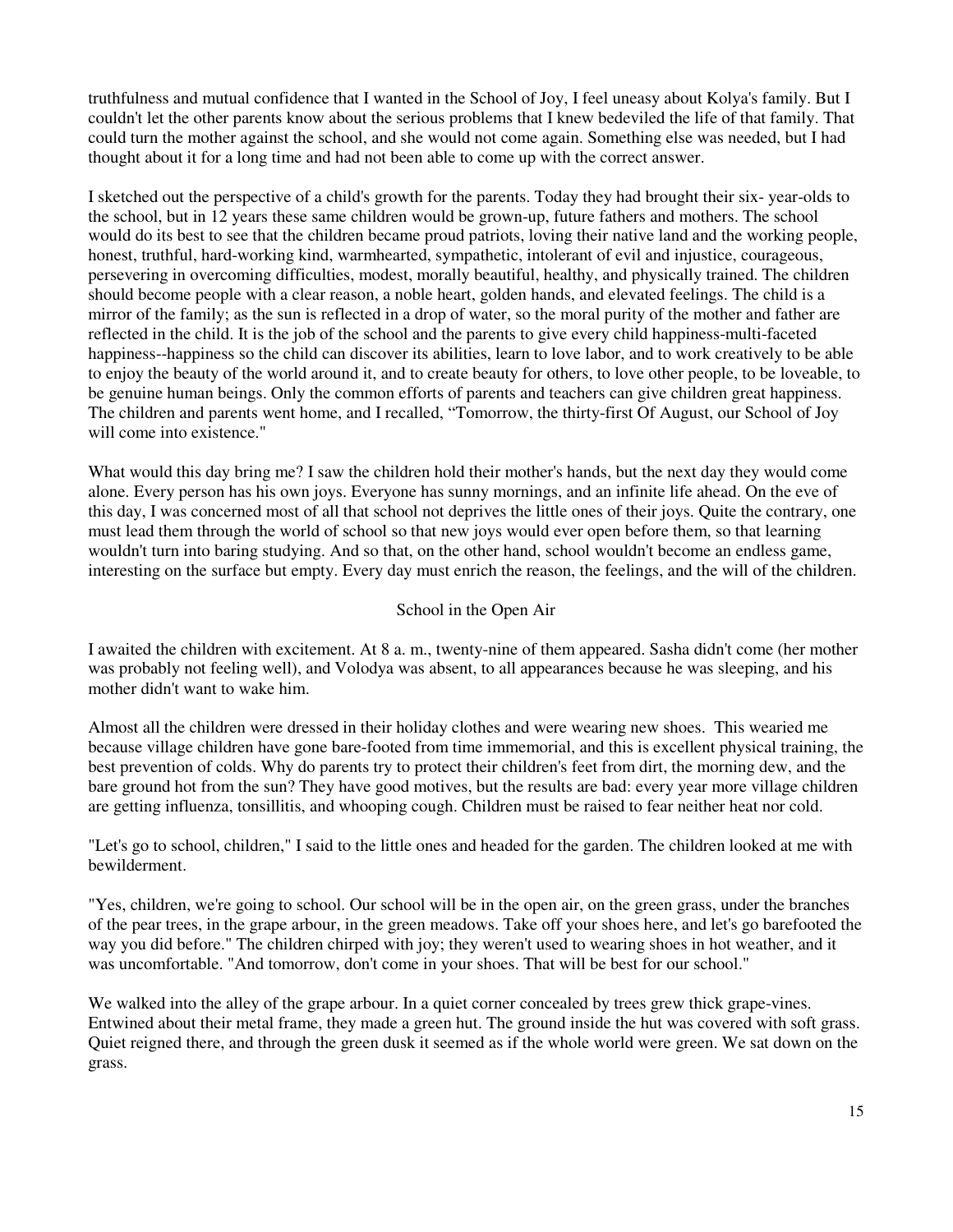"And here is where our school begins. From here we will look at the blue sky, the garden, the village, and the sun." The children grew quiet, enchanted by the beauty of nature. Ripe, amber-colored grapes hung between the leaves. The children wanted to taste them. We'll do that as well, children, but first we must admire their beauty. The children looked around them. It seemed as if the garden were in a green fog, as in an underwater kingdom. The surface of the earth--fields, meadows, and roads--seemed to be shivering in a malachite mist, and sparks of sunlight fell on the shimmering trees.

"The sun is scattering sparks," Katya said quietly. The children couldn't tear themselves away from the enchanting world, so I began to tell a story about the sun. "Yes, children, Katya put it very well: the Sun is scattering sparks. He lives high in the heavens. He has two Giant Blacksmiths and a golden anvil. Before dawn the Blacksmiths with their fiery beards go to the Sun, and he gives them two wisps of silver thread. The Blacksmiths take iron hammers; lay the silver threads on the golden anvil, and hammer away. They forge the Sun a silver garland, and silver sparks fly from the hammers and break into pieces, then fall all over the world. Sparks fall on the earth, and you can see them here. In the evening, the tired Blacksmiths go to the Sun and give him the garland. The Sun puts the garland on his golden braids and goes to his magic garden to rest."

I told the story and made drawings at the same time. Fantastic images sprang up on the white sheet of paper--two Giant Blacksmiths bent over the golden anvil, and silver sparks flying from the iron hammers. The children listened to the story enchanted by the magic world, and it seemed that they were afraid to break the silence for fear of breaking the spell. Then they started asking questions: what do the Blacksmiths do at night? Why do they make the Sun a new garland every day? Where do the silver sparks disappear - do they really fall on the earth every day?

"I'll tell you all about that some other day. We have a lot of time yet. Now, let me invite you to taste the grapes." The children waited impatiently while the basket was filled with grapes. I gave every- one two bunches, one to eat and one to take home to mother so she could taste them. The children were surprisingly patient: they wrapped the grapes up in paper. But still I wondered if they would really take them home, and not eat them on the way. Would Tolya and Kolya take the grapes to their mothers' I gave Nina several bunches---one for her sick mother, and more for her sisters and grandmother. Varya took three bunches for her father. The thought struck me that as soon as the children were strong enough, each would plant its own grape arbour... Dozens of seedlings should be planted at Varya's house this fall so they would bear fruit after a year, and that would be good medicine for her father...

We left the green dusk of fairyland, and I told the children: "Come at six o'clock tomorrow evening. Don't forget."

I saw that the children didn't want to leave, but they dispersed clasping the white packages of grapes to their chests. How I wanted to know which ones would take the grapes all the way home! But I couldn't ask them, of course. If they told me themselves, that would be good.

Thus ended the first day of the school in the open air... That night I dreamed of the silver sparks of the sun, and woke up early the next morning and wondered what to do next. I didn't work out a de- tailed plan of what I would tell the children that day or where I would take them. The life of our school developed from an idea, which had inspired me: the child according to its own nature--a keen researcher into the world around it. Let the wonderful world in living colors, clear and quivering sounds, open up before them in fairy tales and games, in personal creativity, in beauty, inspiring their hearts to try to do good for others. Through fairy tales, fantasies and games, through unrepeatable creativity, one finds a sure road to the heart of the child. I would lead the children into the surrounding world which every day reveals something new, in such a way that our every step would be part of our journey to the sources of thought and speech, to the miraculous beauty of nature. I would see to it that every one of my pupils grow up into a reflective and searching person, so that every step to knowledge would ennoble the heart and temper the will.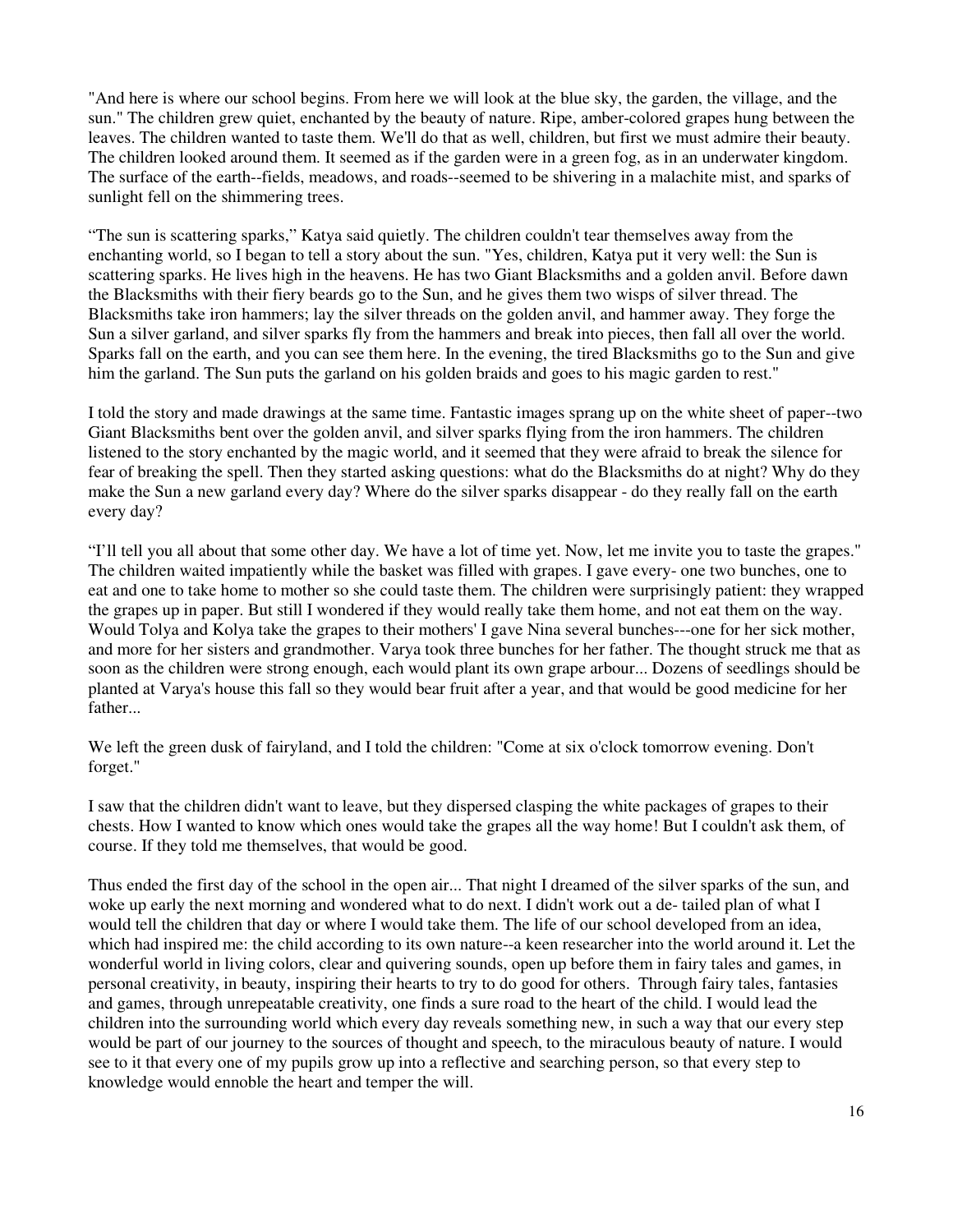On the second day, the children came to school towards evening. The quiet September day had cooled off. We left the village and settled down on a tall ancient burial mound. A wonderful view of the meadow ablaze with sunrays, of straight poplars and distant burial mounds on the horizon spread before us. We had come to the sources of thought and words. Fairy tales and fantasy-this is the key which helps to open these sources, and then the words come gushing forth. Remember how Katya had said, "The sun is scattering sparks" the day before? Anticipating the events, I will tell you that twelve years later when she was finishing school, she wrote a composition about her native land, and when expressing her love of nature, repeated this same image. That is how strongly fairy-tale images impress themselves upon the minds of children. I was convinced a thousand times over that while populating the surrounding world with fantasies, while creating these fantasies, children discover not only beauty but also the truth. The imagination of the child cannot live without fairy tales, without games. Without fairy tales the surrounding world is a beautiful enough picture, but one drawn on canvas; fairy tales make it come alive.

Figuratively speaking a fairy tale is the fresh air, which fans the flame of children's thoughts and speech. Not only do children love to listen to fairy tales, but they love to invent them. While showing children the world through the green wall of the grape arbour, I knew I would tell them a story, but didn't know exactly which one. The impetus for this flight of fantasy came from Katya's words, "The sun is scattering sparks..." What truthful, precise, artistic, expressive images children create - how dear they are, how colorful the language!

I tried to get the children, before they opened a book to read their first word syllable by syllable, to read the pages of the most miraculous book of all, the book of nature.

Here in the midst of nature, the thought that we teachers are dealing with the most sensitive, most delicate, most miraculous, which exists within nature-the mind of the child--came to me with especial clarity. When one thinks of the mind of the child, one must imagine a tender rose with beads of dew shivering upon it. What care and sensitivity are needed to pick the flower without shaking off the dew drops. We must be just as careful every minute: for we are touching what is most delicate and sensitive in nature--the thinking matter of the growing child.

The child thinks in images. This means, for example, that hearing the teacher's story about the journey of a drop of water, it imagines to itself the silver waves of the morning fog, the dark clouds, the claps of thunder, and the spring showers. The clearer the images in this picture, the deeper is the meaning the child can give to the laws of nature. The delicate, sensitive neurons in its brain are not yet strong; they must be developed, strengthened.

The child thinks. This means that a specific group of neurons in the cortex of the brain perceives the images (pictures, examples, events, words) of the surrounding world, and the signals move through these very delicate nerve cells. The neurons process this information-systematize, group, compare, and sort it. And all new information is so processed, again and again. To cope with all the new images and with the process sing of information, the nervous energy of the neurons switches from the perception of images to their processing in an extraordinarily short time.

This amazingly fast switch of the nervous energy of the neurons is what we call thought--the child thinks. The child's brain cells are so sensitive, reacting so delicately to the objects of perception that they can work normally only when the objects of perception and interpretation is an image that can be seen, heard, and touched. The switching of thoughts, which is the essence of thinking, is only possible when either a real, vivid example or an extremely dear verbal picture, through which the child can "see, hear, and feel" what is being discussed (this is why children love fairy tales so much), stands before it.

Owing to the nature of the child's brain, it must be educated at the very sources of thought, the obvious and the most important images, so its thoughts will switch from the vivid image to the processing of information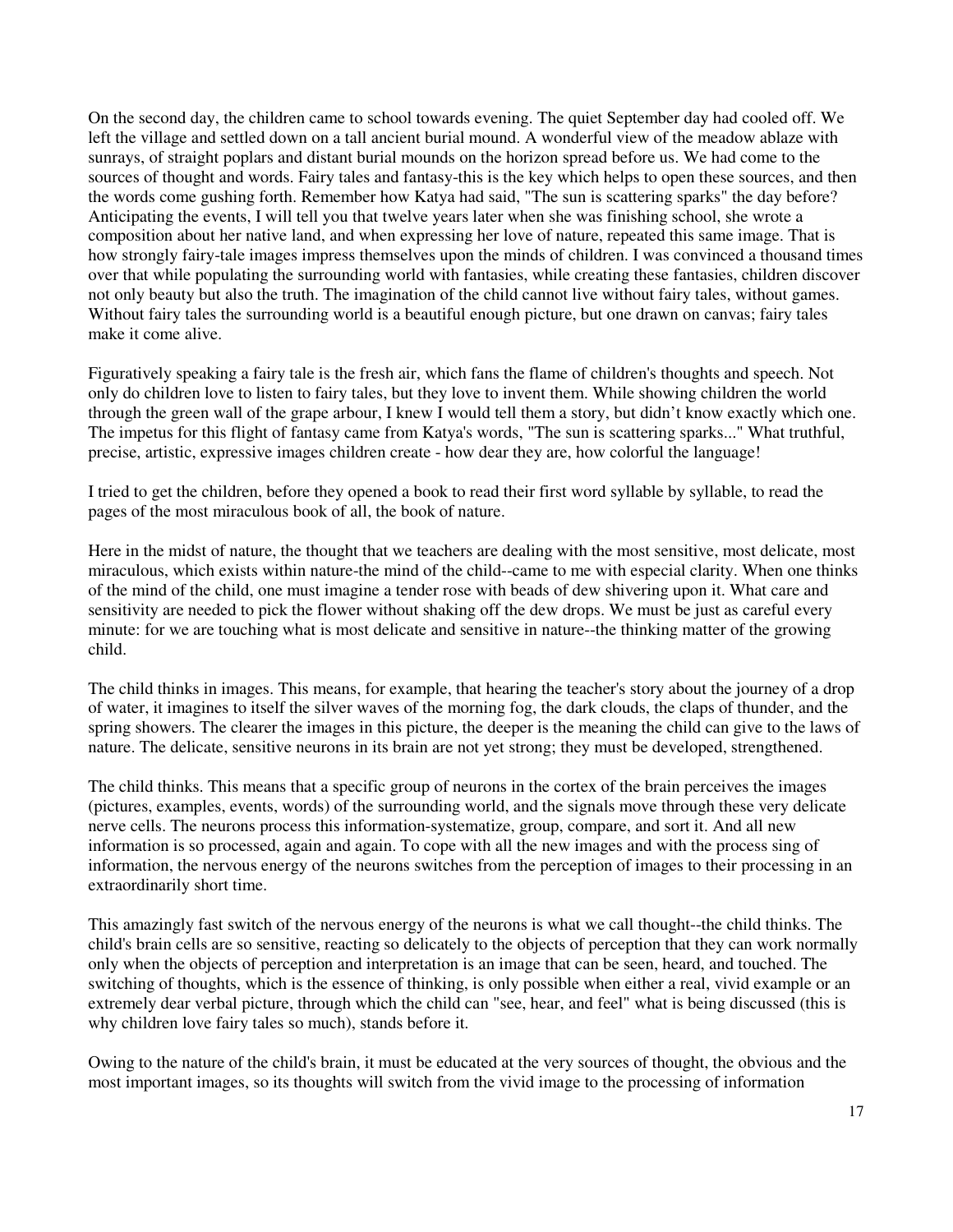contained in that image. If children are isolated from nature, if from the first days of their studies, children perceive only words, their brain cells will tire quickly, and they will be unable to do the work their teachers set them. Their brain cells must be developed, strengthened, their power accumulated. This is the reason why teachers in the elementary classes often see the child sitting quietly, looking you in the eyes as if listening attentively, but not understanding a word of what is being said, because the teacher talks, and talks. What it hears is about rules, problems and examples, all of which are abstract and general--there are no living images, and child's brain grows tired. This is where the troubles begin. Children's thinking must be developed and strengthened in nature--the natural laws of development of the child's body demand this. It is for this reason that every journey into nature is a lesson in thinking, a lesson in the development of the mind.

We were sitting on the burial mound, and all around us sang a choir of grasshoppers, and the air was filled with the fragrance of steppe grass. We sat silently. You don't have to say much to children, to fill them with lectures and words-not too much fun, but rather verbal satiation, is one of the most harmful satiations. The child needs not only to listen to the teacher's words but also to be silent. It thinks in these instants, trying to understand what it has seen and heard. It is important that the teacher set a limit to how much talking goes on in class. One must not turn children into passive receivers of words. To comprehend an image, graphic or verbal, demands much time and nervous strength. Letting the child think is one of the most subtle qualities of the teacher. And in the midst of nature, the child must be given the possibility to listen, to look around, to feel...

We listened to a choir of grasshoppers. I was glad that the children were carried away by this wonderful music. Let this quiet evening, saturated with the fragrance of the field and the wondrous sounds, be graven in their memories forever. One day they would make up stories about grasshoppers.

But now the thoughtful gazes of the children were fixed on the sunset. The sun had dropped below the horizon, and the sky was covered with the tints and hues of sunset.

"Look! The Sun has gone to rest," said Larisa, her face becoming gloomy.

"The Blacksmiths have brought the Sun his silver garland... Where did he put yesterday's wreath?" asked Lida.

The children looked at me waiting for the continuation of the story, but I hadn't decided what kind of image to use. Fedya helped me out.

"The garland is spread out over the heavens," he said quietly. Intense silence--we were all waiting to hear what Fedya would say next. It was in fact a continuation " yesterday's story upon which he has, obviously, already elaborated. But he fell silent, perhaps from shyness. I gave him a hand:

"Yes, the garland is spread out over the heavens. After a day it is heated up on the fiery braids of the Sun and gets soft as wax. The Sun touches it with his fiery hands, and pours the gold stream over the evening sky. The last rays coming from the Sun as he goes to rest are the light of this stream-look, you can see them--and it plays with the rosy colors, then it shimmers and darkens. The Sun goes farther and farther away. See! Soon he will go into his magic garden in the sky, and the stars will begin to twinkle…."

"What is a star? Why does it twinkle? Where does it come from? Why can't you see it in the day-time?" the children asked. But one mustn't overpower children with a multitude of images. That was enough for one day, and I turned the children's attention to something else.

"Look at the steppe. See how it's getting dark in the valley, on the meadow, in the lowlands? Look at the mounds, how soft they seem, how they seem to drift into the haze of the evening. The mounds are getting gray. Look at their surface--what do you see there?"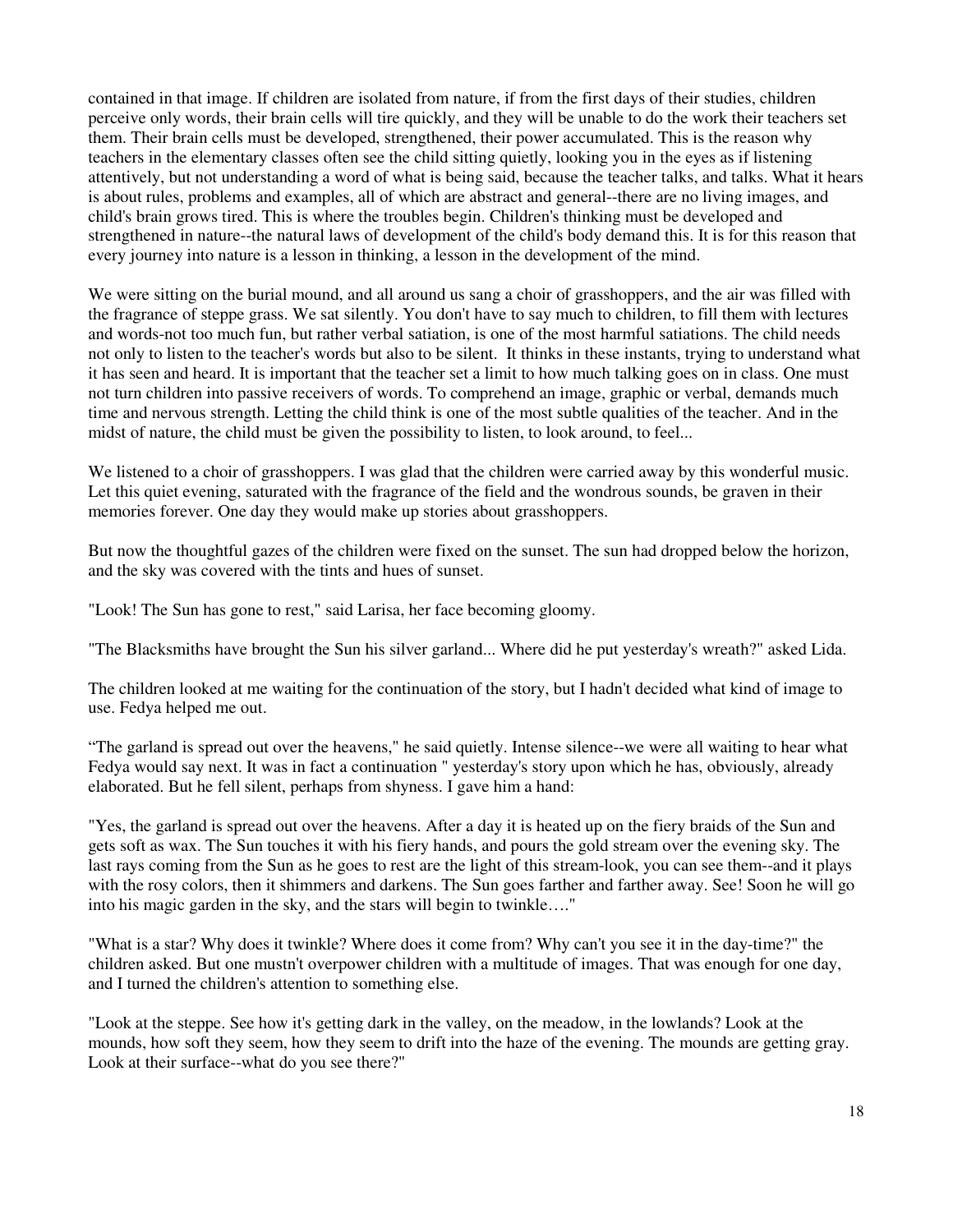"Forest... Bushes... A herd of cows... A shepherd with his sheep. People getting ready to spend the night in the field, lighting a bonfire, but you can't see it; you can only see the smoke..." These were the things born in the children's fantasies when glancing was the darkening hills. I told the children it was time to go home, but they didn't want to. They asked if we could sit for a few more minutes. In the evening hours when the world is enveloped in mystery, children's fantasies run rampant. I mentioned only ·that the evening twilight and the darkness of night flow like a river from the far off valleys and forests, and images of fantastic creatures-Darkness and Dusk--had already sprung up in the children's imaginations. Sanya told a story about these creatures: they live in a distant cave behind the farthest forest. In the daytime they crawl down into this dark bottomless pit. They sleep and sigh when they dream (why they sigh is apparent only to the story teller...). But as soon as the Sun enters his magic garden, they come out of their hiding place. Their huge paws are covered with soft wool, so no on can hear their steps. Dusk and Darkness are kind, peaceful affectionate creatures who don't hurt anyone.

The children were ready to make up a story about how Darkness and Dusk lull them to sleep, but it was enough for one day. As we left for home, the children asked if they could come the next evening as well, "when it's easy to make up stories", as Varya said.

Why do children listen to stories so eagerly? Why do they love the twilight, when the very atmosphere supports flights of the imagination so? Why do stories develop the speech and strengthen the thought processes of any child? Because the images of stories are dearly emotionally colored. The words of a story live in the child's imagination. The child's heart stops when it hears or pronounces the words painted by fantasy. I cannot imagine school and studying without not only listening to, but inventing stories.

These are some of the stories and fairy tales the children made up in the first two months of the School of Joy. The world of children's thoughts, feelings, desires, and glances is in them.

### *The Little Rabbit* (Shura)

Mama gave me a little plush rabbit. That was before New Year's. I hung him on one of the branches of the Christmas tree. Everyone went to sleep. A tiny, tiny light was shining on the tree. I looked, and the rabbit hopped off of his little branch and ran around the tree. He circled and circled and then hopped back onto his branch on the tree.

### *The Sunflower* (Katya)

The sun came up. The little birds woke, and a Lark appeared in the sky. Then finally even the sunflower woke up. She roused herself and shook the dew from her petals. She turned to the sun and said: "Hello, Mister Sun. I've been waiting a long time for you. See how my golden petals have faded without your warmth. But now they have revived and are happy. I am round and gold just like you, Mister Sun."

## *How They Ploughed the Field* (Yura)

After the combines had mowed down the wheat, the hedgehog crawled out of his burrow and saw that there was no wheat, and that their shafts weren't making any noise. He rolled like a stone over the stubble. An enormous monster crept toward him--a metal beetle. It made noise and thundered. It had ploughs behind it. Only the black plowed earth remained behind it. The hedgehog sat in his burrow and looked around with surprise. He thought: "Where did they get that giant beetle?" But it was really a tractor.

### *Two Portraits of Lenin* (Vanya)

My big sister Olya joined the October Children. She has a little red star. And on this little star is a tiny portrait of Lenin. Now we have two pictures of him. One on the wall and another on Olya's star. Lenin struggled for the workers' happiness. Papa said that Lenin was a very good student. I am also going to study well. I will be a young Leninist.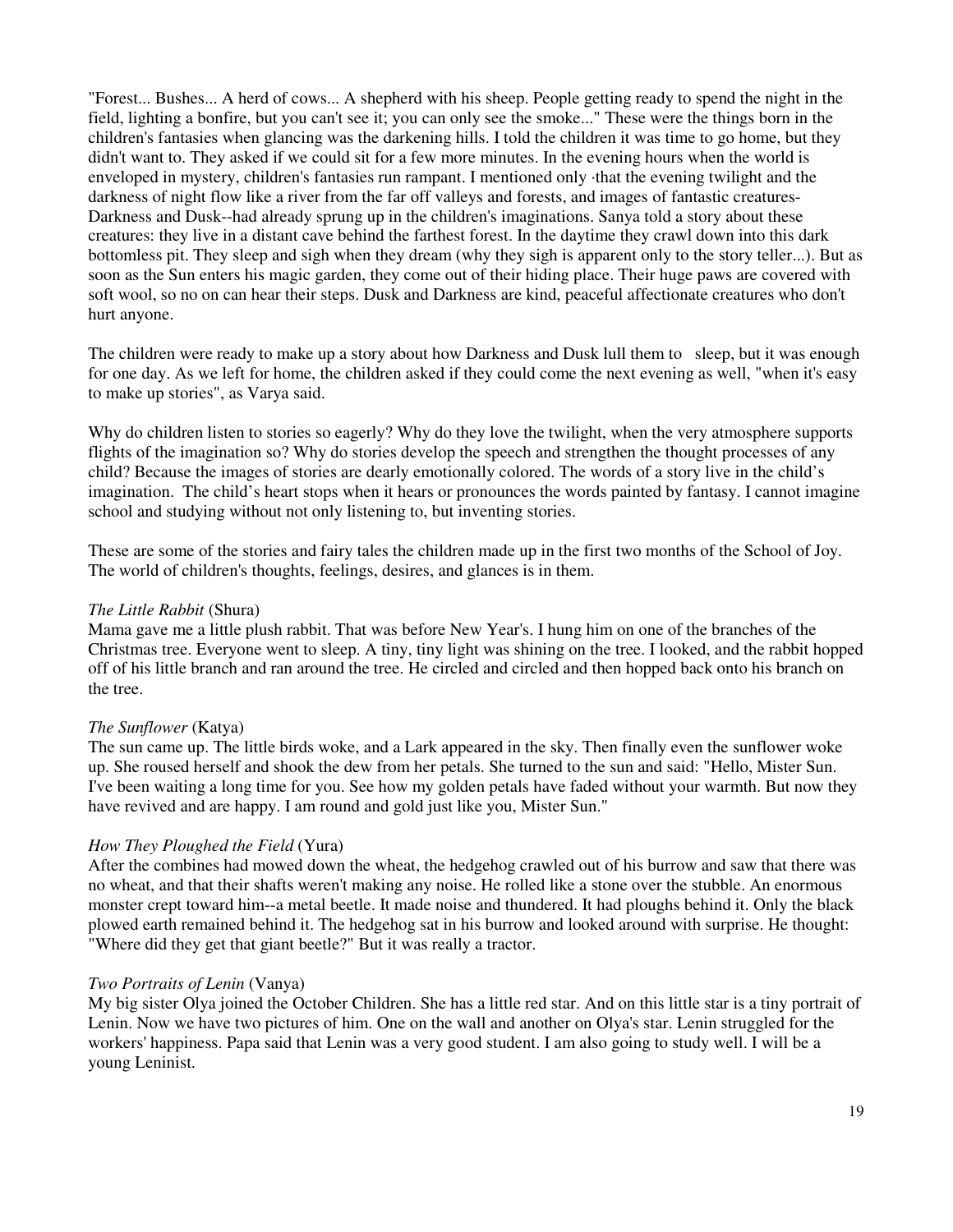## *The Acorn* (Zina)

The wind was blowing, and an acorn fell from the oak tree, yellow and shiny like it was made out of copper. It fell down and thought: "How nice it was up in the branches, but now I'm on the ground. And from here I can't see the river or the forest" It grew sad. It asked: "Oak tree, take me up into your branches." But the oak tree answered: "Silly acorn. Look, I also grew up out of the ground. Let your roots down faster and grow. Then you'll be a mighty oak."

Children are not only excited by what goes on in nature. They want there to be peace on earth. They know that there are powers that are planning war. This is a story in which these dark powers are depicted in the fantastic image of a Dragon.

## *How We Beat the Iron Drogon* (Seryozha)

He lived in a swamp far, far over the ocean. He hated our people. He made atomic bombs. He made lots and lots of them, put them under his wing and flew off. He wanted to throw them at the sun. He wanted to put out the sun so we would die in the darkness. I sent swallows to fight against the Iron Dragon. The swallows took a spark of sunlight each in their beaks and caught up with the Dragon. They threw the fire in his wings. The Iron Dragon fell into the swamp and burned up along with his bombs. But the sun is still playing. And the swallows chirp merrily with joy.

This story shows the unique worldview of the child. The child cannot imagine the struggle of good forces against evil without the participation of birds and animals. The kind little rabbits and swallows are not just figments of the child's imagination-- they are the incarnation of the good.

Every day brought some new discovery from the world around the children. Every discovery was turned into a story, the creators of which were the children themselves. Fairy-tale images helped the children feel the beauty of their native land. The beauty of their home came to them thanks to stories, fantasy, and creativity--this is the source of love for one's homeland. Understanding the grandeur and greatness of one's homeland comes gradually and has its sources in beauty. I wish to advise the young teacher who works with small children: thoughtfully, circumspectly prepare the child for that moment when you say your first words about this great, powerful land- the Soviet Union. These words should be inspiring, exalted with noble feelings. (Let them call it grandiloquent if they wish-- don't worry about that if your soul is filled with pure and elevated feelings.) But so these words will make the children's hearts beat faster, it is imperative that they be colorful, carefully planted, and sewn with the seeds of beauty from the children's field of knowledge.

Let the child feel the beauty and be enraptured with it. Let its heart and memory save forever the image in which its homeland is incarnated. Beauty is the flesh and blood of humanity, kind feelings, warm relationships. I felt gladness when I noticed how the hardened hearts of Tolya, Slava, Kolya Vitya, and Sasha were gradually thawing out. A smile, inspiration, amazement in the face of beauty, appeared before me as a path along which I must lead the heart of the child.

The School of Joy was not hampered by strict regulations. How much time the children spent out-of-doors was not fixed. The most important thing was for the children not to tire of this school, that a dreary waiting for that moment when the teacher says, "It's time to go home", not creep into their hearts. I tried to end the work of our school at a moment when the children were intensely interested in what we were doing. Let them eagerly await tomorrow; let the coming day promise new joys. Let the night bring them the silver sparks that the sun scatters over the earth. One day the open-air school would last one or one and a half hours, the next day four. It all depended on how much joy I could give the children that day. It was also very important that each child not only feel joy but create it, introducing a grain of its own creativity into the life of the collective.

The weather was warm late into autumn that year; it was dry, and the leaves on the trees didn't turn yellow until the middle of October. It thundered several times as if summer was returning, and there was dew on the grass in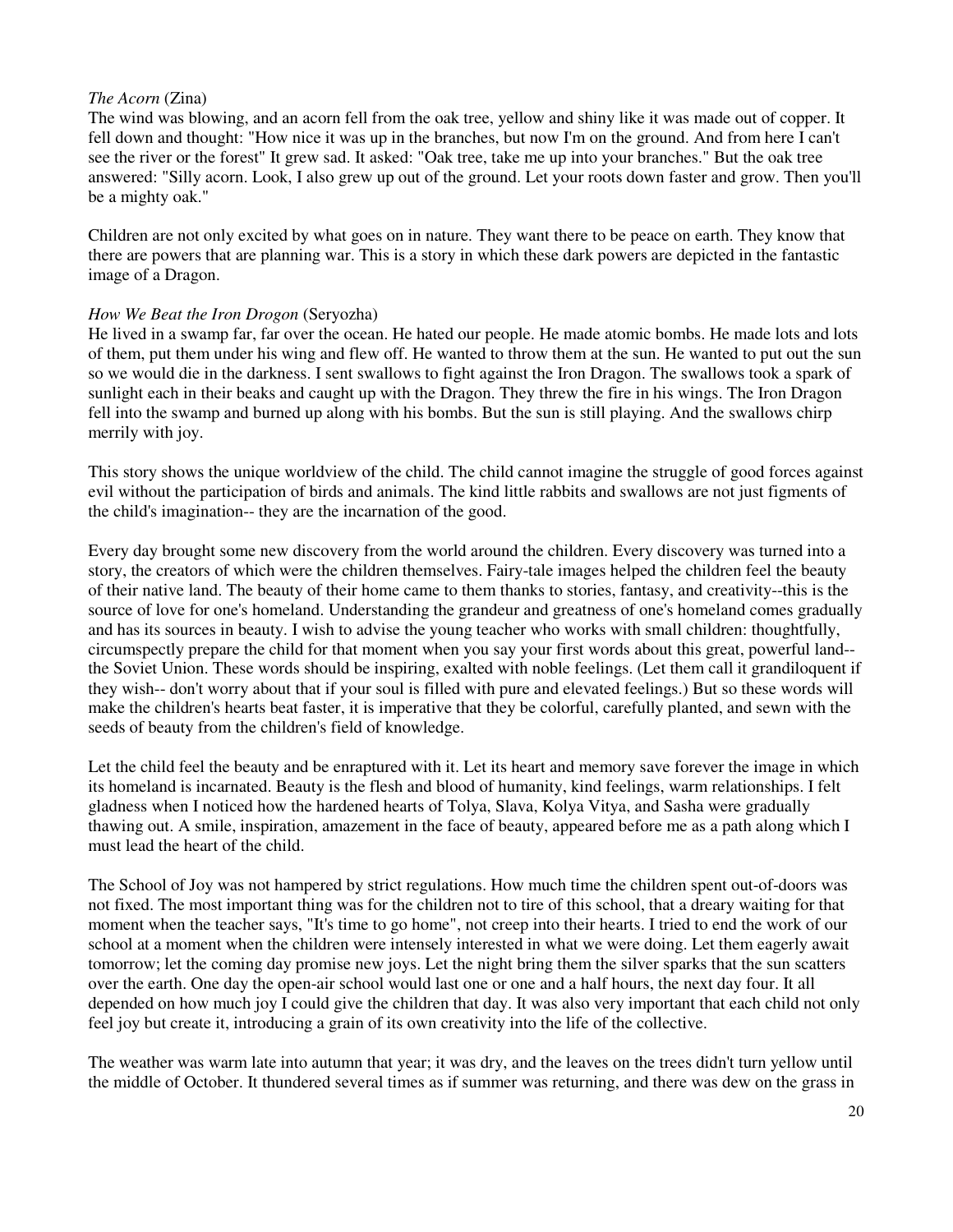the mornings. This created favorable conditions for my work. We went to the burial mound several times and "journeyed" about the clouds. These hours made an unforgettable impression on the children. The white, fluffy clouds were a world of surprising discoveries for them. The children saw animals, and fairy-tale giants in their whimsical, quickly changing outlines. The swift-winged flight of the children's fantasy reached for the world beyond the clouds, for the blue sea and the forest, for far-off unknown lands. And the individual world of the child was opened wide in this Right. Look, a whimsical cloud is floating across the sky.

"What do you see in it, children?"

"An old shepherd in a straw hat leaning on a cane," said Varya. "See, next to him is a flock of sheep. A big ram with round horns is in front, and the ewes are behind him... He has a bag with something peeping out of it."

"That's not an old man," retorts Pavlo. "It's a snowman like we build in the winter. Look, there's a broom in its hand, and that's not a straw hat on its head: it's a bucket."

"No it's not a snowman either; it's a haystack," says Yura. "And there are two shepherds with pitch-forks beside it. See- they're throwing the hay down into the cart below. And that's not a ram, it's a cart. That's an arc, not little horns..."

"It's an enormous, enormous rabbit. I saw one like that in a dream. And I don't see a cart at all; it's the rabbit's tail."

I wanted everyone to fantasize, but Kolya, Slava, Tolya, and Misha were silent for some reason. My heart bled when I saw the condescending scorn on Kolya's face--the kind of look you see on grown ups who consider children's games beneath their dignity. But at the same time, I had already seen the spark of delight at beauty in the boy's eyes... I hadn't thought about it a lot, but feeling prompted me to the conclusion that until a child is carried away by joy, until real delight is awakened in its eyes, until it is lured into childish pranks, I would not have the right to say I had any educational influence on it. Children must be children. If, while listening to a story, it doesn't experience the struggle of good and evil, if, in place of joyful sparks of admiration, there is indifference in its eyes, it means the child's soul has been broken down, and it will take a lot of effort to put right the damage.

A cloud with a whimsical outline appeared on the horizon. It was similar to a marvelous palace surrounded by high walls and lookout towers. Fantasy filled in the unclear places in the contours of the palace, and Yura was already telling a story about a magic kingdom at the other end of the world, and of evil Baba-Yaga and a brave hero saving a beautiful maiden. Vitya imagined quite another fairy tale. Somewhere far away, beyond the borders of our country, a horrible creature lived in the mountains, and it was planning war. The wings of fantasy carried the little boy on a magic carpet which took him in an instant to the heights above the cave where dwell the powers of darkness. So he could destroy evil and strengthen peace on earth.

Then I spoke of the far-off tropical lands, of end less summer and the quaint constellations, of the Azure Ocean and tall palm trees. Here the fantastic was interwoven with the real as if I had cracked a little window on the distant world. I talked about the land and the people, the seas and oceans, the richness of the plant and animal kingdoms, about natural phenomena.

I began to talk about a world in which some people enslave others. A clear picture of the sufferings of the laborers, especially the children, awakened in the children the alarming thought that a cruel struggle between good and evil is going on in the world, and that our people are struggling for happiness, honor, and the freedom of the person. I tried to give my students an intolerance of social evil from an early age, so they would be repulsed by the exploitation of person by person, so that our country would be infinitely dear to them as the first country in the world free from exploitation. One of the most important educational tasks is to give the child the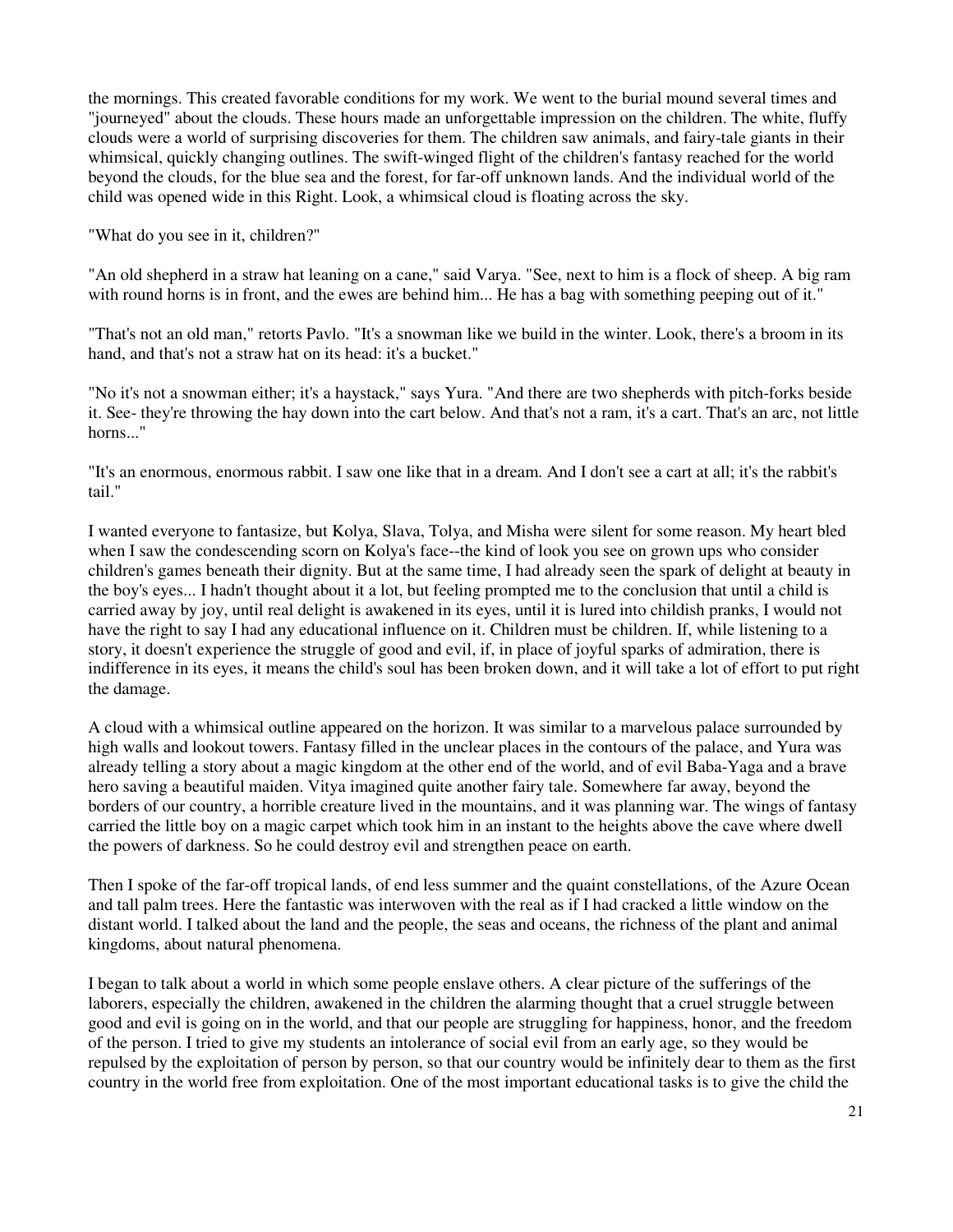idea that evil is something real, not abstract, something hostile to all honest people. I told the children about countries where the wealth is controlled by a small group of capitalists and landowners, and the laborers have only the bare necessities. But I didn't rush to give the children an abstract understanding of the deeper meaning of the term "imperialism". When the time came, they would think it over. At that age, they have a clear idea of the decisive meaning in their emotional makeup.

A necessary condition for fully mental development of the child, for its rich inner life, is the stories the teacher who shares joys and sorrows with it tells. The educational significance of these stories is that the children heard them in a situation in which the representations of fantasy are born: in the quiet of the evening when the first stars come out, in the forest around a campfire, in a coy cottage, by the light of smoldering charcoal briquettes, while an autumn shower was falling outside, or when the cold wind was singing its doleful song. Stories should be clear, picturesque, and not too long. One must not pile up a heap of facts and give the children a mass of impressions, or their sensitivity to stories will become deadened, and it will be impossible to interest them in anything.

I advise teachers to exert their influence on the feelings, imagination, and fantasies of children. Open the window to the limitless world gradually; don't throw it wide open all at once--don't turn this window into an enormous door through which, in spite of all our good intentions, the child's attention to the story rolls out past us like a ball. Children will lose their heads if they are confronted with too many things at once, and then these same things unfamiliar in essence, will become no more than empty sounds.

The school in the open air taught me how to open a window on the surrounding world for children, and I tried to explain this idea to all the teachers. I advised them not to deluge with knowledge the child, not to attempt to tell everything they knew-- children's keenness and curiosity can be buried under an avalanche of knowledge. Be able to present only one or two things from the surrounding world so that a piece of life begins to sparkle before the children in all the colors of the rainbow. Always leave something unsaid so the child will want to return again and again to what it has found out.

The achievements of human thought are unlimited. We have, for example, written a multitude of books. Show the children the beauty, wisdom, and depth of one book, but show it in such a way that every child will fall in love with reading forever, and will be prepared to swim independently through the sea of books. I shared my thoughts on these "journeys" to the sources of the living word, as I called the clear, short, emotion-filled stories the children told about the events and occurrences they saw with their own eyes in the world around them. The teachers of the elementary classes followed my example and started to take the same kind of "journeys". The classroom doors were thrown open and the children started going out onto the lawn to sit among the fresh breezes. Lessons in reading and arithmetic, especially in the first and second forms, were conducted in the open air more and more frequently. These open-air lessons were neither a rejection of lessons nor a denial of books or science, but quite the opposite--they enriched the lessons, and made books and science come alive.

After lessons, all the teachers of the elementary classes would meet in the staff room and exchange tips on how the children could gain knowledge of the world around them and master the fundamentals of nature and society without this task's turning into a boring exercise in futility. A new idea occurred within the context of this collective creativity: to acquaint the children to agricultural labor and technical professions, gradually to introduce them to the best workers. The teachers of the elementary classes, while dreaming of their student's "journeys" to the sources of the living word, determined, at my suggestion, a circle of natural events and connections which were most advisable for use in the development of thought and speech in each of the four seasons.

Our Corner of Dreams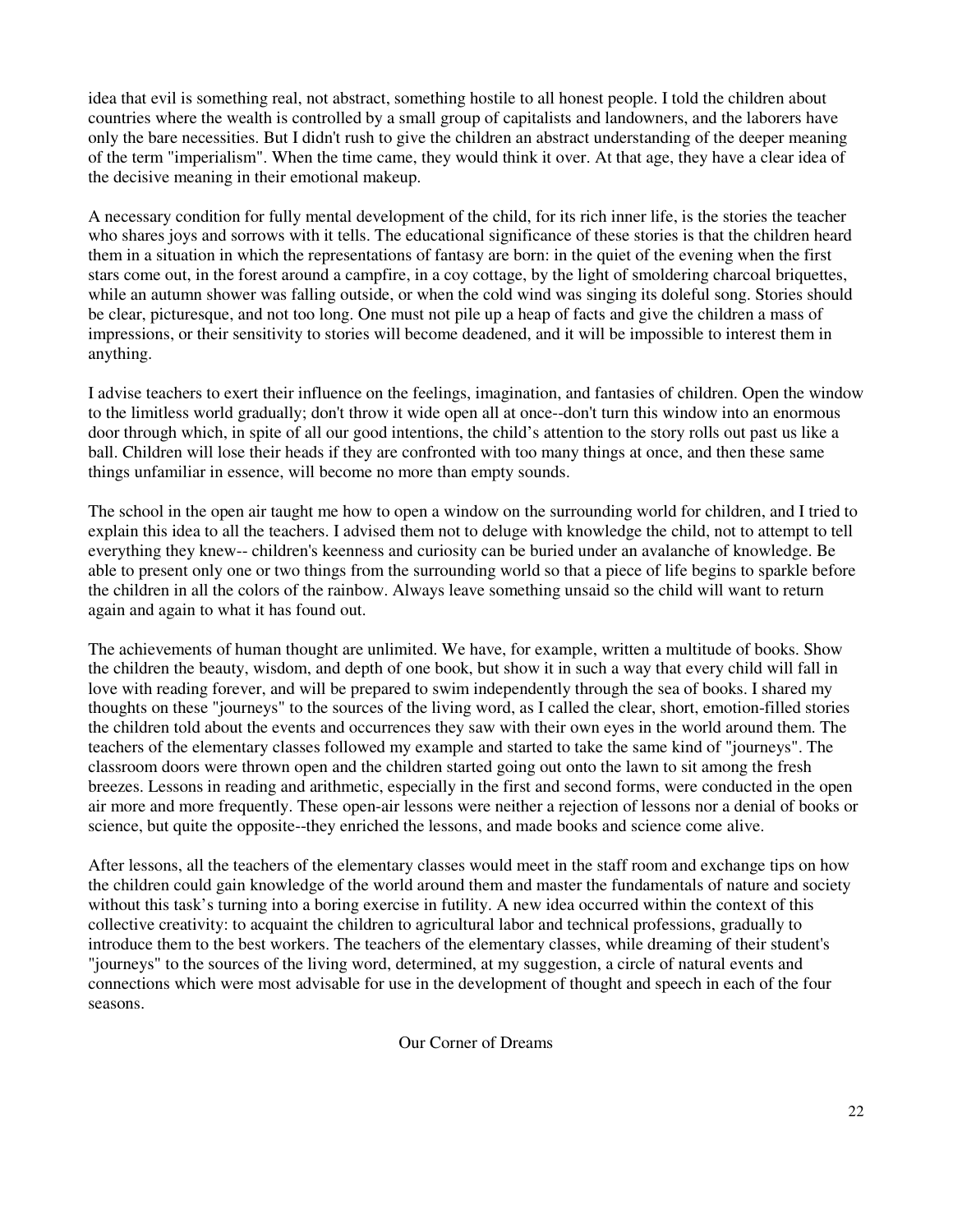Beyond the village, not far from the school was a large ravine overgrown with bushes and trees. For the children this was an overgrown forest full of secrecy and uncertainty. One day I noticed the entrance to a cave in the wall of the ravine. The inside of the cave seemed spacious and had strong, dry walls. This was quite a discovery! Our Corner of Dreams would be located here. It's difficult to express the children's delight when I first took them to the cave. They squealed and sang, shouted to each other and played hide-and-seek. That same day we covered the floor with dried grass.

At first we simply enjoyed this secret corner, made ourselves at home, got everything nice and comfortable. We put little pictures on the walls, widened the entrance, and made a little table. The children gleefully agreed to build a little stove there to heat the cave from time to time.

We hollowed out a place for the stove and then made a place for the pipe. We carried out the extra dirt and brought clay and bricks. It wasn't easy work, but we had a dream--a stove for the cave. We built the stove in two weeks. Everyone was caught up in the work; even Kolya, Slava, and Tolya couldn't stand on the sidelines. These children who were indifferent to everything our collective did worried me a lot. But now their eyes were lighting up more and more often, and the flame of enthusiasm didn't go out for a long time. This interesting event inspired even such timid, bashful, indecisive children as Sasha, Lyuda, and Valya. I became even more certain that the emotional state of the collective, a state of joy and inspiration, was a great inner strength uniting the children, arousing interest in what the collective was doing even in indifferent hearts.

Finally we lit a fire in the stove. The dry twigs blazed up gaily. Evening fell over the land, but our little hideout was bright and cozy. We looked at the trees and bushes covering the slope of the ravine and there, from the secretive thickets, fairy-tale images came to us. They seemed to ask, "Tell a story about us, please." The trees and bushes were enveloped by the semi-transparent haze of twilight, bluish at first and then lilac. The trees took on unexpected outlines in this haze.

Children fantasize eagerly at such moments, making up stories.

"What do the trees piled over there on the slope of the ravine look like?" I asked, addressing myself not so much to the children as to my own personal reflections. To me they looked like green waterfalls, which had fallen swiftly, down a precipice, now hardened into carved images of basalt or malachite. I wondered if any of the children would see what I saw there, for the evening hours are also the time to observe how children think.

And then I saw that one child's thoughts were flowing wildly and swiftly, giving birth to new images, and another was thinking like a broad, deep, mighty river, slow but secretive in its deep places. Whether or not the river had a current was unclear, but it was strong and irrepressible. This river could not be easily re-routed as could the swift, light current of the thoughts of the other children, or blocked off, as it would look for a way out at once. Shura saw a herd of cows in the treetops, but as soon as Seryozha asked, "But where do they graze? There's no grass there", Shura changed his mind. They're not cows: they're clouds that floated down to earth to rest for the night. Yura's thoughts soared and changed just as quickly. But Misha and Nina watched silently with concentration. What did they see? Dozens of images born in the children's imaginations had already swept past us, but Misha and Nina were silent, and Slava was, too. It couldn't be possible that they hadn't thought of anything. It was already time to go home when Misha, the quietest boy of all, said, "It's an angry bull pounding at the rock face with his horns. He can't conquer the rock, so he stops. Look how he's straining--look, look, he's shoving the precipice over..."

And suddenly all the images, which had crowded around us flew away. We saw that the pile of trees was in fact surprisingly like the hardened fury of a bull. The children started to twitter: look how he set his legs against the bottom of the ravine. Look how his neck was bent--his tendons were probably trembling, and his horns were stuck into the earth...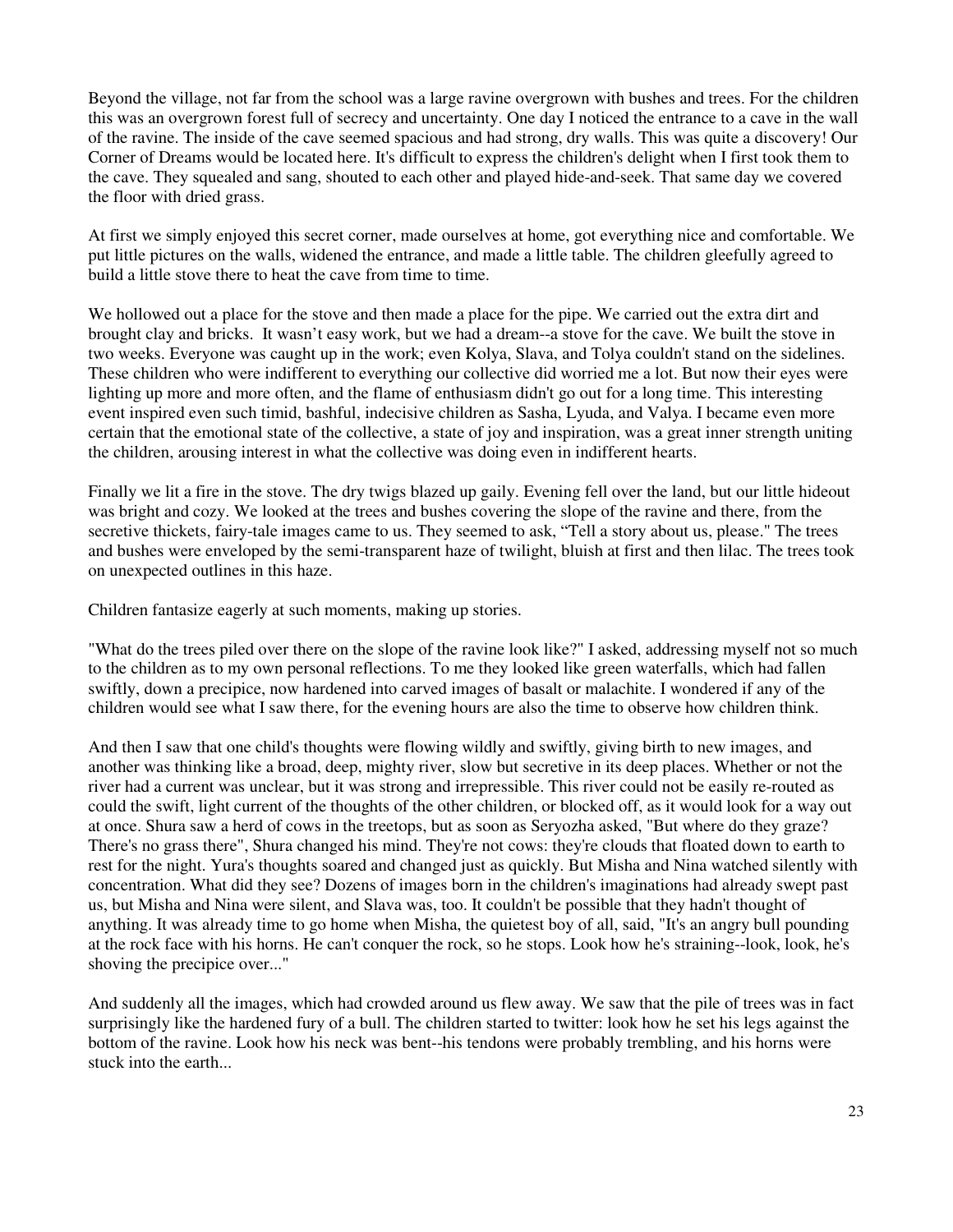Look what Misha thought up! At that instant, while clear living images floated above our heads, his train of thoughts went their own way. He had listened attentively to the words of his comrades, but not one image had fascinated him. His fantasy was the dearest, the earthiest. The child had caught sight of something he had probably seen, which had made an impression on him. And yet such taciturn, slow-witted children suffer dreadfully during lessons. The teacher wants the child to answer the question, more quickly; it matters little how the child thinks-he must have an answer then and there so he can give a mark. It has never occurred to the teacher that it is impossible to speed up the flow of this slow but mighty river. Let this river flow in accordance with its nature; her waters will surely reach the destination, but don't hurry. Please don't get nervous; don't beat this mighty river with birch switches of bad marks--nothing will help.

...Every teacher should think about the fact that the period of the development of the human body from birth to maturity is the longest of all the various representatives of the animal kingdom. The human body grows, develops, and becomes stronger for twenty years or longer. Why the period of development of the human body is so long is one of the great mysteries of nature. It is as if this period were necessary for the development, strengthening, and education of the nervous system--the cortex of the brain. The person, precisely because he or she becomes a person, experiences an extended *infancy of the nervous system, a childhood of the brain.* 

The child is born with many billions of cells, which respond immediately to the surrounding environment, and are able, under certain circumstances, to carry our mental functions. These cells are the material foundation of consciousness. It will not develop even one new brain cell from birth to maturity, from maturity to old age. In infancy, the gray matter must be trained daily to function actively, and the foundation of these exercises is living perception, observation, and contemplation.

Before he learns to penetrate deeply into the essence of the connections of cause and effect in the surrounding world, the person must go through a period of mental exercises in childhood. These exercises are visual instances and occurrences; the child first sees the living image and then imagines it, assimilating that image into its range of concepts. Seeing a living situation and creating an image in the imagination - then are no contradictions in these two steps of mental activity. The fantastic images of the story the child perceives and thinks about are as vivid to it as reality. The creation of fantastic images is the most noble soil in which the turbulent sprouts of thought can develop.

In the period of childhood, the thinking process must be as closely connected with living, clear, graphic examples from the surrounding world as possible. In the beginning, don't worry the child with the relationship of cause and effect. Simply let it examine an object, discovering something new there. Little Misha saw an angry bull in the pile of trees enveloped in the haze of evening. This is not simply a game of fantasy, but an artistic and poetic element of thinking as well. Another child saw something else in the same trees-it adds something individual to the image perceived, imagined, and thought about. Every child not only perceives but draws, creates, and composes as well. The child's vision of the world is a unique artistic creation. The image simultaneously perceived and created by the child has clear emotional overtones. Children experience stormy joy when they perceive images in the surrounding world and add something to them from their own imaginations. Emotional saturation of perception is the internal supplier of children's creativity. I am quite sure that without emotional enthusiasm, the normal development of the child's brain cells is impossible. The physiological processes which go on in the child's brain are also connected with the emotions: in moments of tension, enthusiasm, and interest, the amount of food going to the cells in the cortex of the brain is increased. The cells expend a lot of energy in these periods, but on the other hand, they also get a lot from the body. Observing the intellectual labor of the students in the elementary classes over period of many years, I decided that in periods of great emotional enthusiasm, the thoughts of the child become particularly clear, and memorization occurs with more intensity.

These observations throw new light on the process of teaching children. The thoughts of the pupils in the elementary classes are inseparable from feeling and experience. Emotional saturation of the teaching process,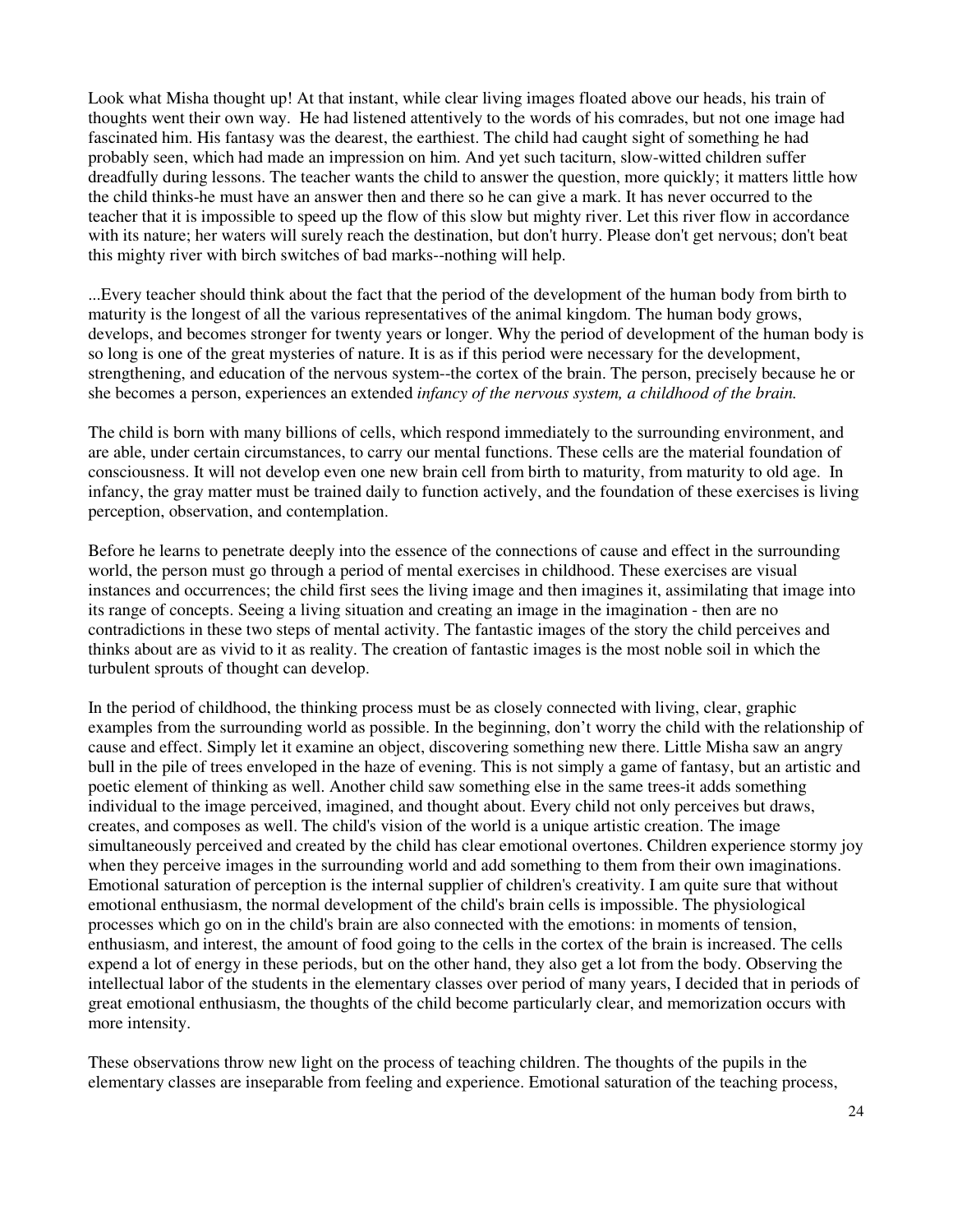especially of perceptions of the surrounding world, is a demand put forth by the laws of development of the child's thought processes.

Surprisingly warm autumn days set in. We didn't sit in one place but walked about the fields and groves, stopping by the Corner of Dreams only once in a while. Two kilometers from the village the children found a little hill from which there was a nice view of the village's verdant gardens, of the distant fields, the dark blue burial mounds, and the forest-plantations. The air was surprisingly clean and transparent, and silver spider webs drifted above the ground. Flocks of birds appeared in the sky more and more often. A grove, along the edge of which were a number of sweetbrier bushes, spread out not far from our hill. We were fond of the bright red beads of the berries and the silvery cobwebs suspended from the branches; we memorized the outline of every little bush, and looked closely at the gardens and rows of tall poplar trees at the edge of the village. Every day the children discovered something new. The green grove turned crimson before their eyes; the leaves arrayed themselves in a surprisingly rich variety of colors. These discoveries gave the children a great deal of pleasure.

The sources of the living word and creative thinking were so rich and inexhaustible that if we had been able to make only one discovery every hour, these discoveries would have lasted for many years. Before us, spread out among the bright red bunches of sweetbrier berries, were the silver cobwebs, stretching from berry to berry, trembling with the dewdrops of morning. The droplets were the color of amber. We stood near the bushes charmed, and we saw an amazing thing: the droplets slid as if they were alive from the ends of the webs to the center, making them sag. They merged one into another, but didn't get bigger and fall to the ground. We were absorbed in our observations: it seemed that the dewdrops evaporated quickly. They decreased in volume before our eyes and then disappeared altogether.

"It's the Sun that's drinking the little dewdrops," whispered Larisa. The image created in her imagination caught the children's attention, and a new story was born. Here near the sweet berry bushes, near the source of the living word, a new, wonderful booklet opened up before the children. Perhaps it was by chance, but it was bound to happen sooner or later: Larisa noticed that the endings of the words *"rosinki"* (dewdrops), *"pautinki"* (spider webs), and *"businki"* (beads), sounded alike. The children seemed to light up at this surprising coincidence. They had heard poems that their older brothers and sisters read from books before, of course, but here the poem was born from the living word, from the world around them:

At night fell the *"rosinki"* (dewdrops) on the silver *"pautinki"* (spider webs),

said Larisa, and her eyes sparkled with joy. Everyone was quiet, but I could see that the thoughts of every child had shot up like a rocket from the feeling of wonder at the force of the words.

"And then began to tremble the amber *businki* (beads)," Yura continued.

This is what happens when you draw close to the origins of existence, when words are not just names of things to you, but the aroma of flowers, the smell of the earth, the music of your native steppes and forests, personal feelings and experiences.

According to the rules of education, I probably should have suggested that the children continue the poem, but these rules flew from my head, and I got involved in the flow of the children's creativity and blurted out:

The Sun drunk up the *"rosinki",* washed the silver *"poutinki",* smiled the crimson *"businki".*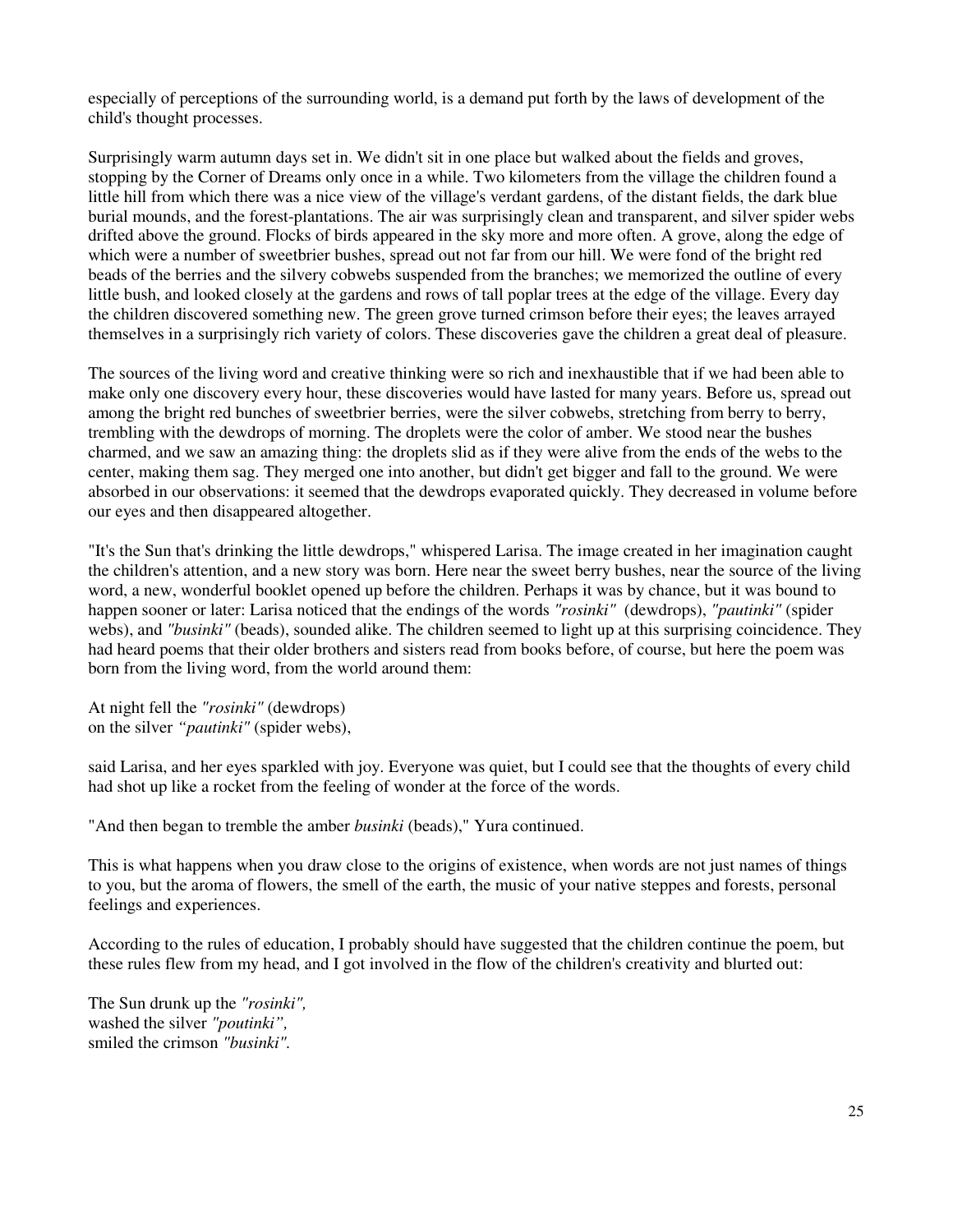We cried out and ran around the bush, repeating the little poem. I wanted to tell the other teachers about this burst of inspiration, the source of which was the world around us, as soon as I could. I wanted to advise them that the first lessons in thinking should be conducted not in a classroom, not in front of a blackboard, but in nature. I also wanted to say that the genuine thought is always imbued with trembling feeling; if only the child feel the aroma of the word, its heart will be seized by inspiration. Go to the fields, to the park. Drink from the source of thought, and this living water will make your pupils wise researchers, inquisitive, curious people and poets. I am convinced a thousand times over that without poetic, emotional-aesthetic outbursts, it is impossible fully to develop the intellectual capabilities of the child. The very nature of the child's thoughts demands poetic creativity beauty and living thought are as organically interconnected as the sun and flowers poetic creativity begins with a, vision of beauty. The beauty of nature sharpens perception, wakes up creative thought, and adds individual experience to the word. Why does the person master so many words of the native language during the years of childhood? Because during this period the first discoveries of the beauty of the surrounding world are made. Because not only is the idea visible in every word, but the delicate overtones of beauty are seen as well.

### Nature--the Source of Good Health

Experience has taught us that about 85 per cent of all students who fail or lag behind do so because of ill health, some sort of indisposition or illness, which generally goes unnoticed; bur could be cured with the united efforts of parents, doctor, and teacher. Latent indispositions and diseases of the cardio-vascular system, respiratory system, gastro-intestinal system, which quite often do not appear to be illnesses, but rather deviations from the normal state of health, can be masked by childish vivacity and liveliness. Many years of observation have shown that so-called slow learning is often the result of some general indisposition, which the child itself doesn't even notice, and not some kind of physiological changes or interference in the functioning of the cells in the cortex of the brain. One notices a sickly pale complexion and poor appetite in some children. Even minor attempts to improve eating bring on a reaction: blotches appear on the body. The most careful analyses show nothing: everything checks out all right. In most of the cases it seems that we are dealing with some sort of disturbance in the metabolism, which has appeared as a result of long hours of sitting indoors. In such a case, the child loses its power of concentration and ability to do intellectual labor. The number of cases of such indisposition's rises during periods of rapid growth of the organism and during puberty. The only radical cure in such cases is a change in the regimen of work and play: more time out-of-doors, sleeping with the window open, going to bed and getting up early, and a good diet.

Some children seem to be healthy, but upon closer examination, their work gives evidence of some latent illness. And this is what is interesting: latent illnesses and indispositions are especially evident when the teacher tries to fill every minute of the lesson with intense intellectual labor. This "attempt not to lose a minute" simply taxes some children beyond their strength. I am sure that this "rushed" pace is harmful even to perfectly healthy children. Excessive mental effort makes the children's eyes grow dull, their expressions foggy, and their motions listless. At this point, the child isn't fit for anything; the only thing it needs is fresh air, but the teacher holds it in check and drives on faster and faster.

During the first week of operation of the School of Joy, I paid close attention to the health of the children Despite the fact that all the children had grown up in the country, in the palm of nature, some of them were pale or weak chested. And Volodya, Katya, and Sanya were, as they say, nothing but skin and bones. They were so thin, they were weak. Most of the children ate well enough at home; the main reason for the weakness in some of them was that they lived like plants in a hothouse -their mothers guarded them against the slightest puff of wind. The children tired quickly the first few days of the School of Joy; it was hard for them to walk a kilometer. Their mothers complained about their poor appetites.

I convinced the parents that the more they tried to protect the children from colds, the weaker they would be. At my insistence, they all agreed to let the children come to school barefooted on hot days - that was a great joy for the children. One day, a warm shower overtook us in the field. The children walked through the puddles all the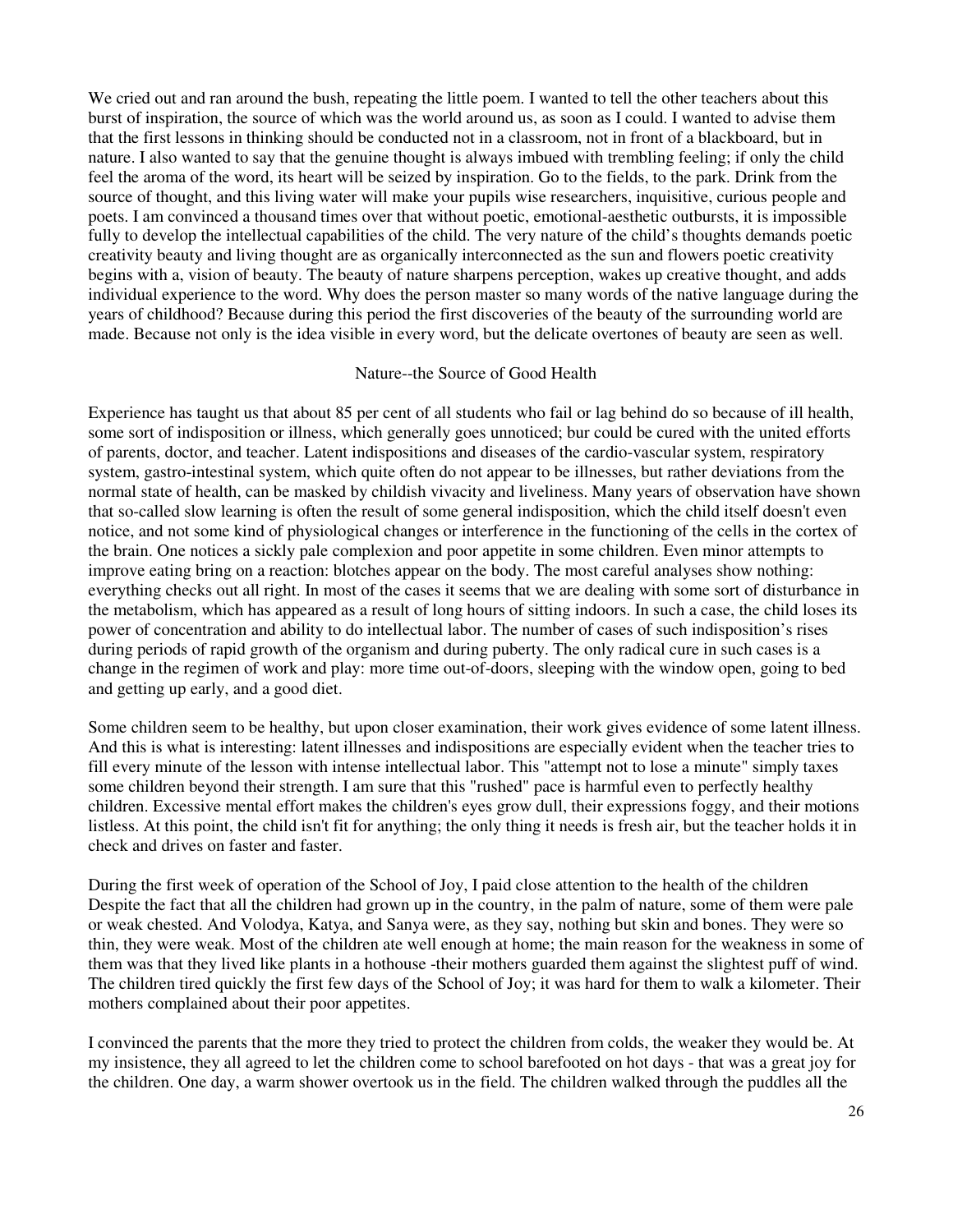way home; in spite of their parents' fears, not one of them got sick. It was with great difficulty that I convinced the parents not to smother their children with clothing, to leave off the extra sweaters and jackets "in case anything happens". We had a rule: the children should be outside all the time on fall, spring, and summer days. The first three of four weeks of the School of Joy, the children walked two or three kilometers a day; the second month, four or five; the third, six. And all of this was in the fields and meadows, in the groves and in the forest. The distance that they covered in a day went unnoticed because they didn't have a set goal of walking so many kilometers; the movement, the walking, was the means to other ends. The child wants to go places because it feels it is discovering the world. The children went home tired but happy and cheerful. Good health is impossible without tiredness. Good health flows into the child's body with its life-giving sources when the child is resting after exertion of energy.

After having walked in the fresh air for several kilometers, the children returned home "hungry as bears", according to their patents. When we went to the forest, I advised the children to bring bread, onions, salt, water, and several raw potatoes with them. The parents were skeptical at first; they doubted that the children would eat such things, because at home they rejected nourishing dishes. But in the forest, this same bread, onions, and potatoes seemed to be the most tasty food of all. The children's appetites developed to such a point that they ate the bowl of soup or borsch offered to them at home with pleasure. After just a month the cheeks of even the palest children had become rosy, and the mothers couldn't get over how well the children ate. No more picky eaters: the children would eat anything you put on their plates.

To be in motion is one of the important conditions for physical training. Children love to run and play. We made a playground for them. Everything necessary for games and entertainment out-of-doors was there, but I wanted more. I wanted to make carousel--a merry-go-round; I wanted their active games to be connected with fairy tales, fed on fantasy. I already imagined to myself the figures of the little humpbacked horse, an elephant, a gray wolf, a sly fox, standing on the wooden circle of our carousel. The children would not only ride but would also experience excitement from the fact that they were sitting on the little humpbacked horse or the say wolf. All this was only a dream, but I firmly believed that in six months or a year, it could be done. I collected the materials and assemblage for the carousel. And I thought about how to get the children ready for winter so that they would be able to stay outside longer and get more fresh air.

Many years of observing the physical development of younger schoolchildren have convinced me that nutritious, wholesome food is important. Many of the children weren't getting enough of the substances necessary for growing bodies, prevention of illnesses, and normal metabolism. Only eight families had honey, and honey is, figuratively, a piece of sun- light on a plate. I talked with the parents about this, so convinced was I that honey is necessary for growing children. By the end of September, thirteen parents had bought beehives. By spring, twenty-three families already had bees.

In the fall, I advised the mothers to make lots of jam from sweetbrier berries, sweet berries, and other fruits rich in vitamins. I had to talk with the parents about planting a sufficient quantity of fruit trees, especially apple-trees. They needed enough trees to have fresh fruit all winter long, and in the country this is very easy to arrange--all it takes is a little bit of work.

Good health is fresh air saturated with the phytoncides-wheat, rye, barley, buckwheat, and meadow grasses. I often took the children to the fields and meadows to breathe the fresh air filled with the aroma of grain that bread is made from. I advised the parents to plant several nut trees under the window of their children's bedrooms. They fill the air with phytoncides that kill many pathogenic microbes. Harmful insects can't stand the smell of the nuts. Where there are nuts, there are no flies and mosquitoes. I also urged every family to have a summer shower in the yard.

For several years I had wondered why many children have poor eyesight. Why were so many third formers wearing glasses? Observation of many young children led me to the conclusion that the reason is not eyestrain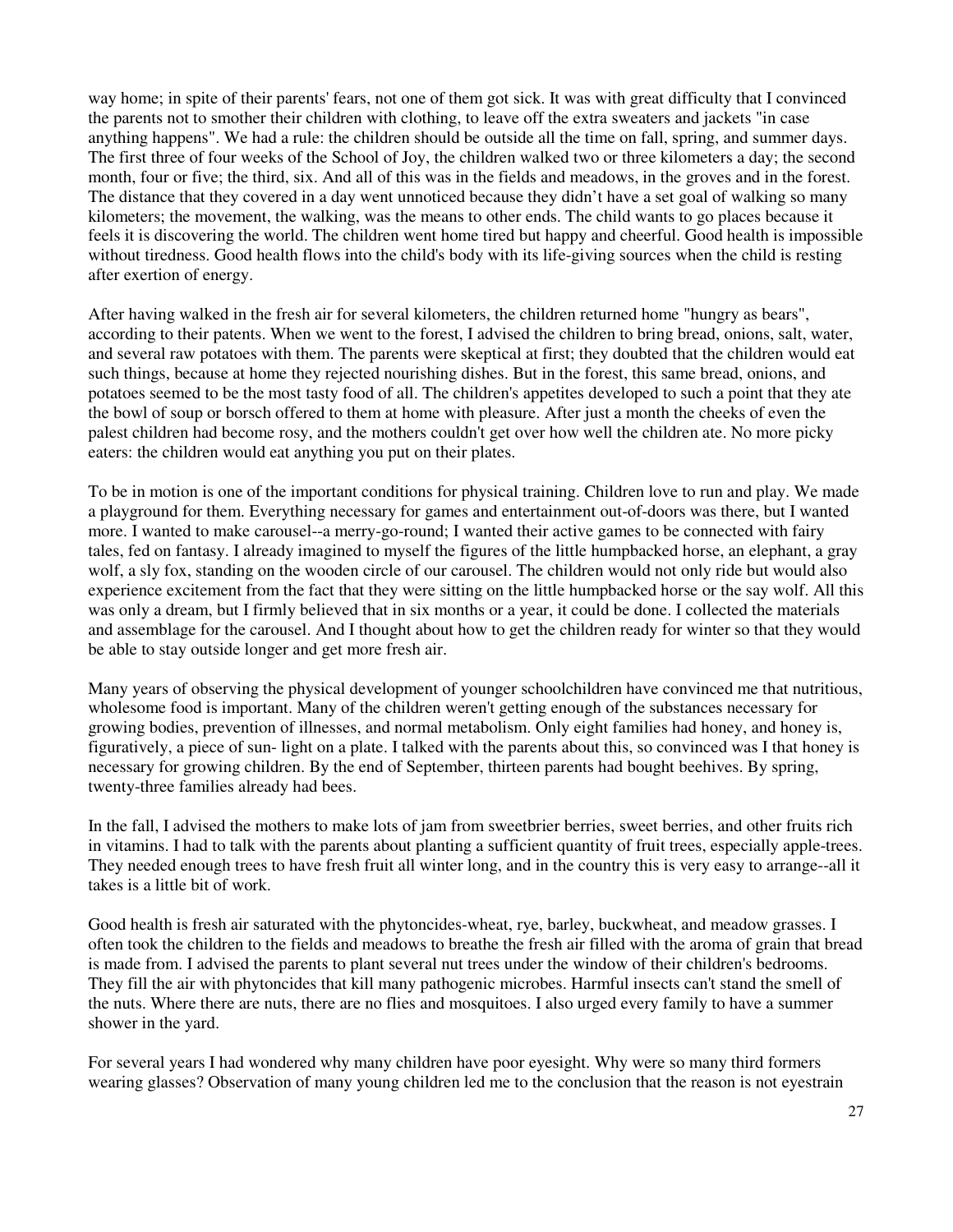from reading but a vitamin-poor diet and insufficient physical exercise, which makes children more susceptible to colds. Several childhood illnesses have a harmful effect on eyesight. Wholesome food, sleep and physical exercise protect the child from illness and give it happiness and delight at the world around it.

Years of observing children brought me to the alarming conclusion that in spring, beginning in March; all children's health gets weaker. The child seems to be worn out; its body loses its resistance to colds, and capacity for work is reduced. The worsening of vision is especially noticeable in the spring months.

Doctors and psychologists explain that this is due to the extreme changes that occur in the rhythm of the interaction of the systems of the organism. The reason is that the organism's vitamin supply runs out at the end of winter as a result of the sharp drop in solar radiation and long intellectual activity, which tires the nervous system.

I thought of how to lessen the effects of these factors. The parents began to pay more attention to the supply of fruit and vegetables rich in vitamins, especially in the spring months. Every sunny day in winter and spring we tried to use for walks out-of- doors. I was concerned that the strain on the children's intellect should be lessened in the spring months. The thinking processes should occur out-of- doors as much as possible, rather than in the classroom, and be connected with physical activity. Gradually, this became one of the rules for the spring months.

In the first years after the war, many children were predisposed to neuroses. Some of my pupils, especially Tolya, Kolya, Slava, and Fedya, were subject to depressions and some sort of estrangement from life. I tried to fight their timidity, indecisiveness, and painful shyness from developing into neuroses. I often sought advice on how to make the life of the collective give the children joy, and we teachers in the elementary classes reached the conclusion that it was especially important to smooth out the misfortunes, grief's, and conflicts which the child saw in its family. The teachers tried to find out what was going on in the soul of every child, the inner problems it brought to school with it, so they wouldn't inadvertently add any pain to its sensitive heart. Everything deserving special attention in the inner life of one child or another, we discussed at our meetings, which we referred to as "psychological seminars". The school collective had to dispel the child's sorrows.

Those children who were already overtaxed by the experience of grief demanded special attention. The nerves of Kolya, Sasha, Tolya, Petrik, and Slava had been strained to the limit. We had to be careful when touching any of their hearts because they might "explode at any minute. Some days you couldn't ask the children anything. The methods by which one could influence and effectively educate the others were totally inapplicable to them. I came across the concept of "medical pedagogy" and it more or less precisely expressed the essence of educating children whose psychological unhealth had left an imprint on their behavior. The main principles of medical pedagogy are: (1) go easy on the vulnerable, ill psyche of the child; (2) in every way possible, school life should try to distract the child from gloomy thoughts and experiences, awaking in it a cheerful feeling; (3) under no circumstances should you let the child know that you consider it to be ill.

There was one child in our school, Volodya, who was predisposed to hysterical neurosis. I was disturbed by the fact that his parents thought that their son was an exceptional child. I was afraid that with the approach of their inevitable disappointment, the boy might come to hate his parents and his elders in general. The main means of curing such children, in my opinion, is educating them to be modest and to respect other people. I tried to get Volodya to feel that everyone close to him was a person. Children with slow, depressed thinking occupy a special place in medical pedagogy. Listlessness and inertia of the cells in the cortex of the brain must be as thoughtfully and patiently cured as cardiac or intestinal diseases. But curing them demands a thousand times more care and educational skill, a deep knowledge of the individual features of every child.

The Artist in Every Child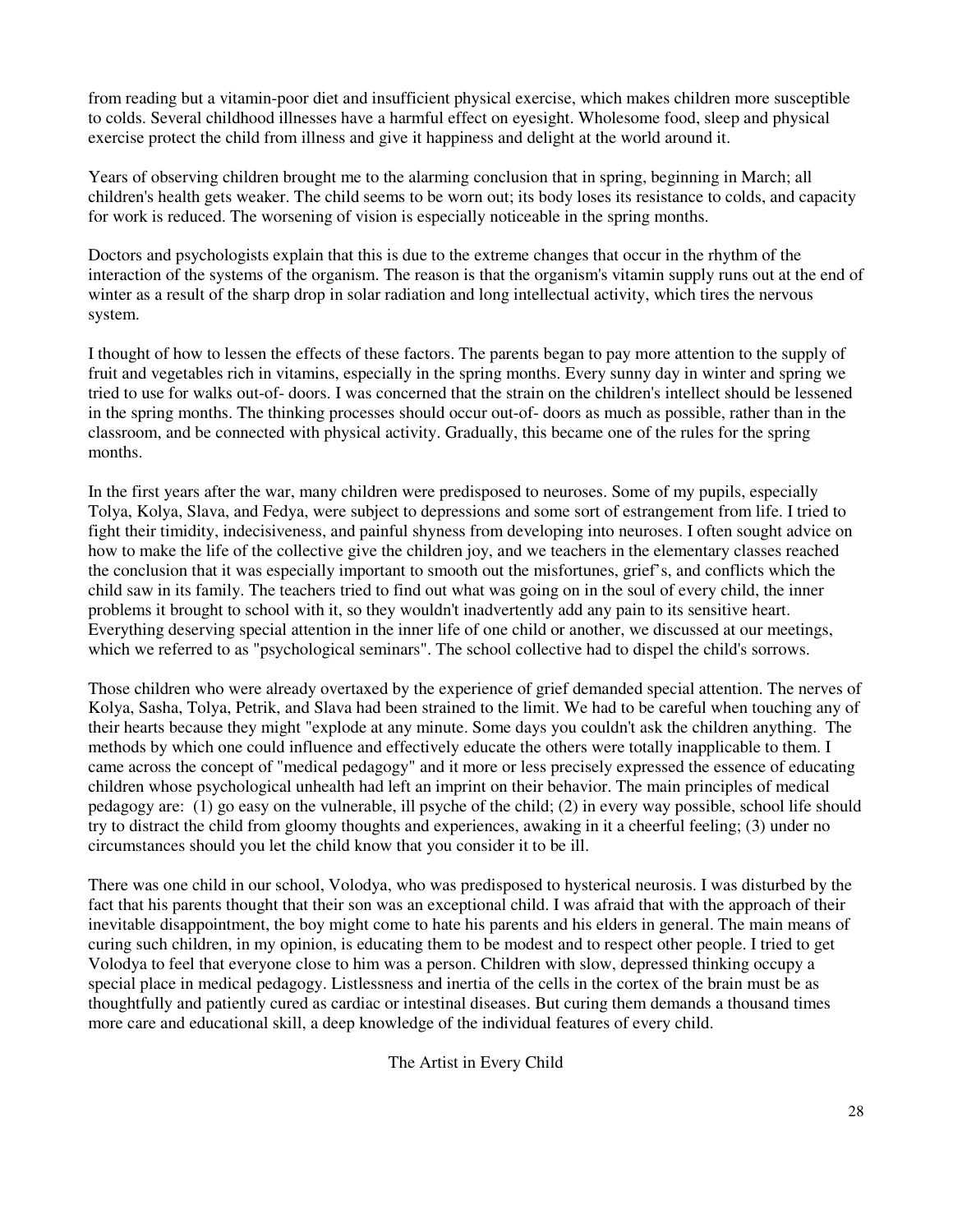Just a week after the beginning of studies at the School of Joy, I told the children: "Tomorrow bring a pad of paper and a pencil. We're going to draw." The next day we made ourselves comfortable on the lawn of the school's farmstead. I suggested to the children: "Look around you. Then draw whatever seems the most beautiful, whatever you like the most."

Before us lay the school garden and experimental station lit by the autumn sun. The children began to twitter: one liked the red and yellow pumpkins; another, the heads of the sunflowers bent low to the earth; a third, the dove cote; and a fourth, the bunches of grapes. Shura was fond of the light, huffy clouds floating across the sky. Seryozha liked the geese on the mirror-like surface of the pond. Danko wanted to draw a picture of fish--he had told us enthusiastically how he and his uncle had gone fishing one day. They hadn't caught anything, but nonetheless they had seen how the fish "play". "And I want to draw our friend the sun," said Tina.

The children drew attentively. I had read a lot about how to teach drawing, but now there were live children before me. I saw that children's drawings, the process of drawing is a piece of the inner life of the child. Children don't simply put something from the surrounding world down on paper, approaching it as creators of beauty; they enjoy this beauty. Vanya was absorbed in his work, drawing a beehive with a tree next to it. There are huge flowers on the tree, and above one of the flowers was a bee almost as big as the hive itself. The little boy's cheeks were flushed with the effort, and his eyes burned with the fire of inspiration, which brings great joy to any teacher.

The creativity of children is a profound, unique sphere of their inner life, self-expression, and self- affirmation, in which the individual originality of every child is clearly uncovered. This originality cannot be classified by any sort of universally applicable criteria.

Kolya didn't say what he liked, but I was very excited by what he drew. In the little boy's drawing pad I saw a tree with many branches covered with round fruit. That meant it was an apple tree. The tree was surrounded by a swarm of little stars in a halo of light high above the tree around the moon. How I wanted to read the innermost thoughts and feelings of the child from this interesting drawing, for I saw such a spark of inspiration in his eyes in these minutes when we were observing the world.

"What are those little stars above the apple-tree?" I asked Kolya.

"They're not stars," said the boy. "They're the silver sparks that fall on the garden from the moon. There are Giant Blacksmiths on the moon, too, aren't there?"

"Of course there are," I answered, amazed at the thoughts, which had excited the child in the quiet evening hours. That meant he had looked at the sky at night, admired the radiance of the moon, and noticed the pale quivering aureole above the apple-trees.

"But what kind of threads do these Giant Blacksmiths forge at night?" thoughtfully asked the boy, and it seemed to me that he wasn't so much addressing himself to his teacher, as to his memories of the night sky, the pale radiance of the moon, the round dance of the stars. I was afraid to disturb his creative inspiration. My heart beat with the joy of discovery: creativity opens the innermost corners in the soul of the child, those corners where the sources of kind feelings slumber. In helping the child to feel beauty in the world around it, the teacher unnoticeably touches these corners.

Following Larisa's example, I began to draw the Giant Blacksmiths. It seemed to me that I drew rather well. The Blacksmiths looked real; the anvil was exactly like the ones in the collective farm's smithy. Forgetting that I was a grown person, I experienced a feeling of joy: my Blacksmiths would naturally be better than Larisa's. But the children hardly paid any attention at all to my drawing while they crowded around Larisa's with genuine interest. "What in the world has she drawn?" I thought to myself. I looked over the heads of the children: there didn't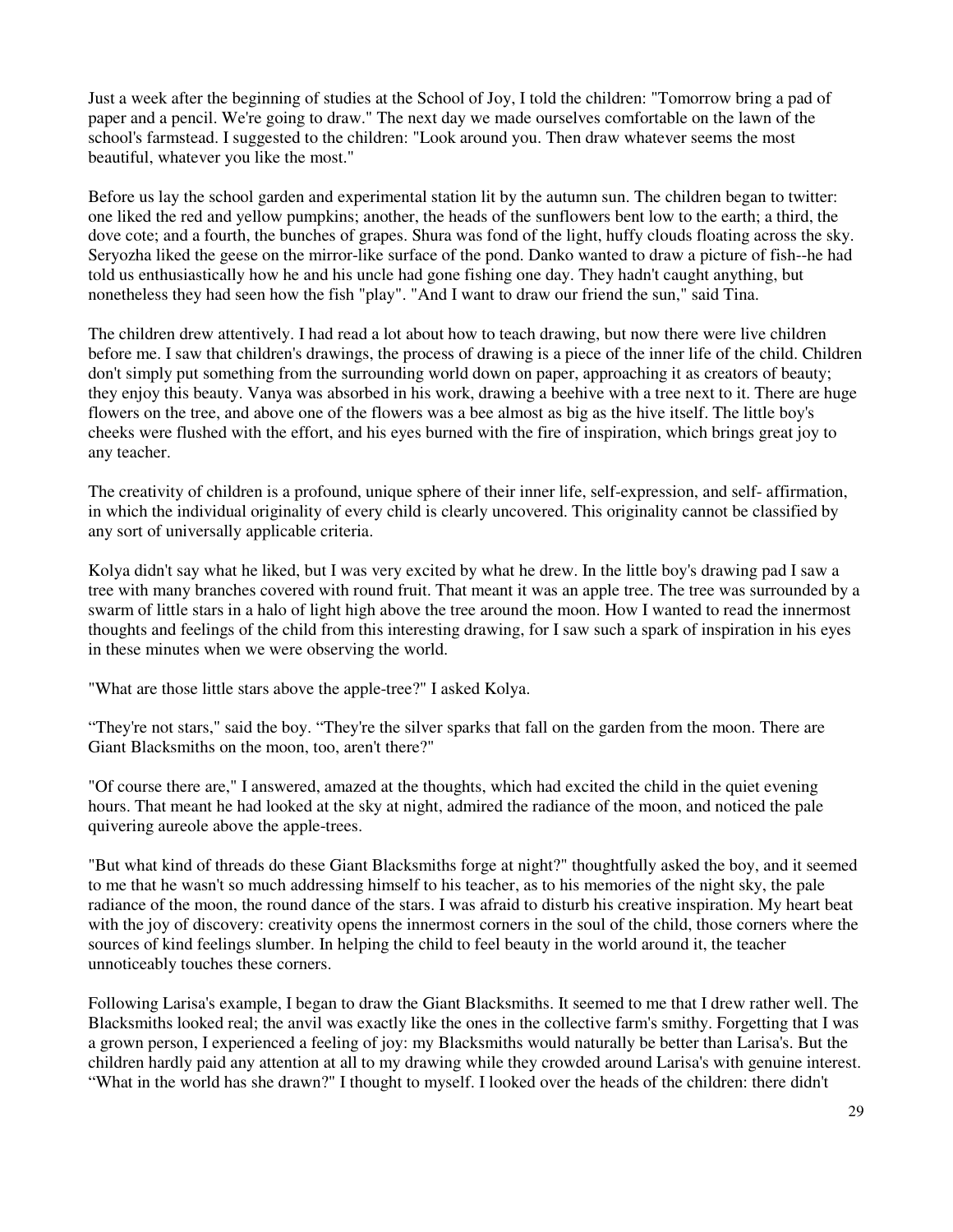seem to be anything special about the child's drawing, so why were they all admiring it so and totally ignoring mine? The more closely I examined her picture, the more clear it became to me that the young have their own vision of the world, their own language of artistic expression, and no matter how much you try, you can't imitate their language. My Giant Blacksmiths were in ordinary caps and aprons with long beards and boots. But hers had a halo of sparks around their fluffy hair, and the mighty Blacksmiths' beards weren't simply beards, but whorls of fire. Their enormous hammers were almost double the size of their heads... For the child, this is not violation of the truth, but a clear truth in and of itself--the truth of the fantastic strength and adroitness, of the fairy-tale community of a powerful person and the element of fire. We must not try to adjust the wonderful language of children's fantasies to the language of adults. Let children talk with one another in their own language. I advised the teachers in the elementary classes to teach the children the rules of proportion, perspective and balance--this is all well and good, but at the same time, to leave room for the children's imagination; not to break the child's ability to depict the world through fairy tales...

Every child wanted to tell me what it had drawn. In these stories, clear images and comparisons sparked like semi-precious stones. Drawing helped develop the children's speech.

We began taking our paper and pencils with us on almost all our walks in the fields and meadows. The older pupils made the younger ones little drawing pads they could put in their pockets. In the spring, several months after our school had begun, I made a big album in which every child drew what- ever it wanted from its favorite corner of the surrounding world. I wrote little stories in it as well. This album was an entire chapter in the life and spiritual development of our collective.

### Caring for Living Things and the Beautiful

The indifference of some of the children to living things and the beauty in the world around them disturbed me. I was troubled by the actions, which appeared at first glance to be inexplicable childish cruelty. We were waking through the meadow, and butterflies, bumblebees, and bugs were flying above the grass. Yura caught a beetle, took a piece of glass from his pocket and cut the insect in half to "see what it looked like" inside. Several families of swallows had lived in a dense corner of the school farmstead for many years. We had barely arrived, and I hadn't said two words about the swallow nests when Shura threw a stone at the birdhouse. All the children took care of the beautiful canna lilies that grew in the courtyard, but Lusya went up to the flowerbed and broke off the flowers. All this occurred in the early days of the School of Joy. It struck me that the children's admiration for beauty combined with indifference to the fate of the beautiful. Long before I met my pupils, I was convinced that admiration for the beautiful is nothing more than the first sprouts of goodwill, which must be carefully cultivated. I was especially disturbed by what Kolya and Tolya did. Kolya had a passion for destroying sparrows' nests. They said that he would take the fledglings that fell from the disemboweled nest and throw them into the sewer pipe of the creamery. The baby sparrows would cheep for a long time, and Kolya would put his ear to the pipe to listen. Cruelty was evident not just in Kolya who came from a troubled family, but also in children who lived in a normal environment. And what was most alarming was that the children did not understand that these "petty" appearances of evil and indifference to beauty and living things, of which heartlessness is the eventual result, were reprehensible.

How could bright, kind feelings be awakened in the children? How could kindness and thoughtful attention to living things and the beautiful be maintained in their hearts? During one of our walks in the field, we found a lark with broken wings in the grass. The bird flitted from one place to another, but it could not fly away. The children caught the lark. The little clump of life began to palpitate in their hands with its frightened eyes like little beads looking up at the blue sky. Kolya squeezed it, and it began to squeak plaintively. The children began to laugh. "How can it be that none of them have compassion for this bird that was left in the field by its fellows?" I thought and looked at the children. There were tears in the eyes of Lida, Tanya, Danya, Seryozha, and Nina.

"Why are you tormenting the poor bird'" Lida said to Kolya in a sorrowful voice.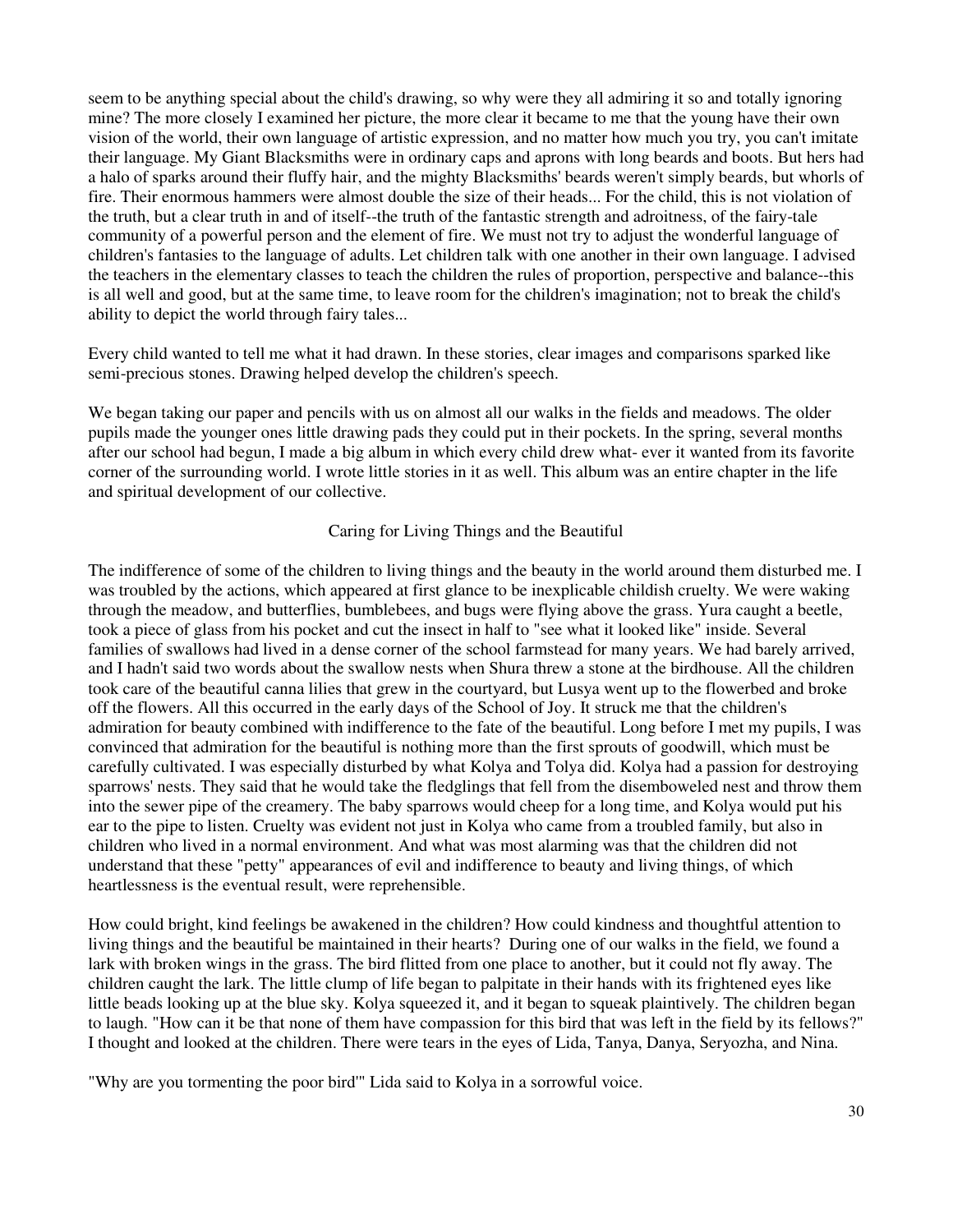"What's it to you?" asked the boy. "You take it and look after it," he said and threw the bird at Lida.

"I feel sorry for it, and I'm going to take care of it," said the girl, petting the lark. We were standing on the edge of the forest. I told the children that in the fall, flocks of migratory birds fly great distances. Some solitary birds were left in empty fields-those whose wings were broken, those who had torn themselves free from the clutches of birds of prey... And the harsh winter with snowstorms and hard frosts lay ahead of them. What did this lark have in store far it? The poor thing would freeze to death. But how beautifully it could sing, filling the steppes with bewitching music in spring and summer. The lark is a child of the sun. In the fairy tales it says, "This bird was born from the fire of the sun". That's why our people named it the "fire raven". And you all know how much it hurts when your fingers get stiff from the cold, and when the freezing wind takes your breath away. You hurry home to the warm stove... But where will this poor bird go? Who will shelter it? It will turn into a frozen lump.

"But we won't let the poor lark die," said Varya. "We'll put it in a warm corner, make it a little nest, and let it wait for spring..."

The children started arguing with each other about how to build a little house for the lark. Every one of them wanted to take the bird home for the winter. Only Kolya, Tolya and a few other boys were silent.

"Why take the lark home, children? We can make it a warm little nest at school. We will feed it and help it get well, then set it free when spring comes."

We took the lark to school and put it in a cage, which we had in the children's room. Every morning one of the children came to look after the lark. They brought food for it.

Several days later, Katya brought a woodpecker that her father had found in the forest. It probably had been caught by a wild animal and survived by a miracle. The woodpecker's wings hung lifelessly, and there were clots of blood on its back. We put it in with the lark. No one knew what to feed the woodpecker-bugs, perhaps? And where should one look for them, under tree bark?

"I know," Kolya boasted. "It doesn't just eat bugs and flies. It likes willow buds and grass seeds. I saw..." He wanted to say something else but got embarrassed. Probably he had hunted woodpeckers.

"Well, since you know what to feed the wood- pecker, you can get its food for it. See how pitiful it looks."

So Kolya began to bring food far the woodpecker every day. He still felt no pity for living things, but did it simply because he got pleasure from the admiration of his comrades. Look what kind of boy our Kolya was--he knew what to feed birds. But let the awakening of kind feelings in him start with self-respect; that's not at all bad. Let good deeds become a habit; they will awaken good thoughts.

I remember hundreds of answers children have given to the question what kind of person do you want to be? - Strong, brave, courageous, intelligent, resourceful, fearless. But no one ever answered "kind". Why isn't kindness on a par with such virtues as courage and bravery? Why are children sometimes embarrassed by their own kindness? Yet without kindness, the genuine warm-heartedness which one person shows to another, spiritual beauty is impossible. I also thought about why boys are less kind than girls. Perhaps it only seems that way? No, it is hardly so. Girls are kinder, more sympathetic, more tender, probably because from an early age some sort of unconscious maternal instinct lives in them. A feeling of concern for living things is strengthened in a girl's heart long before she becomes the creator of new life. The root, the source of kindness lies in creativity, in the affirmation of life and beauty. Kindness is inseparably linked with beauty.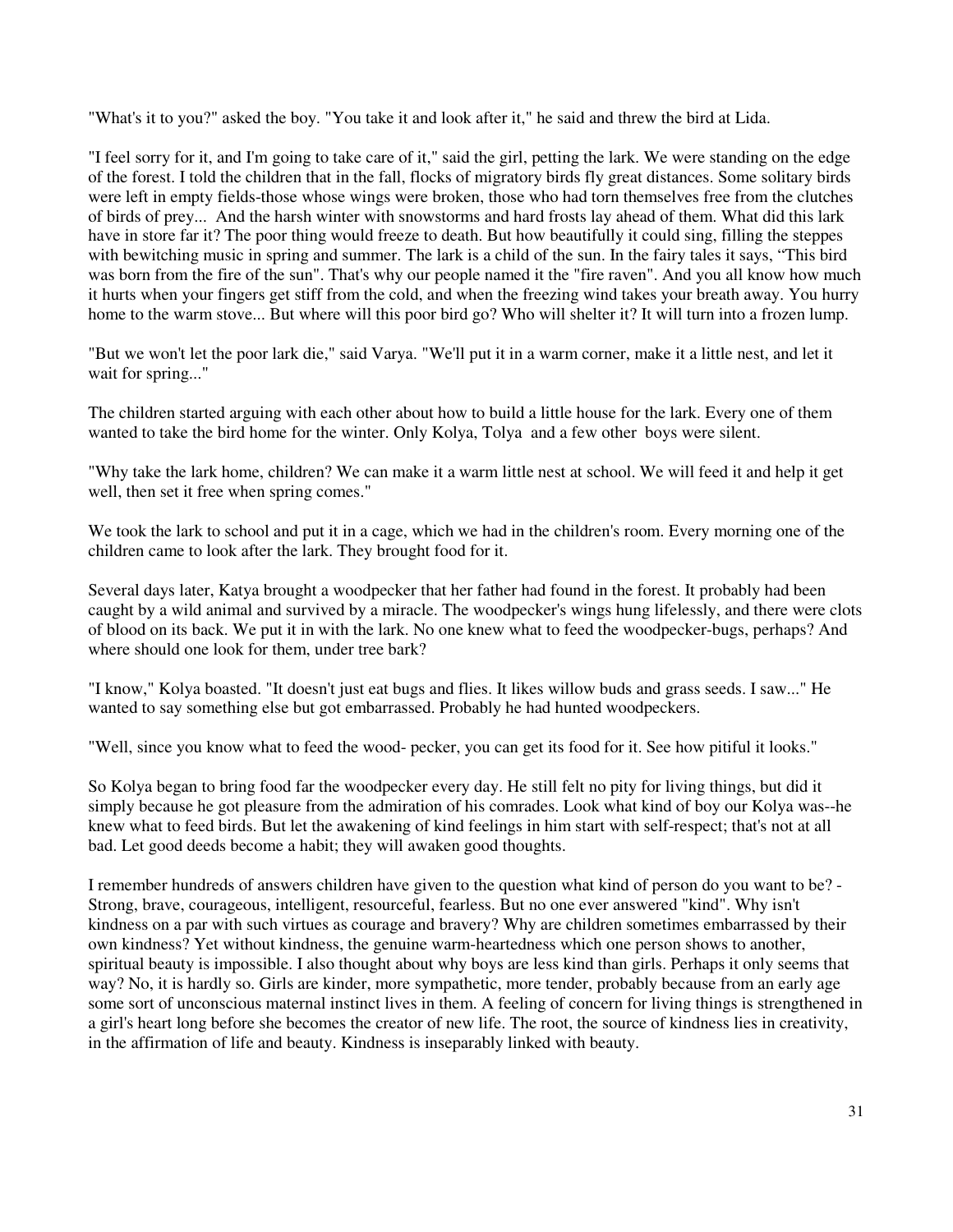It was a holiday for the children the morning Fedya brought an oriole to school. This bird was also unable to fly for some reason, and the boy had found it in a bush near the livestock farm. The children couldn't take their eyes off the beautiful, multi-colored feathers of the oriole. We met in the "bird hospital" (as the children called this corner of our room) in the morning and again to part until the next day. Kostya brought a puny, feeble little sparrow he had picked up on the side of the road The sparrow didn't want to peck either grain or bread crumbs. The little boy was grieved by the bird's illness. We all grieved when our sparrow died. Kostya cried. The little girls cried. Kolya was gloomy and uncommunicative.

I remembered the words of Janusz Korczak: "The bright democracy of the child knows no hierarchy. Long before the child feels sorrow for the sweat of a farm laborer or the hunger of children its age, it will suffer over the children's story about the wicked fate of the poor horsie and the chicken that got its head cut off. Dogs and birds are close to it; butterflies and flowers are its equals. It sees a brother in stones and shells. The haughtiness of an upstart is alien to it, for the child does not know that only people have souls."' This is all true, but the kind child doesn't fall from the sky. It must be educated. During a walk in the ravine, the children found a little hare with a mutilated leg. They took it to their room and put it in a new cage. And thus appeared yet another hospital--one for animals. A week later, Larisa brought an emaciated kitten trembling from the cold. They put it in the same cage with the hare. The children had a lot of work to do: they brought carrots for the hare and milk for the kitten. It's difficult to describe the children's admiration when we found the kitten and the hen sleeping curled up together one morning. The children spoke in whispers because they were afraid to waken the animals...

Over the winter, several blue titmice appeared in the bird hospital. The children picked them up near the feeder for birds that stayed through the winter...There was one more thing that made me happy: several of the children set up their own "bird hospitals" and animal corners at home. And after we got an aquarium with little fish for our room, the children began to beg their parents to build aquariums at home. A lot of the parents came to school to find out how to do it. It was difficult to get plants and fish for the aquariums, and it was even harder to get fish food, but all these difficulties were overcome thanks to the persistence of the children who gave neither their parents nor me any peace until it was done. Slava's and Tina's mothers came to school complaining that the children wouldn't let them alone, because some of the others had goldfish and they didn't. We had to ask the older students for help. In those years, there was no school workshop, but building the aquariums forced us to set up the first workshop for our pupils.

I will never forget those evenings when we sat with only the tiny light of the aquarium and admired the goldfish. I told the children about the depth of the ocean, about the extraordinary lives of the inhabitants of the sea. My pupils who finished school long ago and have grown up remembered those evenings all their lives. Kolya told me not long ago:

"That tiny lamp often appears in my dreams. Its light was the first source of knowledge. I wanted to learn more about the secret depths of the sea, about the remarkable fish..."

If a 24-year-old remembers the fish with such warmth, that means it was not something to make light of, for it was one of the avenues to kindness. I waited with bated breath for the beauty of the surrounding world to awaken kind feelings, tenderness and compassion in the hearts of the most indifferent. I will never forget the first fall frost of that year. We went into the garden and walled up to the rose bush. We saw a brightly blooming rose with drops of dew on its delicate petals: the flower had miraculously survived the cold night. We looked at it and became gloomy: soon the cold would kill this beauty. I caught Kolya's glance with my eyes and for the first time saw sadness and alarm there --a purely childish feeling. Then we went into the greenhouse where several flowerpots with flowers seldom found in our locality-rhododendron and cactus-were standing. One of the little scarlet flowers had opened-a cactus was blooming. We admired the flowers for a long time.

Concern for living things and the beautiful gradually came into the lives of the children. Late in the autumn of 1951 when the leaves had fallen from the trees, we went to the forest and dug up a little linden tree. We brought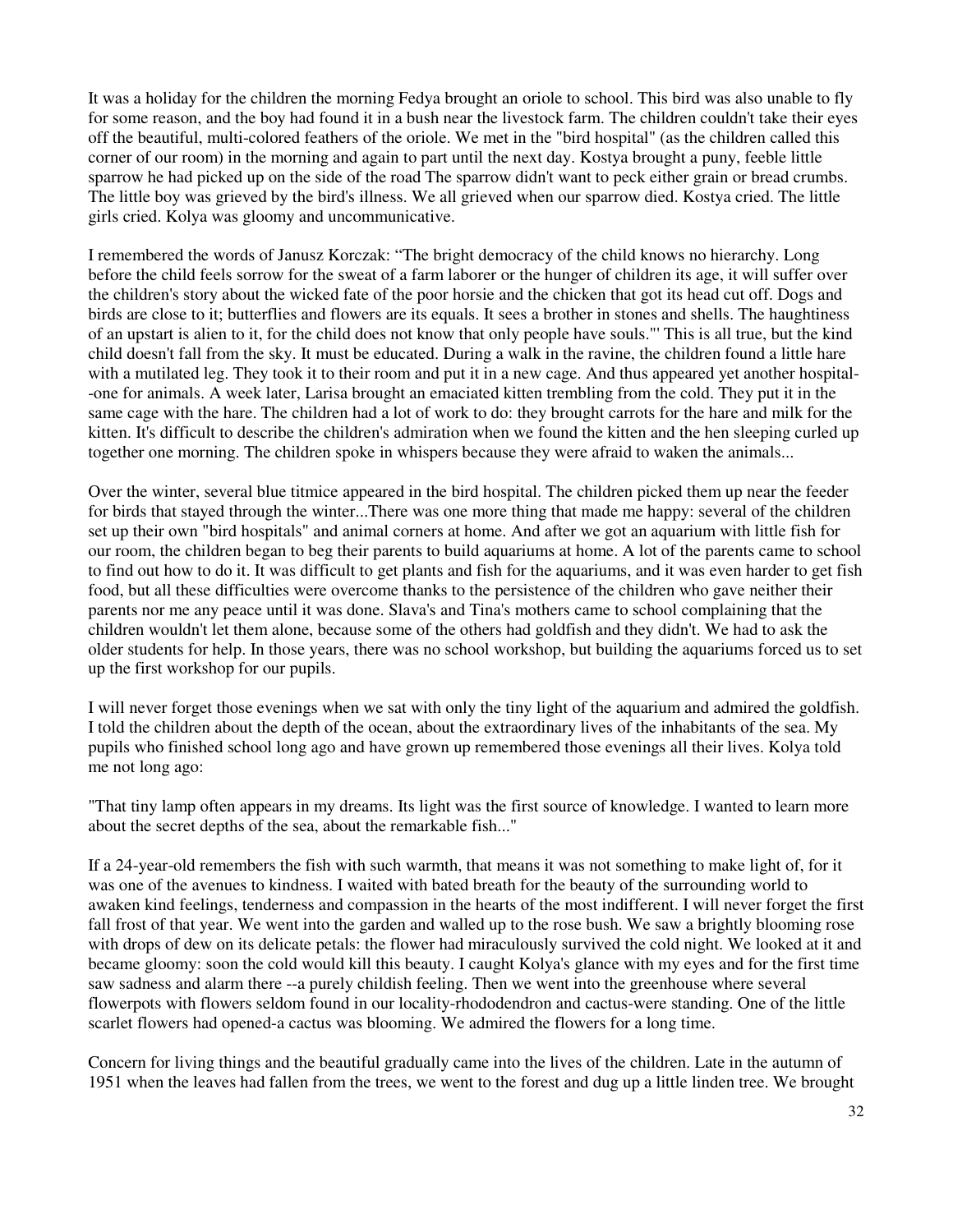it to the school farmstead and planted it there. The little tree became our friend. We dreamed, and made up stories about it, as we would have about some living creature that could feel and experience our concern and worry. The children rejoiced when there were warm showers, for our little friend needed moisture. We worried when the earth was covered with frost and when piercing winds blew over the fields, because our friend might be cold. The children gathered snow and packed it around the trunk of the little linden tree. The girls brought several reed stems and wrapped the trunk of the tree. With the coming of spring, we went to see our friend often and waited with excitement for buds to appear. The first green leaves made the children go wild with joy: the tree was alive. In the summer we watered our linden tree.

What enormous power the collective feeling of concern and kindness, collective goodwill, has. It is like a stormy stream that carries away even the most indifferent. I was overjoyed to see how Kolya, Tolya, Slava, and Petrik went excitedly to see their friend, the little green linden tree, how their eyes glowed when they fed the fish in the aquarium.

Those whose hearts trembled at the thought that the little linden tree was cold in the winter frost have grown up. Our friend became a big tree with many branches, and even now girls and boys, young people, and young fathers and mothers come to see it and are flooded with waves of warm feelings when they remember that golden autumn from their childhood.

Experience shows that kind feelings have their roots in childhood, while humanity, goodness, concern, and benevolence are born of work and concern and excitement about the beauty of the surrounding world. Kind feelings and emotional upbringing are the focal point of humanity. If kind feelings are not implanted in childhood, they will never come to be, because genuine humanity is affirmed in the soul simultaneously with the cognition of the first and most important truths, simultaneously with the experience and feeling of the subtlest nuances of the words of one's native language. The person must attend the school of emotion in childhood--the school in which one is educated to feelings of kindness.

## Our Journeys into the World of Labor

The question of how to make work an inner need of the children was one that concerned the whole of our school staff. From the first days of classes, the elementary school teachers had the children at work in the school garden, doing whatever they could as part of their lessons in work. We built a little greenhouse so the children would have a place to work in winter. In devising ways to raise the children's labor to a high ideological level, the teachers decided to have them plant an oak tree each year on Victory Day.' This would be a living testament to our joy. To this day, we have continued planting "century trees", as the children call oaks, in our Victory Day Oak Grove.

We considered it important that the children should be surrounded not only by nature but by the world of labor, creativity, and construction. The beauty of the person is revealed most dearly in labor.

Thus our School of Joy began to make "journeys" into the world of work. The children will never forget their first "journey" into the kolkhoz granary. The children saw heaps of wheat--thousands of centners of bread. Vanya's father told us about the people who did their jobs well on the collective farms. Combine driver Grigory Andreyevich took the children to the field, which is right next to the village and immediately behind the granary. "From this one hundred hectares," he said, "I gathered four thousand centners of bread this year. And over the ten years I've gathered grain with my combine, I've collected enough wheat to make bread for a city as big as Alexandria."

This recognition of the world was not only intellectual, but also emotional. The children were amazed by the beauty of the person as worker. They experienced a feeling of pride in the person. This feeling was all the more profound when they met up with their parents on these "journeys". They found out at the dairy that Tanya's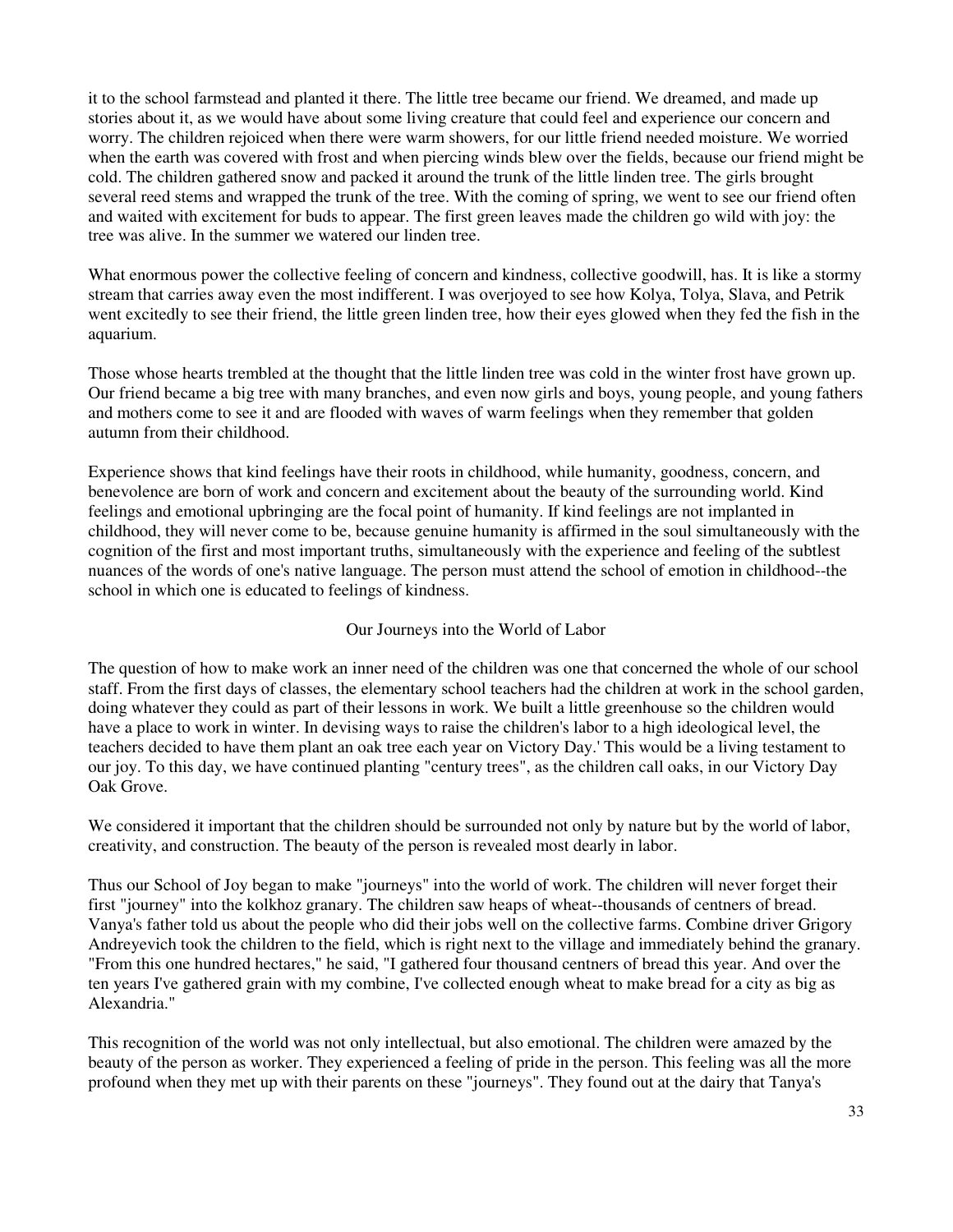mother gets enough milk for fifteen hundred people. We went to the engineering factory on a warm day in autumn. There we met Valya's father. He took the children to the foundry shop. The most interesting of all the stories the children had heard or made up themselves was the one of how we transform a solid substance into a fiery red river, a river transformed by our labor and will into metal ingots. I watched how the children assimilated this new information with great joy: they made up stories about warriors creating a fiery metal river and drew pictures of metalworkers. This first visit to the foundry shop made an unforgettable impression on them. The children saw things through new eyes: the person would be unable to live or work even one day if it were not for metal. Workers, metalworkers, machine builders--these were the real creators of life. A profound respect for these people was firmly established in my pupils.

Our "journeys" to the workshops of various skilled workers, the fitters and turners of the Machine and Tractor Station were also interesting. There the children saw how parts for tractors and combines were bent from pieces of metal. They watched with bated breath as the deft hands of Larisa's father turned a screw, without which engines won't work.

Personal relations, societal life, is discovered first of all in labor done for the benefit of humanity. The person's humanism develops in step with what he or she does for others. One of my first concerns was to envelop the children in an environment, which would open up for them precisely this side of our socialist reality. I tried to get the children to take delight not only in what was connected with the beauty of nature but in the very essence of the new person being created in our country, and this person's service to the homeland, society and other people. The children's love for working people was the source of human morality.

## We Listen to the Music of Nature Music

Melody, the beauty of musical sounds, are all an important means of moral and intellectual development, a source of nobility of heart and party of spirit. Music opens people's eyes to the beauty of nature, to moral relations, and to labor. Music awakens ideas of what is sublime, majestic, and beautiful, not only in the surrounding world but also in ourselves. Music is a powerful means of self-education.

Many years of observation of the spiritual development of one and the same pupils from their early years until they grew up convinced me that the uncontrolled, unorganized effect of film, radio, and television does not make for proper esthetic education, and is harmful more often than not. An abundance of uncontrolled musical impressions is especially injurious. Children should be taught music appreciation against a background of nature which would allow them to understand, to feel the beauty of music in the quiet fields and meadows, in the rustle of oak groves, in the song of a lark in the blue sky, in the whisper of ripe sheaves of wheat, in the buzzing of honey bees and bumble- bees. All this is the music of nature, the source from which the person draws the inspiration to create a melody.

In esthetic education in general and especially in the realm of music, the psychological aims the educator has in mind in accustoming children to the world of the beautiful are quite important. The chief aim for me was to teach them the ability to relate emotionally to the beautiful and to give them a need for impressions of an esthetic nature. Beauty must become an integral part of people's lives, and this task is accomplished by education.

In the School of Joy, we gave a lot of attention to listening to music--to works of music and the music of nature. The first task which stood before us was to call forth an emotional reaction to the melody and then gradually to convince the children that the beauty of music had its sources in the beauty of the surrounding world; the melody called on· the person to stop and listen to the music of nature, to enjoy the beauty of the world, to feel for that beauty and increase it. Many years of experience demonstrate that the person masters both the native language and the fundamentals of music appreciation--the ability to perceive, understand, feel, and experience the beauty of a melody--only during the years of childhood. What is omitted in childhood is very difficult or even impossible to compensate for in the adult years. The child's soul feels in equal measure the native language, the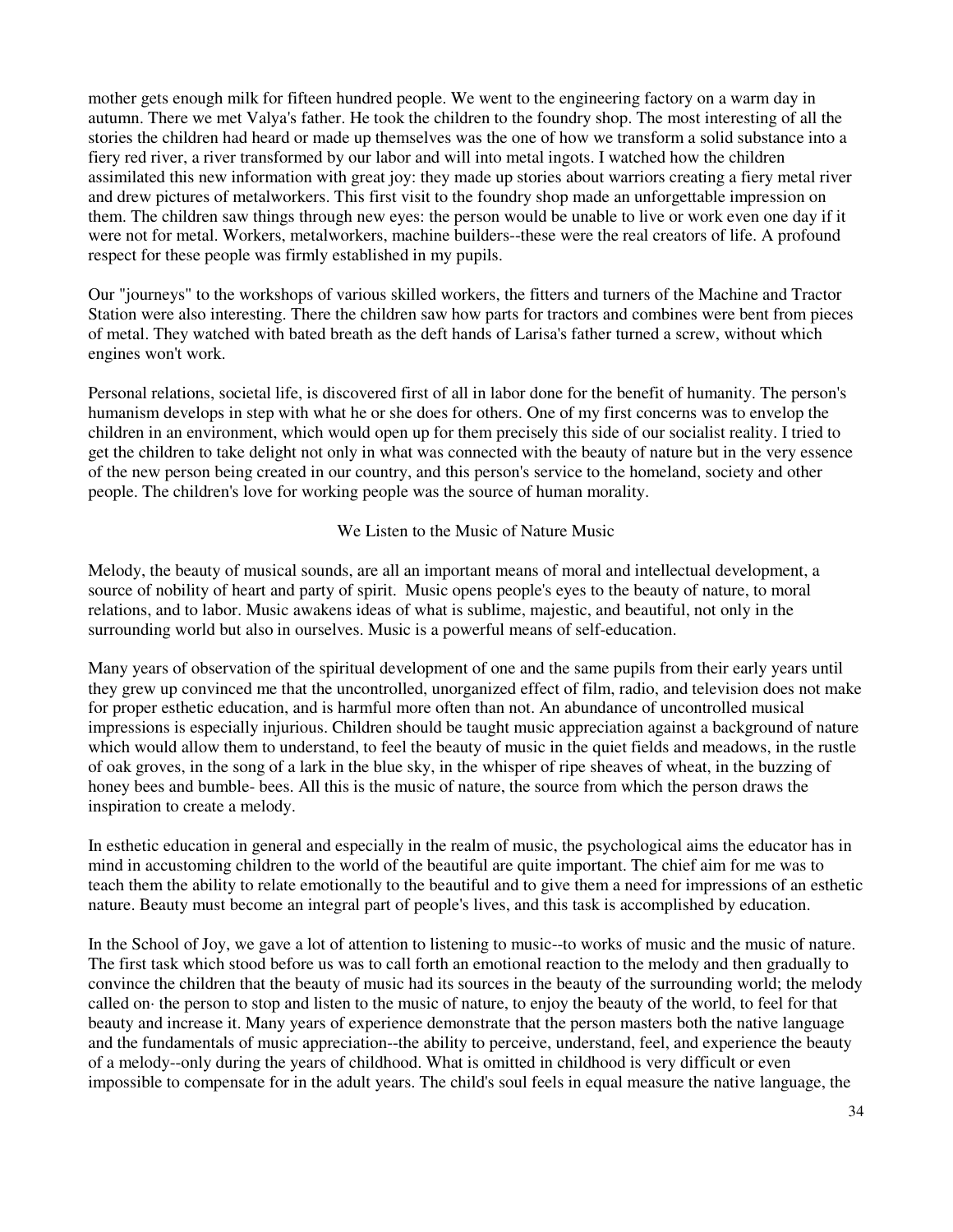beauty of nature, and melody. If the beauty of music reaches its heart in childhood, if the child feels the subtleties of the human emotions in sound, it will reach a level of culture, which cannot be obtained by other methods. Feeling the beauty of a melody opens the child's personal beauty to itself-- the little person realizes its own dignity. Musical education is not training someone to be a musician, but first of all teaching it to be a person.

...Early in the autumn when every sound was heard distinctly through the transparent air, the children and I sat on the green lawn one afternoon. I suggested that we listen to the melody, "Flight of the Bumblebee" from the opera The Tale of the Tsar Sultan by Rimsky-Korsakov. The music drew an emotional response from the children. They said: "The bumble-bee comes closer and then goes farthest away. You can hear little birds chirping." We listened to the melody again, then we went to the grass filled with nectariferous flowers. The children heard the harping of bees and the buzzing of bumble-bees. They saw how a big, fuzzy bumble-bee hovered above a flower and then dropped down inside. The children were delighted: it was just like the music on the record, but the musical composition had a kind of unique beauty, which the composer had heard in nature and transmitted to us. The children wanted to listen to the music again.

A day later, we went to a spot with lots of flowers in the morning. The children listened attentively to the sound of the bees and tried to catch the buzzing of the shaggy bumble-bees. They discovered beauty in what had seemed ordinary before-- such is the power of music.

I tried to pick out pieces of music with clear images the children would understand and which reproduced what they heard around them: the chirping of birds, the rustling of leaves, the clapping of thunder, the babbling of a stream, the howling of the wind... In addition to this, I guarded the children against an abundance of impressions. I will repeat that an abundance of musical images is not good for children. It can be confusing and dull emotional responsiveness entirely. I didn't use more than two melodies a month, but I conducted a lot of educational work in connection with these melodies, the goal of which was to awaken in the children the desire to listen to music again and again until we reached the point when the children would discover new beauty in a work every time they heard it. It is important that there not be any spontaneous, confused impressions between listening to the melodies which impart a definite meaning to the mastery of the fundamentals of music appreciation. After listening to the melody, the children should listen in the quiet of the fields and cane to know the beauty of nature in the perception of the two melodies.

We went to the oak grove. It was a quiet sunny day in summer; the multicolored attire of the trees burned under the rays of the sun. The singing of the fall birds could be heard along with the noise of a tractor. A flock of geese was flying away through the azure sky. We listened to Tchaikovsky's "Autumn Song (October)". The melody helped us feel the unrepeatable beauty of those things the children had not yet noticed in their natural surroundings-the quiet rustling of the leaves which had turned yellow on the oak trees, the aroma of the transparent air, daisies withered on the side of the road.

The children were cheerful but the major melody cast a slightly gloomy mood over them. The children felt that cloudy days, cold snowstorms, and early twilights were at hand, prompted by the music, they talked about the beauty of summer, the first golden days of autumn. Every child recalled something clear and expressive, and the images of summer and fall appeared before the children's imaginations in all their beauty. For example, Larisa said, "My father and I went to the ravine. There was a green wall on its slopes - forest, forest, and more forest flooded with sunlight. A turtle-dove was cooing somewhere. It was so beautiful in the forest, so beautiful... You wanted to walk and walk, and for the sun to shine all the time. When there are turtle-doves around, it seems as if the leaves on the trees stand still to listen with all their might"

Shura recalled: "Mama took me to the field. She was working near the combine. I rode with my uncle the combine driver. And then I wanted to sleep. Mama put me in a stack of fresh hay. I looked up at the blue sky, and the haystack swam high, high above the earth. I came near a little bird that was trembling in the sky, and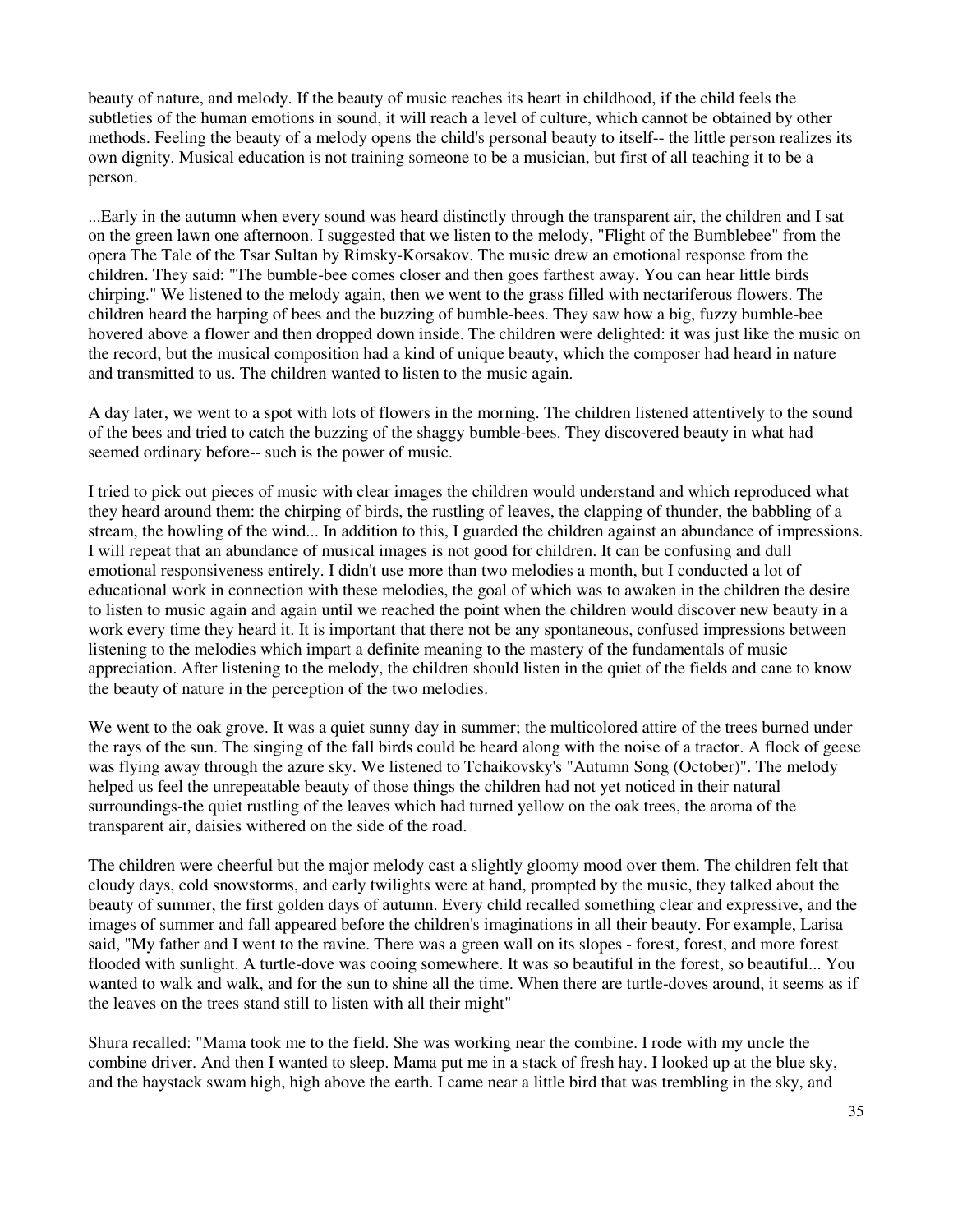then it flew away from me. Grasshoppers floated with me, a whole choir of them was singing, flying to meet the bird. This was how I fell asleep. I woke up, and the bird was still trembling in the sky, and the grasshoppers were singing even louder."

We listened to the Tchaikovsky again, and I felt that the children had found memories of the unforgettable beauty of summer and autumn days, which were close to their hearts in the music. The children were hearing new reminiscences.

"My father and I were riding in the hay cart. I was lying in the hay, and the stars were twinkling in the sky. Quails were singing in the field, and the stars came so close that I could put out my hand and take the stars like a little lantern."

This was Zina's reminiscence. I listened to the little girl amazed. She had always been so quiet; you could never get a word out of her. But the music had gotten her to talk.

It's a joyful thing that music intensifies emotional responsiveness, awakening the ideas brought about the beauty of the musical image. I wanted every child to dream and make up fantasies under the influence of music. Music deepens the poetic, the dream-like in the nature of children, and that's a very good thing. I was glad that both Kolya and Tolya sat reflectively listening to the emotion-charged stories of Tanya and Larisa--they, too were remembering something.

Music is a mighty source of thought. Genuine mental development of the child is impossible without music appreciation education. Music has its origins not just in the surrounding world, but in the person, in the inner world of thought and speech. The musical image reveals the peculiarities of objects and the phenomena of reality anew. The attention of the child is fixed upon the objects and phenomena which are revealed to it in a new light by music, and its thoughts draw a clear picture; this picture requests verbal expression. With words the child creates, drawing from the world around him the material for new notions and thoughts. Music, imagination, fantasy, fairy tales, creativity-- this is the path along which the child can develop its inner strengths. Music awakes clear ideas in the children is the best method for educating the creative powers of the reason. Listening to a melody by Edward Grieg, the children imagined magic caves, impenetrable forests, and good and evil creatures. Even the quietest wanted to talk; the children's hands reached out for their pencils and drawing pads, wanting to capture these fairy-tale images on paper. Music awakened energy for thinking even in the most inert children. It seemed that music poured some kind of miraculous power into the cells of the gray matter. I saw the emotional sources of thought in this development of intellectual strength under the influence of music.

On winter days when all our paths were buried by snow, we sat in our schoolroom listening to music by Tchaikovsky, Grieg, Schubert, and Schumann. The children got especially great pleasure from listening to the fairy-tale melodies at twilight. I told them the Ukrainian folk tale about the wicked witch Baba-Yaga, and then we listened to Tchaikovsky 's "Baba- Yaga". It is difficult to put into words the richness of the fantastic images and ideas which were born under the influence of that music. The children traveled to distant mountains in their dream, far away beyond the forest, beyond the blue sea, to secret caves and gorges. I listened with amazement to the absolutely unbelievable stories the children made up. I have remembered some of them all my life. In Yura's imagination, the evil witch Baba-Yaga became a misanthrope encroaching upon the joy of humanity--upon songs. "She took a big pot, sat in her mortar (Baba-Yaga rides in a mortar instead of on the traditional broomstick) and flew all over the world. As soon as she heard a song, she flew to the place where the singing was coming from and making people happy, beat the pot on the side of the mortar, and the people fell silent, forgetting how to sing because she had hidden the song in her pot. This is how Baba;Yaga hid all the songs. In all the world only one little shepherd boy was left singing. He played on his pipes and sang songs. No matter how much the wicked witch beat the pot on the side of the mortar, she couldn't do any· thing: the boy's pipes were enchanted. So wicked, wicked Baba-Yaga sat in grief, with all the songs in her pot. The whole world was quiet; no one was singing, and there was no joy anywhere. There was only this shepherd boy playing. He lay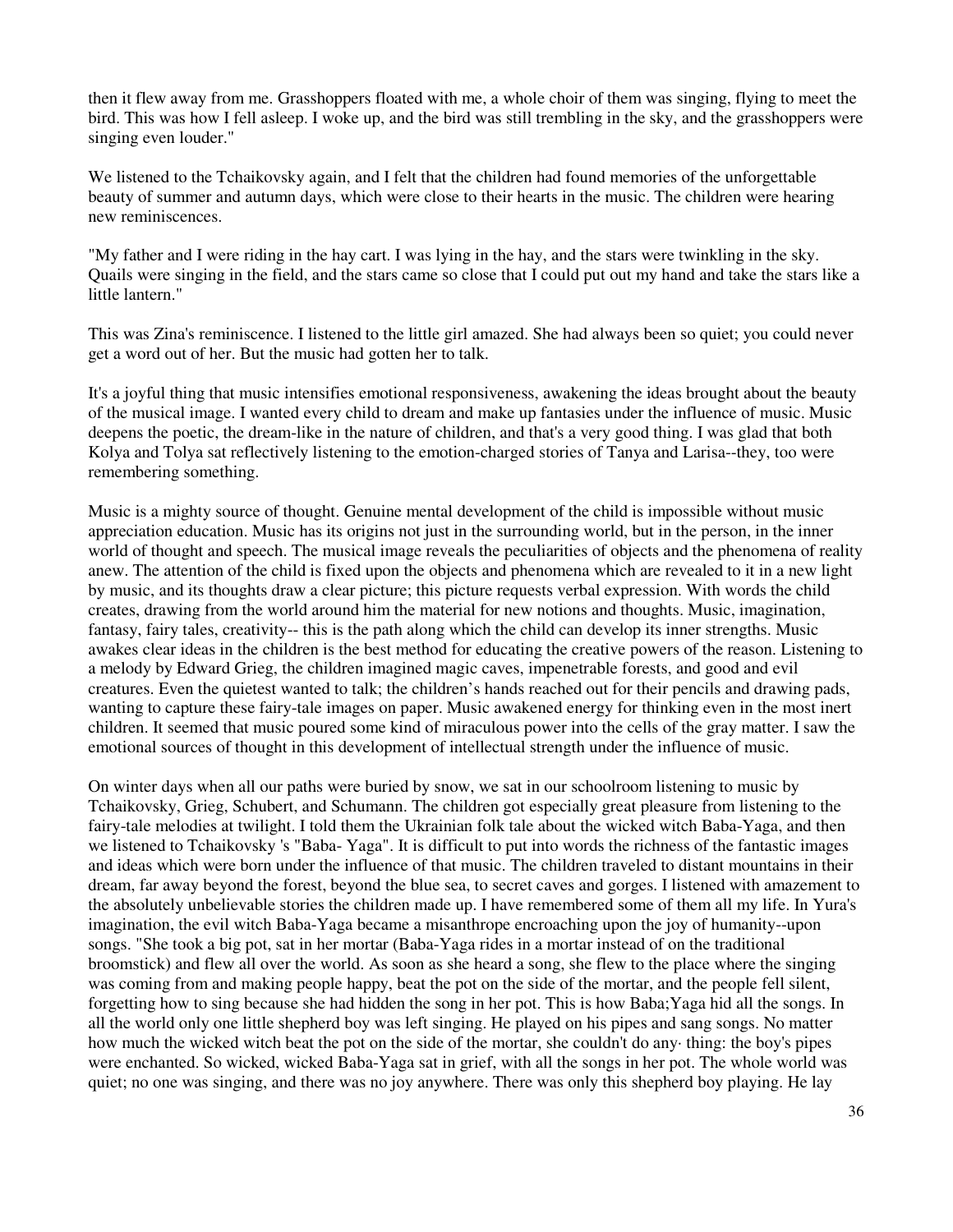down to sleep. Baba Yaga stole his pipes. The boy woke up and gathered his brave friends together to go to Baba-Yaga. . ." Then Yura made up a story about how the shepherd boy freed the songs, how joy was returned to the people. It's amazing how, under the influence of music, the images of fairy-tale creatures the child creates are so much dearer, how the incarnations of good and evil stand out and the child seems to become a participant in the struggle for justice. Music equips fairy-tale images with living, beating hearts and trembling thoughts. Music brings the child into the world of the good.

Every time I noticed inertness in the children's thinking, I took them to the oak grove or the garden and we listened to music, which would wake up clear ideas of good and evil. Music seemed to open up the wells of thought.

More and more new dreamers were discovered during the winter days in our school. Little Danya was so shy you couldn't get a word out of him. But then he told his own story about Baba-Yaga. True, it sounded a lot like Yura's story. In Danya's story, Baba-Yaga flew all over the world in her mortar and picked all the flowers. She flew into her hellish kitchen and put the pot on the stove. She cooked all the flowers to death. "But I,"--the child often makes itself the positive hero of the story--"gathered seeds from all the flowers and planted them in the earth. The flowers bloomed once again. When Baba-Yaga found out about it, she smashed her mortar and her chicken bone from malice, and now she can't hurt anyone."

After these stories, I talked with the teachers about the difficulties and inadequacies of education. We all reached the same conclusion: that our educational system forgets that for a good half of all the years the student is in school, he or she is a child first of all. Sometimes, while cramming truths, perceptions, and conclusions into the child's head, the teacher doesn't give the child time to draw close to the sources of thought and the living word, tying the wings of dreams, fantasy, and creativity. The child frequently turns from a living, active, actual creature into what seems to be a memory aid. This must not be. One must not cut children off from the world around them with walls of stone. One must not deprive the student of the joys of spiritual life. The spiritual life of the child is genuine only when it lives in the world of games, fairy tales, music, fantasy, and creativity. Without this, the child is but a dried flower.

It goes without saying that studying cannot be a simple game consisting of pleasure alone. Studying is labor first of all. But in organizing that labor, one must take account of the inner world of the child at every stage of its intellectual, moral, emotional, and esthetic development. The intellectual labor of children is different from the intellectual labor of adults. For the child, unlike the adult, the final aim of assimilating knowledge cannot be the main stimulus of its intellectual efforts. The source of the desire to learn is located in the very character of the child's mental labor, in the emotional coloration of thoughts, in intellectual experiences. If this source dries up, there is no way to force the child to sit with its books.

I will never forget the first winter of the School of Joy. If there had been no music, fantasy, or creativity, the warm, cozy classroom would soon have become a bother. Music filled the world around us with an amazing charm. In the gloom of January evenings, in the shining of the silver carpets under the moon, in the whirlwinds of blizzards, in the cracking of the frozen pond--everywhere we saw fairy-tale creatures spring up in our imaginations.

The first spring of the School of Joy arrived. The little streams began to babble; the crocuses began to bloom, and the buzzing of bees was heard among the torrents of white apple and pear blossoms. We listened to the music of the spring forest, the blue sky, the meadows and steppes.

We went to the meadow in the quiet of early evening. A pensive pussy-willow with tender foliage stood before us, and in the pond was the reflection of the endless firmament. A flock of swans flew across the clear azure sky. We listened attentively to the music of the beautiful evening. We heard a surprising sound from somewhere in the pond, as if someone were softly striking the keys of a clavichord. It seemed that the pond itself, the bank, and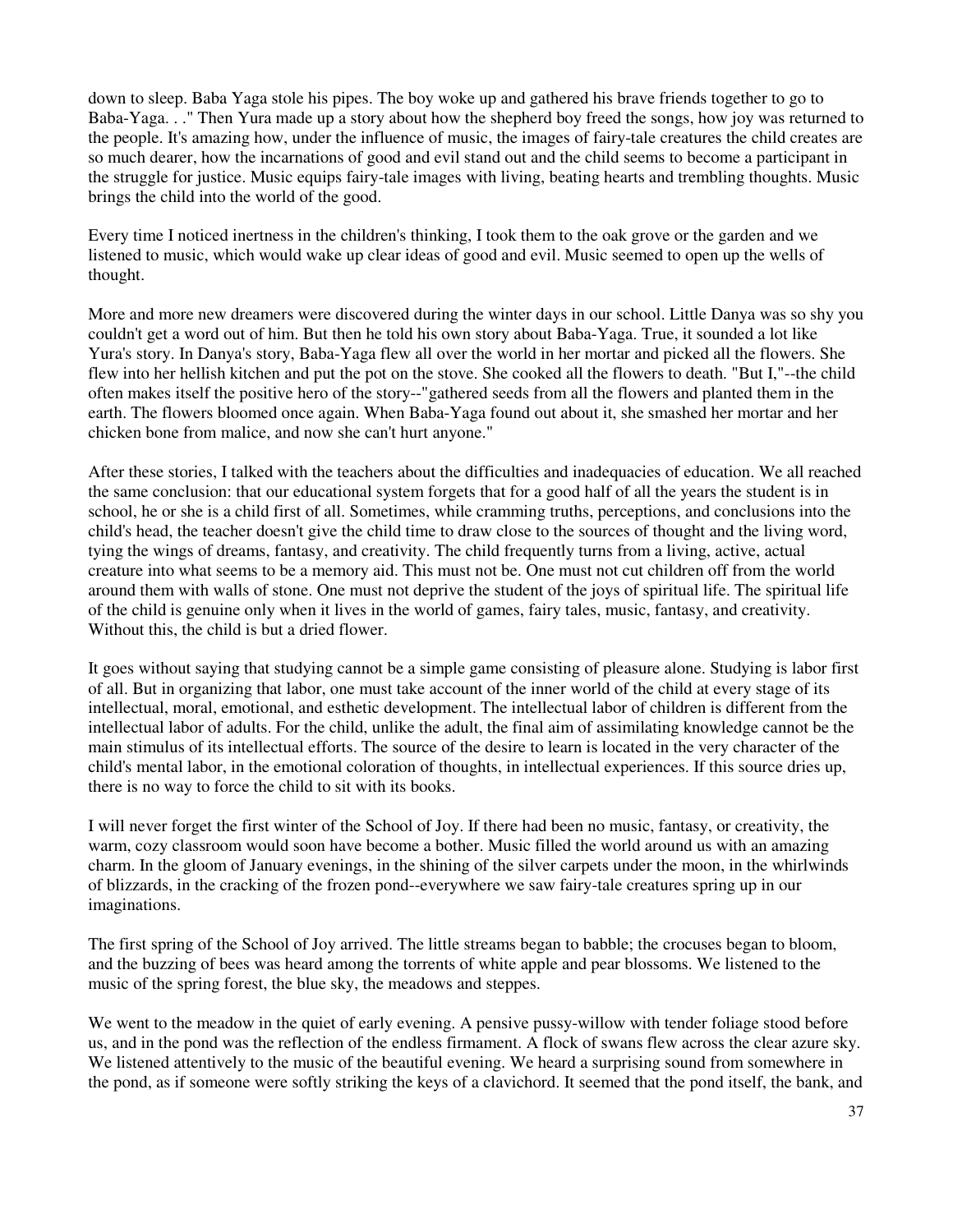the firmament were all ringing with the sound. "What in the world is that'" whispered Vanya. "It's the music of the spring meadows," I told the children. "You see the reflection of the blue sky in the pond. Deep in the pond is a huge bell made of crystal. There, in a wonderful palace lives the beautiful maiden, Spring. She rings the crystal bell with a golden hammer, and the sound spreads through the meadows."

The sound was heard again. Kolya smiled: "Yes, it's a frog croaking." I was afraid that the children would start laughing and the fascination, which had seized everyone, would disappear. But no one said a word. "Maybe it's a frog, and maybe it's not a frog at all," said Sasha. "And if it's a frog, then so be it. The meadow is still singing."

As if in answer to his words, the sound rang out somewhere above the neighboring pond, and after several seconds the far-off meadow replied. We stood fascinated by the surprising music of the spring meadows. This music was a life-giving source of an optimistic worldview. It helped the children understand, discover, feel joy at the existence of beauty. For me, the harmony of beauty is that radiant halo which surrounds the memories of the unforgettable days of childhood.

On the first sunny April day when the ancient burial mounds quivered in the haze, we went to the steppe to listen to the song of the lark. And there, trembling in the azure firmament was a little gray puff of life. The tender sound of a silver bell reached our ears, and suddenly the bell stood still. The gray puff fell to earth. Above the tender shafts of winter wheat, the little bird spread its wings and slowly, as if stretching out an invisible thread, rose higher and higher. We then heard not the ringing of the little bell, but the reverberation of a silver string... I wanted this wonderful music to touch the children's hearts and open their eyes to the beauty of the world around them. Then I told a story about the lark.

"The lark is a child of the sun. In winter, the sun goes far, far away from us. The earth is covered with snow and frost. Slowly, slowly the sun comes back to us; it's hard for him to melt the snow. He throws hot sparks at the snowdrifts. The thawed patches where the sparks land come to life, and wonderful bird is born--the lark. It rises into the blue sky and flies to meet the sun. It flies and sings while the sun scatters silver sparks. The lark flies through the azure sky looking at the earth, looking out for the very brightest spark. When it sees such a spark, it drops to the earth like a stone and picks it up and it is instantaneously transformed into a delicate silver thread. The lark puts one end of the thread on the earth, hanging it on a shaft of wheat, and pulls the other end higher and higher to the sun, to the blue sky. See how hard it is for the bird to rise, how its gray wings beat. It plays the silver thread like a string, and the higher the lark goes, the higher the sound the string makes. The lark stretches the thread out all the way to the sun and returns to the earth once again looking far another spark."

Doesn't knowledge of the laws of nature hinder the fairy tale! No, quite the reverse, it facilitates the telling. The children understand quite well that a chunk of earth cannot become a living creature, just as they understand that there are no Giant Blacksmiths, no Baba-Yaga, and no Deathless Dragons. But if children didn't have all these things, if they didn't experience the struggle between good and evil, didn't feel that truth, honor, and beauty are reflected in fairy tales, then their world would be crowded and uncomfortable.

The story about the lark helped the children understand the music of nature, prepared them to listen to melodies. We returned to school and listened to Tchaikovsky 's "The Song of the Lark". The children admired the sound of the silver bell, which was captured in the sounds of the music and the modulations of the delicate silver string connecting the green cornfield and the sun. We listened to this song more than once, on both fine clear mornings and gray rainy days, but the children always remembered the wonderful, sun-filled world, the blue sky, a gray puff of life, and the wide-open fields. The children wanted their ideas of the bird to be embodied in clear fairytale images. They drew fairy-tale pictures of the lark, the silver sparks, and the string stretching from the earth to the sun.

Gradually we built up an album of musical works the children liked. From time to time we went to our room and listened to music. I called the album our "musical jewelry box"; the children liked this and said proudly, "We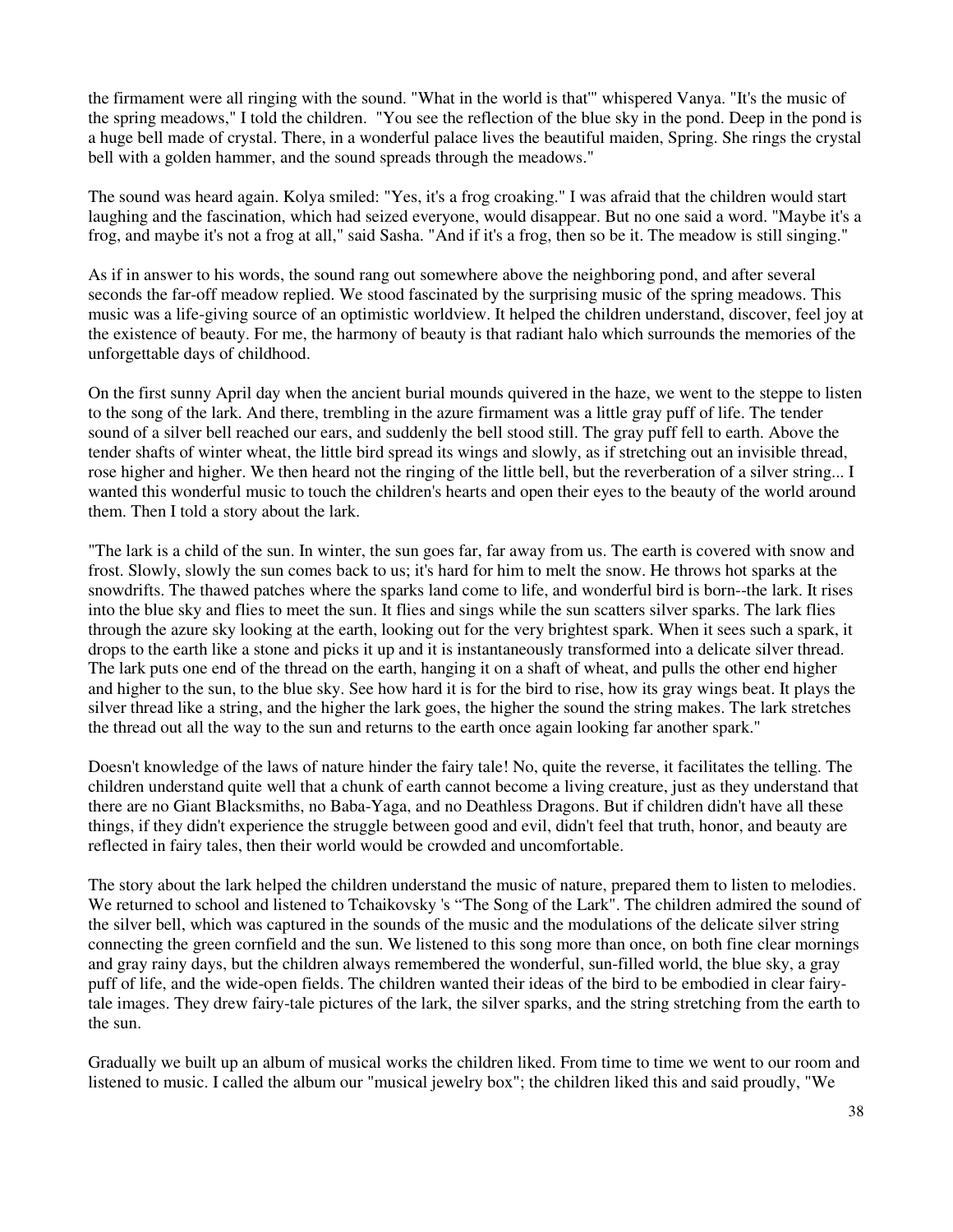have a musical jewelry box. The idea occurred to me that from year to year, we would take the very best from the treasure-house of music and create a music room in which we would enjoy the beauty created by the person and by nature. We would sing and learn to play the violin and the piano. But that was all in the future; for the time being we would try to play our pipes.

One cloudy day we went to the grove and cut a pipe from an elderberry tree. We polished it and made holes. I played the tune to a Ukrainian folk song about a merry little shepherd. It is difficult to describe the children's delight. Every child wanted to try its luck, and they all dreamed of having their own musical instruments. They all made their own pipes. Lida, Larisa,Yura, Tina, Seryaha, and Kostya had a good ear for music, a sensitivity to melody. In a few days the children were playing the tunes to folk gongs and dances. I will never forget the quiet evening hour Tina reproduced the melody of an old Ukrainian folk song. The little girl's eyes burned and her cheeks were flushed. Her mother told me that Tina would sit for a long time in the garden at home and "make up" tunes on her pipes, playing melodies, sometimes glancing dreamily at the sky and the trees.

One day I came to school early in the morning. It was quiet all around. Suddenly the soft sound of the pipes came to me from somewhere far back in the garden. I went looking for the music. Someone was playing a melody, which was obviously improvised. Throughout the melody was woven a red thread of sadness, bright and pure. Carefully, so as not to disturb the musician, I walked over to the rose bushes. Tina was sitting there on the grass. It seemed the pipes had become a part of her existence. The girl was looking at a rose with soft, caressing eyes. Then I began to understand the melody: she was playing about the beautiful flower, about the blue spring dry. What had seemed to be sadness was really uneasiness: Tina was putting her thoughts of the future into music.

Kostya also grew to like the piper. It was hard for him to play with only one hand, but he quickly learned to reproduce the tuner to several folk songs and then started to make things up--to fantasize, to transform his thoughts, feelings, and experiences into music. One day during a thunderstorm, we were sitting in our Corner of Dreams. The thunder died down, and there was a rainbow in the sky. Everyone was silent, admiring the beauty of this picture. We heard a quiet melody: Kostya was playing. The music captured the swirling of a brook charged with an anxious roaring. Thunderheads drew close, and peals of thunder were heard in the distance. The little boy forgot that we were listening; he poured everything into his creation. He suddenly became aware of the pensive faces of his comrades and grew shy... Few from all of them would become musicians, but I deeply believe that the feeling of appreciation for music can be developed in every person.

Being-carried away by this simple folk music was a deeply personal affair for each of us. At times, a unique "musical mood" came over us: the children wanted to sit and play. More often than not, this happened in the quiet of evening after sunset during those few moments when the reflections of the sun, which had already dropped below the horizon, still lit up the earth. It was a great happiness for us that music already gave us joy and satisfaction.

Kolya had a good ear for music, and he quickly learned to reproduce the melodies of fell songs. One day when we were coming back from the forest I said to Kolya, "Remember how you drew the Blacksmiths that forge the silver garland! Why don't you try to describe these Blacksmiths on your pipes-the way they hammer, the way the cold sparks fall to the earth.."

"But the sparks aren't cold," the boy objected strongly. "They're hot--unbelievably hot.:."

Yes, of course they were hot... Nothing cold could fly out from under the hammer when it strikes the anvil. I would also try to tell about the Blacksmiths on my pipes - the Blacksmiths of the Sun.

A day later we went to the school garden in the morning. We told about the marvelous Blacksmiths with the guiltless melodies of our pipes. We not only understood each other, but felt the moods under the influence of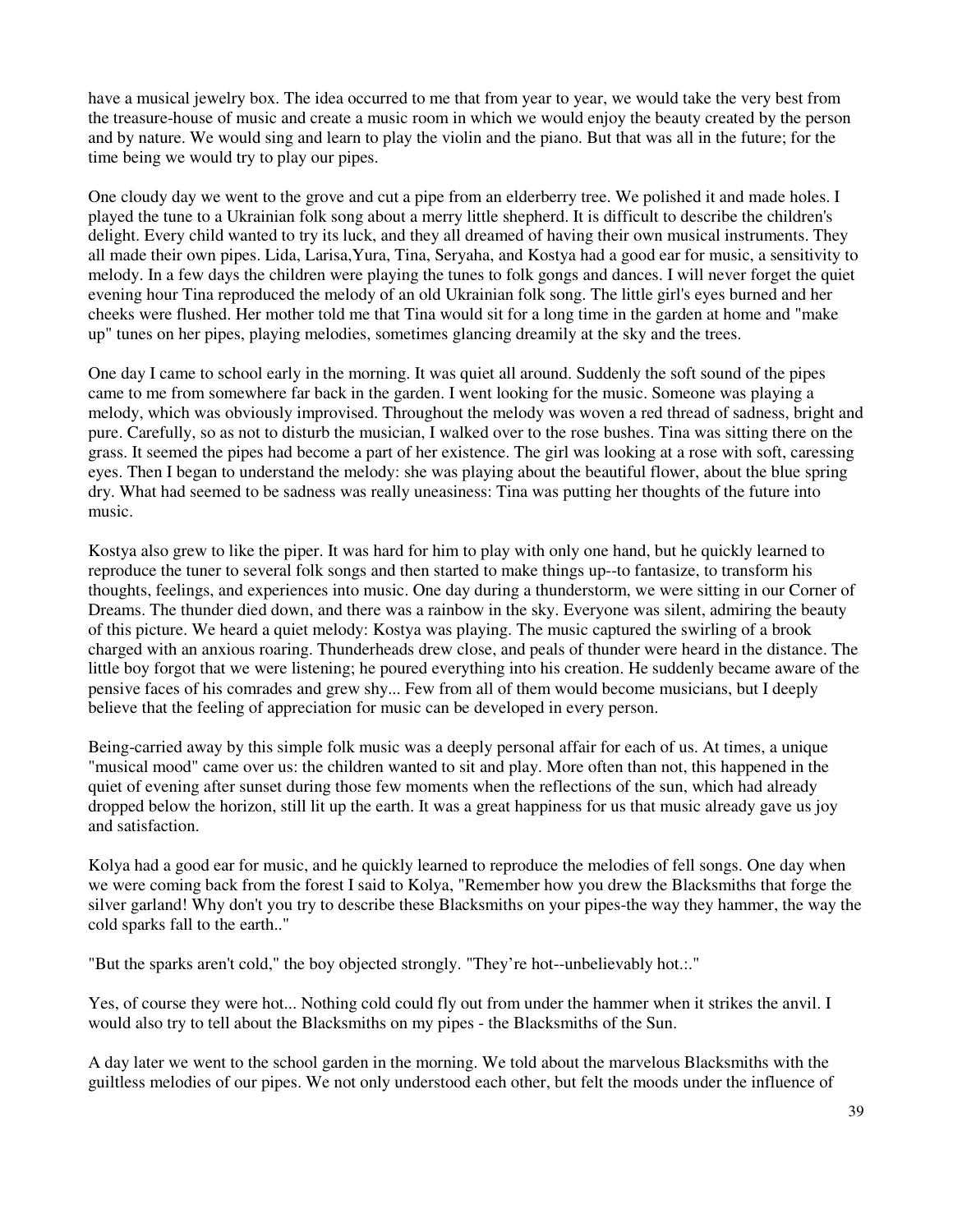which our melodies were born. I listened attentively to the music of Kolya's "Blacksmiths". Not only did he delicately put across the resounding of their hammers, but he admired their strength. He was amazed at the beauty of the silver sparks falling on the fields and gardens, sad that he couldn't gaze at the whole earth. He wanted to see the beauty he felt vaguely in everything. Now I had surely seen a path to the heart of this child. Music educates the soul, makes human the feelings. In music as in words, genuine humanity is expressed. In developing the child's sensitivity to music, we are ennobling its thoughts and aspirations. Music must open the life-giving spring of human feelings in every heart, Music, as do the living trembling words of one's native language, reveals the beauty of the surrounding world to the child. But music is the language of human feeling, and it brings more than just the beauty of the world to the child's soul. It reveals human greatness and dignity to people. In the minutes when it is enjoying music, the child feels that it is really a person. The child's soul is the soul of a sensitive musician. In it are tightly stretched strings, and if you can touch them, enchanting music will begin to ring out, not just figuratively, but literally. Childhood is just as impossible without music as it is without games or fairy tales.

Experience shows that music is the noblest background against which spiritual community between teacher and pupils can arise. Music opens up people's hearts. Listening to a melody, experiencing and admiring its beauty, teacher and student draw closer together, cease to be strangers.

In the moments of this common experience which only music can give, the teacher sees things in the child, which could never be seen without music. Under the influence of music, when the soul is elevated by lofty experiences, the child entrusts its fears and worries to the teacher. It was at such a time that Kolya told me that he had a notebook at home in which he drew everything that excited him and made him happy. Then the little boy showed me his drawings. A world of dreams opened up before me. Kolya wanted to be a tractor operator and then a frontier guard.

## Winter Joys and Cares

Winter... What excellent educational and developmental opportunities are hidden in this delightful time. Those who say that children can be kept healthy only in the summer are gravely mistaken. If you don't make use of winter with its moderately cold temperatures and soft, plentiful snowfalls to strengthen the children's health, then summer won't help either. I trained the children to tolerate the cold, to breathe the clean, cold air.

In the morning we went to the school greenhouse to greet the sunrise, which came pouring in and decorated the frozen panes of glass in the greenhouse corridor with whimsical scar- imaginations drew a surprising the greenhouse let patterns. Our world on every pane of glass: we saw fantastic animals, secret mountain passes, clouds, and flowers. Here, by the frozen glass, the children made up lots of stories. Here they learned to read about which I will speak later.

After meeting with the sun, the children opened the door from the corridor to the greenhouse and stepped into the world of flowers. Chrysanthemums were blooming in one of our greenhouses that winter. Every child had its own flower there-its own special friend. The children watered the flowers. These were joyful minutes: rainbows caught fire in the little drops of water... The children admired them and dreamed of summer. Hue the story of the bridge of sunlight--the golden rainbow--was born.

After every snowstorm when the earth was once again covered in white, we went to look at the snow- drifts in the school garden. The world of snowdrifts was a surprising one: it was just as secret and unexpected as the world of clouds. The children found fairy-tale castles on high and insuccessible mountaintops in the whimsical snowdrifts, and the frozen waves of the sea and a white swan, and a gray wolf, and a sly fox. One day it was as if nature had created a fairy-tale ship especially for us, with sail's and a captain's bridge, with an anchor and pirates looking far off into the distance. Several days in a row, before the wind and sun destroyed the ship, we went to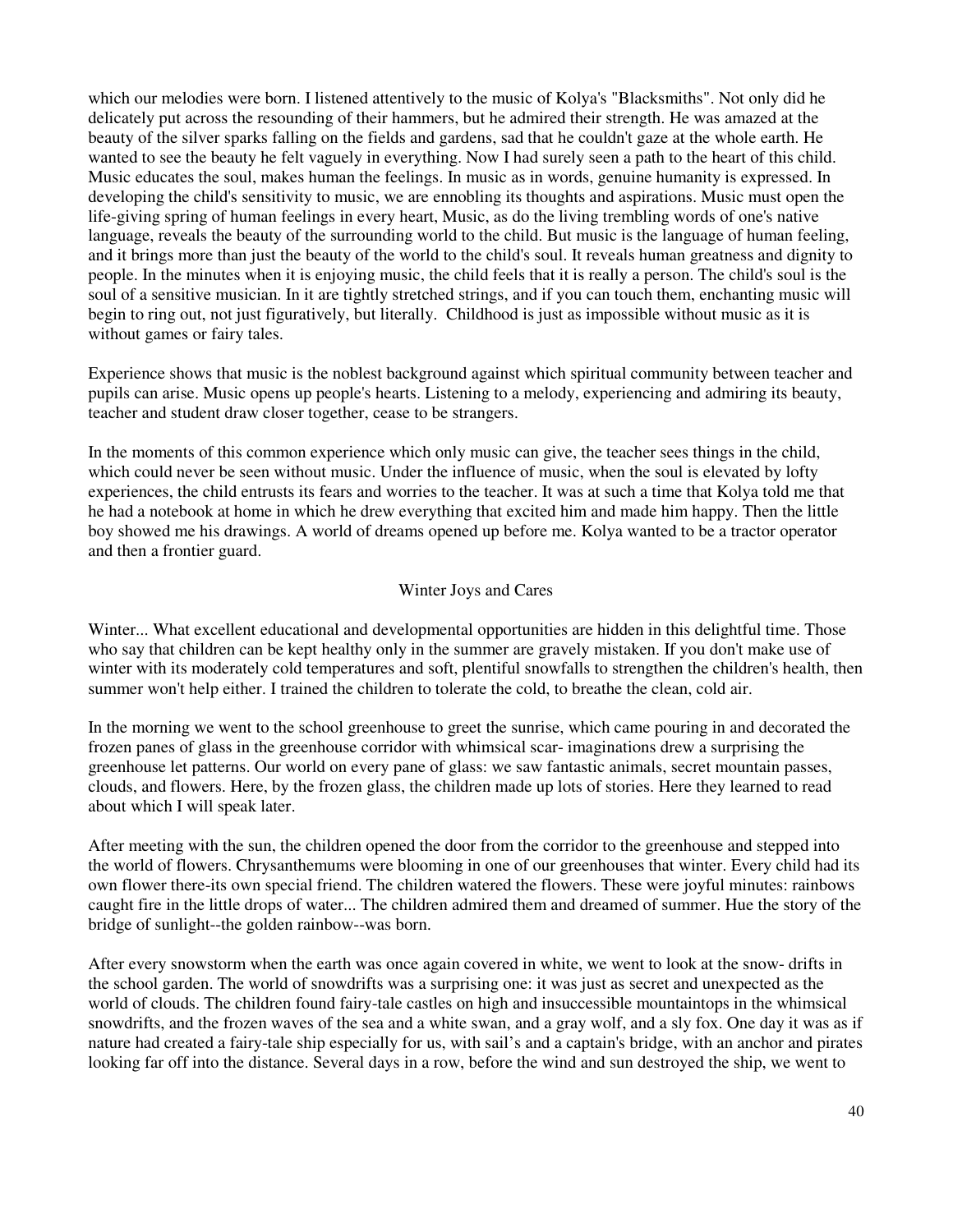look at it. In the evenings, the children came to school to listen to my story of pirates and kind people, defenders of the weak and unjustly accused, of the struggle between good and evil, of the victory of truth over injustice.

We didn't go on walks when it was very cold. The children went outside in mild weather, and when there was a thaw, it was a real holiday. The Young Pioneers helped us build a snow fortress. Something like a cave was constructed of slabs of snow. And here work and play were also accompanied by stories and games. We pretended we were polar explorers. I told the children stories about the great glacial silences. The fantastic was interwoven with the actual, heroic deeds of humankind. The children parted with their fortress, which was melted by the rays of the sun, with sadness.

We went to the forest twice that winter, once by car and once in troikas. Our cheeks were bright red from the light frost, but no one complained about the cold. The children have never forgotten the days we spent there. We listened to the music of the winter forest and observed the life of the birds. We found a spring that was not frozen in the forest ravine. We warmed ourselves by the fire and made kasha. We admired the beauty of the sunset, which changed the color of the snow-covered branches before our very eyes. They were pale pink, then orange, then crimson, the violet blue. The fairy tale about the Sun was enriched with new images as the children were caught up by this fantastic, uncommon beauty. Here we made up poems in which the children expressed their impressions of the winter forest. Katya, admiring the beauty of the pine trees all dressed in snow, said: "The pine tree is sleeping."

Zina drew an even clearer image: "The pine tree has fallen asleep until summer..."

"The pine tree has fallen asleep until spring," said Seryozha, and everyone felt the melodiousness of these words. The children wanted to continue the thought of their comrade.

"She sleeps, and sleep, and sleeps, and dreams," one of the others said.

*The pine tree has fallen asleep until spring, she sleeps, and sleeps, and sleeps, and dreams,*

sang the little boys and girls, experiencing a feeling of pride because they had made up the song themselves. That winter evening opened the entire world of spiritual riches of the child before me. I was finally convinced that to teach children study and think, to develop their intellectual strengths and abilities, one must bring them into direct contact with the sources of thought and language.

What child doesn't like to build a snowman or go sledding! In moderately, cold, quiet weather, especially when the sun is shining brightly, we spent whole days outside. At the edge of the village, we built an ice mountain. We didn't like sleds, wooden or metal, because they didn't go fast enough. So we made about twenty ice sleds: we took straw and mixed it with dung, then threw cold water on it, and made it into the shape of a little nest. These sleds were absolutely safe.

I remembered my own childhood... We took a wagon wheel and put the axle into a hole in the ice of the pond. The hole froze over fixing the axle in an upright position and the wheel became a carousel on the ice. The children held onto sticks tied to the wheel and slid on the mirror-like surface of the pond. We spent whole days at these pastimes. The weak children--Sanya, Volodya, Katya and Kostya became ruddy and rosy-cheeked.

The unique beauty of nature in winter revealed itself to the children especially dearly in the quiet, cloudless, frosty evenings. We stood in the garden, looking at the scarlet sunset and waiting for the first stars to come out. The snow seemed to be pink in the evening light, and then bright violet. In these moments, the feelings, which overcame the children, found expression in words and music. They remembered the tunes to folk songs, which resounded with unrepeatable beauty. Charmed, we went to the school building, lit the fire in the stove and sang.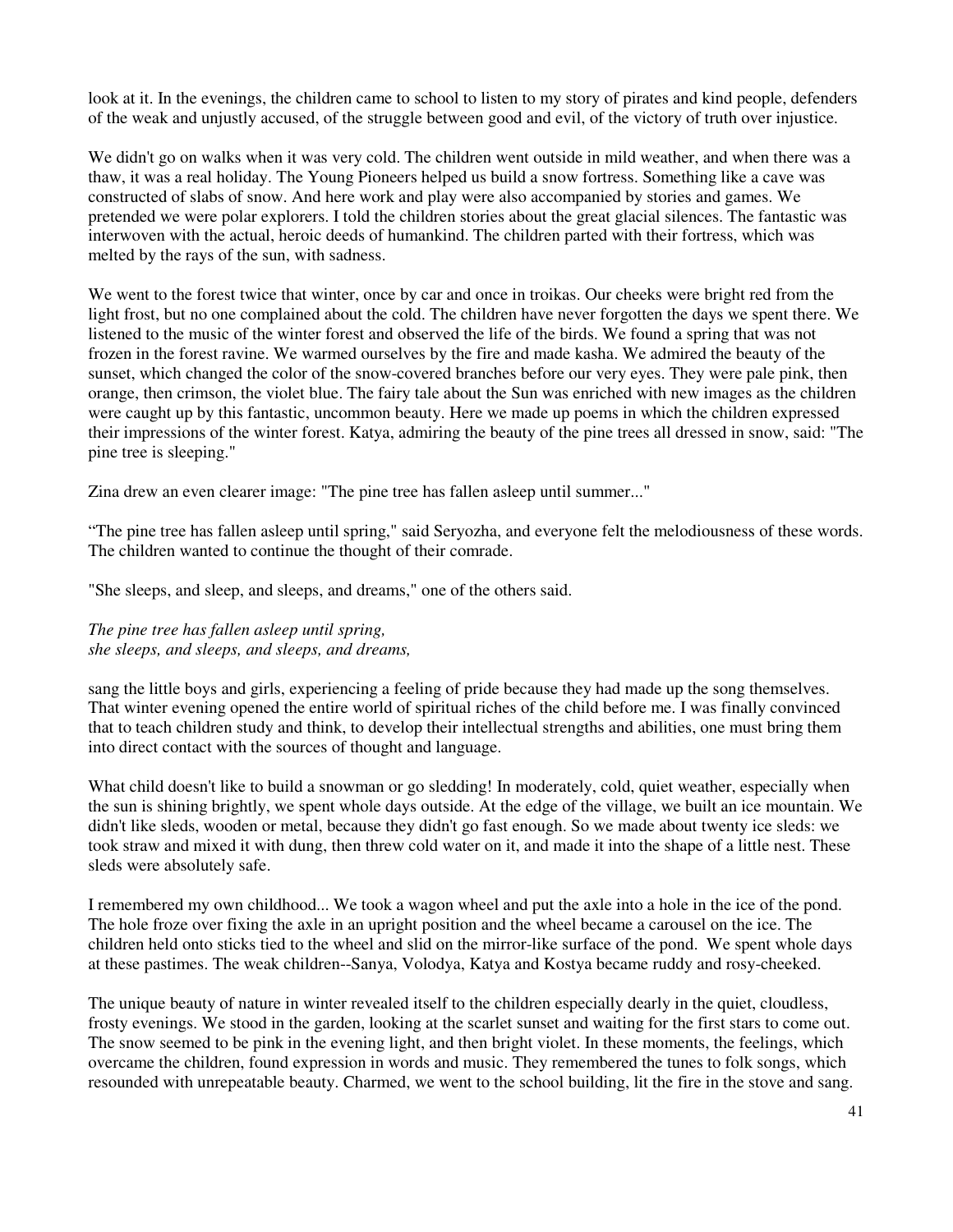The children admired the sunrises on quiet winter mornings. They stood silently, contemplating the beauty. They wanted to find the words-to express their admiration, and I helped them in this search. Every discovery not only awoke joy but was also a new source of energy for thought.

## The First Holiday of the Lark

All through the winter, sitting by the cages of the bird and animal "hospitals", we dreamed of the warm spring day when our little friends would fly off into the blue sky, scamper in the grove. And finally the long-awaited holiday arrived. The day after the first lark appeared in the sky, we carried the cages with the birds and animals to the top of the hills. The steppe resounded with bird song. The children opened the cages and the lark, the woodpecker, the oriole, and the rabbit were set free. We saw our lark fly singing to the heaven and then return to the ground... We stood charmed by the beauty and were glad that we had saved the lives of living creatures.

I imagined the future during these moments: every year we would come to the top of the hill to celebrate the holiday of the lark.

The holiday of the lark became the boundary line between spring and summer. The children considered it an honor to have saved the lives of the birds. A "corner of life and beauty" appeared in the home of every child. The image of the lark with its unrepeatable melodies ringing above the sun filled meadows had forever become a part of the inner world of the children. The children eagerly awaited this holiday for yet another reason as these days were connected with the excitement of artistic creativity: their mothers helped them make little larks, swallows, starlings, bullfinches, magpies, nightingales, and tit-mice of white dough. They brought their products to school with them. The children put their love of nature into their little creations. Every child expressed its idea of beauty in its own way.

In the fall, the children sadly said goodbye to the migratory birds. This sadness ennobles human hearts; without it them is no goodwill.

## How We Learned to Read and Write

I will explain how the children learned to read and write. Please do not look upon what I relate as a new method of teaching reading and writing. I did not think about the scientific base of our creativity, but it is precisely the creativity of children which assists educational work and studies, all of which is far from that which may, to some extent, replace the tried and true methods pf teaching reading and writing. This creativity was born among the fields and meadows, in the shade of the oak grove, at summer sunrises and winter twilights.

I had been thinking for many years about how difficult, tiresome, and uninteresting reading and writing become for the child in the first days of its life at school. How could children be placed upon the thorny path to knowledge without having studies become a purely bookish affair? I saw how children tried to distinguish between the different letters, how these letters would jump about before their eyes, merging into a pattern which was impossible to understand. And at the same time, I saw how easily children remembered letters and made them into words when this task was lit up by something interesting, connected with games, and especially important, when no one demanded anything of the child-"Remember this or else! If you forget, you'll really be in trouble."

From the first days of school life, grades appear along the thorny path of studying which the child faces. For one child, this idol is kind and condescending, while for another, it is cruel, merciless, and inexorable. Why is this so? Why this idol is patronizing to one and tyrannical to another is something children don't understand. A seven-year-old child cannot understand that grades depend upon work, upon putting forth one's best efforts; all this is incomprehensib1e to it for the time being. It aims to please, or at the very worst, to lie to the idol,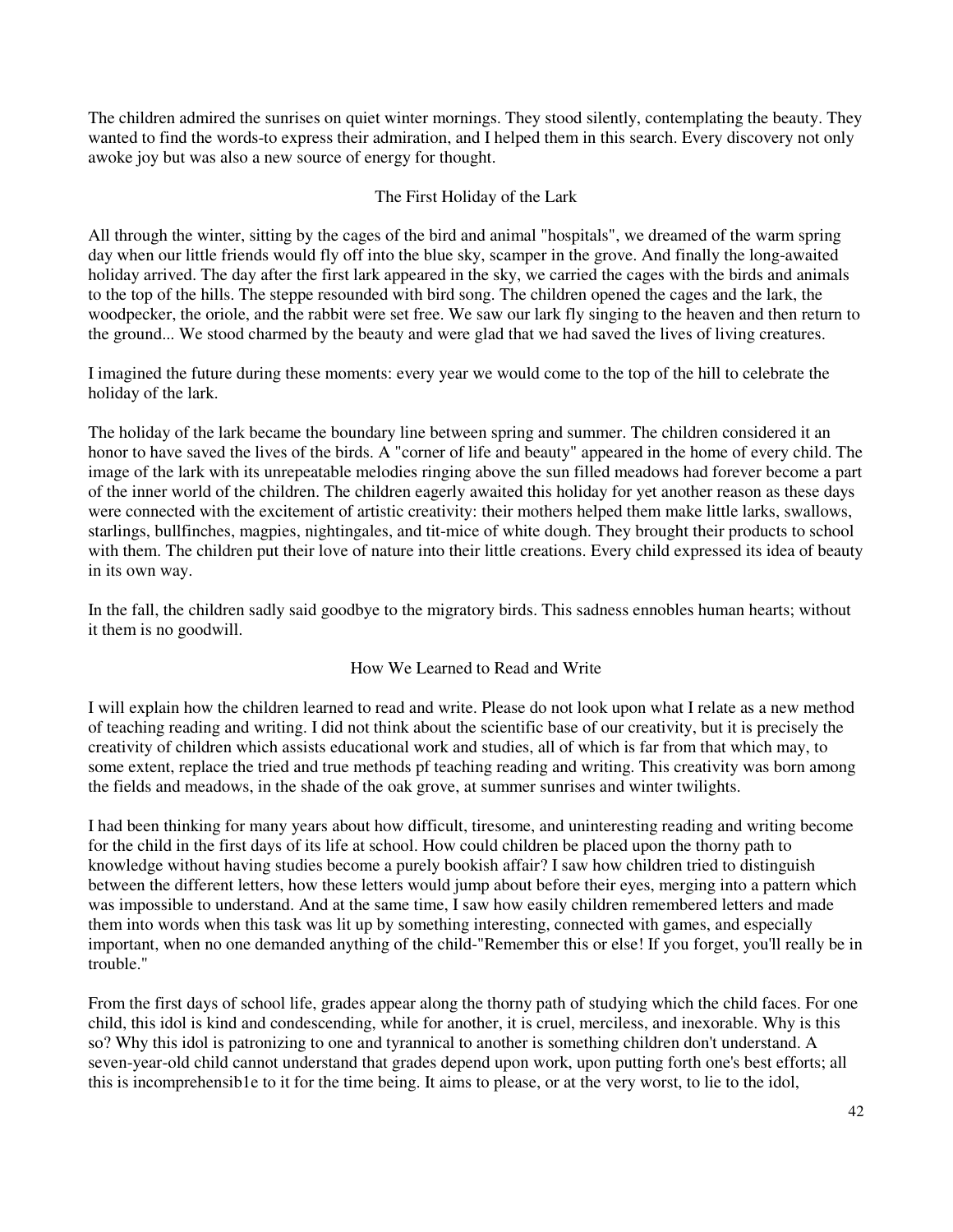gradually becoming accustomed to studying not for personal satisfaction, but for grades. I am far from thinking that grades should be banished from school life. No, there's no getting around grades. But children should be given grades only after they are able to understand that the quality of their intellectual labor depends on the amount of energy they spend in their studies.

And the main thing, in my opinion, which is demanded of grades in elementary school, is their optimistic, cheerful beginning. The grade should be a reward for hard work and not a punishment for laziness and neglect. If the teacher sees a low mark as a whip, which can be used on a lazy horse and a high mark as a cookie, then the children will soon come to hate both the whip and the cookie. Low marks are a very sharp, fine instrument, which the wise, experienced teacher of the elementary classes always keeps in reserve and never uses. If you wish to know, this instrument should exist in the elementary grades precisely because it is never to be used. Educational wisdom consists in making sure that the child never loses that faith in its own strength, never feels that it isn't getting anywhere. Every task must be a step forward for the student, even if the step is a tiny one. A seven-year-old child that has just entered school and has hardly learned to distinguish between "A" and "B" suddenly receives a failing mark. It doesn't understand what this all means and at first doesn't even feel grief or anxiety. It is simply stunned. "Sometimes a clever child is brought to a standstill in amazement at aggressive, caustic, old-fashioned stupidity," wrote Janusz Korczak. "Respect children's ignorance." I have remembered the words of this Polish educator all of my life. Only when the teacher has mastered the subtleties of understanding the person and the ability to respect children's ignorance will a failing mark become the sharpest, finest instrument, but one which is never used in elementary school.

Something interesting occurred several years before the beginning of the School of Joy. I went to the edge of the forest with some six-year-and pre-school children. I began to tell them about the butterflies and beetles. We noticed a horned beetle crawling through the grass. It tried to fly away several times but couldn't get off the ground. The children studied the beetle in great detail. I had a drawing pad with me and drew the beetle. One of the children asked me to write, "beetle", so I printed BEETLE in big letters. The curious children began to repeat the word and to examine the letters, which to them appeared to be a drawing. Someone drew the letters in the sand, and someone made the word out of blades of grass. Every letter reminded the children of something. For example, in the letter (Russian alphabet) they saw our unsuccessful beetle flapping its wings trying to fly. A few months later, after they had already started school, I attended one of these children's lessons. The teacher complained that they were having trouble with reading. Purely by coincidence, they were studying the letter (Russian alphabet) at that lesson. The children's faces lit up with smiles and the classroom began to buzz with excitement. The children repeated the word "beetle" (Russian alphabet) and picked out the letter (Russian alphabet). They raised their hands, and the teacher was bewildered by the fact that they could all write the word "beetle"· The lesson was a joyful and merry one... And for me as an educator, it was a lesson that life taught the teacher.

And now in the School of Joy, I remembered this. Children should live in the world of beauty, games, fairy tales, music, drawing, fantasy, and creativity. This world should surround the child even when we wish to teach it to read and write. Its whole attitude to knowledge and learning will depend on the first few rungs it takes up this ladder. It is terrible to think that these rungs become stumbling blocks for many children. If you look at school life, you will see that precisely at the time when they are learning to read and write, many children lose faith in their own abilities. Let us make these rungs such that the children don't feel tired, so that every rung to knowledge is like the proud flight of a bird, and not the dull plodding of a weary traveler exhausted by the excessive burden he is carrying.

I began to take the children on "journeys" to the sources of words: I opened the children's eyes to the beauty of the world and at the same time tried to show their hearts the music of words. I tried to make it so that words were not just names of people, places, things, or phenomena, but carried with them emotion- al coloration--their own aroma, subtle nuances. It was important that the children listen attentively to the word as if to a wonderful melody, so that the beauty of the word and the beauty of that part of the world to which the word referred would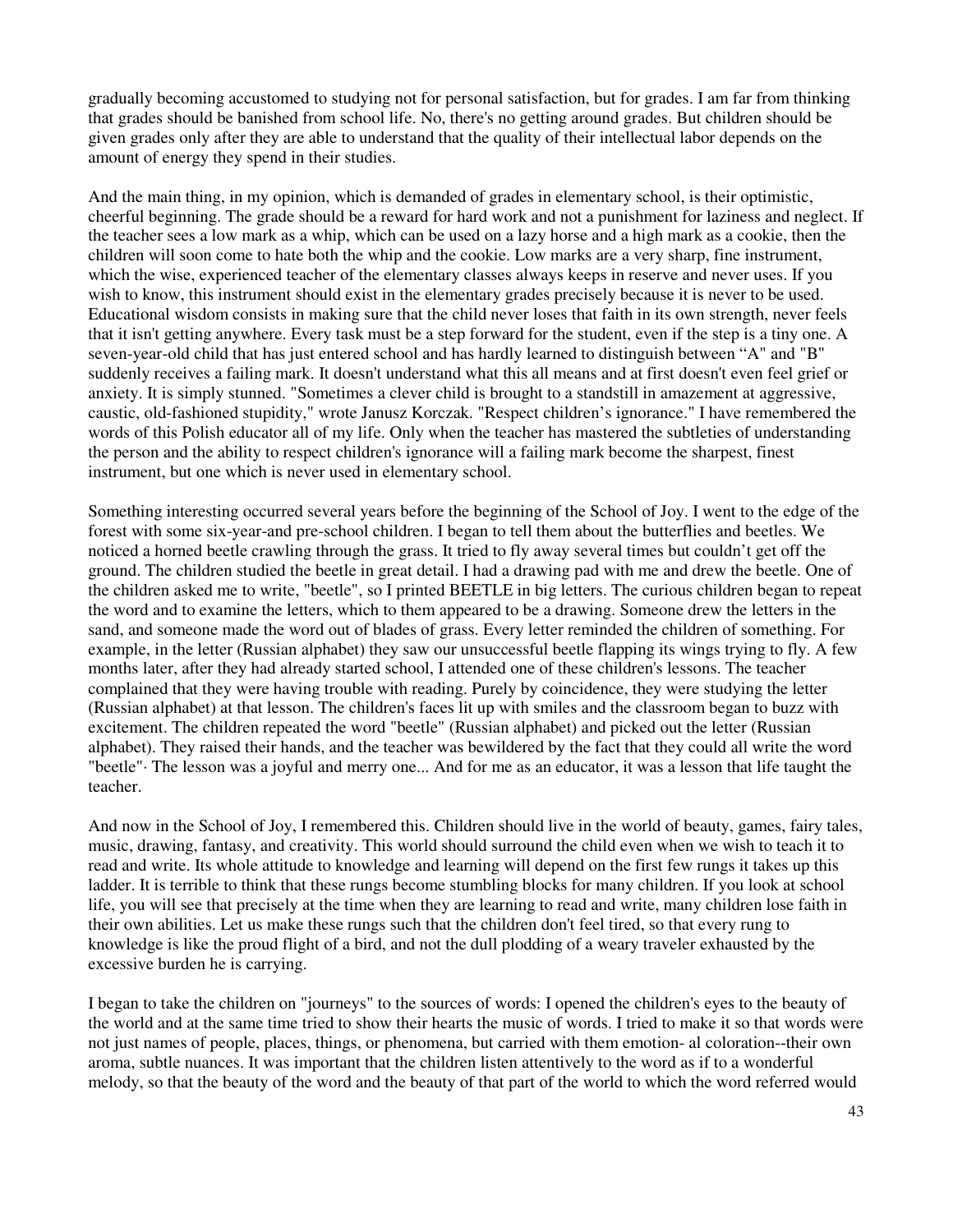awaken interest in those drawings which put across the music of the sounds of human speech--the letters of the alphabet. Until the child feels the aroma of words, sees their subtle nuances, it is not prepared to begin to study reading and writing. And if the teacher begins this too early, he or she dooms the children to a difficult task. (In the end, the child will overcome this difficulty, but at a great price!)

The process of learning to read and write will be easy if it is a clear, exciting bit of life for the children, a filling out of living images, sounds, and melodies. That which the child must remember must be interesting. Learning to read and write must be closely connected with drawing.

On our "journeys" to the sources of the word, we went walking with paper and pencil. This is one of our first journeys. I wanted to show the children the beauty and subtle nuances of the word "meadow." We were sitting under a pussy-willow tree, which bent over the pond. There was a green meadow lit up by the sun in the distance. I told the children: "Look at the beauty before us. There are butterflies and bees flying over the grass. There's a herd of cows so far away they look like little toys. The meadow looks like a bright green river, and the trees are like the dark green shore. The cows are standing in the river. Look how many beautiful flowers are scattered about in early fall. Listen to the music of the meadow: do you hear the delicate buzzing of the little flies, the song of the grasshoppers!"

I drew a picture of the meadow in my drawing pad- the cows and geese scattered about like bits of white fluff, and the barely discernible smoke, and the white clouds above the horizon. The children were charmed by the beauty of the quiet morning and also drew. I wrote the word "meadow" below my drawing. For most of the children, the letters were part of the drawing. And every drawing reminds them of something, but what? Blades of grass. I bent blades into the shape of the letter M. I took four blades and made an E. The children also wrote "meadow" under their drawings. Then we read the word. Sensitivity to the music of nature helped children feel the sounds of the word. It reminded them of how every letter is written, and they put living sounds into every drawing, so the letters were easy to remember. A word which is drawn can be perceived as a whole; the word can be read, and this reading is nor the result of detailed analysis and synthesis of the sounds of the word, but is rather a deliberate reproduction of arranging musical image which corresponds to a visual image, which is nothing more than a drawing to the children, In such a unity of visual and audio perceptions, imbued with rich emotional colorings located both in the visual image and the musical sounding of the word, the children will remember the letters and the little word simultaneously. This is not a discovery of new method of teaching reading. It is a practical realization of what science has demonstrated: it is easier to remember what you don't have to remember. The emotional coloring of the images perceived plays an exceptionally important role in memory.

The unity of the visual image, sound, and emotional coloring of a word in no way ignores the independent, separate analysis of the sounds. Quite the reverse, when the children listened attentively to the way the word "meadow" sounded, they picked out every sound, understanding that the word is composed of separate sounds, and that there was a letter corresponding to every sound.

Several days later, we went on a new "journey". We went to the school garden early in the morning to greet the sun. The grass, the leaves on the trees, the bunches of grapes, the yellow pears and purple plums were all covered with dewdrops. A spark of sunlight glistened in every drop. The sparks would disappear and reappear in other places. It was as if the sun drank up one drop and put another in its place. The sparks appeared in the dewdrops when the sun shined on them. But where did the dew disappear to? Some drops evaporated and others slowly rolled down the blades of grass and were swallowed up by the earth. If there were no dew, the grace and flowers would wither up. Then we looked at the sparkling drops of dew on the asters, nasturtiums, canna, lilies, and roses. I drew a blade of grass, a nasturtium, the sun, and a dewdrop with flashing sparks. The chicken also made drawings. Under the pictures we wrote "drop". These letters reminded the children of the sun and the dewdrops. We mad the letter-drawings. Every child drew the letters in its own way, transmitting its own impression of the surrounding world in the letters. Seryozha said to his comrades: "This is a dewdrop hanging on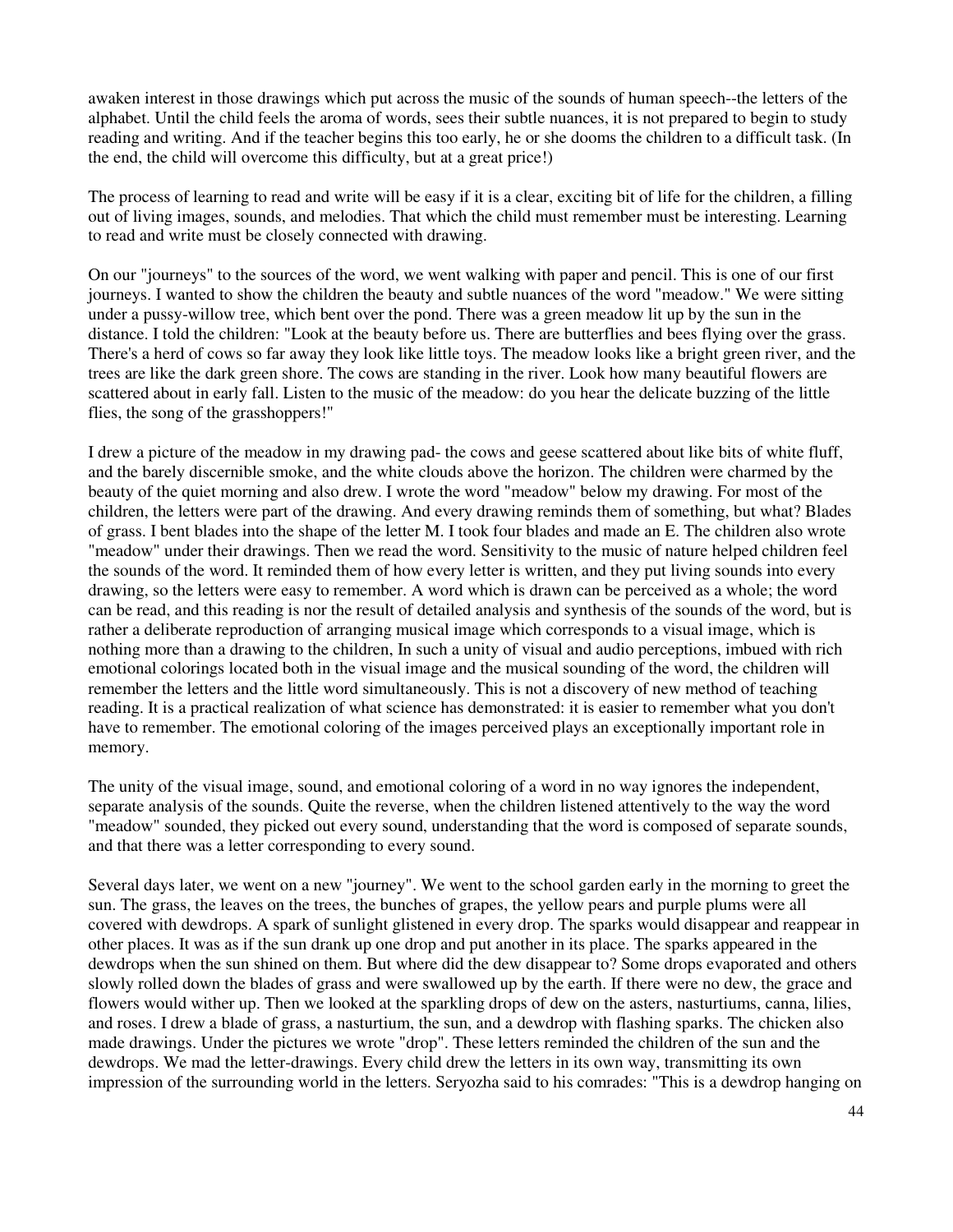a blade grass." Thus he-imagined the letter D. "Soon it will roll down to the-ground. This drop is waiting, but it won't wait for the sun." Thus the little boy saw the letter R. "And the sunshine is already inside of this little drop." Seryozha went over the letter O again with his pencil.

I suggested that all the children draw blades of grass with dewdrops. The children made their own drawings of the word "drop". It's easy to say: "The children drew and wrote." For them, both drawing and writing were whole worlds of images, sounds, colors, and feelings. Every letter in the consciousness of the child is connected with graphic images, so it's easy to remember both the word as a whole and the separate letters.

Over a period of several days we admired the dew-drops again and again, and continued drawing and writing. And every new drawing was not simply the next exercise, but creativity. Our creativity with the word "drop" was spread out over a period of two or three weeks. Every child drew those twig or blades of grass it liked several times, then it listened to the way the word sounded, picking out the separate sounds and the letters that corresponded to them. The similarity of the letters to objects from the surrounding world was essentially fantasy, fairy tale, and creativity to the children.

I wrote the title "Our Native Language" on the cover of the drawing pad. "We will save it for many years," I told the children, "until you all grow up and finish school. You will all have your own pads with drawings and words, but this will be our class drawing pad."

Days and weeks passed, and we made ever-new "journeys" to the sources of the living word. The children found their acquaintance with the following words most interesting: *village, pine grove, oak tree, willow, forest, ice, mountain, rye, sky, hay, grove, linden tree, ash tree, apple tree, cloud, hill, acorn, falling leaves. In the spring, we devoted "journeys" to the words flowers, lilac, lily-of-the-valley, acacia, grapes, pond, river, lake, edge of the forest, fog, rain, thunderstorm, sunrise, doves, poplar and cherry.* 

Each time that child in which the word awakened the clearest impressions, feelings, and memories drew a picture in the drawing pad "Our Native Language". No one remained indifferent to the beauty of our native tongue. By the spring of 1952, eight months after the beginning of our work, the children knew all the letters of the alphabet, and could read and write.

Here I must warn against attempts mechanically to adopt this experience Learning to read and write by this method is creativity, and any kind of creativity will not tolerate a mold. Something new may be adopted only creatively.

It is very important not to tell the children that they have to memorize all the letters and learn to read. The child climbs the first few steps to knowledge in the process of playing game. Its intellectual life spiritualizes beauty, fairy tales, music, fantasy, creativity, and games of the imagination. Children deeply remember what excites their feelings, what fascinates them with its beauty. I was staggered by the ardent desire of many children not only to express their experiences in words but to write.

One day we took cover from a shower in a forest lodge. The thunder rumbled and lightning flashed. Little hailstones began to fall. They lay on the green grass for a little while even after the rain had ended. The sun came out from behind the clouds, and the little hailstones looked seen. The children cried out with admiration at how beautiful it was. The next day children wanted to draw what they had seen the day before. And Yura, Seryozha, Shura, and Galya even wrote titles for their drawings. They could already read well, and here I saw their first compositions. This is what they wrote: "Storm clouds scattering hail on the grass", "White hail on the green grass", "The sun melting white hail", "The thunderstorm pouring out white hail stones".

This reconvinced me that the closer children are to the first sources of thought and language, to the world around them, the richer and more expressive their speech will be. I believed that soon all the children would be making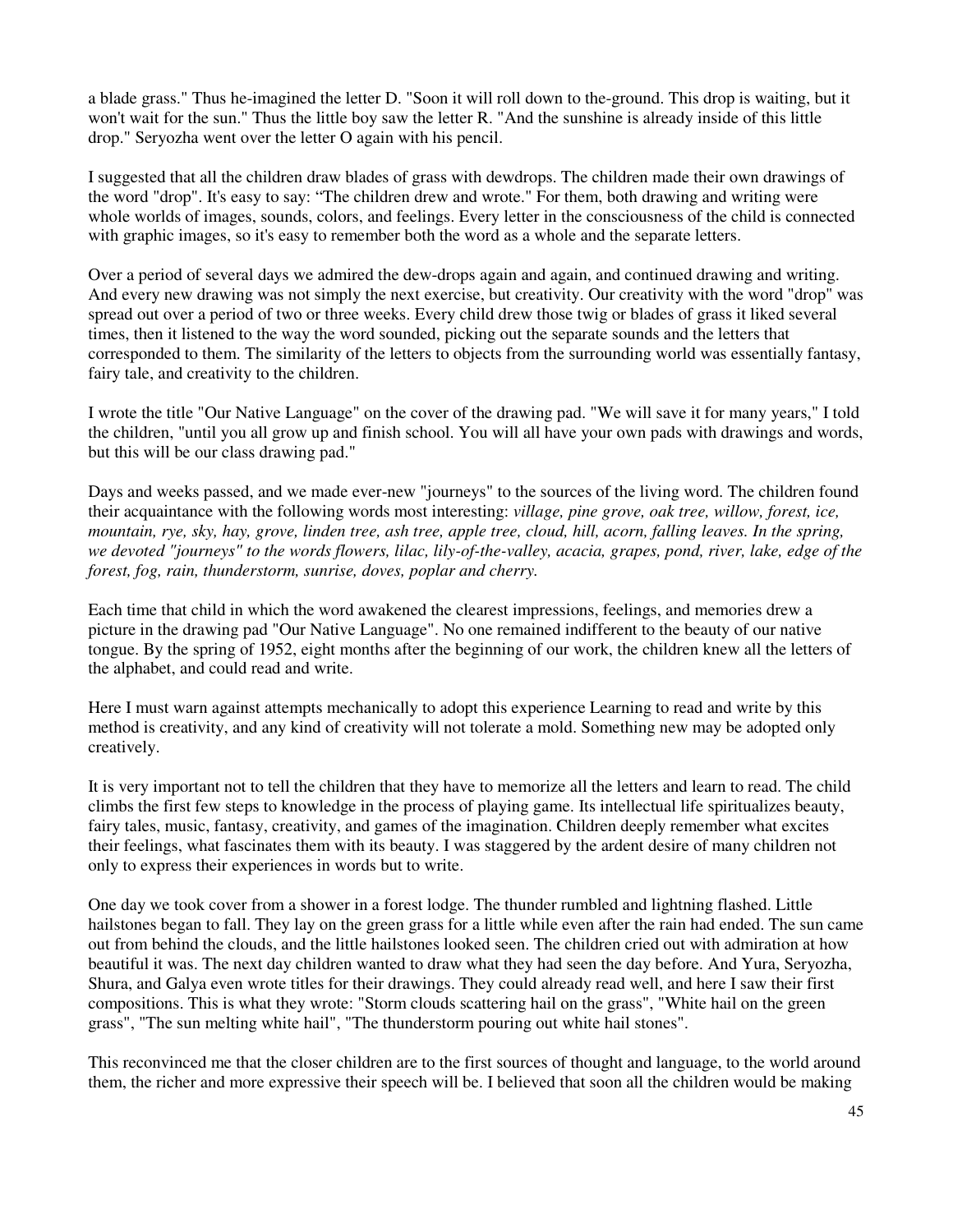up mini-compositions. My belief was confirmed in the summer of 1952. Poppy seeds had been sown in one corner of the school farmstead. I took the children there when the poppies were lit up by hundreds of differentcolored flames. The beauty awoke waves of joyful experiences in the children's hearts. We admired the flowers for a long time and listened to the buzzing of the bees. The next day we went to this corner with our drawing pads and colored pencils. The children drew, and I told them a story about a poppy seed and how the rainbow had given it all the beauty of seven colors. Many children wanted to express their admiration in words and wrote clear, expressive compositions: "The carpet of poppies is blooming" (Tanya), "A carpet of poppies covered the earth" (Nina), "The poppies began to bloom, and the sun was glad" (Zina), "The bees buzzing over the carpet of poppies" (Galya), "The sun scattered flowers over the earth: blue, pink, red, and light blue" (Larisa), "A shaggy bumblebee on light blue petals" (Seryozha), "Flowers swaying on slender stalks" (Shura), "The sun is playing in the poppies" (Kolya), "Blue petals fell from the sky and blossomed into a carpet on the ground" (Katya). The children took these compositions and drawings out of their pads and put them into the "Our Native Language".

The children's imaginations played with the living spring, with clear images, during our "journeys" to the sunflower, to the fields of blooming buckwheat. The more the beauty of the surrounding world excited the children, the more deeply they remembered the letters, although this was not the goal put before all others. I became more convinced that the imagery of the visible world and the attempt to express the feeling of beauty in words was the heart of children's thinking. Children think creatively, vividly, in images saturated with emotion. For the child to become intelligent and bright, it must be given the happiness of the artistic vision of the world in early childhood.

What inexhaustible springs of fantasy, and creativity open up living thoughts in the child's consciousness when the child sees and feels the beautiful! I will never forget one of our "journeys" to the sources of the living word. One summer day we went to the apiary on the collective farm. The beekeeper gave us fresh honey and cold spring water. The children sat under the apple trees admiring the blooming buck- wheat in the fields. The bees, returning to the hives after their flight to the steppe, circled above the little brook with cold spring water and buzzed quietly. "They're telling each other about the flowers and groves, the buckwheat and sunflowers, the bright heads of the poppies and the purple flower," said the children.

Five years later my little ones were already fourth formers, and I suggested that they write a story, "What Do the Bees Buzz About?" The unforgettable impressions of that June day took the shape of clear images in the living stream of thought. Whatever one admires in early childhood is never forgotten. Let the years of childhood always impress upon the consciousness of the children the beauty of their native language and the world around them. Let the first steps along the steep, difficult ladder of knowledge be instilled with beauty!

The better the children learned to read, the bigger the role books came to play in their inner lives. We created a little library of picture books. Unfortunately, there was nothing good in the bookstores, and I had to write and illustrate the books myself. The first picture book I made was of the Ukrainian folk tale of Grandfather Frost, the wicked stepmother, the kind stepdaughter, and the lazy daughter. The book was rather long--more than thirty pages with a picture and several sentences on each, although sometimes there would be only one phrase. By spring of 1952, most of the children could read fluently. Varya, Kolya, Galya, Larisq Seryozha, and Lida read especially well. We sat on the grass and one of the children would open the picture book and begin to read... This was not simple reading of words and making a sentence of them. It was creativity. While reading the fairy tale, the child seemed to be in the world portrayed in the drawings. The intonation of its reading put across the subtle nuances of feeling and aspirations of kind Grandfather Frost, the wicked step-mother, the hard-working and warm-hearted step-daughter, and the lazy, heartless daughter. The children deeply experienced what they read: they hated evil and rejoiced at the triumph of the good.

And this is what is interesting: the children had read the story dozens of times, but nonetheless listened each time with great interest. I remembered the anxiety of educators: why do children read so monotonously and without expression? Why does one rarely hear emotional coloring in children's reading? Because in many cases reading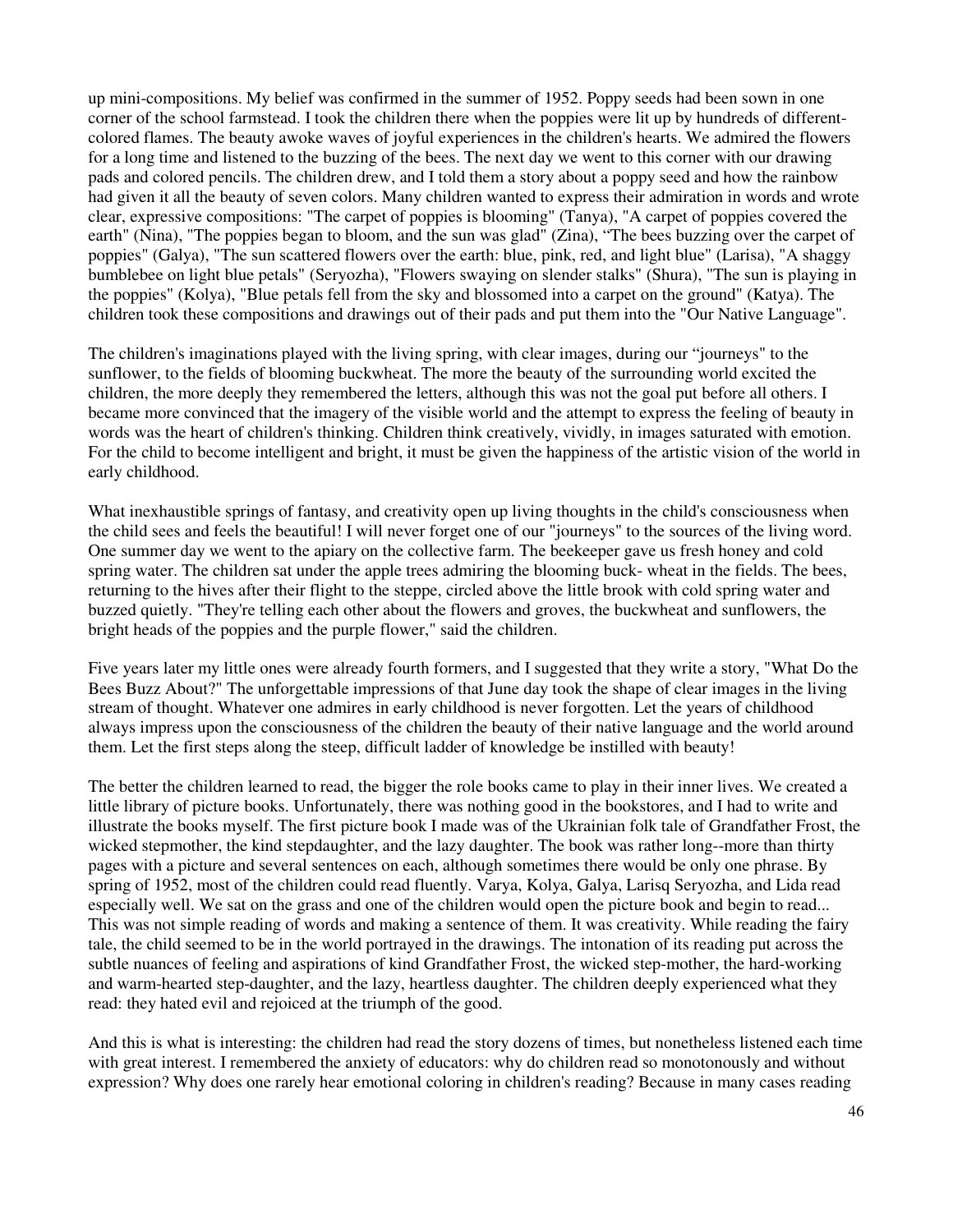is disconnected from the inner life, thoughts, feelings, and ideas of the children. The child is excited about one thing but reads about some- thing else. Reading enriches the lives of children only when the words affect the hidden places in their hearts.

We began to make new picture books Yura, Seryozha, Katya, Lida, Lyuba, and Larisa drew the pictures. There was not a single child who didn't want to help with the drawing. The difficulties in mastering reading and writing were overcome mainly thanks to the interest in drawing.

In the summer of 1952, the children began to read short printed children's books: Tolstoy's versions of folk tales and short stories from The Native Language, by Ushinsky. They also read poems by Pushkin, Lermontov, and Nekrasov, and Ukrainian poets Shevchenko, Lesya Ukrainka, and Franko. All I had to do was read Ushinsky's poem "Children, Get Ready for School", from The Native Language, and the children had it practically memorized. Overjoyed by this, I excitedly began to make up clumsy poems with which to make an abundance of books for reading, beginning with the primer. Dry verses written in clerical language are more likely to kill poetic feelings than to teach love for the written word.

I shared every success and every difficulty with the other teachers. Preparing the pre-schoolers for the first form became a collective concern of all elementary teachers at our school. The creative experience of the teachers grew better, the educational methods more profound, especially out-of-class and out-of- schoolwork, with every passing year. This facilitated unified intellectual development of the children, who acquired the elementary practical skills, which are necessary for successful studying. Reading is first among these skills.

Within a couple of years, the teachers of pre-schoolers had them reading before they entered the first form. This lightened the whole task of education to a significant degree not just in the elementary classes but in the upper forms as well. Our many years of collective experience allowed us to come to a very important conclusion concerning the role of fluent, expressive, reading with comprehension and the intellectual development of the child for creative mental labor within the process of reading. This conclusion is as follows: the earlier the child begins to read, the more naturally reading is connected with its entire inner life, the more complicated are the thinking processes which go on during reading, and the more reading gives to intellectual development. The child that begins to read before it is seven has gained a very valuable skill: its visual and mental perceptions of words and parts of sentences go beyond mere pronunciation of sounds. When reading, the child is not chained to the word. It can divert its gaze from the book and drink through the meaning of the sounds. In such a fashion, the child reads, thinks, and imagines simultaneously.

Our collective experience convinced us that precisely such fluent reading is one of the most important elements of reading with comprehension.

# You Live Among Other People, My Child

The Young Pioneers planted chrysanthemums in a remote corner of the school farmstead. As autumn approached, white, blue, and pink flowers began, to bloom there. One clear, warm day I took my youngsters there. They were delighted by the abundance of flowers. But bitter experience has shown that children's admiration of beauty is often egoistic. The child can pick the flowers not seeing anything reprehensible in it. So it was on that day. I saw first one, then two, then three flowers in the children's hands. When only half of the flowers were left, Katya let out a cry:

"Is it really alright to pick the chrysanthemums?"

There was no surprise or indignation at her words. The little girl was only asking I didn't answer. Let this day be a lesson for the children. They picked a few more flowers; the beauty of the corner had disappeared, and the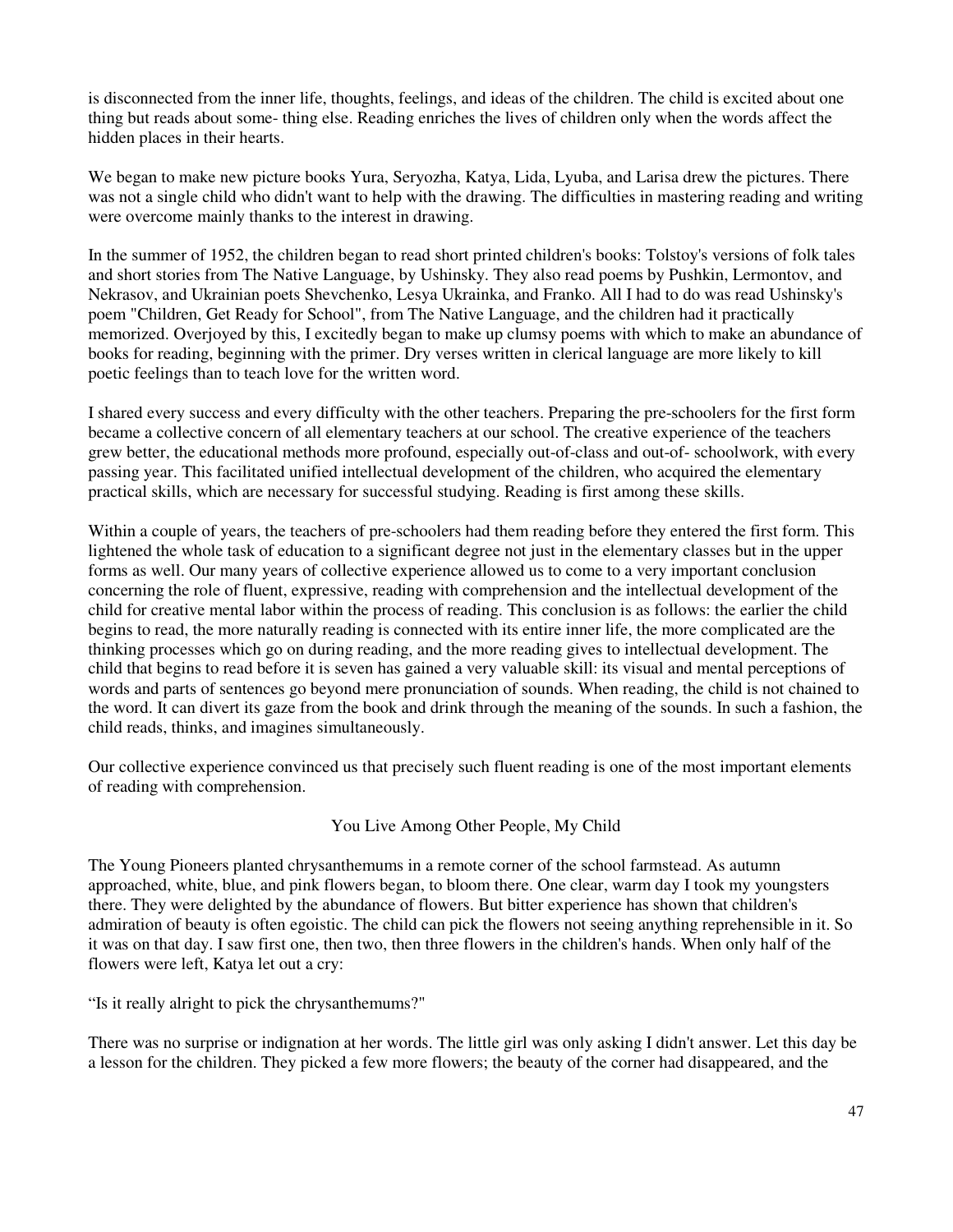lawn looked deserted. The gust of admiration of the beauty, which had blazed up in the children's hearts, died down. They didn't know what to do with the flowers.

"Well children, is this corner beautiful now?" I asked. "Are the stalks you picked the flowers from beautiful?" The children were silent. Then several began to answer: "No, they're not beautiful..."

"And where are we going to look at the pretty flowers now?"

"The Young Pioneers planted these flowers," I told the children. "They will come here to look at the pretty flowers, and what will they find? Don't forget that you live among other people. Everyone wants to enjoy beautiful things. We have a lot of flowers here at school, but what would happen if every student picked just one' Nothing would be left. There would be nothing pretty for people to look at. We have to preserve beauty, not destroy it. When autumn comes and the days are cooler, we will transplant the chrysanthemums and put them in the greenhouse. There we will admire their beauty. To pick one flower, you have to plant ten."

Several days later, we were in another part of the lawn with even more chrysanthemums. The children didn't pick the flowers; they admired their beauty.

The child's heart is sensitive to the call to create beauty and joy for other people. It is important that these calls be followed by work. If the child feels that there are people next to it, that its actions can give them joy, it will learn to harmonize its desires with the interests of others from an early age. And this is exceptionally important for the development of kindliness and humanity. Those who don't know the limits of their personal desires will never become good citizens. Egoists, self-seeking people, those indifferent to the trials and tribulations of others, never learned to control their desires in childhood and paid no attention to the good of the whole. The ability to control one's desires is the simplest, and at the same time, a very complex habit--it is the source of humanity, sensitivity, warm-heartedness, and self-discipline, without which the individual has no conscience and is not a genuine human being.

And here it is once again necessary to stress the importance of the early years in teaching the child to be a real person. Moral convictions, attitudes, and habits are all closely connected with feelings. Feelings, figuratively speaking, futile soil for actions of high moral standards. Where there is no sensitivity, no acute perception of the surrounding world, people grow up soulless and heartless. Sensitivity, the impressionability of the soul, are formed in childhood. One can never compensate for these things if they are not inculcated in childhood.

To conduct the child through the complex world of human relations is one of the most important tasks of the educator. Children cannot live without joy. Our society does all it can so childhood will be a happy time. But joy need not be carefree. When the child, plucking the fruits of joy from the tree carefully tended by its elders doesn't think about what is left for others, it loses one of the most important characteristics of the person conscience. Before the child realizes that it is a future citizen of a socialist society, it must learn to return good for good, to create happiness and joy for other people with its own hands.

In the years before the creation of the School of Joy, I was worried that many parents, blinded by instinctive love for their children, saw only the good in them, and ignored the negative features. I remember how a four-year-old boy, rather than taking the time to go to the toilet, did his business in front of his mother and his neighbor. The mother was not indignant but was touched: "Look what a clever son we have, he's not afraid of anything." The boy looked at her with a sassy expression, first pouting then grinning contemptuously; he had already become something loathsome, from which a scoundrel was likely to be the result if left unchecked, if no one were to make him look at himself through the eyes of others.

I had to talk with Volalya's mother more than once. As soon as she started to say something, her son pulled on her dress and grabbed her by the hand. He always had something urgent to tell her. Obtrusiveness and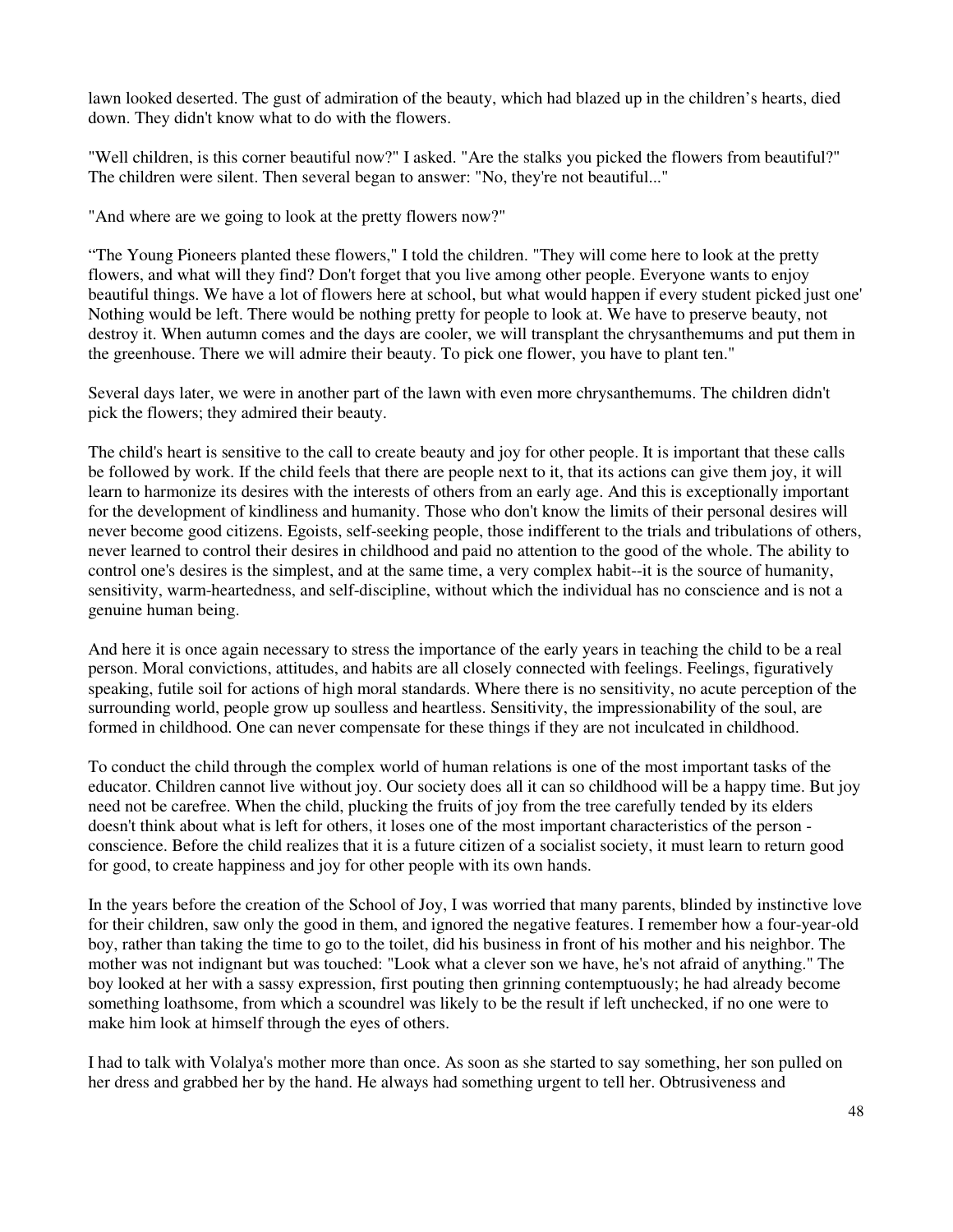demanding attention are the child's varieties of selfishness, the sources of which are excusing it everything, lisping, and impunity. Some parents (and unfortunately some teachers as well) think that when speaking with children, one must always use a childish tone of voice. The child takes this tone for lisping. The inexperienced heart of the child responds to this childish babble on the part of the adult with misbehavior. I am always wary of the dangers lurking in that tone of voice and do not forget for an instant that a future adult citizen lies within every little person. Such a treatment seemed exceptionally important to me when doing work for other people was under discussion. The worst thing, which frequently accompanies children's work, is the idea that they are doing the grown-ups a big favor, and therefore deserves great praise or even some reward.

...In the fall we dug up the chrysanthemums and planted them in the greenhouse. This was reasonable work for village children. Every day the children watered the transplanted bushes and waited impatiently for the first flowers to appear. The greenhouse became a wonderful corner. "And now let us invite guests," I advised the children. "Whom shall we invite?" Many of them had younger brothers and sisters. They brought these little ones to the greenhouse, leading them by the hand. They reached out for the chrysanthemums, but my children wouldn't let them pick them.

"If we can grow enough flowers, then on International Women's Day, 8 March, we will give all of our mothers a chrysanthemum," I told the children. This goal inspired the children, and by the beginning of March, we had enough flowers. We invited the mothers for the holiday, showed them the greenhouse, and gave them all beautiful flowers. Galya's stepmother came with her, and the little girl gave her a chrysanthemum. I had talked with Galya many times about her relations with her stepmother, convinced that she was a good person and my words reached her heart. I was glad that Kolya and Tolya's mothers, Sasha's grandmother, and Kostya's stepmother came to our party.

There is much that cannot be explained to a Little child. Fine words about nobility often don't reach its consciousness, but even a child can feel the beauty of humanity in its heart. From the first days of the School of Joy, I tried to make every pupil experience the joy, grief, sorrow, and adversities of other people. In the fall and spring we often went to visit the kolkhoz bee-keeper, Grandfather Andrei. The old man had no family, and being alone was a great sorrow for him. The children felt that Grandfather Andrei enjoyed all our visits. Before we went to see him, I told the children to gather apples, grapes, plums, and wild flowers for Grandfather: they would bring him joy. The children's hearts became more sensitive to the experiences, and feelings of others. The children themselves started to look for any kind of joy they could give the old man. One day we made kasha in the forest. How many joyful experiences the children had when the fire began to burn... And at that very moment of joy, Varya thoughtfully said:

"But Grandfather Andrei is alone now."

The children became thoughtful. This may seem sentimental to some adults; someone may be thinking: are seven-year-olds really capable of such spiritual impulses' Yes, my dear fellow teachers, if at precisely that age, the spiritual sensitivity of the child is sharpened, if the great truth that it lives among other people is brought to its heart, the child will want to share its joy with others. The thought that it is having fun while its friend is alone will sadden it.

The children decided to share their joy with Grandfather Andrei. "Let's take him some kasha with fat- back..." said Kostya. These words were met with excitement. The children brought him so much kasha that a hungry bear couldn't have eaten it all. We ate once again at the apiary, this time with Grandfather.

Sensitivity to joy and sorrow can be inculcated only in childhood. At that age, the heart is especially sensitive to human suffering, misfortune, depression, and aloneness. The child seems to be transformed, putting itself in the place of the other person. I remember how we were returning from the forest one day and passed by a solitary hut open to the wind. I told the children that an invalid from the Great Patriotic War lived there. He was ill and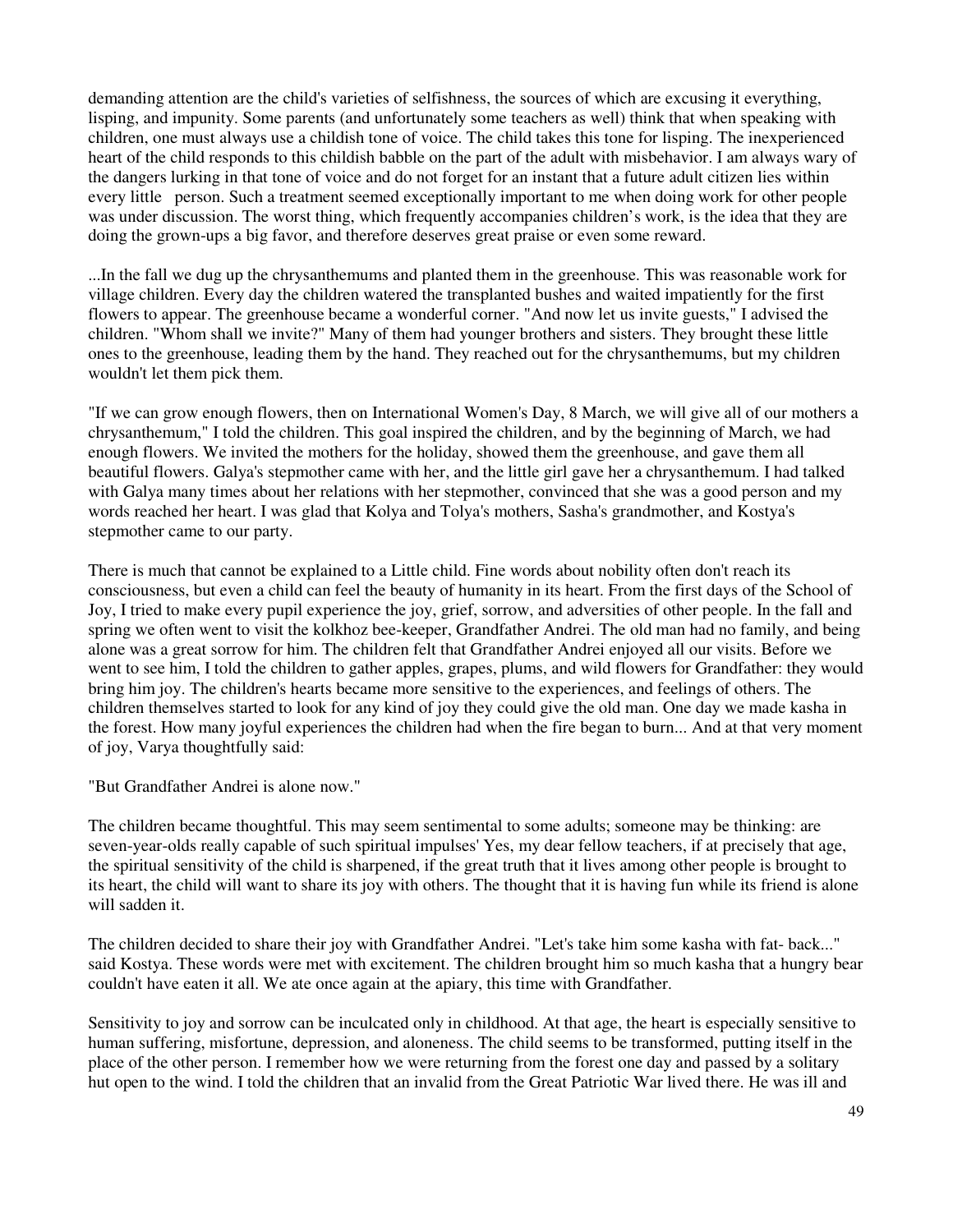couldn't plant apple trees or grapes. The children's eyes filled with tears. Every child felt the solitude of the sick man. We planted two apple trees and two grape vines as a present for him. And we felt the most valuable joy in response-the joy of creating happiness for another person.

The inculcation of sensitivity and sympathy for the grief and suffering of others is an important task for the Soviet school. A person can become a friend, comrade, and brother to another only if the other's grief becomes his or her own. The child must feel what is in the heart of the other person. Thus the important educational task I set for myself can be formulated.

If what its comrade, friend, mother, father, or compatriot feels is a matter of indifference to the child, if the child does not see in the eyes of another human being what is in his heart, it will never become a real person. I tried to sharpen the sensitivity of my students' hearts so they would see the feelings, experiences, joys, and grief's not just in the eyes of those they met every day, but in those that they met by chance as well. We were returning from the forest and saw an old man sitting on the grass by the roadside. He was upset about something. "Something has happened to him," I told the children. "Perhaps he has fallen ill on a trip, or maybe he lost something." We went up to the old man and asked: "How can we help you, Grandfather?" The old man breathed heavily. "Thank you, children," he said. "No matter how much you wanted to help, you wouldn't be able to. My wife is dying in the hospital. I am going to her. I'm just here waiting for the bus to come. You can't do anything to help, but you have made it easier for me. Now I know them are still good people in the world." The children grew quiet; their careless twittering stopped. They went their separate ways home with the impression of the old man's sad words. They had wanted to play a little more, but they forgot about the game and went home.

The most difficult task of education is to teach feelings. The school of warm-heartedness, sensitivity, sincerity, and compassion is friendship, comradeship, and brotherhood. The child feels the most delicate experiences of others when it does something for their happiness, joy, and inner peace. The love of a little child for its mother, father, grandmother, and grandfather, if it is not inspired by the creation of good, is transformed into an egoistic feeling. The child loves its mother only because she is the source of its joy, and it needs that joy. But one must instill genuine human love in the heart of the child - anxiety, excitement, care, and concern for the fate of the other person. Genuine love is born only in the heart of the person who is concerned for the fates of others. It is important that children have a friend to care for. Grandfather Andrei, the bee-keeper, became such a friend for my students. I was convinced that the more the child cares about others, the more sensitive its heart becomes toward its comrades and family. I told the children about the difficult life of Grandfather Andrei: two of his sons were killed in the war, and his wife had died. He felt as if he were all alone in the world.

"We will go to see Grandfather more often, children. Every time we must bring him some kind of joy."

When we went visiting, everyone thought about what we could do to make Grandfather happy. The children brought him a drawing pad in which each of them had drawn a picture. They gathered many variegated stones along the riverbank and gave them to Grandfather Andrei. Grandfather made a little box of wood, put the stones inside it, and gave them to us... The children made a hat of straw for their friend. Grandfather carved several figures of animals from wood for us--a little rabbit, a fox, a sheep...

The more spiritual care the children gave their friend, the more adversity, sadness, and anxiety they noticed about themselves. They noticed that Nina and Sasha sometimes came to school gloomy, with sadness and pensiveness in their eyes. They questioned the sisters: how does your mother feel? Their mother felt bad, so the girls were sad... Kind feelings were strengthened in the children's hearts when they did something to lessen the grief of their comrades. Several times we went to Nina and Sasha's to weed the garden and help gather potatoes. Every time we went to the forest, the children wondered whether or not Nina and Sasha could go, for sometimes they had to stay at home and help their father. So the day before our common joy, we went to Nina and Sasha's and helped with whatever we could.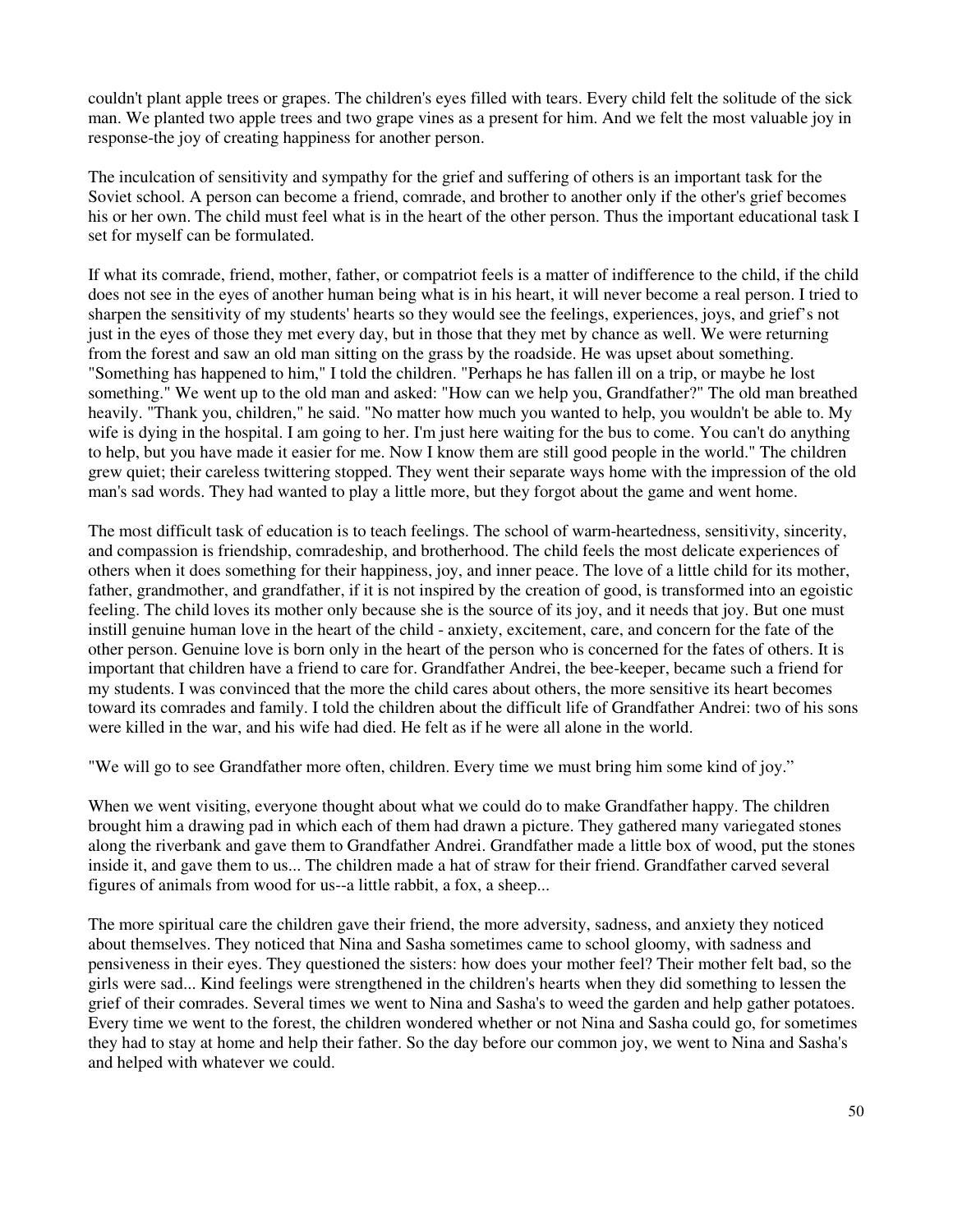To live in society means to be able to waive one's joys in the name of the well-being and peace of others. We have probably all met with such occurrences: there are grief, unhappiness, and tears in front of the child's very face, but all the same it continues to enjoy its own pleasures. It also happens that a mother will try to divert the child's attention from anything gloomy or dreary, trying not to let her child spill even one drop from its full cup of joy. But that is the school of barefaced egoism. Do not lead the child away from the gloomy side of human existence. Let it know that there is not just joy in life, but grief as well. Let the grief of other people reach into its heart.

The moral cast of personality depends, in the final analysis, on the kinds of sources from which the person drew his or her joys during the years of childhood. If the joys were thoughtless and selfish, if the child did not learn what grief, offense, and suffering are, it will grow up to be an egoist, deaf to other people. It is very important that every child learn the highest joy- the joy of the exciting experience aroused by caring for another person.

#### Our Collective - a Friendly Family

From the first days of the life of the School of Joy, I tried to bring a spirit of family-like warmth, sincerity, sympathy, and mutual trust and aid to our collective. In September, three children had birthdays: Vitya, Valya, and Kolya. We celebrated them collectively. The school dining hall baked a cake, and we gave the birthday children drawings and books. I was surprised to learn that birthdays were not celebrated in Kolya's family- neither for parents nor for children. Our party was the first holiday in the little boy's life. The attention of his comrades excited him.

In the years of childhood every person needs kindness, to feel a part of something. If a child grows up under heartless conditions, it becomes indifferent to beauty and kindness. School cannot take the place of a family, particularly of a mother, but if the child is deprived of care, warmth, and concern at home, we educators must pay special attention to it.

Our little collective soon had its own material values, secrets, cares, and grief's. We stored toys, pencils, and notebooks in the closet. There was a "food storage place" in the Corner of Dreams. There we kept potatoes, groats, vegetable oil, and onions -everything necessary for rainy autumn evenings. All the members of our family were small children, but them were several especially little ones among them-Danko, Tina, and Valya. On walks and in the forest, everyone considered it a personal duty to help these little ones.

If some children stayed home for unknown reasons, that evening their comrades went to them to find out if they were ill. This became a fine tradition. The feeling of affection is the foundation of important inner needs without which it is impossible to imagine communistic relations between people-meeting the needs of the other person. I tried to make the sources of joy, completeness of feelings, and experiences common to all the children in their contacts with their comrades, a mutual exchange of inner values. Every child had to bring something of its own to the collective, to create happiness and joy for other people.

I met with many difficulties in the process of my work with the upbringing of the children's collective, and to overcome them, I sought the advice of and conversed with experienced educators, with elementary school teachers who felt the soul of the child, the pulse of the collective, precisely. From time to time we gathered in the evenings when the children's voices had died down in the school building and on the farmstead, and we all shared the feeling that each of us had some idea of the multi-faceted life of the children's collective. We all knew very well that knowledge of the person begins in the family--it begins at that moment when the child first smiles at its mother as she sings a lullaby. How important it is that the first thoughts of the good, the warm-hearted, that which is best in the world--the love of one person for another --be awakened by personal experience, and the child's mother and father become what is most dear to it. But if there is an insufficient amount of genuine humaneness in the family, or if it is lacking entirely, to what measure can the collective provide this? How can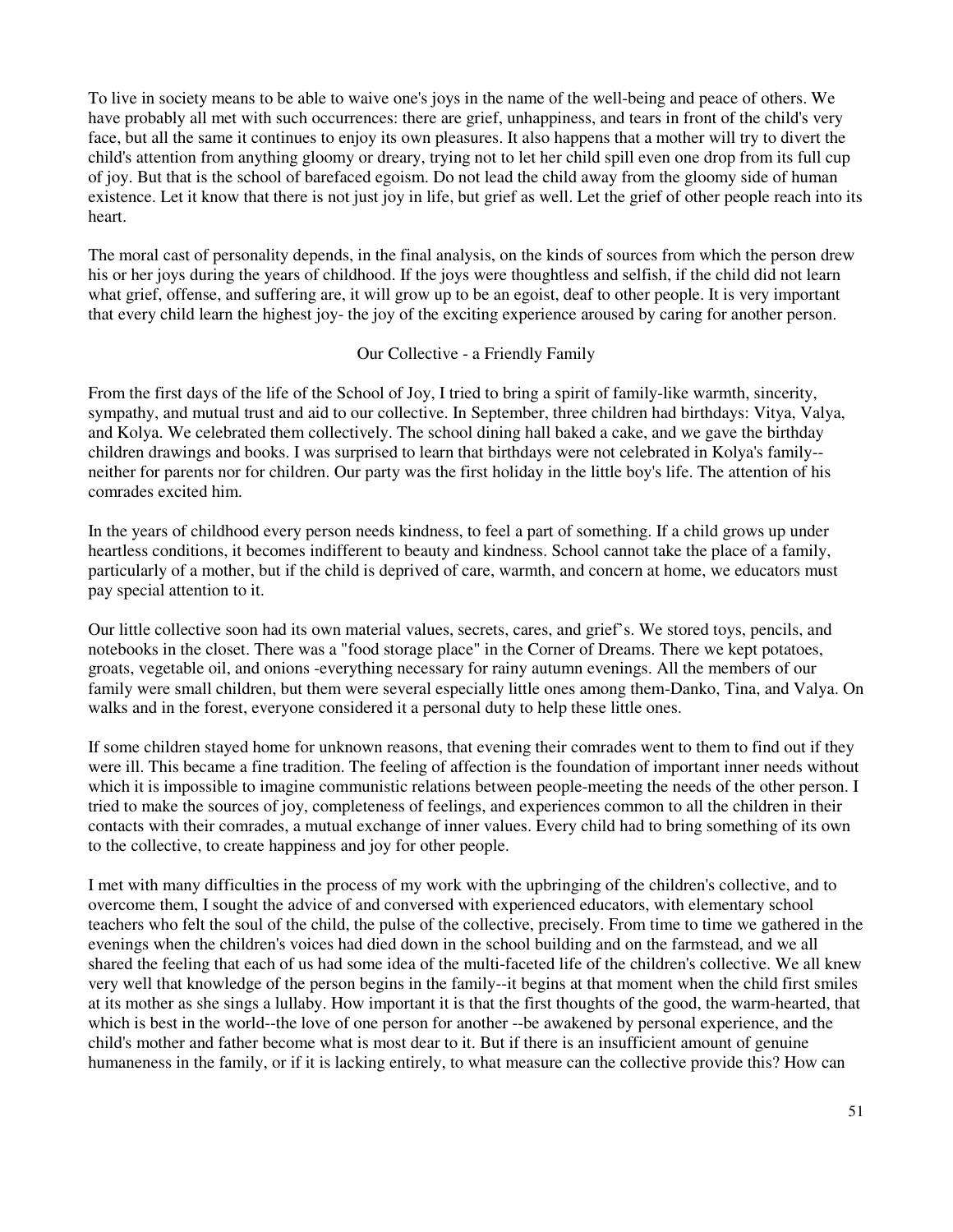one open the way to kindliness and the beauty of the human soul before the sensitive, impressionable heart of the child?

During the hours of these evening conversations we gradually reached what is, in my opinion, an important educational idea, which became the conviction of our educational collective: the children's collective only has strength as an educational force when it ennobles each person and strengthens the feeling of personal adequacy and self-respect in everyone, for genuine maternal and paternal love lead to this feeling of self-respect and to the desire to be good people. The most valuable grain of creativity I found in these experienced educators was the idea of how to make the child proud of itself and its actions, to make it defend its honor and dignity.

Cautiously collecting these gems of educational wisdom from the best teachers in our school, I tried to see that the desire to be good found its way into the heart- felt, sincere relations between the children in their collective. Sincerity and warm-heartedness of relations in the collective became an object of my constant concern. I began to think of the multi-faceted life of the children's collective not just as a cooperative of like- minded people united by common goals and labors but as a mutual sensitivity to one another, a spiritual ability to come to know the mind and soul, joys and sorrows, of another person. For in this warm-hearted- ness and sincerity of relations within the collective lies the noble aspiration to be a good person, not to show others, not to win praise, but rather from the organic need to feel one's own dignity. In all the following years, my educational work was, in essence, years of concern for the elevation of humanity in the child, teenager, a young man or woman. This is what intra-collective relationships continue to be based on. To the task of elevating the person, I always tried to subordinate the life of the children's collective as a part of society. To this I subordinated the children's creativity and the development of their inclinations, abilities and talents.

## We Live in the Garden of Health

A month remained before my pupils would start school. The wonderful summer month of August drew near. During the hot July days, the children came to school either early in the morning or late in the afternoon. Some of them lived too far away to go home for lunch, so sometimes six or seven children would eat lunch at the school dining hall. The thought occurred to me to let the children live somewhere in the garden on the bank of the pond rather than at home for the month before school started. We chose a site next to the pond; the Young Pioneers helped us build several huts in a thicket of trees. The collective-farm melon field watchmen live in just such huts all summer long. We put hay in the huts and made little tables for drawing. The big collective farm garden was next to the site of our huts. The gardener allowed us to use the garden as our main resting place. We built a kitchen next to the huts. The kolkhoz gave us food and arranged for us to have a cook. Sanya's father built a bathhouse, and when the little boys caught sight of the motorboat standing next to it, their eyes lit up with excitement.

Thus began the life of our collective in the Garden of Health, as the children's parents called our dwelling place and rest area. We lived in the open air for a whole month. We rose at dawn before the sun had come up. We bathed in the pond, did our morning exercises, ate breakfast, and went for a walk in the forest, the garden, or the field. During this month we made the most interesting "journeys" to the sources of language. We observed the sunrise from the top of the hill in the steppes. We saw how hundreds of swallows got ready to fly to warmer regions, gathering themselves into a flock. We saw how the sun and the morning breezes drove away the shroud of fog covering the river. In the field, in the meadow, or in the forest, the children breakfasted a second time: they ate apples, pears, plums, young boiled potatoes with fresh cucumbers, watermelons, melons, corn-on-thecob, or tomatoes. August is the month of fruits and vegetables; during these days, every child ate no less than two kilograms of apples and pears. Every day, Grandfather Andrei brought us honey. The children drank fresh milk every morning and evening. The cook made us fine borsch with fresh vegetables.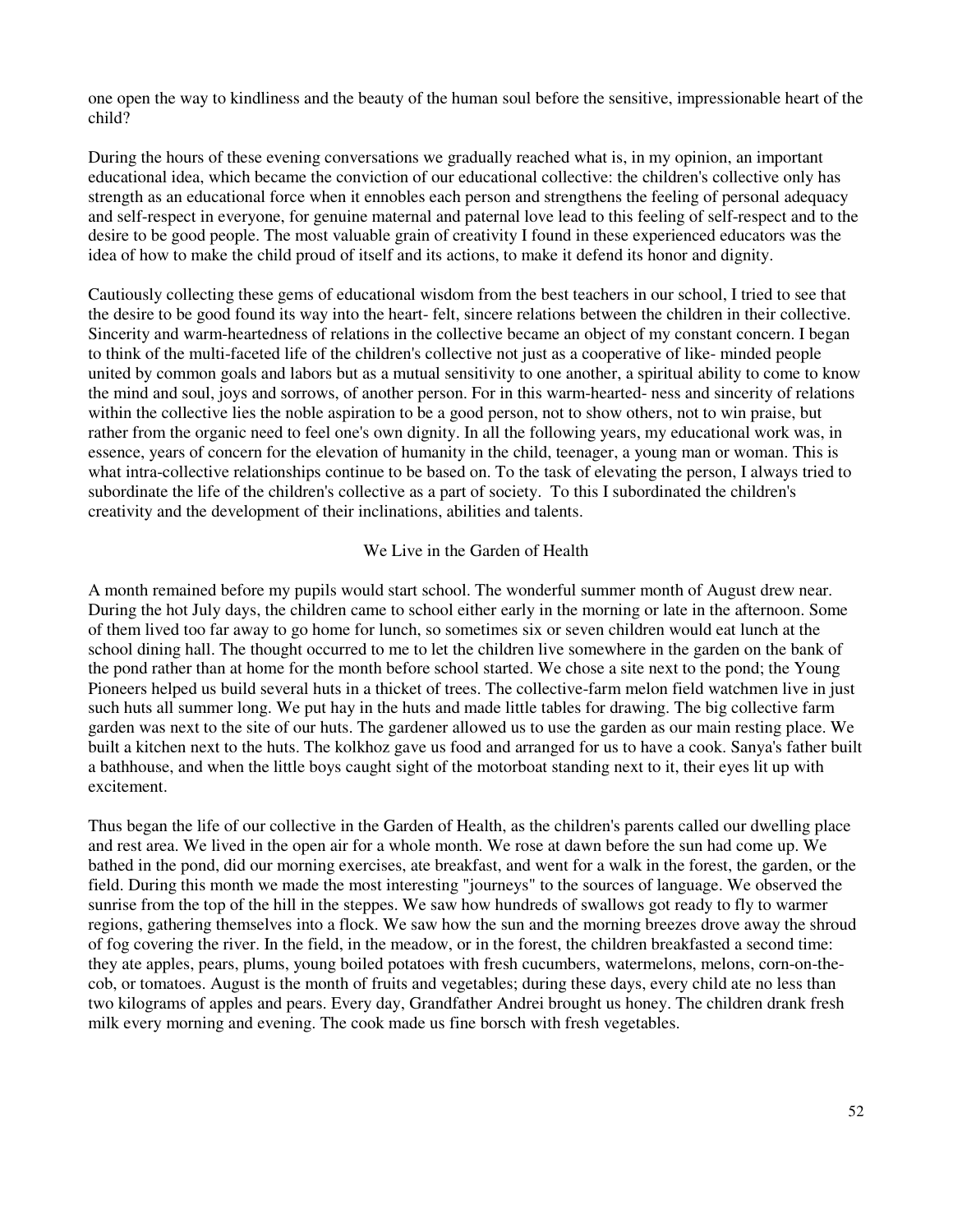The suntanned children ran around barefooted in T-shirts and shorts. They went on journeys every day in the motorboat. The combination of nourishing food, sunshine, fresh air, and water, mixed with a reasonable amount of work and recreation were the irreplaceable sources or good health.

Thoughts on the Eve of the First Year of Studies

The life of our School of Joy was coming to an end. My pupils would soon enter school, and that thought made me both joyful and anxious: joyful because I would walk along the path of life, work, and knowledge with these children for several years more, and because during that year my little ones had grown stronger and turned brown as little berries.

As the days of our School of Joy drew to a close, in my mind I compared the way Volodya, Katya, Sanya, Tolya, Varya, and Kostya were a year ago with what they had become. They had been pale and sickly with dark circles under their eyes. But now they were ruddy and suntanned; they were the kind of children you could say were in the bloom of good health. I was glad also that without chalk or blackboards, without pale tracings and cutout letters, the children had climbed up the first step of knowledge. They had learned to read and write. Now it would be incomparably easier for them than it was for those for whom that step begins within the rectangular frame of the blackboard.

I have a deep respect for didactics and hate hare-brained schemes. But life itself demands that the mastery of knowledge begin little by little, that studying-- the most serious and laborious task of the child--be at the same time a joyful labor, strengthening the spiritual and physical powers of the child. This is especially important for children who cannot understand the goal of labor, the essence of difficulties.

It has been said a thousand times that studying is hard work, and it cannot be turned into a game. But neither should one put up an insurmountable barrier between work and play. If you take a close look at the role of play in the life of the child, especially the pre-schooler, you will see that for the child play is the most serious business. The world is disclosed to the child through games, as are the creative abilities of its personality. There is not, and cannot be, full mental development without play. Play is an enormous, sunlit window through which a life-giving stream of ideas and understandings of the surrounding world pour into the inner world of the child. Play is the spark, which lights the fire of inquisitiveness and curiosity. What is so terrible if the child learns to write while playing, if at some level of intellectual development, play is combined with work, and the teacher says to the children less often, "You've played long enough. Now let's get down to work!"

Play can be understood broadly and in many ways. Children play not only when they see who can run the fastest. Play can be included in a major effort of ability and imagination. Without games of mental strength, without creative imagination, it is impossible to imagine real studying, especially during the pre-school years. Play, in the broad sense of the term, begins wherever there is beauty. But since labor without an esthetic beginning is unthinkable for a young child, it follows that work activity must be closely connected with games in the early years. On the festive day that marked the beginning of the harvest in the school plot, the children dressed up. The first sheaves of wheat, which were reaped, stood in a vase on the table, which was dressed up with a tablecloth. This game was filled with deep meaning. But games lose their educational value when artificially "connected" to labor, for then the emotional value of the surrounding world and the person doesn't express itself in the beauty of the game.

The question of how most expediently to begin the study of reading and writing remains unanswered-- when the child has taken its seat and become a first former, or perhaps a little earlier in the year before it starts school. Experience convinced our educational collective that school must not make a strong break in the life of the child. When it becomes a pupil, let it continue to do today what it did yesterday. Let the new appear in its life gradually and not stun it with an avalanche of impressions.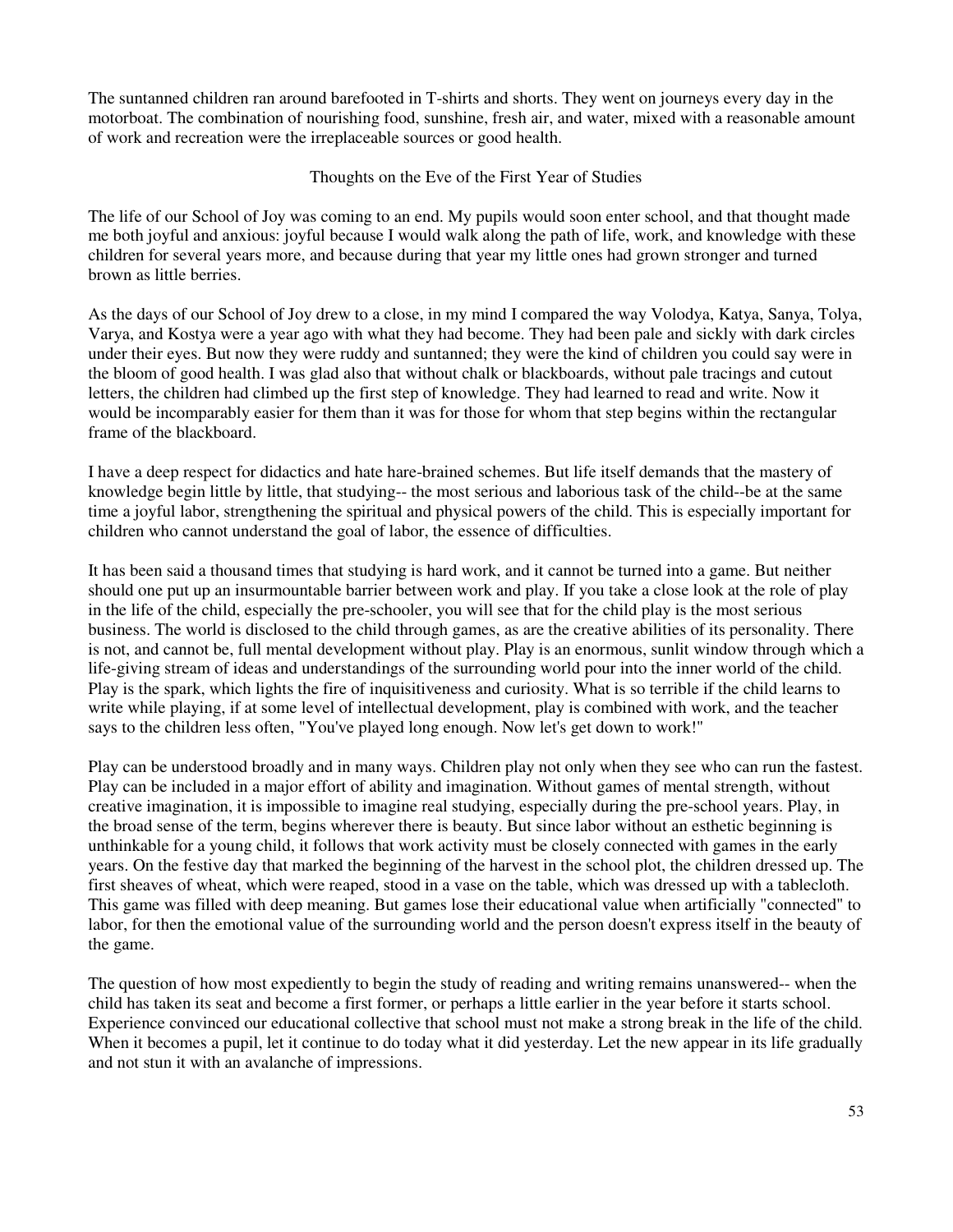I am convinced that learning to read and write is closely connected with drawing and games, and that they can be one of the bridges which connect pre-school upbringing and studies with school. The beauty of sunlight in drops of dew was laid open before my pupils in their drawings of letters, as was the majesty of a mighty, hundred-yearold oak, the grace of a willow tree bending over the pond, a flock of cranes in the azure dry, and the meadow fallen asleep after a hot July day. It's alright if the children can't draw the letters very well as yet--that's not the main thing if in return they feel the pulse of life in every drawing. I was glad that the children had begun to understand the value of color and the music of the word: in their consciousnesses lay the solid foundations of clear, expressive, poetic thinking. Drawing became part of the spiritual lives of the children. They tried to express their feelings, thoughts, and experiences in drawings. Listening to music became an inner need of my pupils.

I was also excited that the children had made the first step in moral development: they had stepped into the world of the beauty of humanitarian deeds. Sensitivity to the joys and sorrows of other people had been awakened in their hearts. They already knew the happiness of creating beauty and joy for another. The process of education occurs over a period of many years, from the time the child first steps into the school building until it enters the adult world with a well-developed personality. The main thing for me was how to teach the person to feel: those whom we educate must feel deeply that those who live alongside them may be feeling the same grief's, sufferings, pains, and adversities as they are. I tried to see that the good deeds of my pupils were founded first of all upon the person's feelings. I was glad that the children learned to sympathize, quickly to be filled with the feelings and excitements of their playmates and the older children, of their parents and grown-ups in general. The greatest happiness for me was the fact that the children saw everyone with whom they came into contact as a person first of all.

Along with all these good feelings, I also experienced some anxiety. Everyday intellectual labor is the main duty of children--could I keep up the living interest in the surrounding world? Every child sees this world in its own way, perceives things and phenomena in its own way, and thinks in its own way. Would I be able to bring both the swift, impetuous streams and quiet, deep rivers in which the current is hardly noticeable into the world of knowledge!

I was even more concerned about the inner world of each child. I had sensitive, tender, impressionable hearts before me. The more I came into contact with the children, the more distinctly I saw how the receptivity of the hearts and minds of every child to my words, opinions, to the tone of my advice and criticisms was sharply increased by this contact. There were thirty-one children before me-thirty-one different worlds.

How different they were already, even in the pre-school years Kolya and Kostya, Varya and Tina, Danko and Larisa, Volodya and Slava... And their individuality would grow deeper and more noticeable with every passing day and week. Each child had its own string somewhere deep in the most secret corner of its heart. This string sounds in its own way, and for the heart to resound at my words, I would have to tune myself to the pitch of each string. I had already noticed what difficult experiences are born in the child's heart when it is alarmed or grieving about something, and the teacher doesn't know about it. Would I be able to know what was in the heart of the child each day, what it was living through? Would I always be fair with the children?

But the most important question, and one which gave me no peace during all the years of my work, was how to lead the little schoolchild into the big world of societal life, how to make it so that every child would see not only its own village, the beauty of the river on the banks of which it spent its early childhood, but the enormous, boundless world of its homeland. Would it be prepared to defend the achievements of the Soviet people--the socialist construction, freedom, honor, and friendship between the peoples of our country? How could I connect civic education with all-around development? The education of young schoolchildren is a very complicated problem. Would I succeed in solving it as was required by their tender years?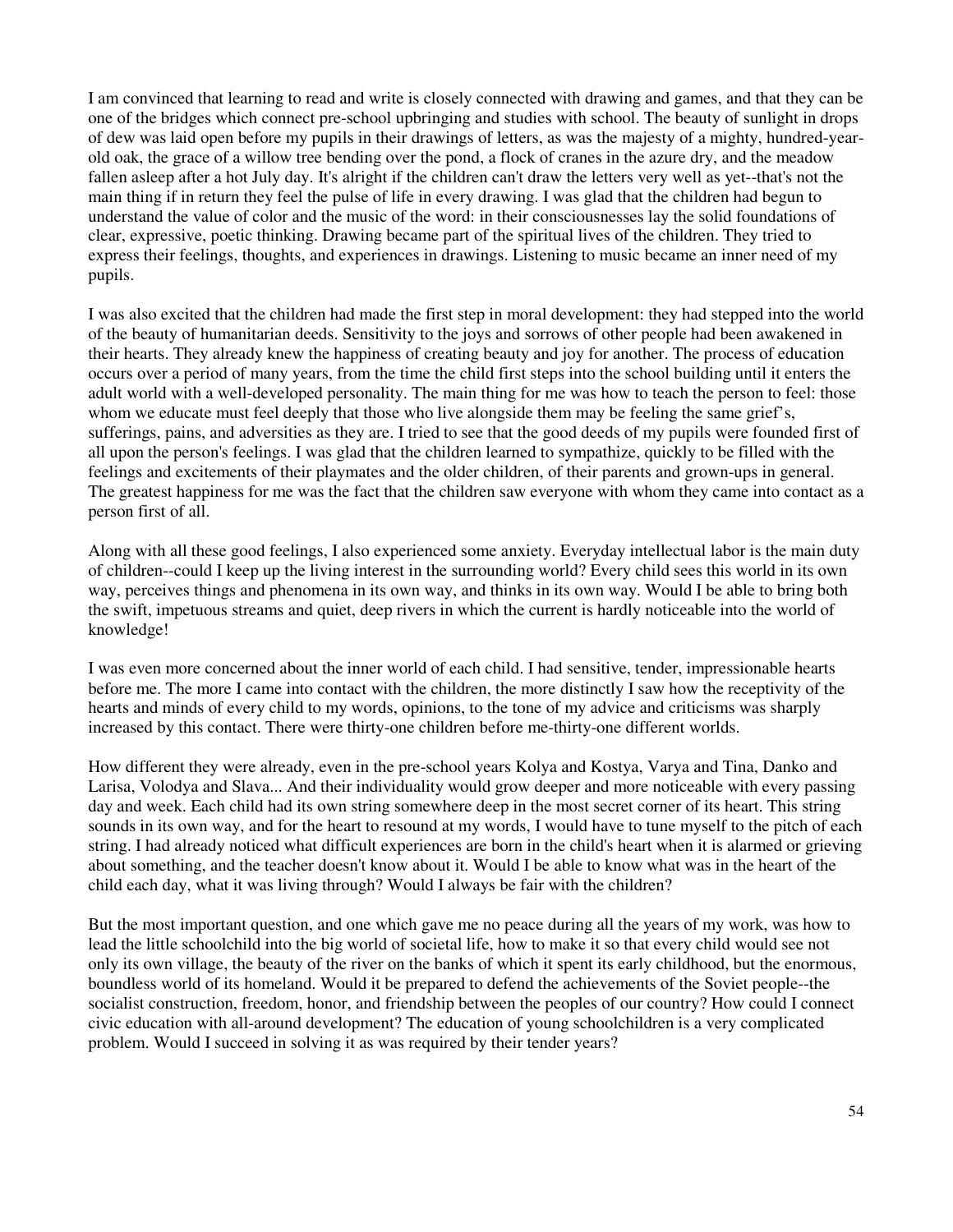## THE YEARS OF CHILDHOOD

### What Is Elementary School?

On the quiet, sunny morning of the last day of August 1952, all the students, teachers, and parents gathered on the green lawn in front of the school building. This solemn day preceding the beginning of the school year had long ago become a traditional holiday of school and books. This morning's celebration was especially exciting.

As an explorer sets off for distant, unknown lands, looking into the eyes of his fellow travelers and comrades, so I looked into the eyes of my little ones. They stood there, 16 little boys and 15 little girls. The children's parents and many of their grandparents had come with them. There were Kolya and Tolya's mothers, and Galya's stepmother was standing with her hand on the little girl's shoulder, but she wasn't frowning as she had a year ago. Everyone congratulated us and wished us success. The tenth formers came up to the children and gave them all tokens of their new life --books with the inscription, "Good luck, little friend. Take care of this book. Let it always be a reminder to you of the day you started school. Keep it in your family library." (The years passed, my students grew up, and all of them saved these books as if they were sacred, as invaluable reminders of a golden childhood.)

We all went into the school garden, the children with their parents and teachers and tenth formers who carefully dug up an apple tree and brought it along with a big clump of earth to another place and put it into the hole dug there. All of the new students put in a handful of dirt to fill up the hole. The children watered the tree and left for home. The next day they would come to school, and their first lesson would begin. They would be elementary school students for four years, and for four years I would teach and rear them. On the eve of the first day, I thought about what an elementary school was. A lot has been said about the enormous, decisive role of elementary school. It has been said that, "the solid foundation of knowledge is laid in the elementary classes", and that "the elementary grades are the foundation of the foundations". These phrases are repeated often when the deficiencies and errors in teaching appear in the middle and upper grades or when superficiality and shakiness in the children's knowledge become apparent. Elementary school is most frequently blamed for not having given children the specific knowledge and skills, which are necessary for further study.

Yes, experience shows that first of all, children must be taught how to study in elementary school. Outstanding educators Jan Amos Komensky (1592- 1670), K. D. Ushinsky, and F. A. Disterveg (1790- 1866) wrote precisely about this problem. This confirms the teachers' experience in practice. One of the most important tasks of the elementary school is to give the students a specific sphere of solid knowledge and skills. The ability to study contains within itself a host of other sills connected with the mastery of knowledge: the ability to read, write, observe phenomena from the surrounding world, think, and express one's thoughts in words. These abilities are, figuratively speaking, instruments without which it is impossible to master knowledge.

In preparing myself to teach children in the elementary classes, I tried to determine those things the children should know thoroughly and what they should be able to do.

But these tasks should not be exhausted in elementary school. One must not forget for a moment that in elementary school, one is dealing with children.

The formation of the person occurs in the four elementary classes with children aged seven to eleven. Of course this process does not end with the completion of the elementary classes, but precisely during these years the most intensive piece of human life occurs. During this period, the child must not only prepare for further studies, accumulating the baggage of knowledge and abilities which will enable it to study successfully in the future, but it must also live a rich inner life. The elementary school years are a whole period of moral, intellectual, emotional, physical, and esthetic development which will be real and not just empty talk only if the child lives a rich life every day rather than simply preparing for tomorrow by mastery of knowledge.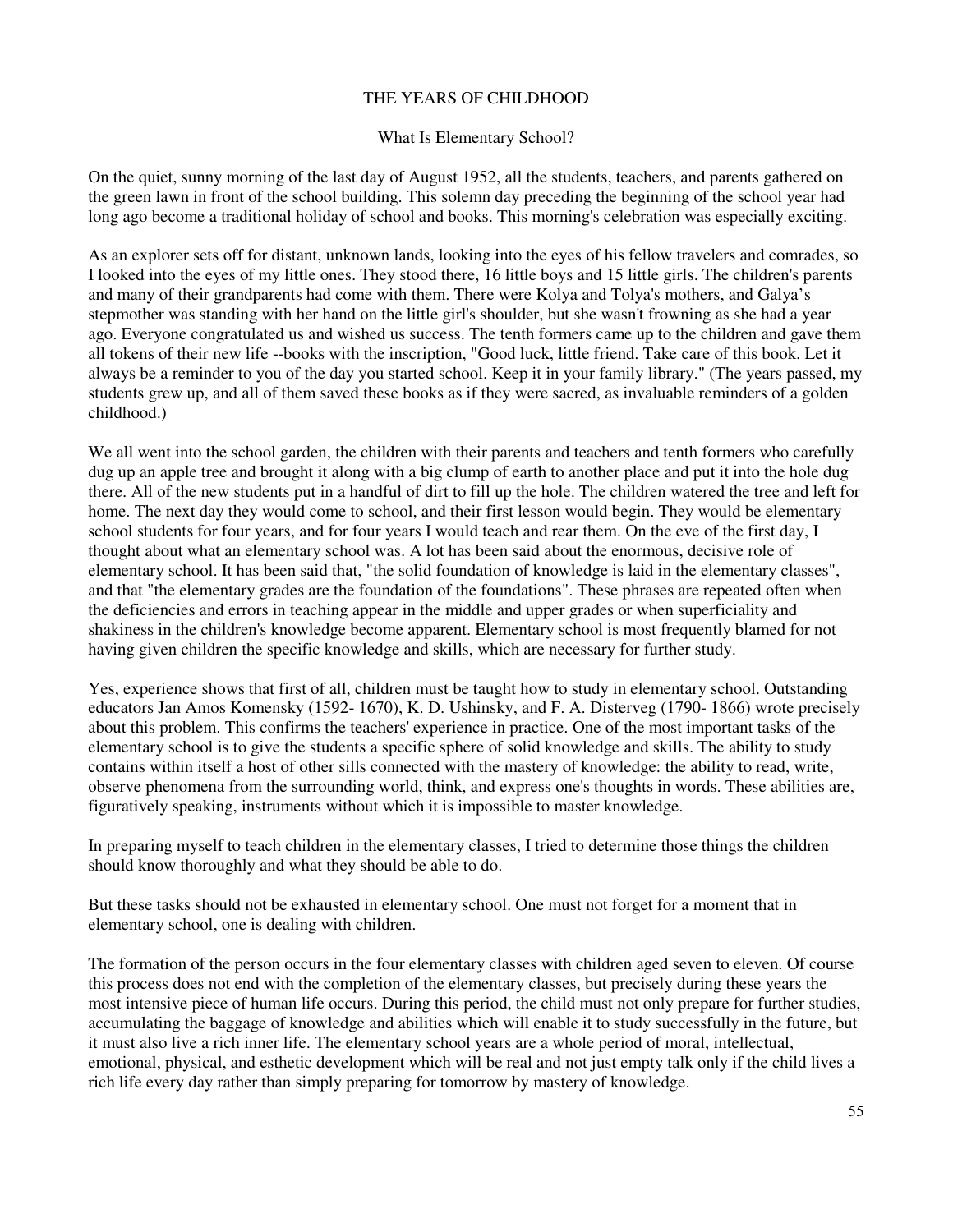There are thousands and thousands of excellent elementary school teachers in our country's schools. And each of them is not just a light to knowledge for the child, but a tutor, a teacher of life, in the genuine understanding of the term. Elementary school in the land of the Soviets is a solid base for general secondary education. But one must not keep silent about the many elementary schools, and especially the elementary classes in eight-year and secondary schools, which are far from being free of serious deficiencies. The fate of the student in the elementary classes of some schools seems to me unenviable: the child is loaded down with a sack into which the teacher has tried to cram as much as possible. The teacher frequently sees the meaning of life and the activity of the student as directed toward carrying that sack to a designated border, i.e., to studies in the middle and upper grades.

Elementary school must give the student a firm sphere of knowledge. Any lack of clarity or vagueness in that process weakens not only the elementary school but the following links in studying. Without an accurate designation of the sphere of knowledge, abilities, and practical skills the children must be given, there is no school. One of the serious deficiencies in the elementary links of studying in many schools is precisely in that the teacher frequently overlooks which rules and definitions the child should think through carefully and remember in the first grade, second grade, and so on, and which words it should learn to write properly, never forgetting their spellings. In trying to lighten the children's intellectual load, some teachers forget that the child must not only find out about and become interested in some things, but must memorize them and keep them in its memory forever. At the present time, much is being said about the general development of the elementary school student. Of course general development is an exceptionally important element of studying and upbringing, but that basic knowledge without which solid long-term memory and general development are impossible, is just as important, because general development means a constant mastery of knowledge, and for that, it is absolutely essential that one be able to study.

One must not forget, in the face of all the important tasks facing the elementary school that the teacher is dealing with a person going through an active period in the formation of the nervous system. One must not look at the brain of the child as a living arrangement ready-made for the teacher, for the assimilation of knowledge, memorizing, and storing information. The brain of seven- to eleven-year- old child is in a process of rapid development. And if the teacher forgets that one must care for the development of the nervous system of the person, for the strengthening of the cells of the cortex of the brain, then studying will dull the child.

Studying need not lead to uninterrupted accumulation of knowledge, constant memory training, to dullness and stupefaction, from cramming, which no one needs, and which is harmful to the health and mental development of the child. I tried to make studying a part of the rich inner life of the child, which would promote its development and enrich its mind. Not cramming, but intellectual life in full swing, proceeding into the world of games, fairy tales, beauty, music, fantasy, and creativity would be the type of studying for my pupils. I wanted the children to be travelers, discoverers, and creators in that world. To observe, to think, to discuss, to experience the joy of work, and to be proud of what one creates, to make beauty and joy for people and to find in that creative happiness admiration for the beauty of nature, music, and art, to enrich one's own inner world with this beauty, to take the joys and sorrows of other people to heart, and to experience their fates as if they were one's own--such were my educational ideals. Along with this, I had to keep in mind the precise, strictly defined goal: what, exactly, must the children know? What words must they learn to write and never forget? What rules of arithmetic must they memorize? While the School of Joy was in operation, I made out a list of words that first through fourth graders should know well.

In mastering the methods, forms, and modes of intellectual labor, I saw great importance in the task of upbringing. I was very upset by the condescending attitudes of many school directors and inspectors toward the elementary classes. The inspector would arrive and be interested first of all in the middle and upper grades, acting as if only children's games, not genuine education, went on in the lower grades. But the tenderness toward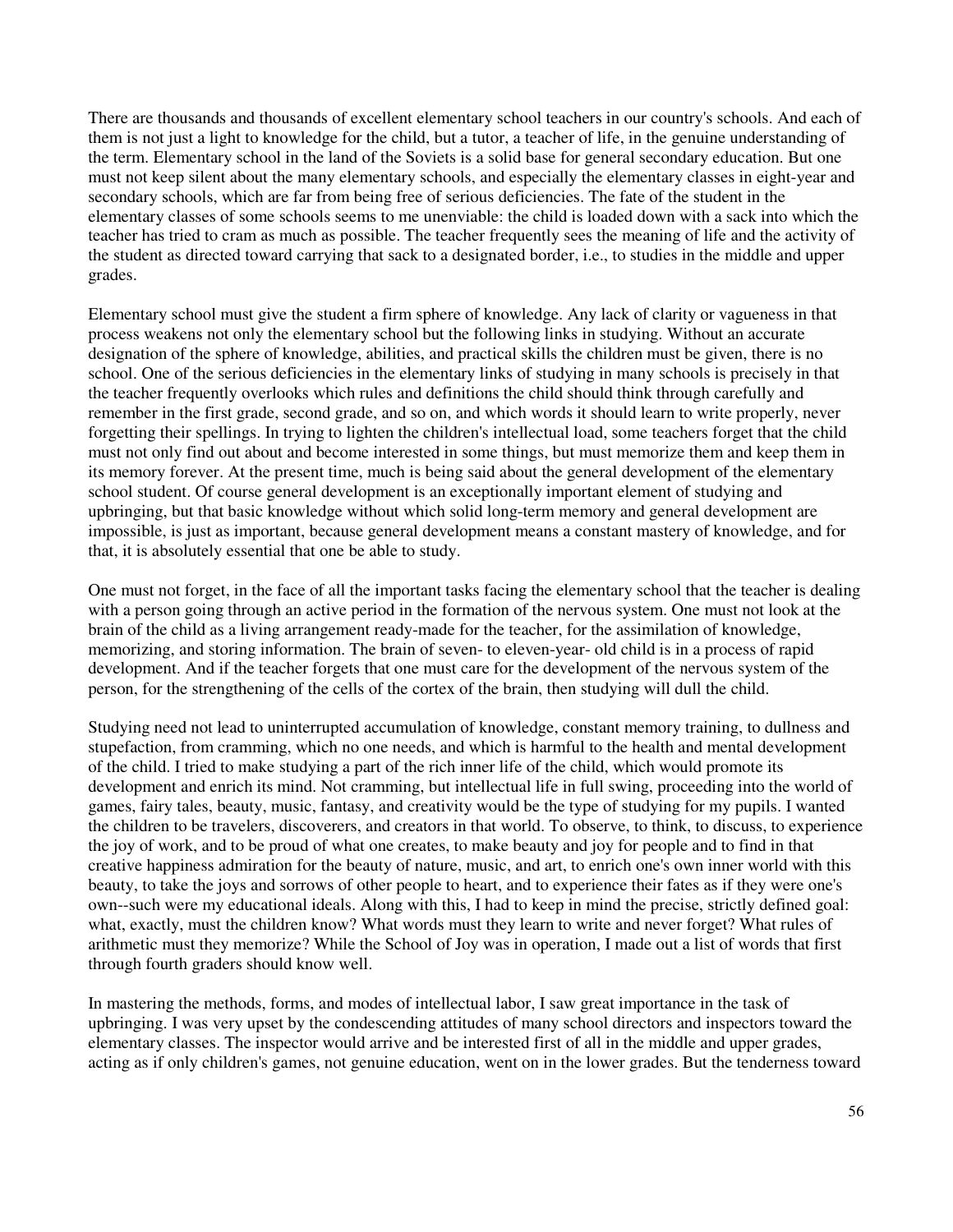that game changed to consternation about poor knowledge of subject matter as soon as the students entered the fifth class.

I did not hold forth any sort of tender emotions when I began to work with small children. Before completing the second class, they would have to learn to read fluently, expressively, and with comprehension, to perceive short sentences and phrases of longer sentences as a single whole with their eyes. Reading is one of the sources of thought and mental development. I set myself the task of teaching such reading so the child would think as it read. Reading must become a very precise instrument for the mastery of knowledge of the child, along with those sources of a rich spiritual life.

In the next chapter I will tell how over a period of four years, from the fall of 1952 to the spring of 1956, I carried out the unity of two equally important tasks of the elementary school: first, giving the children deep, solid knowledge of subject matter, while second, preventing cramming, and caring for the rich spiritual lives of the children and for their health.

## Health, Health, and Once Again Health

I do not hesitate to repeat that caring for the health of the child is a very important task of the educator. Children's spiritual lives, worldviews, solid knowledge, and faith in themselves depend on their cheerfulness. If we were to measure all of my concerns and anxieties about the children during the first four years of their studies, more than half of them were health-related.

Looking after the child's health is impossible without constant contact with the family. The overwhelming majority of the talks I had with families, especially during the first two years of school, were about the children's health. I explained to the parents that their children would not be given homework. The rules and definitions would be learned by heart during the lessons. At home the children would, for the most part, complete exercises, which would promote a deep understanding of the material. Aside from that the children would read, draw, observe natural phenomena, make up little compositions about objects and events from the surrounding world, and learn their favorite poems by heart. Homework need not be tiresome, but to avoid it entirely is impossible. One cannot reason seriously that owing to the perfection of the methods of study, one can dispense with after-class assignments. This reasoning does not reflect the true goals and laws of studying because one cannot concentrate all the intellectual labor of the child into some three or four hours running.

The parents promised to see that their children spent more time out-of-doors, went to bed early, got up early, and slept with the window open. All summer long and during the warm fall and spring months the children were to sleep in the yard--I agreed with the parents about this. The fathers and mothers built special "sleeping corners" protected from the rain in their haylofts under the barn roofs. The children liked this a great deal. Every family that had schoolchildren had to have a summerhouse in the yard where the children could read, draw, and play. I had agreed with the parents about this several years earlier. The older schoolchildren helped with this project.

The children had already gotten accustomed to morning exercises in the School of Joy. Now I had to arrange it so that the habit would be continued. I was sure that the habit of doing exercises must be strengthened precisely in early childhood. The parents taught the children to get up at the same time every day. After doing exercises in the fresh air, the children washed. In the summer they got used to bathing in the pond, and in addition, many parents made showers in the yard or the garden, and five months a year (from May to September), the children showered there. This became such a strong habit that they would wash themselves from the waist up even in the winter months, but indoors of course.

With the parents' help, six public showers were built out-of-doors to be used by those for whom it was especially necessary - Tina, Tolya, Kostya. Larisa, Nina and Sasha, and Slava. I took especial care to see that those children who had some kind of physical defects, for example, a stoop or disproportion of the body or face, did gymnastics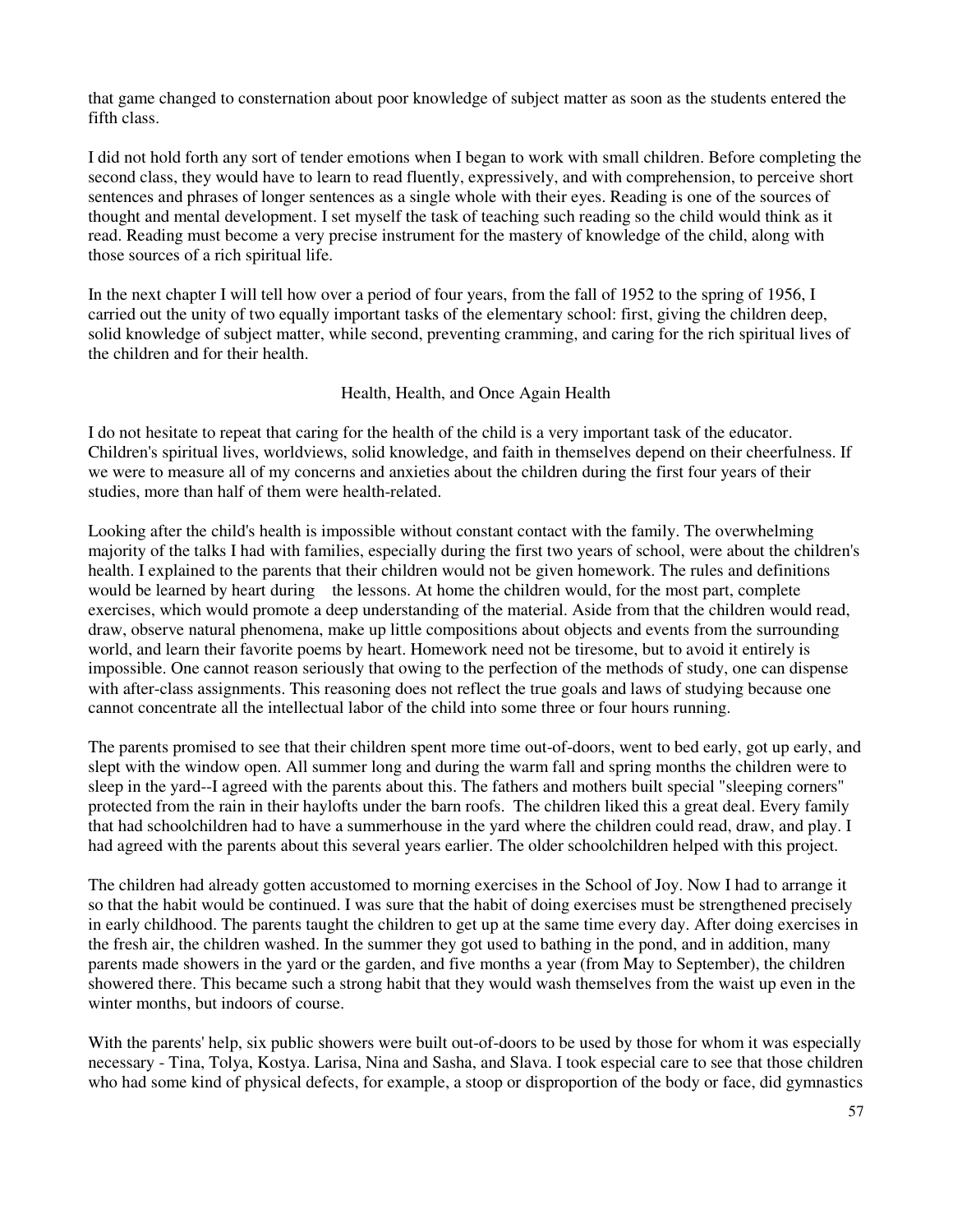and took showers. A person must be not only healthy but attractive, and attractiveness is inseparable from good health, from the harmonious development of the organism.

The harmony and proportionality of the parts of the body and, in part, the normal development of the osseous tissue, especially of the thorax, depend on the diet during the years of childhood. Many years of observation show that if the diet is lacking in mineral substances and trace elements, disproportional development of some parts of the skeleton results, so that one's carriage is affected for the rest of one's life. To avoid this, I took care to see that the children got food with all the necessary vitamins and that there was a proper combination of vitamins and mineral substances.

Observation and specialized research conducted on this subject over a series of years reached the following alarming conclusion: 25 per cent of all young children do not eat breakfast before they leave for school--they don't want to eat in the morning; 30 per cent eat less than half of what is necessary for a normal diet in the morning; 23 per cent eat half of what is a normal breakfast, and only 22 per cent eat a proper breakfast. After several hours in the classroom, the stomach of the child that did not eat breakfast begins to growl, and giddiness appears. When the student gets home from school, he or she hasn't eaten for several hours, but a normal, healthy appetite is lacking (parents often complain that children don't want to eat simple nourishing food--soup, borsch, kasha, or milk; they want something "that tastes good").

Lack of appetite is a terrible scourge of good health, the source of illnesses and indispositions. The main reason for this is long hours of sitting in a stuffy classroom, monotonous mental labor, the absence of varied activity in the fresh air, and "fresh air hunger" in general. The child breathes air saturated with carbon dioxide all day long. Long years of observation have brought me to yet another unfavorable conclusion: being in a building saturated with carbon dioxide for a long time adversely affects the endocrine glands, which play an important role in digestion. These illnesses become chronic and incurable. Serious illnesses of the digestive organs are such that parents often try to stimulate the appetite with various goodies, mainly sweets. To avoid "fresh air hunger", one must set up an adequate regime of fresh air. This is one of the most important prerequisites of maintaining good health.

I advised the parents to prepare tasty, nourishing meals for the children, and to lay in more fruit rich in vitamins for the winter. At that time we had a few beehives, so in winter, we could feed the children honey in the schooldining hall.

Thanks to the fact that the children were out-of-doors most of the time and moved about a lot, did physical labor, and didn't sit down to study immediately after classes were over, they had excellent appetites. All the children ate an adequate breakfast in the morning, and three hours after they left for school (about two and a half hours after lessons began) they ate lunch in the school-dining hall. They got hot soup or borsch with meat, cutlets, a glass of milk, and bread and butter. After lessons, they ate dinner at home (three to three and a half hours after lunch at school).

The children spent the second half of the day outside, either at home or at school. Only when it rained or snowed did they stay indoors.

Everything is interrelated in the harmonious development of the child. Good health depends on what kind of homework the child is given and how and when it does it. The emotional coloration of independent intellectual labor at home plays an enormous role. If the child is not interested in its studies, then they not only sap its inner strength but also reflect unfavorably in the complex system of mutual interdependence of the internal organs. I know of many cases where the child experienced a serious aversion to studies, which gravely upset its digestive system and a gastro-intestinal illness sprang up.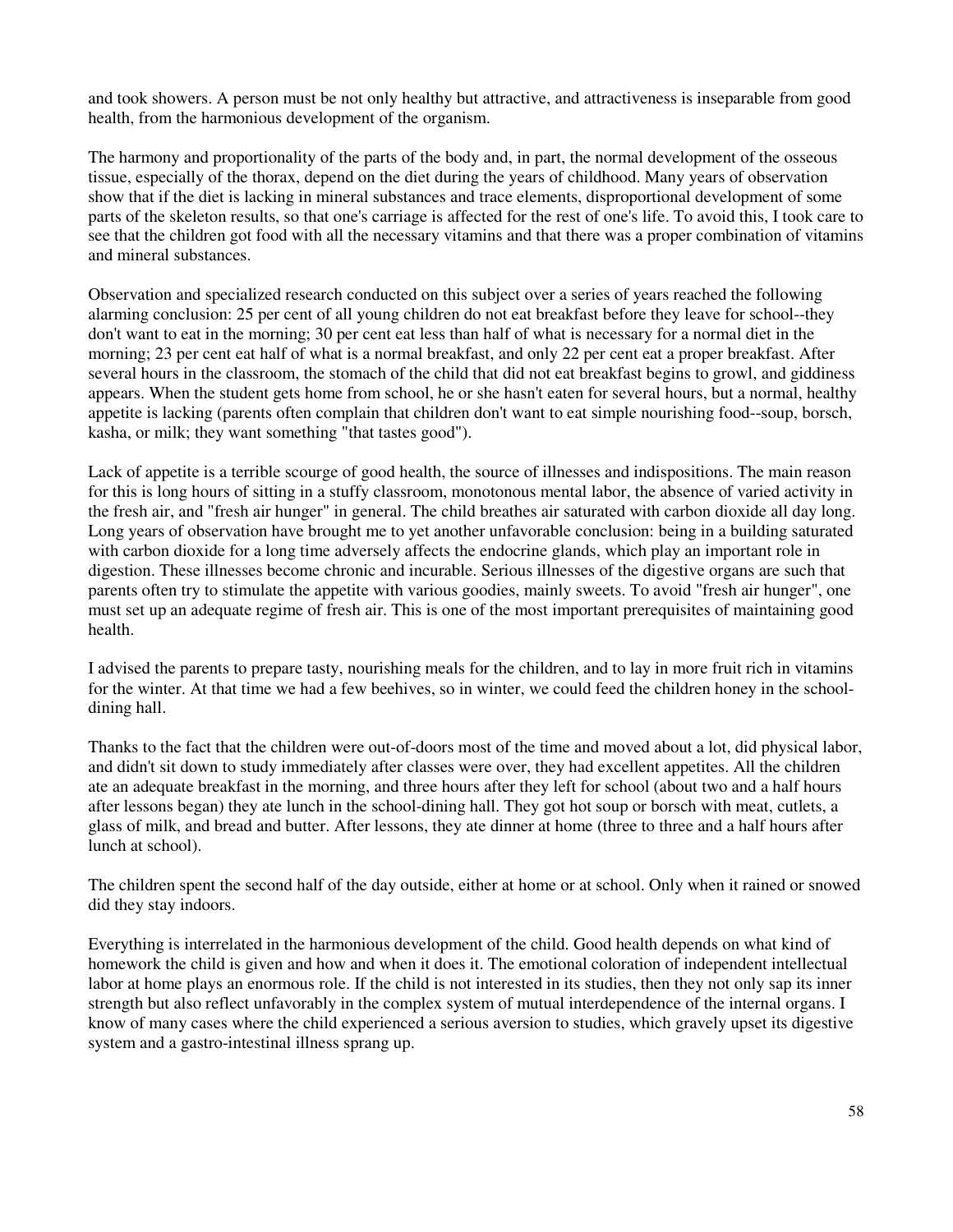We always spent our fall, spring, and winter vacations out-of-doors, in nature - on a trip, resting, in the forest, playing... On our first winter holiday, all the children put on their skis and went to the forest where they tobogganed. As during the winter of our School of Joy, we built a snow fortress and an ice wheel. When the children became Young Pioneers, their detachments had their most interesting meetings in the forest.

A very important source of good health was our work out-of-doors in the wintertime. In moderate frost (to – 10°C), the eight-year-old children worked once a week for two hours, the nine- and ten-year- olds, for three hours, and the eleven-year-olds, for four hours. They tied cane around the tree trunks, brought snow in little wheelbarrows to protect the plants from the cold, and so forth. This work in the fresh air was an excellent means of toughening their bodies and protecting them from catching cold.

The children spent their summer vacation-taking trip about the meadows, fields, and forests. A month of direct communion with nature did a lot to strengthen their health and increase intellectual development as well. After finishing the first class, the children spent the month of August in the kolkhoz garden and apiary. After the second class, they stayed in the kolkhoz melon-field.

August is a month of generous gifts from nature, the zenith of her blooming beauty, a time of festive labor. At that time, the air is especially clean, transparent, and bracing, as if infused with the aroma of the mowed wheat, the ripe melons, grapes, and apples. On the border between summer and fall, the air in the village is especially full of phytonddes. If you want to make a child with a predisposition to pulmonary diseases, colds, and rheumatic illnesses hardy, let it live out-of-doors for the whole month.

Once the children spent the day at the kolkhoz melon-field. They were generously treated to watermelons and melons. We parted with the charming spaciousness of the steppe sadly. That very evening the kolkhoz chairman gave instructions that four new huts be built in the melon-field. The building was completed in a day. When I told the children that we would spend our vacation in the melon-field, they didn't believe me: "Will they really let us stay there?" They believed me only when they saw the huts with straw roofs that had been built for them. The children were wildly happy at the news that we were going to spend the night there. We covered the floors of the huts with sweet-smelling hay, brought sheets and blankets, made a washstand, and the parents built a kitchen to provide the children with food. The boys stayed in two huts, and the girls in the other two. The month we spent in the melon-field is one of the children have never forgotten, like a fascinating song of the blue sky and the bright sunshine.

We rose at dawn, admired the unrepeatable beauty of nature, having woken up after a night of dreams, wandered over the dew, washed with spring water, which was brought in big wooden barrels and poured into the washstand. Everything was enjoyment for the children: morning exercises, washing in the cold water, and cooking potatoes to eat with tomatoes and watermelons. After breakfast, we worked: with helped the collective farmers gather the melons and watermelons. Children from the city and their parents came to visit us. We proudly showed them the melon-field and treated them to melons and watermelons.

The children learned to tell if a watermelon were ripe or not by looking at it. Flowering herbs were planted next to the melon-field, and the kolkhoz beekeeper came there in August, so we got to see Grandfather Andrei every day. We brought him watermelons and hot cutlets which our cook, Aunt Pasha, made for us. Grandfather Andrei gave our class a hive with bees. "Take it to your school garden plot," he said. The children observed the lives of the bees with interest.

Every day the children bathed in the pond, then went to the forest or gathered wildflowers to bring to Grandfather Andrei and Aunt Pasha. During the midday heat, we went into the huts and napped, leaving several "little windows" open in the wall for fresh air, curtained off with the stems of flowering herbs which flies and mosquitoes could not stand. It was hot outside, but cool in the huts. From the first days of the existence of the School of Joy, I taught the children not to be afraid of draughts. Life shows that draughts are not in the least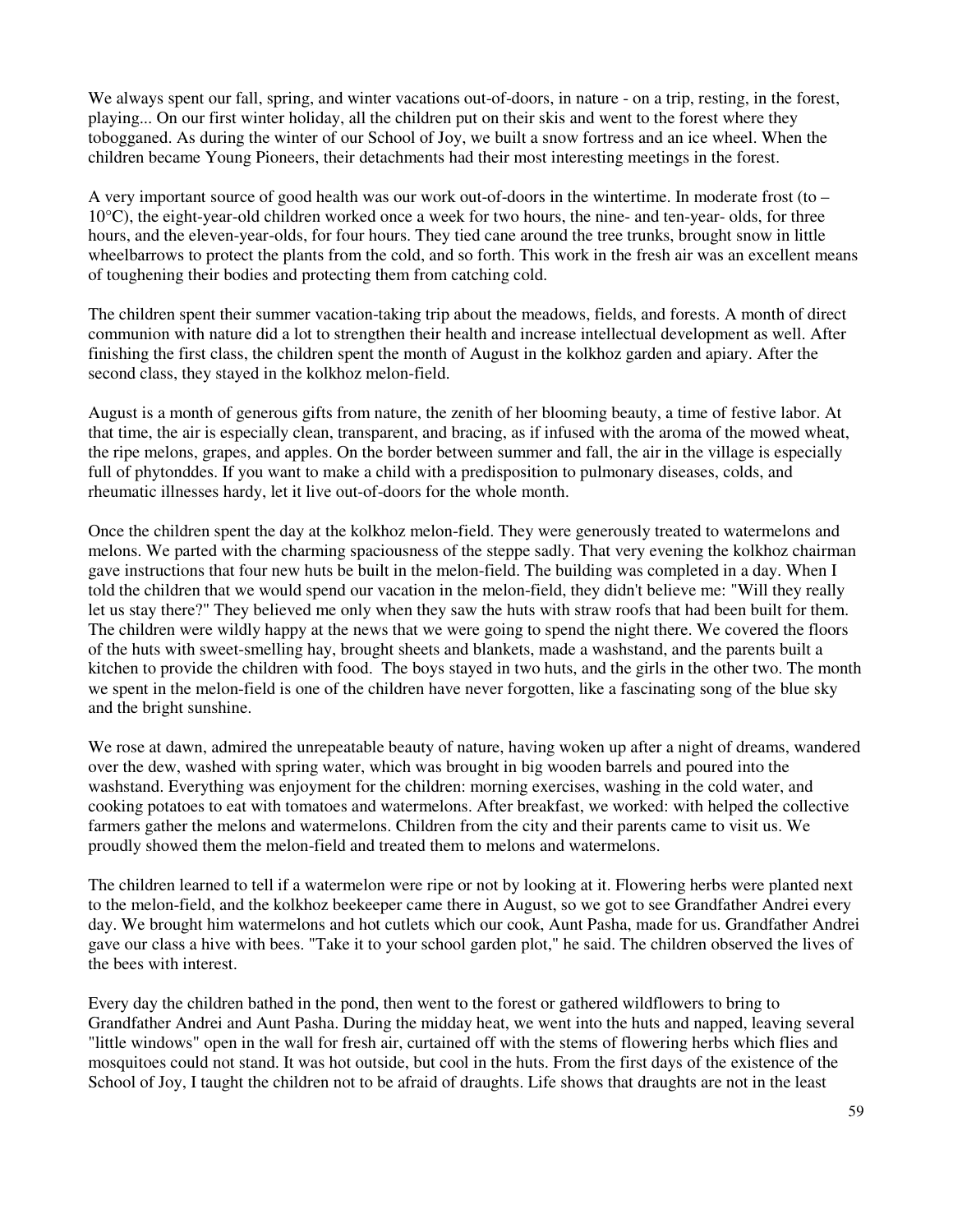dangerous if the person gets used to them in childhood. To teach the person intolerance for the stuffy air of an unventilated room is just as important as to inculcate good hygiene.

When the heat had abated, the children went to work: more often than not the farmers came after the watermelons and melons in the afternoon. After the sun went down, when the fields, hills, and meadows were wrapped in a lilac haze, and the stars lit up one after another, the children gathered around one of the huts. They especially wanted to listen to stories and fairy tales of unusual adventures and journeys, of heroic deeds in the evening hours. I told them about the fairy tale creatures, created by the imaginations of our people, about mermaids and witches, about the Autumn Beauty who, according to popular belief, brings the gift of fertility to the quiet August nights.

In the quiet of the night, we heard an amazing melody once again: above the fields, where the wheat had been reaped not long ago, a melodious sound, much like the sound of reed pipes, rang out. Apparently an unfamiliar night bird was singing, but the children's imaginations created a kindly fantastic creature of it--a little boy with a garland of wheat who played on the pipes to make people happy. The children called this creature Sunstraw. In their minds, Sunstraw was a child of the Sun and the Fertile Earth. Wherever heads of wheat are ripening, you will find Sunstraw. When the wheat is harvested, he moves into a sweet-smelling haystack and sings joyful and sad songs in the evenings. When winter draws near, he has to go into the warm earth where the life- giving juices of fertility are slumbering. But when the wheat comes up green, Sunstraw once more appears in the fields singing his beautiful songs.

It may seem that children personify nature too often, and that fantasy might, to some degree, make them removed from reality. A thousand times no. It is in fact fairy tales about life, fertility, the person, which are the mighty sources of inspiration. The personified, fairy-tale image of a creature incarnating within itself life, beauty, fertility, and abundance, was present in the song the children made up about Sunstraw. Here is their simple song:

*The sun woke up the earth, The wheat began to ripen; s Who's that playing on the pipes? Sunstraw, Sunstraw. Dressed in magic clothes From the heads and straws of wheat; With golden brews from the awn and merry eyelashes...*

When the children are under the impression of fairy-tale images, an amazing thing happens: a word which they had heard or read somewhere seems to be awakened from deep within the consciousness flashing with bright colors, filled with the aroma of the fields and meadows, and the child creates, making up poetic images.

The reader might ask why, on pages devoted to health, I am speaking of fairy tales, of fantastic images, of children's creativity. Because this is children's joy, and without joy, the harmony of spiritual and bodily health is impossible. If the child, charmed by the beautiful fields and the twinkling stars, the endless song of the grasshoppers and the odor of wild flowers, makes up a song, that means it is at the summit of this harmony of soul and body. Caring for the person's health, all the more so for the health of a child, is not simply a complex of sanitary-hygienic norms and rules, not a code of demands for a certain regimen of diet, work, and recreation. It is first and foremost caring for the harmonic completeness of all physical and spiritual strengths, and the crown of that harmony is the joy of creativity.

After the children finished the third class, we also spent the summer in the melon-field but in a different place next to the grape arbor. The children worked on the plantation helping the adults put the bunches of grapes into baskets. They went swimming in the pond in the morning and evening. They played an interesting game: three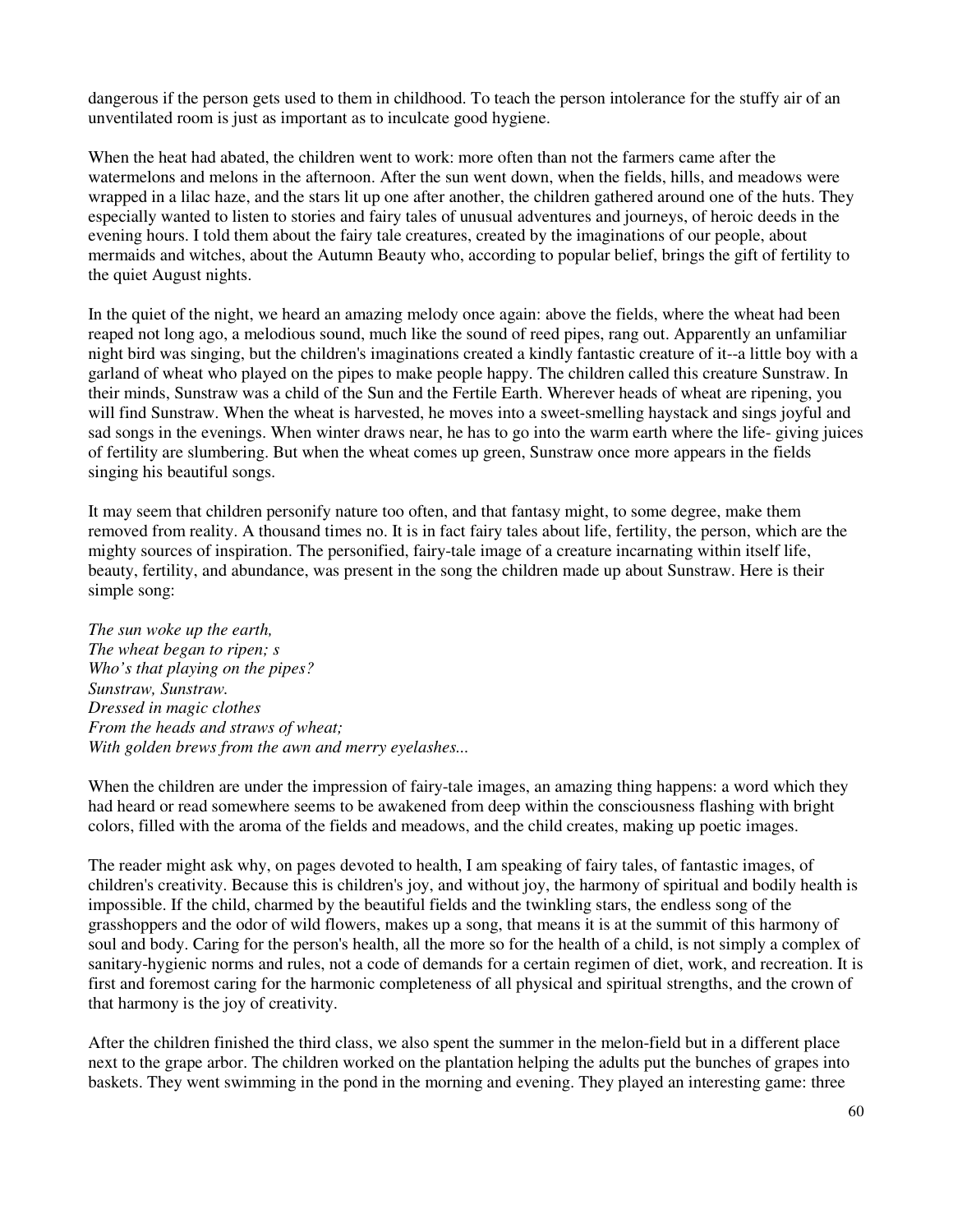boats were transformed into a whaling fleet in their imaginations. The little pond became an ocean, and we went on reconnaissance, searching for whales... We made pipes here; our music club met in the evenings. We played folk songs and made up songs about the summer evenings, about thunderstorms and the crimson firmament, about the secret pool near the dam, about the migratory birds. Music entered more deeply into our spiritual lives with the passing years. Wherever the children went on vacation, they listened to tapes of the works of outstanding composers and to folk songs.

Upon completing the fourth grade, in the summer of 1956, the children vacationed in the meadow next to the oak grove and the shore of the lake. They made huts of branches and covered them with straw. Their parents helped us build a bathhouse and a kitchen. The children were old enough to help the cook, to go to the village for bread, potatoes, fish, milk, and vegetables. We took care of twenty calves and two horses. The children took the calves to pasture in the daytime and locked them up in a little pen next to the lake at night. Everyone learned how to ride and went to the village on horseback for groceries. Strict riding order was maintained since everyone wanted to gallop a few kilometers. I was very glad that Volodya, Sanya, and Tina became especially good riders. Horseback riding helped improve their health.

That year, all the children swam in the deep lake and learned to swim well. I picked a safe part for bathing and set out with one of the children each round.

The days of haymaking were especially merry. We helped the adults dry and stack the hay, and in the evenings we would climb high on top of a haystack. The children were quite charmed during these hours: they wanted to hear stories about the stars and far-off worlds. Under the starry cupola the children felt face to face with the Universe and asked me questions: "Where did it all come from--the Earth, the Sun, the stars?" I am convinced that such questions arise in children's consciousnesses when reason and feeling are seized by surprise, amazement before the beauty and greatness of nature.

I will never forget how, after one of the stories about the planets, the children asked, "But what lies beyond that!" When I told them that the very same Universe lay beyond the visible worlds, and that they were innumerable, the children were amazed: "But where does the world end?" The infinity of the Universe was the most incomprehensible thing for them. I remember how the children fell silent at this startling fact, trying to imagine infinity, but not being able to. That night they didn't fall asleep for a long time; and more than one dreamed of the far- off Sun and the planets. The next day, from time to time, the little boys and girls returned to the question that was troubling them: what is infinity? This question never lost its novelty for them throughout all the years of their schooling.

 ...From the first week of educating the children in the School of Joy, I put a lot of emphasis on sports. The older students helped us make a playing field and hang a swing. We had enough balls, and by the second class, they had started to play table tennis. The children were just as fond of throwing discs and balls and of climbing up ropes and poles.

The children went bare-footed all summer and weren't afraid of the rain. I saw this as an especially important means of physical training. In the first and second classes, only three children caught cold, and in the third and fourth, no one fell ill.

I considered immunity to various head colds especially important. I worried about this for many years: during periods of rapid changes in the weather, almost half of the children were sneezing. Even when the child doesn't have a temperature, it cannot work normally when it has such illnesses. And there are no radical cures for head colds. Medical science has proven that many types of head colds are not infectious illnesses but reactions of the sensitive organism to rapid changes in the environment. Many years of experience have shown that the feet are especially sensitive. If the feet are sensitive to slight chills, then the person will be subject to non-infectious head colds. The system of strengthening the body, which developed in our educational work, began with the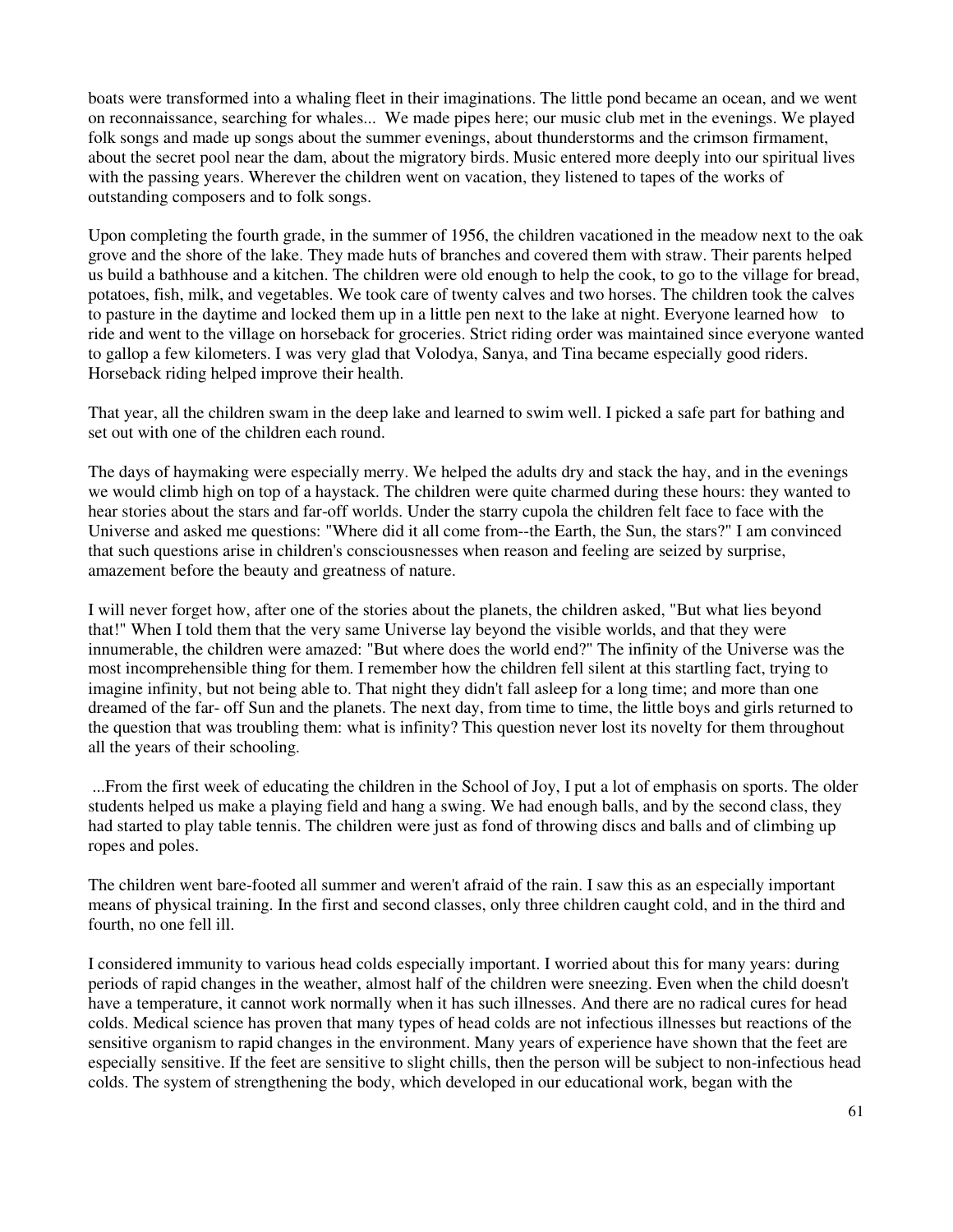toughening up of the feet. Before this can be done, however, one must take account of the general condition of the child. There are no special exercises to be carried out over a certain period of time for toughening the feet. It is necessary constantly to observe a general regime, not letting children get accustomed to "hothouse surroundings", not displaying superfluous anxieties, which would break down the resistance of the body. If the child doesn't go barefooted in the summer time, sponging with wet towels and bathing won't help.

...Thus the children finished elementary school. It was the last day of vacation. They gathered on the green lawn after a swim in the lake--strong, sun-tanned, and beautiful. They were eleven but could be taken for twelve or thirteen. Even little Danko, who was called "midget" for so long was as tall as lot of fifth formers.

The doctor had given them check-ups several times a year. In the first class, there were four children with weak vision, in the second, there were two, and not a single one in the third. Life shows that weak vision is not a defect of the eyes but a result of disharmony between physical and spiritual development. During the first two years, three children had been diagnosed as having symptoms of cardiovascular weakness; two had residual effects from pleurisy; two had signs of bronchitis, and one child had latent tuberculosis. By the time they finished elementary school, only one child had symptoms of cardiovascular weakness, and they were much less pronounced than they had been during the first two years of school.

## Studying - a Part of Spiritual Life

It is important that the amazing world of nature, play, beauty, music, fantasy, and creativity surrounding children before they start school not be locked out of the classroom. Studying during the first months and years of school life need not be transformed into a single type of activity. The child will only love school when the teacher generously opens before it those same joys that it had earlier. The teacher must not adapt the studies to the pleasures of children and intentionally lighten them so that the children will not become bored. Little by little the child must be prepared for that most important facet of human life--serious, persistent, assiduous labor, which is impossible without mental effort.

I saw gradually inculcating strenuous work habits and creative intellectual labor in the children as an important educational task. The child must be able to disengage itself from the surrounding world at the given moment, to direct its mental efforts toward the goal, which the teacher or the child itself has put forth. I tried to accustom the children to such concentration. Only then could intellectual labor become a favorite activity.

The task of the elementary school is gradually to teach the students to overcome difficulties, not just physical, but intellectual. Children should understand the very essence of intellectual labor, which consists of mental effort, and the penetration of various complexities and fine points, details and contradictions in things, facts, and phenomena. In no case should the child be spared the knowledge of these difficulties to make studying easier. Along with the process of mastery of knowledge of subject matter, there must be independent intellectual labor. Intellectual education is one of the spheres of spiritual life in which the influence of the educator is organically blended with self-education. Education of the will begins with the mental organization of goals before oneself, the concentration of intellectual strength, the attempt to understand, and self-control. I wanted to see to it that the children found out what the word difficult meant from intellectual labor itself.

If everything the child does in school is easy for it, its mental processes will become lazy in time. It will become a corrupt person with a frivolous attitude toward life. It seems strange, but lazy thinking occurs most frequently in talented children if the process of studying is not challenging to them. And lazy thinking occurs most frequently in the first classes when the talented child masters with ease what, for the other children, is connected with a measure of mental effort, and it essentially loafs around. Not to allow the pupils to be idle is also a unique educational task.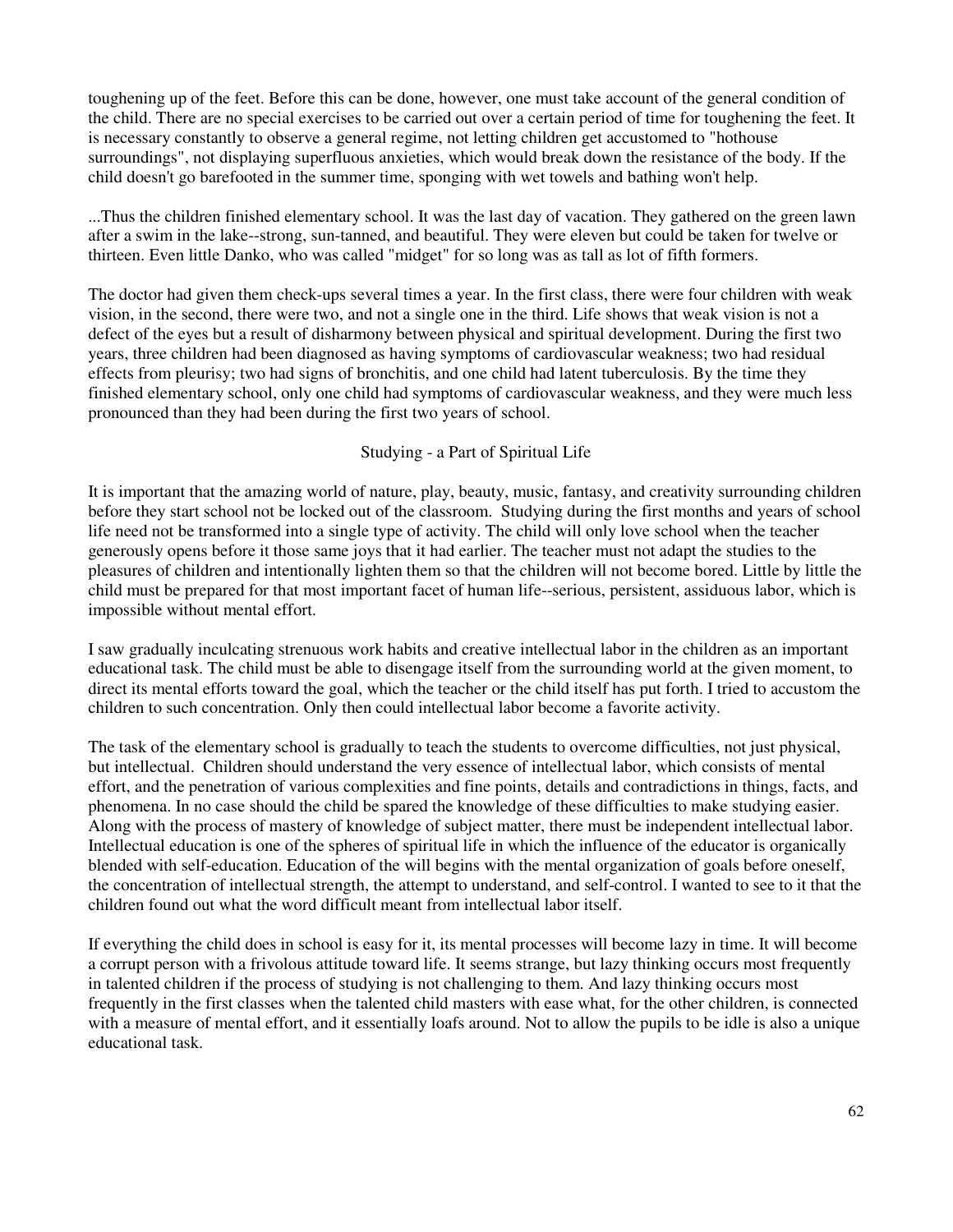Our first class was located in a little building all its own. The big, well-lit room where we studied had windows in the east and south, so the class got a lot of sunlight. There were nut trees outside the windows, and beyond them, apple, pear, and apricot trees, and farther off, an oak grove. Not only our school building, but the other buildings were surrounded by verdure. The leaves on the trees enriched the air with oxygen. It was always quiet in the school farmstead. Adjoining our schoolroom was a long corridor the door of which led to another building: here we dreamed of building a room for fairy tales.

There was a concrete square in front of our building with a place for washing one's shoes with the supply of rainwater kept there. Several paths planted with peach trees, lindens, and chestnuts led away from this square. One path led to the big grape arbor located in the center of the school courtyard, and another to our nearest neighbors, the fifth formers, a third to the green lawns and groves, and a fourth to a ravine grown over with bushes.

It seemed advisable to me that the first and second classes study in separate buildings. They had their own special regime of study, labor, and recreation-- especially in the first class. The shouting and commotion characteristic of the larger collective are impermissible among young schoolchildren. Let young schoolchildren make use of the blessing of the quiet necessary for full intellectual development for as long as possible. Many years of observation led me to the conclusion that the situation in which the child finds itself the first few days of school stun it. Children become tired not so much from intellectual labor as from the constant excitement of the shouting, running around, and commotion of the first few days of lessons. Over period of five years, I observed first formers after a long break. For a half hour the children were in the atmosphere of noise, shouting, pushing, and commotion of the school collective as a whole. The break ended, and the students returned to their classes. The first ten minutes of the lesson of experienced teachers were wasted on calming the children down. A different picture is observed when the first formers take their break in their own small collective. To calm the: children down after the excitement takes no more than two minutes.

Unrestrained shouting and running about is not the best mark of a school. Children's joy is such a deep river that there must be a bank, which restrains its fits and desires.

At the present time, our first and second classes study in cozy, secluded buildings surrounded by verdure. The situation created for the children aids the interchange of work and play.

During the first weeks, I gradually led the children into their new life. Studying essentially differed very little from the School of Joy, and I tried to make it so. In September we were in the classroom no more than forty minutes a day, and in October, not more than two hours. That time was set-aside for lessons in writing and arithmetic. The other two hours we spent out-of-door. The children eagerly awaited real reasons, as they called the things we did in class. I rejoiced at this desire and thought, "If you only knew, children, how your schoolmates, tired out from a stuffy classroom, waited for the bell to ring for break-time..."

Gradualness in preparing the children for classroom studies is an essential condition for full vocational, moral, physical, and intellectual education. The final aim is to teach the person to work under various conditions. Inclass lessons are not some sort of necessary evil to which one must be reconciled whether one wants to or not. They are the most favorable situation for intellectual labor, but one must prepare the child for them gradually. And in this lies the specifics of lessons for small schoolchildren. If you make them work four hours a day in a classroom right off, their health will be adversely affected by what would otherwise have become a favorable situation for studying.

In class, we read our primers, drew circles, lines, and letters, made up and solved problems. All of this gradually made its way into the multi-faceted spiritual lives of the children without tiring them with monotony. We didn't have to read one and the same thing from the primer over and over as all the children knew the alphabet well, and for working out reading technique, I resorted to various means of activity. The children composed and wrote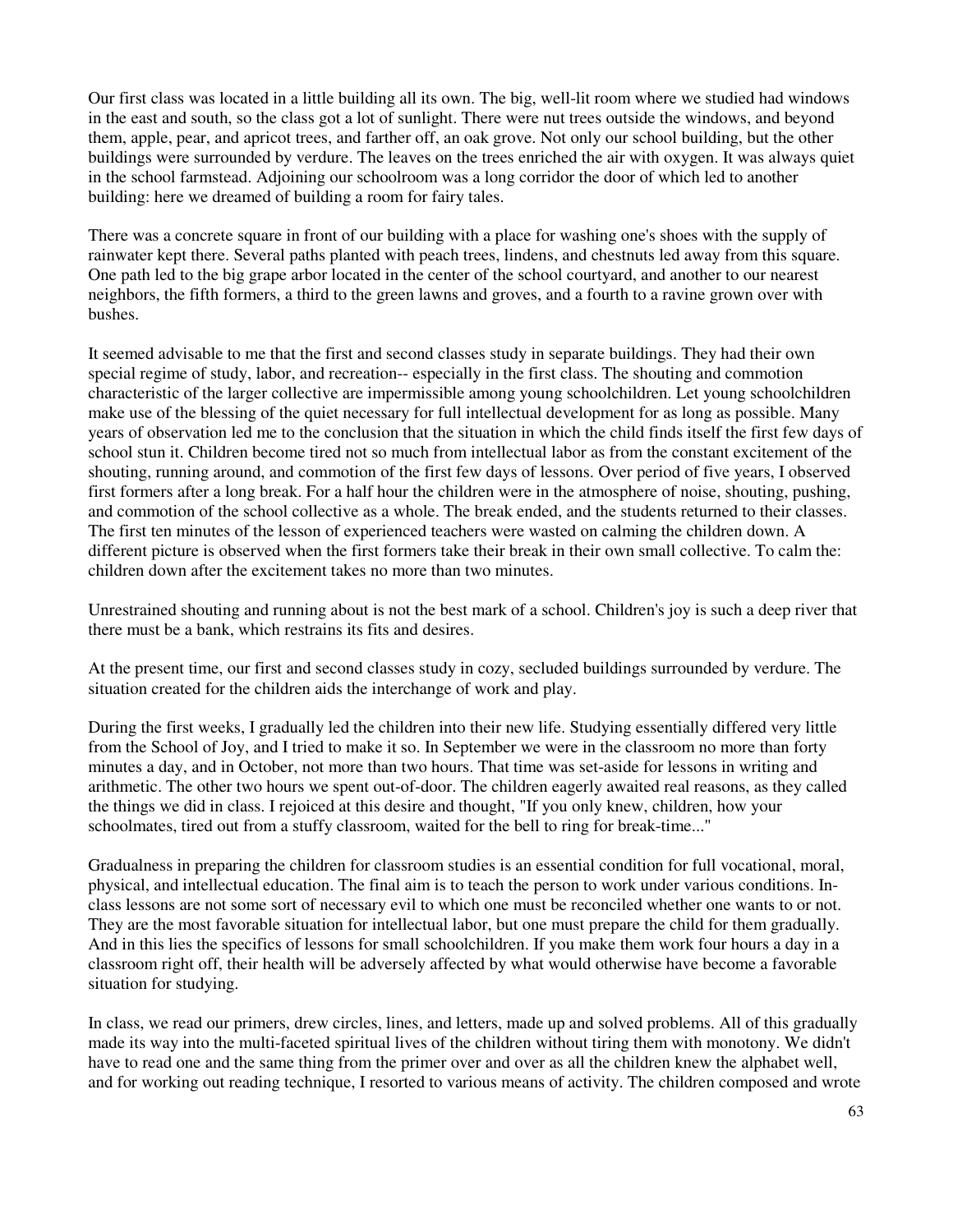down tiny compositions about nature, and that was incomparably more helpful for the development of their ability to read than repeatedly reading one and the same text.

I made sure every child developed the necessary reading skills. Without exercises or fixed norms, you will not obtain any results in teaching reading. It is not enough to know the letters: students must be able to read the syllables and words. Reading is a window to the, world, and it must be done fluently and rapidly. Only then is this instrument ready for action. I tried to involve the children in various activities-expressive reading, writing, and drawing-- to promote the transformation of reading into a semi-automatic process so that by the second class they would perceive multi-syllabic words as single wholes. And if I resorted to the composition of tiny stories about nature, if I tried to awaken a living interest to this kind of work in the children, then this was essentially an "educational method" necessary to reach one goal--to teach the children to read well.

Various forms of work during lessons could be considered one such method. Experience showed that the first hours spent in the classroom need not be mere lessons in the three "R's". Monotony will make the students tire quickly. As soon as the children began to tire, I tried to go to some other new form of work. Drawing was a powerful tool of variety. When I noticed that the children were getting tired of reading, I would say, "Children, open up your drawing pads, and we will draw a picture about the story we are reading." The first signs of tiredness in the children's eyes disappeared, and sparks of joy took their place. The monotonous activity was transformed into creativity...I did the same thing during lessons in arithmetic. If I noticed that the conditions of the problem I had given them for independent work were difficult to understand, the creativity of drawing would be called to the rescue. The children would read the problem again and then draw it. The dependencies, which had seemed entirely incomprehensible up to that point, became clear... Extended listening also tires children out. If I noticed that the children's eyes were growing dull, I broke off the story, "rounded it out", and we began to draw.

Three weeks after the beginning of the school year, my students began to put together a picture book about nature. The students in the upper grades made every child a hard-covered notebook with twenty sheets of heavy paper and tied a pencil to the cover. Once a week we went to the sources of thought and language and made one picture--a story about the surrounding world. Our first "journey" was to the fruit orchard where the apples, a fruit that ripens late, were growing. The children made up stories, which reflected their individual worlds of perceptions and ideas.

"The apples are bowing to the earth", "The apples are basking in the sun", "Red apples among the green leaves", "The sun caresses the apple, and the branch shakes it", "White flowers in spring and golden apples in the fall", "We came to visit the apples", wrote the children in their picture-books about nature. The children made their mini-compositions in class, which gave them great pleasure. Studying in the garden was not an end in itself. Making up mini-compositions was an excellent means of preparing the children for assiduous, serious intellectual labor in the future. In the first class, and especially in the second, I tried to see that every student had his or her own individual assignment and carried it through to the end. This was very important for teaching discipline in mental labor.

In the first year of studying, all the picture books were filled with drawing-compositions. The children wrote about the red bunches of snow-ball berries, about the harvest, about the sleeping lake (they said the lake was sleeping probably because every time we came there the water there was like a mirror, clean and peaceful), about how children worked in the school garden, about the crimson sky at dawn, about the first fall frosts, about the rainy, cloudy fall days, about the festivities at the anniversary of the Great October Socialist Revolution, about life in our village, about the first snowfall, about January blizzards, about Grandfather Frost, who locks up rivers and lakes in the fairy tales, about February thaws, about the blue shadows of March on the snow, about the first crocuses, about starlings that returned from the warm regions too early and were surprised by the March snowstorms, about the gay spring flocks of migratory birds (the "gay spring flocks" are the children's own words), and about the bees flying on the sunny days of Indian summer saying good-bye to the daisies.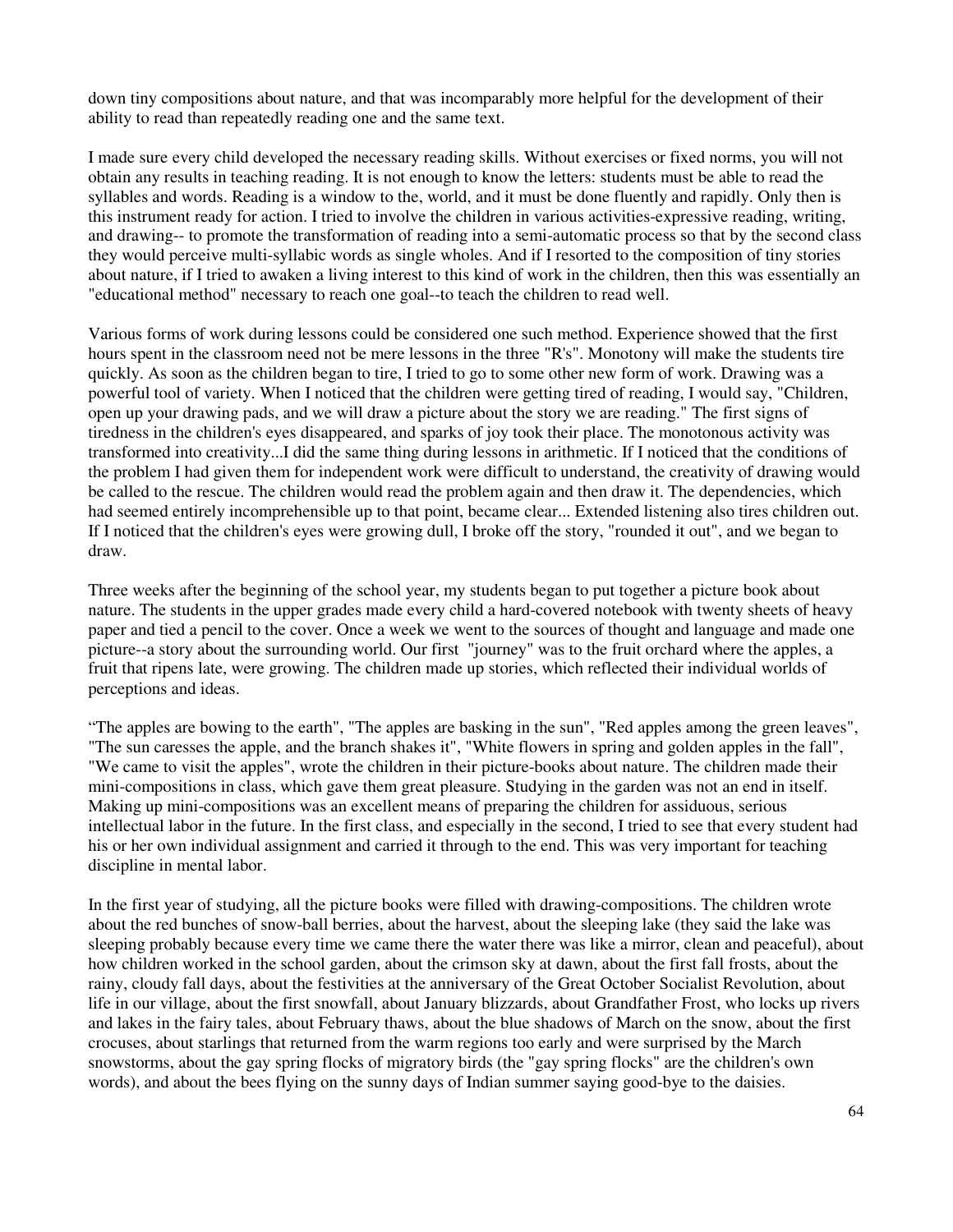The picture books on nature became unique poetic readers for our collective in which reflections on the delicate tones of the colors of our natural surroundings, the music of the earth and the sky, the flavor of words, could be found. They were that joy for the children without which studying would not have found a place in their inner lives.

If we divide the time the children spent in class into lessons, then in the first two months of the school year, we had one lesson a day; in the third and fourth months, two lessons; in the fifth and sixth, two and a half; in the seventh and eighth, three lessons. The lessons lasted a half hour the first two months, and after that, forty-five minutes. If a child had to leave the class before the break, it asked permission and left. If it was impossible to interrupt the teacher, the child simply got up and the teacher saw that the child had to leave the room and silently gave permission. But some children had trouble adapting to the regime to which the overwhelming majority got accustomed without any trouble. Tolya, Katya, Kostya, and Shura tired quickly. The effort it took to sit still during lessons taxed them more than anything else, for they felt that their freedom of activity had been considerably curtailed by a specific regime. I could not indulge their every desire, of course. All of the students had to get used to working seriously at their desks, but neither could I break the children's desires and habits too strictly. I let the children leave during the lessons for several weeks, gradually getting them used to working at their desks. Three or four months after the school year began, all the children could fulfill the regime of schoolwork.

In the sunny autumn days, we studied in one of the "green classrooms" in the grass among the tall apple trees. Several years before the older students had helped me construct the frames for the future green classrooms from wire and iron rods. Then we planted climbing plants -wild grapes and hops-- all around. In two years the green classroom was ready--the plants had covered even the roof. Several little "windows" provided normal lighting. It was cool there on hot days, and warm and cozy in the autumn. It was always quiet in the green classroom. The "windows" could be closed with the grape and hop vines, and then there was semi-darkness with sunrays pouring through the holes in the vines, making a whimsical play of light and shadow. The children called it "shutting the windows for fairy tales". There were tiny tables and stools for reading, writing, and problem solving in the green classroom.

The second "green classroom" was a lawn closed off on three sides by a frost-resistant type of grape vine. When it was very hot--and hot days are not a rarity in fall and spring in our part of the country-- it was cool there.

We had yet another "green classroom" in the grass among the green trees in a remote grove adjacent to the ravine. We sometimes went there for our last lesson when we didn't have to go back to the school building for anything. During the course of the year, I held about 40 per cent of our lessons in the "green classrooms" rather than the school building, and of the remaining 60 per cent, a significant portion were held in the "green laboratory" or the school green-house. The "green laboratory" was a separate building surrounded by trees and grape vines. It was a study room filled with plants and flowers.

The fact that significant portions of our lessons were conducted in nature, in the fresh air, under the blue sky, had an exceptional meaning for the children. They felt cheerful for the rest of the study time and never went home with headaches.

After lessons were over, the children played at home. Whatever special measures were taken so that the children would not be overworked at school, they felt tired, and needed to rest after their studies. Many years of experience convinced me that during the second half of the day, children generally should not be occupied with such intense intellectual labor as they are at school. All the more so since it is inadvisable to overload a young child. If, after three to four hours of intellectual labor at school, the child is made to work just as intensively at home, it will than be taxed beyond its strength.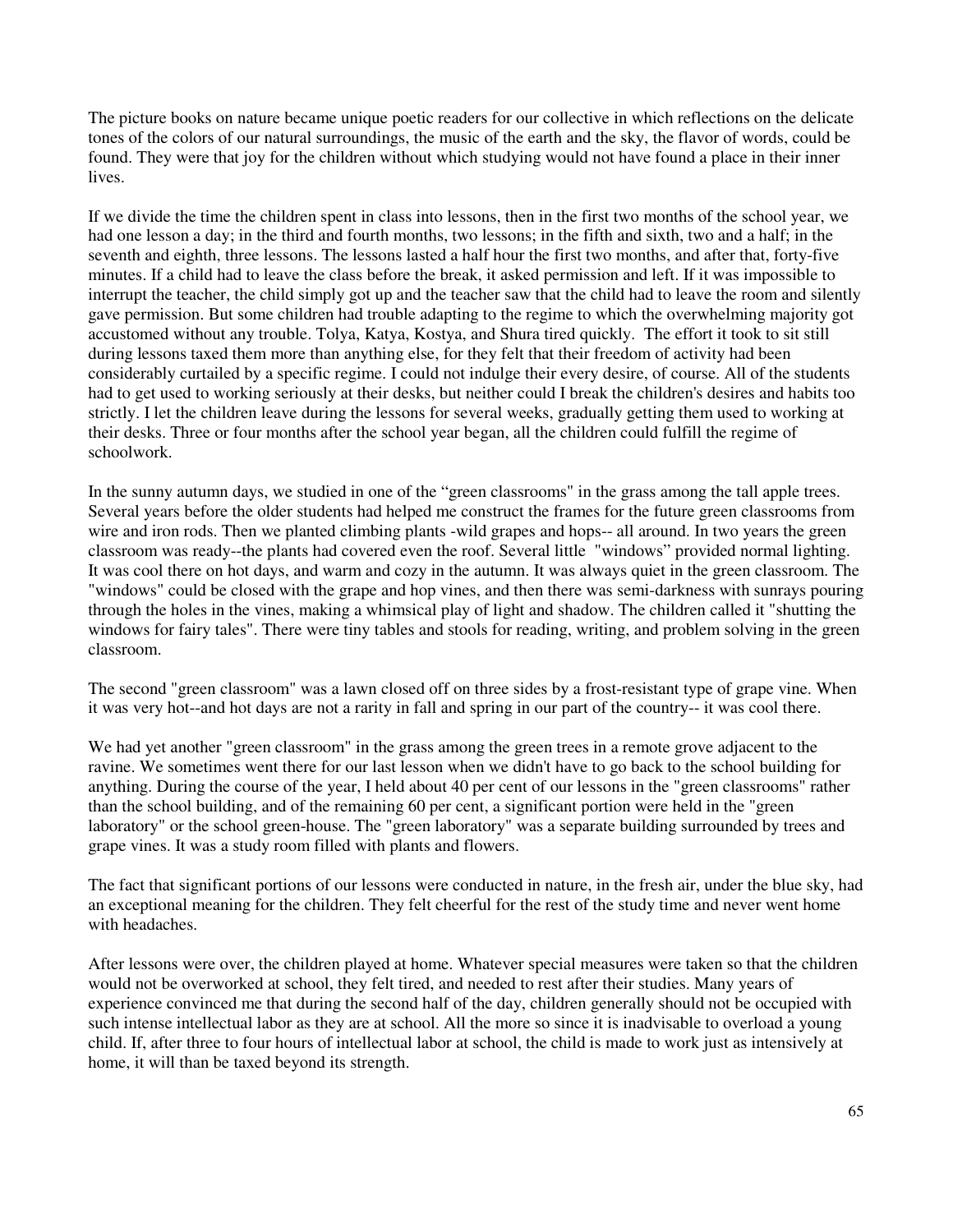Homework is unavoidable. The child must learn to concentrate its mental powers, to pay attention. But this must be done first and foremost during lessons, gradually training habits of independent intellectual labor. It is not easy for the child to learn to work attentively and with concentration. The experienced teacher "fastens" the child's attention to his or her stories and explanations, without the aid of any special devise but simply with the lesson material. Mastery in organizing intellectual labor at a young age consists in having the child listen attentively to the teacher, remembering and thinking about what is said, not noticing at first that it expends effort in so doing.

If the educator succeeds in this the child will remember everything that awakes its interest, and that is all the more amazing. Why was it so easy for my children to learn the alphabet and to read and write? Because they were not required to do so. Because every letter was the incarnation of a clear image for the child, one which called forth a feeling of admiration. If I had given the little pre-schoolers a "piece of knowledge" every day, showing them a letter and demanding that they learn it, I would have accomplished nothing. This doesn't mean, of course, that one must hide one's goal from the child. One must simply teach in such a manner that the children don't think about the goal--this lightens their mental efforts. This is far from being as simple as it looks at first glance. We are speaking of a specific stage in the mental development of the child, of that period scholars call the infancy of the nervous system. During this period, young school-aged children, especially for the first year of study, simply cannot concentrate. The teacher must gain the children's attention, awake that which is known in psychology as involuntary attention.

The young child's attention is a capricious creature. I think of it as an easily frightened bird, which dies farther from the nest every time one tries to get close to it. When one finally reaches the bird, one can keep it only in one's hands or a cage. One shouldn't expect songs from the bird if it feels trapped. Such is the attention of a little child: if one holds it like a captive bird, it will be a poor assistant.

There are some teachers who consider it an achievement that they create "a situation of constant mental effort" in the children during the lessons. More often than not, there is an external factor which acts as a bridle to hold the child's attention: constant reminders to listen attentively, rapid changes from one type of work to another, checking up on comprehension of information immediately after the explanation has been given (more precisely: threats of giving a failing mark if the student doesn't listen to what is being said), and the unavoidability of assigning some sort of practical work immediately after the explanation of a theoretical proposition has been given.

At first glance, all these methods give the impression of active intellectual labor: as the types of work are changed like a kaleidoscope, the children listen to the teacher's every word with concentration, and there is tense quiet in the classroom. But what is the effort required for all this, and what are its results? A constant effort to be attentive and not to miss anything; but at that age, the child still cannot make itself be attentive--it becomes exhausted, over- strained, and worn out. Its nervous system is drained. Not to lose a minute during the lesson, not one instant without active intellectual labor--what could be more stupid in such a delicate affair as the education of a person. Similar singleness of purpose in the work of the teacher, to squeeze everything out of the children that they can possibly give, is just as stupid. After such "effective" lessons, the children go home tired. They are irritable and easily excitable. They need to rest and play, but they have yet to do their homework, and they feel wretched as they drag their hooks and notebooks from their satchels.

It is not by chance that one notices a lot of misbehavior, students being rude to their teachers and each other, responding impudently to reprimands, as a result of which a lot of conflicts arise--for the nervous strength of the children is taxed to the limit, and neither is the teacher a computer--from these attempts to hold the attention of the class for the whole lesson at a level of "high effectiveness", changing the subject matter like a kaleidoscope. It is not by chance that children often go home after lessons gloomy, sullen, and indifferent to everything, or just the opposite, seriously irritated.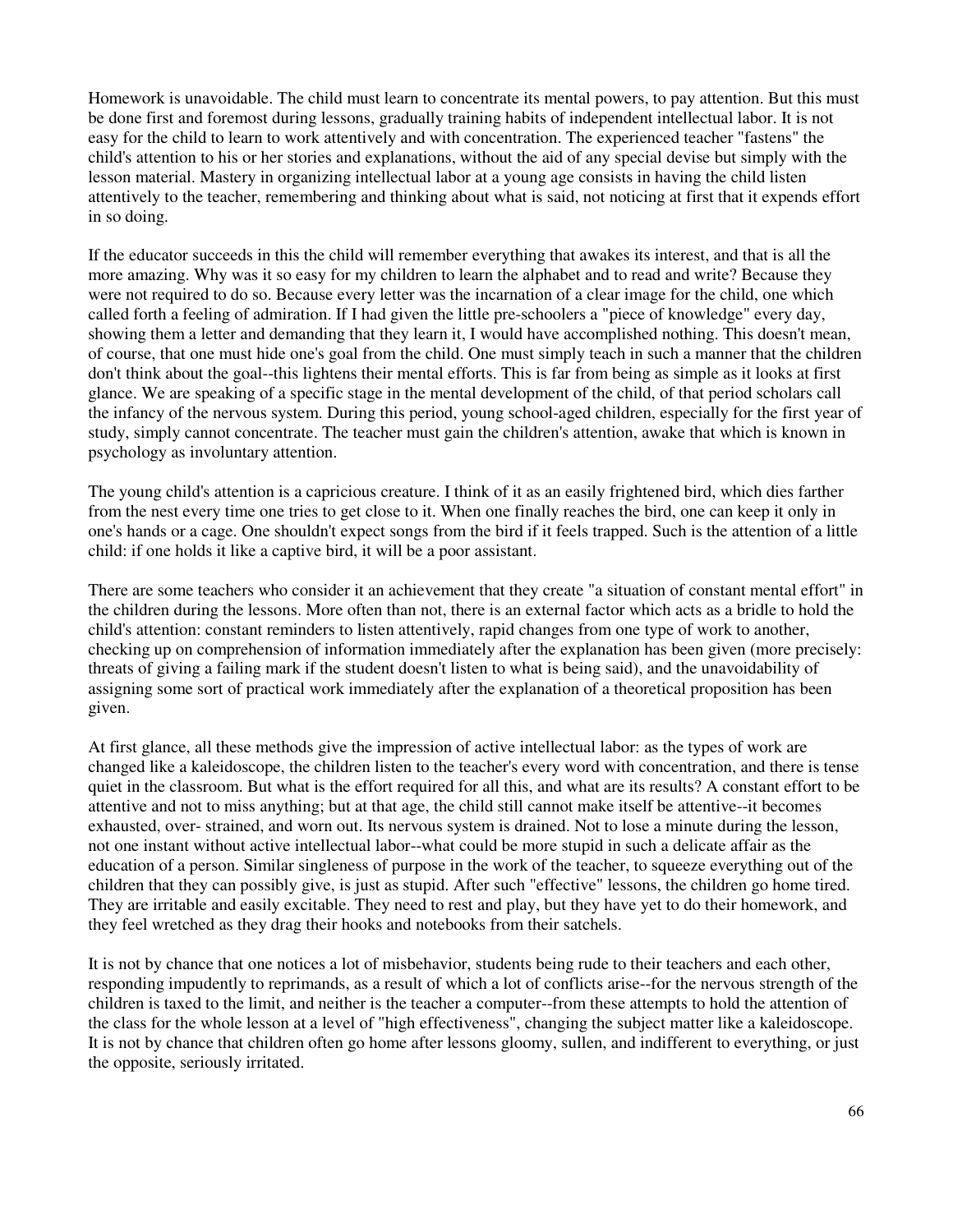One must not try to obtain attention, concentration, and mental activity in children at such a cost. The mental strength and nervous energy of students, especially little ones, is not a bottomless well from which you can draw water endlessly. You must take what you need from this well intelligently and circumspectly, and most important, you must constantly replenish the sources of nervous energy in the child. These sources are observation of the objects and phenomena of the surrounding world; life surrounded by nature; reading, but of a type that awakens the interest, the desire to find something out, rather than the fear of being called on in class; and "journeys" to the sources of living thoughts and language.

In the life of the school collective there is something illusive which can be called spiritual equilibrium. I include the following in this concept: the children's feeling of the fullness of life, clearness of thought, belief in one's own strength, faith in the possibility of overcoming difficulties. Characteristic peculiarity of spiritual equilibrium are tranquility of purposeful labor, equitable, comradely interrelations, and the absence of irritability. It is impossible to work normally without spiritual equilibrium; when this equilibrium is disturbed, collective life becomes hell: the students offend and irritate each other, and nervousness reigns in the school. By what method must spiritual equilibrium be created and, what is especially important, maintained? The experience of the best educators convinced me that the main thing here is a very delicate sphere of education--constant thinking activity without jerking, hurrying, or anguish in spiritual strength.

For the spiritual equilibrium, there must be a characteristic atmosphere of goodwill, mutual aid, harmony of intellectual abilities in every student and the work he or she is capable of doing. I carefully studied the educational art of the outstanding masters of spiritual equilibrium of many elementary school teachers. I tried to uncover the "secrets" of the wisest, in my opinion, and at the same time, the most natural thing: all their pupils studied to the best of their abilities. There is no child, which would be an average student when it could be an excellent one. Those who are average students in such classes do not consider themselves the unlucky victims of fate, and their comrades do not treat them with condescension.

I always felt anxiety over the psychosis of running after top marks-this psychosis is born at home and is seized upon by teachers. It places a heavy burden upon the young souls of the students, mutilating them. A child doesn't have the ability to get top marks at the moment, but the parents demand perfect marks from it, or at the very least, next to the highest. If the unlucky child receives only average marks, it feels itself inferior. This doesn't happen with experienced teachers. Excellent students don't feel blessed, and average students are not depressed by feelings of inadequacy. I learned from these genuine educators true mastery of intelligent, concentrated mental labor. I noticed in them a very subtle trait of educational art: the ability to awake an intellectual feeling of the joy of knowledge in the hearts and minds of the children. No successes, even the most modest ones, failed to arouse a joyful spiritual upsurge connected with the discovery of truth and with research in anyone of these teachers' students. Summarizing the pearls of wisdom from these experienced teachers, I tried to get the children to work not for grades but from a desire to experience exciting intellectual feelings. I was very glad that there was no passion for excellent marks or distraught reactions to average marks in our children's collective.

...Every week we dedicated several lessons to "journeys" to the source of thought and our native language, to observation. They consisted of direct communion with nature, without which the well of mental abilities and the nervous strength of the child quickly grow scarce. In warm weather in autumn, song, and summer we set out on journeys long before sunrise. Village children can get up quite early. Stories about nature, about the objects and phenomena of the surrounding world had already awakened the children's inquisitiveness, and I had to answer a lot of questions. I will list a few of them: "Why is the sun red early in the morning and fiery at midday? Where do clouds come from? Why do dandelions open up in the morning and close at mid- day? Why are there lightning and thunder? Why does the west wind bring rain and the east wind, drought? Why does the sunflower turn its head to the sun? Can it see like a person? Why does iron rust? Why don't pigeons ever light on trees? Why can't you transplant trees in the summer when they have leaves? Where do falling stars land? Why are snowflakes so beautiful as if someone had cut them out of paper? How do the birds find their way when they have so far to go? Where does the white ring around the moon come from? Why is the sky red at sunrise and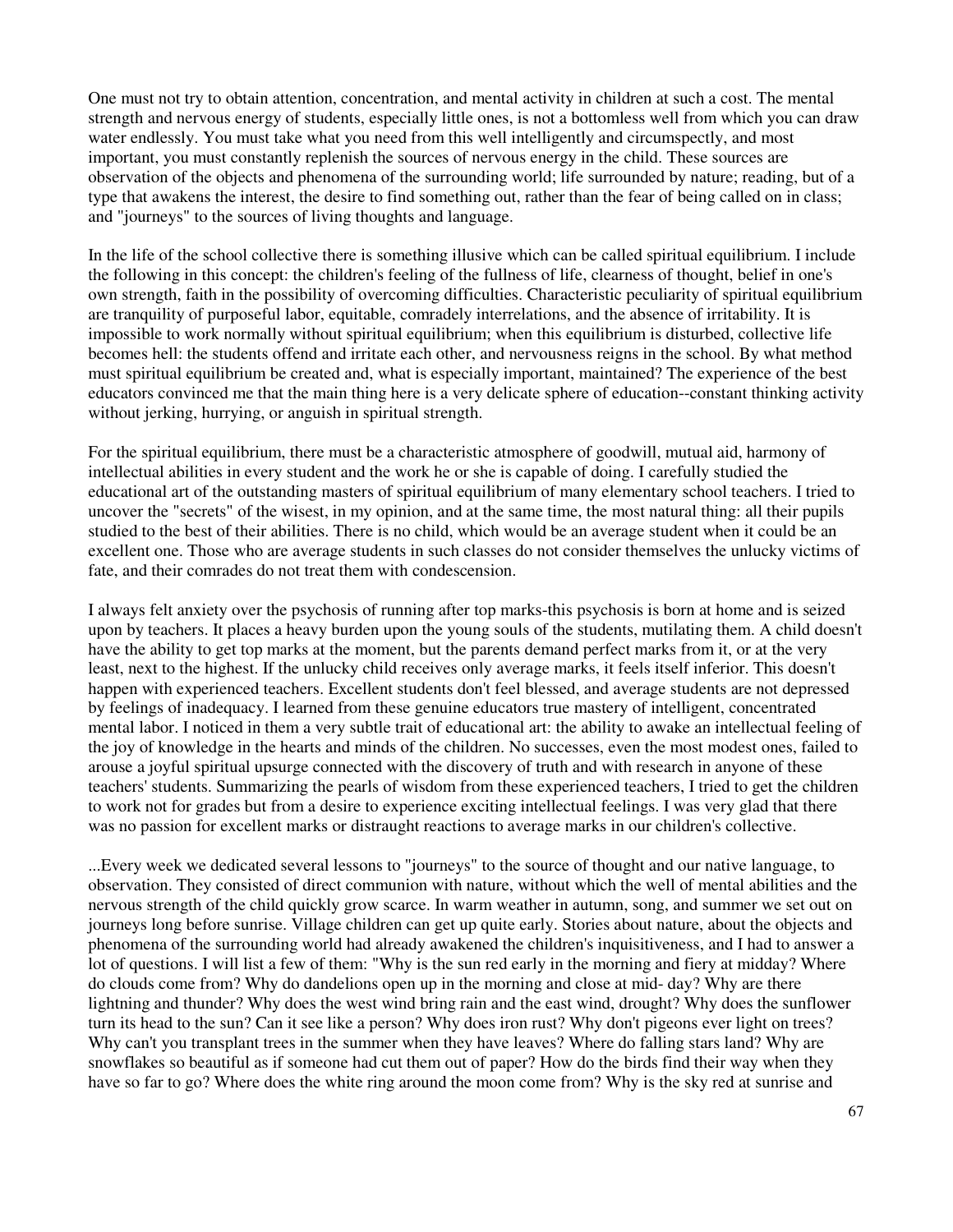sunset? Why do bees "dance" before they fly off for honey? Why do they burn straw in the garden when the trees are blooming? How come you can hear echoes in the forest? What is a rainbow? Why isn't there thunder and lightning in the winter? Why does salt water freeze only when it's very cold? Why do rabbits dig burrows, but hares don't? How come you can tie a wet towel around the milk jug in the summer, and the milk won't get warm even on the hottest days? Why do swallows fly close to the earth before it rains? Why do larks make their nests in the fields, but starlings and titmice make them in trees? How come ducks can swim, and chickens can't? Why did the airplane leave a trail of smoke behind it today, but it didn't yesterday? Why do stars fall from the sky, and where do they fall? Why does wind make columns of dust like a whirlpool? Why do willows 'weep'? Why do crocuses bloom only in early spring? Why do you sow winter wheat in the fall and spring crops in the spring? Why do fireflies glow? Why does a cow have only one calf, but pigs have whole litters? Why is the sun high in the summer and low in the winter? Why are there beautiful patterns on frozen windowpanes? Why do the leaves turn brown in the fall?"

I tried to answer every question so that I would not only uncover the essence of natural phenomena before the children, but even further excite their inquisitiveness and curiosity. The answers to the children's questions, conversations about the world around them were the first schools of thought. I didn't know how to go about answering some of the questions. It seemed the simpler the question was on the surface, the more difficult it was to answer. I met with the elementary school teachers especially to ask advice on how to answer the children's "philosophical" questions. We spent entire evenings discussing the complicated labyrinth of children's thinking.

The experience of the elementary teachers--experts in children's thinking-led me to the conclusion that in the seemingly simple and obvious, major difficulties are often lurking. Answering the question, "Why do you sow winter wheat in the fall and spring crops in the spring'" is considerably more difficult than answering the question about falling stars and meteorites. I saw making the "journeys" into the world of nature such that the children would notice the cause and effect relationships between objects and phenomena and learn to see dependencies as an important educational task.

If the "journeys" into nature occurred during the last lesson, we played after it was over. The children thought up group games for themselves. The world of natural phenomena was intertwined with fairy tales. Here is one game with which the children were especially carried away. It was called "Searching for the Mysterious Island". We all divided up into two groups. One group positioned themselves in some remote corner of the forest. We surrounded the place of the game with a chain of markers known only to us-this was the shore of the island with rocks, with many beasts of prey. The children on the mysterious island were travelers who had been shipwrecked. They left well-disguised markers along a narrow strip, which signified the way onto the island. (Both groups had agreed upon the markers beforehand.) We had to save the shipwrecked travelers, and the children examined the forest step by step along several kilometers of "shoreline" looking for the place across which one could get onto the island. Here not only sharp eyes and bravery were necessary, but also the ability to investigate many natural phenomena and to think logically. Honesty and truthfulness were also taught by the game. The children located the secret path to the island and helped the travelers, sending the sick ones to the hospital. Pilots and doctors appeared in the game. The game ended with the shipwrecked travelers and their helpers making kasha. We would sit by the fire, and I would tell a fairy tale. Many of the children would draw the story as I told it, transferring their ideas of the fantastic images onto paper.

During the "journeys" into nature a lot of attention was given to observation of the lives of birds and animals. A completely new, amazing world opened up before us. On quiet autumn days, we watched how a whole litter of hedgehogs followed their mother from the nest and how she defended them. We watched the little hares in the spring. The children managed to see how a mother hare left her newborn baby hare forever to fend for itself, waiting for some chance meeting with another hare to be fed. In July the children observed the tree frogs. One day we found a foxhole in a remote place. The children saw how the fox took her young out for walks, taught them to run, and played with them. In one distant corner of the forest, we observed beavers.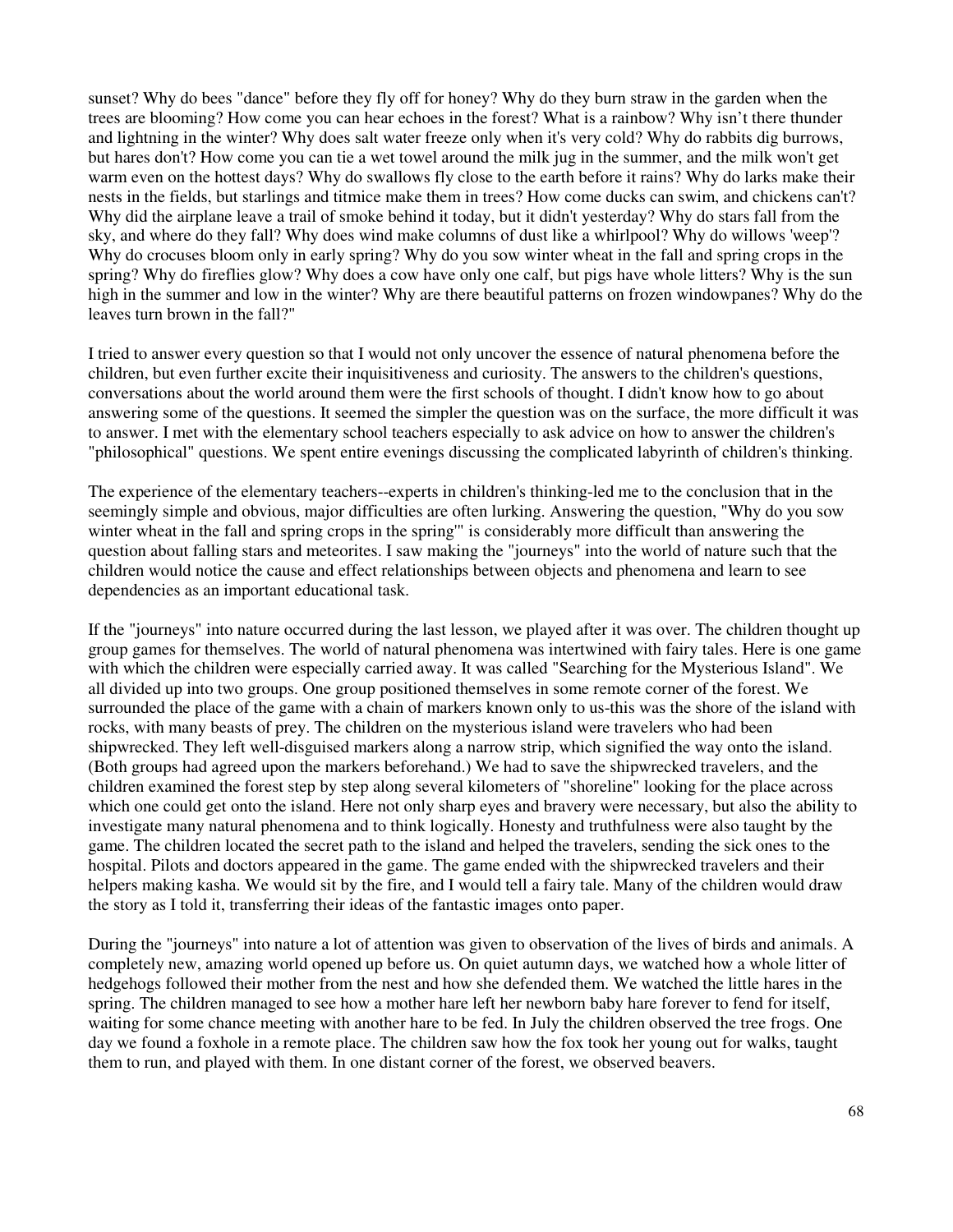Our journeys and observations enriched thought and developed speech and expression. The more questions arose in the children's minds during trips and excursions, the clearer their curiosity and inquisitiveness appeared in class when we talked about natural phenomena, work, and far off lands. Observing the emotional state of the children after the "journeys" into nature, I became even more convinced of the fairness of ancient wisdom: love of knowledge begins in wonder.

I tried to have this amazement before the secrets of nature, the experience of joy at discovery, serve as an impulse to awaken and activate the children. There were students in our class who needed a lot of time to think through even uncomplicated problems (Valya, Petrik, and Nina). There were different causes in each case, but the results were one and the same: the cells in the cortex of the brain were in some sort of depressed state in these children. The children were indifferent to what I explained in class.

The thinking of these children was deficient, the explanation for which strengthened my conclusion of the inertness and languidness of the cells in the cortex of their brains. The deficiencies consisted in that it was difficult for the children to determine, and especially to keep in mind, the connections between several objects or phenomena. I gave them, for example, a problem about apples, baskets, and children. While the child thought about the apples and baskets, it forgot about the children. When it remembered the children, it forgot about the apples and baskets. And thus the deepening of thoughts about the cause and effect relationships between the objects and phenomena of the surrounding world, the little discoveries, the feeling of amazement in the fact of truth-all this gave Valya, Petrik, and Nina great joy. The children experienced a big spiritual uplift. The light of joyful excitation burned in their eyes. The indifference disappeared, and personal interest in the object of study appeared. If I managed to awaken a question in which clear emotional coloration was noticeable in the child, there would be dynamic processes going on inside the child's head at that time, as if powers which had been drowsing had been called into action. I was joyfully convinced that the most complicated children--as to mental development-were being awakened more and more. They listened eagerly to stories, comprehending the problem better I shared my observations with the experienced teachers of the elementary classes, and we called this work *the emotional awakening of the reason.* 

I tried to understand what was going on with such children as Valya, Petrik, and Nina when the teacher managed to call forth in them interest in the subject at hand. I read the works of biologists, psychologists, educators, and neuropathologists. In the works of the well-known scholar Sigmund Freud (1856-1939), I came across an interesting idea about the interaction of the cells of the cortex and the sub cortical centers. Freud assigns a decisive role in thinking to the sub cortical centers, which, as many researchers have shown, rule the emotional processes of the human psyche. The scholar compares feeling and reason with a horse and rider; in his opinion, the horse determines the route (i.e., feeling--the sub cortical centers). The horse takes the rider where it wants to go, but does it so cleverly that the rider thinks that he is ruling the horse himself. Thus, according to Freud, the main thing is not the cortex, but the sub cortex.

While denying many of; the categorical claims of Freud, the great Russian physiologist Pavlov (1849-1936) also thought the sub cortex was of great significance. He wrote that the main impulse for cortical activity comes from the sub cortex and that if we were to exclude these emotions, the cortex would be deprived of its main source of strength. But the role of chief regulator of human thought and conduct according to Pavlov is the cortex of the cerebrum (the rider can stop the horse and turn it around). Observation of the intellectual labor of children further convinced me that emotional impulses coming from the sub cortex to the cortex (the feeling of joyful excitement, amazement, surprise) seem to awake the sleeping cells in the cortex, activating them. Experience has shown that intellectual education of small children must come to be the path of developing in than a need for knowledge-curiosity and inquisitiveness.

"Journeys" into nature became a tradition in the elementary classes. The children waited impatiently for trips to the forest, the field, or the pond, and thought up games beforehand. The children's favorite games came to be those connected with overcoming difficulties, games in which the players became real or folk heroes. I told the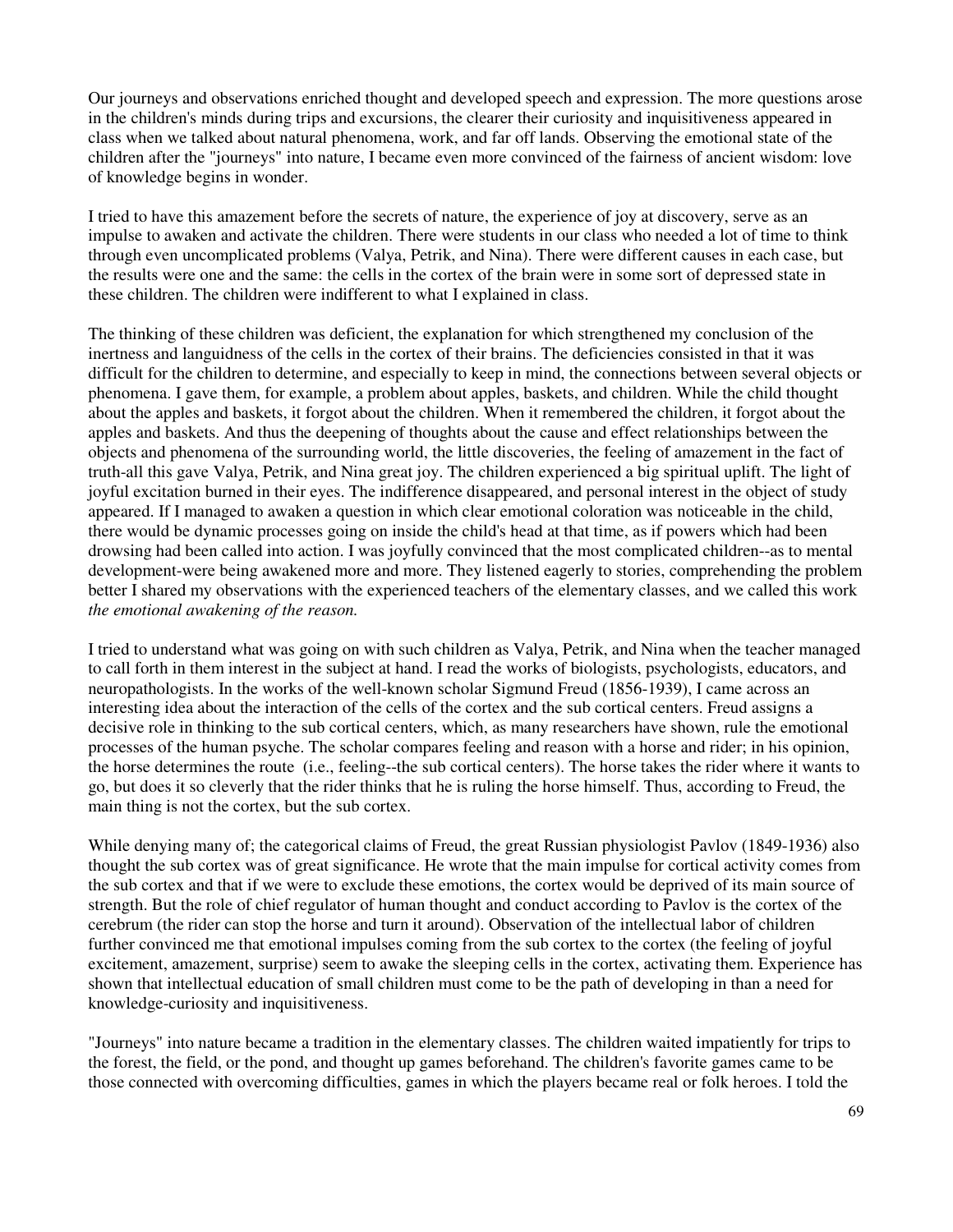children about Robinson Crusoe when they were in the second grade, and an interesting game began, which lasted for several months. After the story about Spartacus the children built an imaginary camp of revolting slaves on a high hill next to the precipice overlooking the ravine. The children were so carried away by the story of the Scythian cattle breeders, hunters, and fishermen who had lived in our region in the distant past that they made up a game in which they pretended to live and work like these ancient toilers.

Studying must be strongly connected with multi-faceted games of mental and physical strength so the games will awake clear, exciting feelings, and the surrounding world will appear before the children as an interesting book they will want to read. In addition to "journeys" into nature and games, physical labor became a broad area for the development of intellectual and physical strength. It is impossible to imagine a genuinely happy childhood without joyful, exciting feelings of work activity. Experience shows that for the small child, physical labor is not just an acquiring of skills and habits, not just moral education, but an unbounded, surprisingly rich world of thought. This world awakes the moral, intellectual, and esthetic feelings without which it is impossible to know the world, and this means studies as well physical labor alternated with study presented an exciting journey for the child into the world of dreams and creativity precisely in the process of physical labor the important qualities of mind were formed in my pupils: inquisitiveness, curiosity, flexibility of thought, and clearness of expression.

Intellectual labor becomes a desirable, interesting thing during lessons, developing and enriching, if, in the life of the child, there is an inspiring thought in physical labor. By the second grade we did our favorite work once a week, and the children occupied themselves with those things, which they could master with thoughts and feelings. In the third and fourth grades, we did our favorite work twice a week.

Favorite work... That doesn't mean that the teacher must wait passively until the child becomes interested in something. In vocational education, as in all educational work in general nothing must simply be let to take it's own course. Children must be surrounded by an atmosphere of interesting things to do. Teenagers and young men and women were working all around my pupils. All the students were carried away by dozens of interesting things. They cultivated trees and grain, built models of machines and mechanisms, made mixtures of soil, took care of animals, worked on the new greenhouse a the workshop, a assembled the water-main.

The spirit of research, inquisitiveness, and curiosity awakens an interest in work in children. My motto has always been: work is not an end in itself, but a means to attain many different ends in the educational processsocietal, ideological, moral, intellectual, creative, aesthetic, and emotional.

Studying can become an interesting, absorbing thing for children if it is lit up by the bright light of thought, feeling, creativity, beauty, and games. My concern about success in studies began with concern for how the child was fed and slept; how it felt; how it played; how many hours a day it spent outside; what books it read, and what fairy tales it heard; what it drew, and how it expressed its thoughts and feelings through drawing; what feelings the music of nature and musical compositions, both folk and classical, awoke in its soul; what were its favorite tasks; to what extent it perceived the joys and adversities of others; what it created for others, and what kind of feelings it experienced in connection with this. Studying becomes a part of the inner life of children when knowledge is not separated from other activities. It is difficult to get the child to be interested in the multiplication tables or the calculation of the area of a rectangle of its own accord. Knowledge becomes desirable to the child when it is the means to the attainment of creative goals connected with labor. I tried to make physical labor exciting to the children from an early age, so that it uncovered the possibility for cleverness and ingenuity. One of the most important tasks of the school is to teach children how to use their knowledge. It is dangerous if knowledge is turned into dead weight, and this happens in the first forms when intellectual labor, by its very nature, is connected more than anything else with the acquisition of more and more new skills and habits. If these skills and habits are only learned and never put to use, studying gradually goes out of the inner life of the child as if separated from its interests. In attempting to overcome that phenomenon, the teacher must take care that every child use its skills and habits creatively.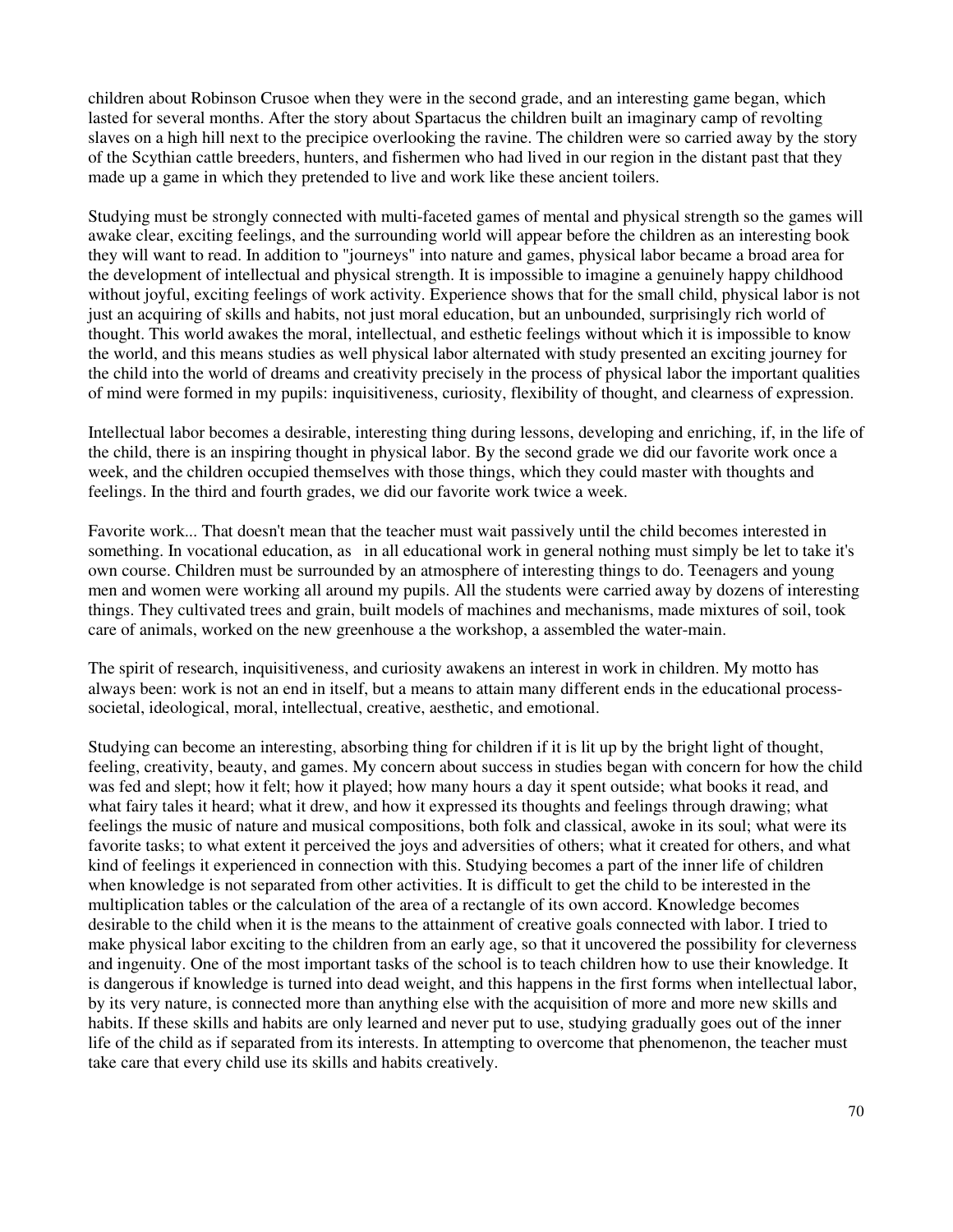#### Three Hundred Pages of "The Book of Nature"

Well-known mathematician Felix Klein (1849-1925) compared the secondary school student with a cannon, which had been loaded with knowledge for ten years, and then after it was fired, there was nothing left inside. I remembered this grim joke when during the intellectual labor of the child which has ban forced to memorize something it doesn't understand, which hasn't made a clear impression on it, and does not call forth images and associations. The substitution of memory for thought, clear perceptions, and observation of the essence of the phenomenon, which has been memorized, is a major flaw, which stupefies the child and, in the end, kills its desire to study.

Who among us has not been amazed by the sharp, tenacious memory of the pre-schooler. The five-year old goes to the field or forest with its father and mother. It is filled with impressions of clear images, pictures, and phenomena. A month or a year passes, and mother and father again decide to go for a walk. Their child looks forward to the quiet sunny morning, remembering how one time, inconceivably long ago, it went to the forest with its parents. The mother and father are struck by the clear, living details which sparkle in the child's recollections: the child remembers a surprising flower, which had two different-colored petals. The father listens with amazement as the child repeats the wonderful legend about the brother and sister who were turned into a flower. He had told his wife this legend a year ago on the edge of the forest; the child didn't appear to be listening to what its father was saying. It was chasing a butterfly--how had it remembered such a minor detail from the surrounding world.

The fact is that children have a surprisingly sharp memory for clear, thrilling plays of color, details and sounds of images, all of which can be buried deep in their memories. The child surprises its elders with unexpected questions, which arise in its consciousness in the process of perceiving images from the surrounding world. And remembering about the surprising flower, the child asks its father, "but can the brother and sister see each other or not? You said that plants are living--that means they hear and see, doesn't it? And do they talk with each other! And can we hear when they talk?" A whole stream of thought which amazes the father has appeared, but why didn't the child ask that a year ago? How did it save not only the memory for so long, but the emotional coloring of those instants? The father is convinced that the little child can clearly imagine to itself the clearing with its motley cover of flowers, the blue sky, and the far-off roar of an airplane.

Thinking all this over, I asked myself why it happens that after two or three years of studying in school, the child with a living, clear imagination, with a sharp memory, with sensitive emotional reactions to the phenomena in the world around it cannot remember the rules of grammar, why it is hard for the child to remember how to spell "steppe", or how much six times nine is. I came to a less grim conclusion than did the German scholar: the process of assimilating knowledge in the school years is frequently unconnected with the inner life of the child. The child's memory is sharp and tenacious precisely because a pure stream of clear images, pictures, perceptions, and ideas flows into it· Children's thinking strikes us with its subtle, unexpected, "philosophical" questions because it is fed by the life-giving sources of that stream. It is important that the schoolroom door not shut the surrounding world out of the child's consciousness. I attempted to see that throughout all the years of childhood, the surrounding world and nature constantly fed the minds of my students with clear images, pictures, perceptions, and ideas, that the children realized the laws of thinking like a well-proportioned building, the architecture of which is prompted by an even more well built building--that of nature. To avoid turning the child into a mere repository of knowledge, a treasure-chest of truths, names, and formulae, one must teach it to think. The very nature of children's minds and memory demand that the clear world around them with its laws not close before them, even for a minute. I was convinced that the sharpness of children's memories, and their clearness of thought will not necessarily weaken when they enter school, but can then be strengthened if the environment in which the child learns to think, remember, and reason is the world around it.

One should not exaggerate the role of nature in intellectual education. The teacher, who thinks that if children are surrounded by nature, that very fact conceals a mighty stimulus for intellectual development, is seriously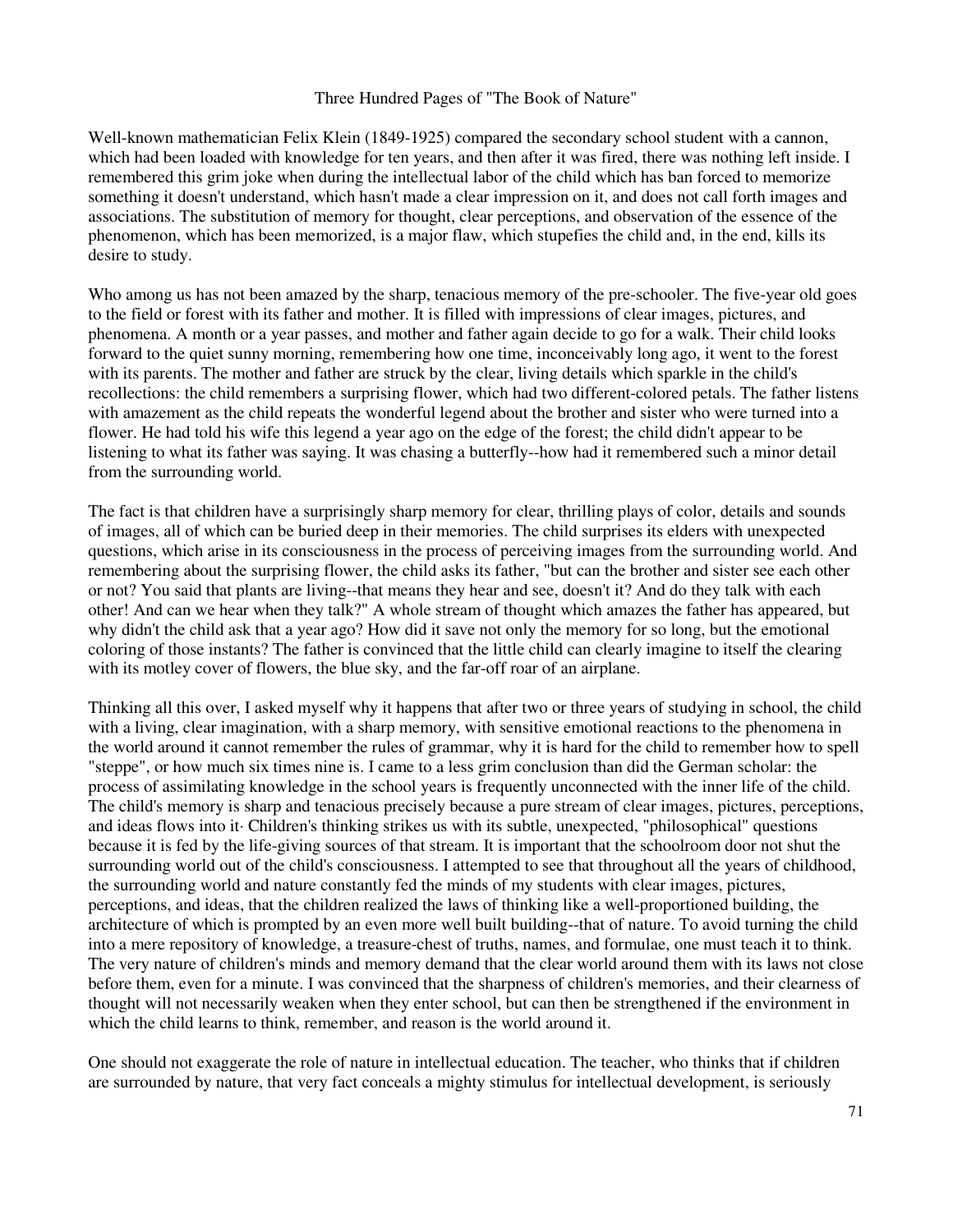mistaken. There are no magic forces in nature, which act directly on the reason feelings, or will. Nature is a powerful source of education only when the person gets to know her, is imbued with thoughts of the cause and effect relationship. Reevaluation of the obvious is the absolutization of separate peculiarities of children's thinking, reducing cognitive activities to the sphere of the perceptible. One must not fetishize the peculiarities of children's thinking, in particular that children think in images, colors, and sounds. This feature is an objective fact, the importance of which was convincingly demonstrated by Ushinsky. But if the child thinks in images, colors, and sounds, it does not necessarily follow that it must not be taught to think abstractly. While emphasizing the importance of the use of visual aids, the big role of nature in intellectual education, the experienced educator sees a means to the development of abstract thinking and purposeful education in these methods.

I thought through everything that should become a source of thought for my students and determined that day by day over a period of four years, the children would observe such phenomena in the surrounding world as would become the sources of their thoughts. Thus evolved the three hundred pages of the Book of Nature. It consisted of three hundred observations, three hundred clear pictures that would leave an imprint on the minds of the children. Twice a week we took nature walls to learn how to think, not simply to observe but to learn to think. They were essentially lessons in thinking not interesting strolls, but lessons. But the fact that the lesson could be very absorbing, very interesting, was a circumstance which further enriched the inner world of the child.

I set a goal to impress clear pictures of reality upon the minds of the children, to reach a point where the thinking processes reached into the foundations of living, graphic concepts, so the children, when observing the world around them, could ascertain the causes and effects of phenomena, so they could compare the quality and signs of things. Observation strengthened a very important law of intellectual development in the child: the more abstract the truths summarized in the lessons, the more the intellectual effort required, the more often the student must go to the sources of knowledge--to nature-and the clearer the impression the images and pictures of the surrounding world will make on its consciousness. But clear images are not reflected in the child's consciousness as on photographic film. No matter how clear concepts are, they are not an end in themselves, nor are they the goal of studying. Intellectual education begins where there is theoretical thinking, where living contemplation is not an end in itself, but only a means: a clear image of the surrounding world is the source, in various forms, colors, and sounds, of a thousand questions. In uncovering the content of these questions, the teacher leafs through the pages of the Book of Nature.

The first page of the Book of Nature is called: "The Living and the Non-Living". One warm sunny day at noon in early fall, we went to the riverbank and made ourselves comfortable on the grass. Before us lay a meadow strewn with fall flowers. Fish swam in the depths of the clear river, and butterflies flitted about. Swallows were flying in the blue-sky overhead. We walked to a high precipice on which a section of soil has been uncovered for years. The children examined the different-colored layers of clay and sand--yellow, red, orange, and white. There is a thin layer of white clay and golden sand below it, then an even narrower layer of beautiful cubic crystals. The children compared the upper layers of black topsoil with the deeper layers.

"What do you see in the upper layers of soil?" I asked.

"Grass roots," answered the children. "There are no roots in the deeper layers".

"Look at the green blades of the grass growing on the very edge of the precipice and at the strip of golden sand. What are the differences between the grass and the sand?"

"The grass grows in the summer, withers in the fall, and comes to life again in the spring..." the children said. "And the grass has little seeds that scatter on the earth, and new grass grows from them. . ."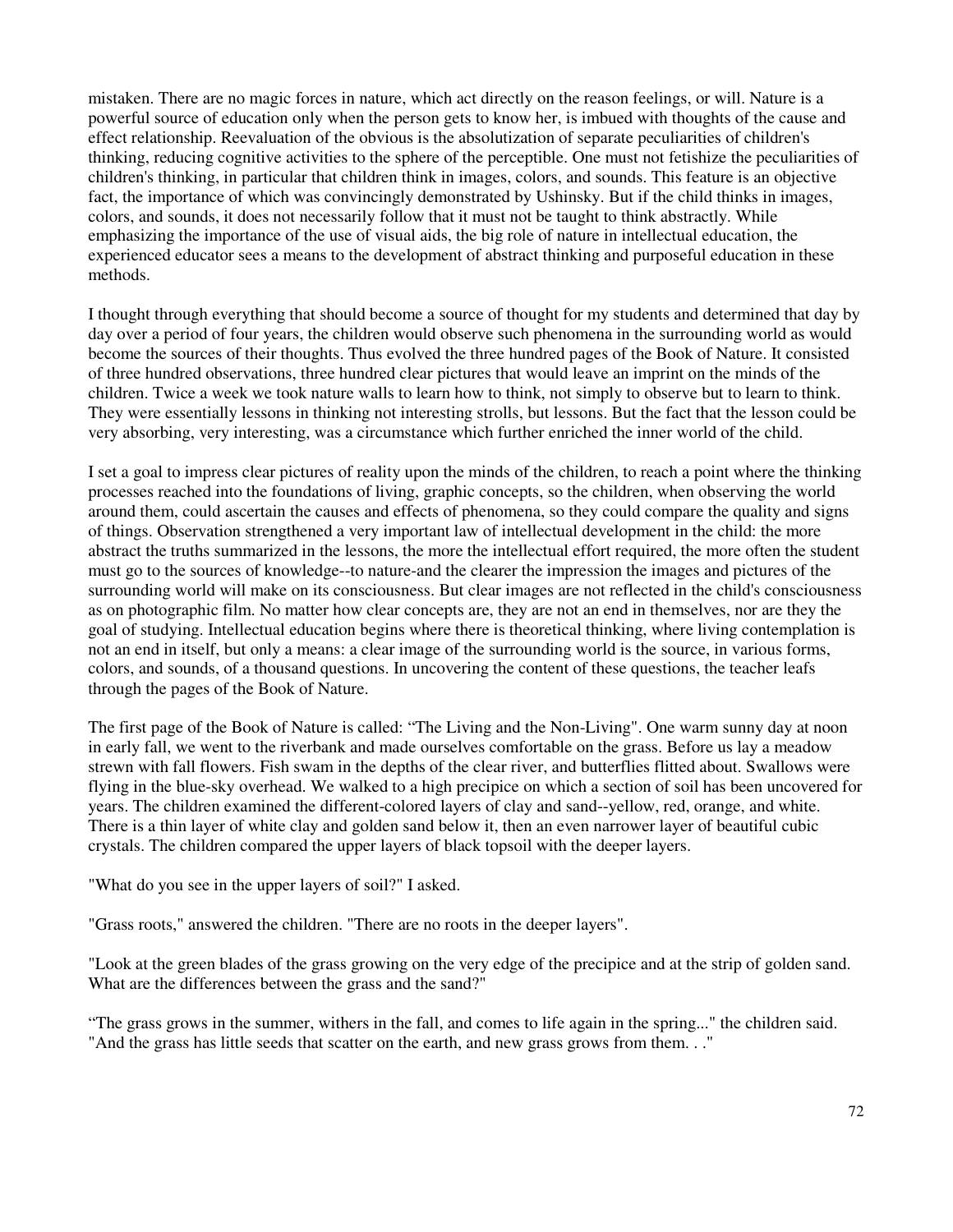"And what about the sand?" I want all the children, especially the slow thinkers Petrik, Valya, and Nina, to compare the things in the surrounding world. In the class there are still children whose train of thought can be compared to a slow but full river--Misha and Sasha. There is still one little girl--Lyuda--whose thinking is as much a mystery to me as the contents of a cask with seven seals. In the beginning I thought that the child simply had a slower process of mental development and it was hard for her to understand what came easily to the other children. But the little girl's eyes were living and impressionable. She felt the thought, holding it in with some kind of inner strength; it is as if she were consciously not hurrying to say what she knew very well.

"Children, look at the golden sand and the green grass. Or better yet, green sand and green grass. How are they alike, and how are they different?"

The children think, looking at the green meadow and the bare precipice. Lyuda's eyes are pensive, and Petrik's brews are knit. Valya is pouring sand from one palm to the other.

"Sand doesn't have flowers and grass does," said Lyuda.

"Cows graze in the grass, but just try to graze in the sand!" explained Petrik.

"Grass grows when it rains," said thoughtful Misha, "but how could sand grow from the rain'" "Sand is deep in the earth, and grass is on the surface," Yura announced.

But Seryozha objected, "But isn't there sand on the seashore? Grass reaches out for the sun, and sand only gets warm in the sunlight."

Then we compared the little pebble someone had picked up and the green maple leaves, a piece of red glass, daisies, the fish swimming in the pond, a goose feather, the cast-iron railings on the bridge, and the hop vines intertwined among the trees. The children's thoughts were in full swing. The little boys and girls noticed the visible interdependence between things and phenomena in the world around them and discovered connections, which are not immediately apparent. The first concepts of living and non-living took shape in the children's minds. Some things are living, and others are non-living--the children saw this in a multitude of facts, but when I asked, "What distinguishes the living from the non-living?" they couldn't answer. The conclusion was formed that in the face of that question, the children again returned to what they saw with their eyes. Along with the signs they had correctly noted, the children made mistakes, which were corrected in the process of living observation we did there. When Kostya said, "Living things move, but non-living things don't move", almost everyone agreed with him, but then silence set in, and the children looked around themselves, and the discussion was heard:

"A stick moves when it's floating down the river, but it's not alive."

"A tractor moves, but it's not alive either."

"A spider web floats through the air, but it's not alive."

"The moss on the old roof doesn't move, but it's alive. Is moss really alive?"

"And sand moves, too. We were at the sand-pit and we saw how the sand ran in rivers."

No, the difference wasn't motion. What in the world separates the living from the non-living? The children repeatedly compared different objects from the world around them. Shura cried joyfully:

"The living grows, and the non-living doesn't grow."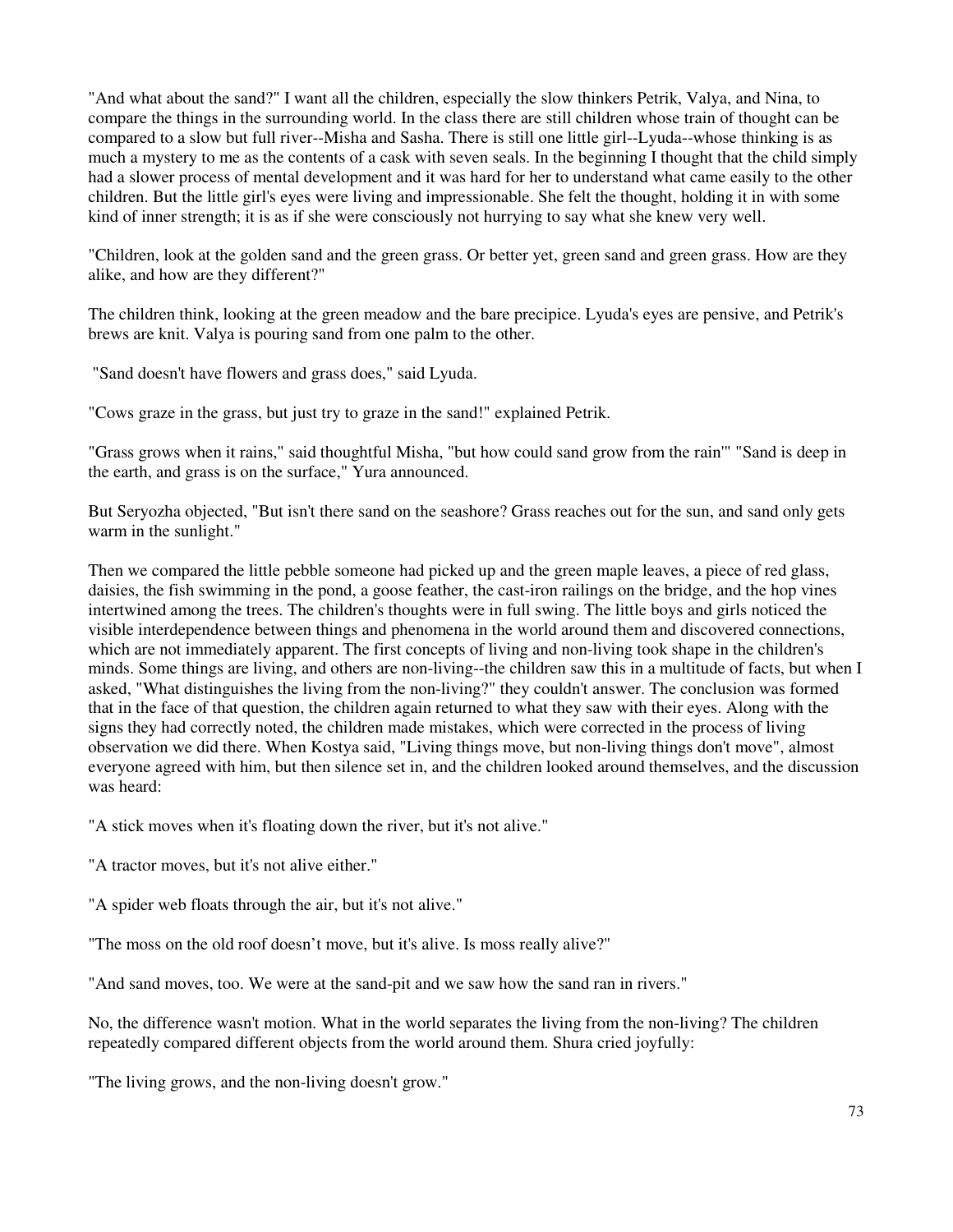The children thought over these words, and once again their gaze was drawn to the world around them. They reasoned aloud: grass is living--grass grows; trees are living--they grow; sweetbriar bushes are living--they grow; sand is non-living because it doesn't grow. And so it was--everything that is living grows; everything that is non-living doesn't grow... Misha was thinking of something and looking into the distance. Did he hear what his comrades were saying? When the children had named all the living and non-living objects around them, the little boy said:

"The living could not exist without sunshine", and pointed his finger at the forest, the meadow, the field.

These words convinced me again that slow thinkers are frequently notable for their perceptiveness, attentiveness, and keenness of observation. Misha's words lit up the children's imaginations. "Why didn't I think of that earlier'" the boys and girls asked silently. This tenacious thought seemed once again to feel the objects of the surrounding world, and the children once again thought aloud: "Grass, flowers, trees, and wheat can't live without the sun. People can't live without the sun either... Or could people live without it? No, you couldn't even imagine people living somewhere deep inside the earth. We know that the tree branches cast shadows, and that makes the grass wither. My father told me that if it weren't for the sun to warm the earth after a rain, the winter crops wouldn't turn green, and that it would be bad without the sun..." But stones would stay the same even without the sun. No they wouldn't; in the dusk they are covered with mold. Is mold living or non- living? The sun doesn't just bring useful things; it can scorch the crops if it doesn't rain for a long time. That means that living things need not just sun but water.

Such were the brooklets of the children's thoughts, then these brooklets merged into a single stream, and it became clearer to the children that some sorts of phenomena which were not yet clear to them occurred in the living, and that these phenomena depended upon the sun, water, and everything around us in nature... The children were reading the first line from the first page of the Book of Nature. They understood that the whole world consisted of two elements-living and non-living. Their first impressions of the living and non-living brought up many questions. On their way home, the children examined everything they had thought was familiar, and they realized that they hadn't seen anything before, and that the more they noticed the more questions they had: why do the little sprouts coming out of an acorn turn into a mighty oak? Where do the leaves, branches, and the thick trunk come from? Why do the leaves fall from the trees in autumn? Do trees grow in the winter or not' It was impossible to answer all these questions at once, and one should not even attempt to do such a thing. What was good was that the children had these questions. It was good that while thinking, the child learned to go to the sources of knowledge and thought--the world around it- for the answers. It was good that in transmitting its thoughts, it located the exact, correct word. Clarity of thought is an important element of thinking acquired in the process of direct communion with the surrounding world.

The child thinks in images, colors, and sounds, but that doesn't mean that it should stay within the realm of concrete thinking. Thinking in images is a necessary step in the process of coming to under- stand ideas. Gradually I tried to give the children the following operative concepts: phenomenon, cause, effect, event, conditionality, dependency, difference, resemblance, community, compatibility, incompatibility, possibility, impossibility, and others. Many years of experience convinced me that these concepts play a big role in the formation of abstract thinking. It is impossible to master these concepts without research into living facts and phenomena, without thinking over what one sees with one's own eyes, without a gradual transfer from concrete objects, facts and phenomena to general abstract conclusions. The questions, which arise in the children's minds, promote that transfer. I taught my pupils to observe concrete phenomena in nature and to search for the cause and effect relationships. Thanks to the close connection between thinking and concrete images, the child gradually acquires the habit of operating with abstract concepts. Of course this is a long process, occurring over a period of years.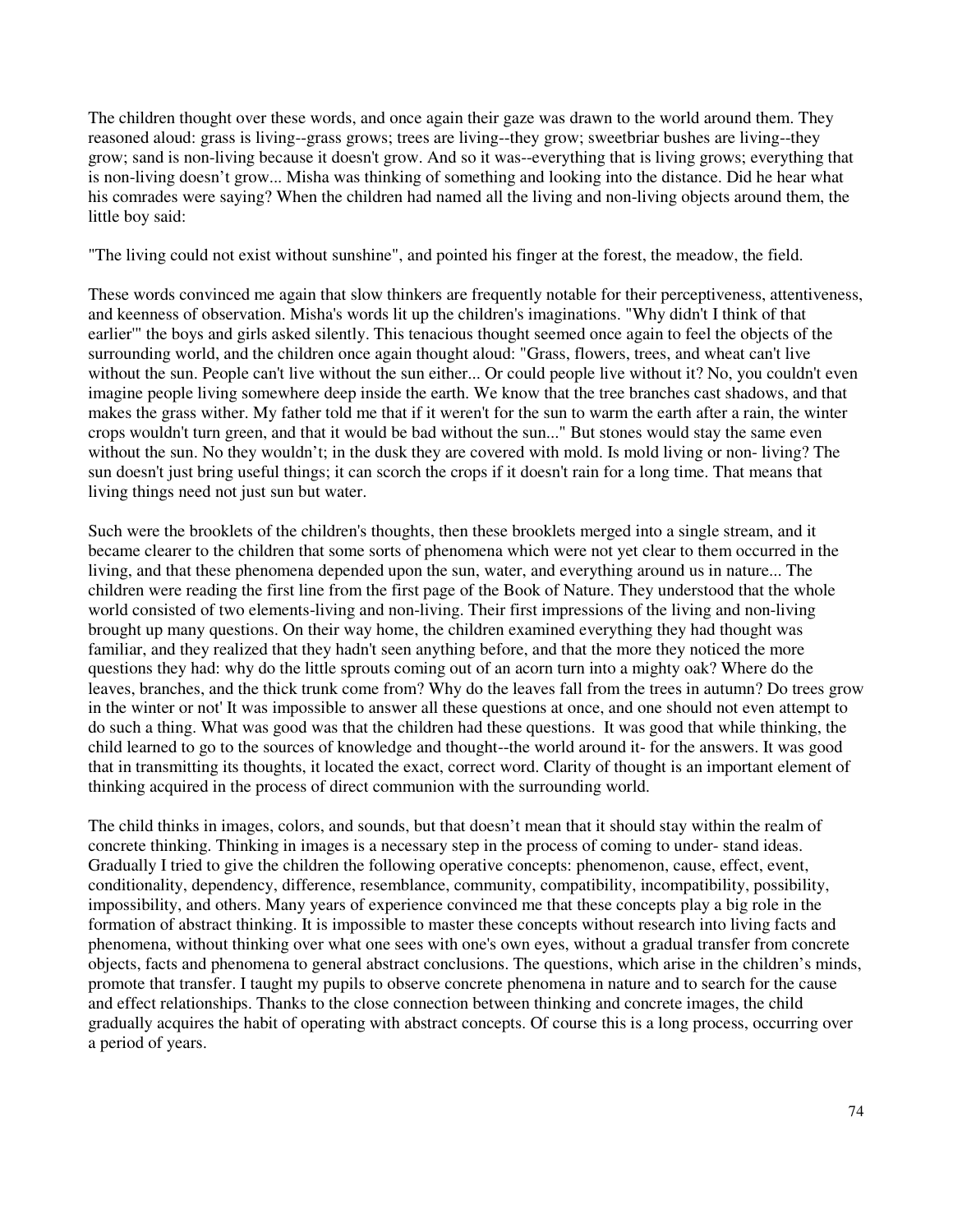Reading the Book of Nature was interesting for the children. But that interest was not an end in itself. The Soviet educator denies hypertrophic direct personal interest of the child in studies, denies the activity of children as the aim of the process of education. Ushinsky wrote long ago, "Teach the child to do not only what it is interested in, but what it is not interested in, and to do it for the pleasure of fulfilling one's obligations. You are preparing the child for life, and in life, not all obligations are entertaining." The tendency of bourgeois scholars to examine the material, form, and method of studying from the point of view of the satisfaction of the personal needs of the pupils is foreign to Soviet educational science.

In Soviet education, the personal interests of the child are looked upon as a means of reaching educational aims at school--the acquisition of a sphere of scientific knowledge and the formation of dialectical-materialist convictions. In reading the Book of Nature, we were not merely passing the time of day, engaging in an interesting game, but walking along a path that would lead us to the world of scientific knowledge. The children thought about those phenomena in the surrounding world in which the essence of the laws of nature were revealed. I determined the material in the Book of Nature not for the satisfaction of the personal interests of every child, but for dialectic, scientific cognition of the world. In this, the principles, which delineate the goals of activity of the schoolchild in Soviet educational theory, differ from that well-known proposition of the pragmatists: learn by doing. In Soviet educational theory, activity is not a sign of systematic scientific education, but a means to attain educational and general upbringing aims. Of course activity and promoting the mastery of knowledge is senseless without the personal interest of the child.

In Soviet educational theory, interest is looked at as an active part of the creative inner strength of the schoolchild in the process of reasoning and investigating. Interest in what can be studied and known is deepened to the extent that the truths the pupil masters become his or her personal convictions. In Soviet educational theory, interest is inseparably linked with ideology, with a scientific-materialist education.

We read one page after another of the Book of Nature and studied and thought. The second page, which the children got to know, was called "the non- living is tied to the living". We went to the green- house and observed how the older students were cultivating cucumber, tomatoes, barley, and oats in that same golden sand that comes from deep under the earth on top of little pieces of broken brick. The children saw how the metal and wooden containers were filled with sand and broken brick and how a mixture of chemical substances were poured into this. The roots of the cucumbers and tomatoes took what they needed for growth and ripening from this medium. The lifeless pebbles and white powder dissolved in water--it would seem as if all of this were necessary for life. And the green stalks of barley were growing in flat vessels even without sand and pebbles: their roots took food from the solution of white powder. But looking closely at the flowers and ripening fruits, the children saw that the non-living becomes an environment for the living only where there is water and sunlight. Life is impossible without light, warmth and water. The day was cloudy, and electric lamps were hung in the greenhouse. It was cold outside, but in the greenhouse, the central heating pipes were warming the air.

I said to them, "Children, look carefully at what you see around you, and think about whether or not the living can exist without the non-living. You see before you a big container with lots of little containers filled with various chemical fertilizers. Look how your older comrades take white, yellow, and gray powders from different containers, mix them together, and dissolve them in water. They make fertile soil, mixing coarse sand with humus. See what juicy tomatoes grow in this mixture? Where does the plant get the necessary materials for its leaves, stems, and fruit? From the non-living. The non-living provides the environment for the living." These truths awakened a feeling of wonder at the secrets of nature in the children's souls.

Again we are reminded of the ancient dictum attributed to Aristotle (384-322 B. C.) that love of knowledge begins in wonder. Sincere amazement in the face of the discovery of the secrets of nature is a powerful stimulus for directing the train of thought. When the children saw how entirely different types of plants--tomatoes, cucumbers, and barley--grew from a solution of chemical substances, they bombarded me with questions: "How is that clear solution transformed into thick stems and bright-colored flowers with bees flitting around them, and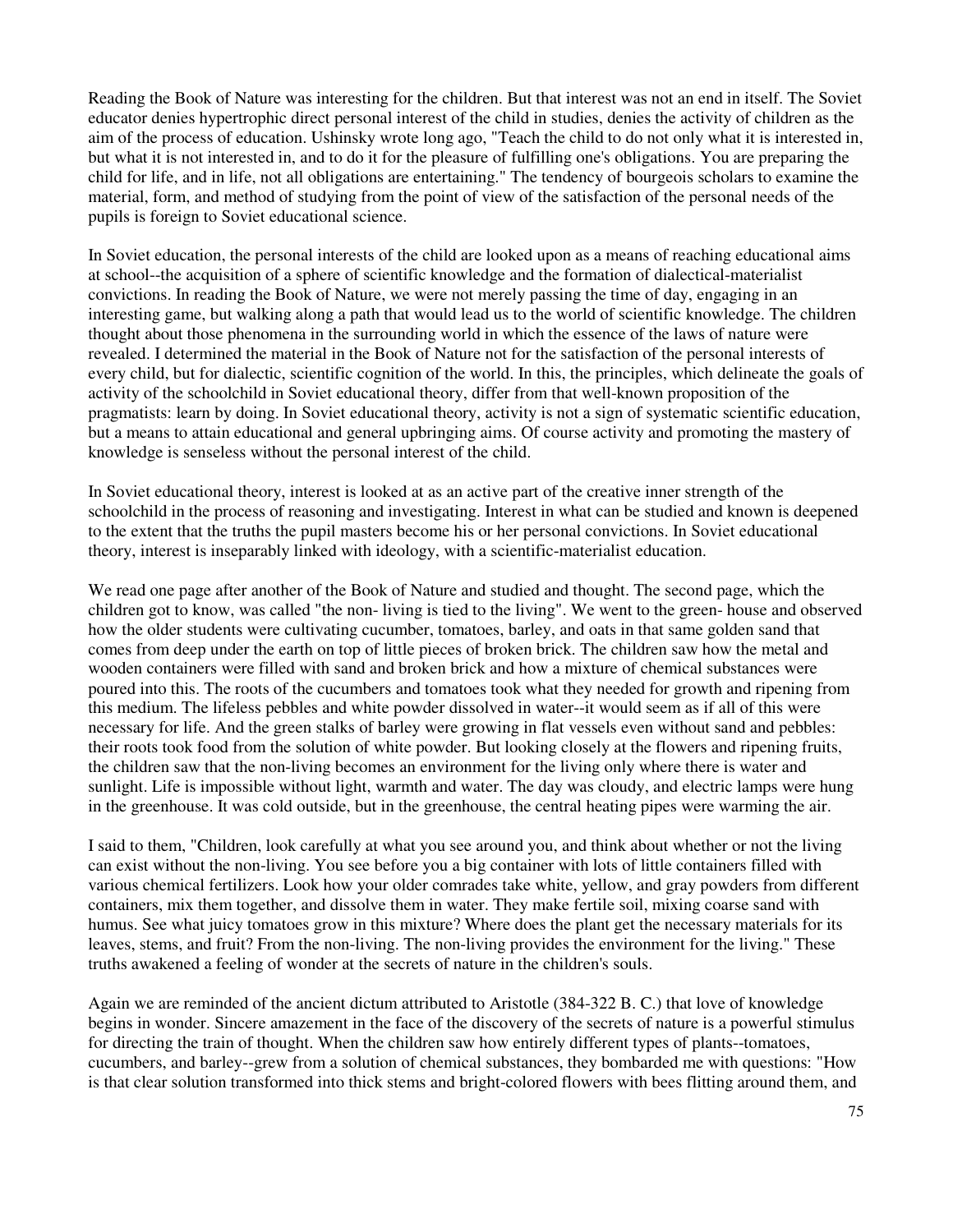into juicy fruit?" "Where does the living come from? Does the sun bring the plants pieces of green, or does it only give warmth and light?" "Why do green cucumbers and red tomatoes grow from the very same solution'" "Why are cucumbers green and tomatoes red when they are growing right next to each other?" "What is in these different-colored powders?" "Why do the plants turn green from the humus mixed into the soil?"

The first visual ideas about the connections between the living and non-living are very important for the further intellectual development of the child! Thinking about the questions, "Where does the living come from'" and "How does the sun 'make' the living from the non-living?", the child prepares itself to read the great book of life and to learn about the secrets of the most complicated processes.

I looked upon reading the Book of Nature as a means of bringing about mental activity. Ideas, pictures and images are only the beginning of active thinking. "Any method is poor to the extent that it trains the pupil to simple perception or passivity," wrote F. A. Disterveg, "and any method is good to the extent that it awakens activity in the pupil." I tried to make reading the Book of Nature not simple perception of the pictures and images of nature, but the beginning of active thinking, theoretical condition of the world, and systematic scientific knowledge.

"The very best material," writes well-known Soviet psychologist G. Kostyult, "matches the consciousness of the pupils when it is included in their personal activity." Not activity for activity's sale, for the satisfaction of personal interests, but activity which will uncover the material of scientific knowledge-- such is the essence of the unity of the active and scientific element in Soviet pedagogy.

"Everything in Nature Changes"--this was the title of the next page in the Book of Nature. We returned to this page several times. One bright autumn day around lunchtime, we went to the orchard. The branches of the apple and pear trees were bending low under the weight of the fruit. "Remember, children," I said to them, "what our garden looked like in the winter--all bare, the branches covered with frost and snow around the trunks... But now the branches are covered with dense greenery, and the apples and pears are filling up with the juices of the earth."

Two months later, we went to the orchard again. What did it look like! The yellow leaves covered the earth with a soft carpet, and the branches were halfbare. An old, hollow apple tree and a little wild apple tree growing side by ride stood there. The apple tree had been planted by our grandfathers. Half of the branches on it were dead. Only a few were green, and on them were round, juicy fruits. In a couple of years, the old apple tree would have to be cut down. But on the delicate stalk of the seedling, a tender sprout was turning green. The students grafted this bud from the old apple tree. As the years passed, the bud would grow into a tree, bloom, and golden fruit would ripen on it.

"Look carefully around you, children--do you see even one plant that stays the same all the time?" The children's life experience was not great, but from their young years they had lived in the world of labor and nature, and they knew that plants grow, bloom, and bear fruit... They described how the tender shoot pushes up from the earth and grows into the thick stalk of a plant, how buds come out on the tees, and then leaves appear... The children were amazed at the rapid leaping changes in the world of living things. The day before, we had been in the peach orchard and seen the black buds and bare branches. Today we went early in the morning, and a new picture lay before our gaze: there were little, rose-colored flowers opening on the branches... Why had the buds opened so quickly--overnight-- and the trees burst into bloom? Did they sleep at night or not? Did trees sleep in general, or not? Did it hurt the tree when its branches were cut off? Why did trees grow old and die? I had to think a long time about these questions to find the answers to them. But the answers brought about a new stream of questions.

We read this chapter of the Book of Nature by the edge of the pond, in the ravine, and in the thickets of bushes, and in the field. There were tiny tadpoles swimming in the shoals. The children knew that they turn into frogs.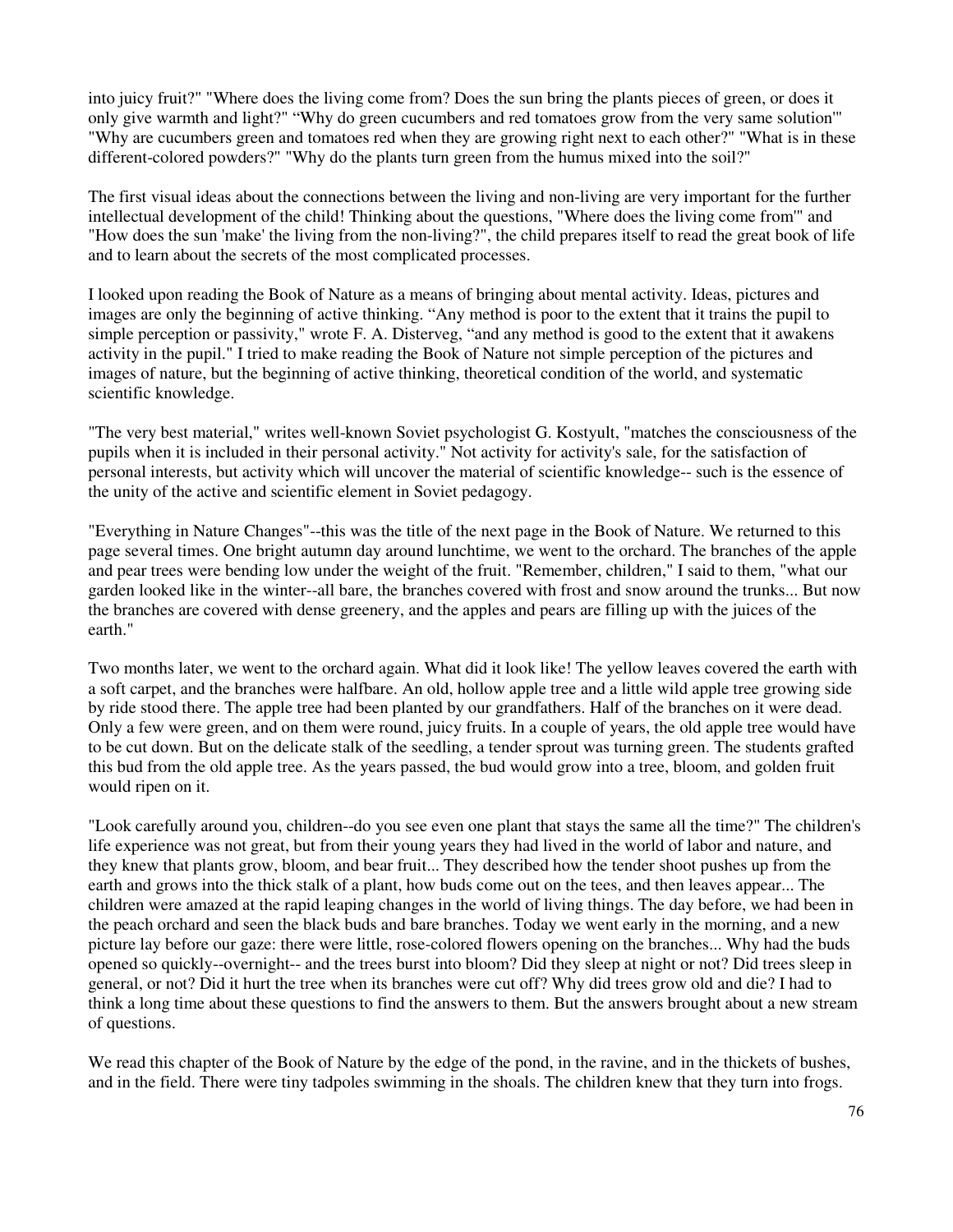But how did it happen? Why did the smallest fish in the aquarium look like a fish, but a tadpole didn't look anything like a frog? We saw how the collective farmers fed the silk worms. Voracious little worms appeared from little eggs like poppy seeds. Why do they eat only mulberry leaves? The silk worm grows to several times its original size, as if shedding old skin—why? It spins a silk co- coon about itself and hides in its little golden house --what happens inside there? We took several cocoons and put them in the window. After some time, we saw how big, beautiful butterflies appeared. The butterflies laid eggs, and the same process repeated itself. How did the worms make the delicate silk thread? Why did they eat a lot of mulberry leaves before they started to spin the cocoons?

The more activity is connected with active cognition of nature, the more deeply what is thought about becomes visible in the surrounding world. With every month, the children noticed more and more of the phenomena around them to which they had paid no attention before. Thus they saw forms of life, which were absolutely unlike those, which were familiar to them: in the dark, damp cellar they saw white eyes on the tuber potato. Were they roots or future stems? On the dark, northern side of tree trunks green moss grew. Why did it hide itself from the sun' Why didn't moss have seeds? How did it propagate itself? All plants bloom except for moss. What kind of a plant was moss?

Several lines from the Book of Nature convinced the children that not only living things change. We went to the riverbank. The children examined the gray stones and saw tiny cracks in them. Little pieces cracked off the stones into the children's hands. That meant that even stones didn't stay stones forever. The children remembered how a few months ago they had said: "Stones are the same in the sunlight or in the cellar." Stones get warm in the daytime and cool at night. Cracks appear and water falls into them. It seemed that even stones were not eternal.

Analyzing the lessons in thinking devoted to "everything in nature changes", I was convinced that the more the child finds out and the more it discovers laws of everyday life that it had not noticed before, the more it wants to know, the more receptive its sense organs become to the phenomena of the surrounding world, and the more closely connected the sense organs become to the thought processes. In the works of the Soviet anthropologist M. F. Nesturkh there is a phrase which gives, it seems to me, the key to understanding the process of mental development in the child: while being subject to an uninterrupted stream of new information in the years of childhood, precisely at that age the person acquires *a growing striving for knowledge.* 

The flow of information is one of the most important conditions of mental development. What occurs when that flow grows weaker for one reason or another and can't be widened? What the child sees for itself is still not a flow of information. The education of the person consists in that is elder's transfer their knowledge of the surrounding world to the child, and the energy of their thoughts gradually feeds the flow of information affecting the child.

I began very carefully to study every child's home environment from the time of is birth to the time it entered school. Interesting generalizations began to appear. If the child were left to its own devices in the years before it entered school, if its elders did not create that stream of information without which a normal human environment is unthinkable, the child's brain will be in a state of inertness: inquisitiveness and curiosity die away and indifference develops. In such conditions, it seems that the growing striving for knowledge and important energy for thinking which determine the intellectual development of the child appear to an enormous degree.

Petrik was left to his own devices in childhood. His mother and grandfather went to work in the morning, and the little boy remained at home alone. He was left under the shed of the barn or on the green lawn of the fenced-in yard. From time to time, the neighbor checked to see if he were all right. Thus Petrik was "raised" from the time he was two until he was five. It was a "vegetable" upbringing. The boy was well fed and had adequate clothing and shoes, but was deprived of what was most important-a human environment. From the age of five, Petrik played with other children, children of his own age for the most part, on the streets. When he came to school, he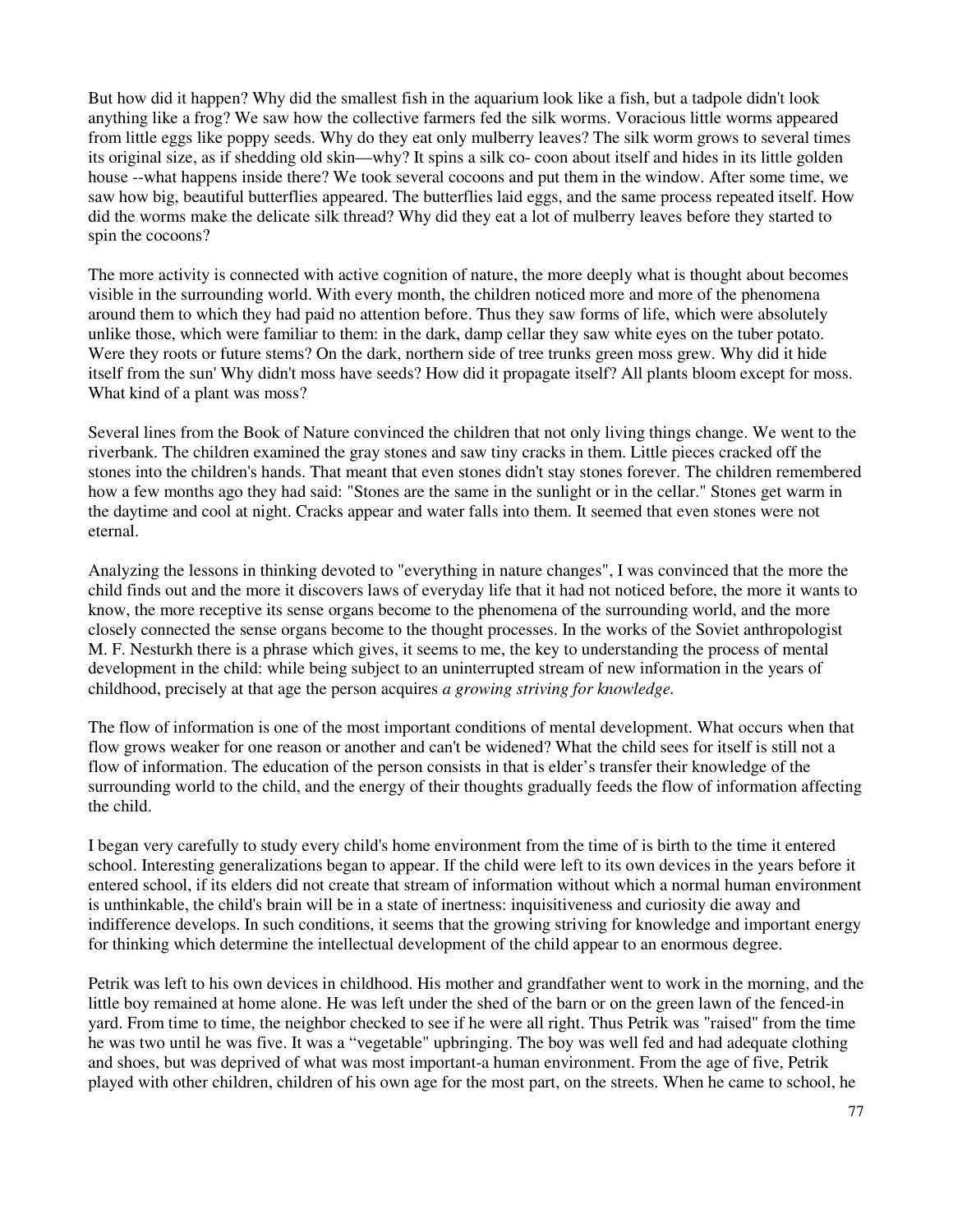didn't know the meaning of the simplest words of his native language. His indifferent expression, sliding over the objects around him seemed to me to be the expression of a little old man. That meant that the living material of thought, the cells of the cortex of his brain, were inert because in the most important period of the formation of his nervous system, the period of the infancy of the brain, the child was deprived of a rapid flow of information from the surrounding world. Therefore, reading the Book of Nature had to play a big role in the education of the little boy.

...We turned to the next page of the Book of Nature, "Seeds of Life". In the fall, the children gathered pear, apple, peach, and plum seeds to plant in the school orchard. They already knew from experience that plants grew from seeds. In the spring and summer when life abounded on the steppe, in the forest and groves, seeds ripened on the plants, and the genus reproduced itself. We went on an excursion. The spring breezes tore off the little bits of white fluff from the poplar, and dandelions. The children found the little seeds in the light fluff. They were amazed how nature had taken so much trouble with these seeds: they held to the dry surface of the soil, but as soon as there was moisture, the fluff stuck, anchoring itself to the ground, and the little seed sprouted. The children read from line to line of the Book of Nature with interest. They saw how the seeds "shot" out of many plants, and the seeds of life were scattered to all sides, how through the "little windows" in the heads of poppies swaying in the breeze, the seeds which ripened earlier than the others flew out. We examined the clever hooks, claws, and "climbing-irons" with which the seeds could catch on to a person's clothing or - an animal's coat under the magnifying glass. We collected the seeds of different strains of grain. The children thought about how a big plant could grow from a little seed. Were seeds living or non-living? The children read several interesting lines of that page in the winter: several plants drop their seeds on the snow, and they must lie in the snow for several weeks before they can sprout.

The more intensively they attempt to acquire knowledge, the more interest children take in their work, and the more deeply the investigative character of work is revealed. The flow of information from the surrounding world becomes an especially strong stimulus for obtaining knowledge when the hands aid the thinker, when the child vies to obtain the answer to a question that excites it through labor, to solve a riddle, to ascertain the truth of what is a proposition for the time being. The child who has become a worker becomes a genuine thinker not by compulsion but by sincere desire. The source of the child's desire to work appears first of all in the desire to discover. If this desire is developed, the interest in labor is strengthened in the child. What is called love of work in educational theory appears together with curiosity, inquisitiveness, and a feeling of human dignity in the child.

The "journeys" devoted to reading one of the most exciting pages of the Book of Nature, "The Sun, the Source of Life", made a deep impression on the consciousnesses and emotional memories of the children. One simmering summer day we went to the field, the garden, and the vineyard. Fields of wheat and sunflowers, bunches of grapes, golden pears, and ripening tomatoes were spread out before us. The children saw the light and warmth of the sun in all these gifts of fertility. Everything necessary to the person was given by the earth thanks to the sun. This conclusion, which was reached as a result of many observations and comparisons and the determination of cause and effect relationships, called forth amazement from the children, which provided new stimuli for the flight of their thoughts. The children examined the world around them and thought about the genesis of everything. And the feeling of amazement was deepened when they were convinced that the sun was the only source of life.

Bread, potatoes, and sunflowers nothing would exist without the sun. Meat, milk and butter wouldn't exist either because animals eat the plants that grow from the earth thanks to the sun's light and warmth. In their amazement, the children asked, "What is the sun? Where does it get the warmth it sends us? Why does the sun warm the earth so little in winter? What will happen if the sun burns out?"

The questions which arose during the reading of the Book of Nature were the beginning, of the flights of thought toward higher knowledge with which, in several years' time, the children would uncover the complicated mysteries of life. I tried to get the children to be inquisitive investigators and discoverers of the world, so that the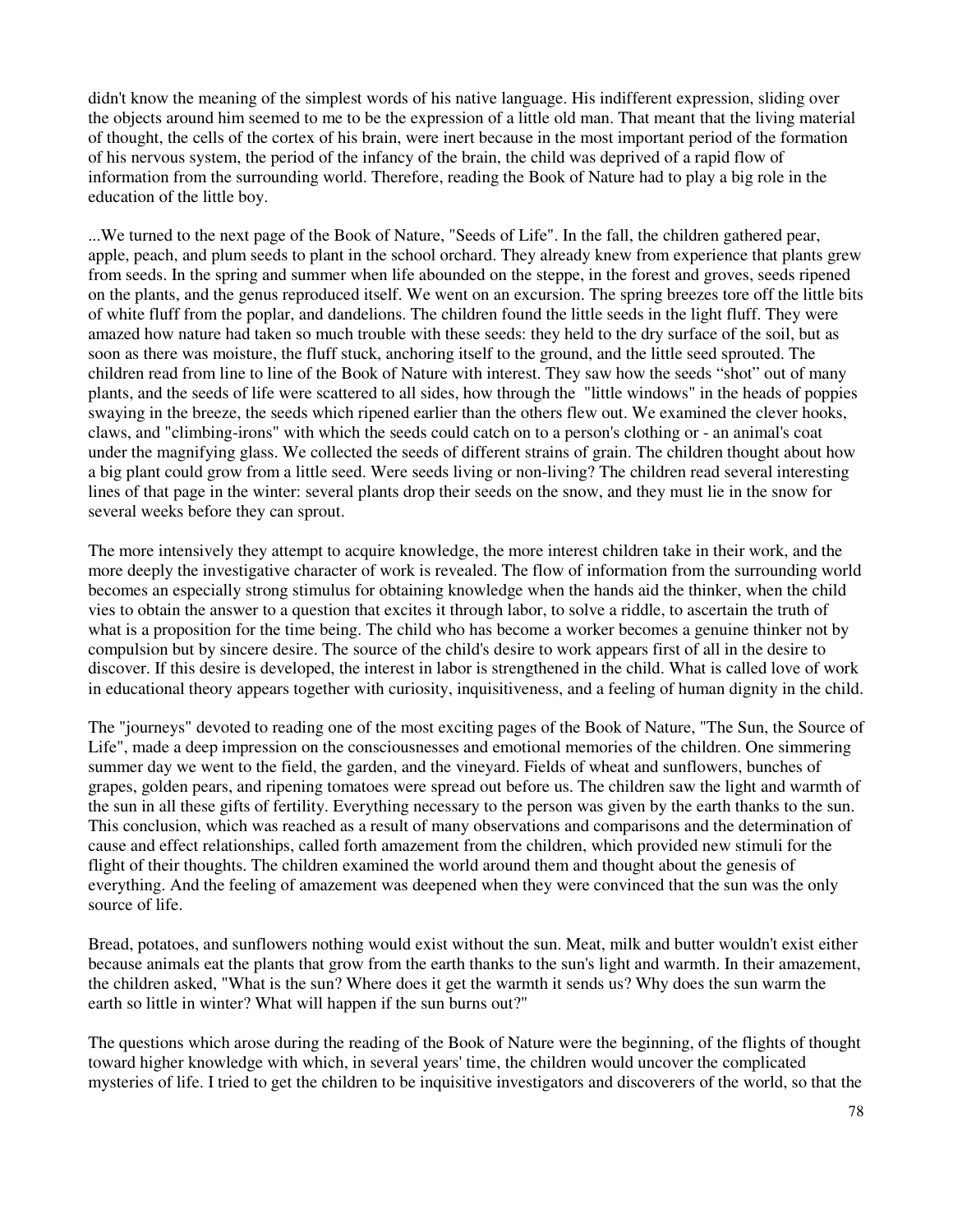truth would not appear before them as a ready-made conclusion handed to them on a platter by their teachers, but a clear picture of the world around them, experienced with wildly beating hearts. If a discovery excited the child, truth would become a personal conviction, which it would carry throughout life. Intellectual feelings, the experience of the joy of knowledge, surprise in the face of the greatness of nature and the orderliness of her laws--this is the source of a solid memory.

I saw intellectual feelings as the main method of development and strengthening of the memories of some of the children. Valya had a poor memory; everything seemed to fly in one ear and out the other. I had to get the little girl's heart to beat with amazement at the pictures of the surrounding world. We walked about the field and forest, to the riverbank, the garden, and the apiary for several days to read the page from the Book of Nature entitled "Every Living Creature Adapts Itself to Its Surroundings". I pointed the children's attention to the fact that several flowers closed up in hot weather, and opened up again in the cool of the evening. I showed how the delicate stalk of the snowdrop pushed up through the thick layers of fallen leaves like an arrow, how the bees built their hives and filled the combs with honey, how the roots of the grapevines grew to a depth of three meters to get moisture, and how the willow branches would fall into the silt and put down roots from which another tree would grow... These discoveries filled the heart of the little girl with joyful excitement. The expression of indifference in the child's eyes gave way to a living personal interest. Quiet Valya began to talk and asked: "But how does the bee know how to get back home? How does it find its beehive? Isn't the snowdrop's flower cold blooming when there is still snow on the ground?" Where there are questions, there are thoughts, and where there are thoughts, the memory is preserving pictures of the surrounding world and the laws of nature.

Here are the names of the pages from the Book of Nature which we read one after the other: "The Plant and Animal World", "How a Drop of Water Travels", "The person Uses the Forces of Nature", "Nature Awakes in the Spring" "The Longest Day of Summer", "Spring Flowers in the Forest, Field, and Meadow", "Summer Flowers", "Lily-of-the-Valley and Violets", "Chrysanthemums, Children of the Autumn", "Life in the Pond", "The Last Day of Indian Summer", "Nature Awaits Winter", "The First Morning of Winter", "The Lives of Birds in the Winter Forest", "Heads of Wheat", "Life in the Bird Family", "The Swallows Build Their Nests", "A Thunderstorm Draws Near", "Rainy Weather in the Fall", "The World of Flowers in the Midst of Winter", "The Forest Conserves Moisture", "The Storks Have Arrived", "The Birds Get Ready to Fly South for the Winter", "The Sun after a Summer Shower", "The Rainbow above the River", "Winter and Spring Crops", "The Sunflowers Have Begun to Bloom", "Stars in the Sky", "Life in the Soil", "The Green Leaf, a Storehouse of Sunshine", "Mushrooms and Moss", "How an Oak Grows from an Acorn", and many others. "The poor teacher presents truths; the good teacher shows how to find them," wrote Disterveg. In our day the inquiring approach to the phenomena of the surrounding world took on a special significance. It was very important that the pupils' method of thinking be based on investigation and searching so that the realization of scientific truths preceded the accumulation, analysis, comparison, and contrasting of facts. In observation of the phenomena and pictures of nature, the child masters the forms and processes of thinking and enriches its understanding, all of which is filled out by the real thinking-through of the cause and effect relationships that an alert eye will notice. Experience confirmed that the thoughts of the children while reading the Book of Nature were distinguished by significant features: operating with abstract understandings, the children thoughtfully addressed those ideas, images, and pictures upon which these understandings were based.

When my students, having read the Book of Nature throughout the years of childhood, became teenagers, and then young men and women, I was especially interested in how active cognition of the world around them in general intellectual development was rejected in the character and style of their intellectual labor and multifaceted intellectual interests. I was convinced that the intellectual lives of my pupils were distinguished by their great inquisitiveness. In all of their affairs, everything around them affected their feelings and thoughts. One of the traits of the mental lives of my students in the years of adolescence and early adulthood was their ability to see the inter- relatedness of the objects and phenomena of nature. They tried to find out about anything that was unclear or that they didn't understand from books. Books became sources of knowledge for them and were necessary to their spiritual lives.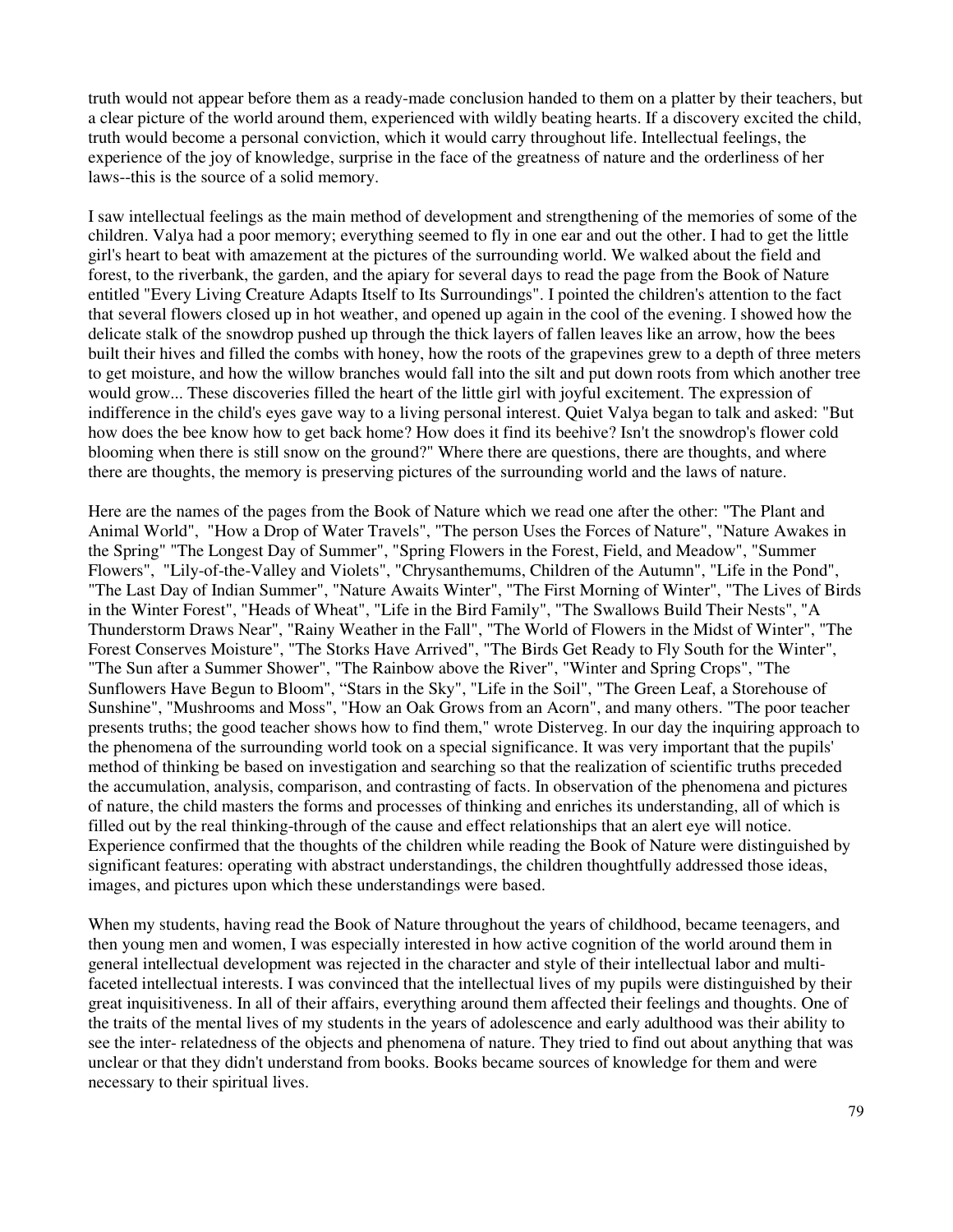### From the World of Things to Society. Where Does Everything Come From?

Nature is an abundant source for education of the person, but the formation of the mind, feelings, attitudes, and convictions only begin with the understanding of nature. The person lives in society, and in essence, all of his or her life presents itself in terms of the relations into which he or she enters with other people. I tried to get the children to think about an important truth during the entire four years they were in elementary school: the person lives thanks to hundreds, or even thousands, of other people who satisfy his or her material and spiritual needs. It is impossible to live in society without creating material and spiritual values for hundreds and thousands of other people. In work and in the process of mutual relations in society, the moral face of the person is formed along with his or her spiritual values, attitude toward life, and worldview. One of the important educational tasks of the teacher is to get the children to understand and feel that through the creation of material and spiritual good, personal interrelations are born in our society, as is the societal face of the citizen.

Experience convinced me that the little child comes to understand societal relations via an understanding of things, via the revelation of where all these things come from.

We ate lunch in the school dining hall and washed our dishes. Wait, children, don't leave the dining hall; let's sit at the table another half hour. Let's think about where all these things we use today come from. Where are all the things they gave us come from? The children enumerated everything they had eaten: bread, meat, potatoes, milk, butter, and eggs... The food was cooked on the stove, which had been built of new bricks not long before. The stove burned coal, which had been brought from the mines. The chain and tables we were sitting at were made of metal and plastic...

"Is that everything?" I asked.

"Yes," the children answered.

"Look carefully. There's something you haven't noticed... "

The refrigerator in the corner couldn't run without electricity. There were electric lamps on the walls. I wondered whether or not the children would notice these things.

They did. They realized with amazement that if there were no electricity, it would be difficult to live at home and study at school.

Where did all these things without which we could not live come from?

Our "journeys" into societal production and the complex world of work relations began with this question. Our every step led to more new discoveries. Thus the children experienced a feeling of great respect for working people while discovering the truth that the labor of almost all their parents was necessary in order to put bread on our table. But that was far from everything. The work of the people who built tractors, ploughs, and combines was also necessary because without machines, the grain could not be harvested. The labor of miners was essential because the metal to make the machines from couldn't be smelted without coal.

No less surprising discoveries awaited us in our becoming more closely acquainted with other things. Hundreds of people of very different professions in cities and villages far and near in our homeland had-to work so that the coal from the bowels of the earth arrived it our school kitchen. Hundreds of people had to work to smelt metal to make our tables from, and to make bricks from sand and day.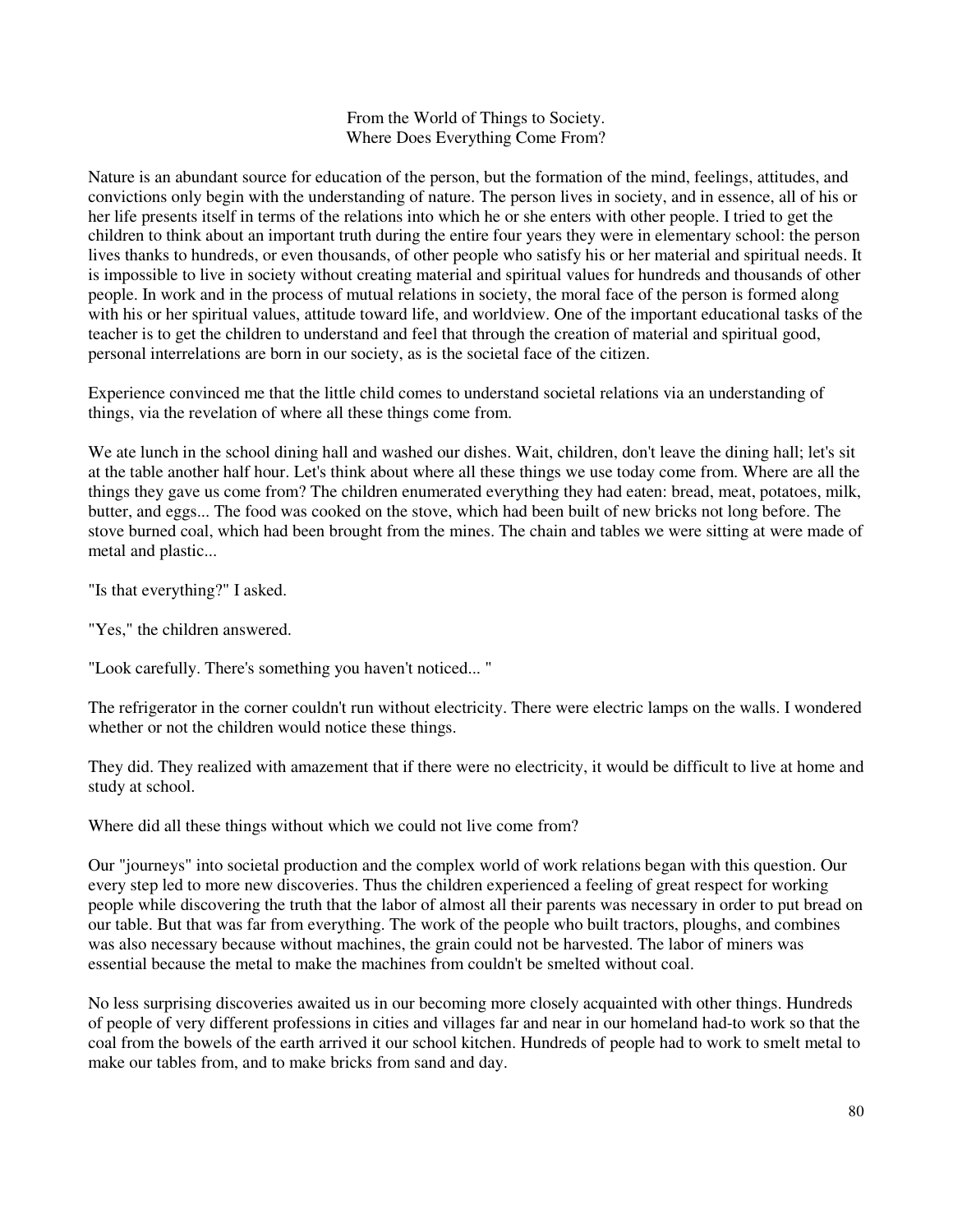Then in the same manner, we took our first step into societal production, into the world of interrelations at work, found out where our clothes come from, how paper is made, who made books and films for us, and who composed music. Week after week, month after month, we tried to understand the complexities of societal relations. We got to know the person through the world of things. Things, material and spiritual values, helped us see, understand, and feel the person. Stepan Maximovich, the baker, whom we met at his place of work, was not simply a person in the children's eyes, carrying out his modest task of making bread, but a creator of life without whom hundreds and thousands of people could not live. Every week we met with workers, the producers of material and spiritual good for hundreds and thousands of people, with combine and tractor drivers, metal craftsmen and turners. On one of these spring days after the children had finished the third class, we went to the Kremenchug Hydroelectric Station and saw how electric power was produced. We met with the power specialists.

The attitudes of the workers with whom the children met toward their jobs was an important factor in the formation of the children's moral outlooks. The things people create for others seem so ordinary that at first glance, there seems to be nothing remarkable about such material blessings as bread, meat, milk, sugar, and other things. When people were proud of their labor and considered it to be a service to society, it had a strong influence on the children. The truth that work elevates and brings the person complete happiness was not an abstract idea to the children, but the essence of life. From childhood the person was certain that the most important walk of life in which his or her strengths and creative ability could be revealed was honest work for the good of society.

A Thousand Problems From the Math Book of Life

An important task of the school is to teach the person to think creatively and to be a searching, inquisitive person. I imagined the years of childhood as a school in thinking, and the teacher as a person who cared about the formation of the organism and the inner world of the pupils. Concern for the development and strengthening of the child's brain so that this mirror reflecting the world would always be sensitive and receptive is one of the main duties of the educator. Just as the muscles develop and grow stronger from physical exercise and overcoming difficulties, so are efforts and labor necessary for the formation and development of the brain.

The child's brain develops and grows stronger due to a complicated internal process of awakening the energy of the cells, which occurs at a moment determined by the multi-faceted connections between the objects and phenomena of surrounding world-- cause and effect, temporal, and functional. When the student thinks through something, searches, tries to get to the essence of something he or she doesn't understand, the cells in the cortex of the brain make efforts which throw these microscopic muscles, the strength of which becomes reason, into action. I saw my task as helping the children understand the connections between the phenomena of the surrounding world, and to activate new strength in the efforts of those microscopic muscles every time. This complex phenomenon is the process of formation, strengthening, and development of the most important qualities of the brain-inquisitiveness, sharp-wittedness, and the ability to observe.

The work of the human brain is discrete, occurring at intervals. Stimulation of the stream of information from the surrounding world arises first in one group of cells in the cortex, then in another. Thought instantaneously switches from one object to another, and that switching is an important factor in the process of thinking. The ability quickly to change one's train of thought corresponds to the transforming of thoughts from one group of cells to another. This is the main precondition of adequate mental ability. The child can think--that means that within some interval of time (a second, for example), its thoughts can switch from one object to another many times. This process is so fast that the thinker doesn't notice it, and it seems that he or she is thinking simultaneously about the area of the swimming pool and the first and second drains, out of which a specific amount of water is flowing at unequal rates over a certain amount of time. In other words, the student comprehends various objects and phenomena simultaneously and analyses and compares them. Our task consists in developing this important mental ability in every child.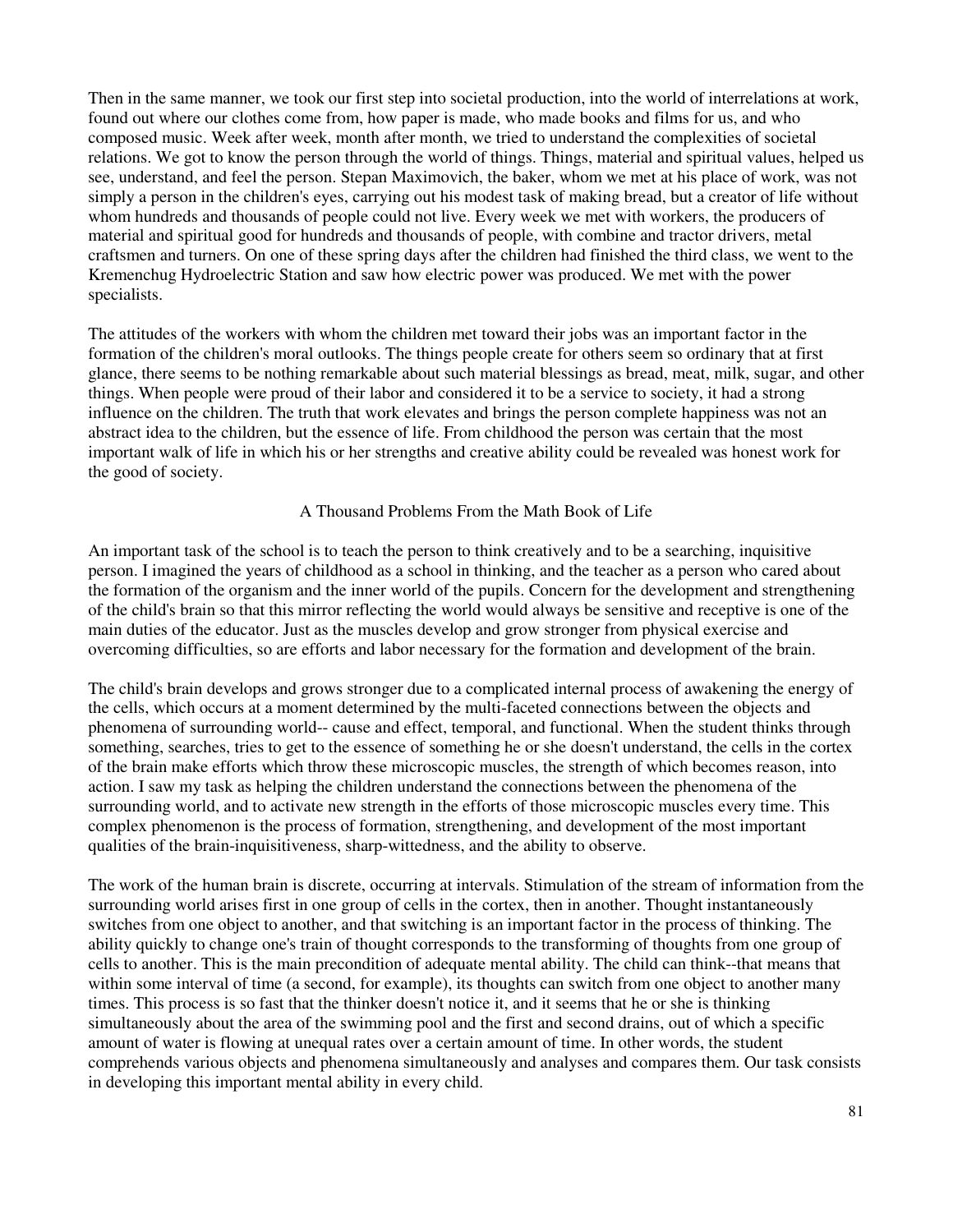Effective exercises to awaken the internal energy of the brain and to stimulate the play of strength in the "intellectual muscles" are found in problems, which develop keenness and quickness of wit. These problems are found in the things, objects, and phenomena of the surrounding world themselves. I directed the attention of the children to this or that phenomenon, trying to get them to see the secrets they didn't yet understand, so that they would attempt to find the essence of these things, to locate the truth. Activity and human labor appear as the key to solving these problems. Straining intellectual strength, trying to determine the connections between objects and phenomena forced the child to complete a specific task. There were thousands of such problems in the world around us. The people had thought them up, and they live in the creativity of folklore as interesting stories and riddles. This is one of the first problems I gave the children to solve during a rest period:

"You have to take a wolf, a goat, and a head of cabbage from one side of the river to the other. You can't take them all at the same time or leave the wolf with the goat or the goat with the cabbage. You can make as many trips as you like. But you can take only the wolf with the cabbage or any one of the three by itself. How can you get the wolf, the goat, and the cabbage to the other side of the river so that everything turns out right?"

Folk wisdom is full of these riddles, and small children find them quite interesting. All the little boys and girls started trying to figure out how to get the three "passengers" across the river so that the wolf wouldn't eat the goat, nor the goat the cabbage. We were sitting on the shore of the pond. The children drew the river in the sand and found little pebbles. Everyone would probably not solve the riddle, but all the children thought hard. This was an excellent means for developing mental strength.

Solving such a riddle requires the same kind of efforts as chess: one must think several steps ahead. I gave this problem to my seven-year-old children soon after the beginning of the first grade. Three children, Shura, Seryozha, and Yura solved it in ten minutes. The quick train of thought of these children surged ahead, combined with tenacious, sharp memories. In fifteen minutes, almost all the children had solved the riddle, but Valya, Nina, Petrik, and Slava once again had no results. I saw that their train of thought stopped suddenly. The little children understood the thought of the problem, the clearly laid out examples and phenomena we were talking about, but as soon as they got through the first suggestion, the idea that had been clear grew dim. In other words, the child forgot what it remembered only a second ago.

From the rich treasure chest of folk wisdom, I took more and more riddles, hoping first of all, that interest would be awakened in the composition and subject of the riddles in my slow learners. A couple of days later, I gave them the following problem: "A small detachment of soldiers came to a river they had to cross. The bridge was out, and the river was deep. What could they do? Suddenly their officer noticed two boys playing with a canoe on the shore. But the canoe was so small that only one soldier or the two boys, and no more, could row across at one time. All the soldiers ferried across the river in that canoe. How did they do it?"

Once again I observed how the children thought. Again they drew in the sand, trying to hold several "moves" in their heads at once. Again I saw how depressed Nina, Slava, and Petrik were. Valya's eyes sparkled with joy: she had solved the problem.

I started to work separately with my slow learners. I gave them simple folk riddles designed to deepen comprehension of natural numbers and to determine the interdependence of numbers. Here are five such riddles:

1. "Falcons and Oaks": Some falcons flew up and lighted on some oak trees. If there was one falcon per tree, one falcon remained. If there were two falcons per tree, one oak remained. How many falcons were there in all, and how many oak trees?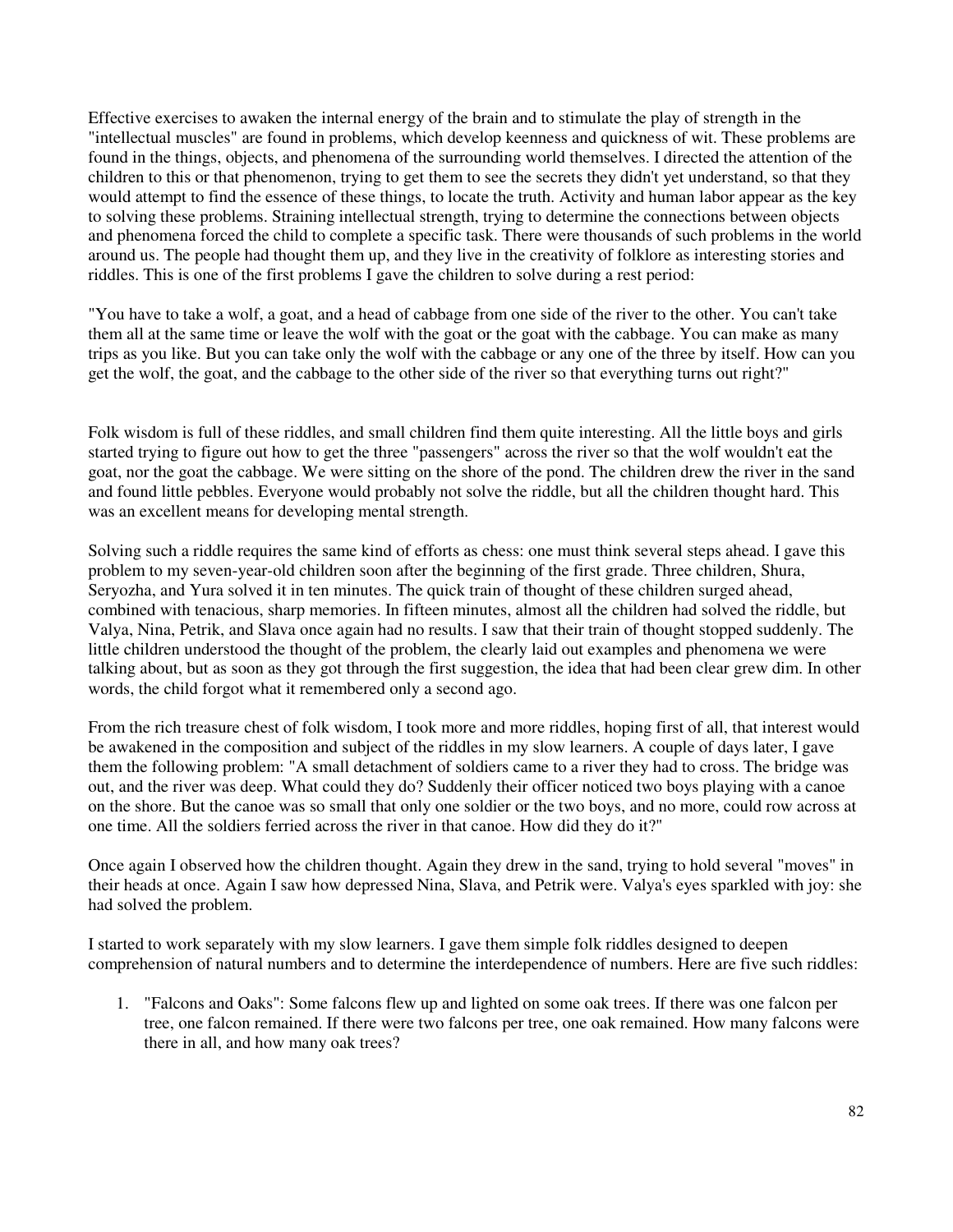- 2. "In the Pasture": There were two shepherd boys. If the first one gave the second one sheep, then they would have the same number. If the second gave the first a sheep, then the first would have two more sheep than the second. How many sheep did each shepherd have?
- 3. "How Many Geese?" A flock of geese flew up and was met by a gander. "Hello, hundred geese!" he said. "Oh, no, there are not a hundred of us," the geese answered. "If you want to know how many of us there are, then double our number, and add half of that, then a quarter, and you as well, fine gander, and then there will be a hundred of us." How many geese were there in the flock?
- 4. "Heads and Feet": Chickens were pecking, and rabbits were hopping about the courtyard. There were ten heads and twenty-four feet in all. How many rabbits and how many chickens were there?
- 5. "How Many Balls'": There were ten yellow balls, ten red balls, five green balls, and five black balls in a sack. Close your eyes and pick out the smallest number of balls you can. But be sure that you have seven balls of one color. How many balls must you take?

These riddles were an irreplaceable means of training the mind. The children had to remember from two to four "moves" to solve each of them. In six months, Valya and Slava could solve such problems, but Petrik and Nina still had no luck. They couldn't remember anything, and without memory, it is impossible to make a series of "moves".

What was the explanation for this phenomenon? Obviously, some of the children didn't have the ability to switch their thoughts from one object to another instantaneously. They couldn't remember and comprehend all of the elements of the problem at once. Why that ability was not worked out in the cortical cells is another question. The explanation does not lie simply in lack of innate ability, but this cannot be ruled out entirely. Observation shows that if the train of thought is broken instantly, and if in the same instant, the child cannot direct its mental gaze upon what is present now and what was present several moments ago, it cannot think. It will be difficult for the child to determine the connections between several different objects and phenomena.

I studied the thinking of children, especially such slow learners as Valya, Petrik, and Nina, not for some kind of theoretical goals, but to facilitate their intellectual labor--to teach them to study. Observation confirms that one must first of all teach children to keep in mind the thoughts of a row of objects, phenomena, and events, and to think through the connections between them. From deepening its examination of the essence and internal order of an object, the child must gradually expand this examination to a series of objects placed at a distance from it. Studying the thinking of slow learners, I was even more convinced that the inability to think through, for example, a problem, is the result of the inability to think abstractly, to digress from the concrete. Children must he taught to think in abstract ideas. Valya should not be drawing a concrete picture of a wolf in her imagination. Her thinking should not stop at how the goat reaches for the cabbage. For the child, all these images should be abstract ideas. But the route to the abstract is through a deep understanding of the concrete. One must imagine what is going on in the child's head when it is thinking. The ability to think must be taught, or otherwise the children will strain their memories and cram, dulling their thoughts even more. I tried to imagine what went on in the heads of my students. Perhaps it was only a diagram, but I am sure that to some measure, it correctly reflects the picture of thinking. When the child's thoughts switch from one idea to another, a new group of brain cells are activated. Its thoughts will surge onward only when the train of thought between images and perceptions is not broken, when information and signals go from one side to the other: the new idea lets itself know about what was received earlier, and what was received earlier reminds itself about the new information. This swift interchange occurs many times within an instant. This process is what we're talking about: the child thinks and considers. The firmer the train of thought awakened between the two ideas, the deeper the thought, the broader the circle of objects and phenomena children can hold in their reason.

The sources of the firmness of these trains of thought are hidden, apparently, in the very nature of the living gray matter of the brain, in the very delicate biochemical processes going on in the brain of a given person, and, as observation of pre-school children shows, in the character of the surroundings, upon which the formation of intellectual abilities in the period of the infancy of the nervous system depends to a considerable extent.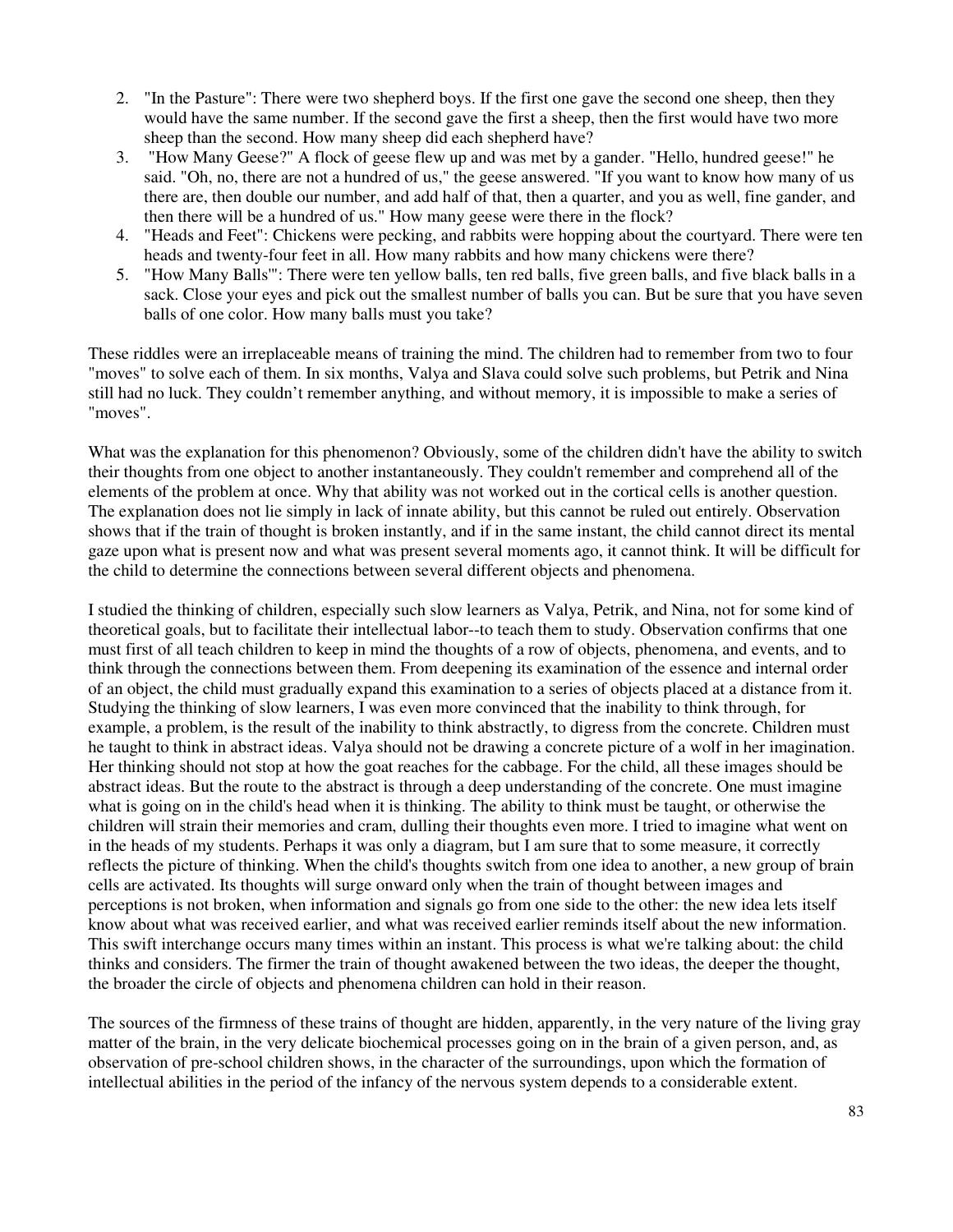Undoubtedly, the cells in Valya, Nina, and Petrik's brains suffered from insufficient development of that nervous energy which, is the source of firmness of train of thought in the connections between the different living islands of thinking. The links connecting the centers of awakening are weak and die away quickly. The child cannot simultaneously grasp the thought of several images. When Petrik made an effort to remember what was clear to him several seconds earlier, I saw that he had obviously lost the train of thought.

The reasons for this peculiarity of thinking in different children vary. The main reason is obviously that in early childhood, when the flow of perceptions is especially variegated and varied, the child didn't think much about the connections between the objects and phenomena in the world around it, and the living islands of thinking in its brain did not develop two-way connections for the flow of information. All this is the result of inattentiveness and indifference to the development of the child's thinking on the part of adults. The child asked some adult, "Why'" for the first time and didn't get an answer, and a second time without results. The indifference of adults (and occasionally a short reply-- "Leave me alone; don't bother me.") weakens the delicate connections in its brain which must be strengthened time and time again precisely during these years.

One of the reasons for this negative characteristic of thinking is poverty in the emotional reactions of children to the phenomena of the surrounding world, as a result of which, the emotional impulses from the sub cortical region of the brain are weakened.

With every month of lessons, I was more convinced of the importance of educating the parents of pre-schoolers. Before the child has entered school, while it is still at home with its mother and father, one must tell the parents a great deal about education. To provide for the future generations of school- children, we created a school for parents who had two- to six-year-old children. We set up a program of study including questions of the physical, psychological, intellectual, moral, and esthetic development of the child, and how the parents could teach the future pupils to think. Now this school works on a permanent basis.

Educational knowledge is especially important during the period when the mother and father are the sole educators of the child--during the pre-school years. To a large measure, the spiritual life of the child from two to six years depends upon this elementary knowledge on the part of the parents, which is expressed in a wise understanding of the very complicated spiritual development of the person. We tried to equip the parents with certain knowledge and habits. We spent a lot of time on the question of how to teach the child to think, and by what method its intellectual abilities should be developed at the school for parents. At the foundation of many years of experience, we put a thousand questions about the surrounding world--these were the questions children most frequently ask their parents. We explained how to answer when a small child asked them so as to develop its inquisitiveness and curiosity. Together with parents, we worked out a program of nature walks for the preschoolers, designating the objects, which should be observed. We gave special attention to seeing that an atmosphere of respect for books reigned in every family with pre-school children.

Many years of observation have convinced me that there are also inherited factors on the strength of which difficulties in intellectual education arise. Alcoholism in the parents is a terrible enemy of the whole organism of the child, but it is especially pernicious for its brain.

Every time favorable conditions for problem solving are created as exercises for the brain, I held those children who thought slowly and remembered with difficulty closer to myself. I had to think up various puzzles and riddles until in the end I managed to achieve the first connections between the living islands of thought in Nina's head which connected impressions and images of the surrounding world.

I recall a winter day when we sat by the aquarium. The children were counting the fish, and some came up with more, while others found less. I gave them a riddle: "Brother saw two big and four little fish in the aquarium. Sister saw two big and three little fish. Mama saw three big and five little fish. Mama saw all the fish that live in the aquarium. How many fish were there?" The problem did not present any difficulties for many of the children,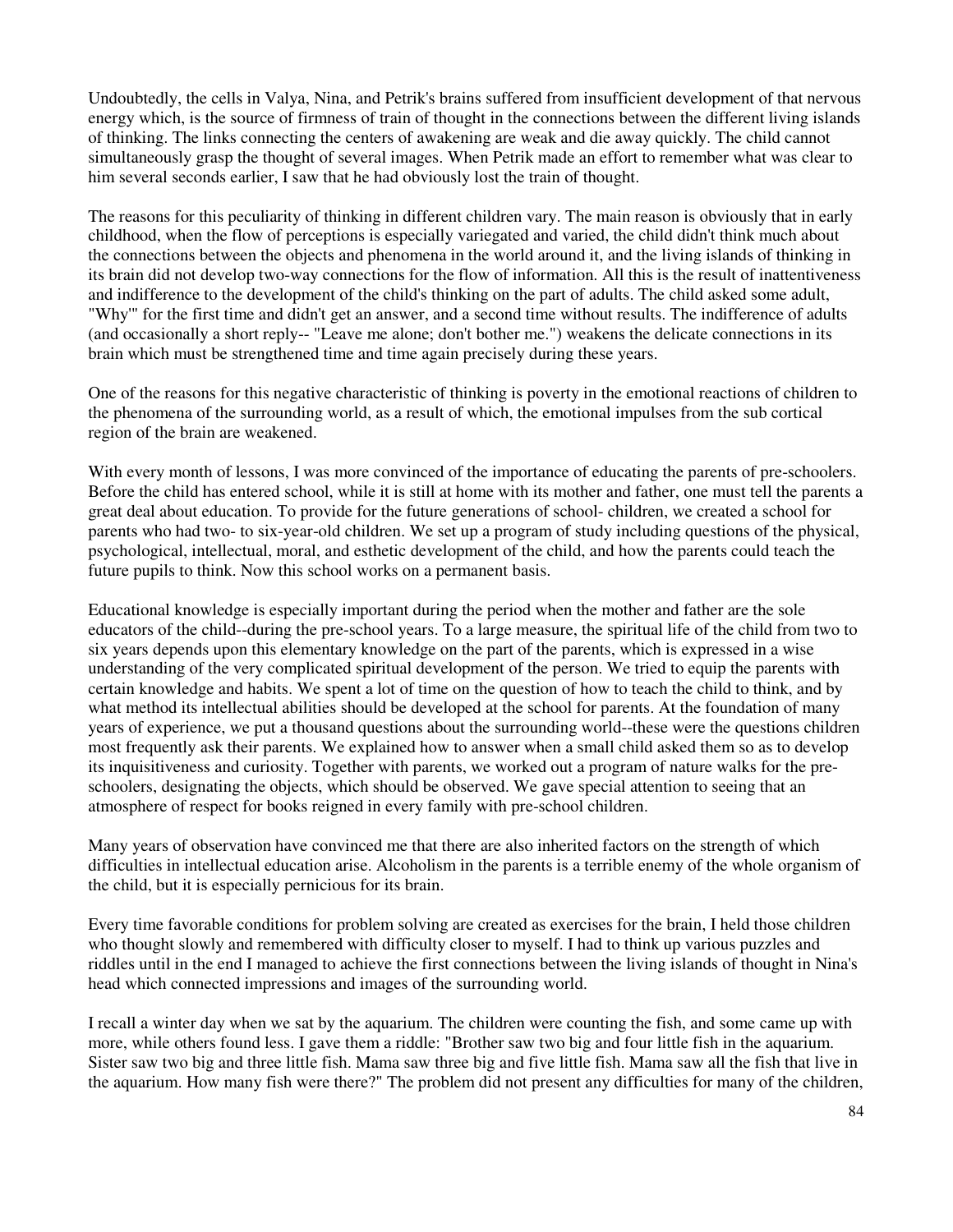but Nina thought for a long time. In the end, she joyfully clapped her hands. "Yes, brother and sister didn't see all the fish, but mama saw all of them. So there were three big and five little fish in the aquarium. They were hiding in the grass out of sight...But mama saw them." Valya and Petrik began to solve such problems and even some a little more difficult.

Gradually I began to give these children more difficult problems to strengthen the success they had attained. In the third year of studies when we were picking apples in the kolkhoz orchard, Nina solved such a riddle: "Three brothers were mowing hay in the meadow. At noon, they lay down to rest under an oak tree and fell asleep. Their sister brought them some lunch: soup, bread, and several apples apiece. She didn't wake them up, but left their lunch basket and went back home. The oldest brother woke up and saw the apples. He divided them into three parts, but he didn't eat all of his share. He saved one apple for his favorite brother--the youngest one. Then he lay back down and went to sleep. The middle brother woke up, but he didn't know that the oldest brother had already eaten some of the apples. He divided the apples that were left into three parts, but he didn't eat all of his share either. He left one for the youngest brother because he had a sweet tooth... Then the middle brother lay down and went to sleep again. At last, the youngest brother woke up. He saw seven apples in the basket and didn't know how to divide them up into three parts. He thought for a long time, but couldn't decide what to do. Then the other brothers woke up and explained everything. How many apples had the sister brought her brothers?"

Many of our arithmetic problems dealt with work, a topic the children were well acquainted with. In solving these problems, the children observed again and again how their elders tilled the soil and sowed seeds, planted trees and fertilized them, gathered in the harvest and stored up groceries, built houses and repaired roads. The connections between impressions were strengthened by the establishment of these connections in life. Thought and memory developed in an undivided unity. For solving the overwhelming majority of the problems, the children resorted to drawing or created a schematic model of those examples, which were being discussed. The children put puzzles, riddles, and brainteasers in their wall newspaper, which they began to put out in the second half of the third grade. Problem solving took the shape of an original type of competition of persistence, assiduity, and hard work. We finally held mathematics Olympics in our class in the third form. The children were given problems of various difficulties so that every child could succeed at some of them. Gradually, the mathematics Olympics caught the attention of the other elementary classes and was held throughout the school.

In solving problems from the "math's book of the world around us", the children's thoughts were awakened and they learned to think. One cannot speak of children's having a good knowledge of mathematics or any other subject if they have not been taught to think, if the process of thinking has not strengthened their brains.

Lev Tolstoy advised: "Avoid all arithmetic definitions and rules, but force yourself to conduct as many activities as possible, and correct not because what was done was not according to the rules, but because there was no thought behind it."' This advice does not disclaim theoretical generalizations, definitions, and rules, as it may seem to at first glance. Just the reverse, Tolstoy wants to direct the student to think through the essence of definitions and rules and to see a generality proceeding from the very nature of the thing in the rule rather than some sort of incomprehensible verity. If the teacher takes such an approach to truth, the child itself "discovers" the definitions. The joy of this discovery is a great emotional impulse, which plays a big role in the development of thinking. One must not forget that Tolstoy's advice is applicable only to little children.

Solving problems from the "math book of the world around us" should not be considered as the only means of greater success in math. While it has the ability to develop thinking, nonetheless, it plays an auxiliary role and is secondary to the demands of the educational process during lessons. This means will be effective only within the general complex of methods and means of intellectual, moral, esthetic, and vocational education. I see it, figuratively speaking, as a bridge to achieving the main goal of elementary school--to give children a firm outline of simple knowledge and practical skills. In the study of mathematics, accuracy, fixed demands and goals play an especially important role. Every school year I determined what exactly the students had to know thoroughly and retain in their memories. The fundamental of mathematical knowledge, upon which the solidness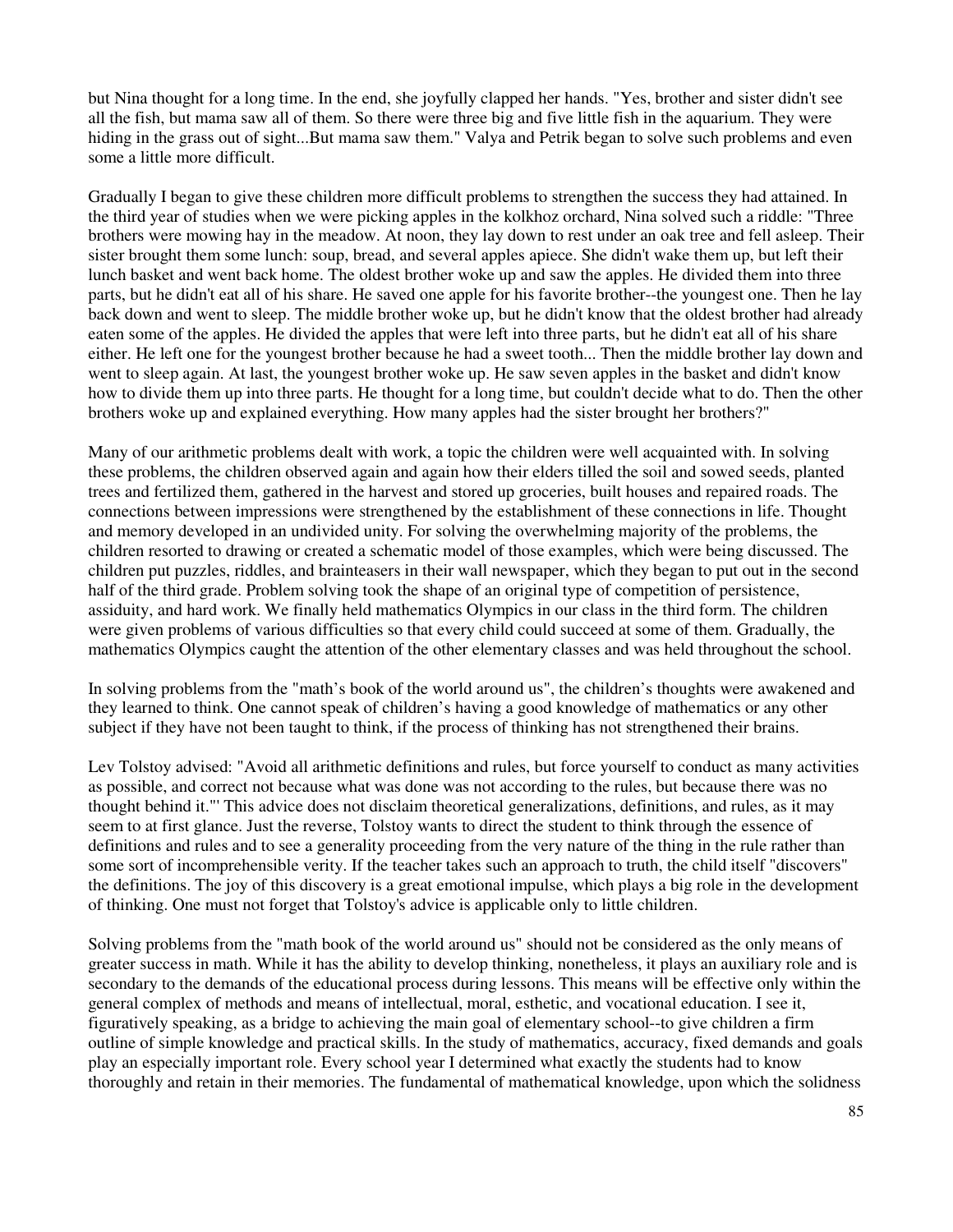of further mathematical education depends, is knowledge of the principles of the natural numbers. I tried to reach a point where, already in the first grade, every student could quickly answer any question connected with adding and subtracting sums up to 100 without stopping to think. To reach this goal, a complex of exercises on the analysis of the composition of numbers was established. I couldn't imagine creative work in the elementary forms or in the future without a firm knowledge of the multiplication table. Remembering necessary spheres of knowledge is one of the important means of creative thinking.

It is difficult for the child with a poor memory to think or imagine. I had long been concerned about how to strengthen and develop children's memories, to enrich their understanding of truths and generalizations, which could always be used to arm their thinking. One of the means of developing the memory was the "arithmetic box". This was a visual aid with the help of which the children checked their knowledge of arithmetic. The evaluation took the form of mathematical squares they made themselves: wooden cubes formed the sides of the square, and numbers written on every cube gave the sum in equal numbers on all sides. There were special problems designed for the repetition of the multiplication table in the "arithmetic box".

The arithmetic "electrina" was an excellent means of developing and strengthening the memory. It was a device the activation of which was based on the use of an electric circuit. Every student repeated the multiplication table on this device and named the natural numbers. In the third grade we began to make our own mathematical "electrinas", and we had made four of them before the end of the fourth grade. In the process of this work, I was once again convinced how important the combination of thinking and working with one's hands is for the students' intellectual development. Children with unsteady memories strengthened them thanks to participation in making visual aids. (Of course, this gave definite results in conjunction with other means of influencing the thinking process.)

Chess occupied a big place in teaching the children to think. Shura, Galya, Seryaha, Yura, Vanya, Misha, and some of the other children had already started to play chess in the School of Joy. The little boys and girls could often be found sitting at the chessboard. Playing chess disciplined the thinking and taught concentration. But the main thing here was memory development. Observing the young chess players, I saw how the children thoughtfully recreated the situation, which had been and imagined what would be. I wanted very much for Valya, Nina, and Petrik to learn to play chess. I taught them the game, and the children thought about the next move. Chess revealed to me that Lyuba and Pavel could think mathematically. Until they learned to play chess in the third grade, I did not notice any sharpness or tenaciousness in their thinking.

Without chess it is impossible to imagine foil development of the intellectual abilities and the memory. Playing chess should enter the life of the elementary school as one of the elements of intellectual development. Here we are speaking particularly of elementary school where intellectual education occupies a special place and requires special forms and work methods.

# Our "Journeys" Around the World

The elementary teacher must gradually widen the mental outlook of the child from its native fields and forests to the picture of nature and life in our homeland and all over the world.

In the first grade the children already understood quite well that the earth is an enormous ball revolving around the sun, and that at one and the same time, in some parts of the earth, it is hot summer while in others, it is the depth of winter; it is night in some places and day in others. From the second form, we began to make "journeys" around the world. The children would sit in the "green classroom", and before them would be a large globe with an artificially lit "Sun". The "Earth" revolves around the "Sun" and the "Moon" around the "Earth". "Look, children," I said, pointing to our country, "This is where we live. We live not far from the Western border, so we will take a long journey to the East, visiting the cities and towns, seeing how the people live." Then I told them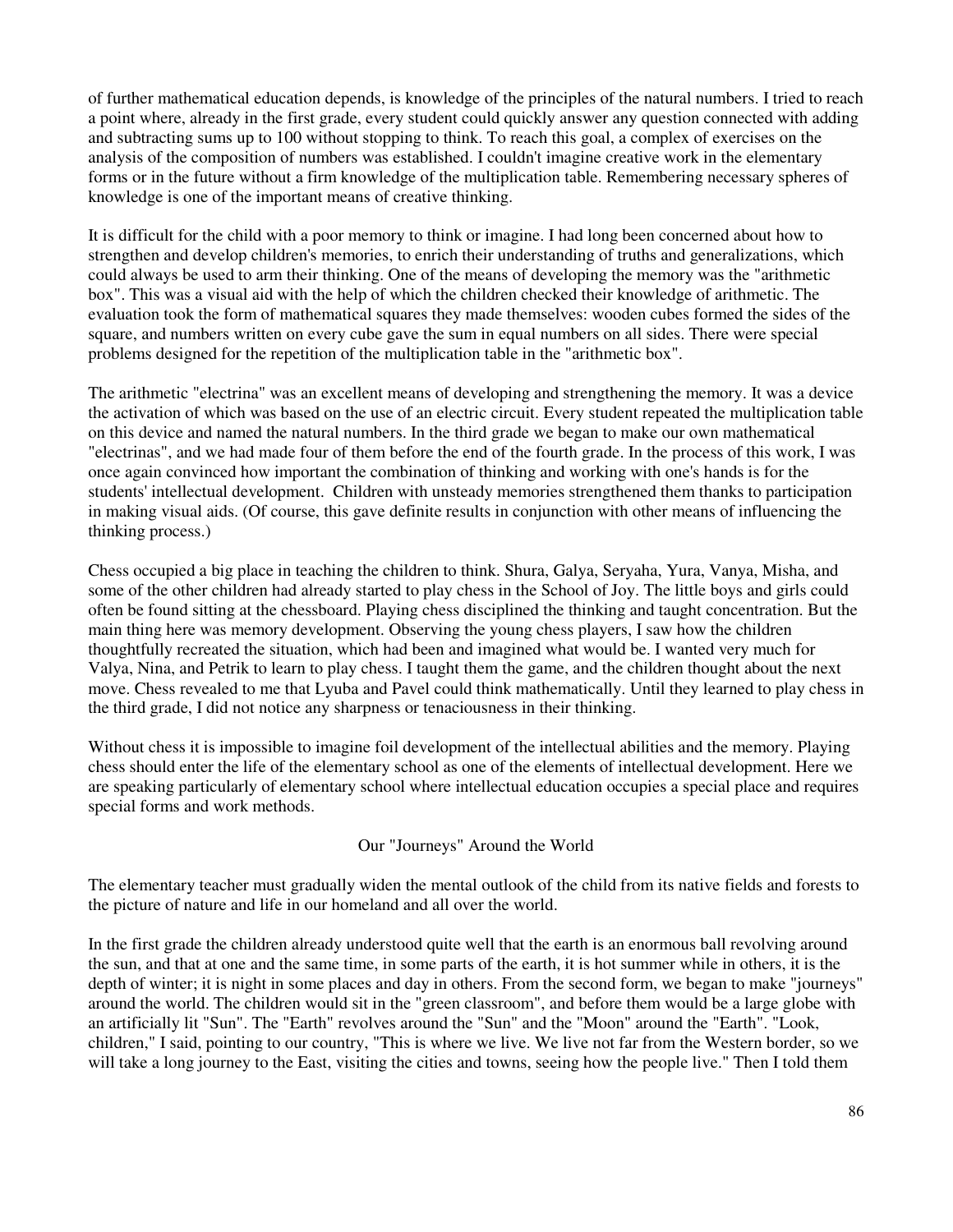about the fields and rivers, the inhabited points which we met on our journey. My words were accompanied by the showing of pictures and filmstrips.

Evening was approaching, and the two hours of our journey had passed by without our noticing it. We had not traveled even 100 kilometers. The children waited with impatience for the continuation of the "journey".

...Again we see cities and towns, forests and rivers, construction sites and monuments of antiquity, but the journey doesn't seem repetitive. Several days of "travel" went by, and we were already drawing near the Volga. We saw the hydroelectric stations and met shepherds on the broad steppes along the Volga. Holding their breath, the children listened to the story of the great Battle of Stalingrad. Which determined the fate of humanity. If thousands and tens of thousands of heroes had not stood here to the death, had not repelled the onslaught of the cruel, strong enemy, had not broken his spine, then we would not have been sitting in a day classroom that day. Children must be led into the larger world of care and concern for the fate of humanity from an early age. Let the child feel that even now there are forces preparing to unleash a new, bloody war on the earth. Let the heroic feats of their grandfathers and great grandfathers draw the children to the certainty that the person is not a speck of dust in the whirlwind of fate, but a great force. The children entered more deeply into their native land, and a new picture opened up before them: the rich Urals with its inexhaustible mines, the secretive taiga, and the great Siberian rivers... We devoted several days to the beautiful land of stones from the Urals, "traveling" with the geologists looking for mineral treasures. Then we took a trip on a steam- ship along Lake Baikal admiring the mountains and forests, staying around a campfire for the night... Moving further, the riches of the Far East opened up before the children, and then the sea. We traveled to Sakhalin on an ocean-going steamship, and then we went to the Kuril Islands where day begins in our homeland. Our journey lasted about three months, and every day we traveled about 100 kilometers, meeting with the representatives of more than forty nationalities, getting acquainted with excellent people--grain growers, builders, miners, fishermen, and geologists. And all of them worked so that we could live well. A feeling of pride grew in the children: look how enormous, rich, and friendly our country is.

One after another, we took a few more trips around our homeland. We went to the North with its severe, beautiful tundra and mighty Arctic Ocean; we met the courageous Polar explorers, reindeer herders, and loggers. In the West, we got to know the lives of our fellow Huzuls. We admired the beauty of the mountain pastures, and in the South, we traveled through the mountains of the Caucasus and across the plains of Central Asia.

We spent a whole year en route. The word "homeland" was filled out with bright pictures in the children's minds, and a feeling of pride at the heroic work of the Soviet people was awakened in them. Using our example, "journeys" about our native land were taken up by the teachers of the other elementary classes as well. We tried to make the children understand the great victories of the Soviet people, which are incorporated into the meaning of the word "homeland".

Our "journeys" to the fraternal republics of the Soviet Union were very interesting from an educational point of view. We began with a journey along the Dnieper, a river of three fraternal peoples--Russians, Ukrainians, and Byelorussians. Floating along the great river, we got to know the cities and villages, the heroic past and genuine fraternity of the peoples. Smolensk and Loev, Kiev and Kanev, Cherkassy and Kremenchug, Zaporahye and Kakhovka-- each of these cities reminded the children of the great fraternity of peoples sealed with the bloodshed in the struggle with the enslavers, for liberation from the exploiters, for freedom and independence in the years of the Civil and Great Patriotic wars. During our "journey" along the Dnieper, the children listened to Ukrainian, Russian, and Byelorussian songs praising the beauty and greatness of this river and the fraternity and friendship of the peoples. The feeling of profound pride in their socialist homeland was awakened in the children by the story of what had been built in our republic during the years of Soviet power.

We spent several days on journeys to places with monuments of friendship. We began in Pereyaslav-Khmelnitsky where the Ukrainian people expressed its will for eternal union with the Russian people. We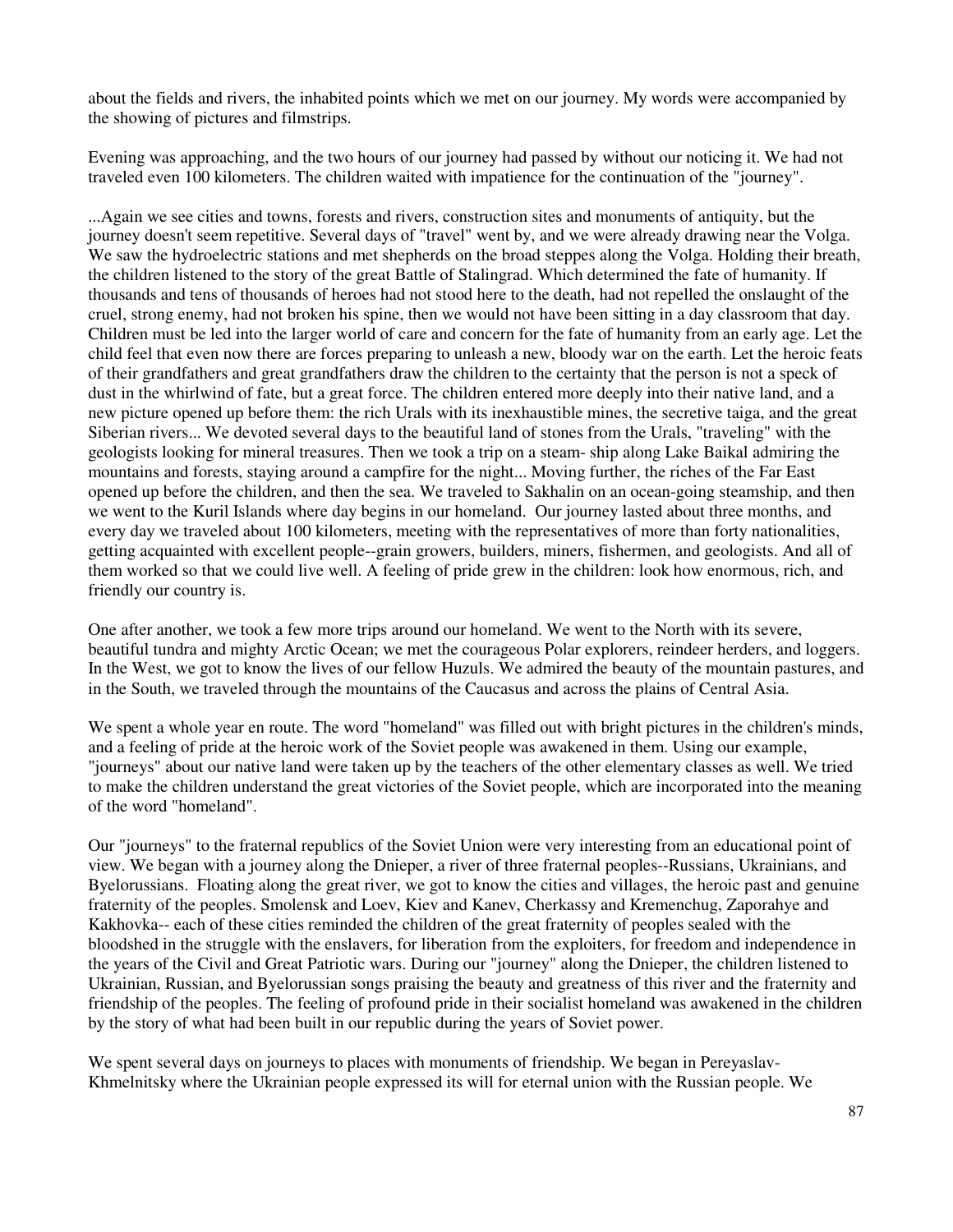mentally went through several hundred cities, the fates of which were tied to the general struggle of the Ukrainians and Russians for freedom and independence of their native lands and for the reconstruction of the industries, which had been destroyed during the Civil War and the fascist occupation.

The many days of travel through the Russian Federation made an unforgettable impression on the children. The great friendship of our peoples opened up before them that more than one hundred different nationalities live on Russian land. The children got acquainted with the lives and work of the peoples of Povolzhye, the Northern Caucasus, the Urals, Siberia, the Far East, and the Far North.

We took several journeys to Lenin's memorial places on the map of our homeland. Ulyanovsk, Kuibyshev, Kalan, Leningrad, Moscow, and Shushenskoye each of these points on the map awoke clear pictures in the children's hearts: I talked about the childhood, youth, and adult years of Vladimir Ilyich Lenin, the creator of the Communist Party and the Soviet state. The "journeys" through Byelorussia and Moldavia, the fraternal republics of Central Asia, the Baltic, and beyond the Caucasus opened more new pictures of the great friendship of our peoples before the children. Our imaginary "journeys" were even clearer and more interesting because our class had Russian and Byelorussian schoolchildren as pen pals.

{The Civil War in the USSR (1918-1922)--A war of the workers and working peasants in Soviet Russia against external and counter-revolutionary forces for preservation of the achievements of the Great October Socialist Revolution (1917)--Ed.}

We set out on a "journey" around the borders of our country. I wanted to show the variety and beauty of nature in different corners of the earth, to tell about everything good that exists in the lives and work of the peoples of the world, to fan interest in the culture and art of the people of the present and those of the past who speak different languages. I wanted to show the struggle between good and evil throughout the planet. Visual aids played an even bigger role in these "journeys" than they did in the "journey" through our native land: it was necessary to create an impression of far-off lands, of natural phenomena, which the children didn't see here at home.

At first we visited the countries where it's always summer. Day after day the children got acquainted with nature, the way of life, the work, and culture of the peoples of Egypt, India, Ceylon, and Indonesia. They listened to stories and watched films devoted to those countries. It was as if they had been carried off to the tall palm trees, felt the parching heat of the tropical sun and the steamy showers and observed the lives of the workers. The "journey" to the land of the pyramids, to Egypt, was exciting.

Then we set off on a "journey" to the neighboring states. We visited the Baltic countries and Scandinavia, then the countries of Central Europe and Turkey, Iran, Afghanistan, and Japan. In such a fashion, we took journeys to Africa and South America, to Canada and the USA, to Australia and Antarctica. The children found the ways in which people work in various parts of the globe quite interesting. Wherever people live, whatever colors their skin, whatever the language they speak, they work and raise children and dream of happiness. I tried to show as clearly as possible the work and lives of our brothers-the peoples of the socialist countries-and to awake in the children a feeling of friendship toward the workers.

I told the children about the German Democratic Republic. They had a clear idea that Nazism and the German people are not the same, and that the best sons and daughters of the German working class gave their lives in the cloudy days of the Hitlerist reaction to protest against Nazism--the same enemy against which the Soviet people fought.

"Journeying" about the earth, the children saw that far from all people live happily, there are countries in the world where one person oppresses another, where poverty and hunger rule. An impression of the reasons for this evil was formed in the children's minds--an unjust social system. Gradually, the children were convinced that a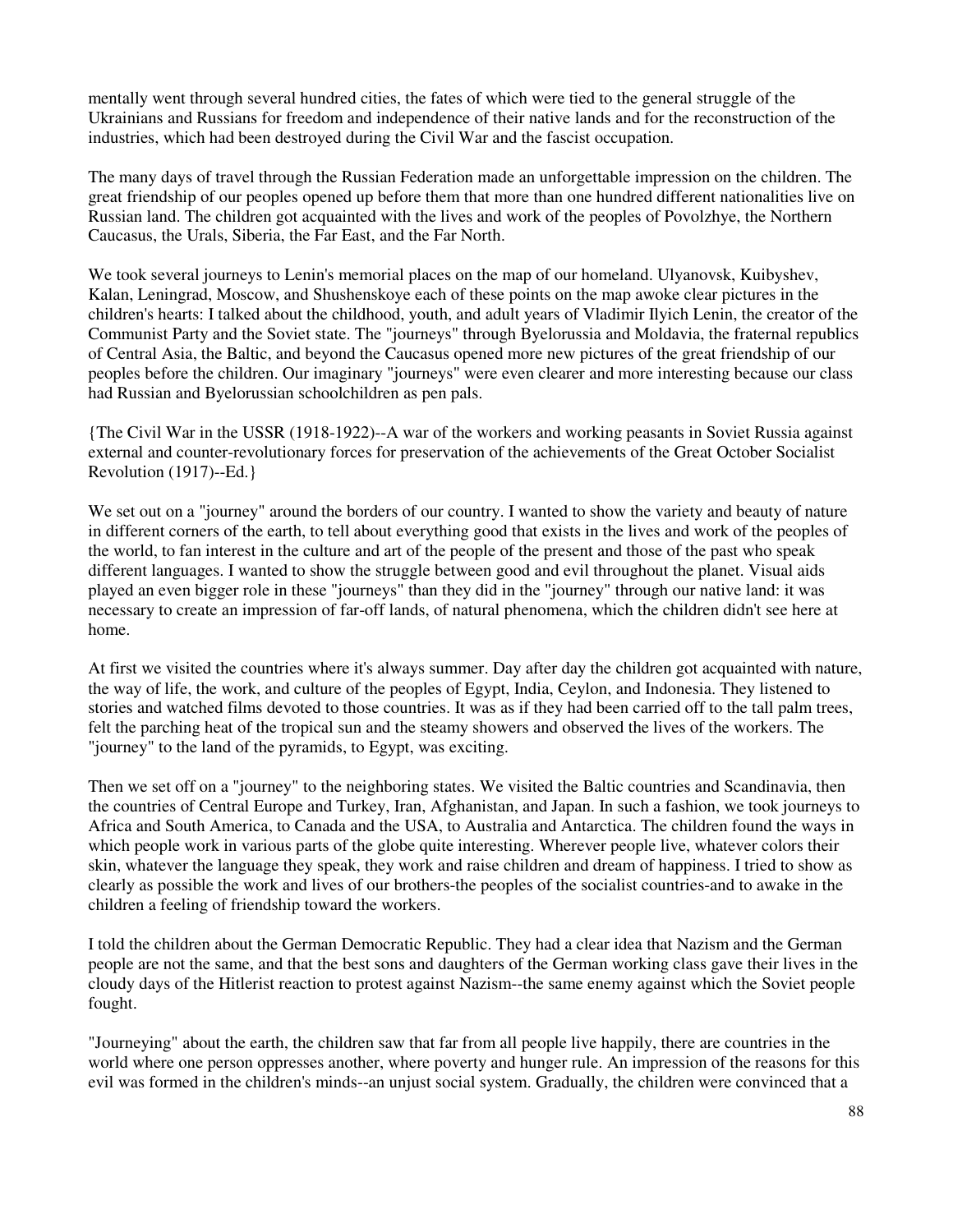sharp, uncompromising struggle between the exploiters and exploited was going on in the world. I tried to teach my students to feel grief for those workers who were still enslaved by the exploiters and for those peoples who remained in captivity.

While there remains the exploitation of person by person in the world, one may not teach love for all of humanity, because there is no abstract humanity, but there are brothers by class-the exploited--and their irreconcilable enemies--the exploiters. It is very important that from a young age every child understands and feels in its heart what revolutionary, communist ideas are. Conducting a little excursion into the not so distant past of our homeland, telling about the struggle of its peoples for freedom and independence, showing clear examples of how the workers of the colonialist and capitalist countries defend their rights in our times, I gradually brought the children to the conclusion that precisely for these ideas people go to their deaths--in the struggle of ideas most dearly expressed in the essence of class antagonism. It is very important that people who gave their lives for lofty, noble ideas serve as ideals for our students. And on the other hand, people who submit to oppression without a murmur must call for the feelings of contempt. This is why it is necessary to reveal the world to the child first of all as life, work and the struggle of people for a happy future.

From the understanding of communist ideas, I gradually led the children to an understanding of the Communist Party. Talking about the past of our homeland, I showed the selfless struggle of the best representatives of the working class so that there would be no exploitation of one person by another in clear examples, so that the workers would live happy lives, so that wealth would belong to those who created it. In my conversations I painted colorful pictures of how Lenin and the Communist Party prepared the working class and the peasants for the overthrow of the autocracy and the establishment of Soviet power. I showed the selfless struggle of the Communists, Lenin's comrades-in-arms, and the difficult conditions under which the Great October Socialist Revolution, paving the way for the bright path to freedom and happiness for the peoples of our homeland, was carried out, showing the way to independence for millions of enslaved people in the capitalist countries.

"Journeying" about our native land, I told the children how our homeland had changed beyond recognition in the years of Soviet power, what gigantic factories had grown up in its open spaces, what miraculous kolkhozes had beautified its land, how the culture and way of life of the Soviet people had developed. I paid a lot of attention to the lives of our children in these conversations, to the happy childhood, which our whole people defend.

In contrast with the life flowering in the Soviet land was the difficult life in the capitalist countries.

"Traveling" about Japan, the children found out about thousands of people who were afflicted with radiation sickness during the atomic bombing of Hiroshima in 1945, and about the little girl Sadako Sasaki, who was bedridden with a serious illness. The children experienced deep grief for their far-off sister. They wanted to help the little girl who was ill, but how? Several weeks after the "journey" to Japan, I read the children a short article from the newspaper about how Sadako Sasaki had set herself the goal of making a thousand paper cranes. (According to Japanese folk tradition, a person who with his or her own hands makes a thousand cranes will always be happy.) The Ukrainian people have an analogous belief: a loving mother makes silver larks of paper to bring health to her sick child. So the little boys and girls made larks and sent them to the far-off land of the rising sun... The years passed, and my students became young men and women, but they listened for any news of Sadako Sasaki's health. The sorrowful news of the death of their far-away friend entered their young hearts are a personal loss.

The world, the horizon of which constantly moves before the child, is not only seas and oceans, continents and islands, unseen plants and animals, the northern lights of the Arctic and the endless summer of the tropics: it is first of all people, their work and struggle for a happy future, the centuries old dream of humanity for happiness and justice which has been realized in the countries where the oppression of one person by another has been destroyed. Children should enter that world not as indifferent observers, knowing what is done where and being able to discuss this and that, but as people who feel concern for the fate of humanity.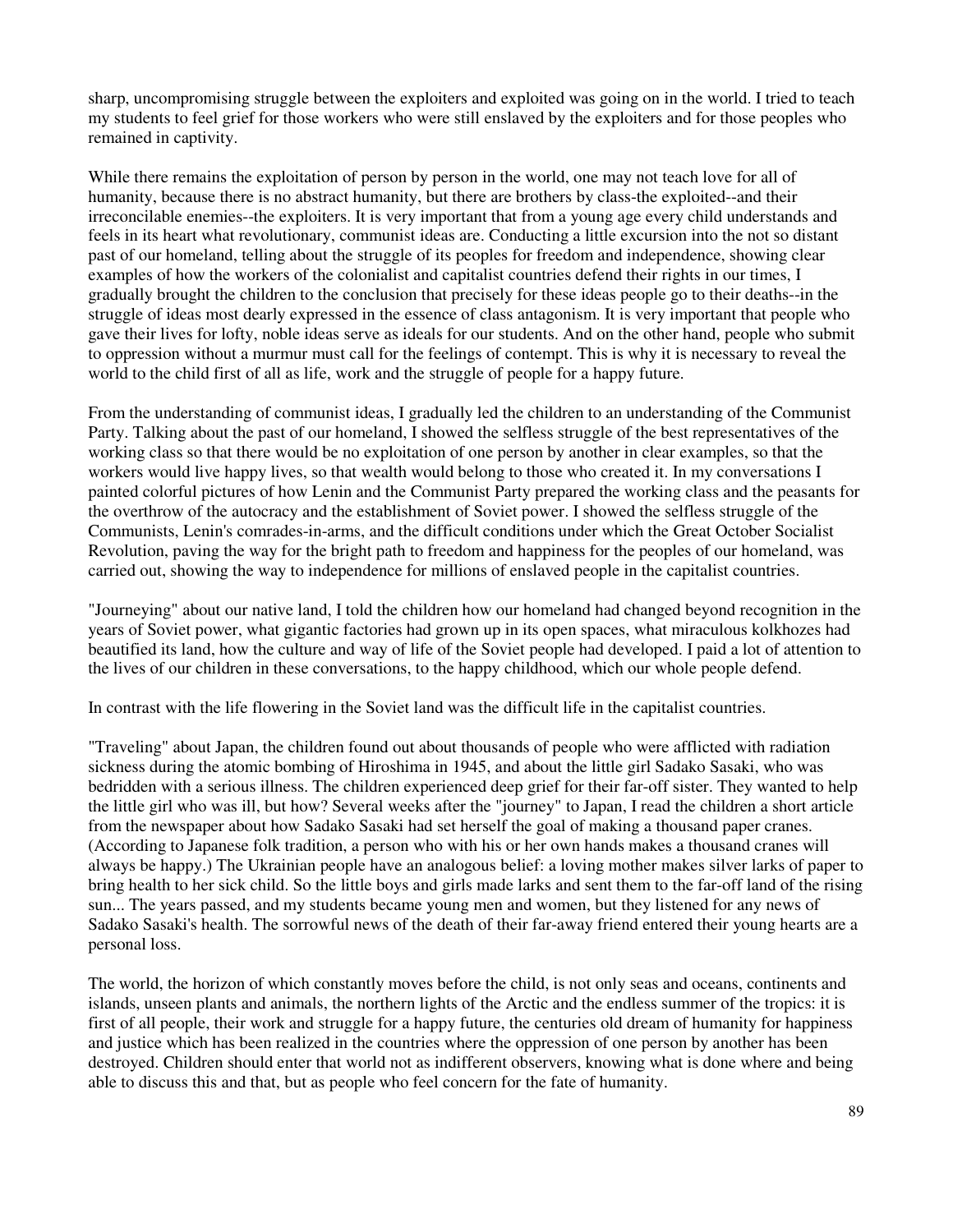In the "journeys" about our homeland and its limits one must be aware of one danger--that of "overfeeding" the children with knowledge and impressions. "Avoid any reports (especially in foreign books for schools) of unusual conclusions reached by science, for example, how much the earth or the sun weigh, what the sun consists of, what kinds of cells trees and people consist of, and what types of unusual machines people have thought up,"' Lev Tolstoy advises the teachers of young children. The bare results are harmful to the student and train him to believe in the given figures, as the great writer and educator explains. Decades have passed since these words were written, and the world has become unrecognizable due to the enormous successes of science, and little children have a different outlook. But Tolstoy's advice has not lost its value even today. One must not saturate stories for children with information, which will stun them.

Give the Child the Joy of Intellectual Labor, and Joy of Success in Studies

The student's intellectual labor, successes and failures in studies, are his or her spiritual life, internal world, and ignoring this might lead to unfortunate consequences. The child does not simply find out something and master material but experiences its own work, expressing a profound personal relation to success and failure.

For the small child, the teacher is a living incarnation of justice. Look into the eyes of a first former who has received a failing mark... The child does not only feel unhappy but experiences a feeling of hostility, and often of enmity to the teacher. The teacher who gives a poor mark because the student failed to understand something seems to the children to be an unjust person.

The following occurred in one school: a student simply couldn't understand how a plant feeds itself and breathes, how leaves grow from shoots, and fruit from a flower, etc. The teacher called on the little boy often and repeated every time: "If you can't even understand these simple things, what can you understand?" At one lesson he said, "In a couple of days, the chestnuts will begin to put out shoots, and our whole class will go to the chestnut alley. If Alyosha can't tell us that what everyone understands, then he's just hopeless." The teacher loved his plants very much--an alley of chestnuts grown from seeds. On the eve of the lesson he took several students to the alley to admire the buds beautifying the tops of every little tree another time. The next day when the class went to the lesson in the chestnut alley, the teacher was shocked: all the buds had been broken off the trees. The children became sad. The teacher saw malicious joy in Alyosha's eyes...

Behind this deed was the explosion of a wild burst of the child's inner strength--a deep heartfelt pain. The boy was protesting the lack of faith in his abilities. But in the practice of educational work, such things happen frequently--children receive one bad mark after another as if it's all the same to them. Sometimes the child's bad grades become a topic of laughter for its comrades, and gradually all the children get used to the fact that Vanya or Petya can't get anything but failing marks. This is the most terrible thing one can imagine for the spiritual life of the personality, which is still being formed. What can be expected of a person whose sense of self-worth has been dulled from childhood.

One of the most important educational tasks is to see that every child feels a sense of human dignity and pride in the process of mastery of knowledge. The teacher doesn't just open up the world before the student but maintains the child as an active creator in the world who feels a sense of pride at its achievements. Studying occurs within the collective, but the children take every step along the path to understanding independently. Intellectual Labor is a profoundly individual process, depending not only upon abilities, but also upon the character of the child and many other conditions, which often go unnoticed.

Children come to school with open souls, with a sincere desire to study well. They are afraid of the very-thought that they might be considered lazy or a failure. The desire to study well is a healthy desire and, it seems to me, a bright flame lighting up the whole idea of the child's life, the world of children's joy. This flame is brought weak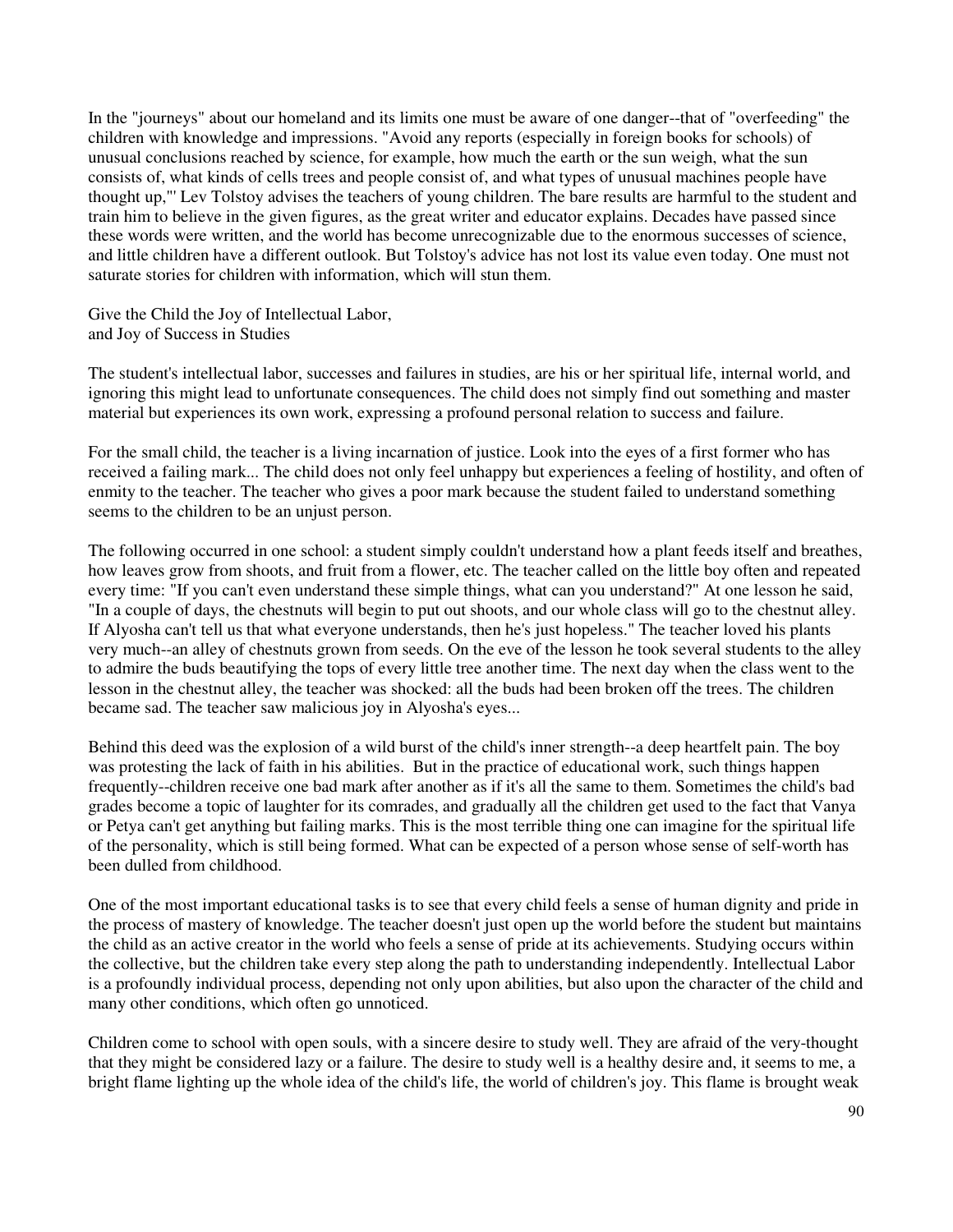and defenseless to the teacher in boundless trust, and if the teacher does not notice the child's desire, it means that the teacher is not sufficiently concerned for the present and future of his or her pupils. This flame is easily put out with an uncautious touch to the child's heart--a careless word-giving rise to offense or indifference. The life-giving air for this weak flame is the thirst for knowledge, which appears only if the child succeeds at its studies, only if there is pride at the realization that it is making progress along the steep path to knowledge.

Working in vain and without results becomes hateful, stupefying, and pointless for adults, and after all, we are dealing with children here. If the child doesn't see the results of its work, the thirst for knowledge dies out and the child's heart grows cold and passionless, unable to feel excitement for anything until the flame is lit once again, and oh, how difficult it is to light the flame a second time! The child loses its faith in its own strength, "buttons its lip", figuratively speaking, and becomes guarded, bristling up and answering rudely to the advice and remarks of the teacher. Or even worse: its feeling of personal dignity is deadened, and it gets used to the thought that it cannot do anything. Anyone will be seized with anger and indignation when upon seeing such an indifferent, resigned child, ready to listen patiently for a whole hour to the exhortations of the teacher, and acutely unmoved by the words of its comrades: you're falling behind and will have to repeat the class next year... What could be more immoral than to keep a person from feeling his or her sense of self-worth!

The way the student relates to himself during the years of childhood and adolescence, how he sees himself in the world of work, determines his moral outlook to a large extent. Ushinsky wrote that the child does not, by nature, possess spiritual laziness; it loves independent activity and wants to do everything itself. Children must be taught to work, to think, to observe, to understand what intellectual labor is, and what it means to work well-- and only then can one give marks for success. The child who has never felt the joy of labor in studying, who has not experienced pride in overcoming difficulties is an unhappy person. An unhappy person is a great misfortune for our society, and an unhappy child all the more so. I am far from being a romanticizer of childhood, but I cannot rest for the thought that already in the years of childhood, people frequently become lazy and hate to work, even feeling contempt for the thought that they work to the best of their abilities. But why does a child become such a slacker. Because, my dear fellow teachers, it does not know the joy of labor. Give it this happiness, teach it to value this joy, and it will value its own honor and will love to work.

To give children the joy of labor and success in studying, to awaken in their hearts a feeling of pride and personal dignity is the first commandment of education. In our schools there should be no unhappy childrenchildren whose souls are gnawed by the thought that they have no abilities. Success in studying is the only source of inner strength of the child, a source which gives rise to the energy for overcoming difficulties and to the desire to study.

All of our plans, searches, and constructions are turned into dust, into a lifeless mummy, if the child has no desire to study. This desire comes only with success in studies. This seems paradoxical: for the child to succeed, it must not fall behind. This is not a paradox, but rather the dialectical unity of the process of intellectual labor. Interest in studies appears only when there is inspiration born of success in the mastery of knowledge. Without inspiration, studying is transformed into a burden for children. The assiduity I would call inspiration multiplied by the certainty of the child that it will succeed.

Such a simple affair, at first glance, as the marks a child receives for its knowledge is a sign of the ability of the teacher to find the proper path to every child, the ability to cherish the flame of the thirst for knowledge in its soul. In the four years the children studied in the elementary grades, I never gave any failing marks either for written work or for oral answers. The children learned to read, write, and do arithmetic. One child had already achieved positive results in its intellectual labor, and another had none as yet. One already understood what I wanted to teach it; another didn't understand it, but that was no indication that it lacked the desire to learn. I only gave marks for intellectual labor after it brought the child positive results. If the child had not yet achieved those results for which it was striving in its work, I didn't give it any sort of mark at all. The child had to think, to collect its thoughts, and re-do its work.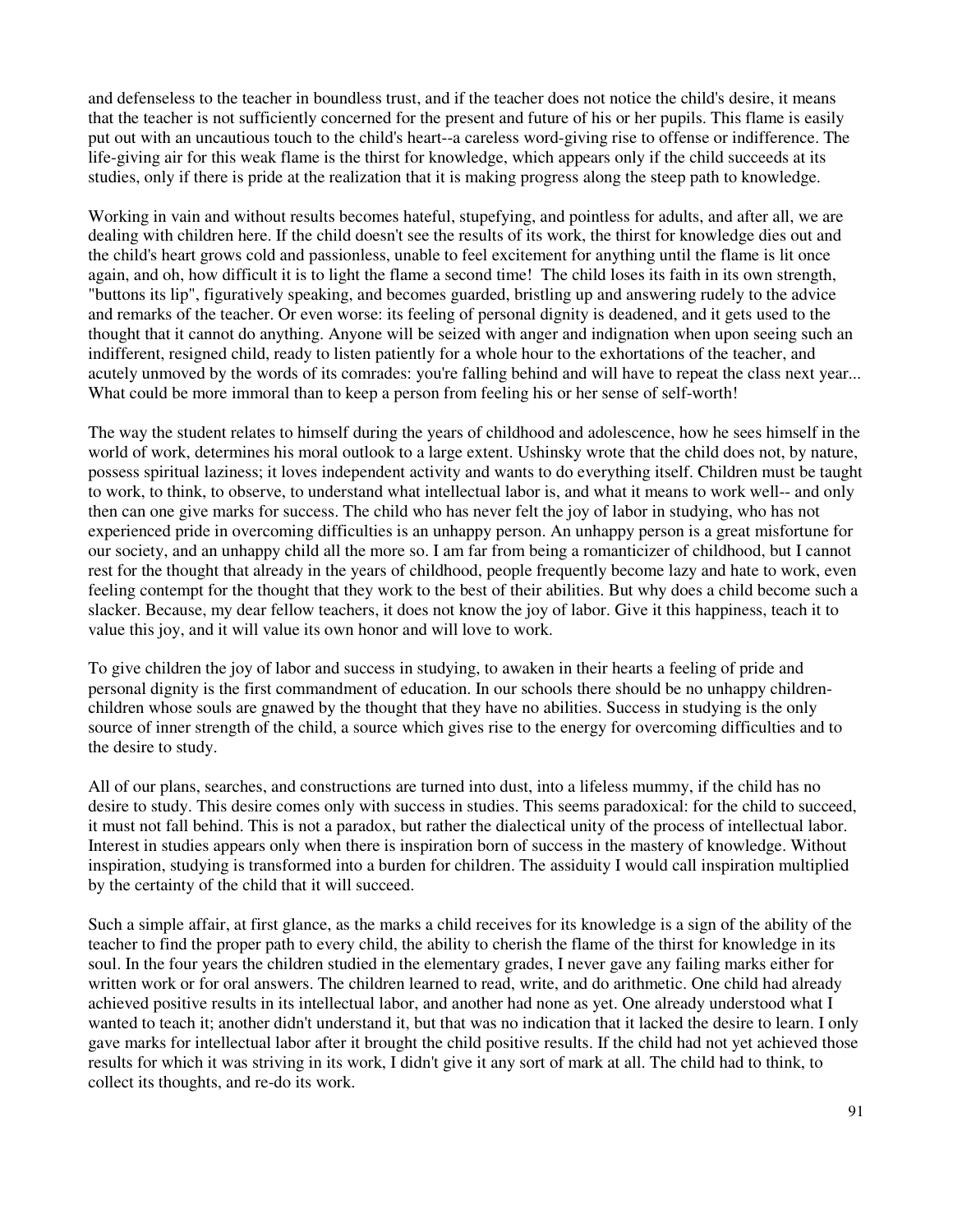In the first grade I gave the first marks four months after the beginning of the school year. Here, first of all, it was important that the child understood what assiduous, diligent work was. The child does its work poorly not because it wants to, but because it has no way of distinguishing good and bad work--why should it receive a mark for this? I tried to have the child do the same task several times so that it would be convinced from personal experience that it could do the work much better than it had the first time. This has great educational significance: the student uncovers his or her creative strength in such a fashion. He or she rejoices at seeing personal success and tries to work even better. The child experiences a feeling of inspiration when comparing its last work with that which has mistakes.

Observing the work of the first grade, I saw that the children did not think identically and valued their work differently. For example, they wrote the word wasp. Lida, Seryozha, Katya, Sanya, and Pavel's letters were beautiful and even. Yura's went outside of the lines and were crooked. Kolya and Tolya didn't write - they drew the letters as they had in the picture books in which they set down their first compositions on nature. There were some sort of hooks in Petrik's notebook. I didn't go on to the next exercise. The children wrote the same word several times. Every repetition of the same thing became a new step for the child to climb, both for those who wrote poorly and for those who did well. The child is glad, happy that it does better than at the beginning.

A feeling of pride and self-worth comes from that joy. The child who has this feeling many times does not seek the easy way out and does not copy someone else's work. Only when the children learned to re-do their work and experience a feeling of joy in connection with this did I begin to give them marks--of course only for positive results. Some children began four months, and others six months, after the beginning of lessons in school. Petrik and Misha received their first marks only at the beginning of the second school year. I did extra work with them until they made some improvements each day and did not lose faith in their own strength. Studying is not a mechanical transfer of knowledge from the teacher to the child, but is first of all human relations. The attitude of the child to knowledge and to studying depends to a large measure upon how it relates to its teacher. If the student feels injustice, he or she is shocked. And small children always think that failing marks are unjust and suffer from them, because it never happens that the child did not want to learn. It wants to learn but cannot; it does not yet have the ability to concentrate, to make itself work.

If children experience injustice day after day throughout the course of the year, their nervous systems are stimulated at first, but then inhibition sets in depression, weakness, and apathy. These sharp leaps between excitation and inhibition lead to the point when the child falls ill. These strange, at first glance, illnesses are school-related neuroses or poor reactions to didacticism. The paradoxical nature of this reaction to didacticism is that it occurs only at school--in this sacred place where humanity should become one of the most important features determining the interrelations between pupil and teacher. This reaction to didacticism results from the feeling of injustice. Unjust relations of parents or teachers to children have many nuances, the first of which is indifference. Nothing is more dangerous for the formation of moral and volitional strength in the child than the indifference of the teacher to its progress. Then come shouting, threats, and irritation, and in people who are not genuine educators, even malicious joy at the fact that the child does not know something, pleasure in giving a failing mark so that the parents would "know what kind of child they had"...

I studied school-related neuroses over a period of several years. Children's nervous systems react in various ways to injustice on the part of the teacher: they react with hyperactivity, persecution complexes, bitterness, affected or unnatural carelessness, apathy or deep depression, fear of punishment by their teachers and families, clowning around and cutting up, or cruelty which has pathological manifestations (this is very rare, but cannot be ignored). The prevention of didacticism depends upon the educational skills of the parents and the teacher. The most important facet of educational skill should be feeling the spiritual world of each child, the ability to give each one as much attention and spiritual strength as is necessary for it to feel that it has not been forgotten, that its grief, offenses, and sufferings are shared.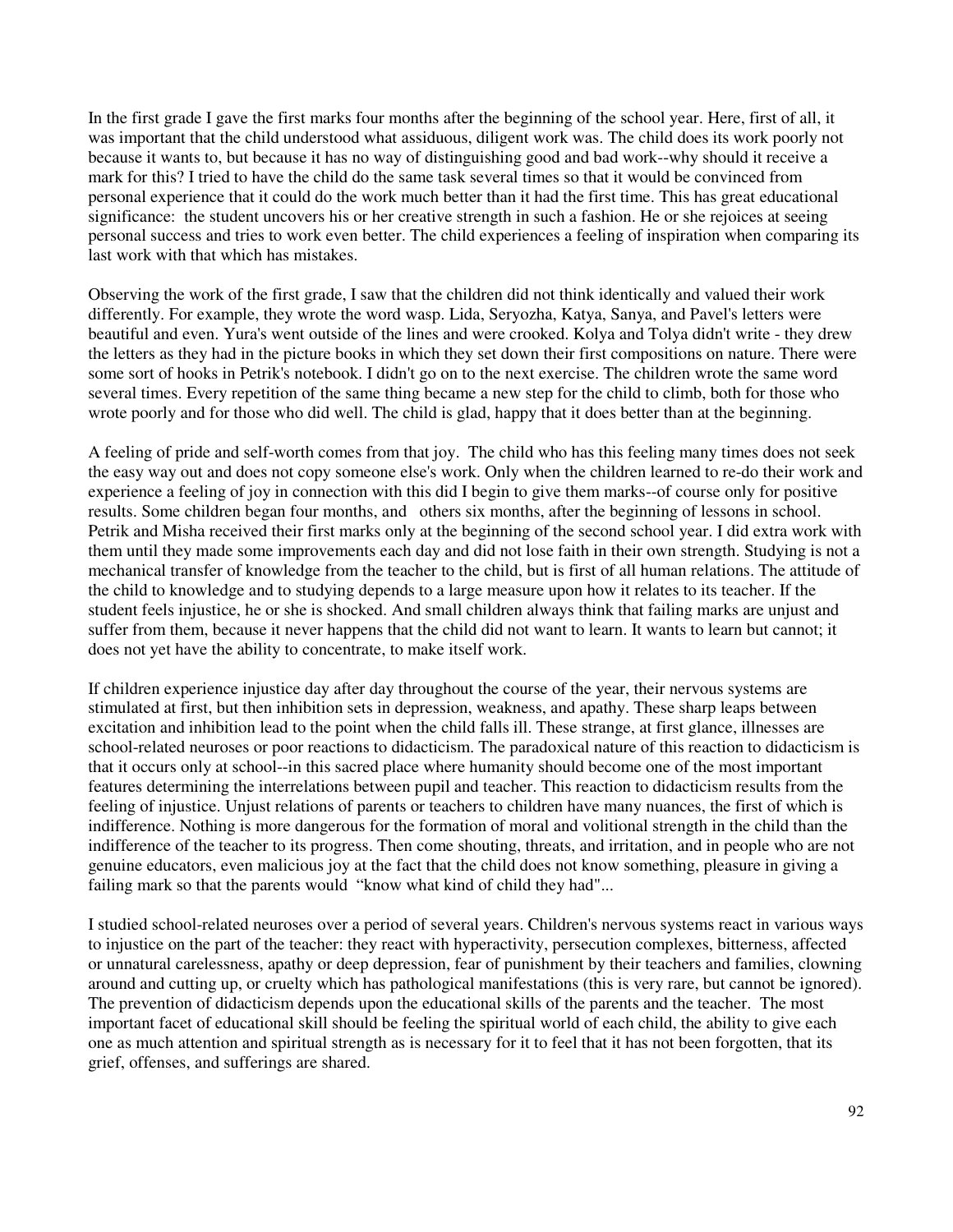The biggest injustice the teacher can commit from the child's point of view is to give it a failing mark unfairly and to have the parents punish the child for it. If the child sees that the teacher insists upon informing the parents of the poor mark, it becomes embittered against the teacher and against school. Intellectual labor becomes a hated task for it. This coarsening of feelings is transferred to its relations with other people, first of all, with its parents.

It is difficult to imagine something more disfiguring to the soul of the child than this emotional thickskinnedness to which injustice gives birth. The child loses its sensitivity to good and evil in this feeling of indifference. It cannot understand that there are good and evil people around it. Suspiciousness and distrust of people settles in its heart, and this is the main source of bitterness.

Among educators these days one frequently hears discussions about encouragement and punishment. These tempting theories are born and die like one-day moths... And among them, the most important encouragement and the strongest (but not always active) punishment in educational work is the mark. This is the sharpest instrument, the use of which demands enormous skill and ability.

In order to use this instrument properly, first of all one must like the child. Don't tell it that you like it, but express your love in your concern for it. "If the teacher can only love his work, he will be a good teacher. If the teacher has only love for his students, as a father or mother, he will be better than that teacher who has read all the books but doesn't love his work or the students. "He will be a perfect teacher," wrote Tolstoy.

Sensitivity is a quality, which is impossible to achieve only through studying. The foundation of human sensitivity in the educator lies in the organic unity of general intellectual, moral, esthetic, and emotional development, and this unity is the result of both a high educational level and societal experience in the moral relationships within the collective. The teacher must know and feel that the fate of every child is on his conscience, that the reason, health, and happiness of the person he educates at school depends upon his spiritual and intellectual richness.

...A grammar lesson in the second grade. After the study of the rules and analysis of the exercises, the children did independent work, the goal of which was to deepen and check their knowledge. Marks will be given for the work. When checking the work I see that Misha and Petrik have done the assignment poorly. If I were to give them a failing mark, children who want to learn with all their hearts would perceive it as a sentence: "Your comrades made a step forward, but you did not." I corrected the mistakes, giving examples of good penmanship, but did not give Misha a Petrik any mark at all. Upon handing back the notebooks, I tell the children: "Misha and Petrik did not earn a mark. You must work well, children. Do another exercise on your own, and try to earn a mark."

The children were already accustomed to the fact that they did not get marks for unsatisfactory work. The conviction that a completed assignment did not necessarily mean a step forward upon which "sentence" was decisively passed by the teacher was gradually formed in their minds. The road to success was not closed before the child: whatever it couldn't do yet, it would do in the future, may be even today or tomorrow. Misha and Petrik did not experience that feeling of doom, which the child that has received a failing mark, does, the feeling that it has been left one step behind its comrades. Here at lessons the boys ask: "Give us an exercise, please." So I give them one. In the course of the school day, they find time to do it (our school day is regulated so that daily every student has a half hour to do that work which seems most necessary to him or her). The little boys tried their best to earn a mark, to show that they were not worse than the rest. I checked their work, and it, as was almost always the case in such instances, deserved a good mark.

Cautiously using marks as a stimulus in those cases in which the assignment demands creative intellectual strength, reasoning, and research is especially important in awakening the urge to work. In one student, the thinking process flows quickly and decisively; in another, slowly; but that does not mean that one child is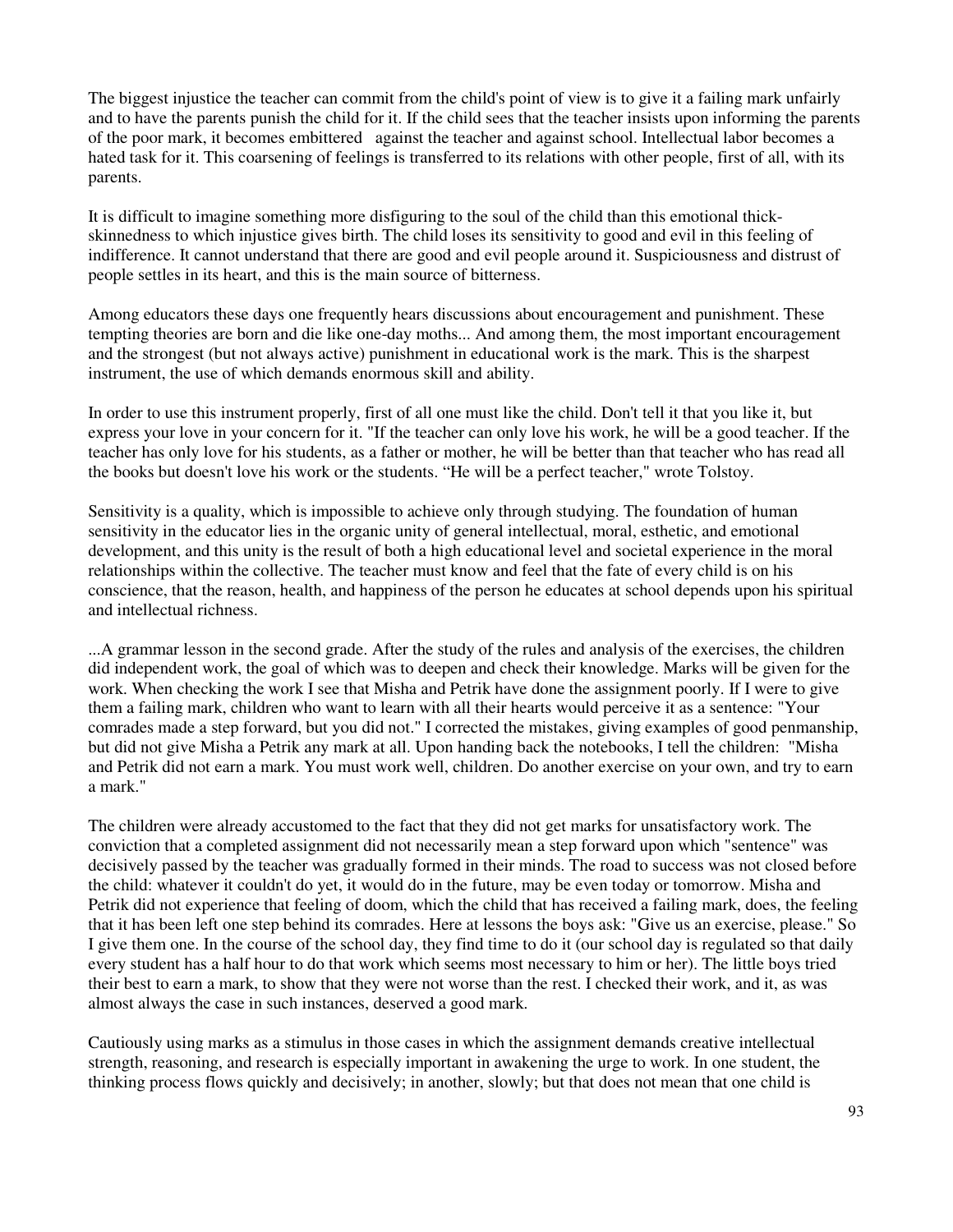smarter than another or works more. Arithmetic lessons in elementary school, problem solving is the touchstone of the first precepts of education: to give the children the joy of success at intellectual labor, to awake in them the feeling of pride and self-worth. One must make sure that the first difficulties do not became a stumbling block for the child. I did not give marks for problem solving until the children had learned to think independently, to reason out the conditions of a problem, to find the path to its solution-in other words, to experience the joy of succeeding at that task. Here a routine approach is inadmissible: one child might receive three marks in arithmetic in a month, and another, not a single one. But that did not mean that the latter did nothing and made no progress. It learned to understand the problem, and the first comparatively complex arithmetic problem, which the student solves independently, is an important step in the development of the child.

I watched students who didn't succeed in mathematics attentively for many years, and I am convinced that those who fall behind in elementary and secondary school never solve one problem independently. They flow with the current, putting their feet down where their comrades have already stood: they copy the problems that have been worked on the board or from their neighbors, but essentially have no understanding of how to solve a problem for themselves.

It is impossible to remove this difficulty by searching for some sort of method of improving didactic mastery. Intellectual labor in math lessons is the touchstone of thinking. The reason for the problem lies in that the child has not learned to think; the surrounding world with its things, phenomena, dependencies, and interrelationships has not become the source of thought for it. Experience shows that there will not be even one student who fails in mathematics if, from early childhood, "journeys" into nature have become a genuine school of intellectual labor. Things must teach the child to think: this is an exceptionally important condition to insure that all normal children will be intelligent, bright, inquisitive, and curious. I advised the teachers that if the student didn't understand something, if his or her thoughts were floundering helplessly like a fish out of water, they should take a good look at their own work. Had their students' minds become like a little lake drying up, cut off from the great, life-giving source of thought--the world of things, the phenomena of nature? Connect this little lake to the ocean of nature, things, and the surrounding world, and then see how the spring of living thoughts begins to spout forth.

But it would be a mistake to think that the surrounding world itself teaches the child to think. Without theoretical thinking, things remain hidden from the children's eyes behind an impenetrable wall. Nature becomes a school for intellectual labor only if the child abstracts from the environment surrounding it. It is essential for the child to assimilate clear images of reality and to recognize interaction as an important feature of the surrounding world. Emphasizing the correctness of Hegel's thought that interaction is the *causa finalis* of all existence, Engel's wrote, "We cannot go back further than to knowledge of this reciprocal action, for the every reason that there is nothing behind to know." The cognition of interaction as a direct preparation for abstract thinking is an important condition for the development of mathematical thinking. Successful problem solving depends on whether or not the children see the interaction between things and phenomena.

Independent intellectual labor in the process of problem solving also bears fruit when those generalizations without which thinking is pointless (the multiplication table or the row of natural numbers), are stored permanently and firmly in the child's memory.

Petrik could not remember the conditions of an arithmetic problem for very long. I didn't rush the explanation. The main thing was for the little boy to understand the essence of the interdependency between things and phenomena by personal mental effort. But-living thought will not spring forth if the child is not prepared to think theoretically, if it cannot compare and analyze. I led the children to nature, taught them to observe again and again, to compare things, qualities, and phenomena--taught them to see interactions. I directed Petrik's attention to those phenomena of the surrounding world which formed impressions of multiplication in the child's consciousness, of number as one of the most important qualities of things in general. I reached a point when the child understood numerical dependency, where he became convinced that they were not just thought up by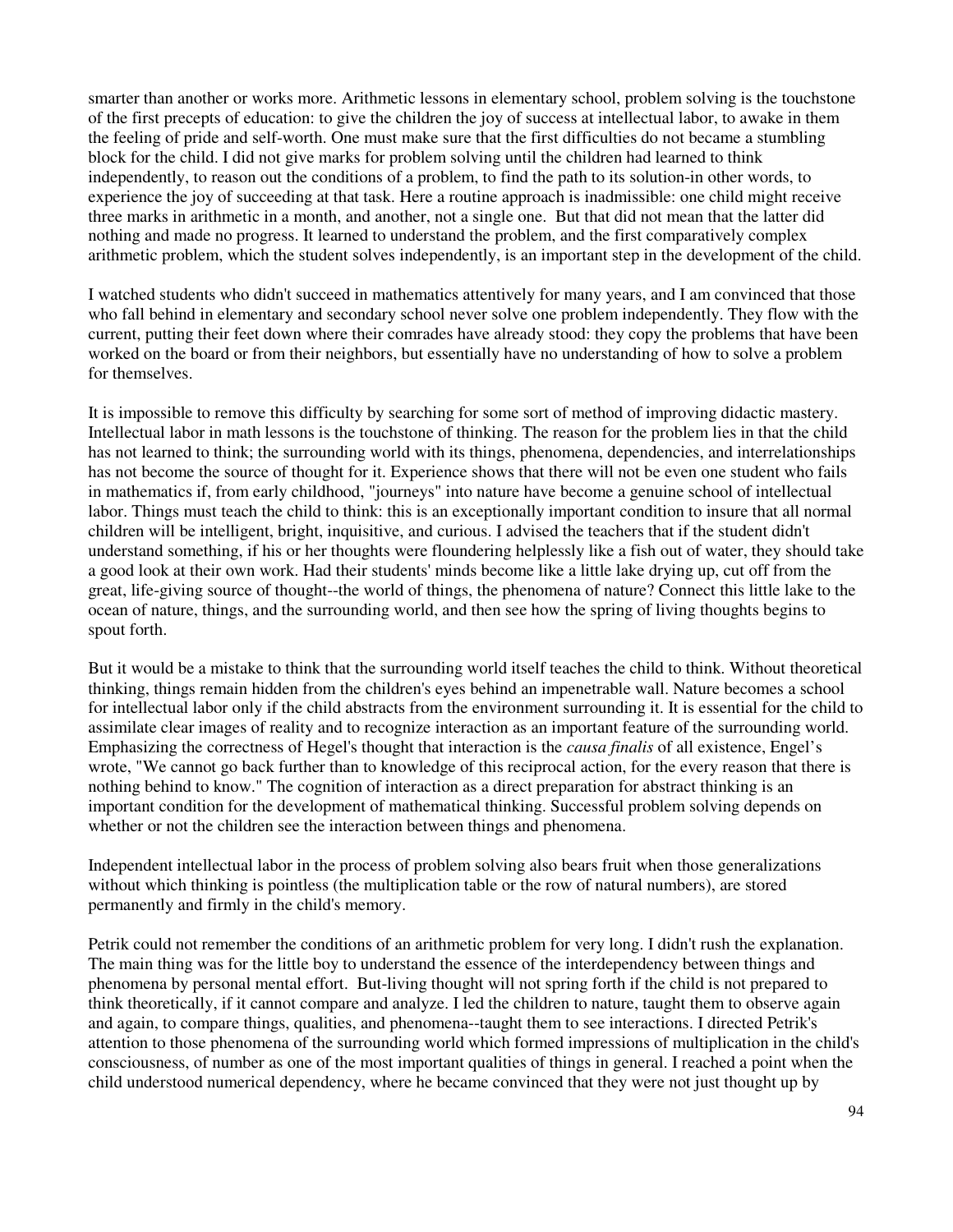someone but really existed. Here it is very important not that the student immediately learned to do calculations, to operate with figures, but that he thought through the very essence of dependency.

We were sitting in the hut in the melon-field and observing how the combines gathered the wheat. From time to time, a lorry filled with grain left the combine. How many minutes did it take for the bunker of the combine to fill up? The children looked at their watches with interest and saw that it took seventeen minutes. How did people figure their work so that the combine didn't have to stop? Five, then four, then three minutes remained until the bunker would be full--the children were alarmed: all the same, the combine would probably have to stop. When only two minutes were left, the truck appeared from out of the forest. But it took a full hour to get to the grain storage point. That meant that people calculated the dependency between the distances and the times. They assigned as many trucks to taking the grain away as were needed for the combine to work without stopping. But if it took two hours instead of one to get to the grain storage point would they need more trucks or fewer to carry the grain?

"More, of course," said Petrik, and his eyes gleamed with joy. "Now there are three trucks working all the time. One is being loaded, and one is being unloaded. If the road were longer, they would need more trucks en route."

The child was exercising its mental strength, and I could see that it had already begun to think about how many trucks would be needed if the road were twice as long. But that wasn't the main thing at the time. The main thing was that he understood that problems aren't the figments of someone's imagination. Problems exist in the world around us because motion, life, and human labor exist.

Petrik was already in the third grade, but so far had had no success at problem solving. He still hadn't solved even one problem independently, without help from his comrades or the teacher and that worried me. But all the same, I was sure that the boy was starting to think. I prepared him for abstraction not only through thoughtful analysis of phenomena, which lay at the base of arithmetic problems. If the thinker can't count, he cannot master knowledge. It was very important that Petrik gradually strengthened his memory of elementary things without which thinking is impossible. The boy sat by the "arithmetic box" and practiced, checking himself. I tried to get him to understand the conditions of the problem rather than worrying about how much 12-8, 19+13, or 41-19 were. (If a third former thinks about these things, he will not be able to solve the problem).

Life convinced me that students are frequently weak in algebra only because they have not thought through the natural row of numbers to the point where thinking further about elementary things is not necessary, and all their strength can be directed toward abstract thinking. Just as reading cannot become a semi-automatic process if the child has not read the syllables the words consist of thousand times, thus abstract mathematical reasoning remains a chest closed with seven seals if it cannot remember dozens and hundreds of examples which people do not think about in every day practice because they always remember the answers to these examples. I tried to get the slow learners, first of all Petrik, to master ever greater numbers of the simpler tools of mathematical thinking--problems in addition, subtraction, multiplication, and division.

We went into nature, and I directed the boy's attention toward a multitude of problems, which people solve in the process of working. Finally the day came when I was firmly convinced that Petrik solved a problem on his own. The little boy's eyes lit up. He began to explain what the problem was about: his explanation was confused, but I could see that at last something had opened up before the boy who earlier had been covered by fog. Petrik was glad. I also sighed with relief--at long last. The boy could not wait for school to end so he could run home to tell his mother. His mother wasn't home, but he joyfully told his grandfather, "I solved a problem all by myself". Petrik was proud of his success, and pure moral pride is the spring of human achievement. Without pride in one's work, one is not a real person.

This case was food for thought for our educational collective. We looked at those children who had difficulty studying in new light. Never jump to the categorical conclusion that a child just can't understand anything, and it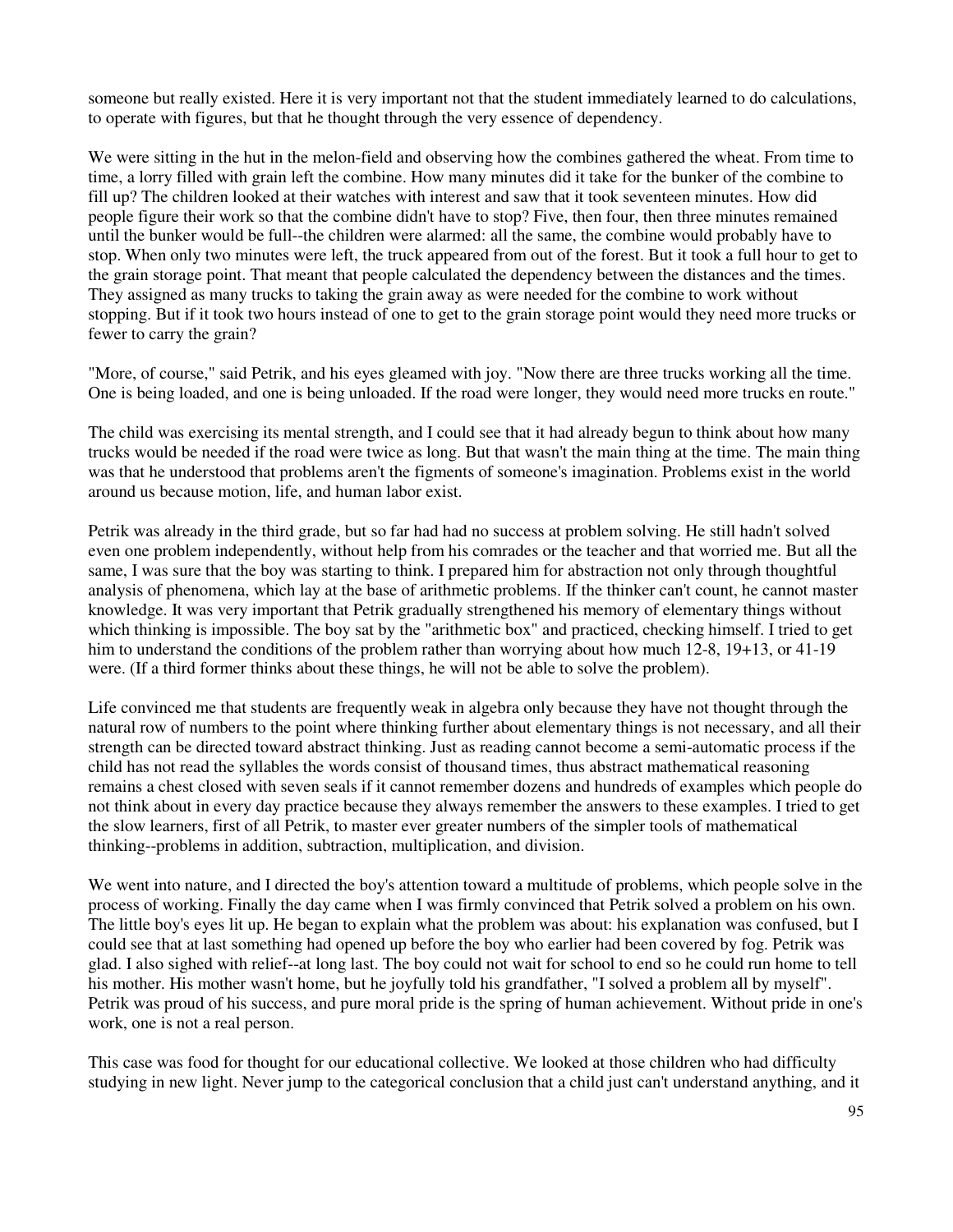just has to live with this fact. For two or three years may be it won't understand, but then as time passes, it will begin to learn. Thought is like a flower that gradually accumulates vital juices. If we give the roots these juices and put the flower in the sun, it will bloom. We will teach the child to think, opening the source of thought-the surrounding world before it. We will give it a great human joy--the joy of cognition.

The elementary school teachers gathered many evenings specially to think about these difficult, serious educational problems: how should one lead the student from the concrete counting of objects and things, from the obvious, tangible interdependencies between phenomena to abstract generalization-to rules and formulae. We told about interesting facts to the point that not all children make this transformation smoothly and painlessly. There are students who handle the techniques of calculation well--they can calculate quickly-but they understand the conditions of the problem only with difficulty. For some children who think in clear, tactile, concrete categories, getting away from the concrete figures of the given problem presents definite difficulties. For example, some children read through the problem and try to come up with an answer at once: they begin calculating without understanding the reason for their calculations.

We have all met with such children. We consulted with each other as to how to get them to transfer from concrete to abstract thinking. We came to the conclusion that they must do a whole stage of problem solving, reasoning through the conditions of the problem without using any numbers or arithmetical operations. We began to conduct open lessons in arithmetic with a special aim: to show how children reason through a problem and solve it without figures. Visiting each other's lessons, we searched for paths to intellectual development for certain children who were having problems.

One must not allow marks to be transformed into fetters binding the thoughts of the child. I always gave the very weakest students, those who seemed hopelessly slow-witted for the time being, the opportunity to think about what they didn't understand for the time being. The children never lost their interest in studying. In awakening a feeling of pride, honor, and self-worth, I found that the children wanted to work independently.

Let the child think... This is not as easy as it seems at first. Look carefully at the intellectual labor of students in the first through fourth grades and you will see that in the overwhelming majority of cases (it almost always happens), the child did not answer your question (or did not complete the assignment) simply because it did not have time to think or concentrate (and sometimes it happens that the question takes the child unawares and stuns it). Our elementary teachers met specially to discuss how to give the child time to think. We came to the conclusion that one must never rush to decide whether the child knows the answer or not. It often happens that the teacher tells the child, "Sit down; you don't know the answer!" just as the solution flashes into its mind. It appears that it does know the answer, and the child takes offense at the teacher's action. Why does this happen? We could not find an answer to this question at once. We had to observe many times over and study a multitude of facts.

A child who has attained the goal by concentration of will and thought feels an aversion to prompting - a cheating. An atmosphere of mutual trust and goodwill always existed between the children and me. My students were never afraid to tell me that they couldn't understand something no matter how hard they tried or that they hadn't finished an assignment. The students brought all their joys and grief's to me. I was never a bearer of grief for the children, and a failing mark is a great grief for them. The child's soul is perverted when the teacher says almost every day, "Look, you failed again." The child doesn't need much grief to feel unhappy. The tragedy is doubled when the little person gets accustomed to its grief and becomes indifferent to everything around it; its heart becomes calloused. And a callous heart is fertile ground for cruelty. If there are unhappy children in the class and their comrades don't try to cure them, the collective will never be a good, friendly, good-willed one.

One must never allow the student to be spoiled by good marks, as frequently happens in school. If the child says a word, it is already given the highest mark. It often happens that one and the same question is asked of several students and each one receives a mark for their answer. As a result, children cease to take studying seriously.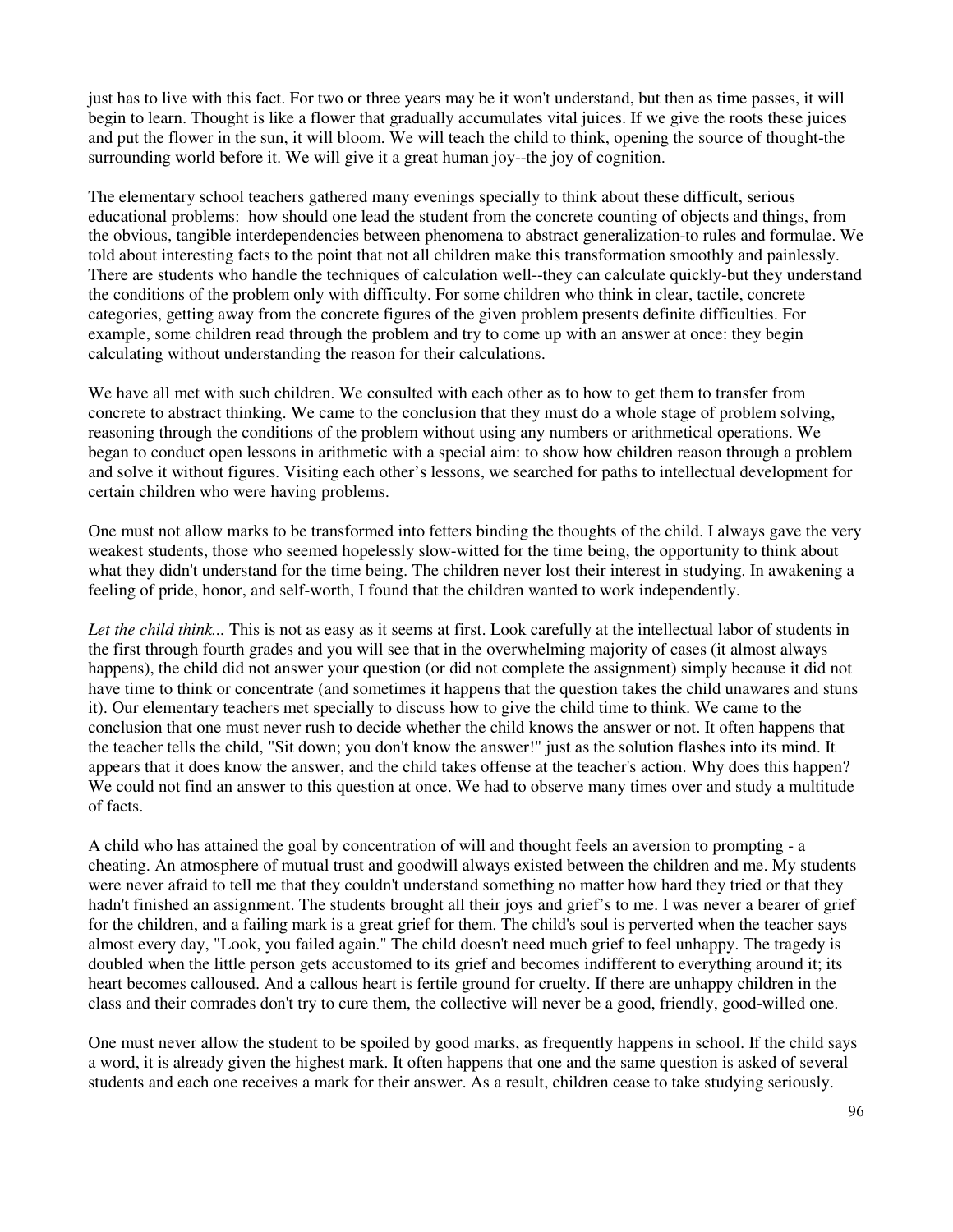The child must always earn a grade as the result of intellectual effort. The child must be convinced that intellectual activity is work, which demands a great deal of strength, concentration of will, and the ability to make oneself reject many pleasures, precisely in an atmosphere of work strength of will and persistence are formed. The child who has learned to relate critically to the results achieved and experiences failure with its work will try to work harder and better and will never become lazy.

Knowing how to succeed in intellectual labor from personal experience, the children are trained in self-control. The habit of working hard and achieving the best results teaches children to feel intolerance for carelessly completed assignments, idleness, and negligence.

When the joy of work and success in their studies become the main stimulus for studying, there will be no lazy children in the class. Genuine masters of the art of education rarely struggle with separate cases of laziness in students, but rather treat laziness as a consequence of somnolence of mind.

The system, at the foundation of which lay marks only for the positive results of intellectual labor, gradually took root through the whole school, even with teachers of the middle and upper grades. The reader might want to ask what if at the end of a quarter or of a school year, a pupil still had no mark in some subject or other? The fact is that the absence of a mark for a child cannot be compared with the great misfortune of having received a failing mark. The students simply became convinced that if they did not have a mark yet, they had not worked, as they should have. Therefore, it almost never happened that a student didn't have a mark by the end of the school year. In four years, there were only six times when I didn't give a mark at the end of the quarter. The parents knew that if their son or daughter didn't have a mark that meant all was not well. They knew, too, that the absence of a mark was not the child's fault, but its bad luck. And in such cases, one must lend a helping hand, so we all helped the student together. I convinced the parents that they should never demand the highest marks of their children, or look upon failing mark as a sign of laziness, negligence, or insufficient diligence.

Some teachers handle marks--a delicate educational instrument-thoughtlessly. In many schools, an average mark was regarded with reprehension. "We will study without any average marks!"--These appeals are heard not only at Young Pioneer meetings. One can read them in the children's newspapers as well. In encouraging such an attitude to satisfactory work in students, the teacher is essentially cutting off his nose to spite his face: he is teaching the children to be superficial and unserious.

Several weeks after the beginning of the second grade, the children made booklets for themselves in which the grades they received at lessons were to be written. There was not a single case of a child trying to hide a mark from its parents. It cannot be otherwise if the grade reflects the joy of success. It is not necessary for the teachers to require signatures in the workbooks--that is a remnant of the old days when the atmosphere in the school was one of mutual distrust and suspiciousness between teacher and students. If there is no mutual trust in the class, if the child tries to lie to the teacher, if marks are turned into a whip with which the adult lashes out at the child, the very foundation of correct education is destroyed.

With the unjust giving of failing marks begins one of the greatest evils of school-injustice in the child and lying to teachers and parents. Children only resort to such tricks to conceal their failures at school from their parents and their negligence from their teachers. The less the student is trusted, the more it resorts to the invention of lies, and the more favorable the soil for laziness and negligence. Laziness is the child of mistrust. My pupils are first of all living people, children, and then students. 'The marks I give them are not only measures of their knowledge, but first of all, my relations to them as people.

I advised all the teachers to treasure the fire of inquisitiveness and curiosity in the child, its thirst for knowledge. The only source, which can feed this flame, is the joy of success in labor, the feeling of pride in the laborer. I told them to reward every success, every overcoming of difficulties with the mark deserved, but not to abuse marks, not to forget that the soil upon which our educational skill is building is the child itself, and its attitude to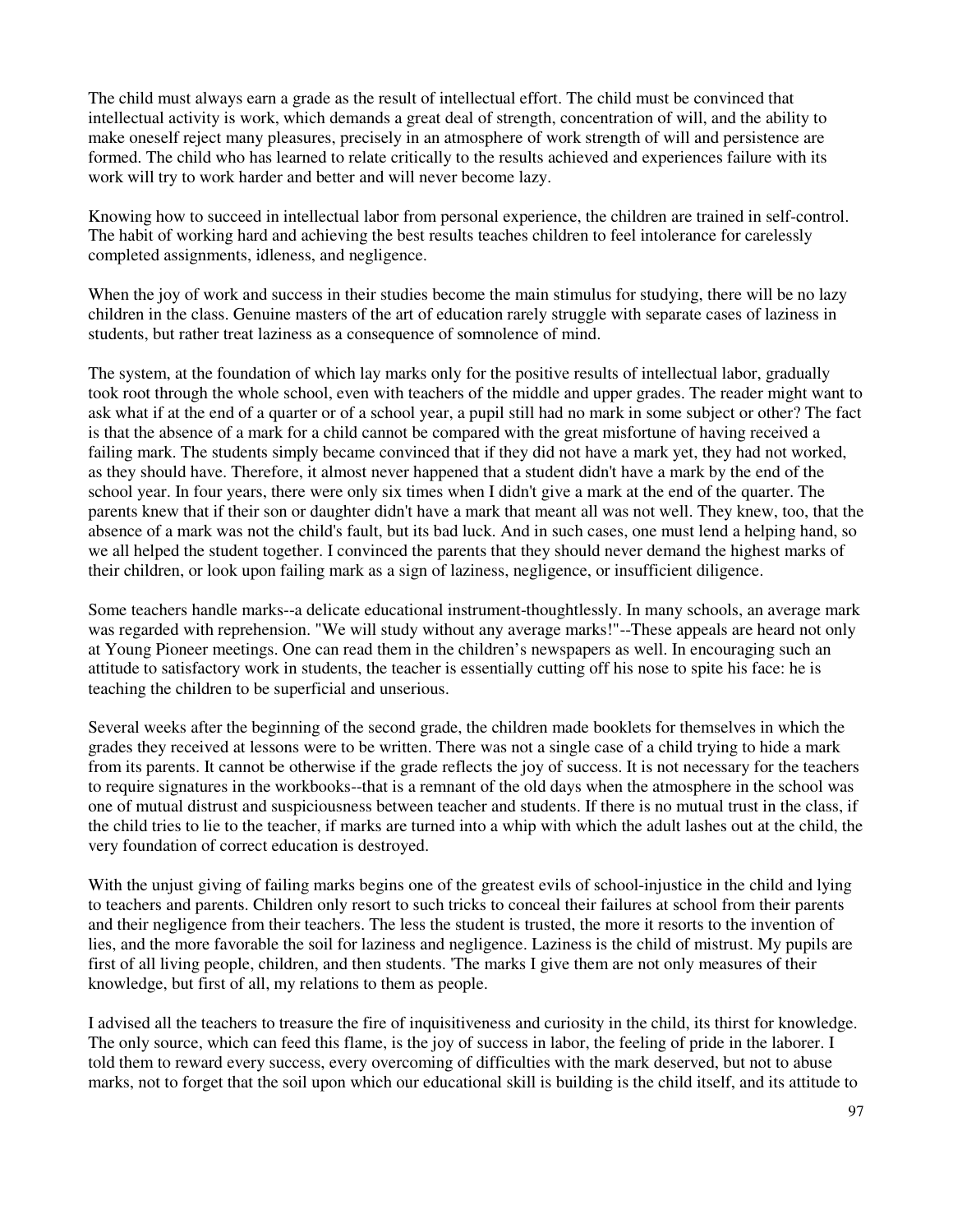knowledge and to the teacher. This is the desire to learn, inspiration, and readiness to overcome difficulties. This soil must be enriched carefully, for without it, there is no school.

### The Room of Fairy Tales

Fairy tales, games, and fantasy are the life-giving sources of children's thinking of kind feelings, and intentions. Many years of experience show that esthetic, moral, and intellectual feelings are born in the soul of the child under the influence of fairy-tale images which activate the flow of thought and awake the brain, connecting the trains of thought between the living islands of thinking. Through fairy-tale images in the children's minds the delicate nuances of words are brought out; they become a sphere of the spiritual life of the child, a means of expressing thoughts and feelings, a reality of thinking. Under the influence of feelings awakened by fairy-tale images, the child learns to think in words. Without fairy tales, clear and living, which capture the minds and feelings of the child, it is impossible to imagine children's thinking and speech as a definite stage in human thinking and speech.

Children derive great pleasure from the fact that their thoughts live in the world of fairy-tale images. The child can listen to one and the same fairy tale dozens of times and find something new in it each time. The first step from the clear, living, and concrete to the abstract is located in the images of fairy tales. My students would not have been able to think abstractly if there had not been a whole period of fairy tales in their spiritual lives. The child understands quite well that there is no Baba-Yaga the witch, Frog Prince, or Deathless Dragon in the world, but it embodies its notions of good and evil in these images, and every time it tells one and the same story, its personal attitudes to good and evil are expressed.

Fairy tales are inseparable from beauty and aid the development of esthetic feelings without which nobility of soul and sensitivity to human unhappiness, grief and suffering are unthinkable. Thanks to fairy tales, the child comes to know the world not only with its mind but with its heart. Not only does it know, but it responds to events and phenomena in the world around it, expressing its attitude to good and evil. In fairy tales, the first impressions of justice and injustice are drawn. The first step in ideological education also occurs with the aid of fairy tales. The children understand an idea only when it is incarnated in clear images.

The fairy tale is a beneficial and irreplaceable source of teaching love of one's homeland. The patriotic ideas in fairy tales lie deep in their composition; the fairy-tale images created by the people which have lived for thousands of years bring the mighty creative spirit of the working people, their attitude toward life, ideals, and aspirations, to the heart and mind of the child. The fairy tale teaches love for one's native land because it is the creation of the people. When we look at the wonderful frescoes of St. Sophia's in Kiev, we perceive them as a part of the life of the people, created by their great talent, and a feeling of pride at their creative spirit, thought, and skill is awakened in our souls. Folk tales have an analogous influence on the soul of the child. It seems that folk tales are constructed with simple "everyday" plots: grandfather and grandmother planted a turnip; grandfather decided to deceive the wolf and made a straw bull; but every word of these tales is like the delicate brush strokes of these eternal frescoes-the creative strength of the spirit of the people plays through every word and image. Fairy tales are one of the spiritual riches of folk culture, the understanding of which gives the child an understanding of its native people.

Three months after the beginning of the School of Joy, we made a room of Fairy Tales. The older children helped us create an atmosphere in which the children felt as if they were in the world of fairy-tale images. We had to work a great deal so that everything around us cast the children into the spell of the tales their mothers had told them in early childhood--the mood of evening twilights and the gay flame in the stove in one corner lived wicked Baba-Yaga in a magic hut on chicken legs surrounded by tall trees and stumps. Next to the hut were the likenesses of fairy-tale figures: the Clever Fox, the Gray Wolf, and the Wise Owl. In a different corner was grandmother and grandfather's hut with Geese-Swans flying across the sky with a little boy on their wings Ivasik -Telesik the hero of a Ukrainian folk tale. In the third corner was the blue sea-ocean on the shore of which was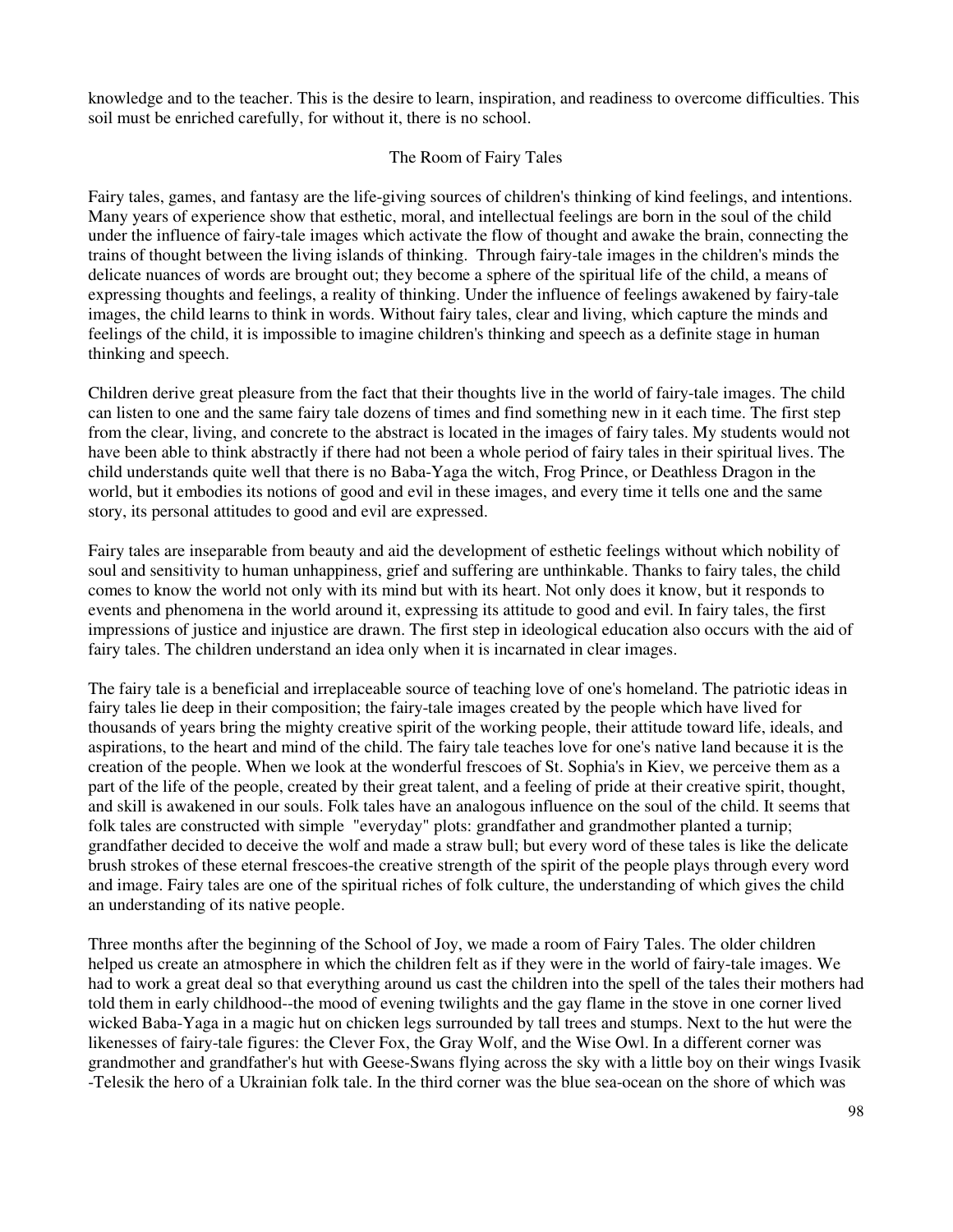the ramshackle hut of the good old man and the wicked old woman. There was an old trough by the door, and the old man and woman were sitting on the mound of dirt around the edge of the house. The golden fish was swimming in the sea. In the fourth corner was the winter forest with snowdrifts, breaking through the middle of which was a little girl covered with snow--her step- mother had sent her into the frozen winter forest for berries... A kid was looking from one of the windows of the hut. And there was the big mitten in which the little mouse lived; she was going to have unexpected company. There was a big stump made of veneer with dolls on it--a little girl, a gray rabbit, sister fox, a bear, a wolf, a kid, a bull made of straw, and Little Red Riding Hood.

We made all of this ourselves over a period of time. I cut, drew, and glued, and the children helped me. I attached importance to the esthetic character of the surroundings in which the children would listen to fairy tales. Every picture, every visual image sharpened receptivity to the artistic word and revealed the idea of the fairy tale more deeply. Even the lighting in the room played a big role. When I told the tale of the Frog Prince, little lamp lit up in the forest thicket, and a green mist fell over the room, vividly recreating the situation in which the story occurred.

I didn't take the children to the Room of Fairy Tales very often--once a week, and then every two weeks. Esthetic demands should never be fulfilled to satiety. Snobbism begins where there is satiety-- petty-bourgeois disappointment, boredom, and the search for ways to "kill time"... We went them in the fall and winter twilight- at this time, fairy tales ring out in a unique way for children and sound quite different than they do on clear sunny days. It grew dark in the courtyard, and we left the light off, sitting in the gleaming. Suddenly the lights in the fairy-tale hut blinked on, and there were stars in the sky. The moon rose over the trees in the forest. A dim light lighted the room, and it was darker in the corners. I told the children a folk tale about Baba-Yaga with the leg of bone. It would seem that there was nothing new for the children in my words, but their eyes glowed with admiration. The children suffered at the fate of the heroes, hating evil and avidly feeling for the good. The figure of the wicked woman and trusting Alyonka, the kind goose-swan came alive in the imagination of the children; they came to life imbued with reason and feelings. For small children, fairy tales are not simply stories of fantastic events; they are entire worlds in which the child lives, struggles, and opposes evil with its own goodwill. The words of a fairy tale are a real form of expression of the spiritual strength of the child, as games express motion, and music expresses melody. The child doesn't just want to listen to fairy tales, but to tell them itself, just as it wishes to sing songs as well as listen to them, to play games as well as watch them.

Several days passed, and the children asked, "When are we going back to the fairy-tale room?" The expectation of joyful moments excited the children, and we once again gathered there in the evening twilight. Once more I told a story, and after that the children retold it. At these moments the most bashful children became brave and decisive. Speech, which was confused and incoherent in other conditions, was smooth, melodious, and expressive here. Nina, Petrik, Lyuda, Slava, and Valya, children who met with difficulty in speech and thought development, all told stories.

Every time we came to the fairy-tale room, the children wanted to play. Everyone, boys and girls alike, had a favorite toy or doll. Games take on the form of creativity: the child becomes the hero of a fairy tale and the doll in its hands helps the child express its thoughts and feelings more clearly. One child took the straw bull (the hero of a well-known Ukrainian children's story) to play with, and another, the grandmother doll, while a third took the grandfather doll. And thus the children already lived in the world of fantasy. They did not simply repeat the words of the characters but created, introducing the play of their own imaginations into the fairy tale. One child put its doll on the tiny divan and spoke loving, caressing words to it in a melodious voice. The dolly fell ill, and another little girl was taking care of her, trying to make the doll well.

I was not troubled by the fact that the boys and girls played with dolls for several years. This is not some sort of "childishness", as some teachers are inclined to think, but the same stories, the same imbuing of things with living souls that runs through the creative process of listening to and making up fairy tales. The fantastic image of that which the children are attempting to tame, in the words of French writer Antoine Saint-Exupery (1900-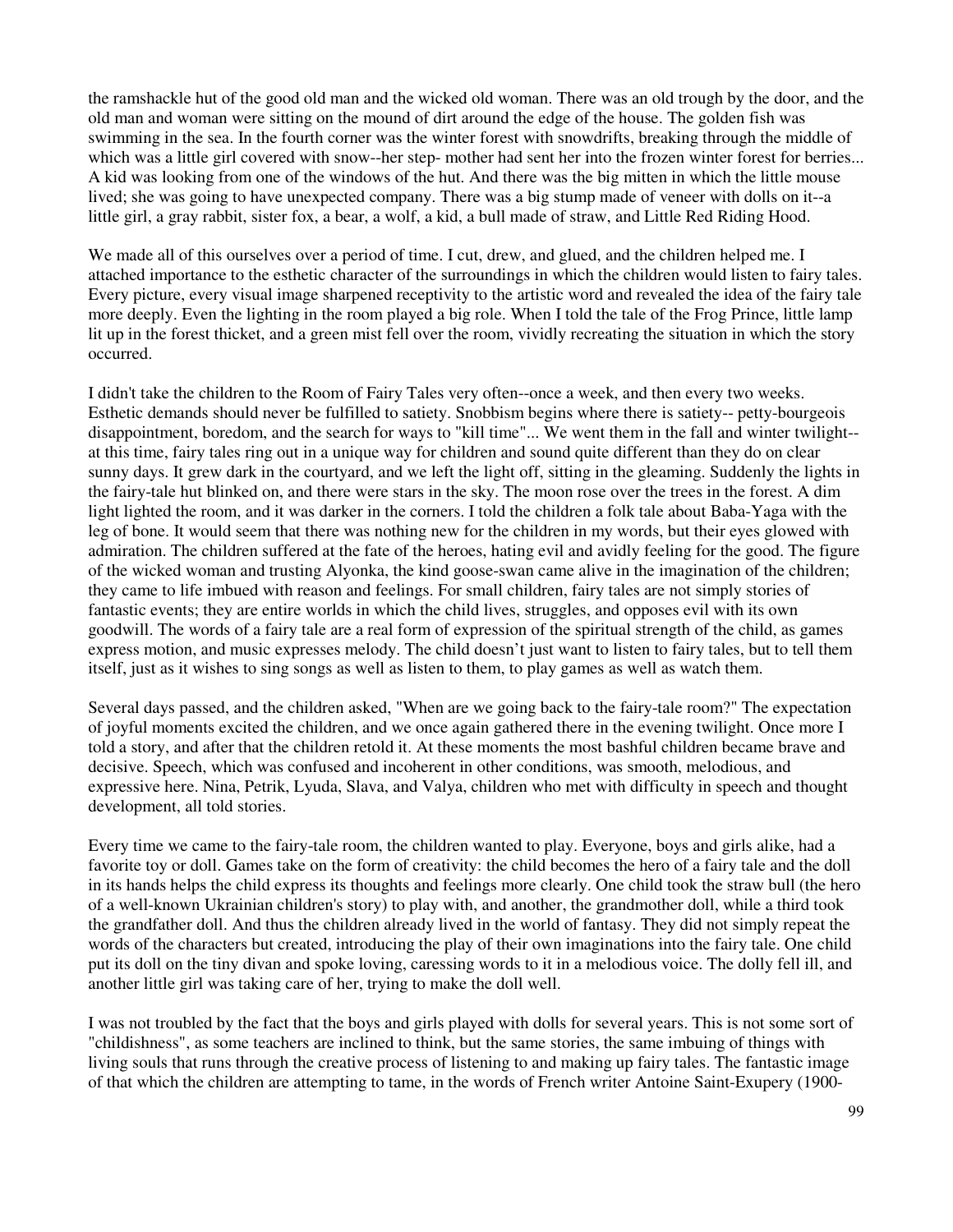1944), exists in dolls. Every child wants something very dear, something of its own. I attentively observed the relations, which developed between the children and their favorite dolls. I was glad that the boys made friends with dolls over a long period of time. There was nothing outstanding about Kostya's doll--an old fisherman with a pole. The doll's leg broke several times, and in the end, Kostya made a wooden leg for it, as well as a knotted walking stick with which the fisherman could set out for the river. The little boy loved to talk with his old friend: he told him where carp and bream could be found... Larisa's favorite dolls were the grandmother and her granddaughter. The little girl made spectacles for the grandmother, put a warm blanket under her feet, and put a shawl around her shoulders. Valya also had two dolls, a kitten and a mouse. Every week she changed the little bow on the kitten's neck, and brought a green blanket for the mouse for some reason or other. ..

The children's fantasies in the Room of Fairy Tales were inexhaustible. The child would stand up to look at a new object which it immediately began reason to connect with other objects in its mind, and a new fantastic impression would be born. The child's imagination played; its thoughts trembled; its eyes lit up, and its speech flowed along in a smooth stream. Taking that into account, I tried to see that the elements of the different corners of the room were filled with extremely varied objects, between which some kind of real or fantastic links could exist. I was anxious for the children to fantasize, create, and make up new stories. Next to a heron standing on one leg was a small, frightened kitten, from which the child's imagination could create several interesting stories, the heroes of which were the Heron and the Kitten. Then there was a small boat with an oar and a frog next to it, all of which begged to be put into a story. The cave with a bear cub looking out with enormous flies and mosquitoes (in a fairy tale this is permissible), a little piglet and a washstand with soap all of this does not simply make the children smile but awakes their imaginations.

If I managed through all of this to get the child itself, in the development of thinking, in which one meets with serious difficulties, to think up a story connected with several objects of the surrounding world, then I could say with certainty that the child had learned to think. I have already related the difficulty with which Valya's thoughts were awakened and her memory strengthened: one of the means of awaking her thoughts was the feeling of amazement before the unexpected links which were revealed between objects and phenomena in the surrounding world. Stories were another no less important means. For a long time, Valya could not make up any stories, and that disturbed me. Only in the third grade did she finally make up a story of a frog, a boat, and a fish. Here is what she made up: "A Frog saw a Boat by the river bank. Grandfather-Fisherman had left the Boat and gone to the village for bread. The Frog wanted to go for a ride. He came out of the puddle and jumped over to the Boat. He took hold of the oar, and then a Fish swam up to him and said: "What have you thought up? You only swim in puddles, but boats love deep water." The Frog didn't take the Fish's advice and set off for his own little puddle. The Frog swam up and the Boat said: "Froggie, Froggie, where are you pulling me off to?" The Frog answered: "To my own little puddle so that all of my relations can see how I row." The Boat smiled and thought: "When Grandfather comes back he'll teach you how to row.' The Frog could hardly get the Boat to the puddle. It got stuck in the mud and wouldn't go any farther. The Frog groaned and groaned, but the Boat wouldn't move. And all of the other frogs came from the puddle and looked at him. The Frog cried out to the whole puddle-full: "See how well I can row the Boat!' The Frog was embarrassed and jumped in the puddle and clumps of mud flew everywhere. And the whole family of frogs started to laugh, "Ho ho, he!' Then Grandfather-Fisherman came and pulled the Boat out of the puddle. The Frog was frightened and hid himself in some green slime. In the evening he grew brave and crawled out--how they laughed! Ever since then they laugh every night, from evening till morning they can be heard croaking. They are laughing at the boastful Frog."

Making up stories is one of the most interesting types of poetic creativity for children. Along with this, it is an important means of mental development. If you want children to create, to make up artistic images, you must transfer even one little spark from the flame of your own creativity to the child's mind. If you cannot create yourself, or are condescending to the world of the children's interests, if it seems an empty pastime to you, you won't get anywhere.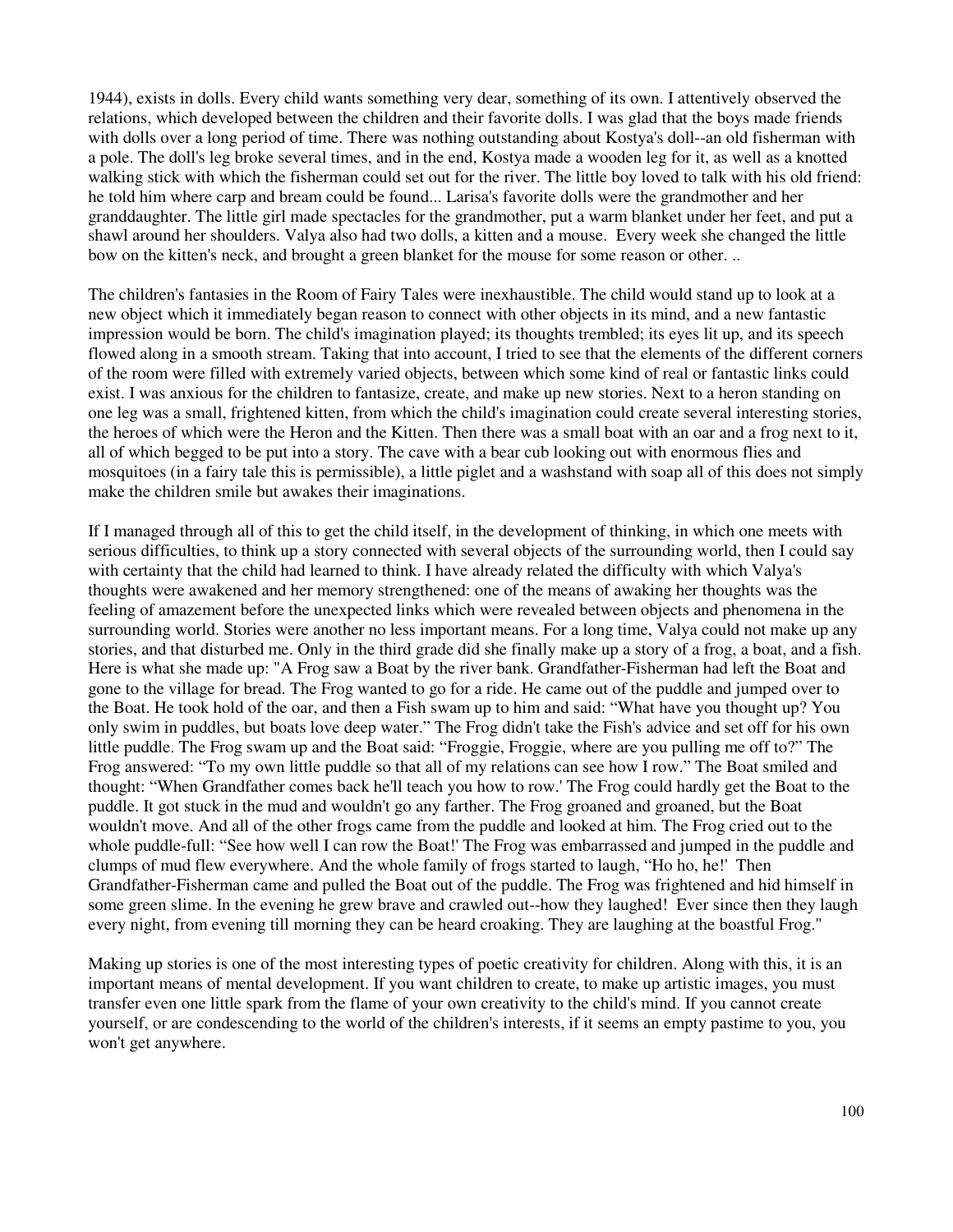Tina had her favorite doll in the Room of Fairy Tales-the figure of a metalworker whose face glowed from the smelting of metal. She remembered the meeting with the metalworkers in the foundry, and now, three years later, she made up an interesting story about the Fiery River:

"A warrior stood over an enormous stove. He was smelting iron. The iron bubbled and boiled. The warrior came up to the stove and opened the door--the Fiery River poured out. It flowed and said: 'Look sharp, people, take the fiery iron and make what you need from it.' A wise master came to the Fiery River and ladled out the smelted iron, poured it into sand, and made everything the people needed from it."

In the minds of children arise images of contemporary warriors--the defenders of the Soviet Homeland. The war against the Nazis, the heroic victory of the Soviet people left indelible marks in the memory and the whole spiritual life of our people. The heroes defending their homeland became fairy-tale heroes in the imaginations of the children; they composed dear, exciting stories about them. The main idea of all the stories the children made up about the warriors of our people was the courage, invincibility, and nobility of the Soviet person. Here is Danko's story:

"A mother saw her son off to the army. She said, "Take a handful of your native earth with you. Remember that you are its defender. The son took a handful of earth, poured it into a red silk bag, and never parted with it. The enemy began a war against our homeland. The son met with enemy soldiers at the border, shot at them from a machine gun, and they fell into the river. The son did not retreat even one step. An enemy bullet wounded him in the head, and blood poured into his eyes. His hands weakened. The enemy drew close and thought: we will take him captive. The son remembered the clump of his native earth. He touched the red bag and at once a mighty strength flowed into his hands. The young warrior began shooting again, and the enemy drowned in the river, then at that moment help arrived-swift-winged airplanes and mighty tanks."

I wrote down the stories the children made up at twilight. These stories are dear to me as the clear flames of thought I managed to light up in the children. Without creativity, without making up Stories, the speech of many children would be confused and muddled and their thinking chaotic. I am convinced that there are direct links between esthetic feelings and the richness of children's speech. Esthetic feeling gives emotional coloring to the word. The more interesting the story and unusual the situation in which the children find themselves, the stronger the play of the child's imagination, the more unexpected the images they create. In the twilight hours my students made up dozens of stories, which we put into a manuscript called, "Twilight Stories".

In "Twilight Stories", there are interesting tales of animals and birds, trees and flowers. Making up stories of flowers was an especially joyful event for both the children and me. I told the boys and girls about the emotional life of the person, of the incarnation of the feelings in songs and legends about flowers. I gave them the beginning of a story, and the children's fantasy created lively images. The first telling of a new story was a big event in the children's lives. I will never forget the excitement with which we created the stage for Hans Christian Andersen's "The Snow Queen". It was in the second year of school. The early winter twilight had fallen, and the children came to the Room of Fairy Tales. The situation in which the action occurs is in little houses with sharp roofs, a fairy-tale castle on a high rock, a swift-footed deer, and snowdrifts. The children made all this with their own hands, but not all of them had heard the story. The little lights went on in the windows of the tiny houses, and snowflakes were falling from the sky. The evening semi-darkness surrounded us. The children held their breath listening to me. The story ended, but the children asked me to tell it again. This fascination with words was very dear to me. I repeated the story as many times as the children asked. And they asked me to tell the story of the Snow Queen again and again not because they had to remember the words, but because the words were like music to their ears.

The teacher is always thinking how to give the children a deep knowledge of their native language so their native words will enter their spiritual lives and become sharp chisels and colorful palettes and an exact means of understanding truth. Language is the material expression of thought, and the child will know it only when, along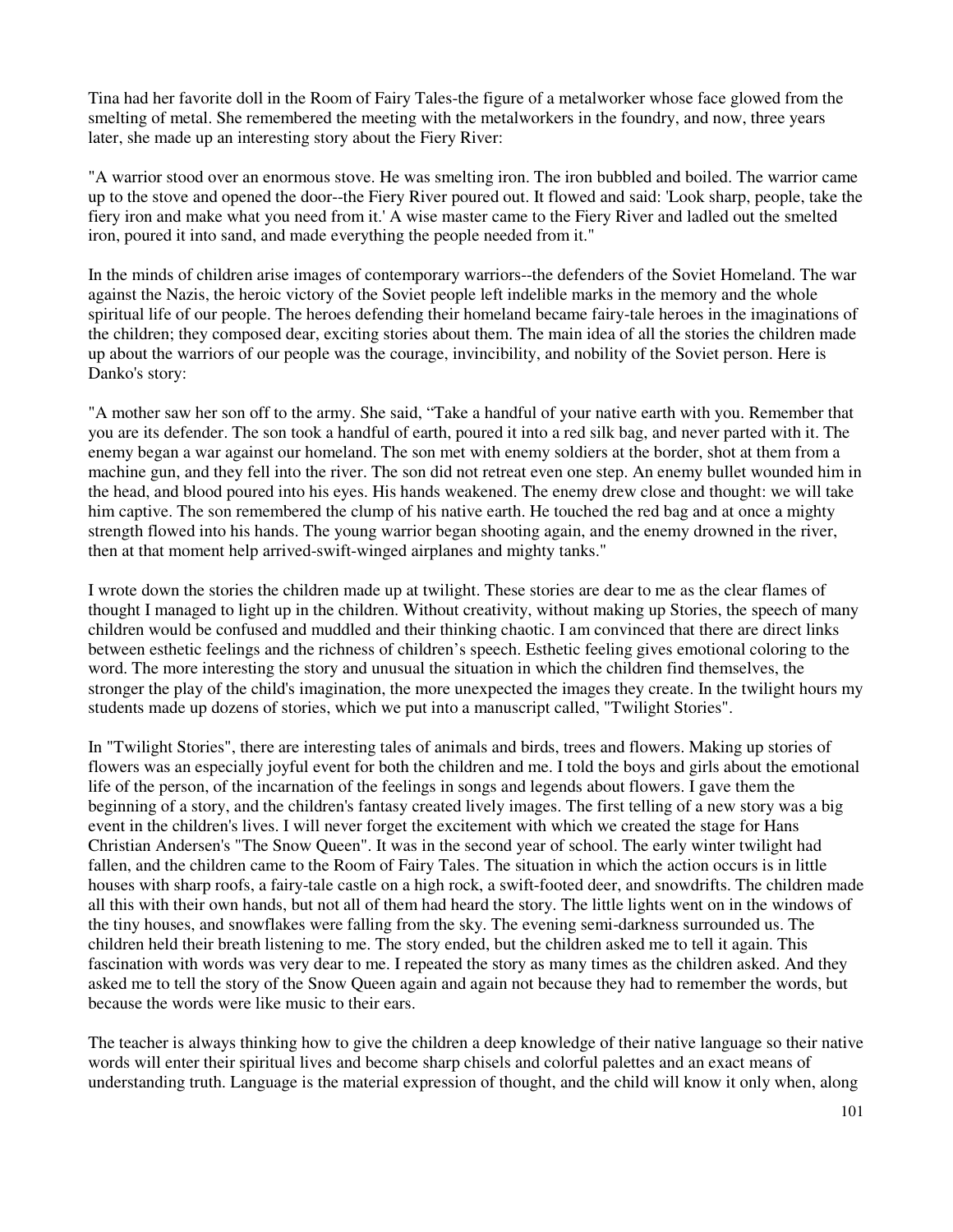with thinking, it perceives dear emotional colorings the living trembling of the music of its native language. Without the experience of the beauty of words, the child's mind cannot comprehend the outer edges of their meanings. And the experience of beauty is undrinkable without fantasy, without personal participation in creativity the name of which is "fairy tale". Stories are active esthetic creativity exciting all the spheres of the spiritual life of the child-- its mind, feelings, imagination, and will. It begins already with the telling, but acting out a story is an even higher stage.

A puppet theater and dramatics club was born in the Room of Fairy Tales. There the children first staged the Ukrainian folk tale about Rukavichka (little mitten) in which brave animals made their homes. Then they staged the Frog Prince with great interest, and the Japanese folk tale of the Little Hump-Backed Sparrow as well. In the fourth year of school, they collectively put on the Dragonfly Musician, playing all the roles.

In the Room of Fairy Tales I first read the children the story of Robinson Crusoe, the "Adventures of Baron Munchhausen", "Gulliver's Travels", "The Tale of the Tsar Sultan", and the story of "Yanko the Musician". The children never forgot the fascination of those winter evenings when snowstorms beat beyond the windows, and they climbed from the shipwreck onto the desert island with Robinson Crusoe and shared with him the burdens of the harsh struggle with nature. In the Room of Fairy Tales we read all the stories of Hans Christian Andersen, Lev Tolstoy, Ushinsky, the Brothers Grimm, and Soviet children's writers Chukwsky and Marshak. Many years of experience show that the moral ideas located in works on good and evil, truth and dishonesty, honor and dishonorableness, become the property of the person if these works are read during the years of childhood. Fairy tales are intended for childhood.

Our reading was varied: the fairy tales and stories I have named here I knew by heart. I only took the book to show the children the illustrations. And thus the telling of tales was a mighty means of educating the reason and kind, human feelings.

Without exaggeration, it can be said that reading in the years of childhood is first of all education of the heart, the touching of human nobility to the innermost corners of the child's soul. The word, which reveals noble ideas, always remains in the child's heart as the grain of humanity of which the conscience is composed.

# The Continuation of Fairy Tales - Our "Magic Island"

Children are attracted to the unusual, to romantic journeys and adventures, to the struggle with the primordial forces of nature. When I first told the children of the adventures of Robinson Crusoe, they wanted to play at being travelers, to listen to the noise of the ocean waves and the crash of a waterfall. They decided to make a Magic Island-- a secret corner in which they could live in the world of games. We made the island in the blackthorn and acacia thickets. We built the dwelling place of Robinson Crusoe of fence rails to defend it from the wild beasts with the same kind of hearth as he had; we made a little window through which we could look into the boundless space of the "sea" We dug up a little plot of land and sowed dozens of wheat and barley seeds there. Kolya even brought a kid from home, for Robinson Crusoe had had a nanny goat at his disposal. We brought old barrels, ropes, and bricks. We made knives from the metal hoops on the barrels and contrived fishnets. Like primitive hunters, we lit a fire by rubbing two dry sticks together, for it could have happened that Crusoe had had no other means of starting a fire.

During showers, the hollow from which we took the earth for building the dwelling filled up with water and turned into a little pond. The children splashed in the water; in their imaginations they saw the endless expanses of the ocean. And if there is an ocean, there must be ships; the children found a piece of pussy-willow wood began to make a boat of it. This was hard work, but they were crowned with success; they affixed a sail to the boat and it put out to sea.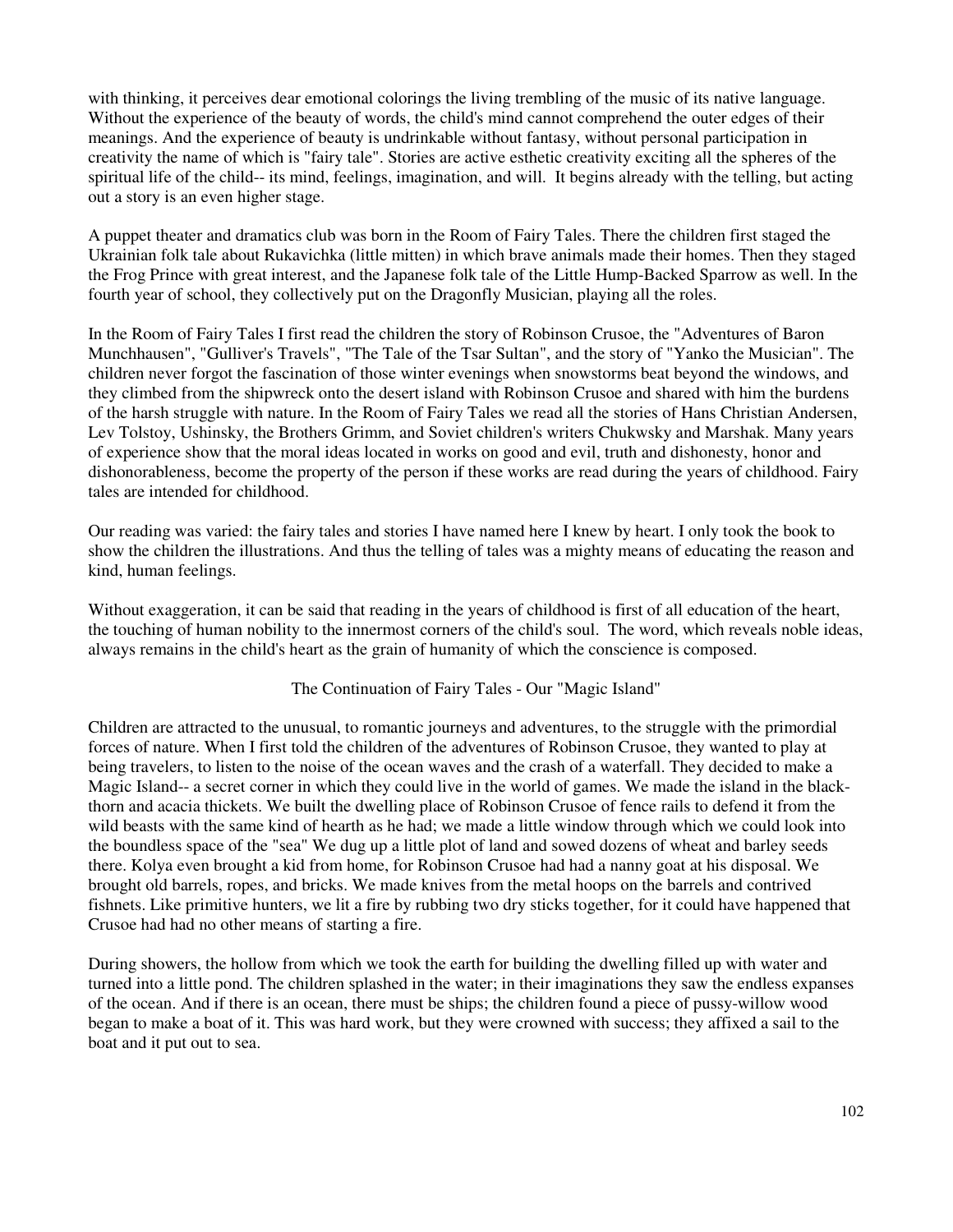Behind a little hill, which in the children's imagination had become a high mountain, we created the country of Lilliputia. We made the capital of the country from veneer and cane. We made figures of horses, cows, and sheep from clay. We also made the figure of epic hero Ilya Muromets and his enemy Solovei the Robber. We put the figures in the hushes. This was the dense forest of ancient Russia. We went there on quiet summer evenings, and everyone wanted to tell stories of brave, courageous warriors here. Deep in the impenetrable hushes we found a small pit in the slope of the ravine--this was the cave of the evil Deathless Dragon, and there somewhere in the secret depths languished a Beautiful Princess.

On the Magic Island we spent our free days in warm weather whenever we didn't manage to take longer trips. We built a hut near Robinson Crusoe's dwelling. This was a favorite place for the wings of fantasy to take us flying into the world of fairy tales. Our fairy-tale heroes were next to us, and when night fell over the earth, we heard the whistle of Solovei the Robber, the rasping and groaning of the Deathless Dragon, and the careful steps of Puss- in-Boots. The fire of children's fantasy burned especially bright here. Yura, Galya, Tina, and Vitya created wonderful stories in this corner. The very moment awoke the play of the imagination. Thoughts flowed smoothly and irrepressibly; the children found expression for their feelings in clear words. Here is the story of the golden rainbow Seryozha made up:

"One evening the Giant Blacksmiths went to the Sun and said, 'Mr. Sun, Mr. Sun, our iron hammers have broken, and soon there will be nothing with which to forge the silver threads. The anvils are also old. Send us to the earth for more iron.' The Sun sent the Blacksmiths on their way. The Blacksmiths went to people, but dark clouds blocked their way. The Blacksmiths looked at the earth through the clouds-they were high, high up and they had to decide where to go down. They went back to the Sun and said, "Mr. Sun, Mr. Sun, how can we get down to the earth? Make a bridge for us. The Sun threw his ray, through the dark clouds, and a bridge of sunshine began to sparkle in the sky. On the earth, people saw a golden rainbow. The Blacksmiths went down to the earth and got iron from people, then once again returned to the Sun over the bridge of sunshine. As soon as the Sun saw their white beards, he took back the golden rays, and the rainbow disappeared. From that time, as soon as dark clouds appear in the sky, the Sun sends his Blacksmiths to the earth for iron. But in the winter, then are no rainbows because the days are very short, and the Blacksmiths don't use their hammers much."

I was overjoyed that each child made up a story there. I have always remembered those quiet summer evenings; after the sun went down, the sky began to take on an ashy appearance. There are several days like this in a year when summer is at its zenith. It seems that the sky is faintly radiant, the twilights are longer than usual, and the stars don't come out for a long time... The children were silent, admiring the beauty of nature. In these instants, the flame of fantasy burns especially brightly. We listened to the story Nina thought up:

"The Sun went into his magic garden to sleep. He lay down, but forgot to close his eyes. The Blacksmiths thought it was still day. They forged and forged the silver threads. The threads spilled down and turned into dust. Silver dust scattered over the heaven. It burns and shines..."

My heart began to beat faster when I heard this wonderful story. How could I not rejoice when the fascinating beauty of nature and the fantastic images of stories all open the springs of thought in the children's consciousness? I don't know why this is so, but on the longest July evenings when the ashen skies seem to be covered with some sort of mysterious veil--in these hour children's imaginations run wild.

After finishing the third grade, the children wanted to set up a Partisan Detachment Headquarters on the Magic Island. As was the custom, the Headquarters was located in a dugout, which the older students helped us dig out and equip. An interesting game began which lasted for several months. The children wanted to play at night, and it was difficult to keep them from it. They went on reconnaissance missions and learned to use a compass. They made wooden machine-guns and automatic rifles. They gave out orders before going on military operations.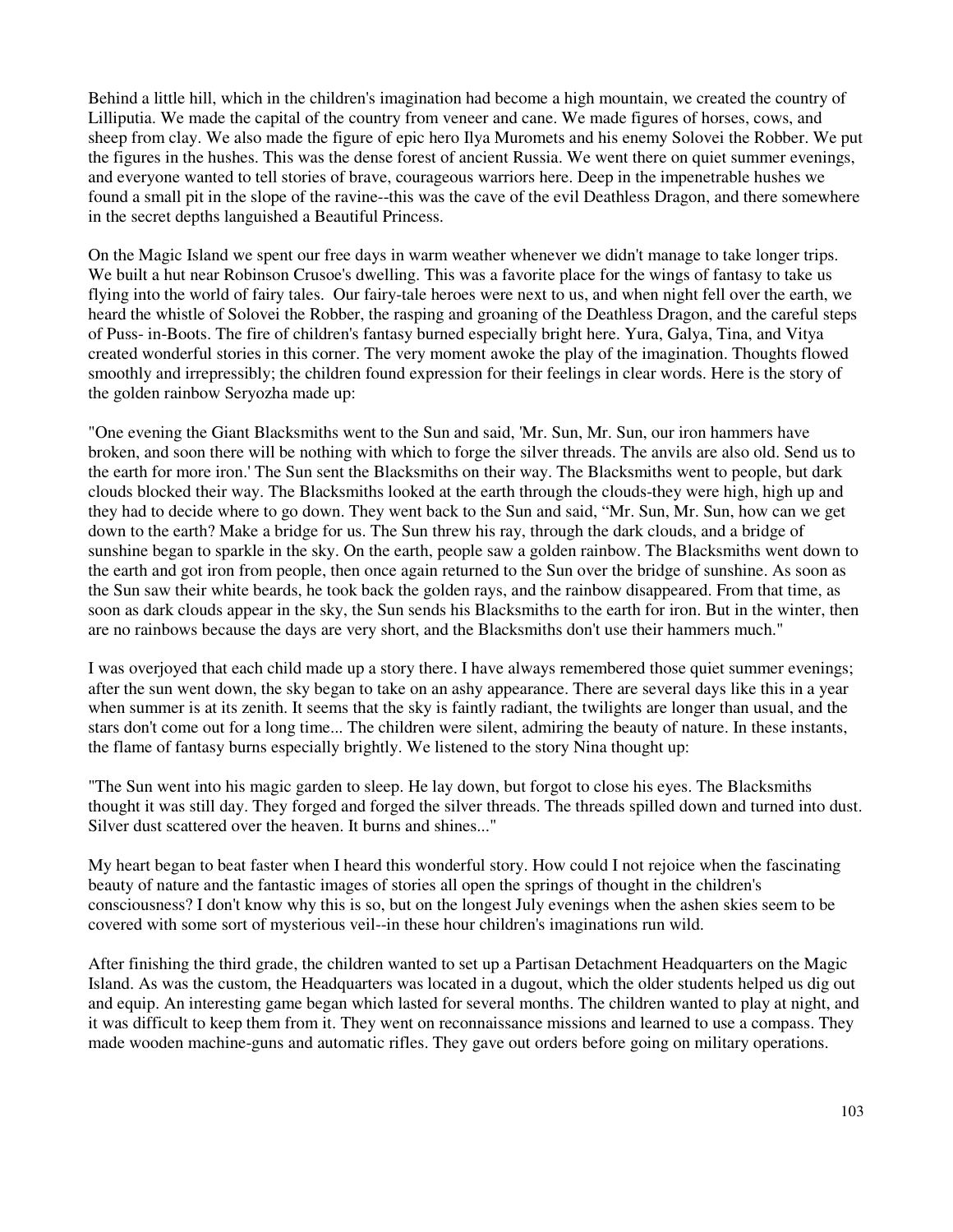During the last school year, the book of Russian writer and storyteller Bazhov, *The Malachite Casket*, carried them away. The children's eyes lit up with joy when I read about the wonderful precious stones of the Urals, the amazing beauty of the caves where the innumerable wealth of the kind Mistress of the Copper Mountain is stored, and the beautiful pieces of malachite. During those days, the children wanted to do something beautiful, secret, and romantic. Someone got the idea to create an underground emerald kingdom. We began to gather green, dark-blue, sky-blue, orange, red, and violet pieces of glass and put them into the walls of our cave. It is difficult to describe in words the feeling of inspiration at the beauty and the amazement the children experienced when a small electric light was lit in the cave and the rainbow of colon flashed out. Here new stories were born, and here I was again convinced of the great power of esthetics in developing intellectual ability. I witnessed Valya, Petrik, and Nina's thinking making swift progress: they made up stories, which startled me with their richness of expression. Here Lyuda made up a story. I was convinced that the reason for the little girl's silence was not slow mental development but dreaminess and pensiveness.

### Songs Reveal the Beauty of the World to the Child

In the elementary grades as in the School of Joy, we listened to the music of nature, an important source of the emotional coloration of words and a key to understanding and experiencing the beauty of a melody. Listening to the music of nature, the children were prepared emotionally for choral singing. I had them distinguish in nature the sounds of the song we were going to sing.

There was a beautiful little nook not far from school. The evening sky was reflected in the glassy surface of the pond, and the singing of birds floated by from the meadow; in the cool of the evening, the singing of grasshoppers could be heard. Here we listened to the music of nature several times before we learned a song by the Ukrainian composer Ya. Stepovoy, "*My Evening Sunset*". The beauty of sunset is beautifully expressed in this song. Its melody was fascinating in the quiet of summer evenings. We learned a song in this little nook. The children wanted to sing. And then several weeks later, the children performed it in the room for listening to music, singing and playing folk instruments. The song reminded them of the beauty of sunset, and their faces shone with joy.

In the forest we listened to the *music of sunny midday*. The leaves rustled quietly on the tall trees, a woodpecker was pecking, and somewhere wild cuckoos were cooing. The spell cast by this music gave the children an understanding of the beauty of the song "Kukushka", by the Russian composer Arensky.

The children sang Mozart's "Lullaby" with love, then they sang the Czech folk song "Soroka", Tchaikovsky's "Children's Song"; and many other folk and children's songs. As a rule, our choir sang a *capella*. I was very glad that everyone loved to sing.

The children began to feel a need to gather together to sing. Song entered their life and gave a bright emotional coloring to their thoughts, awaking a feeling of love for their homeland and the beauty of the surrounding world.

The Ukrainian folk song, "There Were Reapers Cutting Wheat From the Field" made a big impression on the children. It awoke an image of the distant past of our people and our heroic struggle against invaders. The melody of the song seemed to carry the children to the times of struggle for the independence of our homeland; they saw the world as our remote ancestors had several centuries before. There were reapers cutting wheat front the field, and from time to time the men and women looked worriedly at the horizon. The enemy could appear there at any time, and then sickles would be changed for sabers to defend their native land and the little children lying in the shade under the sheaves of wheat. Only the fascinating melody of song can carry these pictures through to heart and mind. Only song can reveal the beauty of the people's soul. The melody and words of the songs of one's native land are a mighty educational force, revealing the people's ideals and hopes to the child.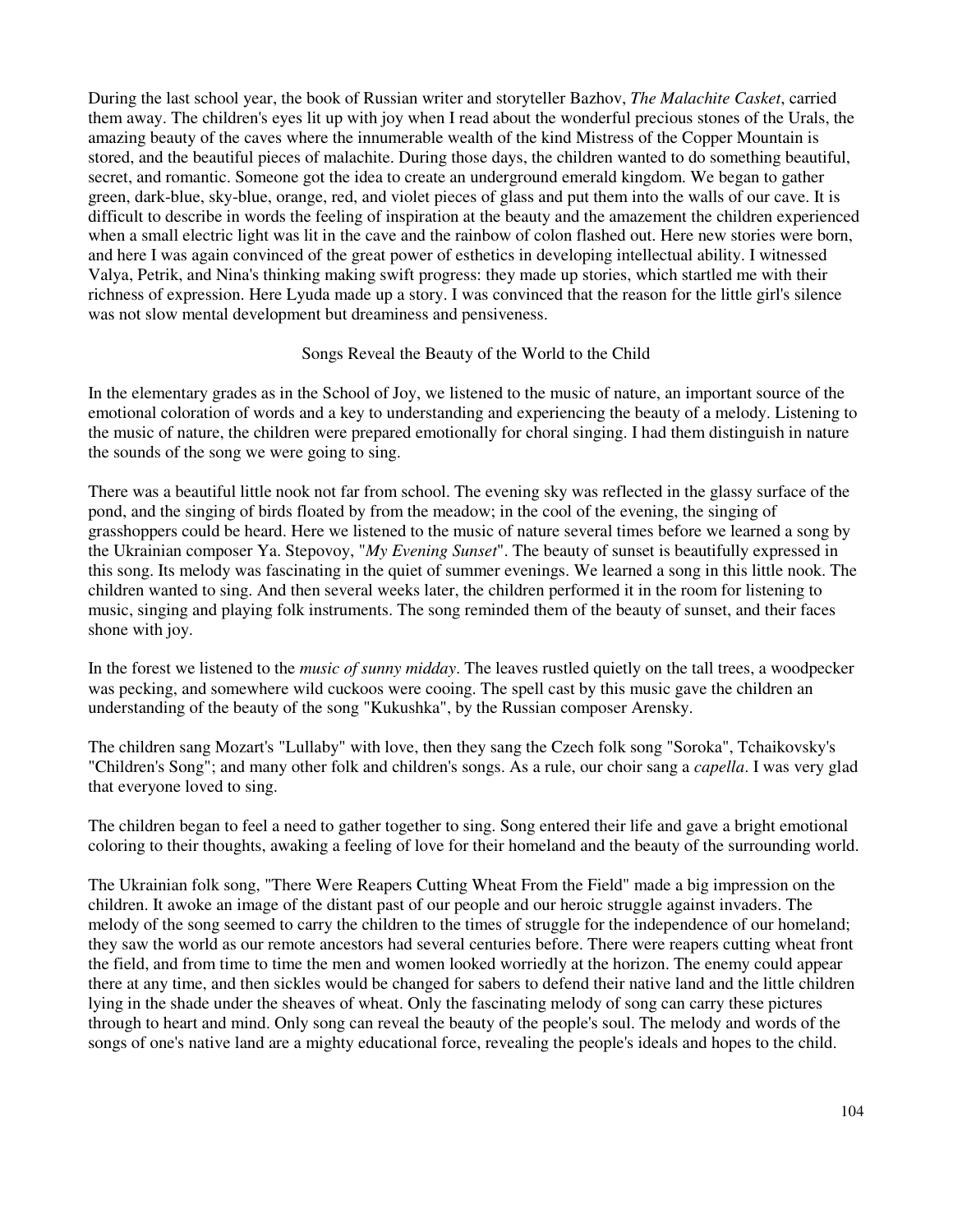There are such human qualities as sensitivity and emotionality. They are expressed when the surrounding world sharpens the child's ability to feel everything keenly. The person with a sensitive, emotional nature cannot forget the grief, suffering, and unhappiness of another person; his conscience compels him to help. Music and songs bring out this quality in people.

Emotionality of nature characteristic of the morally and esthetically educated person is expressed in that the heart becomes receptive to kind words, precepts, advice, and words of parting. If you want words to teach your students how to live, if you want them to strive for the good, teach them delicacy and emotional sensitivity. Among the multitude of influences upon the young heart, music occupies an important place *Music and Morality* is an area worthy of serious study and research.

Song strengthens the poetic vision of the world. I remember how one day after singing songs into which the people had put a great deal of feeling, we went to the steppe. The boundless sea of wheat spread out before us, and on the horizon was the blue haze of the ancient burial mounds. A narrow road wound its way between the golden fields, and a lark sang in the blue sky. The children stopped-- it was as if they were seeing this piece of their native land for the first time. "This is like the song about the reapers," said sensitive, impressionable Varya. I felt that the words of the folk song were ringing in the soul of every child in those instants. Song opens the eyes to the beauty of one's native land, and that beauty becomes even more one's own, even dearer.

Ukrainian songs revealed to the children their native language as an invaluable spiritual treasure of the people. Thanks to song, the children perceived the delicacy of the way words sounded.

At first we had only a few recordings of the instrumental music which I considered just as necessary as reading the stories of Russian writers Tolstoy and Chekhov, Gorky and Korolenko, Gaidar and Chukovsky, Polish writer Senkiewicz, American writer Jack London, the poetry of Pushkin and Shevchenko, and the fairy tales of Hans Christian Andersen and the Grimm brothers. I could not imagine education without listening to music, without having his or her favorite music from the years of childhood. Before the School of Joy began, our teachers got several recordings, both tapes and records. We considered this a treasure-chest, and that this treasure-chest could not give the children a full impression of the artistic wealth of humanity made us very sad. By the time my students finished the first year of study, we had twenty-seven works, seven vocal and twenty instrumental. We went to the music room specially to listen to the music twice a week. Several melodies and songs were familiar to the children and had become part of their inner world in the School of Joy. They had heard the Song of the Lark and Snow-Drop by Tchaikovsky, Mozart's "Lullaby", Schumann's "Brave Horseman", and Grieg's "In the Hall of the Mountain King" many times. They also knew The Song of the Fox, The Song of the Goat, and The Song of the Wolf from the children's opera *Kora-Dereza*, by Lysenko, as well as Ukrainian songs "I Look at the Sky", "The Broad, Roaring Dnieper", and "The Sun Sets and the Mountains Darken".

In the four years of work with the children, our record library almost doubled. It wasn't much, but I was concerned not so much with the number of works we had as with seeing that all of the best from the musical treasure-chest of humanity (first of all Ukrainian and Russian works) entered the children's lives so that listening to one and the same works gave them esthetic satisfaction and left its mark on the children's intellectual and emotional lives.

Let the children listen to one new melody a month, but let that melody become a source of spiritual satisfaction throughout their lives. I was afraid of drowning the children in new works, which would simply entertain them without leaving any imprint on their hearts.

In addition to what was mentioned above, over a period of four years, my children listened to such works as: "March of the Black Sea Warrior", from the opera Ruslan and Lyudmila, by Glinka; the march from the opera Faust, by Gounod; "Norwegian Dance" and "Coboldt", by Edvard Grieg; pieces from the ballets The Nutcracker and the Swan Lake, by Tchaikovsky; "Flight of the Bumblebee" and the excerpt. "The Three Miracles", from the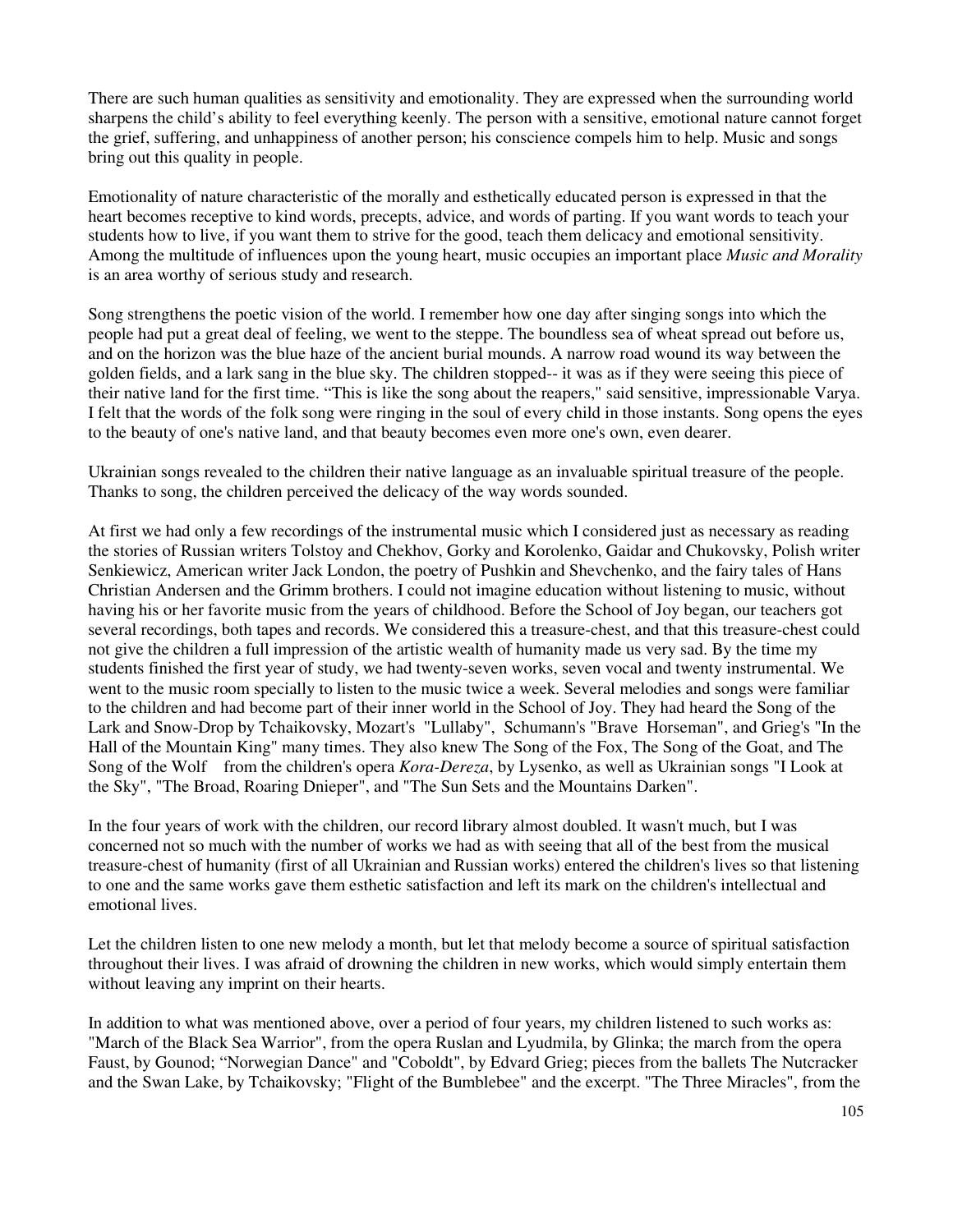opera The Tale of the Tsar Sultan, by Rimsky-Korsakov; "The Merry Peasant", by Schumann; "Dance of the Elves", by Grieg; "The Ecosaisses", by Schubert; "Starlings Came Flying", by Dunacvsky; selections from the opera Winter and Spring, by Lysenko; selections from the opera The Fox, the Cat, and the Rooster, by Stetsenko; "Babak", by Beethoven; the Swiss song "Cuckoo"; the Polish song "The Singing of Birds"; several Ukrainian folk songs; the Hungarian folk song "The Nightingale"; the Russian folk song "There Was a Birch Standing"; "Young Pioneer Unit", by Kabalevsky; "Young pioneer", by Ostrovsky; "Pioneer Campfire", by Muradeli; "Comrades, Bravely March in Step", an old revolutionary song rewritten by Lobachev; and "Tortured in Captivity", Lenin's favorite song.

Before listening to music, I told of the actual events of fantastic picture reflected in the musical images. I attached great significance to these stories: they put the children in the proper frame of mind to listen to the music. Thus, before we listened to the Dance of the Fairy Drazhe, I told the children Hofmann's old fairy tale, which served as the basis for the ballet. I tried to paint a picture of the kind fairy in clear expressive words for the children - her lightness, airiness, and graciousness. "You will hear the ringing of little crystal bells," I told the children. "This music points the surroundings of the beautiful fairy. I imagine the light, slender columns of the magic castle illuminated by a bright light." The children listened to the music and then talked about how they imagined the fairy castle. They drew pictures of ponds, fountains, shady groves, and mysterious caves in their imaginations. The fantastic images awoke the desire to listen to the music again. The interpretation of works of music, especially works the children don't know demands enormous tact and great skill on the part of the teacher. One must never forget that the language of music is a language of feelings. Even folk songs with simple, sometimes even elementary, words are perceived as works of art only thanks to melody. To explain the essence of artistic images in a work of music, the teacher must understand the specific expressive means of the composer.

The explanation must be a distinct, polished artistic story. The story itself must awaken feelings and create clear pictures in the imagination.

I am deeply convinced that the beauty of music is a mighty source of thought. Clear images born in the imagination of the child under the influence of music make thought come alive, channeling its many streams into one river-bed. Children try to paint verbal pictures of what their imaginations create and of what they feel. Listening to music was indeed a mighty source of mental development for the slow-thinking children. I tried to see that after listening to music, the children gave their impressions without embarrassment.

We played our pipes in the music room and learned our favorite melodies. In the second grade, there were nine of my students and four from the other grades in our pipe-playing club. The children made the instruments themselves. Seryozha, Yura, Tina, and Lida were real masters at making pipes. They went to the grove and chose suitable materials, and then they seasoned the cut branches in the shade, tried the sound of the instrument, and wound up with pure, melodious tones. In the third grade we got two accordions and three violins. Yura, Seryaha, Fedya, Lida, Kolya, Tina, Larisa, Sanya, and Shura learned to play the accordion and the violin. By the end of elementary school, nineteen children had musical instruments at home-- accordions and violins. But the children didn't forget about their pipes. Several children had an inclination for music; however, I did not see the main goal as developing their individual talents, but rather in making sure that all the students loved music and had an inner need for it.

What is neglected in childhood is never compensated for in the years of youth, and even less so in adulthood. This rule is applicable to all the spheres of the inner life of the child, and especially to esthetic education. Sensitivity and receptivity to beauty in the years of childhood is incomparably more profound than in the later periods of personality development. One of the main tasks of the elementary school teacher is cultivating in the children a need for the beautiful, which in many ways determines the entire system of the inner life of the child and its relation to the collective. The need for the beautiful fosters moral beauty and intolerance of banality and ugliness.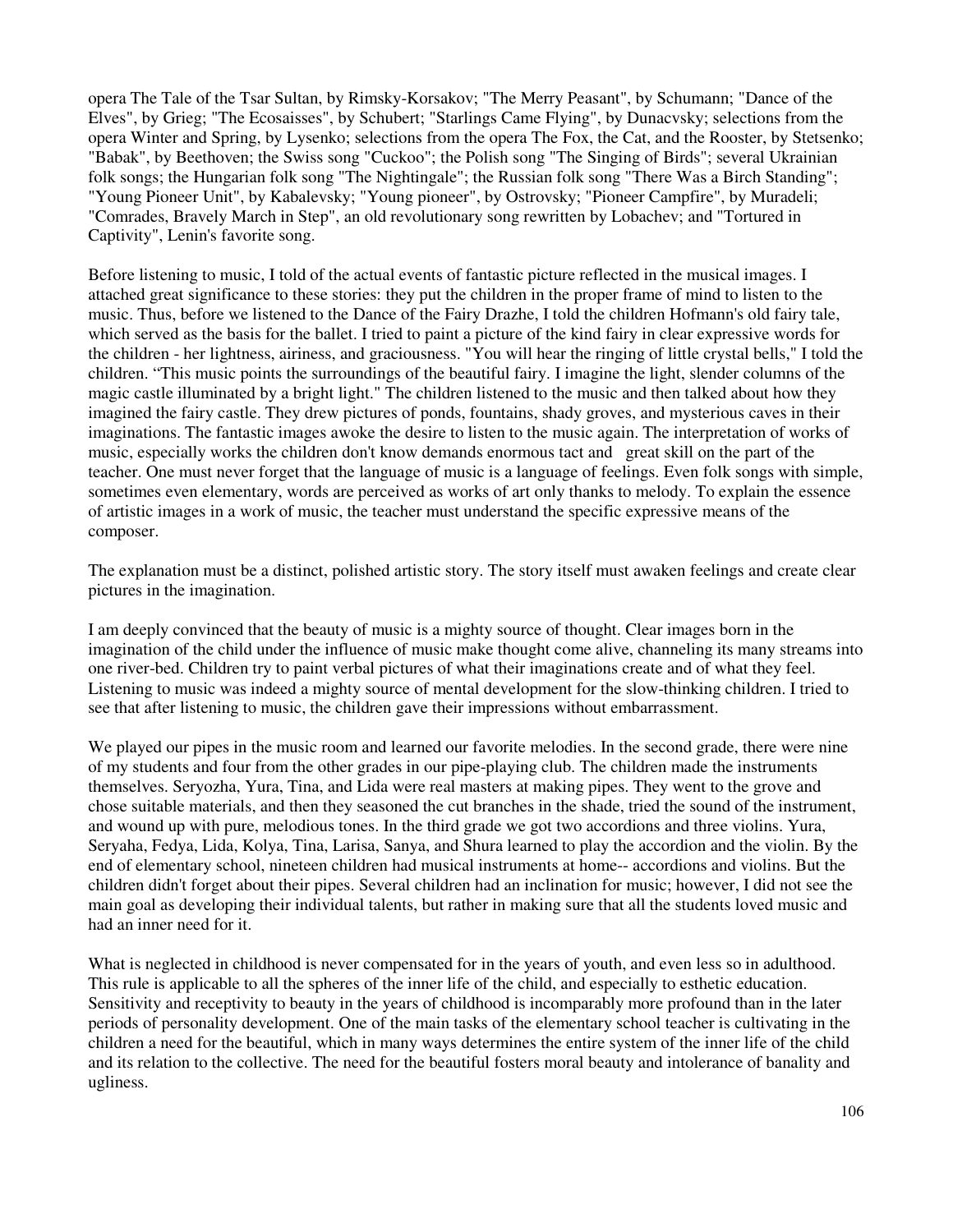"When a person is holding a violin in his hands, he cannot do anything bad," goes an old Ukrainian saying attributed to the outstanding thinker Grigory Skovoroda (1722-1794). Evil and genuine beauty is incompatible. One of the most important tasks of the teacher is, figuratively speaking, to place a violin in the hands of every child so that they all can feel how music is born. In our day when the technical means for recording and the wide distribution of music has given it a universal character, this educational task takes on a special meaning. Make sure that the young generation is not merely a consumer of beauty; this is a problem of moral as well as esthetic education.

#### The Book in the Inner Life of the Child

Books play a big role in the inner life of the child, but only when it knows how to read well. What does "reading well" mean' First of all it means mastery of the elementary skills of reading. I tried to make reading on one's own an inner need of the child. In the first and second grades, the students took a book from the library every week or two and read it aloud. Without this, it is impossible to work out a firm, stable ability to read fluently and to understand what has been read.

In the second grade each student had a notebook, a "verbal storehouse" in which all the words he or she found interesting or did not understand were noted down. Then I explained the meaning or emotional nuances of these words. In the third and fourth grades, with the exception of a few words, these notebooks were filled with idiomatic expressions, phrases, and sentences the student happened to like.

Reading as a source of enrichment cannot be reduced to the ability to read; this ability is only the beginning of reading. The child may read fluently and without mistakes, but--and this frequently happens--books have not become that path which leads it to the heights of intellectual, moral, and esthetic development. To be able to read means to be sensitive to the meaning and beauty and to the subtle nuances of words. Only that student "reads" in whose mind the word plays with the colors and melodies of the surrounding world. Reading is a window through which children see and come to know the world and themselves. It opens before the child only when together with reading, simultaneous with it or even earlier than the first opening of a book, laborious effort is put forth to master vocabulary, all of which involves covering all spheres of activity and the inner life of the child-- work, play, and interaction with nature, music, and creativity. Without creative work, which makes beauty, without stories and fantasy, games and music, it is impossible to imagine reading as one of the spheres of the intellectual life of the child. The basis for the development of speech and thinking is also a "journey" to the living source of thought and the emotional-esthetic coloration of words, which is understood only thanks to the ability to feel the beauty of speech and the artistic merits embodied in books.

Before the child reads its first word, it should listen to the teacher, its mother, and its father read, so it will feel the beauty of the artistic images. "Journeys" into the world of nature are impossible to imagine as something different from a book. The child will not see the beauty of the surrounding world if it does not feel the beauty of the words read from a book. The path to the heart and consciousness of the child has two sides, which seem contradictory at first: from books and the word read aloud to the spoken word, and from the living word, already included in the inner world of the child, to books, reading, and writing. Emotional and esthetic preparation for reading and writing is an important condition so that the child will learn to read and write not for a mark but because reading and writing are necessary for its inner life-- because not being able to read and write deprives it of many joys.

Even in the School of Joy, my students expressed their feelings and thoughts of the surrounding world in drawings and expressive captions for them as a result of emotional and esthetic preparation for reading and writing. The "journeys" into nature were not an end in themselves in our system of education, but a means of intellectual development of the child via words. The children would have been indifferent to the beauty of nature, to the play of colors and sounds, and to the inexhaustible variety of life if it were not for words,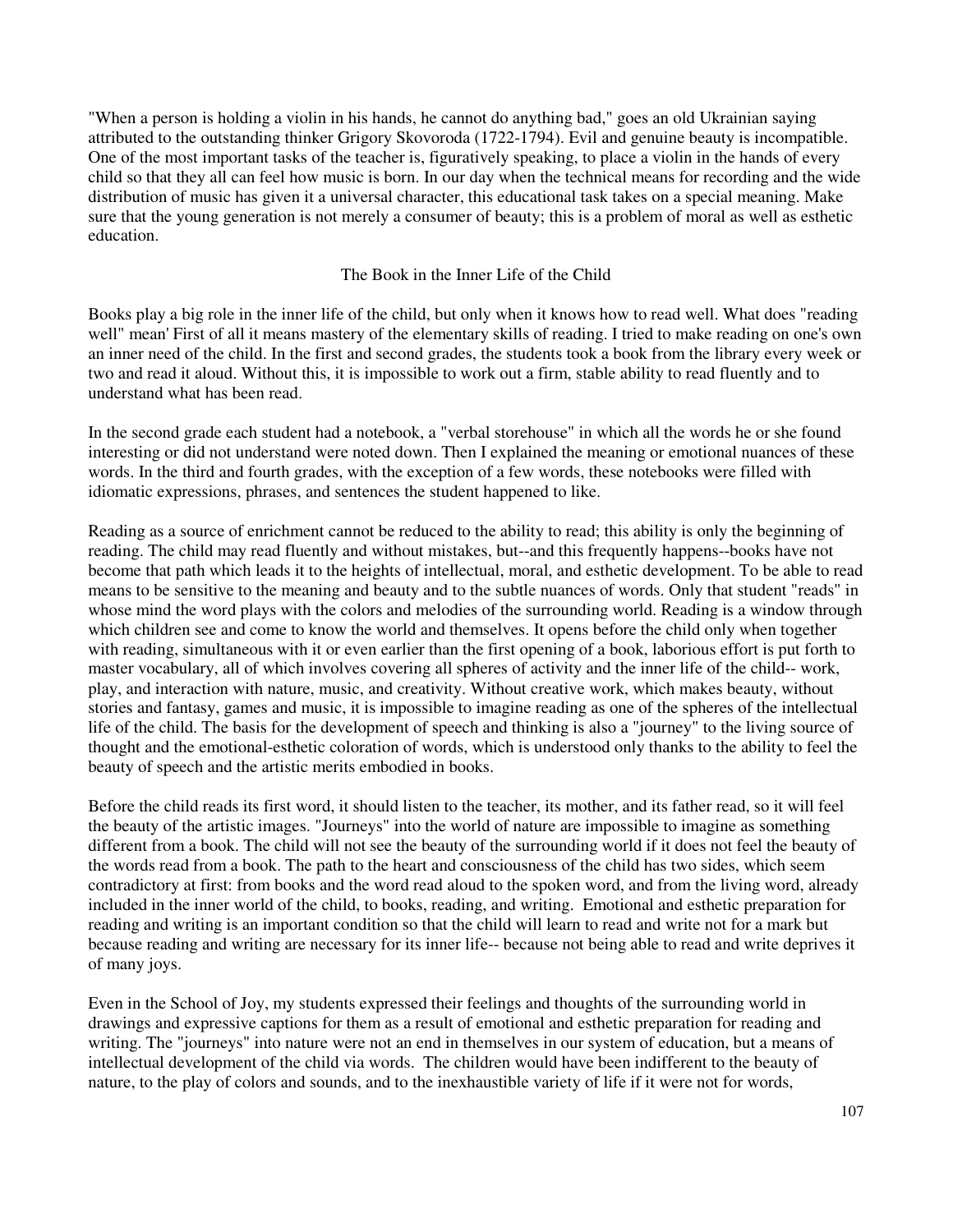intellectual education, and the striving toward the main goal of education--to teach the child to think, to notice objects and phenomena and their interaction, to generalize, and to abstract from nature, and visual objects and impressions.

I saw that reading was already an inner need of the child in the first grade, so that it did not come to mere exercises in working out the techniques of fluent reading comprehension. Only that which is congruent with the level of the child's intellectual, emotional, and esthetic development, and at the same time is consonant with its further development, can enter the spiritual world of the child. It is exceptionally important for the teacher to choose reading materials properly. Unfortunately, in readers many artistic values, which the child could understand, are lacking. Three months after the beginning of the school year, we began reading interesting stories and fairy tales, which were not included in any of the readers.

I distributed the book Ukrainian and Russian Stories among the children. I prepared them to read the Ukrainian folk story, "The Little Straw Bull"-- I told what the story was about, illustrating my talk with pictures. The children opened the book. The first student read the story, then a second, then a third. We read the story over and over, but they did not grow tired of it because for each of them, reading was not a repetitive exercise, but a profound personal experience of vivid images; every child added its own individual perceptions to the words. The children listened to the reading as attentively as if, one after the other, they were all singing the same song, the words and melody of which were very exciting. Each would sing in its own way, and the words would take on a special coloring for each, communicating the subtleties of experience, perception, and impressions. Such reading sounds like music; the words are like a melody.

In preparation for emotional, individual reading, it is especially important that the child reach for the source of thought many times and experiences the beauty of language. A student reads a sentence: "The little bull went into the dark forest and met a gray wolf there." The mind of the child is plunged into unforgettable pictures at the words "dark forest": the evening twilight in the forest, the secretive noises of the night, and the disturbing rustle of the leaves before a thunderstorm. All this has entered its inner life and plays in the bright colors, sounds, and music of nature when the child hears the words "dark forest". No explanations the teacher can give--how to read, how to pronounce the words, what kind of intonation to use--could possibly teach the child expressive reading if it does not know the paths to the source of the living word and thought.

From the first days of work in school, the object of my concern was that not even one poor book fall into the children's hands, so that the children would live in the world of interesting works, those which had been part of national and general human culture. This is an exceptionally important task: a person can read no more than about 2,000 books in a whole lifetime-it follows that in the years of childhood and early youth, reading material must be chosen thoughtfully. It is better for the child to read only a little, but that every book impress it emotionally and intellectually, so that the person will return to it several times and discover ever new values there. Here, it is very important that the child appreciate the emotional coloration of the word, and ability, which comes from aural perception, i.e. from expressive reading.

In the first grade, we already had a children's library with four sections: (I) stories which, in my opinion, were the most valuable for the moral, intellectual, and esthetic education of children. (We bought 15 copies of each book so that there would be one for each pair of students at reading lessons.) This section was intended for the four years of study in elementary school. Stories with profound ideas the children could understand, incarnated in clear artistic images, were selected for it. These were stories and tales by Tolstoy, Zhukovsky, Hans Christian Andersen, Hugo, the Grimm brothers, Pushkin, Korolenko Nekrasov, Turgenev, Chekhov, Senkiewicz, London, Twain, Gorky, Franko, Kataev and others.

Reading these works was not only part of the process of getting to know the world for the children, not just exercises to promote regular habits and abilities, but part of their emotional and moral education. Every book made a deep impression on the children. Mamin-Sibiryak's amazing story, *"Winter Hut at the Studyonaya*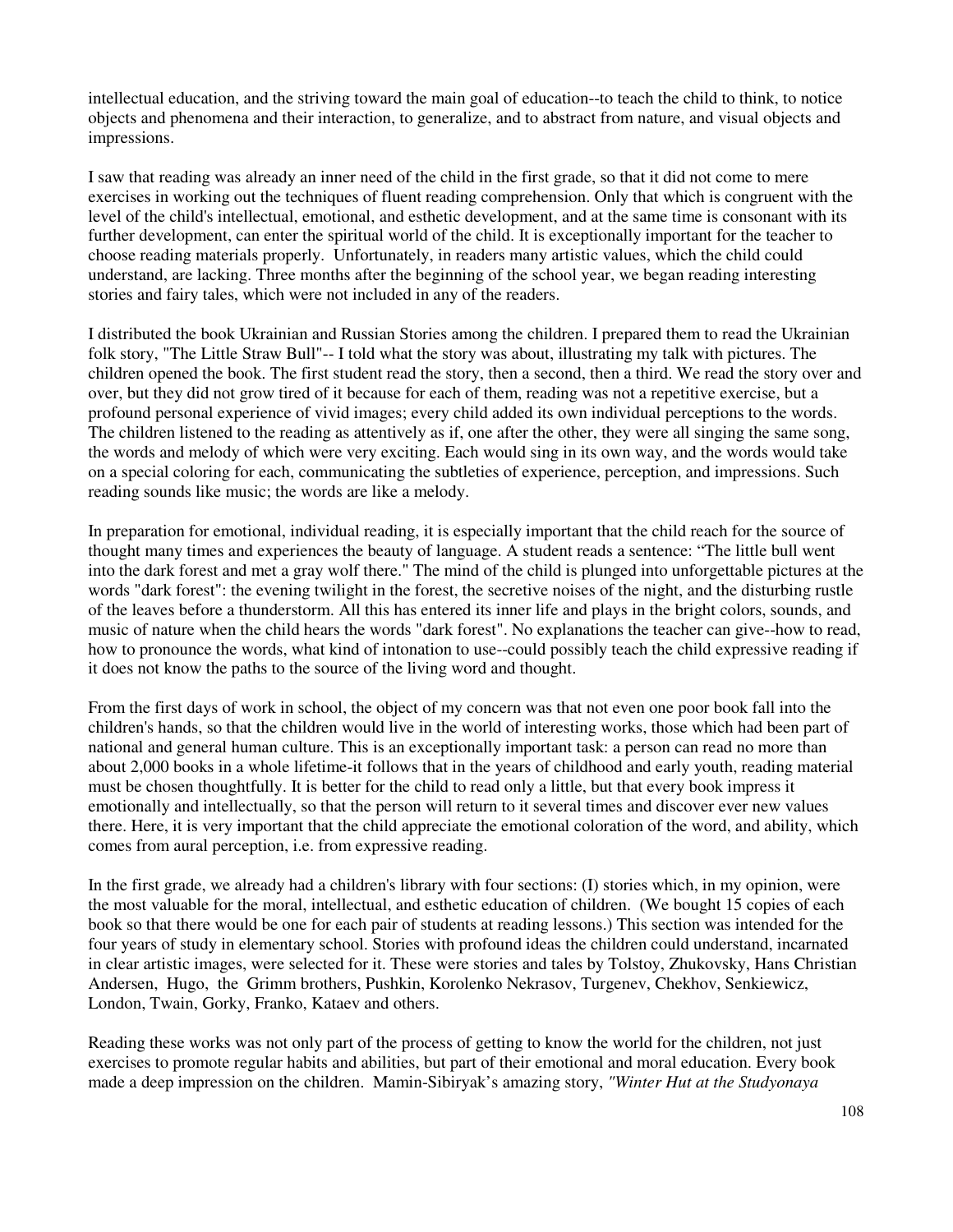*River",* affected the children greatly. The story is about an old man who lives alone and whom everyone has forgotten. He whiles away the time in a hut in a remote part of the taiga. I saw how after reading this book, the children's sensitivity to the phenomena of the surrounding world was sharpened. We read the stories both at lessons and out of class. This section of our library could be compared with the recordings of works of music intended for collective listening.

The second section of our library consisted of stories by contemporary Russian and Ukrainian writers about the present time, the work of the Soviet people, the struggle for peace, the feats of the heroes during the Great Patriotic War, and children who were heroes. My students read the poetry of Soviet writer Mikhatkov and Marshak with great interest, as well as the stories of Gaidar, Kassil, Nosov, Prilezhaywa, Trublaini, Yanowky, Zbanatsky, Linkov, Ivanenko, Voronkova, Zhitlrov, and Aleksandrova.

The third section was fairy tales, poetry, and fables. These books were intended only for out-of- school reading. Every child chose the work, which interested it most (and this interest was aroused by good drawings, the recounting of what had been read by the teacher or fellow-students).

The fourth section of the class library was Greek mythology. The books here were located with great difficulty and set down the Greek myths in a form, which could be understood by children. Ancient mythology plays an important role in the intellectual and esthetic upbringing of children. Mythology does not just reveal an amazing page in the culture of humanity to the children, but it awakens the imagination, develops the mind, and arouses interest in the distant past.

From the middle of the first year of studies, we began to conduct sessions in collective reading. I distributed all the copies of one book to the children so they could read it at home. This was in preparation for collective reading. Why should we go to the Room of Fairy Tales to read the story the contents of which was already known? What did this desire stem from, and why should they do it? Wouldn't it be better to read something new?

Yes, new, unfamiliar things must be read as well, and we read books that were new for us. But books become part of the inner life of the child only when the child wants to read its comrades what has excited it and wants to express its thoughts and feelings in words. We read every book from the first section of the library aloud no fewer than ten times, and interest did not lag because of these repetitions. The children didn't forget a book that had been read two or three weeks ago and tried to read it again, sometimes coming to school especially for that purpose. Three of four months would pass and then the children would want to read a favorite book again, so it would reappear on the list for collective reading.

But the beauty and power of a work touch the heart and mind only if the child has already begun to distinguish the subtle nuances of words even before it learns to read. Those who didn't feel the fascinating beauty of words during the "journeys" to the sources of thought would never want to listen a second, third, or tenth time to what they already knew.

We dedicated some lessons to our favorite stories. The children prepared excitedly for reading. Each one read what it like the most, what it found the most exciting.

The reading of poetry occupied a special place for us. I recited the best works of poetry: the verses of Pushkin, Lumontov, Zhukovsky, Nekrasov, Fet, Shevchenko, Lesya Ukrainka, Schiller, Mickiewicz, Heine, Beranger, and other poets. The children developed a desire to memorize their favorite poems. In four years they memorized a lot of verses, but they never did this until they had come to love the marvelous sounds of poetic language.

Good poetry combines the beauty of words and images with melody. I tried to see that the children felt this harmony from an early age: I recited the poems of Ukrainian and Russian poets. We listened to Pushkin's "Song about Prophetic Oleg" and Shevchenko's "The Servant Woman" many times. Almost all the children learned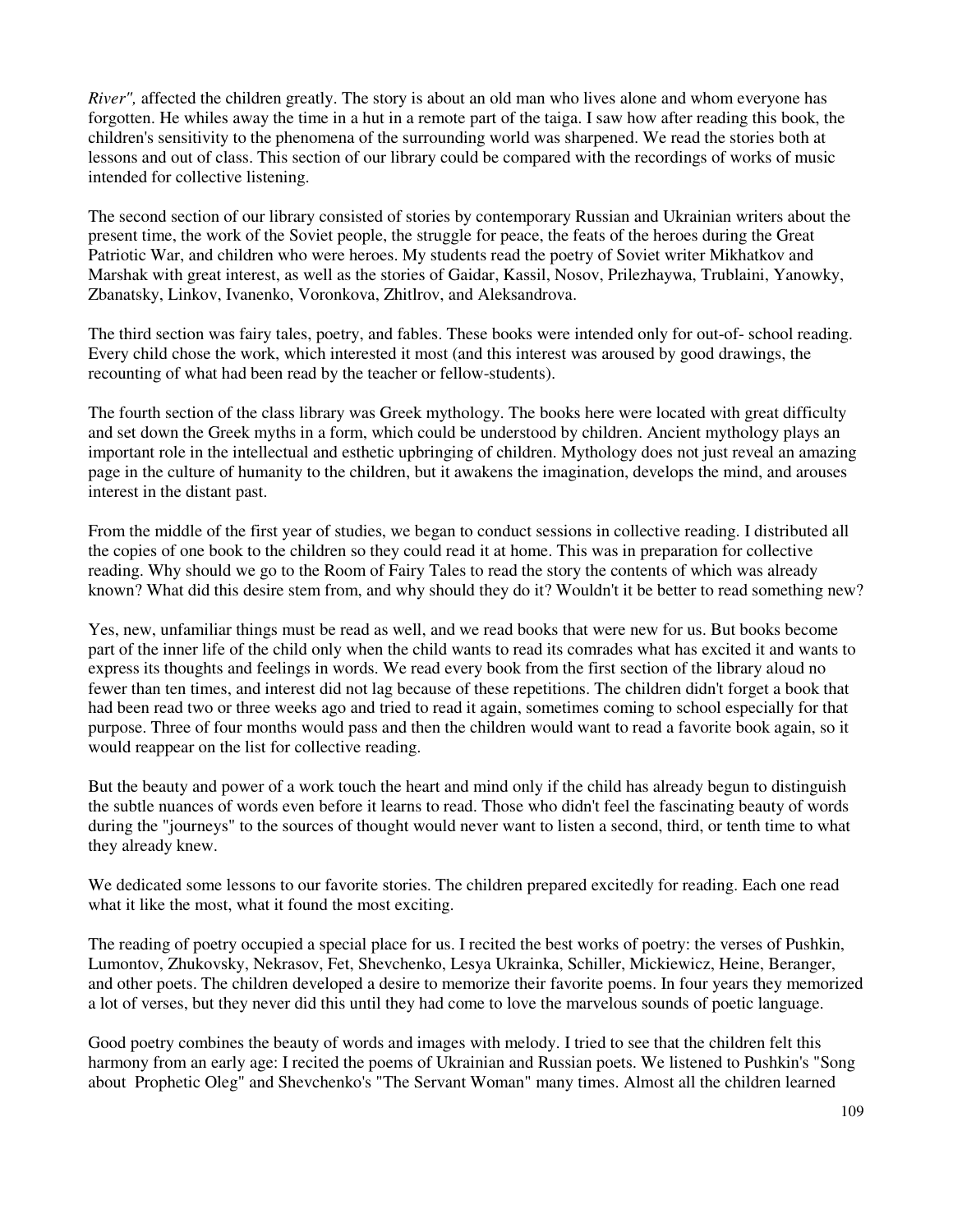these poems without even trying to. In the same manner the children memorized many lyrical poems that describe the beauty of nature. They liked to leave a part of what was being read to be continued on the next day. In the Corner of Dreams we read *The Adventurer of Tom Sawyer* over a period of several weeks. The environment surrounding the children strengthened the impression the book made on them. In the same manner we read Gorky's Childhood, Kataev's *A Solitary Sail Gleams,* and Bazhov's *The Malachite Casket.* 

In time, we began to hold evening and morning parties of dramatic reading. Everyone who wanted to participate prepared to read or recited his or her favorite story or poem. Many children from the other classes came to these parties, and gradually such readings were conducted throughout the whole school.

Twice--at the end of the first semester and at the end of the school year, we celebrated a native language festival. Several rituals became traditional at this festival. The children invited the older people in the village to decide who recited their story or poem the best. This was a unique competition, the winners of which were awarded books. Those older collective farmers who were admirers and connoisseurs of their native language awarded the prizes. They also told stories and recited poetry. It happened on occasion that a student and an older person would recite the very same thing. In the fourth year of studies, the spring festival lasted for two days because there were so many who wanted to read or recite stories, poems, and fables.

Constant association with their elder's, mothers, fathers, grandmothers, and grandfathers-brought more than one interesting tradition to life. Our best readers began to read to their parents at home, and the adults began to come to school to hear how the children read. Several reading clubs appeared and were even joined by adults, very respected people. The activity of organizing these clubs boosted the children's interest in books and reading.

A traditional festival in which the whole school participated arose. On August 31, the eve of the beginning of the school year, the children and parents came to the school. On that day, everyone made presents of books--the children to one another, and the parents to the children. It became a rule that the administration of the collective farm gives books to the best leaders in the Reading Clubs on that day.

I tried to get each child to build up a personal library so that reading would become an important inner need. I saw to it that there was a library in every family during the first two years of study. In some families there were more than five hundred books, and in others there were fewer, but each family added to its collection every month. I considered it alarming if no new books appeared in the family library in the course of a month.

Self-education and individual intellectual Life begins with books. There comes a moment in the educational process when the teacher who has steadily held the pupil's hand can let it go and say, "Go along by yourself and learn to live". Great educational wisdom is necessary to be able to take such a step. To prepare the person intellectually and morally for independent life, one must lead him or her into the world of books. Books must become a friend, a tutor, and a wise teacher for every pupil. I saw getting every little girl and boy to strive to attain solitude for reading, meditation, and reflection as an important educational task. Solitude is not loneliness. It is the beginning of the self-education of thoughts, feelings, conviction, and points of view. This is possible only when books have made their way into the life of the little person as a spiritual Reed. In individual conversations, I found out what kinds of books interested the little boy or girl and what kinds of questions they wanted books to answer. I needed to know this to give intelligent advice and to help the children find the ones they needed.

School becomes a genuine source of culture only when four things reign in it: love of one's homeland, respect for other people, love of books, and love of one's native language.

Even before beginning to work with my pupils, I had read a lot about the difficulties of working with teenagers. I was told: "Working with little children is the easiest thing of all. But as soon as a little child becomes a teenager, it changes unrecognizably. Kindness, sensitivity and modesty disappear. Rudeness and indifference appear." I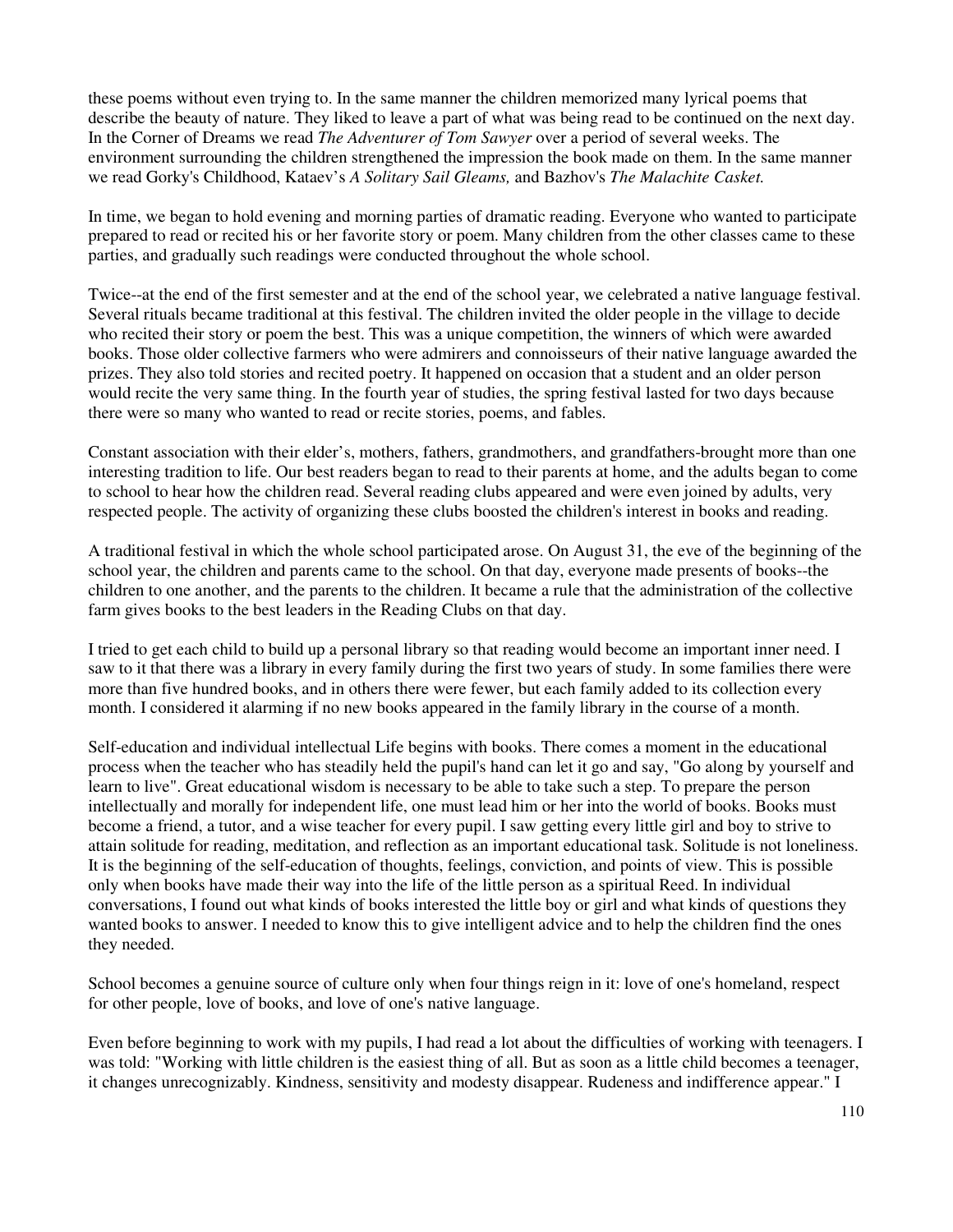became convinced that these words were far from true. The good "disappears" only if it was not created there by the teacher--if the teacher thought that the child was good by nature. If the child has not been taught to love books from childhood, if reading has not become something the child will need to do for the rest of its life, the years of adolescence will be empty, and badness will appear as if from nowhere.

# Native Language

Ukrainian is the native language of Ukrainians, and there are more than 36 million people who speak it today. But the history of our people developed so that our language is very close to Russian. The two tongues are closely related, and this not only makes the mastery of Ukrainian and Russian easier but on the contrary, makes it more difficult. There are hundreds of words, which sound exactly alike in both languages but mean different things. In many other cases, the same word has different emotional colorations in Russian and Ukrainian. A word, which rings with pathos in one language, is ironic in the other. The play of nuances, the delicate features of the emotional and esthetic coloration of words in both languages are a treasure, which we teachers in Ukrainian schools are called to hand over to the younger generation.

Language is part of the wealth of a people. "I am as many people as I know languages", as the saying goes. But the riches of the languages of other peoples are inaccessible to the person who has not mastered his or her native tongue, who does not feel its beauty. The more deeply a person comes to know the subtleties of his or her native language, the more delicate his or her receptivity to the play of nuances of the native language, the more prepared his or her mind is to master the languages of other peoples, and the more actively he or she will perceive the beauty of language.

I tried to make sure that this life-giving source-- the richness of one's native language--was opened for the children from the first steps of their school life. "Journeying" to the living sources of thoughts and language, my pupils came to know the emotional, esthetic, and semantic nuances of Ukrainian and Russian words simultaneously. I got them to feel the beauty of language, to take a careful attitude to words, and to be concerned for their purity.

The oral development of the person is a mirror of his or her intellectual development. Beauty and the greatness, power and expressiveness of the native language are important means of influencing the child, developing its feelings and thoughts. The role of this means in elementary school, where every encounter with a new phenomenon in the surrounding world staggers the child, cannot be overestimated.

We went to nature--to the forest, the garden, the fields and meadows, and the riverbank--and words became an instrument, which helped me open, the children's eyes to the richness of the surrounding world. Feeling the beauty of what they saw and heard, the children perceived the delicate nuances of words, and beauty entered their souls via words. "Journeying" through nature was the first stimulus for creativity. The children developed a desire to put their feelings and impressions into words--to talk about beauty. They made up little compositions about nature. These compositions were an important form of developing their speech and thinking. Every child made up its own composition and then wrote it down in class. I will give several examples of the minicompositions that the children made up orally in the first year of studies and then wrote down in the notebook on "Our Native Language" or in their individual notebooks.

#### *The Song of the Lark* (Larisa)

A gray lump trembles in the blue sky. It is a lark. I hear it singing its wonderful song--I never get tired of it. It is as if the lark is playing on delicate, delicate silver strings. The strings are stretched from the golden wheat to the sun. The ears of wheat listen attentively to its song.

*The Sun Went Down* (Seryozha)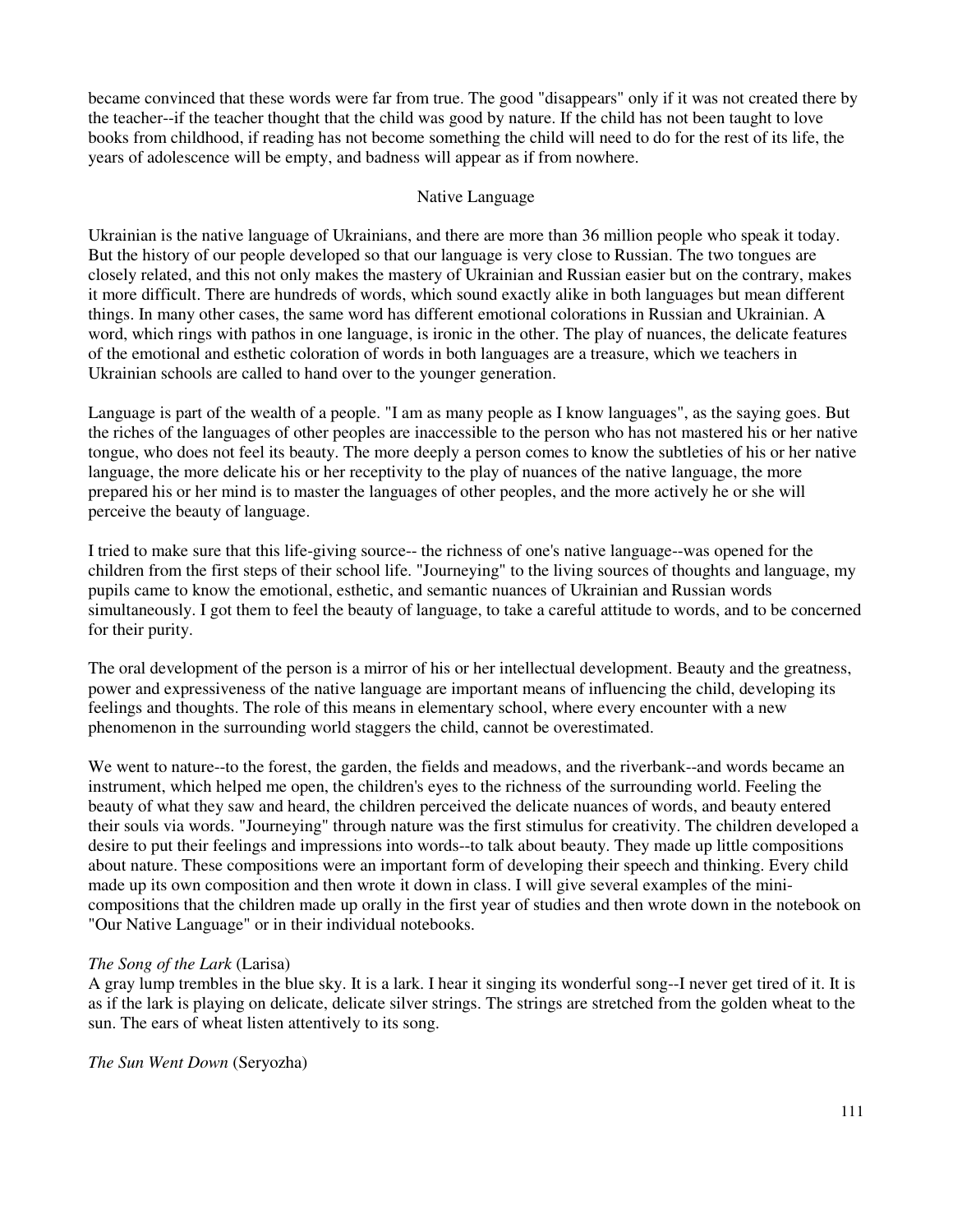The sun went down. The field grew dark. Twilight crawled out of the ravine and over the fields and meadows. It spread out like a river. But golden sparks Bashed out at the tops of the poplars. This was the sun sending his final farewell. They flashed and went out. Good-bye, Mr. Sun- shine!

### *The Bees Drink Water* (Galya)

I saw how the bees drank water. Droplets of water trickle down the thin blade of grass onto a smooth willow stub. The stub is wet. The bees love the smell of the willow. They fly to the stub and drink water. They flap their golden wings. Rest a while, little bees; you have a long way to fly.

### *The Buckwheat is Blooming* (Varya)

The buckwheat began to bloom. The field looked like it was covered with a white blanket. But that blanket was alive, and how good it smelled! There was a bee on every flower. The blanket was buzzing--that was from the buzzing of the bees. A big fuzzy bumblebee sat on a little flower. The stalk began to shake and bent down. The bumblebee couldn't hold on. It fell off and began to buzz angrily.

### *The Combine Driver* (Yura)

My uncle drives a huge combine. The wheat stands before him. The sharp blades cut the stalks and give it to the thresher. The threshing machine threshes the wheat. The grain flows in a little stream into the bunker. A truck drives up under the bunker and takes the grain to the threshing floor. There will be a lot of white bread.

### *Our Thresher* (Vanya)

We have a tiny, tiny thresher at school-it looks like this... The students reaped the wheat from the school plot. They tied it into five sheaves. The little thresher began to drone. It threshed the wheat. They pound the wheat into a sack. We will sow the seeds.

### *The Apple Trees are Blooming* (Pavlo)

Oh, how beautiful it is in the orchard when the apples bloom. The white flowers open their petals to the sun. A breeze caresses the blossoms, and they ring out like little silver bells. The whole orchard rings and smiles at the sun. And when the wind fades away, the buzzing of bees can be heard. They fly above the trees. They look for the loudest bells. And the orchard sings like a thousand strings. The bee alights on a dainty bell, moves its little feet, and flaps its tiny wings. The golden pollen rises above the bell like a cloud.

#### *On the Farm with Aunt Dasha* (Kolya)

We were at the farm where Aunt Dasha works. She milks thirty cows. There are great big cans for the milk. They take the milk to the creamery. They make butter out of it there.

#### *The Cranes Sing in the Evening* (Tina)

The sun sets behind the mountain. Cranes fly in the blue sky. They sing: "Hello, green meadow, we have come from the warm sea." The branches on the trees begin to shake. The green grass begins to rustle. The pond rings out - hello, cranes, tell us what you saw at the warm sea.

#### *Kind Grandfather Dusk* (Sanya)

The stars twinkle in the sky. Kind Grandfather Dusk come out of the ravine. He is old and hairy. He walks with a cane. He goes to the village. He enters a hut. He takes the children in his warm, soft palms, and they want to sleep. They have sweet dreams.

(It was Sanya who thought up the story about Dusk in the School of Joy, and now this story was reawakened in the memory of the child.)

#### *Uncle Kuzma* (Fedya)

We were at Uncle Kuzma's. He is a construction worker. He makes walls for homes out of bricks. Now he is building a store. Uncle Kuzma has already built fifty buildings. A lot of people live in them. He says, "My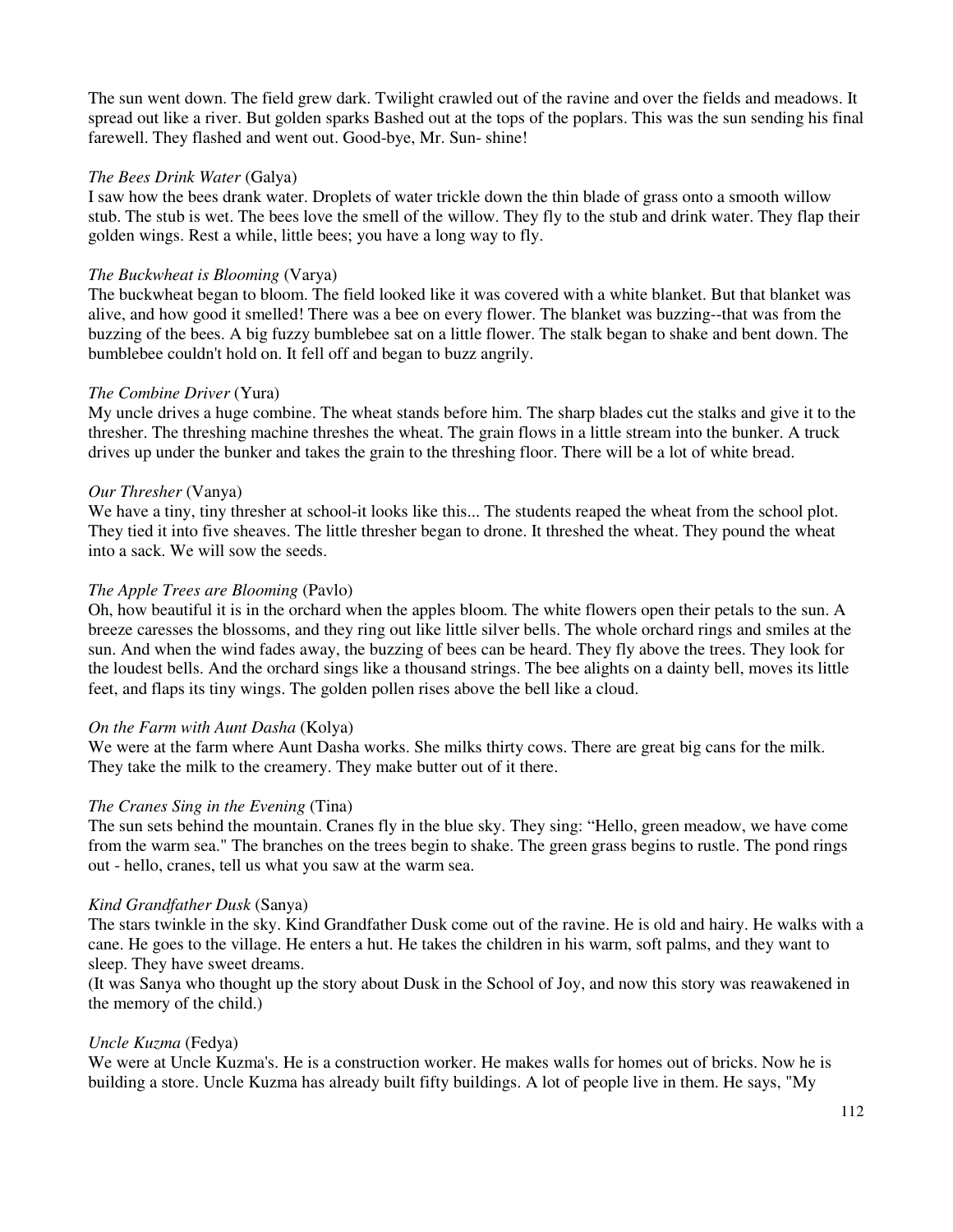buildings will stand for two hundred years. A lot of people will remember what a good builder Uncle Kuzma was!"

### *The Crocus* (Katya)

The sun woke up the forest. It melted the snow from the tops of the pines. The hot drops fell on the snow. It made holes in the snowdrifts and dry foliage. Green arrows appeared whenever it fell. And there bloomed the blue bells. They looked at the snow with surprise and asked, "Did I wake up too early"' "No, you're not early; you're right on time," sang the birds. And spring began.

### *The Sun and the Thundercloud* (Tolya)

There was a golden field, and the sun played with every head of grain. Oh field, field, how beautiful you are. But look--a thundercloud has come over you. It is hiding the sun. The golden sparks on the heads of grain have gone out. The field has gone gray, like someone covered the earth with a gray blanket. Come out from behind the clouds as fast as you can! Mister Sunshine! We are waiting for you, Mister Sunshine!

### *Little Stars Fall From the Sky* (Lyuba)

In August, little stars fall from the sky. There is a big glade in the dark forest, and the little stars fall onto it. Purple flowers bloom.

### *It's Warm in Our Classroom* (Sasha)

It's warm and cozy in our class. There are hot radiators with water flowing through them. There is a big boiler in the basement. Coal burns in the big stove. The coal is dug in mines deep under the earth, and then brought to us on the railroad. It is unloaded onto the ground. Then a truck brings it to our school. We are warm because the miners and railroad men labor.

### *Winter Starling* (Misha)

Last winter, the starlings didn't fly south. How did they know that we wouldn't have any bad freezes? I saw how they gathered in a big flock in the evening and flew from one tree to another. They were looking for a warm place. And they cawed with worry. In snowstorms, the starlings flew into our barn. They alit everywhere, even on the cow. But on sunny, cold days, they bathed themselves in the snow. A starling would fall into a soft snowdrift like a little stone, and burrow into the snow. Then it gets out of the snowdrift and chirps merrily

#### *Christmas Tree* (Danko)

Mother and I put the Christmas tree on the table. We decorated it. We put Grandfather Frost at the bottom. Night fell. The moon shone brightly outside. I wanted to see what Grandfather Frost would do. He raised his cane, walked out from under the tree and walked about the table. He walked about and wheezed. And the white snowflakes were whispering about something on the branches. The gray rabbit sat still on a twig. It jumped from the tree into Grandfather Frost's sack. It will be a New Year's present.

# *Grandfather* Yukhim (Lyuda)

My grandfather Yukhim is a forester. He has been working on the kolkhoz for twenty-five years. There is an oak grove behind the village. They are his oaks; he planted them. Grandfather says that his oaks will live for three hundred years. I will also plant my own oak tree.

# *The Evil Spider* (Kostya)

A spider spun its web in a dark corner of the pantry. I watched to see what it would do. The spider lurked on the wall and rubbed its legs. It was as if it were waving its webs. A fly flew up, buzzing. The spider turned around to listen. The fly flew into the web and got stuck. The buzzing got loud and anxious. The spider was already hurrying to the fly. No, you will not kill the fly, evil spider. I will tear your web and free the fly. Fly away, and don't fall into a spider's web again.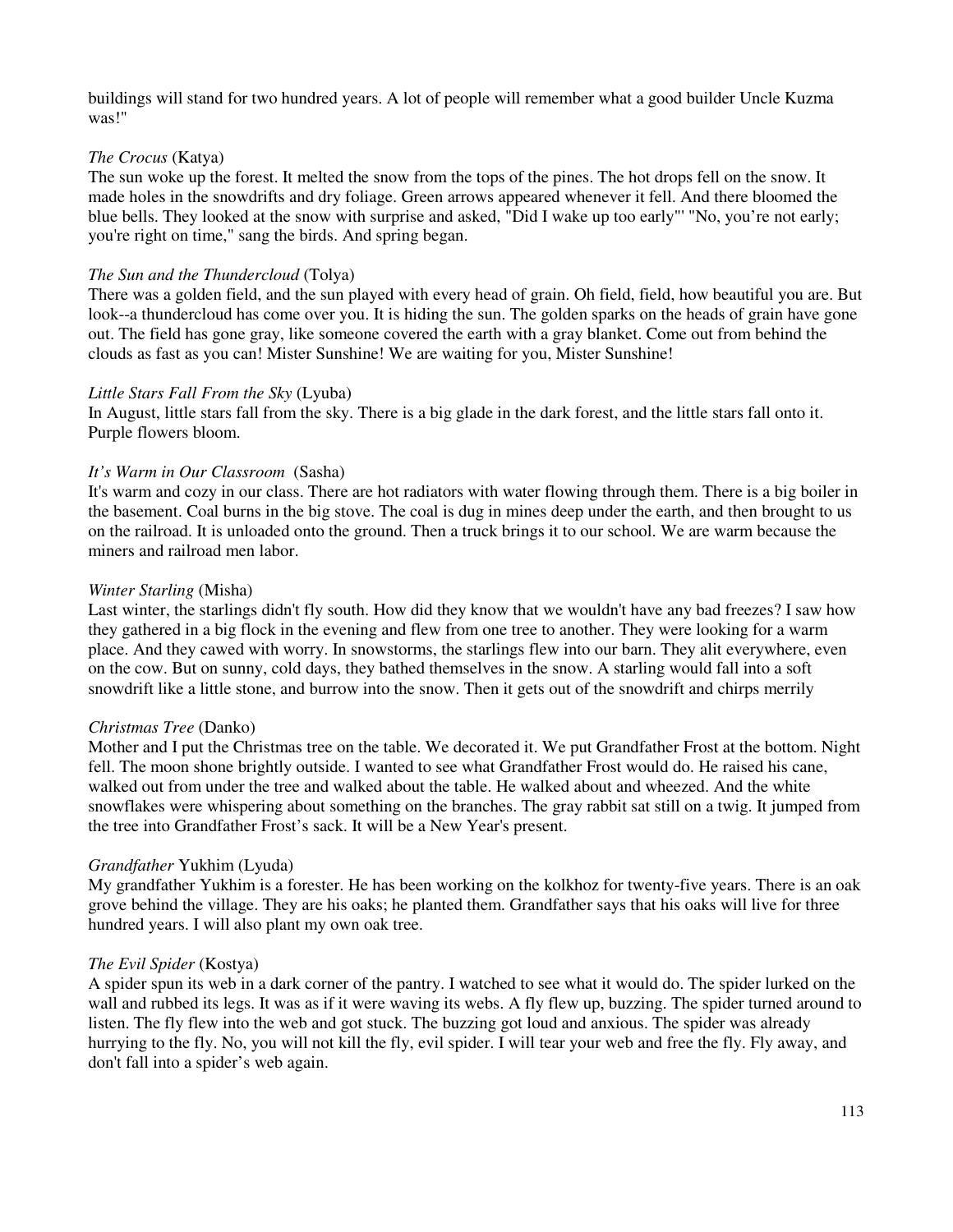# *Tomatoes* (Slava)

There are red tomatoes on the green bushes. In the morning the tomatoes are covered with drops of dew. The golden sun plays on every drop. A white butterfly sat on a red tomato. A bee buzzed. It thought that the tomato was a big red flower. It circled above the tomato and flew away.

The children's compositions were the result of a lot of work. One must show the children phenomena of the surrounding world so that they not only reach their minds via language, but their hearts and souls as well. The emotional and esthetic coloration of language, its subtle nuances, are the life-giving source of children's creativity. Words live like vivid images in the mind of the child, and therefore, when writing their compositions in class, the children added drawings to the text.

It would be naive to expect that the child would immediately begin to make up compositions under the influence of the beauty of the surrounding world. Creativity is not something instinctive in children. It must be taught. The child will only make up compositions when it hears descriptions of nature from its teacher. The first composition I recited to the children was made up on the edge of the pond in the quiet of evening. I tried to get the children to understand and feel how a visual image could be described in words. At first, they repeated the compositions I had made up. Then gradually, they began to describe the pictures of nature that excited them on their own. The process of individual creativity had begun for the children. In this process, it is very important to feel the nuances of words. The child begins to make up compositions only when he sees every word as a ready-made brick with a specific place of its own. And children will choose that one brick which is suitable to the given situation. They cannot simply grab the first word that pops into their heads. Their sensitivity does not allow them to do that.

Making up compositions became one of my students' favorite tasks. They tried to tell about everything that they saw and experienced. Words became a means for the children to express their relationship to the beauty of the surrounding world. In the second, third, and fourth grades, the children made up compositions about their older comrades-the collective farmers and workers about the work of the Soviet people, about the appearance of buds on the apple trees and the fading of the daisies, about the silver spider webs of Indian summer and apple picking in the collective farm's orchard. Over a period of four years, every student made up between forty and fifty minicompositions. Here are several of the compositions the children made up in the second, third and fourth years of study.

It is difficult to find another stimulus, which would make people work so hard as the attempt to create beauty. This attempt inspired the whole collective. There was not one child who did not take part in caring for the flowers. The first summer, nature did not reward our efforts, but the children lived with the dream of success. The second spring, the lawn became an even, green blanket covered with blooming wild flowers. The third year, our corner was transformed into a kingdom of green and flowers. There the children often gathered to read and tell stories.

# *Where Do the Ice Flowers on the Window Panes Come From?* (Tanya, fourth grade)

I asked mama: "where do the the flowers on the window panes come from?" Mama said: "A little grandson of Grandfather Frost draws them. He goes about with his grandfather at night and covers the window panes with drawings..." I wanted to see how he did it. I lay down to sleep, but I didn't close my eyes. Everyone went to sleep. The tree beyond the window was creaking. The tiny boy came up to the window. He went about the glass with silver pencil and sang quietly. I saw that he had drawn a marvelous flower. It had broad, broad leaves and tiny petals. In the morning, the sun began to sparkle, and the flower looked as if it were alive. I don't know if I dreamed all this or if I really saw it.

# *The World of Flowers in the Middle of Winter* (Galya, third grade)

Chrysanthemums bloomed near the greenhouse in the fall. They were not afraid of the cold fogs. But then a frost came from the North. The water froze in the bucket. We had to save the chrysanthemums from the cold. We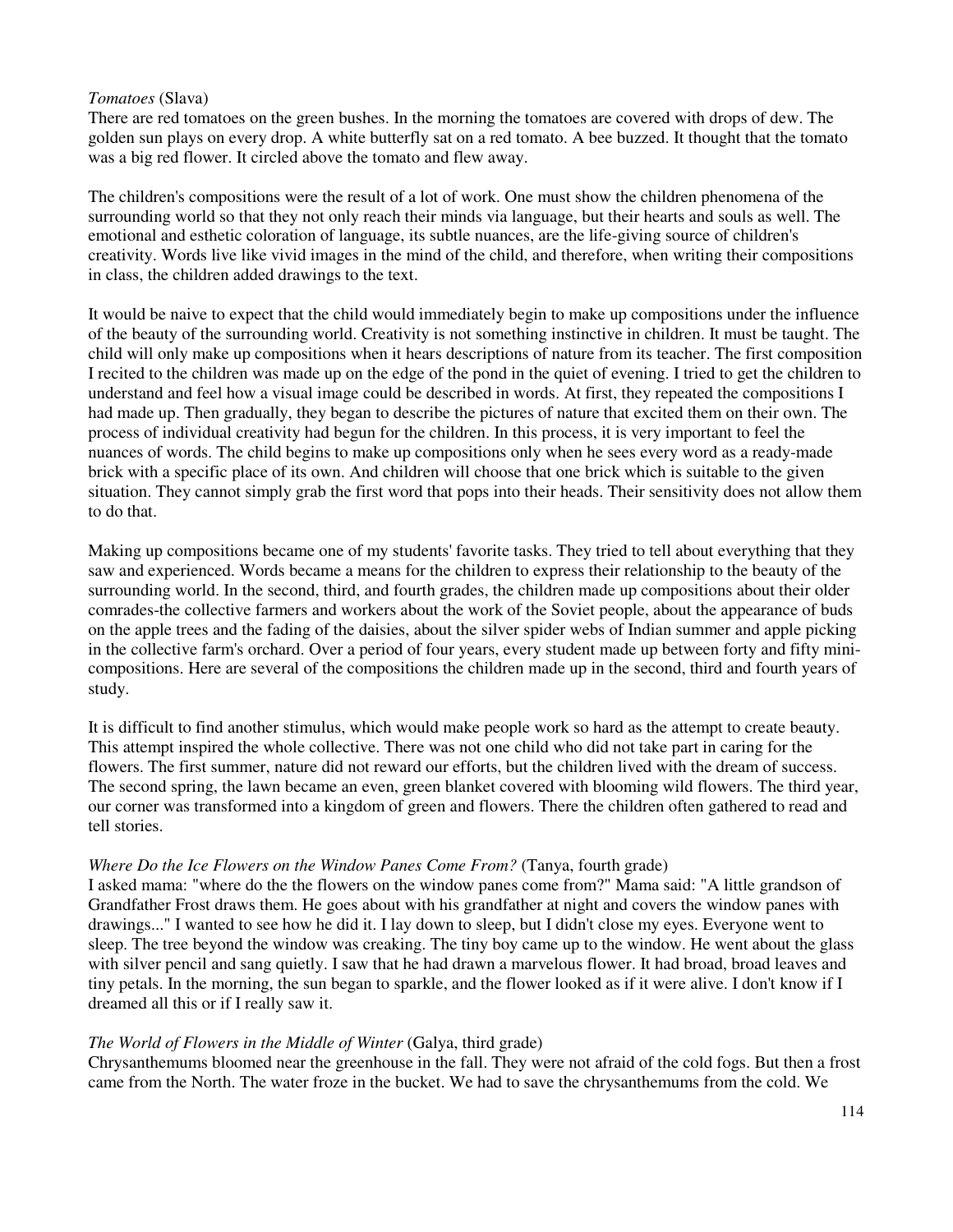replanted them in pots and put them in the greenhouse. We cut back the stalks. The chrysanthemums became green once again and then bloomed. In the morning when I woke up, I saw snow on the ground. Snow and sunshine. I ran quickly to the greenhouse. The chrysanthemums were blooming: white, sky blue, and dark blue. And there was snow beyond the glass. The chrysanthemums smiled at the bright sunshine.

### *How, We Went From the Field* (Pavlo, second grade)

In the summer, mama and I went to the field for haymaking. Mama put the hay on a big cart. She tied the hay up with a rope. The horses walled slowly. We sat high, high up on the hay. The sun went down and the stars came out in the sky. I lay down and looked at the sky. Our cart turned into a big boat. We went sailing across the sea. The stars were above us. They were close. You could put out your hand and catch a little star. The green shore was somewhere far away. A quail was singing there, and grasshopper was playing their violins. Our boat stopped and the little stars twinkled. The boat reached the shore. Mama stood up, but I wanted to lie for a while.

### *A Cloudy Fall Day* (Shura, third grade)

The days got shorter and the nights longer. There was log floating over the river in the mornings. Where was the sun? Why didn't it disperse the cloudy scraps? Little droplets of autumn rain fell from the sky. The trees stood with branches bending down. The leaves fell. Big drops were hanging on the branches. Somewhere in the log, a seagull cried out. Perhaps it couldn't fly south and was complaining to people. It was so quiet in the forest. A woodpecker's pecking sounded several times in the forest and then died out. The golden acorns fell on the leaves. The whole world was covered in a white mist.

### *When Does Fall Begin?* (Seryozha, fourth grade)

The swallows flew excitedly above the village in the morning. Then they gathered in a big flock. They sat in a row on the telephone lines and chirped quietly about something. They were deciding when to fly south for the winter. The next day they were already gone. Where were they? And how did they know that autumn was drawing near, for the days were still warm. The sun beamed caressingly. I love the radiant fall evenings. The crimson colors of twilight stay for a long time. And the leaves on the poplars look crimson. They are the reflections of the sunset. Only at the pond is it noisy in the evenings: the birds flying sleep there. Towards morning, a shroud of fog covers the pond, and there is dew on the grass. The dew is sort of gray, not like it is in summer. Fall is beginning.

#### *What is the Main Thing in Life* (Varya, fourth grade)

What is the main thing in life? Miners say the main thing is coal. If there were no coal, machines would stand idle; there would be no metal, and people would freeze... Metal workers say the main thing is metal. Without metal, there would be no machines, no coal, no bread, and no clothes. The farmers say the main thing is food. Without food, no one would be able to work--not the miners, or the metal workers, or the pilots, or the border guards. Which of them is right? What is the main thing in life? The main thing is labor. Without labor there would be no coal, no metal, and no food.

### *Horse of Fire* (Sanya, fourth grade)

Mama told me this. When the first collective farm was created in the village, the farmer bought a horse. His name was Fire. No one could tame him. The bravest and most experienced people were afraid to go near Fire. He pawed the earth with his hooves, bit with his teeth, and snorted.

One of the young fellows named Yurko saddled the wild horse all the same. He roared and neighed, leapt out onto to road, and threw Yurko off. He ran several versts and stopped on the edge of the village. Two little children were playing in the middle of the road. They ran up to the horse and hugged him around the front legs. Their mother's heart froze with fear. She thought the horse would either kill or trample the children. But the horse stood quietly. He moved his legs and stood once again. He squinted at the children as if he were afraid to touch them. But the children kept right on playing. Then Fire went carefully around the children and ran through the village. They caught him and put him in the stable.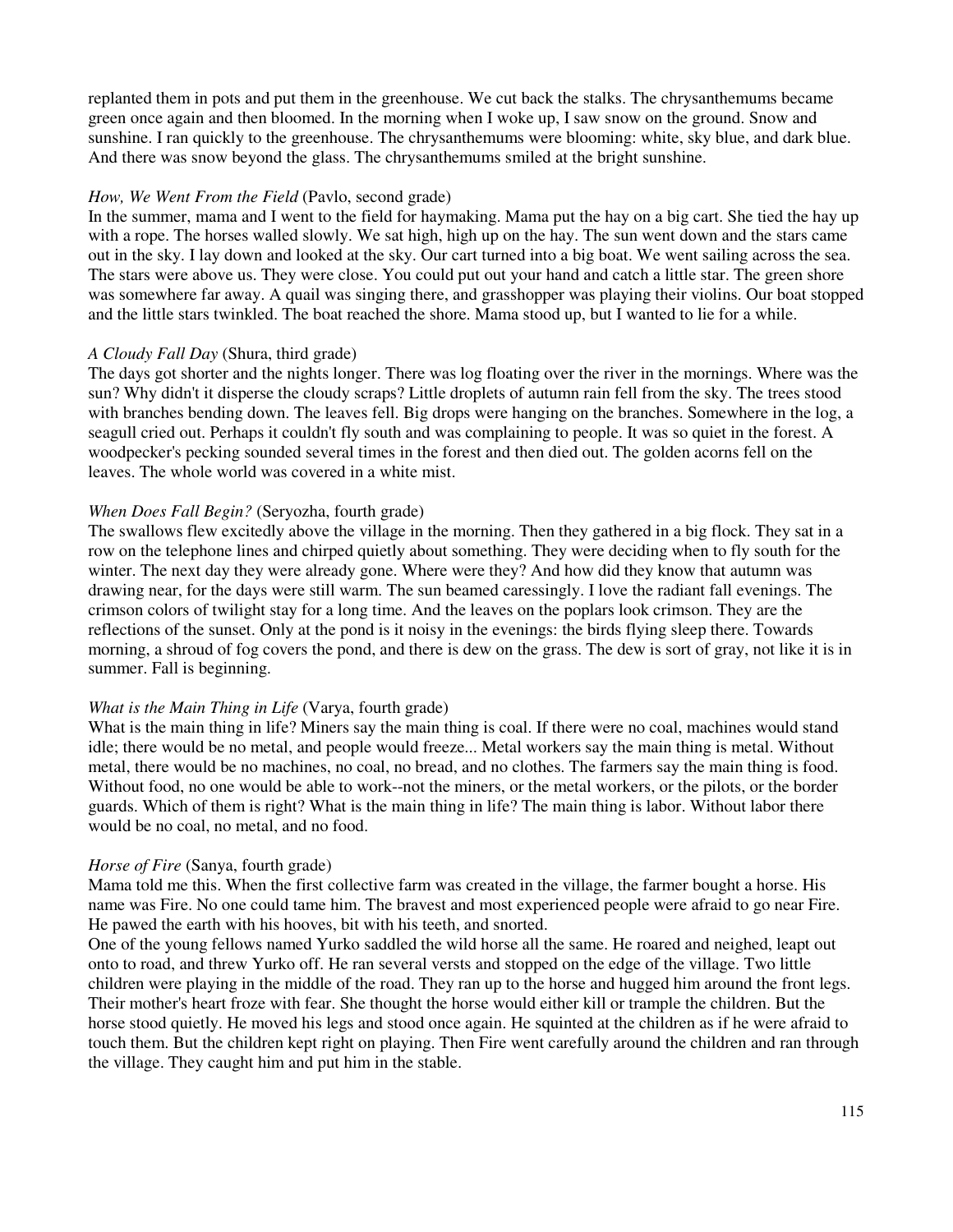# *The Hedgehog* (Fedya, fourth grade)

Some hedgehogs live under our porch. In the evenings, the whole family comes out of the little hole and sets out for the pond. The old hedgehog goes in front, and five baby hedgehogs come behind him. The mother hedgehog brings up the rear. What do they do there? I watched and found out: they drink water and wash. Then they dig in the earth with their little paws and find some roots to eat. That is what the mother and father hedgehogs do. But the baby hedgehogs play and frisk about. They picked out a quiet corner where no one goes.

One day a dog appeared suddenly. It ran up to the old hedgehog. He rolled up into a ball and lay still. And all the hedgehogs rolled up into balls. The dog grabbed the old hedgehog in its teeth and carried it to the pond. The dog put it in the water, but the hedgehog swam to the shore with the dog looking at it. Then the dog started to play with it, but I ran the dog off.

The next spring, only the old hedgehog still lived under the porch. Where had the others gone? Probably they had moved to another place. But the old hedgehog hadn't wanted to move. I put a saucer of milk near the porch. The hedgehog drank it. He stopped being afraid of me. I coaxed him inside. I lit the lamp. The hedgehog stood in front of the light and looked. I put an old newspaper on the floor. The hedgehog started to play with it. At night it went to its home under the porch.

### *Artem Mikhailovich--A Soldier of Budenny* (Danko, fourth grade)

Artem Mikhailovich came to one of our Young pioneer meetings. He works in the vegetable garden on the collective farm. We thought that he was just a grandfather, but he was a soldier of Budenny, a hero of the Civil War of 1918- 22. He told how he had gone on reconnaissance and had attacked the White guards. One day he was wounded and taken prisoner by the soldiers of general Denikin. They took him out to shoot him. They didn't kill him, but left him heavily wounded again. That night he crawled away and asked for help at a peasant hut. They hid him in the attic and made him well. He went to fight the White guards once again. This is what kind of a person our Grandfather Artem Mikhailovich is. I want to be just like him.

# *The Victory Day Celebration* (Volodya, third grade)

Victory Day came. This is the day the war ended. Our Soviet Army was victorious over the fascists. The bursting of shells and bombs ceased. Now every year on this day, the people celebrate their victory and remember those who perished. Vladimir Ilyich Lenin founded the Communist Party and said to all people: "Live in peace-- Ukrainians, Russians, Byelorussians, Georgians, and Moldavians--then no one can defeat you."

We made up collective compositions. One cloudy fall day, the children sat in the Corner of Dreams around the burning hearth. I told about the far-off tropical islands. The children remembered the hot summer for some reason--the river and our vacation in the melon-field. A composition arose from these memories, and later the children wrote it down in the notebook "Our Native Language".

# *How We Lived in the Melon-Field*

Big watermelons lay on the hot earth. Blue, green, and gray blue. In the morning, they were covered with dewdrops. Cold, so cold. And there was dew on the grass and on our hut. One day, Danko got up early in the morning and brought a big watermelon. He cut it into pieces. As soon as someone got up, he gave them cold watermelon. "The last one to get up," he said, "will get the tasty core of the watermelon, the 'old man'." Everyone got up but Sasha. We sat and waited--when would he wake up? We got tired of waiting and ate the 'old man'. We brought another watermelon. We gave him the core of that one.

It was a quiet, foggy morning. The fog floated from the ravine and covered the whole melon-field. The sun peeped out from under the clouds and shone on the watermelons. It seemed that they were not watermelons but dark blue, green, and gray glass balls floating along a white river.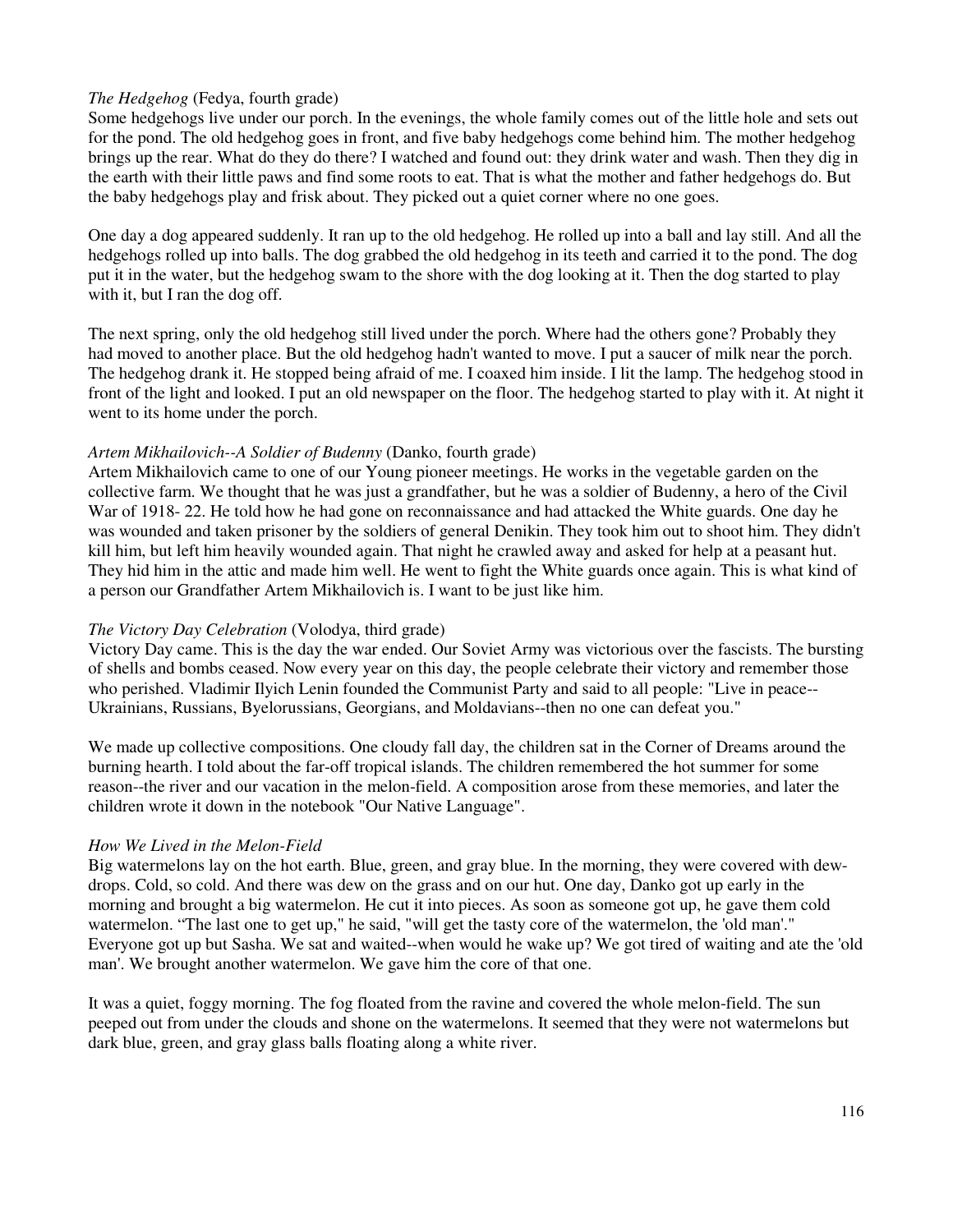In the daytime, a hot wind played over the melon-field. The larks sang in the blue sky. Why didn't they light in the melon-field? Why do larks build their nests and raise their young only in wheat, barley, or millet, but most of all in buckwheat?

Next to the melon-field near the ravine, we found an ant-hill. Grandfather saw how the ants were hurrying somewhere. He said there was a big anthill somewhere near by, and that the ants themselves would tell us where it was. He put some pieces of watermelon in the ants' path. The ants covered the sweet watermelon at once. We saw how they took tiny grains of sugar and carried them off. We followed them all the way to the anthill. The little grayhill under a bush looked as if it were alive. The ants carried the grains of sugar somewhere inside the hill and returned to the melon-field again. Grandfather told us how useful ants were to the forest and to people. Every anthill saves several hectares of forest from pests. We began to protect the anthill, and then Grandfather showed us how to make new anthills.

When we went home, Grandfather gave each of us a big watermelon. The watermelons stood in our windows for a long time. They reminded us of the hot wind, the broad steppes, the larks, of Grandfather and the clear song of the cricket that lived not far from us. Where is that cricket now?

The beauty of language is incarnated most clearly of all in poetry. Inspired by poetry or songs, children seem to listen to the music of words. In the finest poetry, words reveal the delicate emotional nuances of one's native language. Because of this, children want to memorize poems. The child receives genuine satisfaction from repeating words that have sunk deeply into its soul.

I tried to get the children to feel and experience the music of poetic language. In the lap of nature in those minutes when the children were fascinated by the beauty of the surrounding world, I recited poetry for them. One day we unexpectedly caught sight of the field; a wonderful view of the pond was spread out before us with the willows reflected on its smooth surface. I recited some lines from Shevchenko about nature for the children. They repeated these lines. They felt that the combination of words created a living image, and that a musical sounding of speech was born that not only gave the words a new emotional sense, but also gave the surrounding world a new beauty. Under the influence of the best of world poetry, the children felt a desire to create language, which would ring out with music. Enjoying the beauty of a spring day, the children tried to speak so that the melody of the words would ring out. Their hearts were seized with poetic inspiration: the little boys and girls made up poems. First Larisa looked into the distance over the field; her eyes were burning, and she quietly pronounced some words, listening to the way they rang out:

"The waves play in the yellow fields of wheat."

"The dark blue hills tremble in the haze,"

said Seryozha, taking up her thought.

Everyone was joyfully excited; they all wanted to find their own musical words. In these minutes when the soul of the child is seized by poetic inspiration, the word is living and full-blooded, playing with all the colors of the rainbow, full of the fragrance of the fields and meadows, which enters into the spiritual life of the child. Children seek and find a means of expressing their feelings, thoughts and experiences in them. To awake poetic inspiration in the child's heart means to open yet another life-giving source of thought for it. The strength of this source consists in that the word transmits not only the object or phenomenon it signifies in human speech but a deep personal perception of feelings and experiences as well.

One must teach poetic creativity not to make young poets of the students, but to ennoble every young heart. I used every opportunity to awake poetic inspiration in the children's hearts, so that language would acquire an individual poetic sound in each of their souls.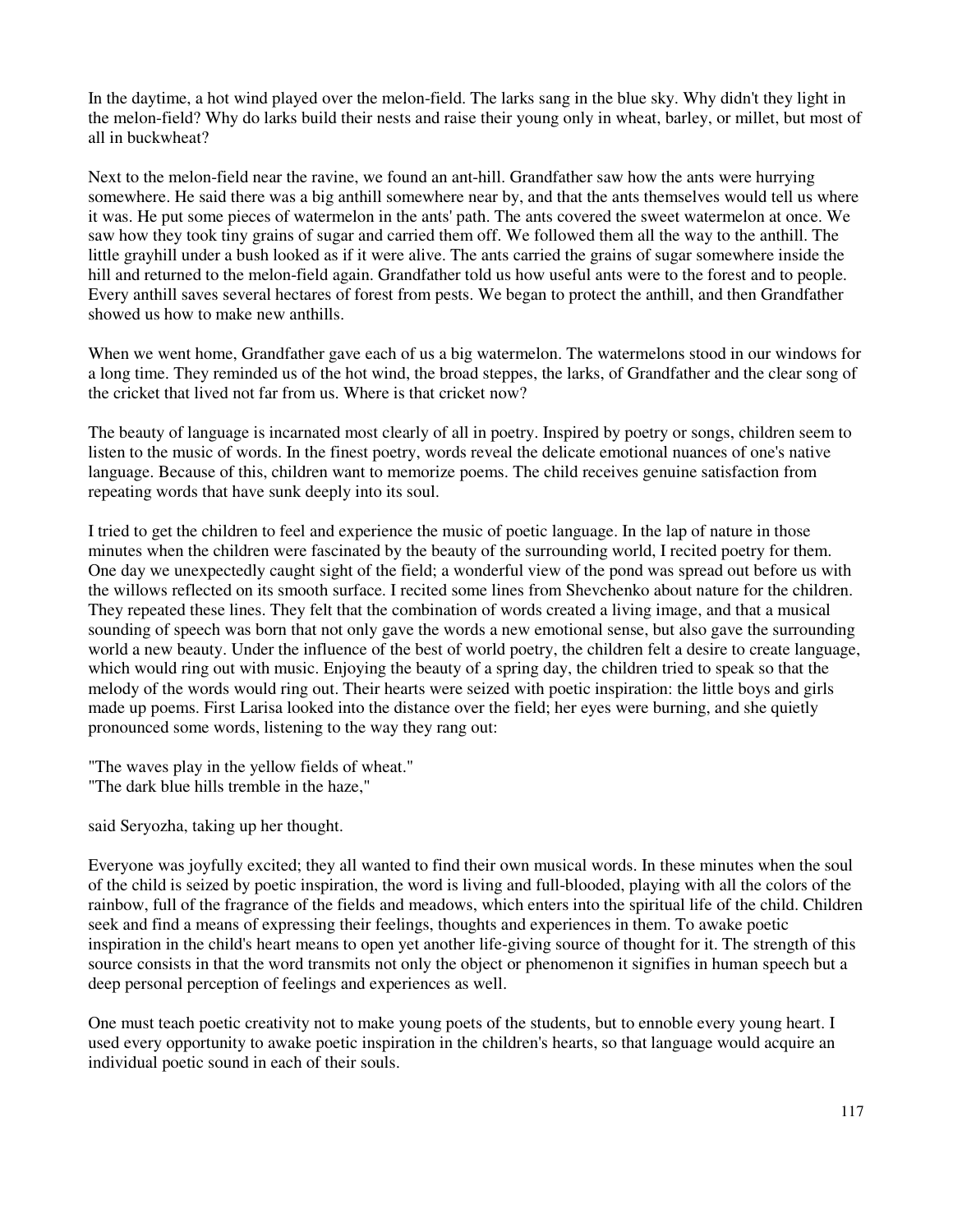It was a quiet winter morning. The trees were covered with white hoar-frost. The branches, covered with delicate little needles of ire, seemed to be forged from silver. We went to the school garden and tried not to touch the branches for fear of disturbing the charming, unrepeatable beauty. We paused, and I recited poems by Pushkin and Heine on the beauty of winter. Under the spell of the poetry and the beauty, the children found the words to describe the trees covered with hoar-frost and create poetry. They did this collectively, one section at a time. We came to the frosty garden several times. The fantastic images from stories made up earlier come alive in the poem:

The magic Blacksmith came Carrying a golden furnace. He melted silver in it To cover the trees in the garden. He forged the whole night, Beating with his golden hammer... Our garden stands all in silver. One needle touches another, And the garden rings out, rings out. But where is the magic Blacksmith? He has flown once again to the Sun On his wings of gold. He takes more silver, Puts it in his bag, And flies to us once more. Again the silver is melted, And the garden begins to ring... But the Sun awaits the Blacksmith... Where have you flown to, my friend? Why are you so long there, Melting my silver in the garden Have you forgotten, Blacksmith, That you must forge my garland? And the crimson sunrays Peeped into our quiet silver garden. And the sun was struck with wonder And its beauty...

Every child is a poet. Of course, it would be naive to wait for poetic inspiration to come to the child by some miracle. I am far from being sentimental about natural talent, far from the thought that every child is a poet by nature. The human feeling of beauty awakes the poet in the soul. Without the cultivation of this feeling, the student will remain indifferent to the beauty of nature and language, will remain a creature to whom throwing a stone into a pond or at a singing nightingale are one and the same. To give the child the joy of poetic inspiration, to awake the living spring of poetic creativity in its heart, is as important as to teach it to read and to do arithmetic. In some children this spring flows more strongly than in others. I saw that in some children, poetic inspiration is not a wild, short-term flight or a flash of fire, but a constant spiritual need.

Poetic creativity is the highest level of language development, which expresses the very essence of human development. Everyone can feel poetic creativity. It does not require some special talent, but ennobles the person. It is very important that this extremely delicate sphere of creativity be deeply personal, an affair of the heart for every child. In the third grade, Larisa, Sanya, Seryozha, Katya, Varya, Kolya, Tanya, and Lida had already begun to recite to me in private the poems they had made up secretly. I knew that some of the other children made up poems as well, but they were too shy to talk about their interest. And that was very good.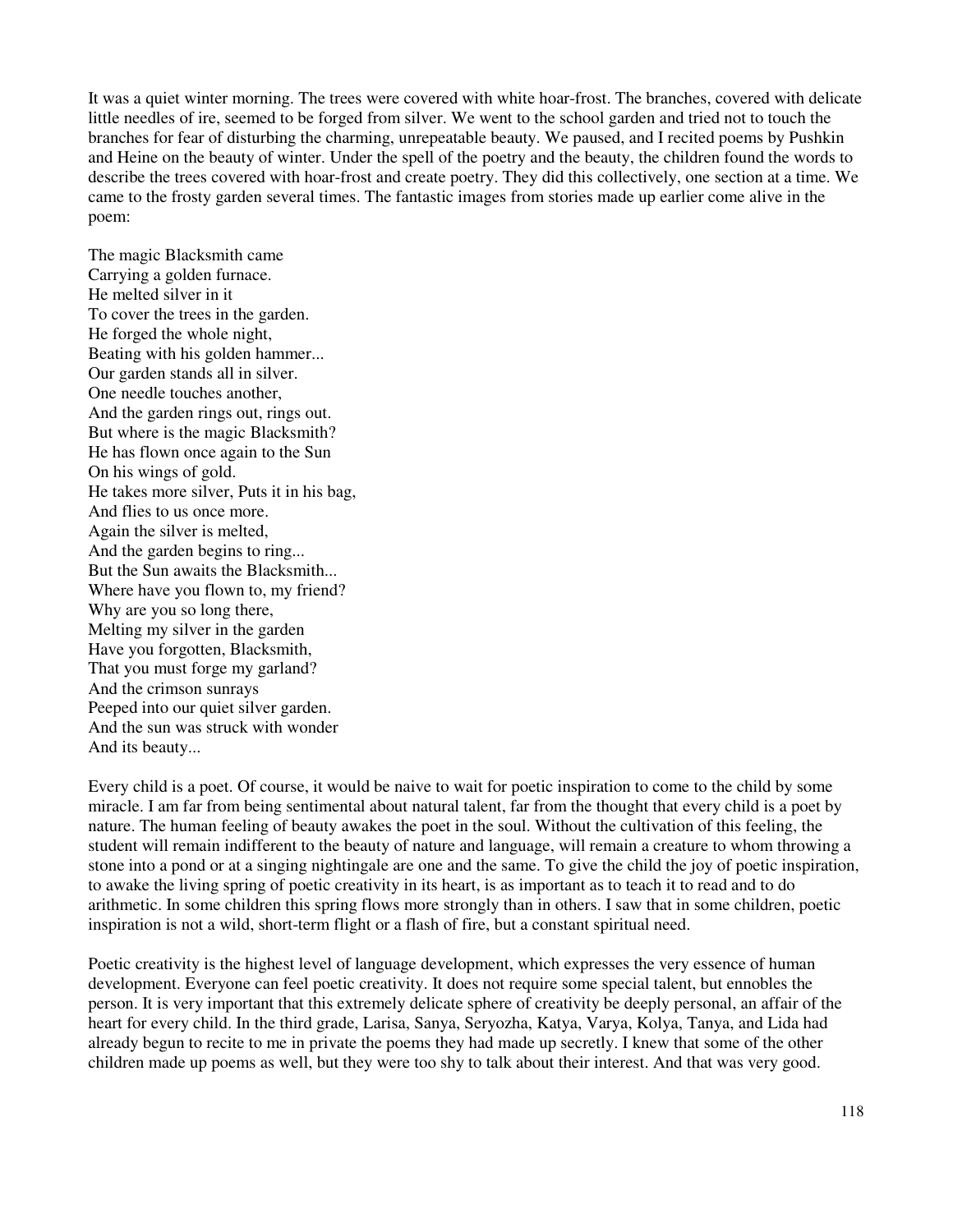There is nothing unusual in the fact that children make up poems. This is a normal play of spiritual strength, an ordinary creative flame without which it is impossible to imagine a full childhood. But the fact that the spiritual lives of the children were so rich was a source of joy to me.

I was especially glad that Kolya was ennobled by poetic inspiration. Our friendship was growing stronger. There was a corner in the school garden where I liked to be alone. I relaxed there in good weather, playing my violin. By chance, Kolya happened to "discover" my corner. Probably he was looking for a place to be by himself as well. When he saw me, he was embarrassed and wanted to leave, but I asked him to stay. I played my violin, hoping to express in sounds my admiration for the beauty of the summer evening. Then I was so carried away that I didn't notice that the little boy was sitting next to me. I gave him the violin. Kolya tried to repeat what I had played, but he didn't get anywhere. He stopped playing. We sat in silence, enjoying the sunset, listening to the quiet of the evening. Probably because the beauty of the surrounding world brought us together, Kolya trusted me with his poem about nature. Here it is:

Dark blue flowers in green leaves; A bee flying above the flowers. A nightingale flies to the garden at night, And sings from the lilac bushes. In the morning, thunder rumbles in the garden, And a little shower bathes the flowers. A gray thundercloud floats over the garden. But the lilac is blue like the sky.

Kolya and I sat in the garden for a long time that evening. The boy started to come there, and every time recited a little poem. Here is another of his poems, which was so engraved in my memory that I wrote it down a year after he had recited it for me:

The red run set behind the mountain. The sky blazed with crimson: Tomorrow would be a windy day. Uneasily, a flock of ravens took wing. They rushed to the west, to the black forest. The leaves rustled on a tall poplar tree. It fell quiet. The round of a cart creaking down the road could be heard in the distance. The crimson sky turned dark, the heat was covered with gray ash. A bright star twinkled in the sky; night had fallen.

I found out that Kolya did not write his poems down: he simply remembered them. The poems lived in his memory and in his heart. Not many of my students made up poems sitting in front of a clean sheet of paper. These poems are not born to be written down. Children like making up poems as much as they do drawing.

Shura also trusted me with his secret in a moment of spiritual closeness. We went to the forest to ski one winter day. The red sun was setting. The trunks of the pine trees seemed to be forged of iron in the evening sunlight. We were standing in a forest glade admiring the beauty of nature. And in these moments, Shura recited a poem about a woodpecker:

There are a thousand strings under the bark of the pine tree; The woodpecker sits at the top of the pine. He pecks with his beak on the upper string, And it rings out so softly it's difficult to hear. The nearer the sun, the thinner the string,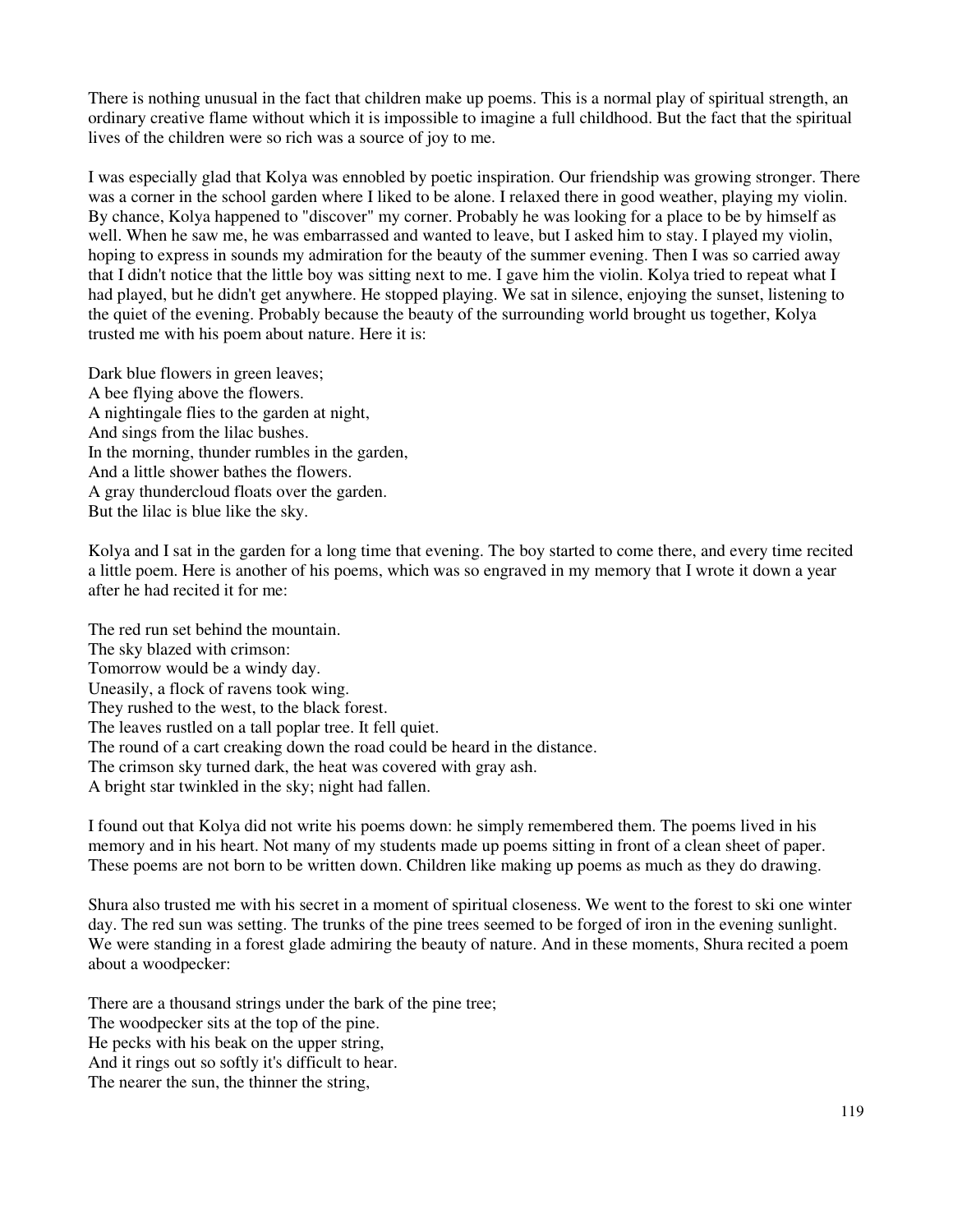And on the earth itself, the string is not a string A bell drones quietly on the earth, A bell of bronze under the red bark. The woodpecker hops, opening the string, Striking it with his beak, And the string begins to sound... The forest sings, but the woodpecker is already searching for another string.

Varya made up dozens of poems in the years of her childhood. She had a sensitive, impressionable soul. I watched as Varya, fascinated by the beauty of a summer evening, stood on the edge of the pond looking at the willows bending over the water, which reflected the sky on its mirror-like surface. Then several days later, she recited a poem about that summer evening for me:

Blue sky, green willow, white huts— All reflected in the water. I stand before the sky-blue mirror, And before me is a far-off endless world. There are crimson sunsets and white clouds, The stars twinkle there, and above the distant road, A bird takes wing--it parts with the sun. This amazing world has music of its own: Listen, someone touches a thick string with her hand, And the blue Firmament begins to ring, the willows sing, And the huts as well. I hear this music only in the evening by the pond When the sun burns with fire-behind the sea, Far away, when the white doves hurry to their resting place, And the bat cleans its paws in the hollow. When the wind hat gotten tired for the day and lays down to rest in the darkening ravine.

Every year when fall grew near, the children wanted to bid farewell to summer. We went to our oak tree and made up poems about the past summer, the cranes, and the warm fall days. When we said farewell to summer for the fourth time, the children made up a collective poem about what was most dear to us--our homeland.

The main thing that deserved attention and praise was the clear images created in the children's imaginations. I tried to see that those children in the spiritual lives of whom poetic inspiration had become a need, read the finest poetry. We created a little library of poetry. This was especially necessary for those whose poetic creativity had not yet become a spiritual need, for those in whom it was necessary to develop sensitivity to poetic language. I repeat once again that children's poetic creativity may not be considered a mark of giftedness. It is the same sort of natural phenomenon as drawing: everyone draws, and all children go through this phase. But poetic creativity becomes an ordinary phenomenon in the spiritual life of children only when the teacher reveals the beauty of the surrounding world and of language to them. Just as love of music is impossible to teach without music, love of poetic creativity cannot be taught without creativity.

The person who loves Pushkin and Heine, Shevchenko and Lesya Ukrainka, is a person who wants to say beautiful things about the beauty surrounding him or her; a person for whom the search for the necessary word has become the same sort of need as the need to create beauty; a person for whom understanding the beauty of humanity is expressed first of all in respect for human achievements, in the consolidation of the most just relations between people -communist ones-and such a person cannot become coarse or a cynic.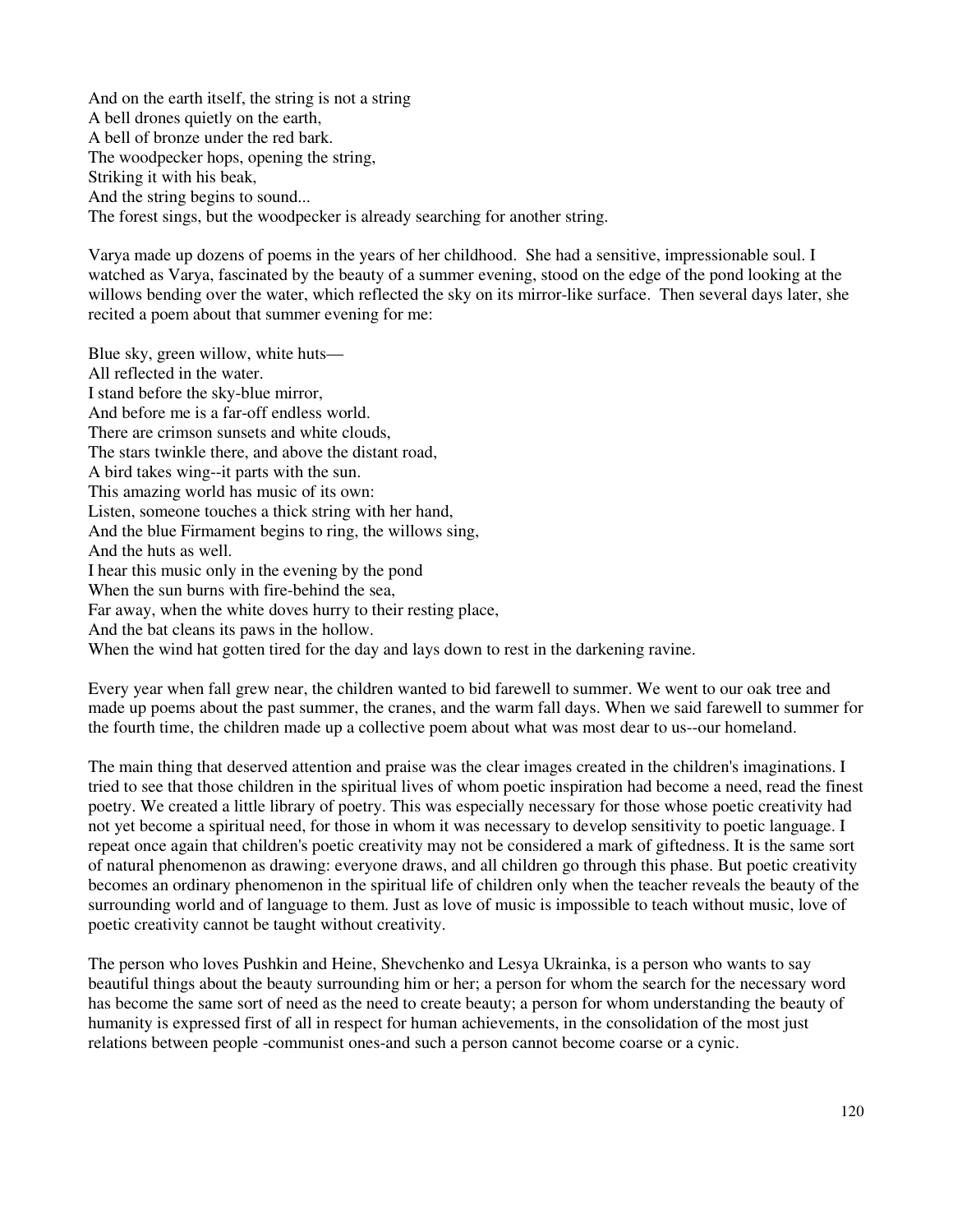# Our Nook of Beauty

In the spring before the end of the first class, we began to create our Nook of Beauty. The children had dreamed of this for a long time. We imagined it as a quiet, secluded place where the natural beauty of the surrounding world would be added to by the creations of human hands. Our dream extended into the future, to how we would put more and more plants in our nook. There we would rest and work, greet the spring and bid farewell to summer.

Between the school plot and a thicket of bushes, the children found a little clearing covered with thick grass by the slope of the ravine. There was a lot of moisture here during showers. We weeded the clearing and began to transform it into a green lawn

"Our nook will be a kingdom of green," I told the children. "The slope of the ravine will be covered with a green wall of hop, and nightingales and orioles will live in the thickets."

This dream inspired the children. We worked a great deal to transform the clearing into a green lawn. We had to bring little slabs of turf there and plant and water them. The children eagerly awaited showers so the green grass would be watered. We found several springs of hop in the forest and transplanted them onto the slope of the ravine. We were lucky; the summer was a wet one, so all the plants survived. We dug up several dozen lily-ofthe-valley bulbs in the forest and planted them in one corner of the lawn. We planted three sweetbrier bushes and grafted roses onto them--this was to be a kingdom of flowers. We planted hazelnut trees all over the lawn. The children wanted wild flowers to grow there. We found daisies and other plants. We transplanted several chrysanthemum bushes from the greenhouse so they would bloom until late autumn.

Varya planted a sunflower. In a remote corner of the lawn, the children planted buckwheat seeds. Nina and Sasha's father gave us two dwarf apple seedlings. Vitya told me that his grandmother grew tulips. We transplanted several tulip bulbs. One summer day, the children saw a big flowering linden tree in the forest. Thousands of bees were buzzing in the branches of the tree. The whole forest seemed to ring out like a harp. The children stood in silence, fascinated by the beauty of nature. They wanted to plant several linden trees next to their Nook of Beauty. In the fall, we went to the forest, dug up some seedling and lay out an alley...When the lindens grow up," dreamed the children, "they will be covered with thick foliage and will make a shady corridor."

Every class started to make its own Nook of Beauty different from all the others. In the fall of 1955, the school as a whole began to make a Nook of Beauty. Next to the school building we laid out a rose garden. We planted dozens of seedlings grown from the sweet briers to which we had grafted different kinds of roses. Every year the garden was more beautiful. It was a sea of flowers in the spring and summer. Everyone came to admire nature and to work-to create beauty.

The rose garden was the creation of the entire school. The class, which had the most success in socially useful labor, earned the right of cutting and distributing the flowers from the garden. Most often the elementary and middle school grades won. They had permission to cut several dozen roses every day. They brought the roses to class and gave them to their teachers, their mothers, and the best workers in the village. On the day of the Festival of the First Sheaf, the children gathered a big bouquet of roses and presented it to the best workers of the collective farm. Working to create beauty ennobles the young heart and prevents indifference. In creating beauty on the earth, the children became better, purer, and more beautiful.

# **The Sources of Ideals in Life**

I tried to imagine each of my students as a grown person. I was disturbed by the thoughts what kind of citizen, what kind of person will you become, young one? What will you bring to society, what will be your joy; what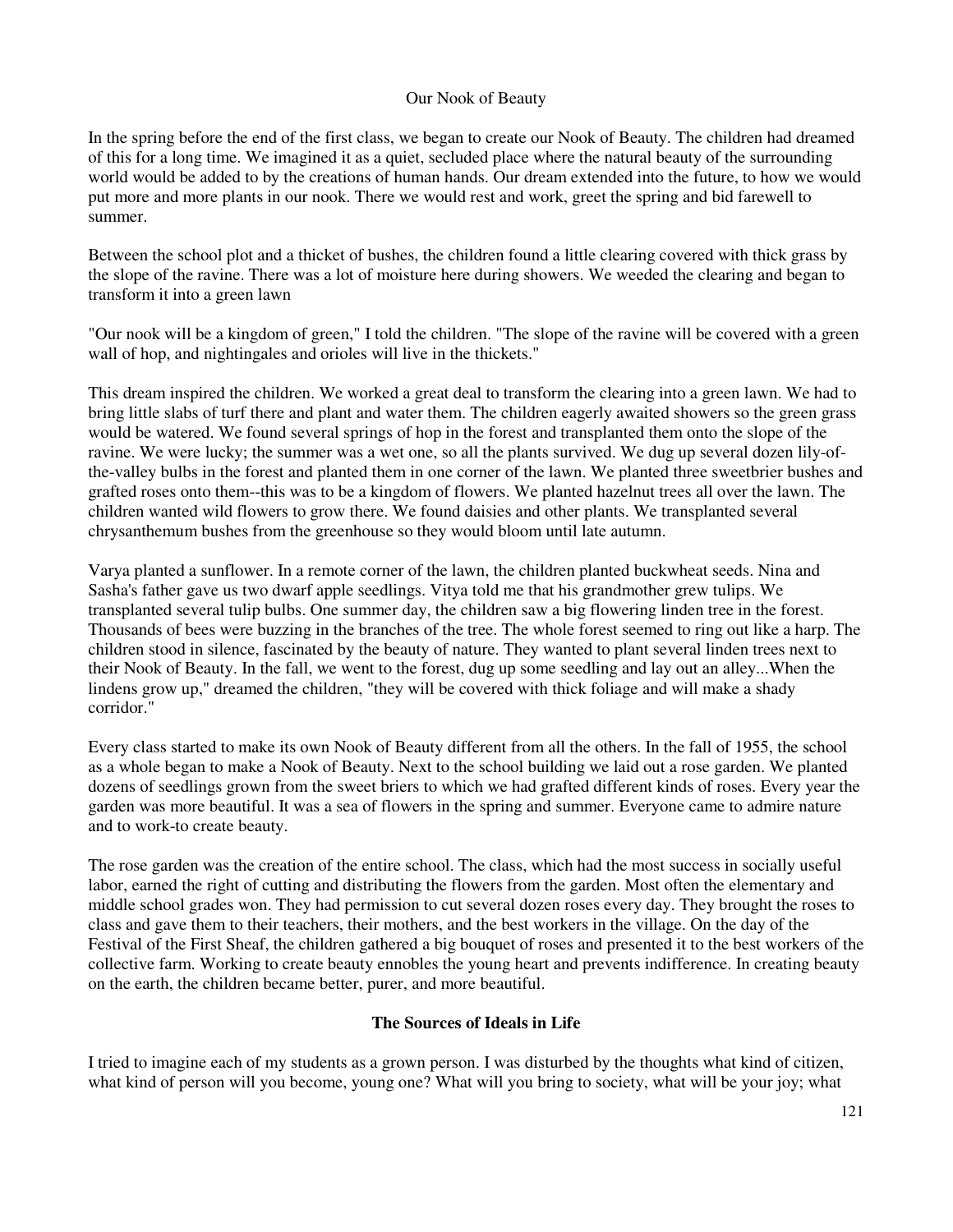will you admire, and what will make you indignant? In what will you find your happiness, and what sort of legacy will you leave on earth?

As a teacher and educator I tried to place those moral values created and struggled for by humanity over the centuries into the young hearts--love of homeland and freedom, intolerance of oppression and the enslavement of one person by another, and preparedness to give one's strength and life in the name of happiness and freedom for people. It is important that lofty words of one's homeland and lofty ideals not be transformed in the minds of our students into loud but empty phrases, that they not fade in strength or be obliterated by frequent use. Let the children speak infrequently of noble concepts, but let these ideals live in the passion for action, in love and hatred, in devotion and steadfastness.

It is especially intolerable to put words they don't understand into the youngsters' mouths. That which a people consider sacred can be transformed into empty sounds because of this.

As the careful gardener strengthens the root of a little tree which has barely pushed its way up out of the ground, giving it the ability to live for decades, so must the teacher look after the upbringing of his or her children, teaching them unlimited love for homeland, devotion to the working people, and belief in the great ideals of communism. The teaching of these qualities begins when the child begins to see, to understand, and to evaluate the world around it.

It is very important that children value everything created by the older generations, everything attained and won by the difficult struggle for the freedom and independence of their homeland and for the happiness of the working people. Homeland begins with a piece of bread and a field of wheat for the child, with a glade in the forest and the blue sky above a little pond, with the songs and stories of its mother at bed time. In the golden period of childhood, when youngsters are especially sensitive to language and images and to the spiritual world of another person, one must bring everything the older generation is proud of to the child's heart, tell it about the value of the struggle for the happiness of free labor. I tried not to permit careless enjoyment of the basic necessities. The child's understanding of the surrounding world and of itself should not be one-sided. Knowing the world and themselves, children must know their responsibility for the material and spiritual values created by the older generations.

"Traveling" into the past of our native region, as we called our excursions and trips to the field, the forest, the riverbank, and the neighboring villages, I tried to show the children those things that connect the past and present in the spiritual life of our people. I told them:

"Before you is a fertile field with heads of ripened wheat. On that field at the edge of the forest, the White guards shot a Red partisan during the years of the Civil War. And in the difficult first summer of the Great Patriotic War, a pitched battle occurred between a handful of soldiers and a company of Nazis. Our heroes perished here. Look at this broad field, children. The little mounds are the graves of unknown people; the earth preserves the memory of what they did. These thousands of little mounds are thousands of unmarked graves. The earth holds the noble blood of heroes, and the people will remember their deeds forever. If they had not given their lives for their homeland, you would not be enjoying the beauty of your native land. The Nazis would have carried you off into slavery."

Let the little child think about the fate of its native land. Let it feel and experience concern and anxiety for its future. Let the events of the past present themselves as the sources of the present.

The years of childhood, that age which we consider years of carefree joy, games, and fairy tales, is the source of ideals. Precisely at this time the roots of citizenship are put down. The kind of citizens your pupils will become depends upon what is opened before them from the surrounding world in the years of childhood, what amazes and delights them, what disturbs them and makes them cry--not from personal offense, but from concern for the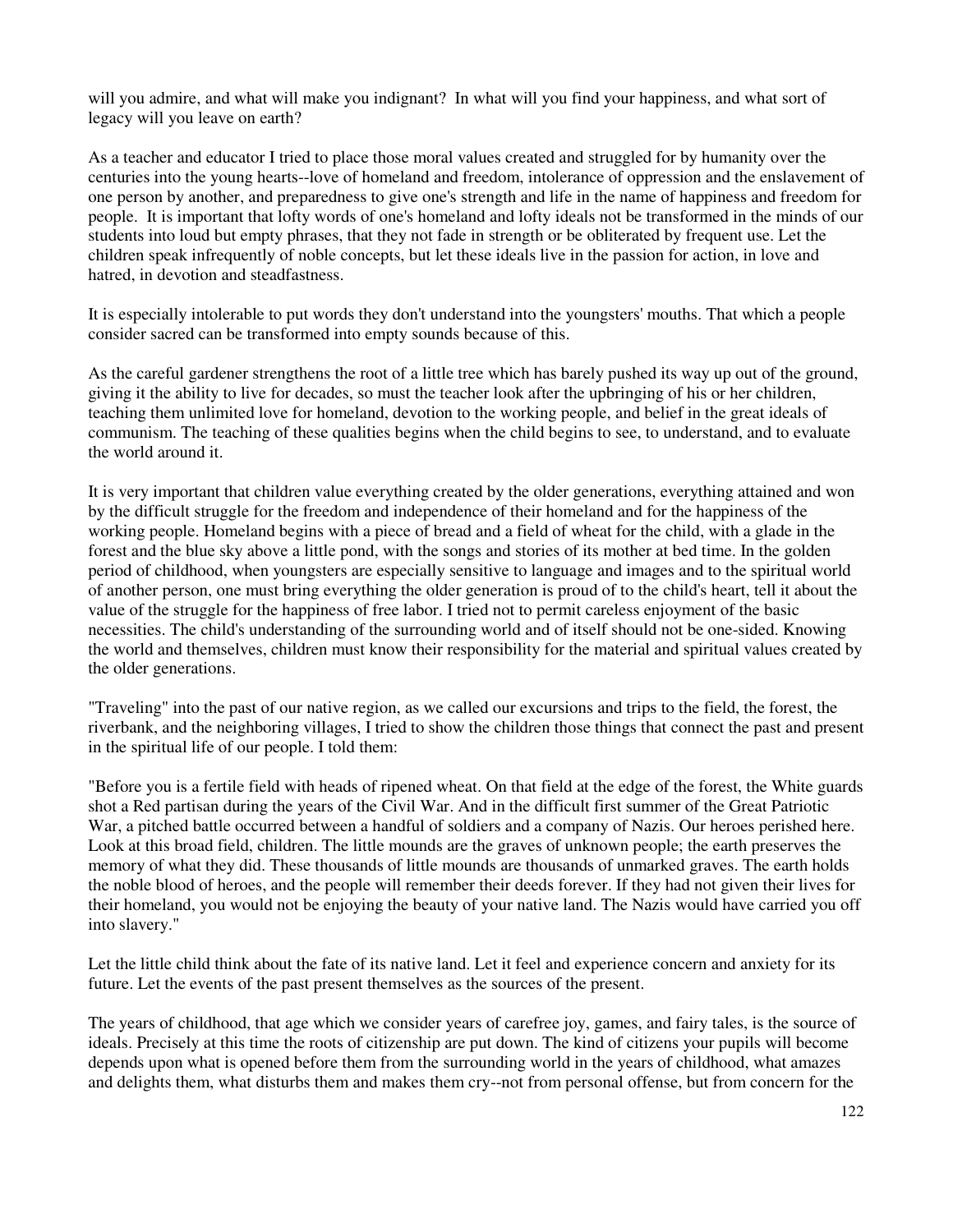fates of other people. The multi-faceted world with its contradictions and complications opens before the child, and in it children see beauty and ugliness, happiness and grief. Everything that happens in the surrounding world, everything people lived for in the past and the present, the child divides into good and evil. In order to lie out the foundations of humanity and citizenship in the years of childhood, one must give the child a proper understanding of good and evil.

And by that I mean the following: all that children learn of the surrounding world, all societal phenomena, what people did in the past and present -all of this must awake profound moral feelings in children. A proper understanding of good and evil means that the child draws that which it knows close. The good calls forth joyful agitation in it, inspiration, and the attempt to follow in moral beauty; evil awakes indignation, intolerance, and an influx of spiritual strength for the struggle for the truth and justice. The child's soul should never be a cold storage space for truths. A serious defect, which I tried to avoid, was indifference and impassivity. The little person with an icy heart is a future philistine. In childhood one must already kindle the sparks of a passion for citizenship and intolerance of that which is in itself evil or creates evil.

It is not difficult to convince the child of the truth that oppression of one person by another is a great evil. Children can give correct answers when the teacher asks what evil is, but if the child has not been repulsed by vivid pictures of the enslavement of one person by another, if it has not felt hatred for the bearers of that evil, it will not become a true citizen. Human indifference is dangerous and loathsome, and indifference in children is terrible. I tried to get each of my students to experience the noble feeling of profound personal anxiety for the fates of others who live far away, somewhere on the other side of the world, or perhaps for those who lived a hundred years ago. This feeling is a sure mean of fighting indifference, a cure for icy hearts and the seeds of philistinism.

I read books to my pupils and told them the stories of the lives of those who had sounded the battle cry in the struggle for human worth, who had clearly expressed the idea of the intolerability of oppression of one person by another. The children listened with excitement to the Polish writer Senkiewicz's tale "Yanko the Musician" time and time again. The first reading shook the children up. They called the land- lord who destroyed the life of the defenseless boy a monster and a blood-sucker. They raised their little fists in indignation, and their eyes filled with anger. Yanko the Musician entered the spiritual lives of my students forever. Then we read the story many times, and some of the children knew it word for word. Why did the children want to listen to the story of Yanko again and again? It seems to me because the experience of anger gives birth to a show of spiritual strength. In feeling itself to be an implacable enemy of evil, the child becomes stronger and wants to experience the fullness of its moral strength to be convinced another time that it is prepared to struggle for truth. Such a child is sensitive to the good and evil in the world around it.

The stories of outstanding Ukrainian writer Arkhip Teslenko about the joyless childhoods and youths of the children of poor peasants made a striking impression on the children. When we read the story of the difficult lot of the talented peasant girl driven to suicide by poverty and humiliation at the hands of the rich and czarist officials, the children's eyes were filled with anger.

In the third and fourth grades, we read Harriet Beecher Stowe's *Uncle Tom's Cabin* twice. The children suffered greatly for the slaves. It was difficult to imagine that people could ever have been bought and sold like animals. A clear picture of the struggle between good and evil in the present day gradually took shape in the children's minds: millions of people in the capitalist countries worked not for themselves, but for the landlords and capitalists. Children there grow up without knowing what childhood is; the finest of them, who struggle for the freedom and independence of their homelands, are shot and hung or condemned to penal servitude.

The children never forgot the tragic fate of the hero of the Greek people, Nikos Beloyannis. During the Nazi occupation of Greece, Beloyannis fought against the invaders. When his country was liberated from the Nazis, a bourgeois court sentenced him to death for treason against his country. Nikos Beloyannis met his death with a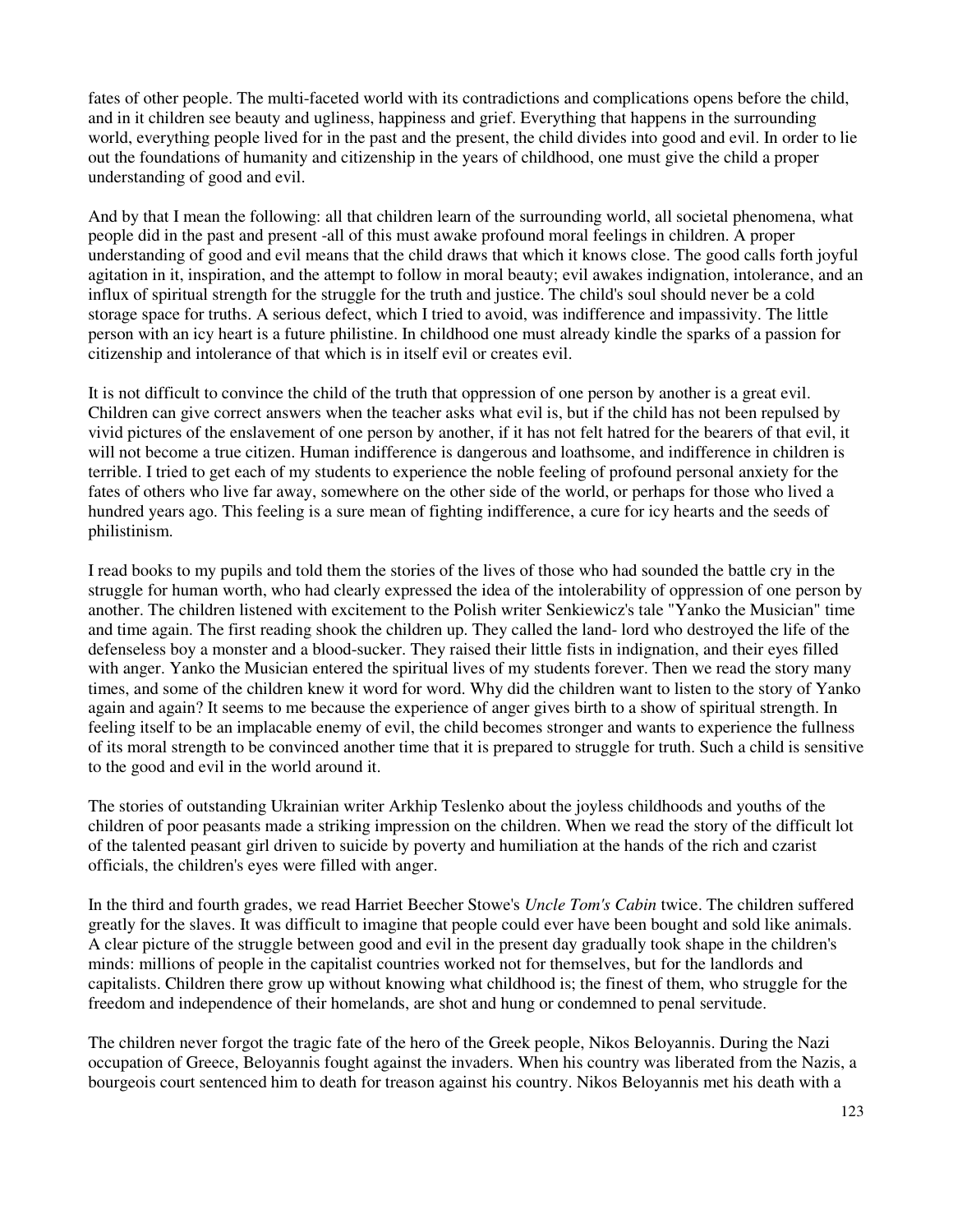red carnation in his hand, and on the same day his wife, who had also been sentenced to death, gave birth to a son. Shocked by the fate of the boy, who lived in prison, the children asked how to help Nikos Beloyannis the Junior. Notable feelings give rise to activity. The children wrote a letter to the mother of Nikos Beloyannis the Junior and sent it via the International Red Cross. They made a present as well--a red carnation embroidered on white silk. Then every year, the students sent a letter to the hero's wife and a present for the little boy's birthday: flowers embroidered on white silk--a rose, a poppy, lilac. This seemingly insignificant deed had a deep effect on the children because it censured evil and fought against injustice.

In leading the children into the world of societal life, I tried to convince them that even in the darkest periods of human history, when the forces of evil oppressed millions of people, there were always those who rose up against injustice, precisely these people, their lives and work are bright, guiding stars for the younger generation. I tried to get my students to be inspired by the fortitude, courage, heroism, and loyalty to and belief in the convictions of the finest sons and daughters of humanity, those who struggled and gave their lives for the freedom and independence of their homelands, for freedom from exploitation, and for the strengthening of human dignity.

I tried to reach a point where the moral values created and won by humanity in the past and coming to flower in the socialist society of our day became the spiritual riches of every child, exciting it and awaking it to activity promoting the triumph of truth all over the world. Antonio Gramsci said that truth is always revolutionary. I tried to reveal moral truths in all their beauty without loud words. The beauty of the moral values or humanity becomes richness in the child's soul only when their revolutionary meaning is revealed in vivid, exciting images. "Words teach, but examples captivate," goes a Latin saying. Examples of outstanding lives, victories in the name of the happiness of humanity--this is the light which illuminates the life of the child. But examples teach one how to live only when they are living incarnations of humanitarian, progressive, revolutionary ideas. Everyone who withdraws from ideas, in the end, is left only with sensations, wrote Goethe, the great German poet.

I told the children about outstanding people whose names became guiding stars for many generations. Of course, you can't tell a little child everything. You mustn't bring down an avalanche of images and pictures on the child's head. You must not shock its heart and excite its soul endlessly. Let the child find out just a little for the time being, but let that little bit reveal the beauty of moral values to it. Let the child think about what excites it; let its thoughts and feelings fuse, figuratively speaking, let them remain in the heart of every child. Over a period of four years, I told my pupils about those who struggled for humanity--Spartacus, Tommaso Campanella, Ivan Susanin, Stepan Khalturin, Sofia Perovskaya, Nikolai Kibalchich, Taras Shevchenko, Thomas Miinzer, Khristo Botev, and Janusz Korczak. I told about the life and struggles of Lenin, of the Communist heroes Ivan Babushkin, Sergei Late, Kamo, Yakov Sverdlov, Felix Dzerzhinsky, Julius Fucik, and Ernst Thiilmann, and of the heroes of the Great Patriotic War, Nikolai Gastello and Alexander Matrosov, of the courageous struggle for scientific truth of Giordano Bruno, and of the great scholar and humanist Miklukho-Maklai.

The vivid example in which an idea is incarnated in living human passions and actions exercises a great influence on the inner world of the child. You don't need to explain to the children how to understand the essence of one act or another. When the idea and the image are brought together, the child understands the idea quite well. For the heroes about whom I told my students, their characteristic feature was a readiness to give all their strength and their lives for the people's happiness. This feature calls forth delight and makes the child think about the fates of other people. People who find their happiness in the service of humanity become moral ideals for the child.

It is difficult to imagine a complete education without the child's becoming engrossed in reading books about moral greatness until midnight so that its heartbeats more quickly with excitement. Moral ideals are born when the person scrutinizes himself and compares himself with that person who is his ideals of moral beauty, strength of conviction, courage, steadfastness, and determination in the face of difficulties.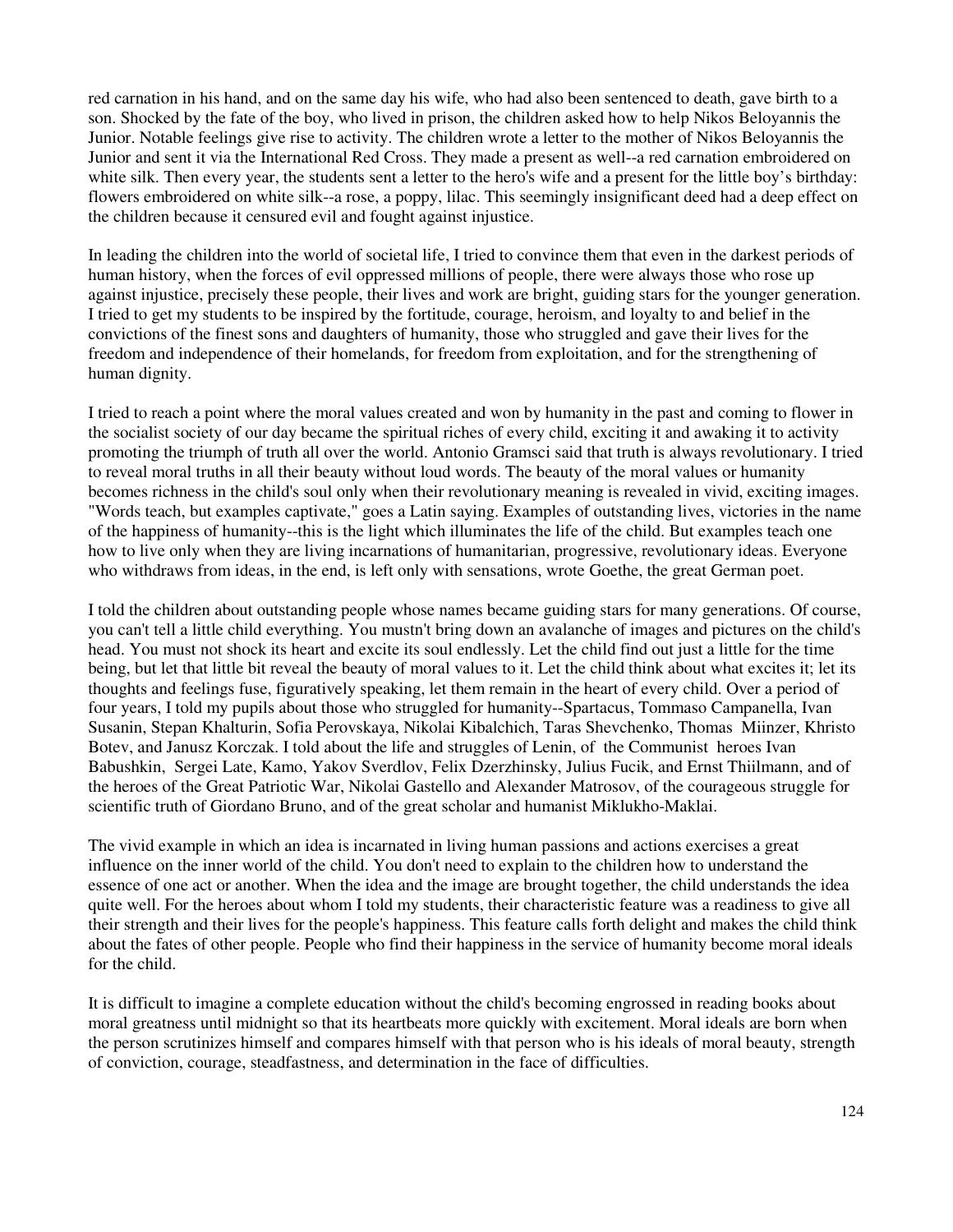The teacher must choose the stories carefully to bring the children to the source of moral values. The main thing here is the facts and events, which form the ideological meaning. In the lives of people who are ideals for the younger generation, it is very important to show the unity of their personal fate and the fate of humanity.

When telling the children about the life and struggles of Lenin, I dwelt upon those facts, which showed how he suffered over the fate of the working people. Everything that the great leader did had the happiness of the people as its aim. The children were seized by joyful excitement when they heard the story of how, during the difficult years of the Civil War and the years of devastation, Lenin showed great concern for orphans. I wanted Leninist humanity to enter the lives of the children as a great moral value, so that the youngsters saw themselves and the whole of the world around them through this moral beauty and truth.

The stories of Janusz Korczak, a national hero of the Polish people, made a big impression on the children. The children were amazed that this man went to his death together with the children that he loved. He could have saved his own life, but he considered such a thing dishonorable when thousands of innocent children were dying at the hands of the Nazis... Janusz Korczak became a symbol of true humanity for the children. A hot feeling of excitement arose in the children's hearts at the stories of the members of the 19th century revolutionary organization, The People's Will Stepan Khalturin, Sofia Perovskaya, and Nikolai Kibalchich. When I read about the steadfastness, courage, and faithfulness of Communists Julius Fucik and Kamo (Ter-Petrosyan), the children experienced a feeling of pride in humankind. They said: "It would be great to be like that. Those were real heroes."

I told the children a lot about the Young Pioneer heroes, about the feats of Valya Kotik, Vitya Korobkov, Lenya Golikov, Volodya Dubinin, and Vasya ShishLovsky who gave their lives in the struggle for the freedom and independence of their Soviet homeland. In addition, I tried gradually to reveal the most important features of Communist morality to the children-ideological steadfastness, courage, and irreconcilability to the enemies of socialism, peace, freedom, and democracy. To strengthen the ability to stand up for one's convictions as a matter of self-respect is one of the important tasks of education, the realization of which is only possible if, from an early age, the person began to work out an impression of good and evil incarnated in clear images. But these impressions alone are insufficient. Personal emotional evaluation is also necessary. The child must distinguish between what is dear to it and what it cannot abide. The moral education of youngsters consists in inspiring them with moral beauty, awaking the desire to create joy for people, to protect human dignity, and to value the moral principles of communism.

Young schoolchildren are standing at the sources of moral ideals. We teachers must make every child conscious of the beauty of moral courage and strengthen its belief in communist convictions so that elementary school pupils feel like a living, creative part of the working people.

# A Thought About the Communist Party

One of the most important tasks of the school is to teach a feeling of love for the Communist Party of our country, belief in its principles, and readiness to struggle for its goals. Children hear the word Communist quite often. I tried to see that in their minds this word was merged with the brightest, noblest images of fighters for the liberation of our people from the exploiters, for the construction of socialism, for the victory over fascism, and for the communist remaking of society. I considered one of the aims of educational work to see that our children, as the heirs of the communist ideals of their fathers and grandfathers, be proud of them, and be true masters of their country, fighters for the construction and strengthening of communism.

I saw the attainment of this educational task first of all in the conversations about Communists. This cycle of conversations was called "People with Flaming Hearts" I told about the outstanding Communists of our country. The remarkable lives and heroic struggles of the Communists-fighters against czarism and for socialist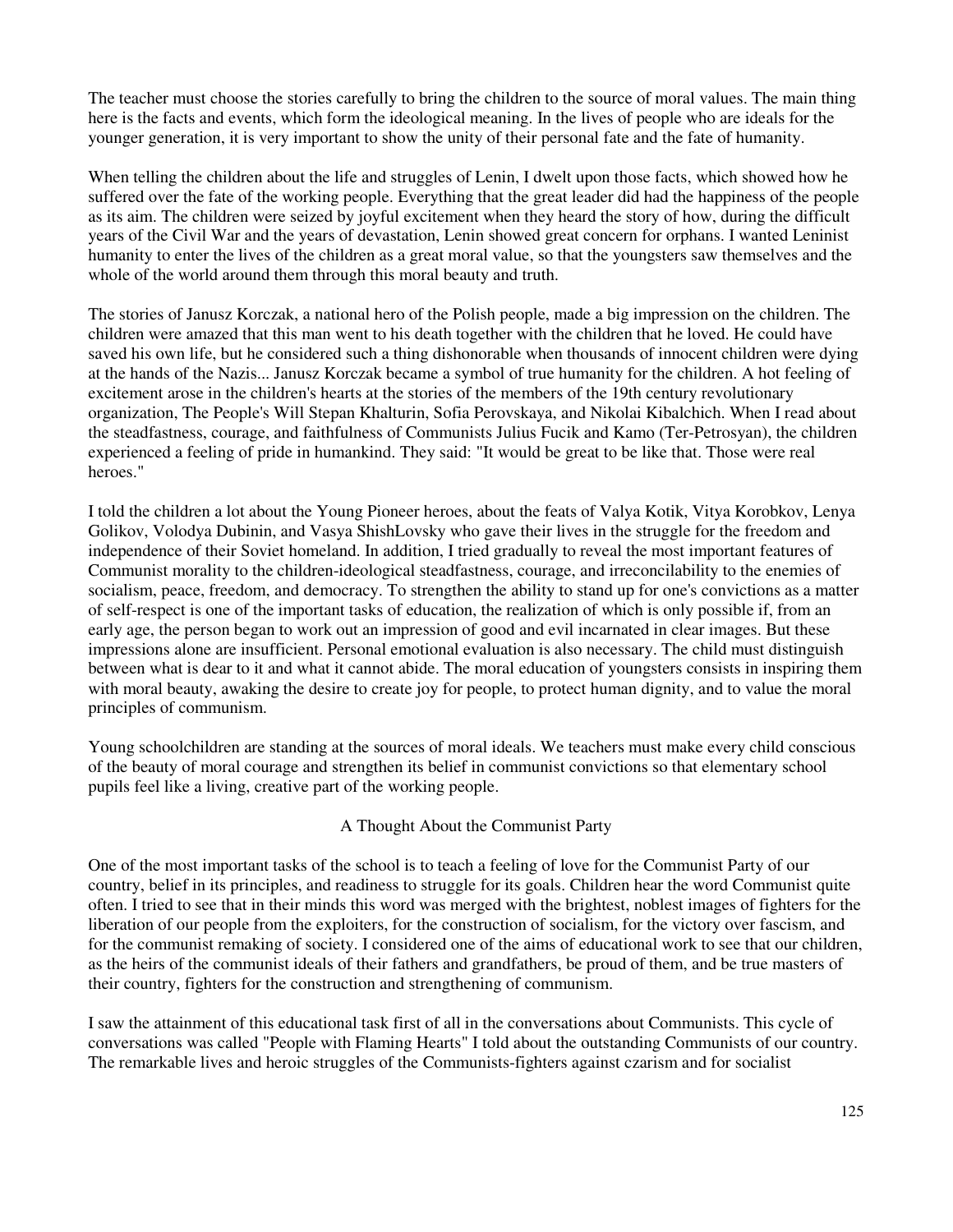revolution--convinced the children that the highest happiness of the Communist is devotion to the people, the struggle for the people's happiness.

From the very first days of our School of Joy and until the day when the young men and women received their high school diplomas and began work or further studies, I read to the children about Lenin. In the beginning, I read about the years of Lenin's child- hood and youth. Every month, stories became more closely connected with questions of history, communist ideology, and the work of our party for a better future for the people. The children became convinced that the Communist Party is the cream of the crop, the very finest sons and daughters of the people.

The children began to meet with Communists. The stories of their lives and struggles became a part of the history of the Communist Party for the children. The children would never forget their meetings with old Bolsheviks V. M. Beskorovainy, A. M. Radzivill, or N. K. Gaichuk. The children were impressed by the fact that these fellow villagers of ours had stood at the cradle of Soviet power and had shed their blood for the victory of the workers and peasants. The children realized that Communists were people with strong convictions. At the same time they were modest people, and in spite of their venerable age, they gave their strength and reason to the building of communism. The children knew Radzivill as the best vegetable farmer, and Beskorovainy as a person with hands of gold--one of the most experienced machine operators. He told the children how the collective farm was created in the village, how the Communists learned how to drive tractors, sat behind the steering wheel, and plowed the first furrow on the collective farm's fields.

Beskorovainy had several conversations with the children devoted to the work of the Party for the best future for the Soviet people. He talked about the work of the kolkhoz Party organization. The children found out that the Communists on the kolkhoz worked to increase the harvest yields, and to see that the animal farm produced more meat, milk, and butter for us.

The stories about the Great Patriotic War were especially interesting. The children met with a participant in the partisan organization of S. A. Kovpak, Hero of the Soviet Union A. K. Tsimbal, with a participant in the battles for the liberation of Romania and Hungary from fascism, Hero of the Soviet Union N. S. Onopa, and with many of our fellow villagers-- heroes of the battle for the liberation of our native land from fascism. The conviction that Leninist causes and Leninist truth live on in the work of the Communist Party and in the labor of the people was strengthened in the minds of the children.

#### One Must Not Live Even a Day Without Concern for Others

Life shows that if the child only "consumes" joy without working for it, without putting forth spiritual effort, its heart may become cold, callous, and indifferent.

An enormous moral force ennobling children is the creation of good for other people. One of the educational tasks of the Soviet school consists in seeing that the child feels that there are other people around who need help, care, tenderness, warm-heartedness, and sympathy. The main thing is that the children's consciences not allow them to pass by these people, that the child does well for others not from a desire to be noticed by others, but from disinterested motives.

The source of the child's conscience, a willingness to do good for others, is empathy for the feelings of those people who are filled with grief and adversity. Sensitivity to the inner world of the person, the ability to respond to the unhappiness of another--with this begins the highest human joy without which moral beauty is impossible. In the School of Joy, my students had already made the first steps along the path to the science of humanity, learned to see the grief, sorrow, sadness, and anxiety in the eyes of those whom they met in everyday circumstances. This ability enters the moral beliefs of the adult and becomes an inseparable feature of the spiritual life only when throughout the years of childhood; a day does not pass without concern for people.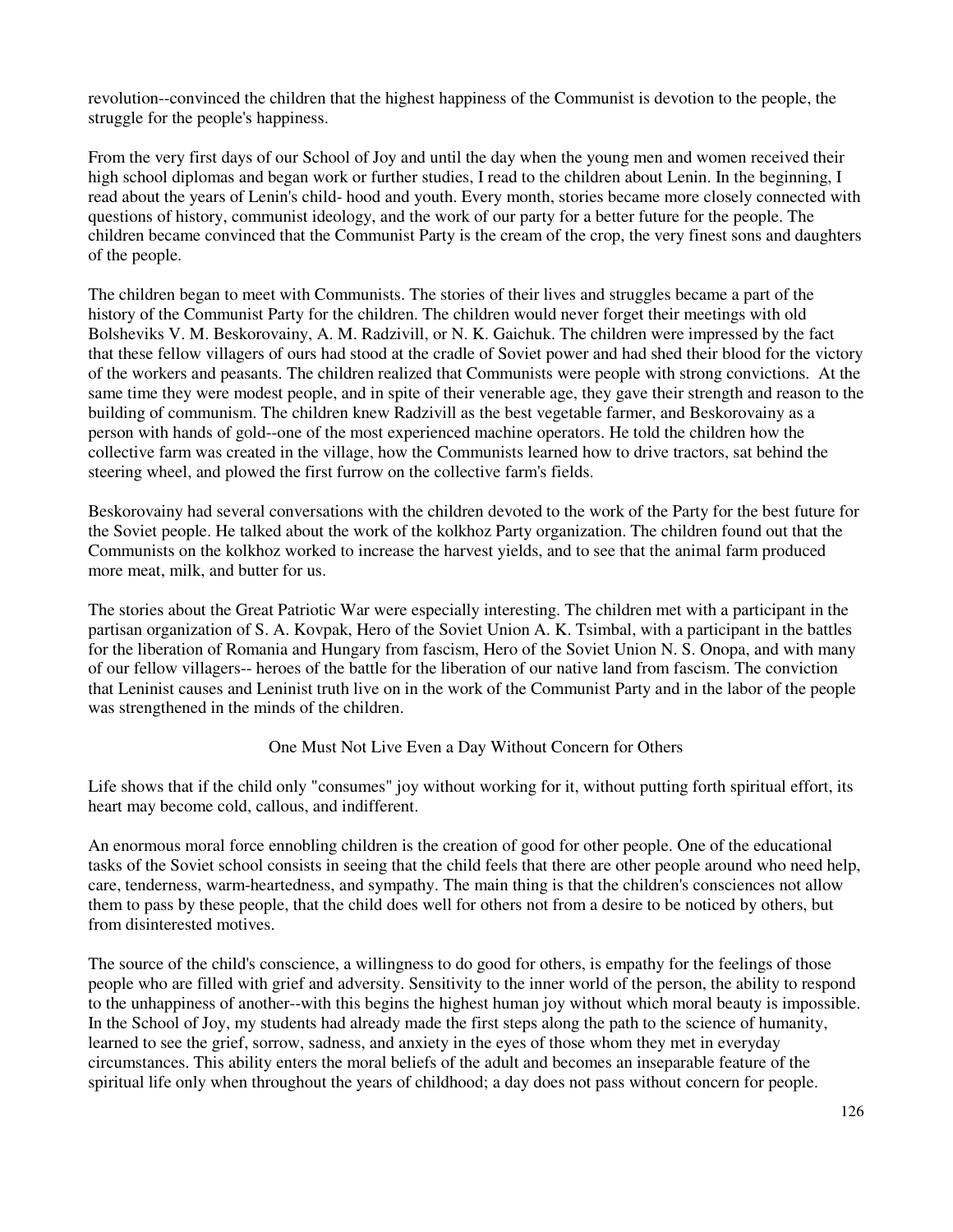I always taught my students empathy for the feelings of other people and tried to get the child to put itself into the other fellow's shoes, to experience his need for help and care. The grief of another person must become the personal grief of the child; it must make the child think about how to help those in need. Personal relationships, the interaction between two people, play an exceptionally important role in the teaching of humaneness: It is easier to love humanity than to help one's neighbor. It is impossible to know people without concrete knowledge of the human personality. Human grief does not reach the heart of the child if it does not read the deep grief in the sad, pleading, suffering eyes of its friend. The child that does not know all the sides of human life-both joy and sorrow--will never become sensitive and sympathetic.

There was a lot of grief within our own class-we didn't have to look hard to find it. Laughter rang out and a spirit of cheerfulness reigned, but the eyes of some children were sad. Three years after Valya came to school, her father's health took a sharp turn for the worse. The little girl became silent and pensive. Nina and Sasha's mother was seriously ill, and they frequently stayed home to help their father with the housework. Shura's grandmother fell ill and she was in the hospital several times, first for a week and then for months at a time; this was a great grief for the little boy. While his grandmother was sick, the child stayed with his aunt, a very good woman who cared for Shura, but the separation from his grandmother caused the boy to suffer. One cold autumn day, Shura decided to visit his grandmother. Without saying a word to his aunt, he went to the hospital. He got wet in a rainstorm on the way, caught cold, and then fell seriously ill. Several days later, he was put in the same hospital where his grandmother was.

There was an accident in Volodya's family. His mother was a plasterer. Every day, she went to work on the bus. In the spring when the ground was still covered with ice, the bus collided with a car full of people, and Volodya's mother was seriously injured. The doctor said that she would be an invalid for the rest of her life. At the same time his grandfather, who had taken a great deal of care that Volodya follow the proper path in life, died.

Grief, but grief of another sort, occurred in Kolya's family. His father was arrested and sentenced to two years in prison for receipt of stolen goods. The moral atmosphere in the family became cleaner, but what had happened couldn't help but shock the boy.

Every day when I met with the children, I looked at their faces. What could be more difficult in the complex process of education than the sad eyes of a child? If the child is sad, its attention is not on what goes on in class. It is like a taut string: a careless touch can cause injury. Every child experiences grief in its own way: if you comfort one, it feels better; but kind words bring fresh pain to others. Educational skill in such cases consists first of all in human wisdom: sparing the pained heart, not bringing fresh grief to the child, not touching the wounded places in its soul. The student who is stunned by grief and confused cannot study, of course, as he or she did earlier. Grief leaves a mark on the thinking. The main thing for the teacher is first of all to see the child's grief, sadness, and suffering: to see and feel the child's soul. The manner in which the teacher relates to the child's grief, the measure to which he or she has the ability to understand and feel the child's soul makes up the foundation of the teacher's educational skill.

You should not call on the pupil who is living through grief or expect assiduity and diligence from him or her. You must not ask what happened: it will be difficult for the child to speak of. If the child has faith in the teacher, if the teacher is its friend, then the child will say what it can. If it is silent, do not touch the child's ailing heart... The most difficult thing in education is to teach feeling. And the oldest the child is, the more difficult it will be for the teacher to touch, figuratively speaking, the delicate strings of the human heart, the sounding of which call forth noble feelings.

To teach the child to feel, to see the inner world of someone close to him in the person's eyes, the teacher must be able to respect the feelings of the children, grief first of all. There is nothing more ugly in the emotional-moral relations of grown-ups and children than an attempt on the part of the older person to shatter the feelings of grief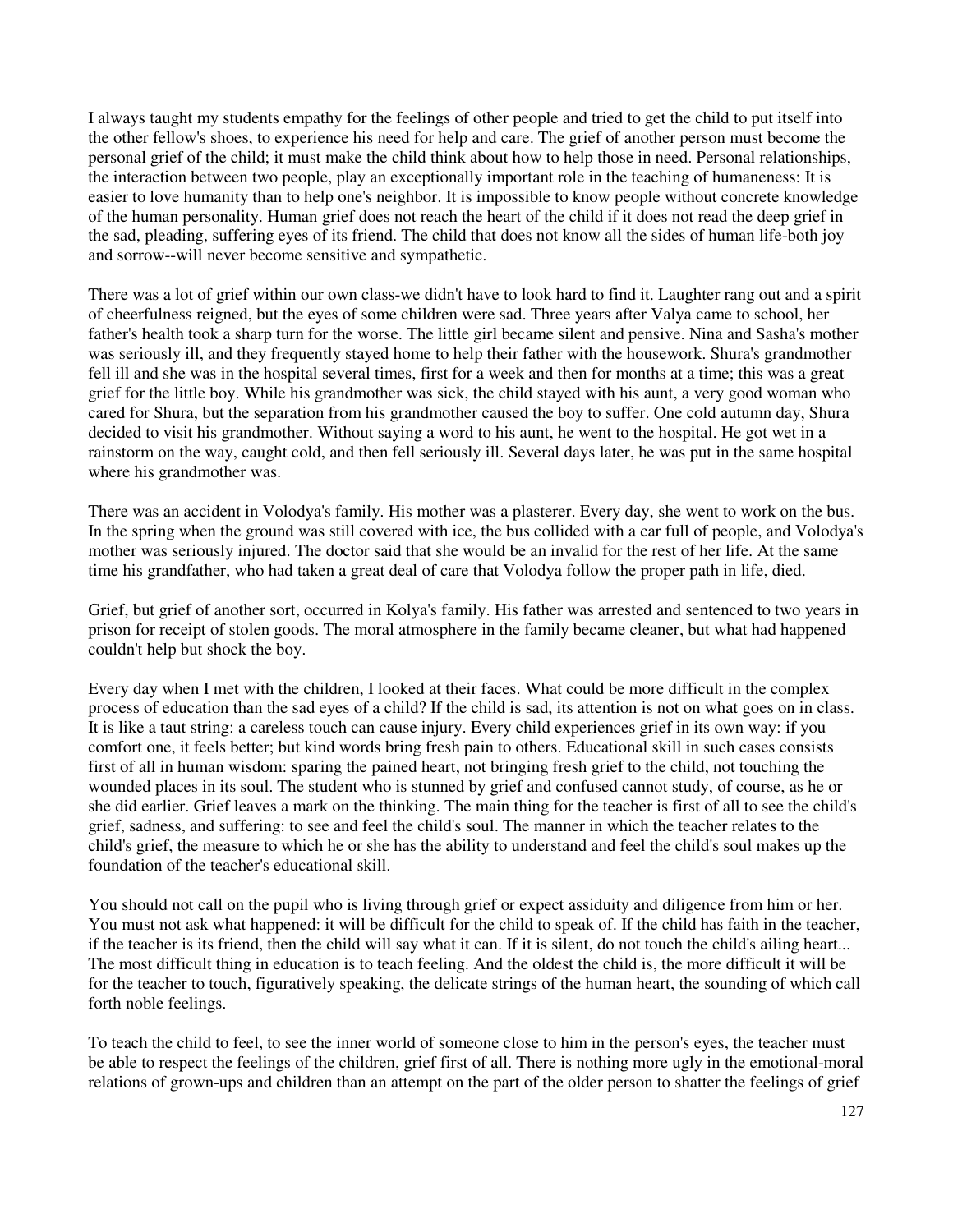with light-headed arguments such as, we adults know that you children just blow up your sadness all out of proportion...

First of all you must remember the child's emotions. It is impossible to teach this with the aid of some special methods. This happens only because of a high level of emotional-moral development in the teacher. Whatever sources the child's grief feeds upon, there is always something common: gloomy, sad eyes, which are staggering in their unchild like pensiveness, indifference, depression, and loneliness. The child living through unhappiness doesn't notice games or the amusements of its comrades; nothing can get its mind off its sad thoughts. The most delicate help, the best thing to do is simply to share its grief without touching the depths of its innermost being. Coarse interference could bring forth bitterness, and advice not to lose heart, to get a hold of oneself, if there is no genuine human feeling behind it, is perceived as irrelevant by the children. To teach children to feel means first of all to give them one's own emotional-moral standards. Emotional standards are impossible without an understanding of the spiritual state of the person. And such an understanding comes to the child when it thoughtfully places itself in the shoes of the person who is experiencing grief or anxiety.

When Shura's grandmother fell ill, the little boy was sad and pensive, and at the same time suspicious: if you said something to him, he jumped as if someone had touched his sore spot. One day I saw that his big brown eyes had filled with tears. The children said to me: "Shura is crying." It would be naive to expect that a child be imbued with sympathy for its friends or for an adult simply because it is a child. Empathy must be taught just as thoughtfully and carefully as children are taught to take their first independent steps. Empathy is one of the most delicate spheres of cognition--cognition with one's heart and mind. There must be a powerful means of teaching empathy in the arsenal of the experienced teacher-- language.

I chose a moment when Sasha was not in the classroom and said to the children: "If a person has some grief, you must not act surprised. And Sasha has a lot of grief right now. The only close relative he has is his grandmother. He doesn't remember his mother. And his grandmother has fallen ill. Maybe they will take her to the hospital, and then what will he have left? Put yourself in his shoes and you will feel what sorrow is. Do you remember the old man we met by the road! Do you remember what sad eyes he had? You felt then that the old man was sad. Why don't you notice the sorrow in the eyes of your friend? You have seen that Sasha has been quiet and thoughtful for a few days now. He is in the classroom, but his thoughts are at his grandmother's bedside. If he stays at home for a few days, don't be in a hurry to ask why he wasn't in school. It is difficult for a person to speak of his grief. And in general, if you see that a person is sad or suffering, don't ask nosey questions. Do some- thing to help. Don't pour salt on the person's wounds. If you know that some misfortune has befallen a member of your class, behave such that not a single one of your words or any of your actions will add to his grief. And another thing--think of how you can help Sasha and his grandmother. But your help should not be boastful: you should not say how good we are because we are helping our friend. It is never acceptable to parade one's goodness. If your heart doesn't tell you that you must help your friend, then no display of goodness will make you good people."

Sasha came back into the classroom, and I didn't say another word about him. The children felt why I immediately began to speak of something else. At the break they began to discuss how to help the little boy and his grandmother. The children brought him apples and fish--and all of this was done from the very purest motives. When the grandmother was taken to the hospital and Sasha started to live with his aunt, the children went to see them often. When they found out that the little boy had caught cold in the rain, had fallen ill, and lay in the hospital along with his grandmother, they felt great sorrow. On their free day from school, we all went to the hospital. The children brought apples and cookies for their friend. And Shura brought a bar of chocolate his father had brought for him. We waited half a day while all the children went to the ward to see Sasha.

This made me glad but disturbed me as well. All this was the result of a collective impulse. Some of the children wanted to do good for their friend first of all so that their good deed would be seen by others. Volodya said that he wanted to bring Sasha the new skates his father had bought for him and give them to him in the hospital.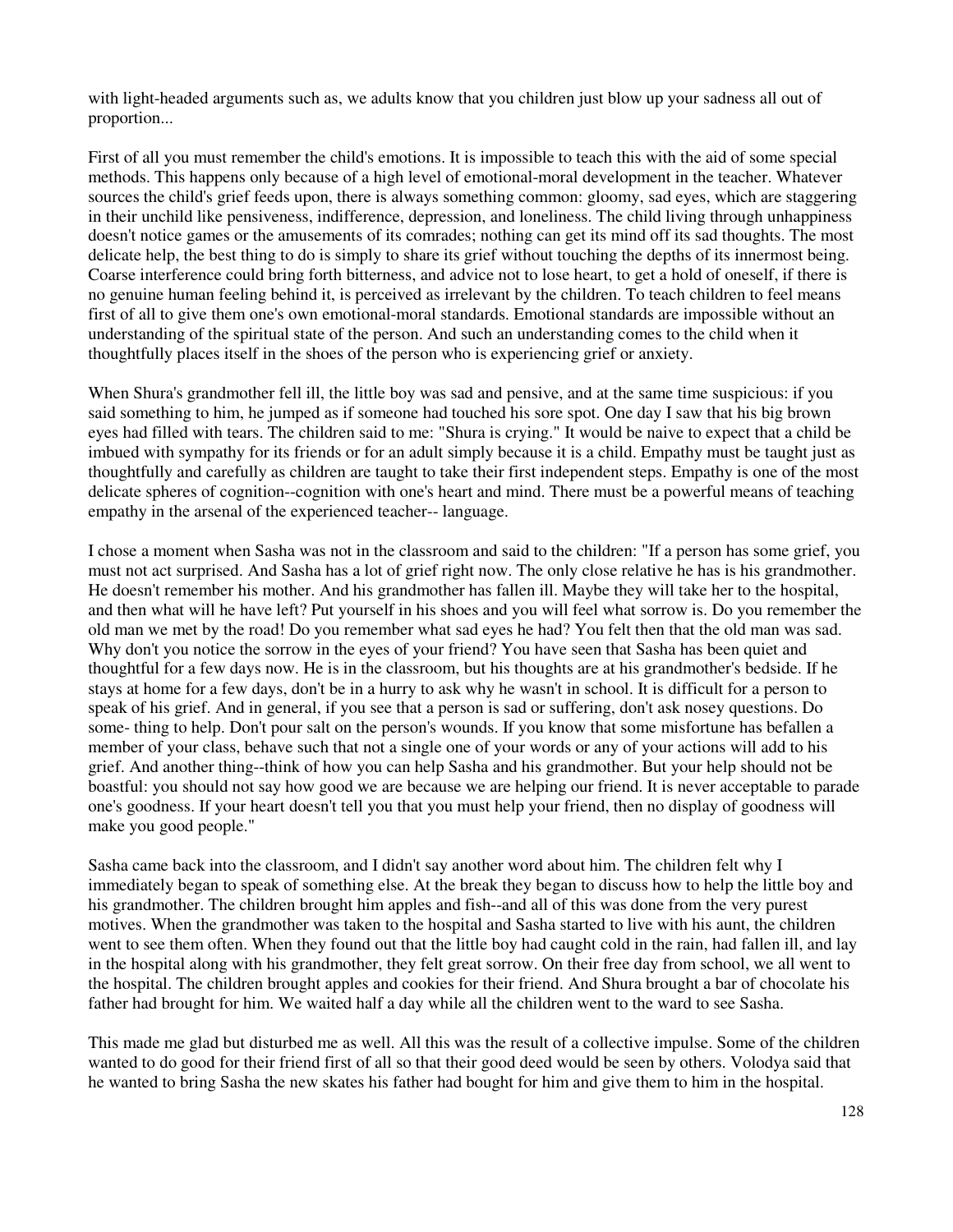"Did your father say you could?" I asked.

"Yes, he did."

"Then why bring them to the hospital?" Sasha can't skate right now anyway. Bring them to him when he is at home after he has gotten better."

Volodya didn't give his skates to Sasha. The inner impulse was very weak... That event made me think about the teaching of kindliness, warm-heartedness, and sympathy. These are very delicate and complicated things. How could I get the little person to do something good not for the calculated reward, but from the need to do good? What is the essence of this need for goodness and where does it begin? Of course in teaching sympathy, the collective spiritual impulse is very significant. But all the same, empathy must enter deeply into the personal sphere of the spiritual life of each child.

I tried to get all my students to do good deeds, to help their comrades or other people in general, from an inner need and for the experience of a profound feeling of satisfaction. This is probably one of the most difficult things in moral education: to teach the person to do good and at the same time to avoid straight- forward advice to do it this way. How can this be put into practice? Apparently the main thing is to develop the child's inner strength, that thanks to which the person cannot avoid doing good, i.e., to teach empathy. But how is this done? How can you reach a point where children automatically put themselves in the place of the other person when they see his or her grief, so that clear thought gives rise to clear feeling, so that the personality of the little child intermingles with the personality of the person who is suffering, so that the child sees and feels itself in the person experiencing grief?

Our teachers' meetings devoted to the most difficult and complex spheres of spiritual life and the inter- relations of children were gradually transformed into a psychological seminar. Not just the elementary teachers, but also those from the middle and upper grades took part. The object of our concern was the person-the child, the teenager, the youth. We read reports at the meetings of the psychological seminar and gave information on the inner worlds of particular children, on the sources of their intellectual, moral, emotional, physical, and esthetic development, about how the environment in which they spent their pre-school years and the way it affects their reason, thinking, feelings, will, character and personal convictions. The elementary teachers' reports prepared the teachers of the middle and upper grades, enabling them to influence the teenagers and young men and women. Everything served to strengthen the collective educational conviction that for the person we are educating to be in the sphere of influence of all the teachers, every educator must have a deep, thorough knowledge of every individual student.

We found that two or three hours were not enough to grasp thoroughly the very complex spheres of the inner worlds of some children. Thus, after my report on Kolya's personality, some of the teachers added very important details to my characteristics: how the child perceived everything that he saw at school in his emotional world, in other words, how he understood relations between people, and his own relations with other people. We came to a very interesting, and, in the opinion of the teachers, a new conclusion of the internal urge to do good, and of how the child makes itself do good for others.

The more the children showed sympathy to their friends who were experiencing grief, the more sensitive their hearts became. One cold day in February when the children were in the third class, Misha, Kolya and Larisa came running up to my house. They were upset about something.

"Vanya's brother Lyonya died," said Katya. "They sent his father a telegram, and he is going to Kazakhstan tomorrow. What should we do?"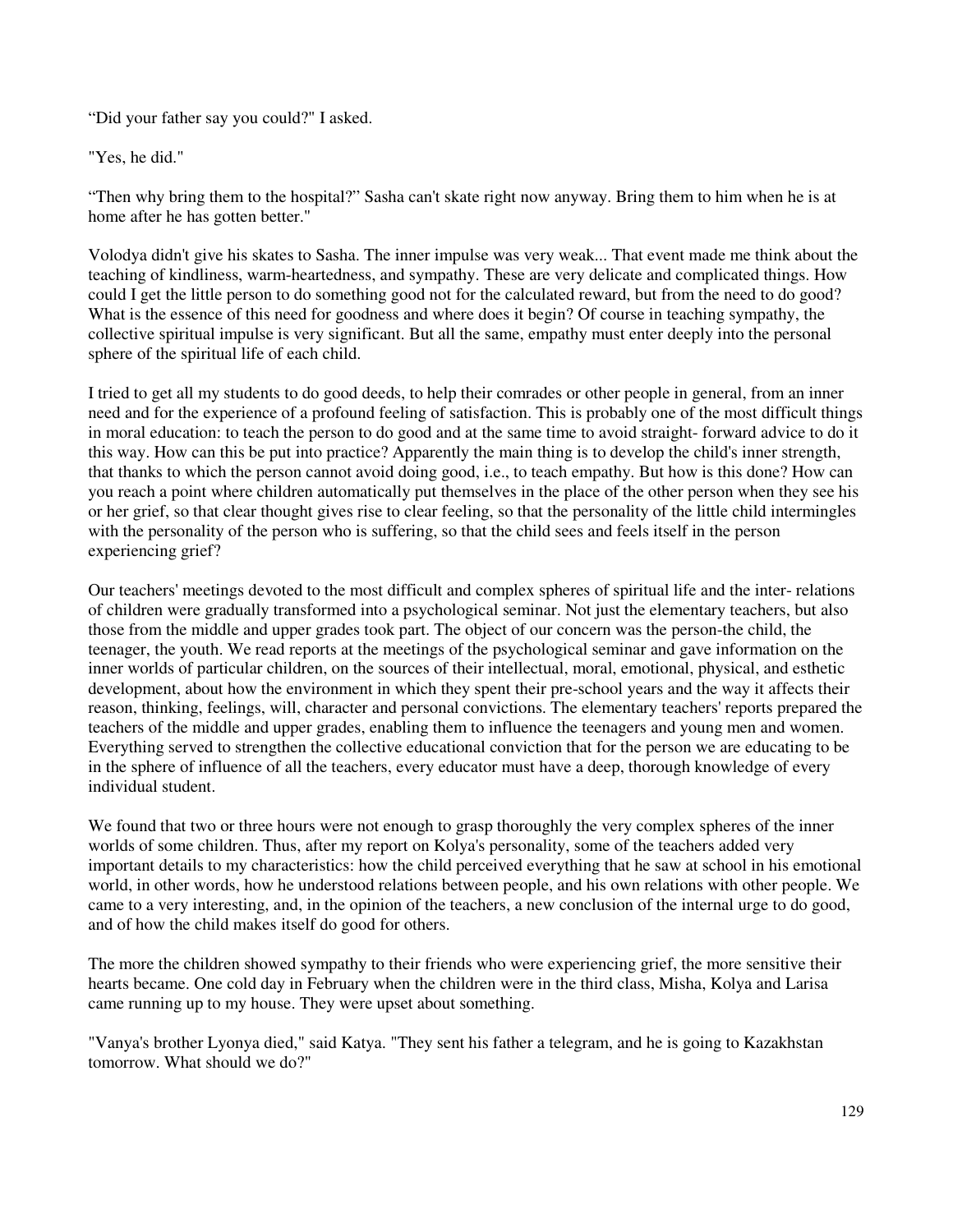The children's eyes implored: teach us how to help our friend!

The same day we learned how the tragedy had occurred. Lyonya, an eighteen-year-old tractor driver was taking hay to the animal farm. He was caught in a snowstorm on the way. He could have left the tractor and gone to the village, which was not far from the road, but he didn't do that hoping that the storm would blow over and he would be able to get the hay to the farm on time. But the storm grew worse and a freeze hit. Lyonya froze to death in the cab of his tractor... Vanya didn't come to school for several days. The children were sad; their twittering stopped. Everyone asked how they could help their friend. Someone suggested going to his house. I advised against that, "The boy and his mother and father and brothers and sisters are living through a great grief. If we go to their house, his mother will see us and remember that Lyonya went to school, and it will be even harder for her. Let's go to see Vanya later when his mother feels better. And when he comes back to school, don't ask how his brother died. It will be hard for him to think about it or talk about it. Be attentive and obliging to Vanya, and don't do anything to hurt him any worse."

When Vanya's father returned from Kazakhstan, he told me that one of the streets in a village in the virgin lands was to he named after his oldest son. The father told me, and I repeated it to the children. At that time, our class was getting ready to join the Young Pioneer. The children thought about whom they would name their detachment and each of the three units after. And they themselves said what I had expected: that the unit Vanya was in should bear the name of his brother Leonid who had died at his post. The little boy took this news to her mother. I advised the children to make an album in which each of us would draw something about school. Of course, each of the children wanted to draw something connected with Leonid and his school years. The older students showed us the apple tree he had planted when he was a third former. In the physics room, we found a model crane that Leonid and his friends had made. Leonid loved birds, and the memory of how he and his unit had made a little dovecote lived on in the school. The children wrote about all these things in the album. I drew a portrait of Leonid. We took the album to his mother. This gift was priceless for her: she was glad that the school was preserving the memory of her son. We made the same type of album for Young Pioneer unit that was named after Leonid.

It is very important that kind feelings and good deeds not be transformed into a mere show. As little as possible should be said of what has been done, and there should be no praise for good deeds - these are the demands placed upon educational work. The mast dangerous thing is that the child might consider its actions valorous and worthy of merit in its own mind. More often than pot, the school is at fault here. A student found a ten-kopeck piece someone had lost, brought it to class, and everyone knew that he had found it. This reminds me of an interesting thing that happened in one of the neighboring schools. A girl brought five kopecks she had found to class, and the teacher lavished praise on her... Then at the next break, three girls and one boy ran up to the teacher, all claming to have found money lost by their comrades --one had a kopeck, and others had two. They were waiting to be praised, but the teacher felt that some- thing was wrong and was indignant... This is how children become accustomed to putting forth "little pieces of goodness", and if they are not praised for these good deeds, displeasure appears.

Kindliness must become the same sort of ordinary state for a person as thinking. It must become a habit. The teachers tried to see that kind, sincere deeds left a feeling of deep satisfaction in the children's hearts. Warm sensitivity to the inner world of another person arises in the child under the influence of the teacher's words, and under the influence of the mood of the group. It is very important to awake impulses of warm compassion and preparedness to do good deeds in all children. But this impulse only ennobles the child when it takes the shape of individual activity.

My pupils didn't forget about their old friend, Grandfather Andrei. During the winter months, the old man lived in a little hut not far from the winter apiary. The children brought him apples and drawings. Grandfather was very grateful for every kind word. The children felt that loneliness was a hard fate and tried to do good for him.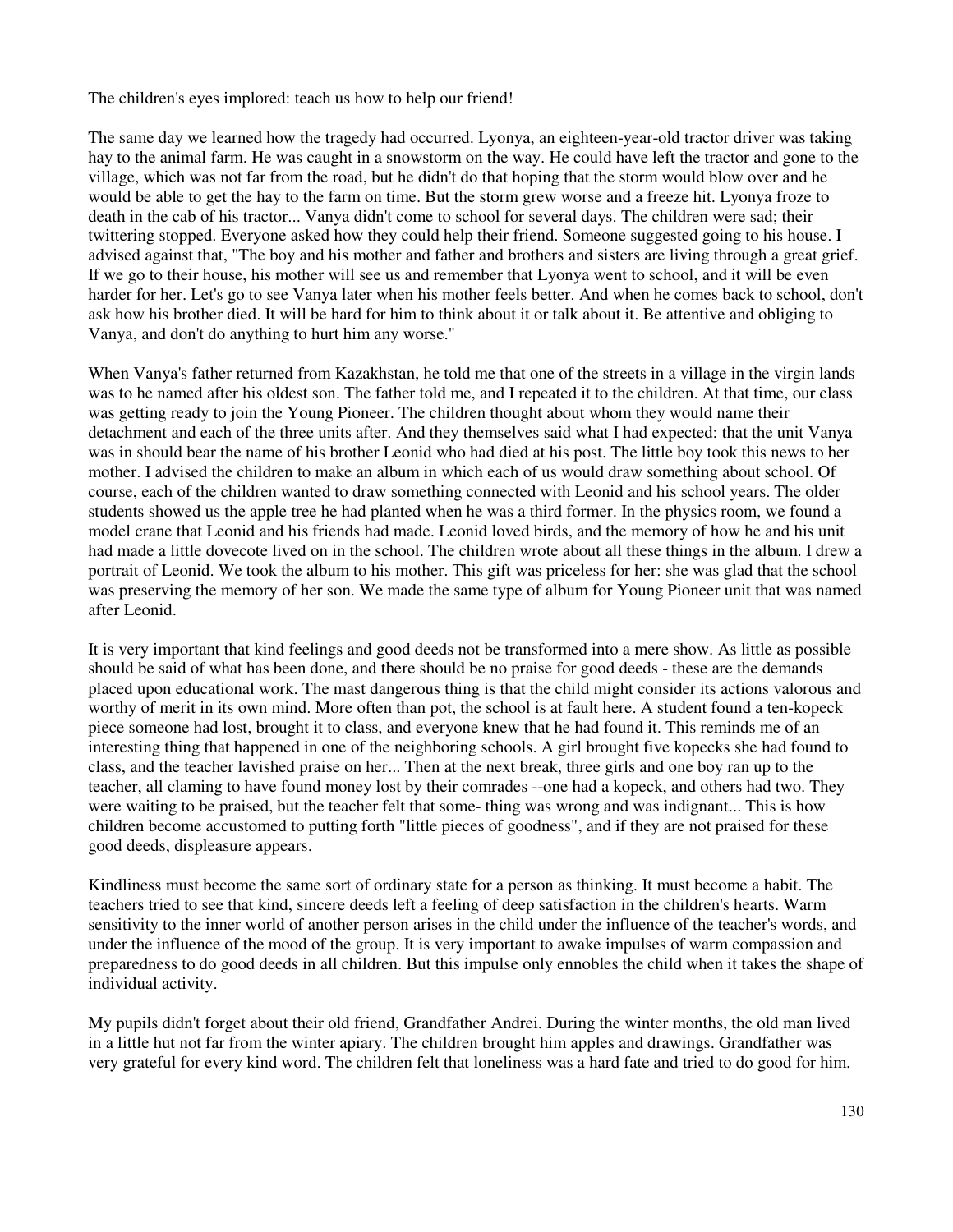One warm day in March, the children hurried to Grandfather Andrei's: they were going to help him get the bees out. That day was a holiday for everyone: the youngsters were glad when they saw how the golden-winged heralds of spring flew about. Along the road to the apiary, we went into an old woman's hut to drink some water. She gave us homemade cookies and asked us to drop by more often.

Olga Fyodorovna had lived through tremendous grief during the years of the war: two of her sons, her husband and brother were killed, and her daughter died from overwork in the coalmines in fascist Germany. I told the children about her hard life, and the children wanted to make friends with Grandmother Olga. They went to see her often. She allowed us her sons' and husband's medals and honors. A desire to bring Grandmother Olga joy arose in the children's hearts. As soon as it was time to plant fruit trees, we planted five apple trees and as many pears, cherries and grape vines in memory of her sons, daughter, brother, and husband. Then we planted trees for grandmother herself. It is difficult to describe the feeling of gratitude Olga Fyodorovna felt. On hot summer days we went to water the plants, although she could have done it herself without us. In the summer, the children spent entire days with her.

Grandmother Olga became the children's friend. The children didn't celebrate a single holiday without her. We tried not to miss the moment when the cherries, apples, pears, and grapes were ripe. We went to Grandmother's orchard, picked the first ripe fruits, and brought them to her. When the children were in the seventh class, Grandmother Olga fell seriously ill. She died a week after the school year ended. This was a great sorrow for the children. After a while, we found out that Olga Fyodorovna had left her hut and orchard to the children in her will. This will puzzled the head of the kolkhoz: how should it be interpreted that the students were the owners of the hut and garden? The collective farmers helped to solve this problem, which didn't fall under any legal norms. They said that the children should do their good works with the little plot of land. We invited Grandfather Andrei to live in the cottage, and he moved in with joy: it wasn't far from the apiary. When they were in the fourth class, Varya and Zina made friends with the October Children and prepared them to join the Young Pioneers. The children spent entire days in their orchard.

It is a great grief for a mother to have a son, killed in the fight for the freedom and independence of his homeland. Let our children feel and share that grief. Let the thousands and thousands of mothers whose sons lie in unmarked graves from the Volga to the Elba, from the Arctic Ocean to the warm waters of the Mediterranean Sea make friends with school- children. It is impossible to ennoble the child's heart if it has not experienced the great grief of our home- land--the grief of loosing twenty-two million lives, the grief of horrible tortures, fires, and destruction-- none of which our people can forget or forgive its fascist perpetrators.

The more deeply the child assimilates the grief of a mother, the more sensitive it will be, the more firm will be its convictions of citizenship, the more strongly the little person will feel responsible for the future of his or her homeland. Therefore, such a serious event as inviting a mother whose son died a hero's death in the Great Patriotic War to a Young Pioneer meeting or to the school in general must be arranged with great tact. This must not flash by as an ordinary educational measure for the children. A meeting with a person whose personal grief is an expression of the grief of an entire people must make a deep impression on them.

Molding a good citizen is one of the most complex problems, not only in the theory but also in educational practice. In this sphere it is of paramount importance that knowledge pass through the heart and enter the child's personal life. Knowledge of one's homeland and of what is sacred and dear to the Soviet people is not only information, which, after it has been assimilated, may be used, in everyday life. These are truths, which must affect the student's personal lives. They will only become sacred to the child if it comes to understand the greatness of its homeland via the greatness of the person.

"The memory of a people is an enormous book in which everything is written."' And education of good citizen is senseless without the reading of this book, without a profound realization of every word and letter. That which we are accustomed to call the connection between school and life presents itself to me first of all as transferring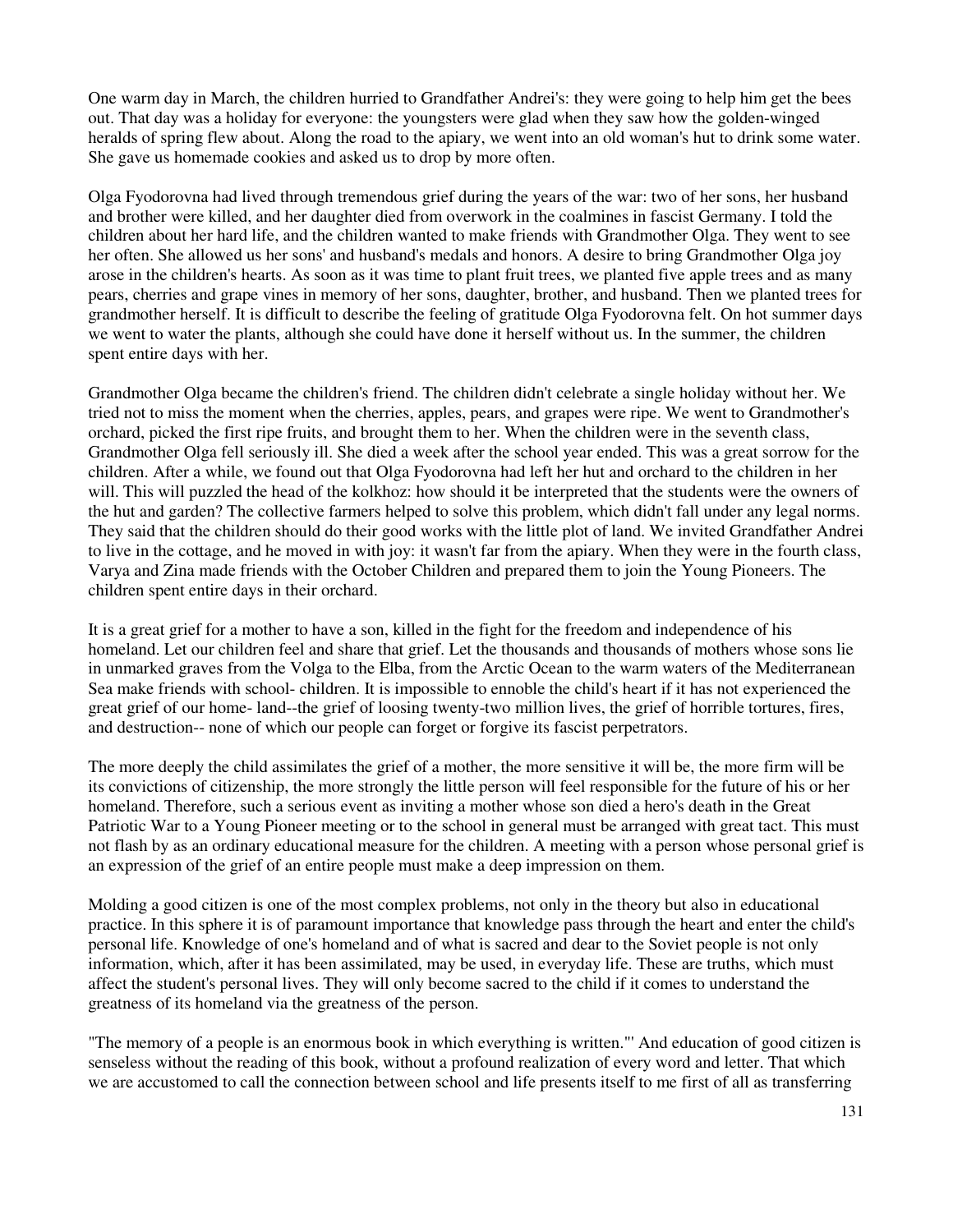love of homeland and hatred of its enemies and conquerors who were the causes of great suffering and misfortune from the heart of the people to the hearts and minds of children. Every contact with the great book of the memory of the people is the most complex and responsible act in the formation of the human personality.

Labor Imbued with Noble Feelings

Work becomes a great teacher when it enters the lives of our students and gives the joy of friendship and comradeship, develops inquisitiveness and curiosity, gives birth to excitement at the overcoming of difficulties, opens the way to ever new beauties in the surrounding world, and awakes the first feeling of citizenship the feeling of being a creator of material values without which human life is impossible.

The joy of labor is a mighty educational force. In the years of childhood, every youngster must experience this noble feeling.

In the first fall of our school life the older students allotted us several dozen square meters of land in the school plot. We heed the ground, a task village children are quite accustomed to, and then I told the children, "We will plant winter wheat here, and then we will gather the grain and grind it. It will be our first loaf of bread." The children knew quite well what bread was and tried to work like their fathers and mothers; at the same time, there was a romantic element, an element of play, in what we were doing.

The dream of the first loaf of bread inspired us and helped us overcome difficulties. And there were more than a few: the children carried the little baskets of humus and mixed it with the soil, dug furrows for the rows of wheat, and selected the seeds one after another. Sowing turned into a real carnival. The inspiration of labor caught up all the children. The field had been sown, but no one went home. We wanted to dream, so I sat under a tree, and I told a story about a golden grain of wheat. I thought about the story and about my wanting the labor my students did in the years of childhood to be not only childish but to contain the first joys of citizenship. I wanted the child to enter societal life through work, as along a broad path, coming to know people and itself, experiencing the first feelings of pride as a citizen. I never forgot that work need not be easy. The measure of physical and spiritual effort the children put out would determine that very important process which is known as growing up. The child grows up as a result of labor. One must find that level of difficulty when the labor will be suitable for children and at the same time will help them grow up. Many years of experience convinced me that this goal is attained when the children's labor contains an element of the productive activity of adults, that is, a material result that is included in the relations of the members of the group.

The children waited anxiously for the shoots of wheat to begin to appear: they wondered how soon their field would become green. Then when the shoots appeared, the bays and girls ran to look at them every morning: would they grow quickly or not? In the winter, we covered the field with snow so the wheat would be warm. In the spring, the children were wild with excitement when they saw how the shoots covered the earth like a blanket, as the wheat sprouted stalks and heads. The youngsters were concerned for the fate of every head.

Harvest was an even more joyful holiday than sowing had been. The children wore their best clothes to school. Every child cut the wheat with care and tied it in little sheaves. Threshing was another festival of labor. They gathered it all to the last grain and poured it into a sack. Grandfather Andrei ground the wheat and brought us the white flour. We asked Tina's mother to bake bread for us. The children helped her: the boys brought water, and the girls brought firewood. Then there they were: four big, round leaves of white bread- our labor, our care and excitement. The children's hearts were filled with pride.

Then the long-awaited day arrived--the festival of the first leaves of bread. The children invited Grandfather Andrei and all their parents. The girls put the good-smelling pieces of bread on the table covered with an embroidered white tablecloth, and Grandfather Andrei put out plates full of honey. The parents ate the bread and praised the children and thanked them for their labor.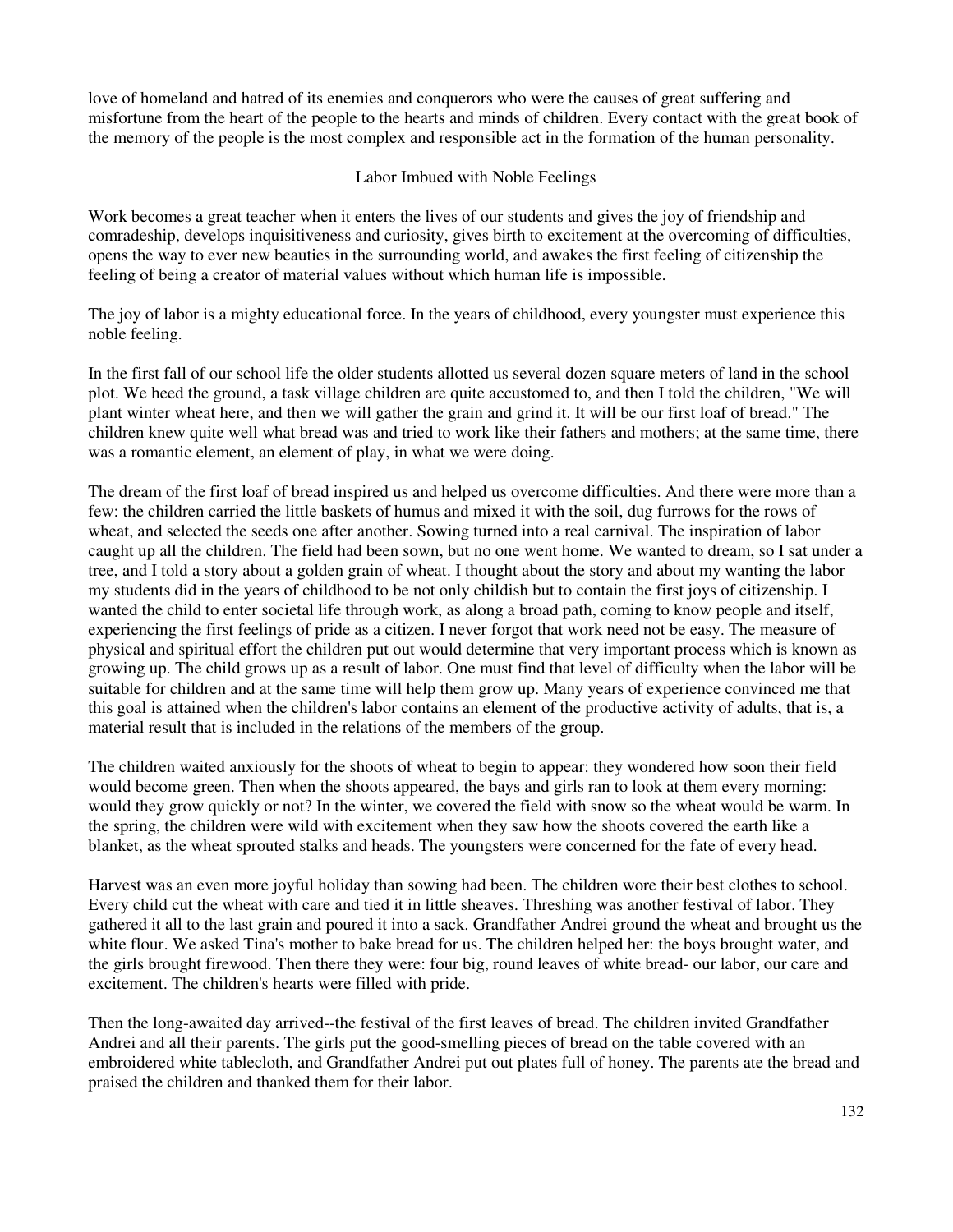The children never forgot that day. At the festival, no loud words were spoken about labor or human achievements. The main thing that excited the children about the celebration was the feeling of pride: they had grown their own bread and brought happiness to their parents. And human pride at the labor of one's hands is one of the most important sources of moral purity and nobility.

Our festival of the first leaves of bread drew the attention of the other classes. They all wanted to grow their own bread. The children didn't give their teachers any peace until they found out why the others had a bread festival and they didn't.

This event gave the teachers food for thought. Everyone saw that the simplest thing--working the land and spreading fertilizer--could become something the children wanted to do just like walking in the forest or reading an interesting book. The teachers said that the lazy students who didn't seem to be interested in anything changed beyond recognition when it came to work. They wanted to do work. "What is going on?" we thought. And it all came down to one main thing--the feeling of inspiration. Diligence is first of all a part of the emotional life of the child. It will work when this work gives it joy. The deeper the joy of work, the more the child values its personal honor, and the more vividly it sees its part in common activity--its efforts, and its name. The joy of work is a powerful means of education thanks to which the child recognizes itself as a member of the collective. This does not mean that work becomes some sort of amusement. It demands effort and persistence, but we must not forget that we are dealing with children before whom the world is only just opening.

The children celebrated the festival of the first leaves of bread annually. The next school year, they chose a new plot of land and grew winter wheat, once again inviting their parents and their little pre-school friends. Even when my students were young men and women they continued to harvest the wheat from their little school plot with great excitement-they ground the wheat and baked bread-- and all of it retained its elements of play and romance. Joy of work cannot be compared with any other joy. It is senseless without the feeling of beauty, but here beauty is not only what the child receives, but first of all what it creates. Joy of labor is the beauty of existence: and in coming to know this beauty, the child experiences pride at overcoming difficulty.

This feeling of joy is achieved only by those who can put forth effort and know what sweat and tiredness are. Childhood need not be an endless holiday-- if there is no effort expended, but such as is not beyond the children's powers, the joy of labor will be inaccessible to the child. Higher educational wisdom consists in teaching the child the value of labor. For the people, work is not only a necessity of life without which human existence is senseless, but a sphere of the multi-faceted manifestations of inner life, a richness of character. The richness of human relations is revealed in work. Teaching love of work is impossible if the child does not feel the beauty of these relations. In labor activities, people see the most important means of self-expression and selfassertion. Without labor a person is an empty place, as they say. It is an important educational task to see that the feeling of personal worth and pride in every student is founded on successful labor.

In the first spring of their school life, the children planted a Mothers' Orchard--thirty-one apple trees and the same number of grape vines. "Children," I said to my students, "this orchard will be for our mothers. Mama is the dearest, closest person for each of us. In three years, the apple trees and grape vines will bear fruit. The first apples and bunches of grapes will be our present to our mothers. Let us bring them joy. Remember that your mothers have a lot of worries. We will reward them for these worries with joy."

Work in the Mothers' Orchard was inspired by a desire to bring joy to their elders, to their parents. Some children still didn't know the depths of that noble human emotion--love of one's mother. I tried to awaken that feeling in every child. Galya planted a tree for her stepmother, Sasha, for his grandmother, and Vitya for his aunt. No one was indifferent to that labor. In the spring and summer, the children watered the trees and did away with the pests. The apple trees and grape vines turned green. The third year, the first blossoms appeared, and then the first fruits. Everyone wanted the fruit on his or her tree to ripen faster.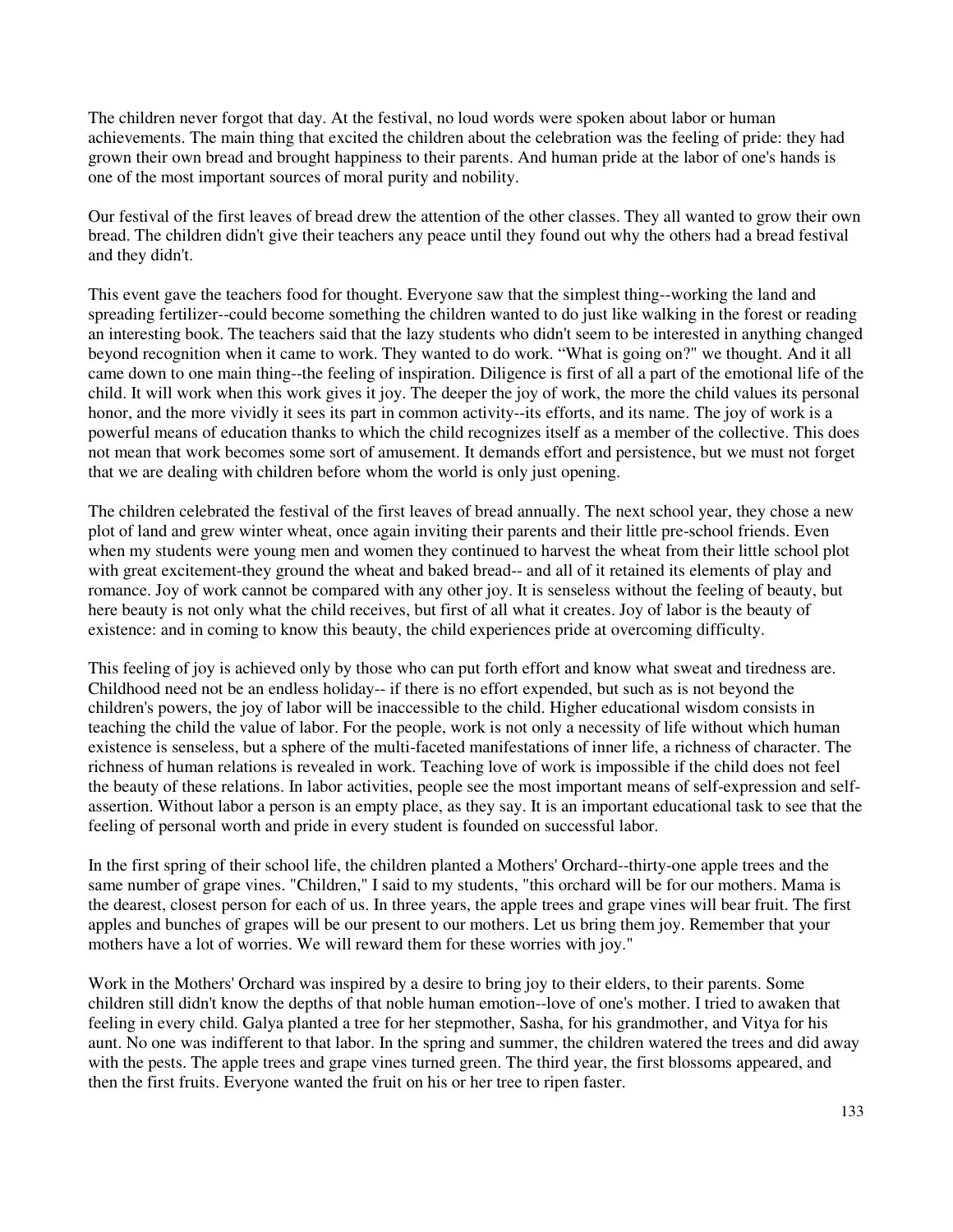I was glad that Tolya, Tina, and Kolya found joy in this work and that juicy apples and golden bunches of grapes ripened on their plants. The children picked the ripe fruit and took it to their mothers. This was an unforgettable day in the lives of the children. I remember the tenderness that lit Kolya's eyes when he picked apples to take to his mother.

In second year of school, the children's labor was inspired with noble feelings. Every child planted fruit trees in their parents' orchards at home - trees for their mother, father, grandmother, and grandfather. "This is my mother's or father's tree," the children would say with pride. Sasha planted apple trees in memory of his father and mother. Galya and Katya raised fruit trees in memory of their mothers without forgetting about their stepmothers who also got apple trees.

The children showed more touching concern for these fruit trees than they did for any other work. Everyone waited impatiently for the apple trees to bloom. They awaited the first fruits from the trees to pick and take to their mothers. This was not simply a series of tasks which the children fulfilled one after the other. These were steps in moral development, which allowed the children to experience the beauty of what they did.

The most sacred and beautiful thing in the life of a person is his or her mother. It is very important that the children feel the moral beauty of the labor, which brings joy to their mothers. Gradually a fine tradition was born in our collective: in the fall when the earth and labor give the person lavish gifts, we began to celebrate an autumn mothers' holiday. Every child brought its mother what it had created by its own labor and had dreamed about the whole summer or even for years on that day: apples, flowers, or stalks of wheat harvested from its own tiny school plot (every child had a corner for its favorite labor in the parents' garden plot). "Take care of your mothers"-that thought we strengthened in the minds of the boys and girls in getting them ready for the Autumn Mothers' Holiday. The more effort the child spent in labor done in the name of its mother, the more humane its heart would become.

We also began to celebrate a Spring Mothers' Holiday. We found a remote corner of the forest in which there were many berries in the summer, so the children called it the Wild Strawberry Nook. The children experienced great joy in the moments of contact with this wonderful place. The children wanted to share their joy with their mothers. And the children got the idea to give the first flowers beautifying the earth to their mothers. Thus the Spring Mothers' Holiday appeared. On that day, the children brought their mothers not only the first tender bells of the snowdrops but flowers they had grown in the greenhouse. In conducting holidays dedicated to mother, one must avoid sensation and "organizational measures". We tried to see that the mothers' celebrations were intimate family gatherings. The main thing here is not loud words, but deep feelings.

It is easier to love humanity than to do good for one's mother, says an old Ukrainian proverb attributed to the eighteenth century "folk philosopher", Grigory Skovoroda. There is a great deal of wisdom for the educator in this proverb. It is impossible to teach humaneness if the heart is not strengthened by affection for those near and dear to the person. Words about love of one's fellow-person is not the same as love. The real school, which teaches kindliness and sympathy, is the family; one's relations with one's parents, grandparents and siblings are the touchstones of humanity.

The labor of children should be the creation of beauty, for such is the demand for the unity of esthetic and moral education. In the first autumn of school life, we gathered sweetbrier seeds and planted them in a bed, which had been set-aside in a secluded corner of the school plot. We grafted shoots of white, red, crimson, and yellow roses to the sweetbrier. We created our own "rose garden". It is difficult to express the joy the children felt when the first flowers appeared. The little boys and girls were afraid to touch the bushes for fear of harming them. When I said that the roses would bloom all summer if the flowers were cut properly, the children were in ecstasy. They all wanted to take roses to their mothers. The children felt great pleasure when they were able to give their mothers a little bouquet of roses along with the apples at the Autumn Mothers' Holiday.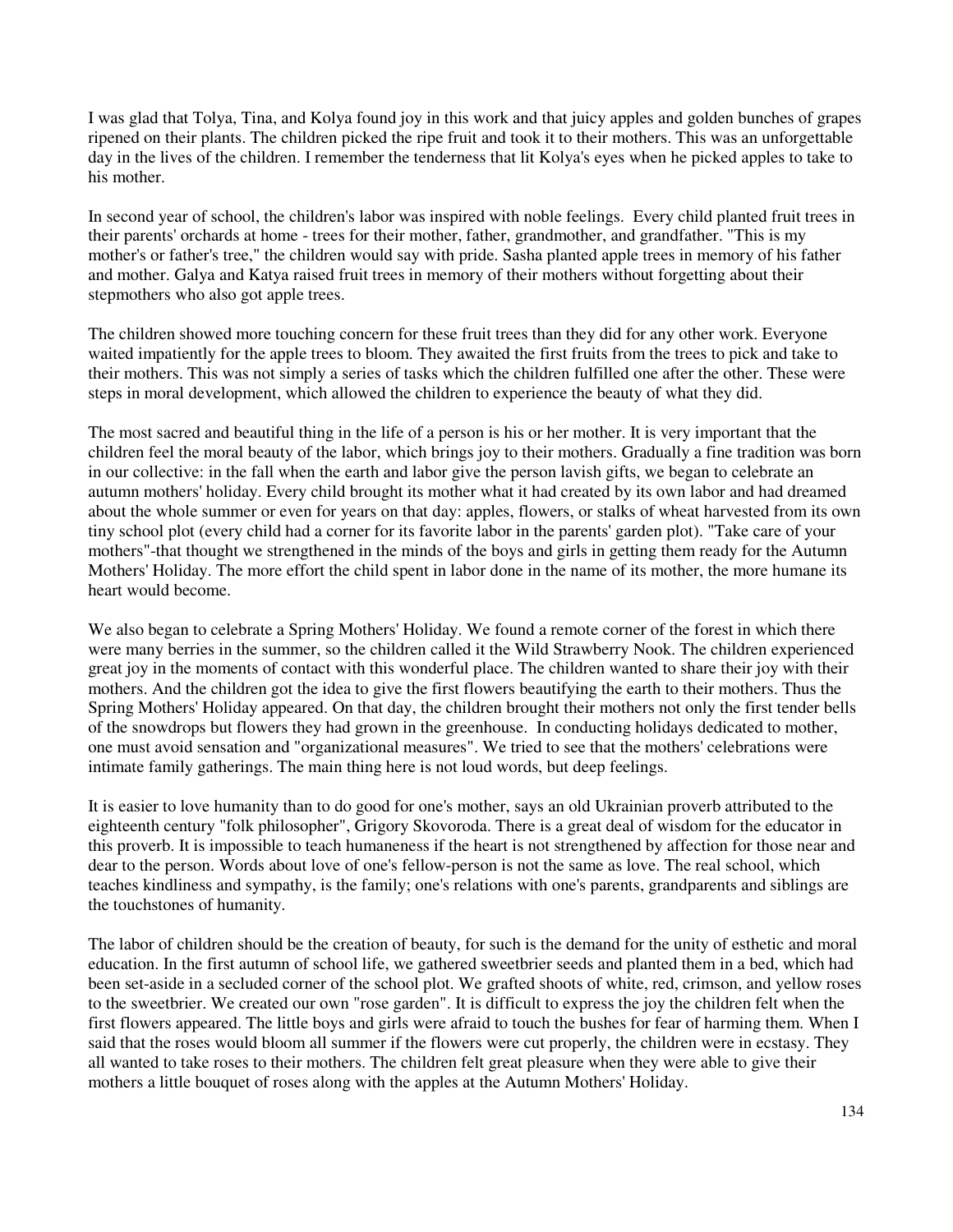We planted a lot of flowers the spring of our first school year. We had to take care of them all the time, and watering them was an especially difficult task. At that time, the older students made a little water tower with a pump. The water was brought to the flowerbeds, which lightened the children's work, and everyone, even little Danko, could water all the flowers in half an hour.

I wanted flower growing to become a personal pastime of each of the children. There is probably no work, which is more ennobling to the heart than the combination of beauty and creativity, creation and humanity, which is found in taking care of roses. I saw to it that every child would begin to want its own flowerbed at home. In the third and fourth classes my students were already admiring the roses they grow at home.

Life has convinced me that if the child grows roses to admire their beauty, if the sole compensation for its labor is the enjoyment of beauty and the creation of that beauty for the happiness and joy of another person, that child is not capable of evil, meanness, cynicism, or heartlessness. This is one of the very complex questions of moral education. Beauty itself contains no magic powers to teach the person nobility of spirit. Beauty teaches moral purity and humanity only when the work, which creates the beauty, is humanized by lofty moral convictions, first of all, respect for other people. The deeper this humanization of labor which creates beauty for people, the more the person respects himself, and the more intolerant he is of deviation from the norms of morality.

The role of beauty in teaching morality became a subject of discussion among the teachers. We attached great significance to beauty as one of the means of influencing the inner world of the student, particularly his or her emotions while, at the same time, we were afraid of overrating the role of this influence. Under what conditions does beauty become a means of educational influence? We asked ourselves this question at a psychological seminar. The answer was the result of general analysis of the norms of the educational process. We shared our experience and analyzed the methods and means of influence of the teacher on the inner life of the students of the elementary, middle, and upper grades, and we became more convinced that there is no one all-powerful method which can insure success in education and at the same time compensate for the inadequacies and weak spots in other spheres of the educational process.

One might do an excellent job of esthetic education, but if the other elements and component parts of communist education have been carried out inadequately, then the educational influence of beauty is weakened, and can even come to naught. Every influence on the inner world of the child acquires educational power only when processes of equal importance are conducted concurrently. Under certain conditions, the person might care tenderly for flowers, delighting in their beauty, and at the same time be a cynic, indifferent, or hard-hearted. Everything depends upon the other means of influence on the inner world of the personality, which coexist with what influence upon which we educators set our hopes.

The teachers became convinced of these sources. The discussion of concrete, real-life situations brought us to the problem of the harmony of educational influences. In my opinion, this is one of the fundamental norms of education. I am far from thinking that this problem has been solved in our schools, but nonetheless, a lot has been done toward its solution. The essence of this problem expresses itself in one of the most important norms of education, which consists of the following: the educational effect of every means of influence on the personality depends upon how well thought out, purposeful, and effective the other means of influence are. The power of beauty as a means of education depends upon how well the power of labor can be revealed as an educational method, and how deep and well-thought- out the education of the reason and emotions is. The teacher's words acquire educational force only when the strength of the personal example of one's elders acts as well, and when all the other educational methods are imbued with moral purity and nobility.

There are hundreds and thousands of dependencies and conditionalities between educational influences. In the final analysis, the effectiveness of education is determined by the way in which these dependencies and conditionalities are taken into account, or more precisely, are realized in practice. In my opinion, all the tiresome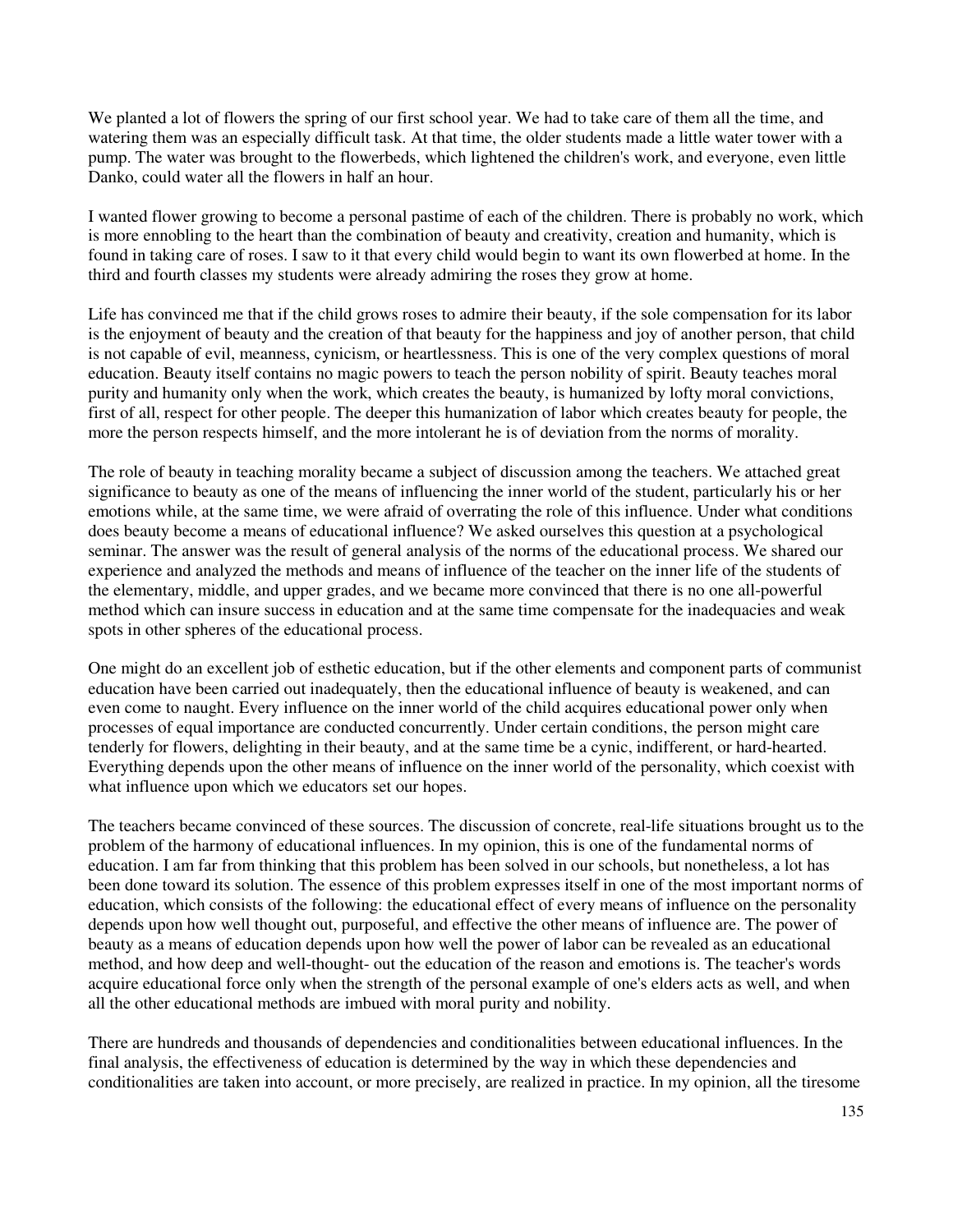accusations that the science of education fails to keep pace with life come from ignoring the fact that any influence on the personality looses its force if there are no hundreds of other influences, and that any norm is transformed into empty sounds if hundreds of other norms are not realized. The science of education lags behind inasmuch as it has failed to investigate dozens and hundreds of dependencies and interdependencies acting on the personality. It will become an exact science, a genuine science, only when it investigates and explains the very delicate dependencies and conditionalities of educational phenomena.

...Several festivals of flowers were born. The spring festival of flowers was for lily-of-the-valley, tulips, and lilacs. On that day, we went to the forest and to the lilac garden we had laid out in the first autumn of our school life; every student gathered a little bouquet, trying to find an unrepeatable combination of colors. We went to the lawn and admired the bouquets. We took them to our mothers and to our friends Grandfather Andrei and Grandmother Olga. We invited the little pre-schoolers to the festival and made little bouquets for them.

The second holiday was the festival of roses. We gathered bouquets in the school rose garden and in the garden plots.

The third holiday was the festival of wild flowers. It gave the children the most joy of all. We went to the field in the morning when the flowers were especially beautiful. To gather a beautiful bouquet of wild flowers is genuine creativity. We took the bouquets to school, resting and dreaming of having wild flowers blooming in our garden. We made note of where the most beautiful flowers grew and gathered seeds there and dug up the bulbs in the autumn. Then we planted them in our garden, and cornflowers and daisies bloomed near the school.

The fall festival of flowers, or the chrysanthemum festival, was a sad farewell to summer. We worked very hard to celebrate it as late as possible... We protected the chrysanthemum bushes from cold winds and frosts, and covered them with paper caps at night. After the autumn festival of flowers, we transplanted the bushes into the greenhouse.

In the third class, the children first celebrated the festival of the snowdrops. There was still snow on the ground in the forest, but the earth had already awakened from its winter sleep. The first violet-blue and white bluebells had appeared in the clearings. That day, the children brought little bouquets to their mothers.

I tried to get the children to see the source of joy in work. A person should work not only to put a roof over his head, but so that there will be flowers blooming next to the house that he has built--flowers which give joy to him and to other people. From childhood, a person should work to create joy.

A little nook of beauty appeared in the garden plots of their parents a year after the children had started school. Almost all the children cultivated roses. In addition, each child had its favorite flowers. Viuya, Lida, Pavlo Seryozha, Katya, Larisa, and Kostya loved chrysanthemums. Sanya, Zina, Lyuba, Lyuda and Sasha cultivated carnations and tulips. Vanya, Vitya and Peuil planted several lilac bushes. I showed the children how to look after flowers, how to grow seedlings and pick out the very best place for the plants.

Love of flowers became the reason for an argument between Kolya and his mother. The little boy loved to work in the greenhouse. I gave him three-chrysanthemum bushes and showed him how to plant them. At the same time, we divided up good strains of tomato seedlings among the children. Kolya brought home a dozen tomato plants along with the chrysanthemums. His mother planted the tomatoes and Kolya, the chrysanthemums. Two weeks later, his mother saw the chrysanthemum bushes, which had rooted well, and threw them out. The little boy found the discarded plants by the fence, began to cry, and ran to his mother. The woman started to laugh: "You mean you're already starting to feel sorry for plants? What do we need them for? We've lived without them all our lives and will continue to do so." Kolya silently took the flowers and planted them behind the barn.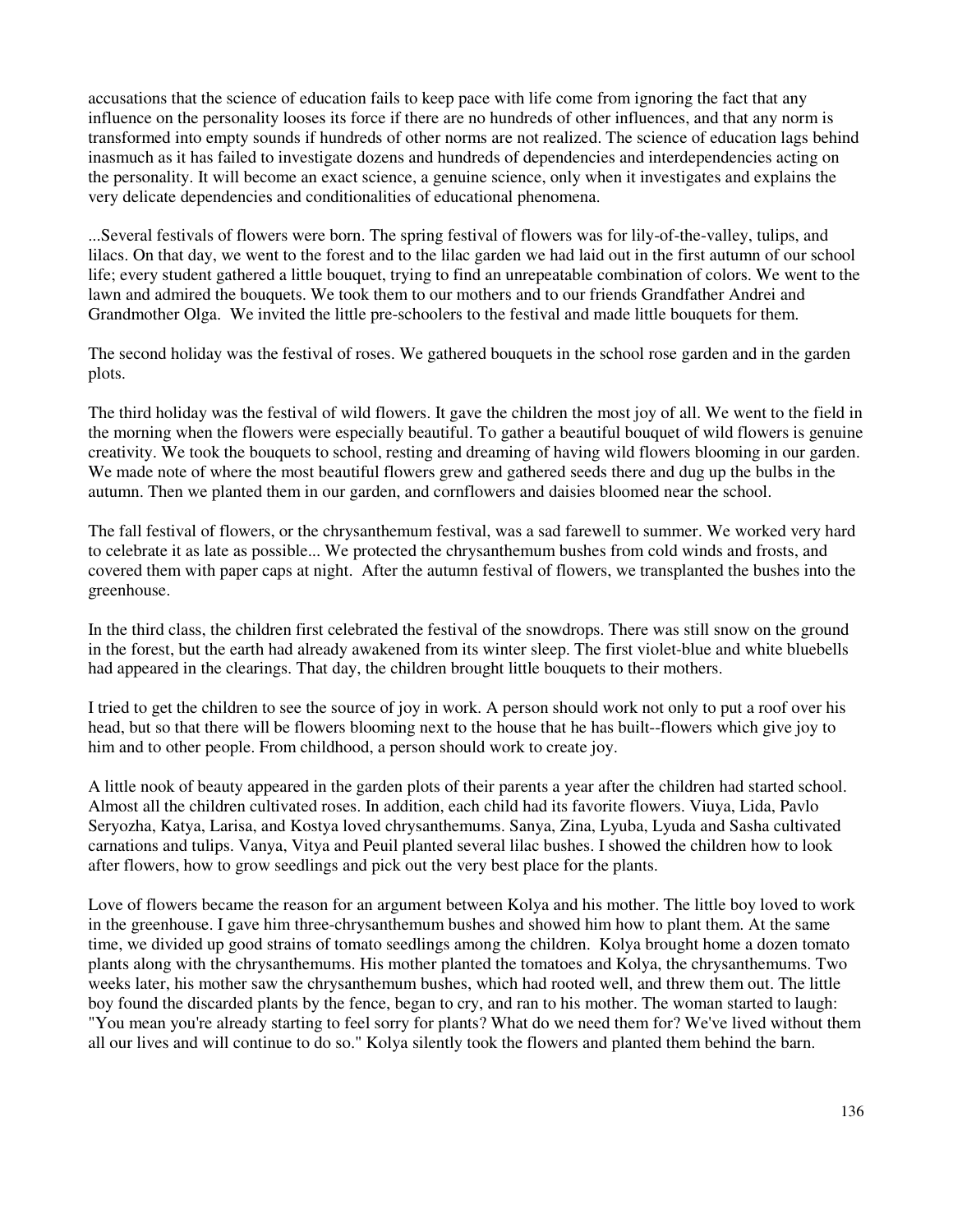After some time, the boy brought his mother several sky blue flowers and said: "Mother, look how beautiful they are." The child put some very complex feelings into these words. What he probably wanted to pay was: "Mama, I wish that life in our family were as beautiful as these flowers."

The children worked in the "bird hospital" with great enthusiasm. After storms, we went to the forest and always found fledglings, which had fallen from their nests to the ground. Children's voices could be heard in the "bird hospital" almost any time... And in the hard winter frosts, the children put a bird feeder filled with pumpkin seed outside the window of the hospital. Many blue titmice came them to feed. When there was not enough food to go around, they chirped demandingly. The children spread seeds on the table, and the titmice flew into the room and pecked at the food. Gradually, the birds got used to the children, and stayed longer. On freezing nights, they didn't fly out again. They chirped merrily, perching on the children's shoulders, hands, and heads. On sunny days, the birds flew in to eat and then flew out at once. The children didn't want to part with their feathered friends. It seemed that the birds felt this: the children seemed to catch an apology in their peeping--please excuse us, but we can't stay for long.

Kolya, Yura, Sasha, Kostya, and Pavlo would stay in the "bird hospital" for hours on end. I told the children to build little bird feeders at home. Little shelves with pumpkin seed appeared near their windows, and Pavlo made a little birdhouse.

At first this might seem to have no bearing whatsoever on education. But actually, caring for living things teaches sensitivity and warmth.

Beginning with the third class, the Holiday of the Lark, of which I spoke earlier, became a unique holiday of labor and artistic creativity. The girls baked little larks of wheat dough. Each one tried to express the swift flight of the bird in her simple creation. The girls showed their larks to each other and found in them not just motion, but song. "Your lark is silent, but mine sings," was one of the remarks that could be heard on that day.

When the children grew up, they would begin to work in the fields and at the animal farm; they would become ploughmen and milkmaids, agronomists and gardeners. They must be taught to - feel the beauty of simple working on the land or on a farm. It was important that ordinary agricultural labor give them pleasure. And that is impossible without games and collective inspiration over work activity, beauty in the mutual relations of the group friendship, comradeship, and mutual aid. My students always felt close to group work and were concerned with its results. Our class grew accustomed to working together.

Early in the spring, we went to see Tanya's father at the animal farm. He picked out a warm spot in the barn and` put four lambs in a pen for us there. He picked out the very weakest ones. We would care for these little clumps of life, coming to feed them every day with hay and warm milk until they were strong, I told the children.

It is frequently said that there are some children who are so lazy that absolutely nothing interests them, and some hearts so hard that nothing affects them. This is not so. Inspire youngsters (not teenagers -eleven or twelve is already late) to begin with such a task as, for example, caring for little lambs on the animal farm. Work with the children for a month or two, and you will see how the ice melts in the hardest of hearts. If the children enjoy working together they will become hard workers when they grow up. In our class there was not a single indifferent, lazy student, and that was the result of the children's being inspired by simple labor.

We found good hay and made flour of it for "broth for the lambs". We fed them milk. When the lambs started to eat green grass, the children brought them shoots of barley and oats from the greenhouse. And as soon as the grass turned green, the children brought them whole armfuls of fresh fodder. Tanya's father made a sheepfold near the barn where we let the lambs play the whole day. This was our "sheep-ranch".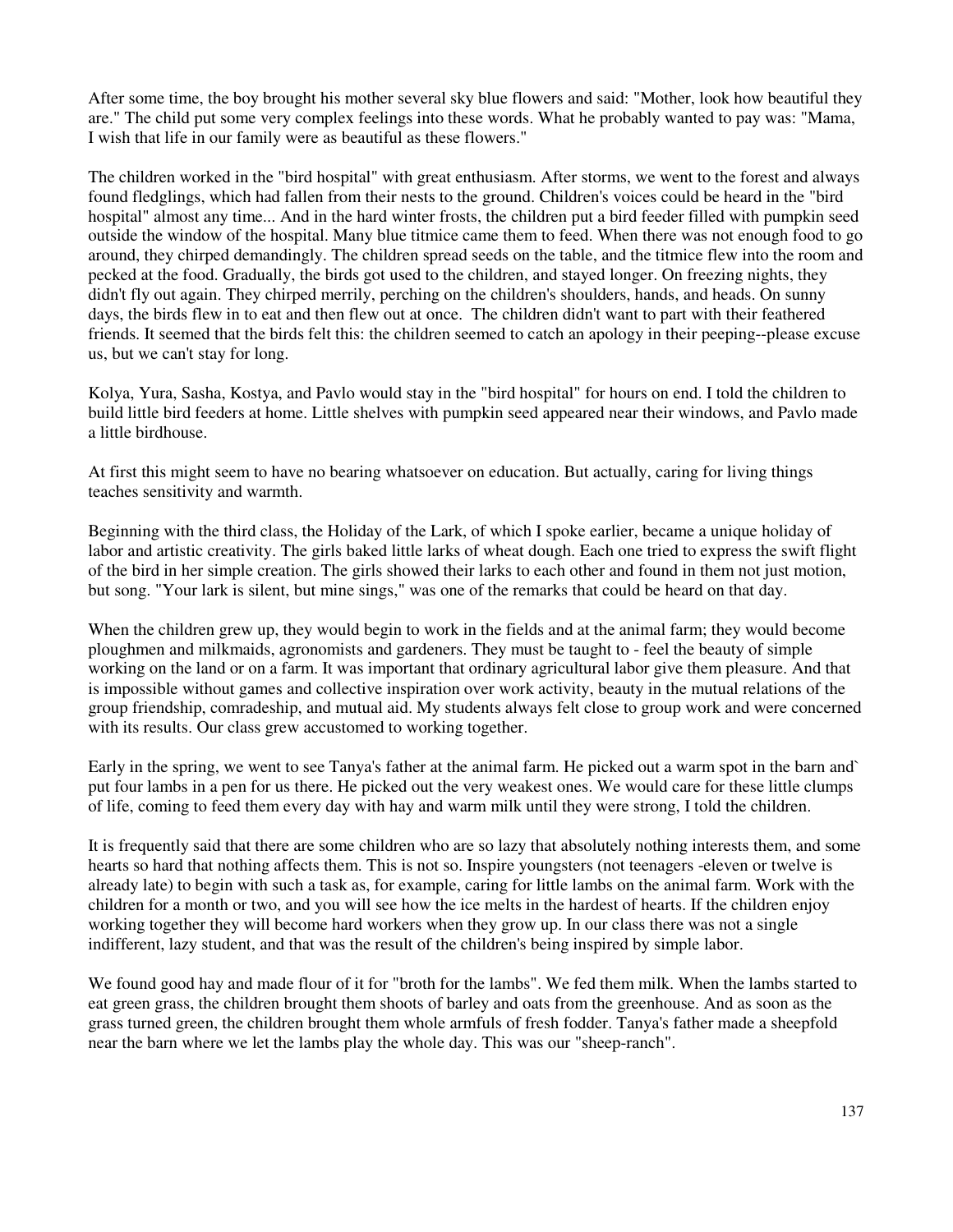In the third year of school, a new, more serious concern appeared--the boys and girls wanted to take care of calves, and yet another corner was set-aside for us at the dairy farm. The children grew greenery in the greenhouse the whole winter long for their lambs and calves. In the summer, we dried hay for the calves. Lots of the children went to the farm almost every day.

When spring came and the sheep and lambs were moved to the field-camp, the children felt lonely. They wanted to be in the field in the midst of nature if only for a day. On Sunday we went to the field. We let the sheep and lambs graze and gathered the hay, which had been mowed. The first spring grass was a healthy food for the lambs. In the summer after school was out, the children went to the field-camp almost every day. Life shows that the person will never love simple agricultural work if the beauty of daily tasks did not inspire him or her in childhood.

The flame of romanticism illuminated the work of the children in the school work-study plot as well. In the fifth grade, we were allotted 0.1 hectares of land, and with the aid of the older students, the children built a little house here with brick walls, a die roof, a wooden flea; a tiny furnace, a water- pipe, and electricity-everything just like in a real house, only not so big. "The Little Green House", as the children called their building, became yet another cozy nook where the little ones could read and listen to stories about nature. When the children were already in the third class, we did experiments with seeds in this little house.

Building the little house was both work and play. When the work was finished, the children had a more careful attitude to the things they created with their own hands. They understood quire well that the little house was the result of their labor. No kind of explanation could take the place of life experience

So that the child will respect a common property, it must acquire personal experience in working with others. The essence of material values is understood only when what is common becomes dear to the person. This quality must be acquired in childhood. Teachers often say that some teenagers are wasteful when it comes to societal property-why is it that teenagers can be so unfeeling? If you want a person to be thrifty and internally disciplined in the adolescent years and in early youth, if you want his or her concern for societal interests to have an unostentatious character, and to express heartfelt concern for things which are not his or her personal property, then in childhood he or she must come to value something societal. This thing must be integrated into his or her personal happiness.

The "Little Green House" was adjacent to the plot on which we planted wheat, barley, millet, buckwheat, corn, and sunflowers. We chose the seeds in the house and stored the harvest there. We also mixed fertilizer. The children's labor was inspired by the romance of cognition. The children worked thoughtfully. The secrets and laws of nature were revealed before them. I made sure my students were convinced by personal experience that the knowledge, which helps the person use the forces of nature, is acquired only by work. I told them about a grain of wheat, and of how labor rules its life. The children discovered the amazing world of life in the soil. We carried organic substances to the plot, and the soil became fertile. The children planted a hundred grains of wheat each and observed the way the plants developed with great interest. The attempt to "feed" the soil so that the heads of wheat would be fuller and the grains of wheat heavier inspired the children. Everyone wanted to feed his or her plants as well as possible with nutrient solution. This was genuine creativity for the children who were prompted by inspiration to execute the simplest tasks. They cut the shafts of wheat carefully and made piles of a thousand grains each to weigh. The one who had gathered the biggest harvest experienced great pride, and the rest of the children resolved to work better.

I became convinced that the children had grown to love plants and to feel the life of the soil. In the third and fourth classes, they grew wheat grains twice as large as what was generally cultivated in the field. We raised cucumbers and tomatoes in nutrient solutions in the greenhouse and the "Little Green House". In the winter, the children prepared the nutrient mixtures of humus and black soil, and in the spring, they carried it to the plot. In the fall, they gathered a rich harvest of potatoes and tomatoes.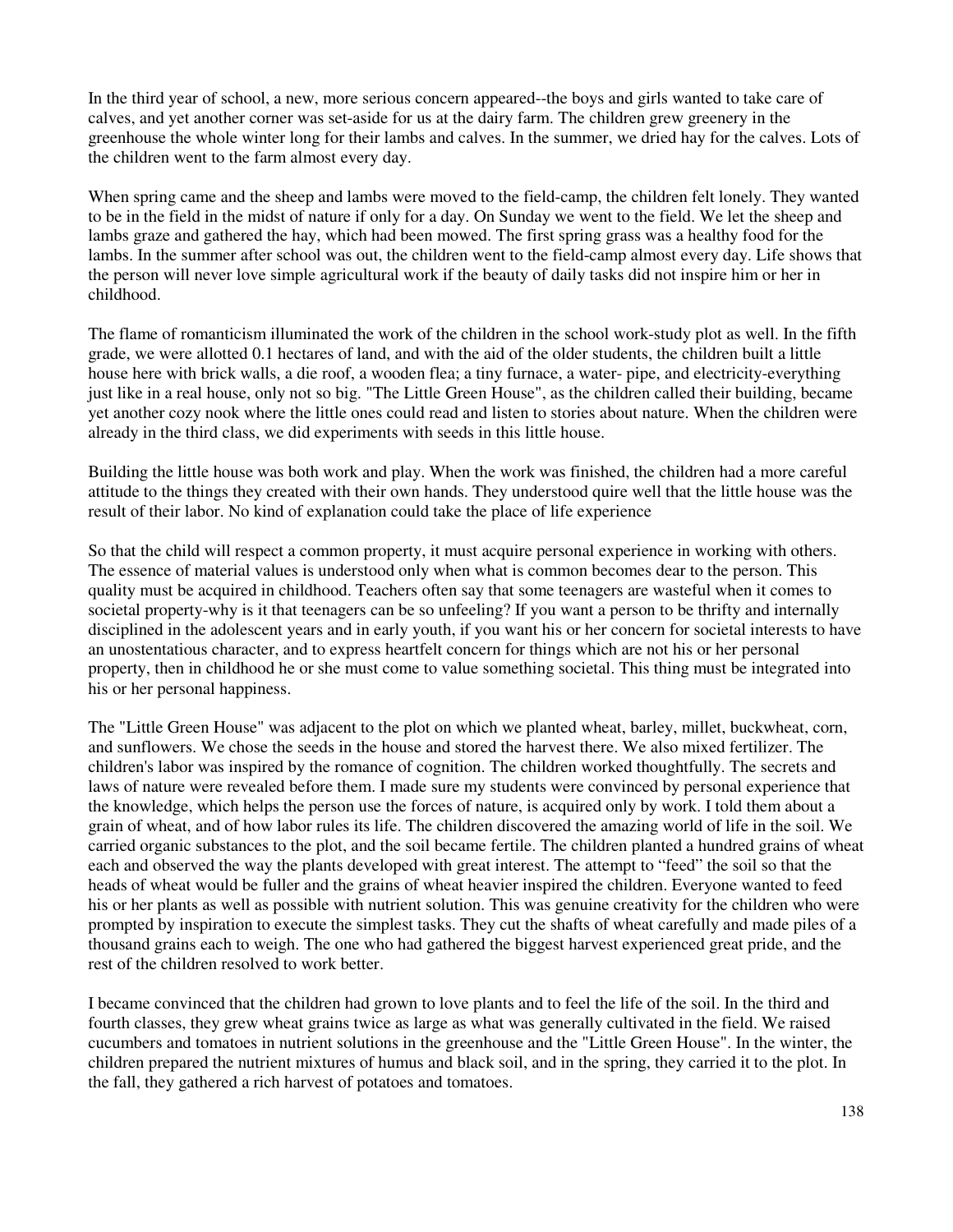Some of the children worked in the "green laboratory" as well. This was a little building which the middle schoolchildren built. Here, under the supervision of the older students, my pupil's conducted interesting experiments in horticulture and plant growing. Here, I showed the children how to graft samples of fruit trees to wild berry bushes and trees. By the second grade, all the children had gotten the hang of this delicate process. They felt the power of knowledge over nature and the unity of theory and practice.

The little boys and girls waited impatiently for spring to see the results of their grafts. When little leaves appeared on the shoots, which had been grafted, the children's joy was boundless. We laid out a collective nursery and they decided to raise seedlings every year. The nursery became another favorite place of work. In the summer after completing the third grade, we found a wild plum tree in a dense thicket. Each of us grafted some sort of cutting to it--some apricot, some plum, some peach. All the grafts lived. The children watched with amazement as the cuttings of the different sorts of fruit trees developed in the top of one tree. After two years, fruit appeared.

I have already said that nature is the richest source of thought, creativity, and the inquisitive rearm. In understanding her laws, the child becomes a person, and therefore it gradually comes to know itself as the highest stage on the long path of natural development. But nature herself cannot create wonder, develop the natural strength of the child, train its reason, or enrich its thinking. Without active strengthening, without labor, it is not possible to reveal and assimilate her secrets. Only when the person takes that first conscious step to use the forces of nature does she reward him or her--at first sparingly, and then more generously, as the person makes fresh efforts, simultaneously cognizing and creating. The more children labor, the more the secrets of nature are revealed in their minds, and the more new, as yet un-comprehended phenomena they encounter. But the more they have not yet understood, the more actively they think; perplexity is the surest catalyst for thought. From the moment the grain of wheat was sown in the ploughed earth until the harvest, the children came up with more than two hundred questions of "how?" and "why?" It would be difficult to find another such sphere of influence on nature which so stimulates thinking as working the land--cultivating trees, grains, and industrial crops.

I tried to vary the children's work to help them discover their gifts and inclinations. We built a room for the little children next to the school workshop. We put tables with vices there. And then I managed to realize an old dream of mine the older students made two miniature lathes and one drill for them. There were little planes, saws, and metal-working boxes with a selection of tools on the shelves and in the closets. There were also metal plates and wire--everything necessary for construction and modeling. The shop interested many of the little boys and girls. Gradually, a young craftsman's club was created. The children were especially interested in modeling, construction, and making fretwork.

We gathered in the shop after lunch and made several interesting models at once--an electric power station that worked on wind, grain-cleaning machines, winnowers, little buildings that looked like real, and a desk and closet for the tiny metal- working tools. The children worked collectively, making both wooden and metal details. The tinier and more exact the model, the more difficult it was to make it look like the "real McCoy", as the children paid, and the more interest they showed in their work.

The main goal I had in drawing the children into this work was to awake their talents and inclinations, to give them the joy of creativity, and to give them abilities and skills which would be necessary in the future. I tried to interest the children in what I demonstrated for them: I would show them how to use the tools to do wood- and metalworking. The skill of the teacher is the spark, which lights the flame of inclination and awakes inspiration. Our lessons in the shop began with my making a tiny wooden doll's bed before the children's eyes. The more the tiny bed began to look like a real one, the brighter the children's eyes shone. The youngsters tried to take part in the work. Many of them started to help me then and there: they planed or sanded the separate details of the bed. When we got to the model electric power station, I had not only helpers but also genuine co-workers. Yura,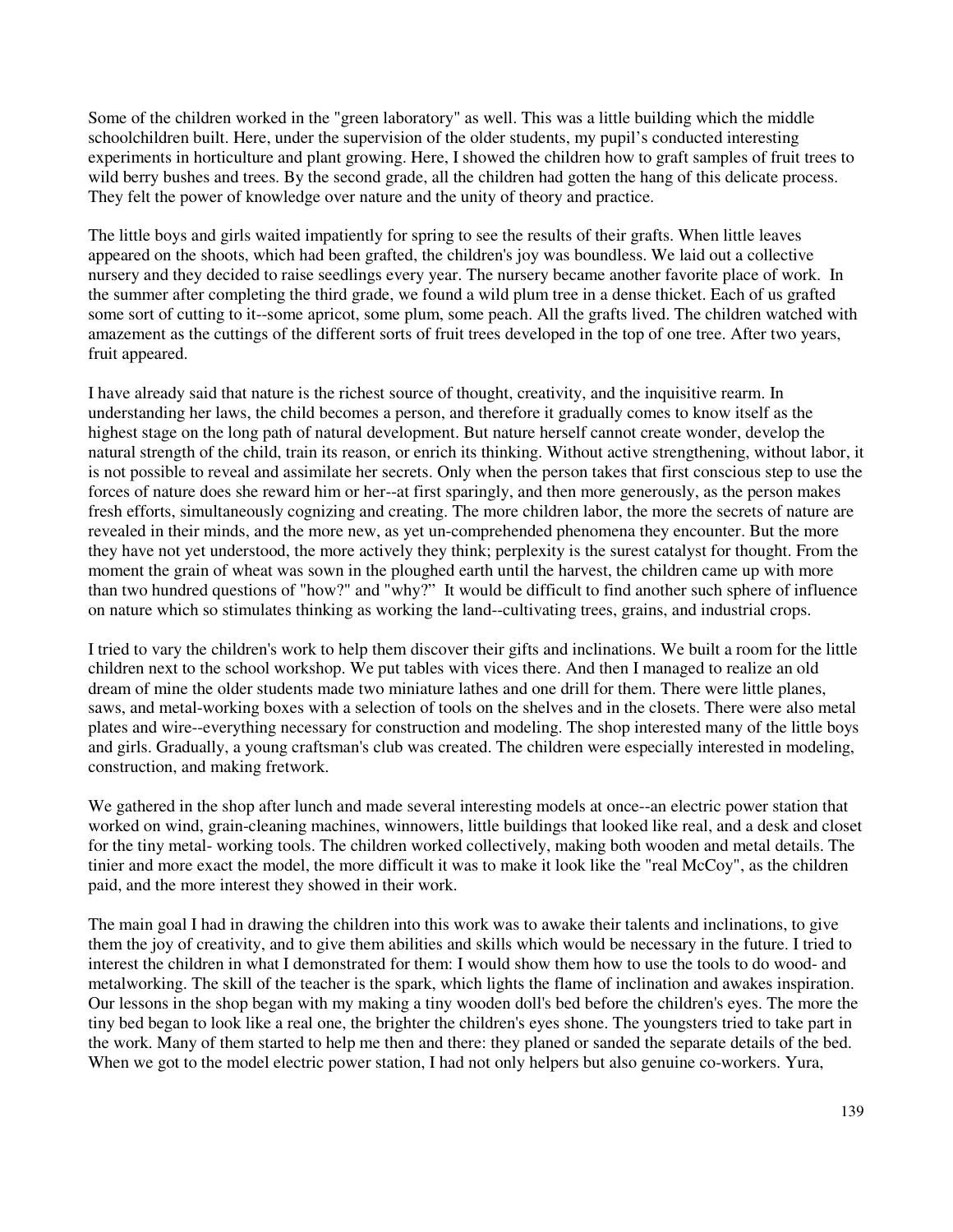Vitya, and Misha quickly learned to use the tools. Everyone wanted to work, and so we began to build several models at the same time.

Here a small digression is necessary. The source of giftedness and talent in children lies at their fingertips. Figuratively speaking, it is from the fingers that the tiny streams which feed the source of creative thought flow. The more sure and ingenious the movements of the children's fingers are, the more precise the interaction between their hands and an instrument of labor, and the more complicated the motions necessary for this interaction, the more clear the creative elements of the child's reason will be, the more precise, delicate, and complex the motions necessary for this interaction will be. The deeper the interaction between the hands, nature, and societal labor enters into the inner life of the child, the more astute, attentive, vigilant, and able to research in detail the child will be.

In other words, the more skillful the child's hands, the brighter the child will be. But some sort of instinct does not attain skill. It depends on the intellectual and physical strength of the child. Mental power is strengthened as skill is perfected, but skill draws its strength from reason. I tried to see that cognition of the surrounding world was an interaction of the children's hands with the means around them, and that the child observed not only with its eyes but with its hands, displaying and developing its curiosity not only in questions, but in labor.

From the first days of the School of Joy, my students made a herbarium and gathered seeds and samples of various species of timber. They studied the properties of matter not only in the process of observation but with the activities of their hands, equipped with the simplest tools--little hammers, knives, scissors, and chisels-which they used on various materials. In the first and second grades, the children learned to work with little knives. They cut delicate plates from different species of trees--willow, ash, poplar, oak, pine, pear, and cherry--sanded them, and glued or sewed them to sheets of paper, and compared them for hardness and other characteristics. They made letters and little figures of animals and birds from the excrescences on the trunks of the ash trees, as this was a very plastic material. All the boys and girls made themselves a "wooden alphabet", as they called the letters made from ash. There was a granite cave not far from our village. We went there often to collect rock samples. The children broke off chips of mica with their little hammers and put together a collection of variouscolored stones. They made toy bricks of day and dried them in the sun, then built little model buildings. In the summer at harvest time we cut rye and wheat straw into even lengthened ribbons, and wove straw bands of them to sew into hats.

This was not just preparation for industrial creativity. In developing the dexterity of the children's hands, I developed their reasons. When we made a model electric power station, the children suggested that we replace the metal strips with wooden blades. "There must be some very sturdy and light- weight timber," said Seryozha, "that we can make the blades from so that they will turn in the breeze . . ."

In their four years of elementary school, the children made more than thirty working models of various things completely, each as complicated as the model electric power station, which put a tiny generator into operation. Every year, the children's individual inclinations were revealed more clearly. Shura, Vitya, Misha, Seryozha, and Yura grew to like metal and mechanisms. They could work with a vice for hours on end, and the time flew by without their noticing it. Sometimes it took a major effort to get them to go home. Observing the work the little boys did on the vices and miniature lathes in which they turned simple details of wood and pliable metal, I remembered how the children had already learned to cut wooden letters in the School of Joy and the first grade. It would have been naive to see some sort of outline for their future professions or specialties in these childish interests. Life experience confirms that skill undergoes complex transformations. Very rarely does a person become what he or she dreamed of being in childhood.

Physical labor is closely connected with intellectual education. Dexterity is the material incarnation of an inquiring mind, keenness of wit, and creative imagination. It is very important that every child make with its hands what it designs.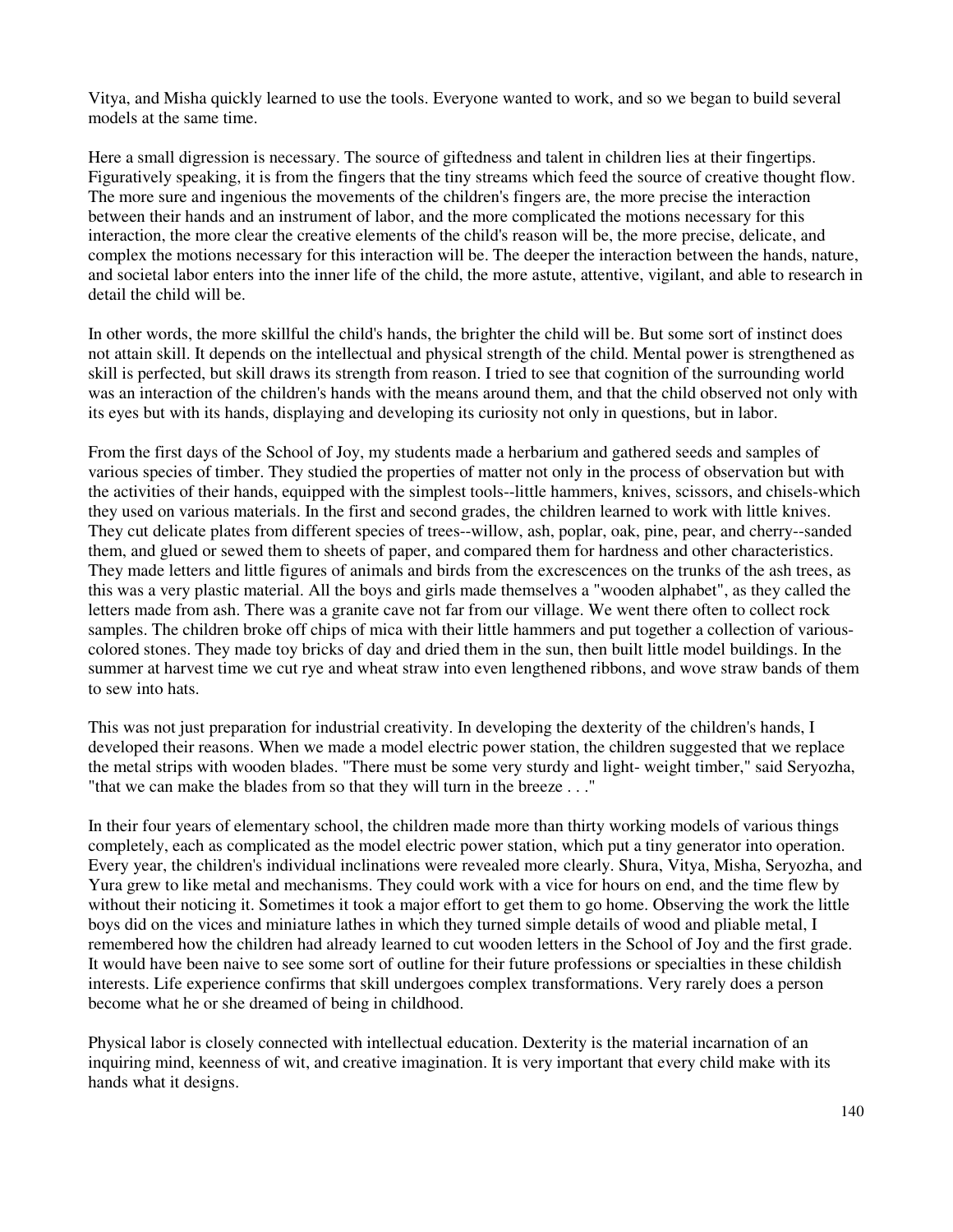In the fourth class, the children made their own tools - little planes and jack-planes. Neither did they forget the simplest tools - the little knives they had used to carve the amusing figurer of beasts and animals, of fairy-tale witch Baba-Yaga and the Deathless Dragon, for the puppet and shadow theatres. Seryozha and Misha made two aquariums--one for the classroom and one for the Room of Fairy Tales.

Yet another interesting job gave the children great joy: we put together a little electric power station, which operated off an internal combustion engine. The station put out a low voltage current that was safe for children.

In the third and fourth grades, the children spent two hours a week at their favorite tasks. They could go to the "Little Green House", the workshop, the greenhouse, or the work-study plot. The ones who liked to work on the farm went to take care of the lambs and calves. During these hours each student did the work he or she liked best. I went to one place one week, and the next week, to another. In every group there were children in whom indignation for a particular type of activity was revealed. They became the organizers of the little work groups and inspired their colleagues by their examples. Yusa directed what went on in the workshop. Vanya led the horticulturists, and Varya, the gardeners. Sasha was in charge of the animal rearers. I was glad that these children could do a lot of things and learn significantly more than their playmates. The other children tried to imitate them, and their work took on the character of a competition of creative abilities.

Work entered the lives of my students as a joyful play of physical and intellectual strengths, as a reinforcing of self-respect. In childhood, every person should achieve significant success at his or her favorite task and see the material results of his or her creative abilities. The person should master something he or she likes to do, of course only insofar as this is possible for a child. People must learn to do something well and beautifully during their school years. The feeling of pride experienced in connection with success at a favorite endeavor is the first source of self-knowledge, the first spark of creative inspiration in the child's soul. And without inspiration, the joy of accomplishment, and the sensation of fully developed strength, there is no person and no deep certainty that he or she will find a place in life. I tried to see that there was not a single child in the school whose individuality and originality was not revealed via labor.

When I remember the childhood of my students, I see eyes shining brightly at the pride of a job well done. There was Seryozha with his little radio receiver. He made it in the fourth grade: his three months of assiduous labor were rewarded with great joy. Fedya stood next to his blooming peach tree: he had grafted a peach cutting to a wild plum and waited for it to flower and bear fruit. Valya sticks in my mind at that joyful moment when she brought a baby Lamb from the animal shed. She had taken this sickly, puny lamb and made it healthy and strong. Tina grinned at the sun and the blue sky when she looked at her crimson roses. She had gifted three rose cuttings to a sweetbrier, and the bushes had grown into amazing beauties. When I think of Sasha, a brown-eyed boy with a little sheaf of wheat pops into my mind. We calculated that the weight of the wheat he had grown on threesquare meters of land would have yielded eighty centners to the hectare... Not far from the school well grows an apple tree with many branches. Every year when the tree blooms, I admire the unrepeatable nuances of the rosecolored flowers, and it seems to me that a little girl with blond braids is running up to the tree and saying: "This is my apple tree." That is what Katya said when the apple tree first blossomed. My memory of Kostya is a sad one: he held a little calf in his arms, but it did not respond to his caresses because it was ill.

Thus I remember all the children. I see children engrossed in their work. But I am far from thinking that this interest predetermined their paths in later life to any extent. If a child grows to love the world of living things, if work in the orchard or the field gives it joy, that doesn't mean that it must become a gardener or agronomist. Talents, abilities, and inclinations are like blooming rose bushes: one flower blooms and then another opens its petals. Each child had several interests, without which it is impossible to imagine a rich inner life for a child. But there was always one thing that stood out more clearly. Until a child has achieved significant success at some type of labor, it will not be remembered as a person. But as soon as work begins to provide deep personal joy for it, human individuality appears.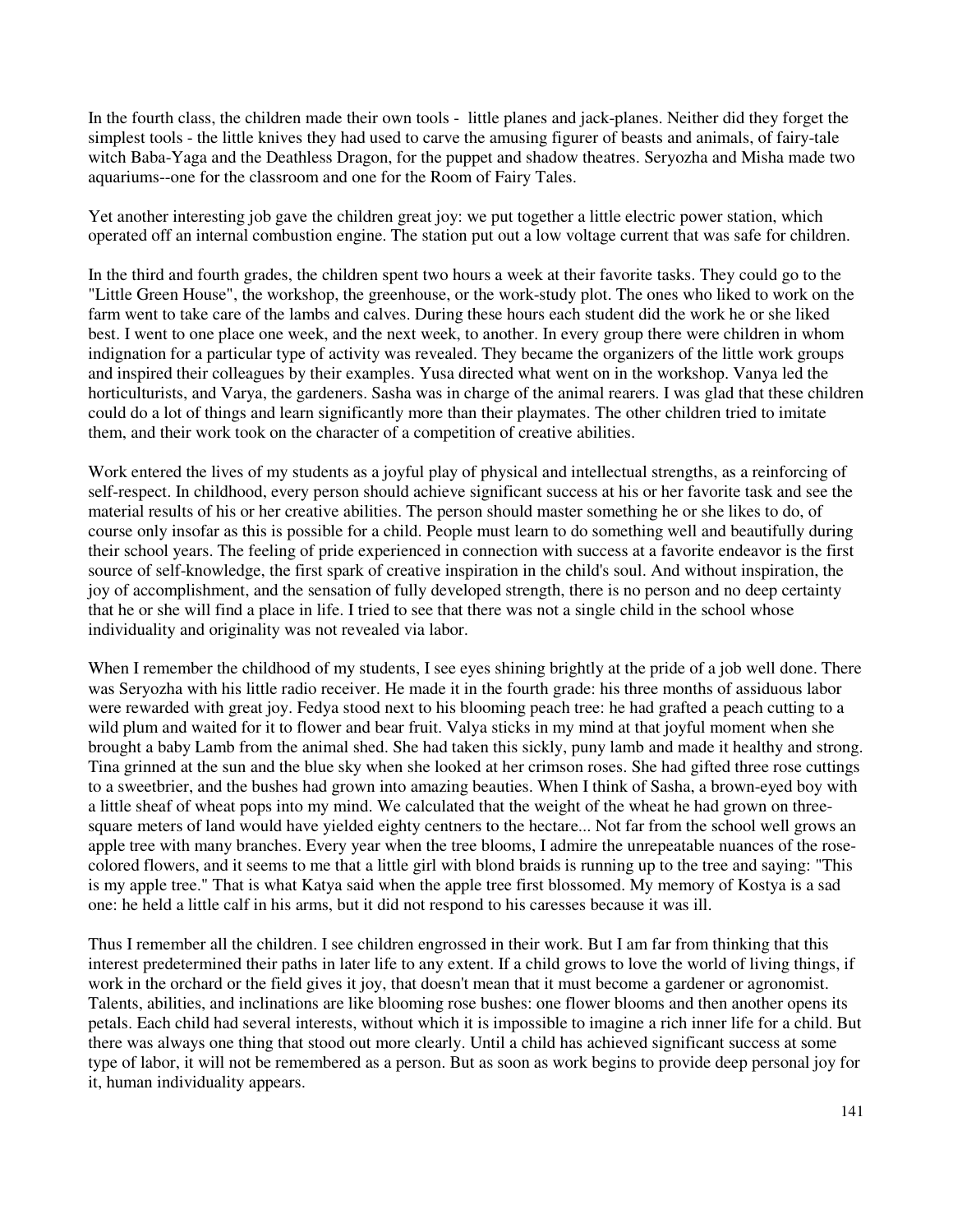Work in which the person achieves perfection is a mighty educational force. In feeling himself a creator, the person wants to become better than he is. It is difficult to overestimate the significance of the fact that already in childhood, on the threshold of adolescence, the person realizes his or her creative strengths and abilities. The very essence of personality formation is located in that realization.

Here we stipulation must be made in connection with the problem of the harmony of the educational influences of which we have already spoken. Labor as a purposeful influence on personality is especially closely connected by a multitude of dependencies and conditionalities to other educational influences, and if these dependencies and conditionalities are not realized, labor is transformed into a hateful obligation and gives nothing to the mind or the soul. Our psychological seminar, which discussed problems of personality education, gave a lot of attention to the harmonious use of labor along with other influences. The discussion of the report on the role of the hands in intellectual education called forth gnat interest. The problem of the interdependence and interconditionality of labor and other educational influences is one, which our teachers are studying up till now.

### You Are the Future Masters of Your Homeland, Young Leninists

I got my first helper when the children were in the first grade--a twelve-year-old Young Pioneer named Olya who was in the sixth grade. She asked the Young Pioneer Council to put her in charge of preparing the October Children to join the Young Pioneers. The main thing was that she loved children. (In our school, October Children and Young Pioneer leaders are not appointed; those who love children and want to work with them take these positions.) She helped me in a lot of things: she played with the children, went with them to the forest and fields, and told them about the Young Pioneer heroes and the feats of the Soviet people in the years of the Great Patriotic War.

Olya began a task, which has continued for over fifteen years and plays a big role in the ideological education of our Young Leninists. At my advice, she conducted the children's first meetings with the heroes of the Great Patriotic War. The stories of these heroes were so interesting that Olya wrote them all down. A hand-written journal gradually took shape from her notes. It was called, "Our Fellow-Villagers in the Years of the Great Patriotic War". Over her years of working with the children first Olya and then the Young Pioneers themselves wrote down over one hundred stories and put photographs of the heroes in the journal. Now there are over six hundred stories in it. This is a priceless source of teaching a feeling of love of one's homeland.

Contact with children was always an inner need rather than an obligation for Olya. I consider this need to be a wonderful talent--a talent of humanity. Those who possess this talent will become fine educators and will find great happiness in their work. Examine the children in the school attentively, and you will see boys and girls who cannot live without doing something for their little friends. In boys, this need often manifests itself in mischief, pranks, and tricks. A little boy will try to be the leader, to get his comrades to follow him, but he doesn't know where to direct his energies. I want to advise teachers not to try to repress this boiling energy. Naughty, mischievous boys are your potential helpers. You should be able to direct their energy in the necessary directions.

I tried to see that the preparations for joining the ranks of the Young Leninists and the whole life of the Young Pioneer detachments taught the children a deep feeling of love for our sacred land, which has been covered abundantly with the blood of those who fought for her freedom and independence. Love of one's homeland begins with admiration of its beauty. What the child sees becomes a part of its soul. Olya and I opened the children's eyes to the natural beauty of their native land and that, which was created by the hands of the Soviet people.

We went to the steppe and sat on the top of the hill. We looked at the broad fields sown with wheat, and admired the blooming orchards and tall poplars, the blue sky and the singing of the larks. Admiration of the beauty of the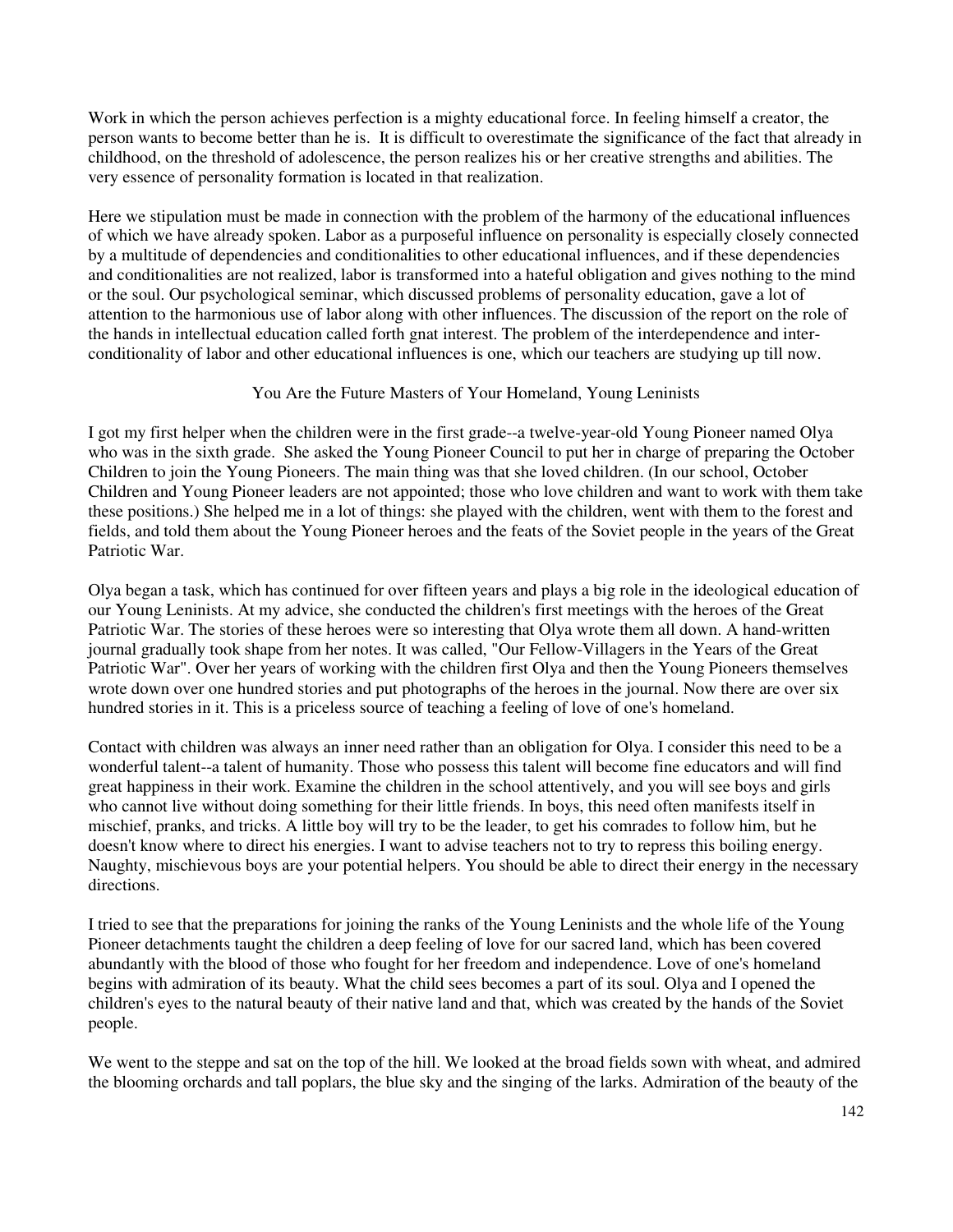land where our fathers and grandfathers lived, where we ourselves were destined to live, have our children, grow old, and depart from the earth is one of the most important emotional sources of love for one's homeland. There are countries in the world where nature is more abundant than our fields and meadows, but native beauty must be the dearest for our children. Children must not simply see how the trees are covered with white in spring, how the bees fly above the golden bluebells of hops, how the apples ripen and the tomatoes turn red--they must experience all of this as the joy and fullness of their Lives. Let them remember their child- hoods as a time filled with bright, sunny images: an orchard attired all in white, the unrepeatable sound of the bees above fields of buckwheat, the deep, cold sky of autumn with flocks of cranes over the horizon, the dark-blue hills and trembling haze of a crimson sunset, the willows bending over the mirror-like surface of the pond, and the tall poplars growing by the roadside - let all of this leave an indelible mark on their hearts as the beauty of life in the years of their childhood, as a memory of what is most dear.

But let this beauty enter the child's heart along with the thought that there would be no blooming orchard, no bees, no tender lullabies, no sweet dreams at sunrise when mama carefully covers your legs with a blanket, there wouldn't be anything at all if one cold, winter night, nineteen-year-old Aleksandr Matrosov hadn't fallen on the enemy machine-gun, covering it with his chest to draw the bullets away from his fellow-fighters, if Nikolai Gastello had not directed his flaming airplane at the enemy tanks, or if thousands and thousands of heroes had not shed their blood from the Volga to the Elba. We must give the child this thought precisely in those moments when it is experiencing the joy of existence. I told my students how the Soviet soldiers fought for the freedom and independence of our homeland right here in our village, on these fields, and under these trees.

The joy of being is not just a vivid expression of self-knowledge of the personality, but an evaluation of the surrounding world, the active relation of the child to what it sees around it. The logic of life in socialist society is such that for our students the beauty of the surrounding world is one of the sources of joy in childhood--the joy of being. Therefore, the educator must try to see that every flower, every blade of grass give the child joy. But does the surrounding world become dear to children only because it is beautiful? For joy of being is no more than a complex of pleasures which the child receives from the older generations. And the surrounding world becomes dear to little people when they see and feel the blood, sweat, and tears their grandfathers and greatgrandfathers shed in the name of the freedom and independence of their homeland. The mingling of the joy of being with feelings of citizenship is ex- pressed very well by the Lithuanian poet Marcin Lievicius in his poem "Blood and Ashes":

Mothers, put into your children Love for their Motherland so that These lofty feelings make The children's hearts Braver and more noble. Breathe into them that our sky In the midnight brilliance of its starry landmarks Is no higher or more beautiful, But it's not the same as all the others have. And those whose feelings are merged into one with Your children's will be dear to them.

One's native land becomes infinitely dear when the joy of being merges with the feeling of responsibility before the people who saved this beauty. The unity of moral and esthetic education of the younger generation is expressed in this merging. Joy of being need not be untroubled. Teachers who think that the joy of childhood must be unclouded by stories of grief, sufferings, and sacrifices in the name of the happiness of the free citizen of socialist society are wrong.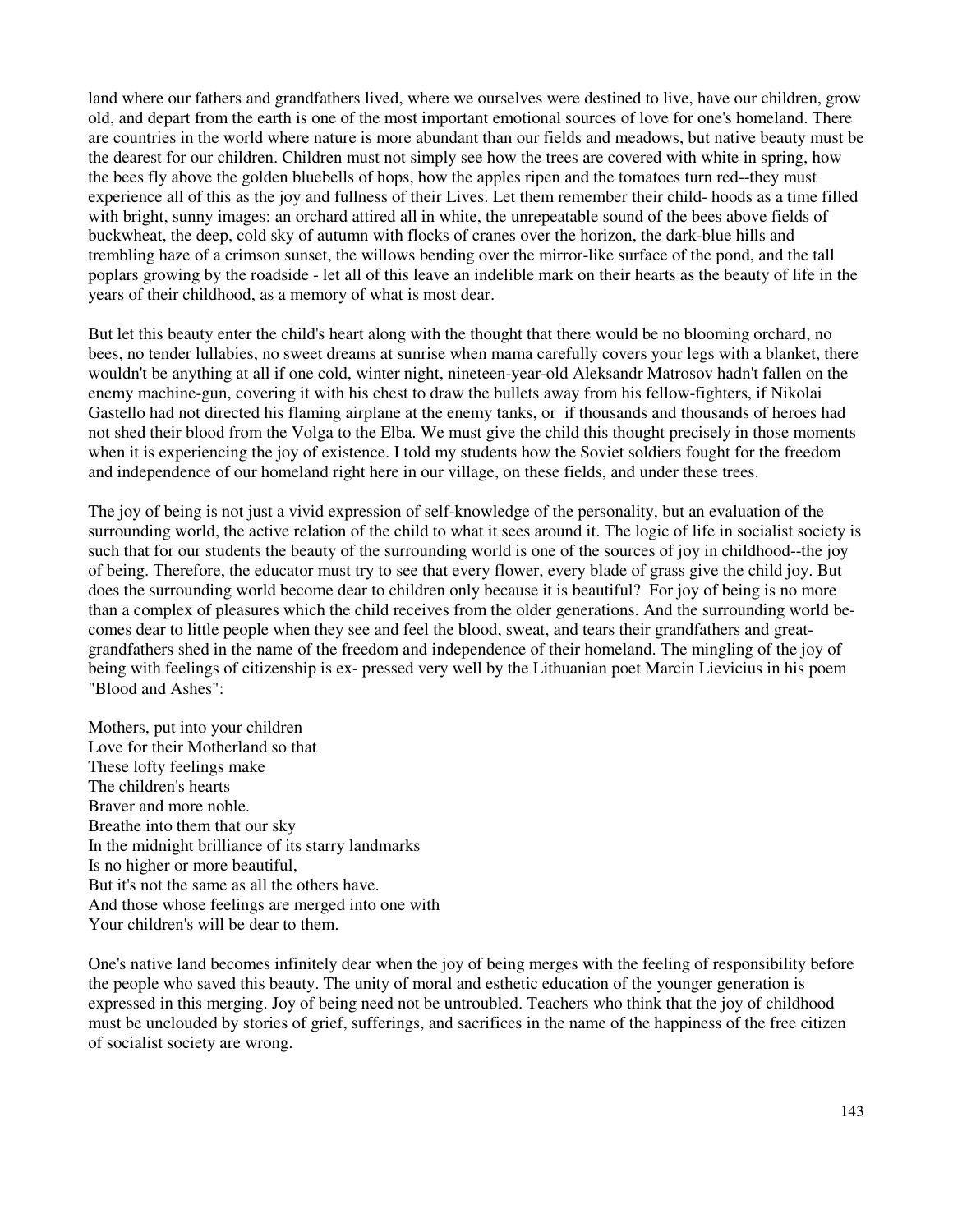In the sunny days of early fall, the branches of the apple trees bend with the weight of the fruit, the bunches of grapes ripen, the piles of wheat on the threshing-floor turn gold, and silver spider-webs float through the transparent air. Olya and I took the children to the edge of the village where a high hill stands, giving a beautiful view into the distance. From there you could see the bluish watermelons and an orchard beyond. Behind the orchard were the tall poplars, and then the steppe, the green fields of winter wheat, and on the horizon, the faroff hills in a dark-blue haze. The boys and girls experienced an unrepeatable moment. In the beauty spread out before them, they felt a part of their happy childhoods: their mothers and fathers came home from these far-off fields at night, bringing sparks of sunlight with them in their tender eyes. We sat on the hill, and I told a story of good and evil. The children rejoiced at the victory of the good.

A week later we went to the mound again, and then was something new in the wonderful picture of nature spread out before the children: autumn had scattered its first colors--the apple trees and poplars were bathed in gold, the emerald field of winter wheat had become brighter, and the sky bluer. Thus, every week at the same hour we went to our place to admire the beauty and experience the struggle of good and evil in the fine folk tales, to listen to the music of the autumn steppe, breathing the clean air, and dreaming of how we will come here in the spring to meet the lark. This corner of the steppe entered the life of the children and became dear to them. It was the first vivid image of their homeland forever engraved on the children's hearts.

You cannot awaken a feeling of homeland without perception of beauty in the surrounding world. Before you talk about the dear price the older generations paid for their joyful childhoods, you must open the children's eyes to the natural beauty of their native land. Let the child's heart always keep the memory of that little nook in its distant childhood. Let the image of its great homeland be connected with this little nook.

One quiet autumn day, I showed the children a barely noticeable depression in the top of the mound and said:

"Look at this depression. Time has smoothed it out, and grass has grown up over it... But one sunny autumn day just like today, our army was retreating beyond the Dnieper along this road. A young machine-gunner came to the top of this mound. He stopped on this mound to hold the enemy and keep them from getting to the Dnieper. Enemy motorcyclists appeared on the road. The machine-gunner destroyed them. The fascists began to shell the mound with mortar and guns. See how it's dug up to the south. The earth here is still strewn with deadly metal. The explosions stopped, the motorcyclists again came out onto the road, and the mound came to life once morethe enemies fell from the bullets of the Soviet soldier. The fascists sent a tank to the mound. It drew close to those trees over there and opened fire. The shooting stopped, and motorcyclists came out onto the road again. Once more the mound came to life. The soldier was badly wounded in the hand, the head, and the chest, but he continued to fight. Blood flowed into his eyes, and he knew that he was seeing the blue sky of his native land for the last time. But the youth's heart stopped beating only after a shell exploded next to his machine-gun. In the evening, the farmers came here, dug a hole, and buried the bloodstained body. The remains of the soldier lay here until the day the Soviet Army liberated the village from the enemy. The boy's army buddies came to the top of the mound and dug up the remains, which they brought to the village and buried with honor in a common grave We don't know the hero's name, nor does his mother know where her son is buried."

The children's hearts were seized with grief. The beauty of life and the beauty of this corner of their native land became dearer to the children. They looked at the world through the eyes of the hero. The youth gave his life so they could live happily and peacefully, so that the stars would twinkle in the heaven, so that the grass and apple trees would give off their fragrance, so that the tender song of the grasshopper would rise above the steppe, and so that on New Year's Eve, mother could put presents from Grandfather Frost under their pillows... The children fell quiet and looked at the earth, which had been covered with blood. They wanted to caress every clump of earth, every blade of grass and wormwood.

It is probable that a lot of my students had trouble falling asleep that night. Before their eyes was their native steppe, first lit up by the bright sun and then darkened with the smoke of battle. Pain seized their hearts: this hero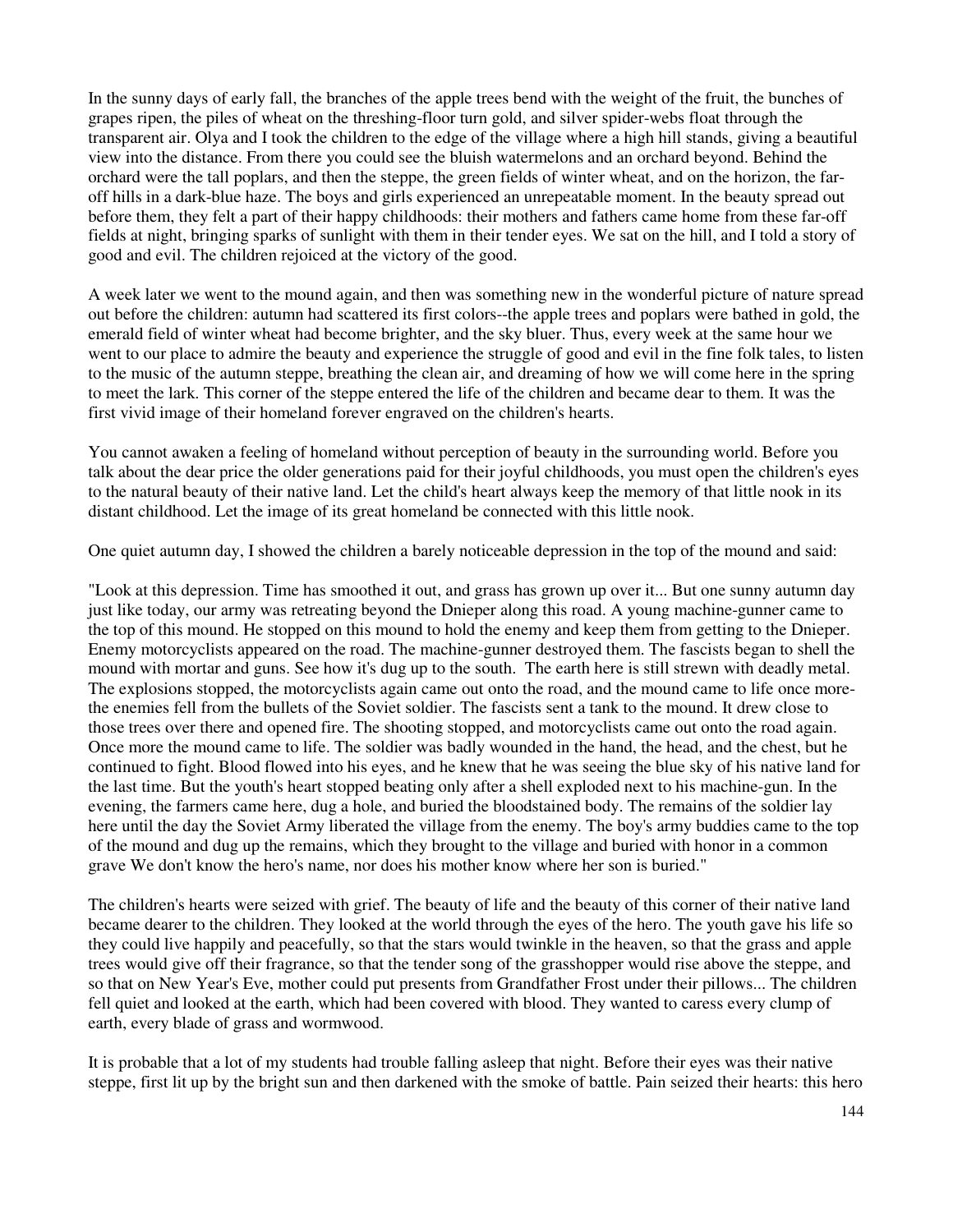would never see the beauty they saw that day and would see the next, and even a year later. And from that thought, tears again filled their eyes, and in their dreams were the warm caressing hands of their mothers.

The morning of the next day before school began, Varya came to me. She recited a poem she had made up the evening before:

By the road to the steppe stands a high mound. The winds have howled above it for many years, The bright sun has shined on it; the autumn mists have floated by. A cruel enemy came to our land. A young hero stood on the fall mound. He defended the road from the enemy. Here on this ancient mound died a young warrior With a piece of shell in his chest, His bloodstained heart trembled on the earth, The blue sky turned dark, The sun was covered by block thunderheads... We shall never forget you, who perished so that we might live. There where your heart fell to the earth, we have planted an oak.

A week later, we again went to the mound. The children wanted to know who the hero was and where he was born, where he had studied and who his mother was. All that the children then saw and heard, they perceived through the eyes of the hero who gave his life for his homeland. The children wanted to do something to express their feelings. When the leaves fell from the trees, we brought a little oak to the top of the mound. No words are necessary when tender waves of kind feelings quiver in children's hearts. The children did it with profound emotion: we weren't simply planting a tree to make the mound green-- we were putting up a living monument to a hero.

The children knew that it would be difficult for the oak to grow on the mound, but they did not fear any of the difficulties. In the winter we protected the tree from the cold winds, covering it with snow. In the spring when the mound was covered with tender grass, the children ran every day to see if the tree had begun to put out buds. This was not just caring for a tree--it was meeting with a hero. The little oak turned green and in every little leaf, the children heard the echo of that terrible day. The old men who had buried the soldier helped us figure out the day of his feat. We celebrate it every year as a day of bright glory, remembrance, and sorrow. The children came to school early in the morning, and each of them brought flowers. They made a live wreath and laid it where, according to the story, the hero fell.

This little plot of land on the top of the mound became a symbol for the children of the heroism of the older generations who had defended the freedom and independence of our homeland. "You are the masters of the land for which the older generations shed their blood," I suggested to the children. "You must see that our homeland is rich and mighty."

One warm day, Olya and I took the children to the Grove of Heroes. This was a monument of glory created by the students of the school on the place where, during the fascist occupation, late in the fall of 1941, a tragedy marked by genuine heroism and self-sacrifice took place. The fascists cut down the kolkhoz orchard and built a concentration camp for prisoners of war there. Behind the barbed wire, out in the open, six thousand wounded, hungry, half-naked soldiers and officers of the Soviet Army were condemned to die. People were deprived of water, and on the cold autumn nights, they collected the hoar-frost from the frozen ground and ate grass. Dozens of prisoners died each day. With bestial cruelty, the fascists waited for them all to die so that then they could blow up the ammunition depot next to the camp and blame the Soviet army for blowing up its own people with bombs dropped from their airplanes.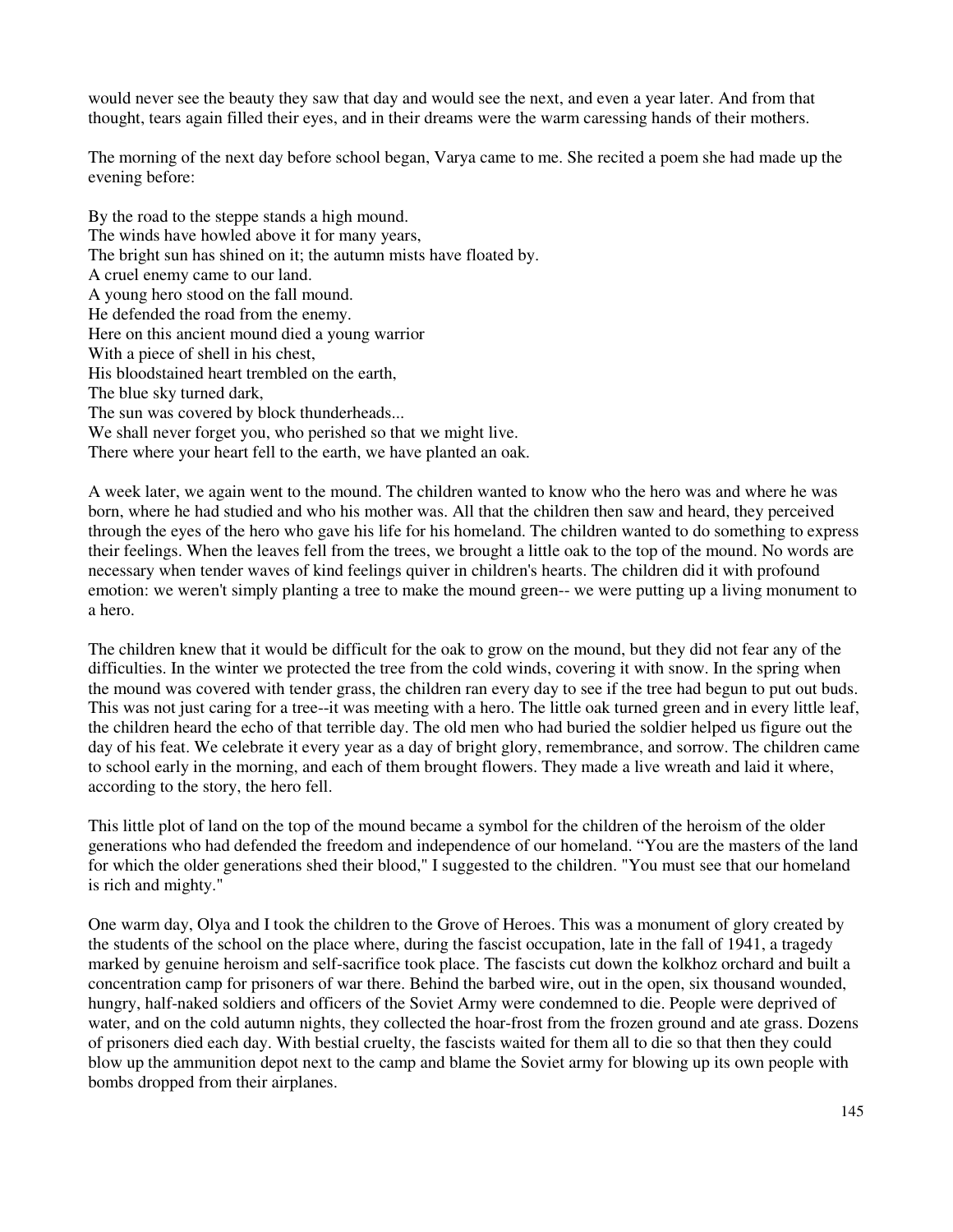The Soviet patriots set up a secret organization in the camp and prepared for a mass escape. Then in the cold of night when thousands of people were shivering in the rain and wind, the soldiers and officers crawled onto twenty places in the barbed wire. They went to their deaths: they lay on the barbed wire to make living bridges, and many people escaped to the steppe across their bodies. The farmers' hid more than four thousand people that night, and no one could find them--neither the Gestapo nor their henchmen. Four hundred heroes gave their lives so that four thousand doomed to death could once again take up arms and join the ranks of those fighting for the freedom of their homeland.

After the village was liberated from the fascists, the schoolchildren decided that this sacred place should become a blooming grove, a living monument to the heroes. They cleared the lot, filled up the ditches, and planted four hundred oak trees - four hundred living monuments to those who gave their lives to save their comrades. The oak trees grow taller, and from generation to generation, the legend of the heroic deed is passed down. Several years after the planting of the oak grove, a new generation of students planted their own oak trees next to the grove when they joined the Young Pioneers. Let the longest living tree grow where the barbed wire was covered with the blood of heroes, where the ashes of their hearts mixed with the earth. Every student planted his or her own tree when joining the Young Pioneers. It became a tradition for everyone joining the organization to plant an oak in the Grove of Heroes.

Olya and I came here with the children, and she told them about the deed of the heroes and showed them her oak tree. The children waited impatiently for the day when they would become Young pioneers.

Spring came, and only a few weeks remained until Lenin's birthday.' That day a festive meeting of the Young Pioneers was held to mark the induction of {Lenin was born on 22 April 1870. Every year this day is set aside as a holiday in his memory.} new Young Leninists. We went to the Grove of Heroes once again, and every child brought an oak seedling, a little spade, and a basket with humus. They planted the trees and watered them. Here, on the sacred place of a heroic deed, on April 22, their older friends put the Young Pioneer ties on the children. Here, the Young Leninists solemnly vowed to be true patriots of their socialist homeland.

Several times a year we went to the Grove of Heroes. Early in spring, we pulled the dry leaves and branches from the trees, and planted more trees in the place of those, which had been damaged by the cold. On that day late in autumn when the heroes had accomplished their feat, we held a Young Pioneer meeting there. Tall oaks grew in place of the barbed wire walls. The children came in silence, and each one laid flowers under his or her tree--asters and chrysanthemums flamed in the place where on that memorable night, the earth was red with blood.

We went to the Grove of Heroes on the happiest days as well--at the beginning of summer break or before a long excursion. There was always solemn silence in that sacred place. Here no one ran, played, or yelled: it was a place for admiring the beauty of nature, resting, or reading. The boys and girls whose fathers were killed during the Great Patriotic War came here. Here a son could bow his head before the grave of a father who perished far away on the shore of the Arctic Ocean or in the Carpathian Mountains. The story of the heroes who, by their deaths, preserved sunshine, flowers, and free labor for the Soviet people is passed down from generation to generation.

The oak on the top of the mound grew taller and taller. When a grown person saw the tree proudly raising its branches to the sky, his heart would beat faster and his homeland would become even dearer to him.

The decades will pass, those who fought in the war will pass on, and new generations will remember with admiration and gratitude the feat of those who fought in the unprecedented battle and saved humanity from the threat of fascist enslavement.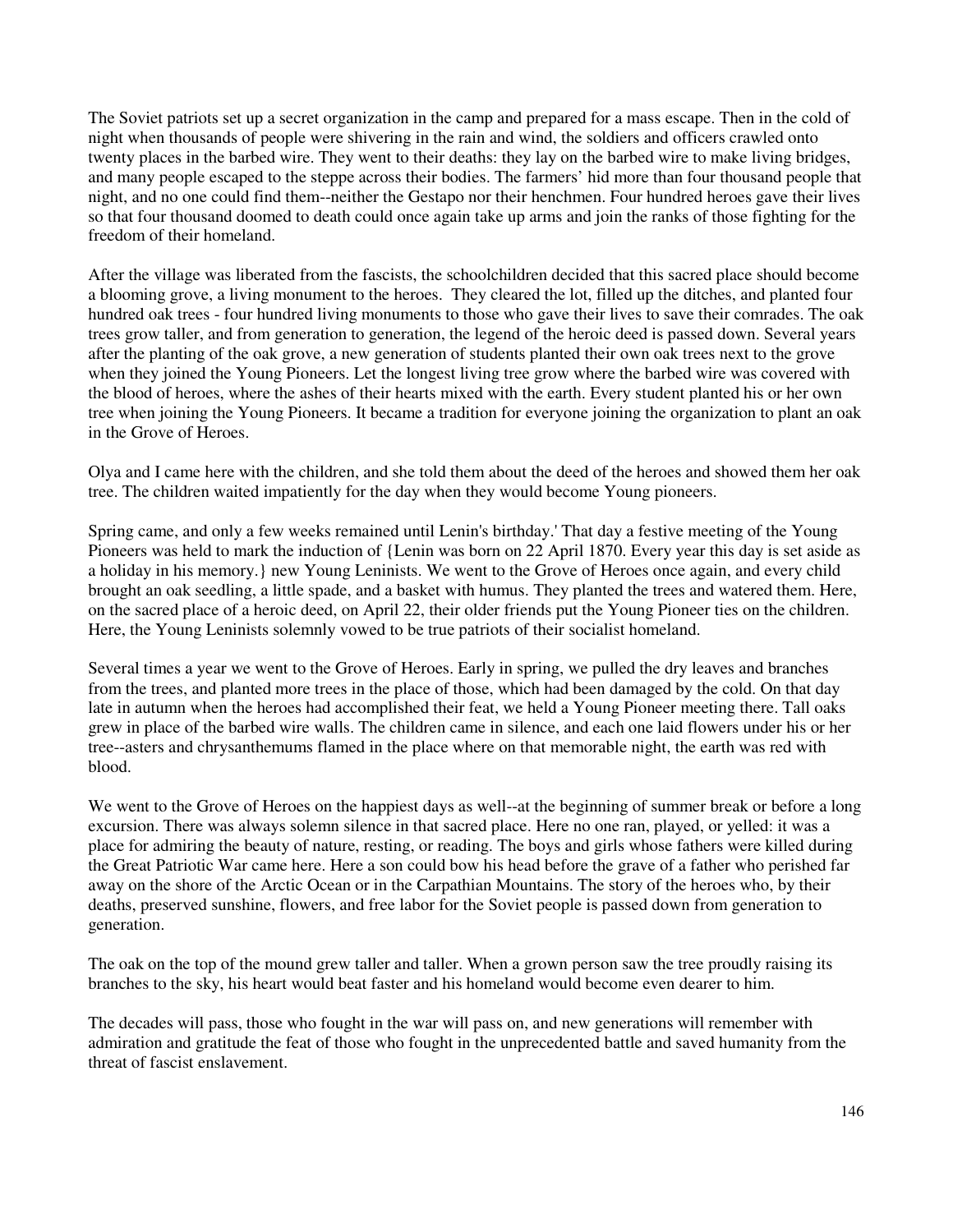We must never forget the innumerable horrors of the war, and the disasters inflicted by it, the glow of fires, the moans of those dying from exploded bombs, the sobs of those driven into servitude in fascist Germany, the strong embraces of fathers leaving for the front, the tears of women receiving notice of the deaths of their husbands or fathers... The younger generation must lay the foundation for an eternal memorial to the fallen heroes. The school where we now study, during the occupation housed the fascist transit prison for Soviet young men and women sentenced to servitude. You must never forget that, children. You will grow up and have children of your own, and you should pass on your hatred of the enemy to them like a torch.

Before the war, there were 5,100 people in our village. 837 of our fellow-villagers - 785 men and 52 women- died heroes' deaths at the front during the Great Patriotic War. Besides the 837 who didn't return home from the front, another 69 died in the fascist death camps-they died of hunger and inhuman conditions. They were tortured, killed, and burned in the crematoria. The fascists traded in their ashes; the ashes of your brothers and sisters, fathers and mothers fertilized the soil of the peasants in the vicinity of Weimar not far from the fascist camp of Buchenwald. Let the ashes of our brothers and sisters, fathers and grandfathers pound on your chest, children. Let it pound on the chests of your children and grandchildren. Never forget that 276 teenagers, young men and women were seized from our village and carried to the fascist camps in Germany. Of them, 194 died in the death camps from hunger and over- work, and some of them were burned in the crematoria. Pavel's brother, who was carried off to the city of Baukhum, had his eyes put out with red-hot pokers for sabotage. Then he was nailed alive to a wooden stump. Tanya's sister was buried alive for communist propaganda. Koptya's uncle was thrown into an iron cage where he suffered naked for several days and then died suffering. Yura's cousin was torn to pieces by sheep dogs while he was still alive for an attempted escape. Valya's cousin had her baby torn away from her and its head beaten against the stones before her very eyes by a fascist officer. Lucya's aunt, a 26 year-old woman was sent to the fascist concentration camp at Auschwitz with her two children-a four-year-old daughter and a five-year-old son. In the camp, the mother was separated from her children. The woman told the fascist officer, "They are ill; I beg you to let them stay with me." The fascist screamed: "If they are ill, we will cure them..." And before the distraught mother, threw the undressed children against the rocks, stomping the children's bodies with his boots...

I told the children, "We must not only remember all these things ourselves, but we must pass on this memory of human conscience to all the future generations." We decided to create a village pantheon together--a gallery of the portraits of the heroes who fell for the freedom and independence of the Soviet homeland. At the end of the third and beginning of the fourth year at school, the children visited all the families of the village.

Mothers gave us photographs of their children who fell in battle and suffered in the fascist death camps, and we put them in our Room of Glory and Sorrow. This was to be the beginning of the pantheon, which would be gradually completed by new generations of schoolchildren. This was the goal we set ourselves, It was our obligation to carry out this task so that there would never again be war, so that peoples would become brothers, and so that children would be born for peace and happiness, not war and death. This was our obligation before the peoples of the whole world--we must not forget or forgive anything so that the horrors of fascism would never be repeated.

During a camping trip, we spent the night on a high shore of the Dnieper. The children-went down to the spring in the ravine to get water several times, and every time, they had to make a circle. They had to go around a big boulder that was in the middle of the path.

"Why is that stone lying there?" the children asked with surprise "Why do people have to go around into the bushes?" "Why don't we push it out of the way?" With all good intentions, they cleared the path by rolling away the boulder. In the morning, an old fisherman came up to us. He asked where the stone was. The children expected him to praise them, but the old man shook his head and said: "That stone has been here for a long time. This is its place..." Then he told the story of the feat of three Soviet scouts. Coming across the river during the great battle for the Dnieper, they lay hidden with their machine-guns behind the stone and stayed there for a day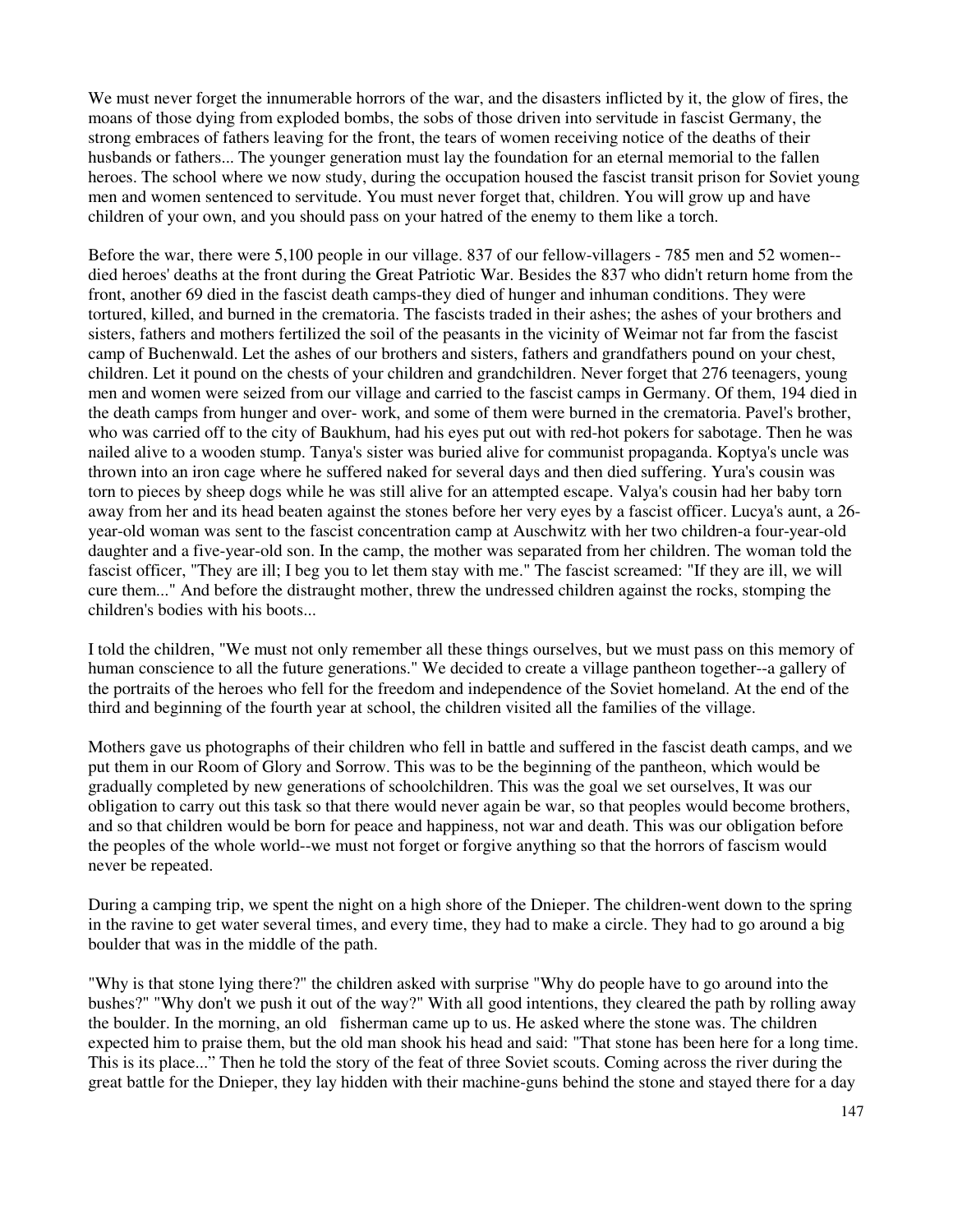and a night carrying on a battle in which they were greatly outnumbered by the enemy. The fascists took their cannon and mortar and shelled them. For several hours, mines and shells burst about them, but the stone remained an impenetrable fortress. That night the Soviet army crossed the river and rescued the scouts. The soldiers lay behind the stone covered with blood, wounded by bullets and shell fragments, but un-subdued. The scouts were sent to the military hospital beyond the Dnieper, and no one knows their names. Only a boulder of granite has remained as a monument to the heroes' deed. The children went to the stone and stood in front of it for a long time. They rolled it from the bushes and put it back where it had been. Only then did they notice that bullets had chipped at the granite; and shell fragments. We found lots of pieces of stone on the ground, and every child took a little piece as a keepsake.

Since that time, the route of the young campers always leads past that sacred stone. Like the oak on the top of the mound and the Grove of Heroes, the gray granite boulder has become a symbol of the beauty of deeds of valor, awakening deep patriotic feelings in the young hearts.

A person's moral outlook and attitude to societal interests and labor for the good of his or her home- land depend upon the way he or she related to the heroic deeds of his or her forbearers during the years of childhood. I tried to get the children's hearts to beat faster at the thought that on that hill over there, where we work today, heroes shed their blood. Feelings strengthen the conviction that works on one's native earth for the good of one's homeland is a great happiness for which people entered into a struggle to the death. The voice of the conscience is awakened in the innermost corners of the child's heart: you are walking under bright sunshine and looking at the blue sky only because those who gave their lives to preserve light and life for you lie buried under the poplars and birch trees, the apples and oaks.

This voice reminds the Young Leninists that they are the future masters of their native land. The feeling of the master toward the material and spiritual values created by the older generations is the root of adult citizenship. Olya and I thought about how to inspire the children's work in the name of obligation to those who had defended the bright sun and the blue sky for them. One day the children came to their field: they had had to bring several centners of humus to the little plot of unfertile soil so the wheat would ripen there where earlier nothing would grow. The work was difficult and monotonous. Before the work began, Olya told the children about the heroic feat of Ukrainian Komsomol member Mikhail Panikako in the grim days of the great battle on the Volga in 1943.

The nineteen-year-old youth stood in a trench blocking the path of a fascist tank. The enemy tank reached the trench. The soldier brandished a bottle with an explosive mixture to throw at the tank and blow it up. At that instant, a bullet broke the bottle raised in his hand. The liquid exploded, and the fire spread across his clothes to his face. A living torch, leaving a trail of fire and smoke behind himself, he climbed over the trench and drew close to the tank. In his hand, Mikhail held his last bottle of explosive. He climbed onto the armor of the enemy tank. He struck the turret of the tank with the bottle, and it caught fire and spun around. In the last minute before the tank exploded, Mikhail stood up to his full height, raised his burning hand and shouted. The soldiers heard his battle cry, broke out of the trenches, swept the enemy away, and captured the street.

The children were impressed by the story. During those moments, the hero stood out to them, living and deathless, and seemed to say, "I gave my life for just such a plot of our sacred native land. How can anyone be indifferent to whether wheat or thistle grows on it?" At that moment, the voice of the conscience was heard in every heart: I must not be indifferent.

I do not think that the children must be told a story of heroic deeds every time, before they let out to work. One must not suggest to the child that if it is lazy and doesn't work as it should, it is not fulfilling its obligation to its homeland. The feeling of obligation is a sacred feeling, and the child must keep it safe in its heart. At the same time, it is important that heroic deeds teach it how to live, awakening the first notions of citizenship in the child's mind. I advised Olya to tell them the story of Mikhail Panikako's deed without making any connections between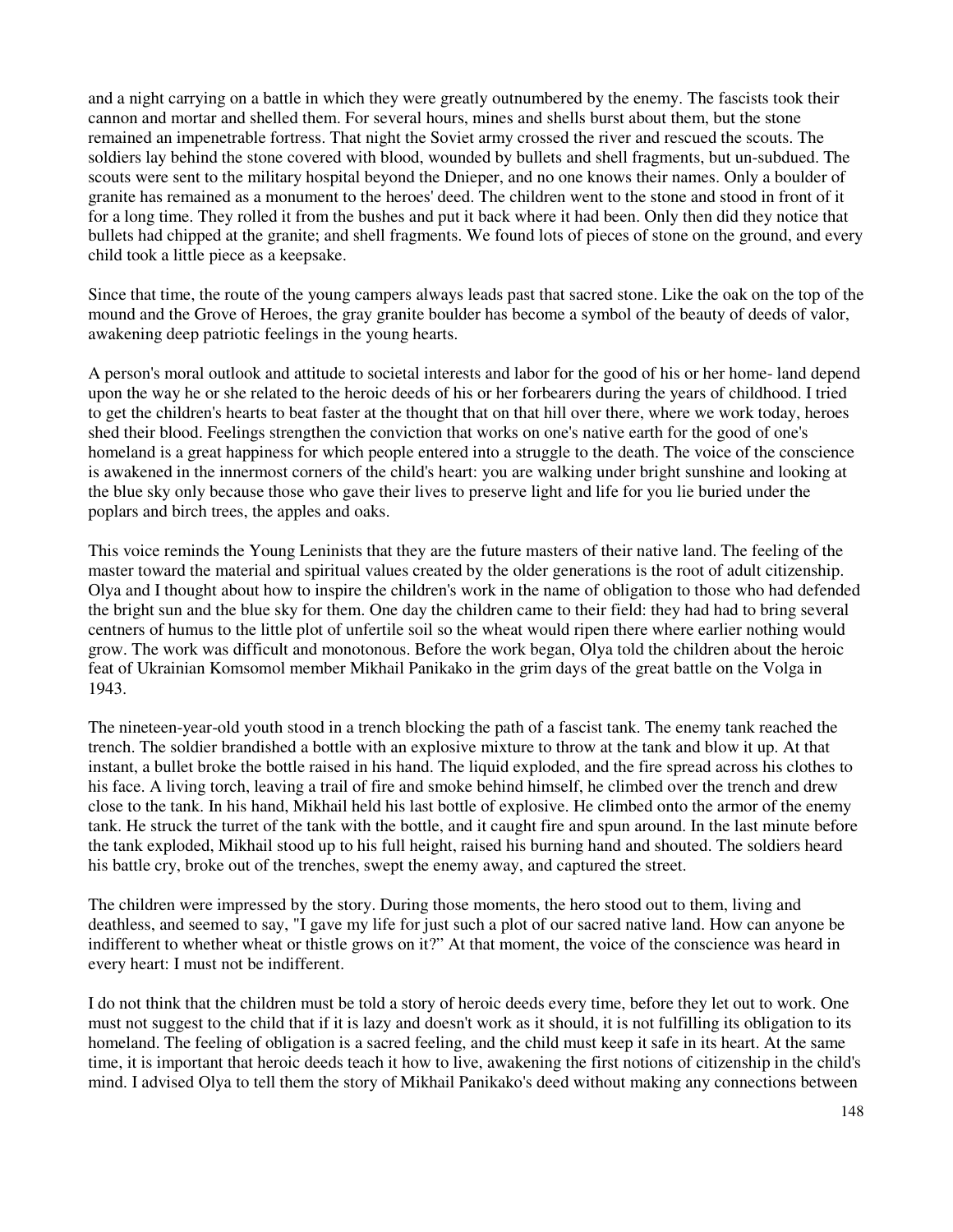it and the coming work, without any exhortations, so that the child view this little plot of its native land as a citizen.

The Children Join the Organization of the Young Leninists

In the spring of 1955 not long before the end of the third class, the children joined the V. I. Lenin Young Pioneer Organization. The Komsomol Committee appointed Olya their leader. She was an eighth former at the time.

The solemn meeting of the Zoya Kosmodemyanskaya Young Pioneer Detachment was traditionally held on 22 April, Lenin's birthday. Long before that day, Olya and her comrades began to prepare the children to join the ranks of the Young Pioneers. The eighth-formers told the children the heroic history of the Leninist Party, the Komsomol, and the Young Pioneer Organization.

Olya said to them, "Let your detachment bear the name of that person whose deeds inspire you the most, "and the children unanimously decided that their detachment would be named after Mikhail Pannikako, hero of the Battle of Stalingrad. The motto of our detachment was "Struggle and Conquer as Lenin Did". Our symbol was oak leaves and acorns for our struggle to enrich our natural surroundings.

Not just the students came to the Young Pioneer meeting, but the parents, participants in the Great October Socialist Revolution, veterans of the partisan movement and the Civil War, and the first Komsomol members who had set up the first Komsomol organization in the village in 1919.

The meeting was held on a big green lawn. The Young Pioneer Detachment of the eighth grade stood facing the third-graders, future Young Leninists. The head of the council of the eighth-grade detachment said that their detachment would cease its operations on that day and pass the torch to the Young Leninists of the third grade.

The solemn moment of giving the children their pioneer red ties came. According to the traditions of our school, the Pioneer Detachment, which was ending its activity, gave its ties to the October Children who were joining the Young Pioneers. So the boys and girls took off their Young Pioneer ties and put them on their little friends. Every student gave his or her tie to that child whom he or she had befriended. Among the students in the eighth and third grades there were brothers and sisters, and the older ones gave their ties to the younger like the dearest family heirloom. Taking the red ties, the children made the solemn oath of the young Leninists. They promised to be patriots as staunch and courageous as Mikhail Panikako, and to live up to their motto," Struggle and Conquer as Lenin Did". As a token of their joining the Young Pioneers, every child received a gift--a book about the life and work of an outstanding person. That meeting remained ever in the hearts of my pupils. In this ceremony the main thing is that the red tie be passed on from generation to generation of Young Leninists. The red tie is a symbol of revolutionary struggle and should be carefully preserved.

Struggle and Conquer as Lenin Did

Lenin taught that the struggle for communism is an everyday affair. Olya and I thought about how to get the children to take what went on around them close to their hearts, to get them to be concerned for the fate of the material values belonging to the people. Olya organized a group of young defenders of nature within the detachment. The children put the forest presence located not far from the school under observation. They walked along the belt and saw that someone had cut a ring of bark off around some of the trees. It was evident that someone wanted the trees to die so that there would be a reason to fell them; if the trees had died why should they continue to stand? The children were indignant: how did this happen? We plant and cultivate trees, and someone destroys them! They had to find out who had done this.

From that day, raids by the young defenders of nature began. In the evening, they set out for the forest preserve and waited for the culprits. Several days later, they were caught red-handed--two farmers came with a saw to cut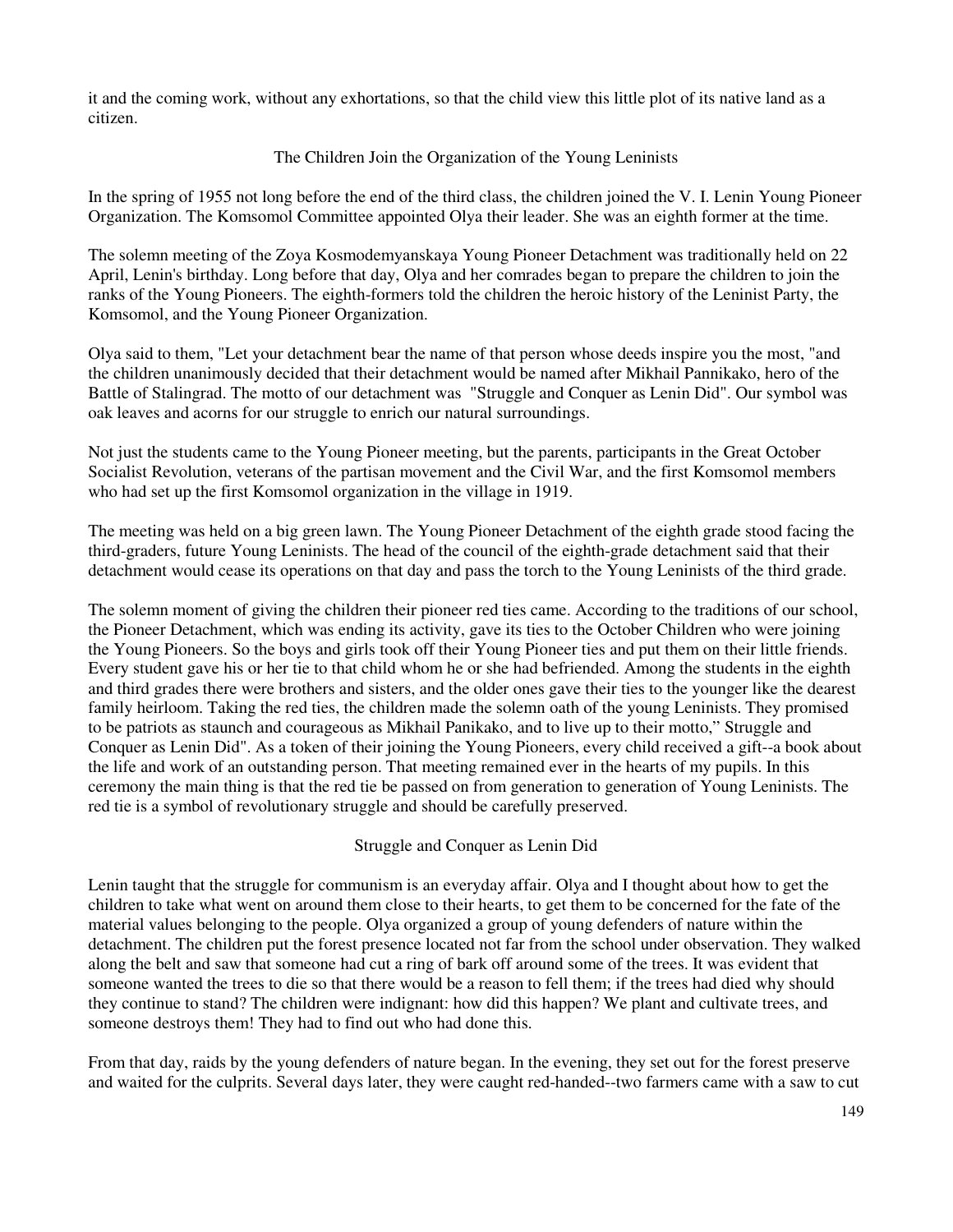down the trees. The children told the administration of the collective farm about the people who were destroying the trees. The criminals were made to plant ten trees to replace every one they had destroyed. The children were glad: justice had triumphed. This is an indispensable condition for efficient moral education. The struggle for communist ideals becomes the source of noble feelings when the Young Leninists see justice done. This victory inspires them and gives them the new strength necessary to overcome difficulties.

The young conservationists were carried away by an interesting game, the basis of which was the drive for beauty and diligence. On one of their raids, the Pioneers saw that there were weeds growing in the yards of some of the farmers. The children brought apple seedlings to these farmers and suggested that they pull up the weeds and plant fruit trees. Three of the farmers were too lazy to do this. The Young Pioneers wrote notes from the Young Defenders of Nature which contained an appeal to these negligent people: "It is very difficult for us, the Young Defenders of Nature, to look at the weeds growing in your yards. It is likely that wolves will soon appear in your thickets of thistle. How do you manage to live in this mess? We implore you to pull up the weeds and plant apple trees and grape vines and to grow flowers in their place. We have left five seedlings and three grape vines near your house. The trees must be planted tomorrow. Plant them and water them well. And if you are too lazy to do it, we will come and dig the holes, pull up the weeds, and plant the trees. There will be an orchard, but it won't be yours-it will belong to the Young Pioneers."

The notes were delivered in an original manner: they were dropped through an open window onto the table. In the evening, so that no one would see, the seedlings were brought. This was all a game the children loved. They waited impatiently for the next day to come: what would the negligent people do! They walked dawn the street after school and couldn't recognize the yards: in place of weeds, the fruit trees had been planted... The news spread quickly through- out the school. Our detachment began to organize other groups of young conservationists within the Young Pioneers. The collective farm administration came to the older Pioneers with the request that they take the mulberry plantation under their protection: some of the collective farmers had been breaking the branches mercilessly. The Pioneers made several raids, and the breaking ceased.

Over the summer, the detachment took on the responsibility of preparing twenty kilograms of sorted wheat seed for the experiments of the hybrids laboratory. The children picked out the very best heads, found a dry place in one of the school buildings for their storage in the winter, and in the spring they threshed the grain and gave it to the agronomist. So much anxiety and excitement had gone into that work that when the sowing began, the children, who were in the fourth grade by then, went to the field to see with their own eyes how their grain was being sown. When the shoots appeared, they went to the field again. At reaping time, the Pioneers decided to help their older schoolmates bring in the harvest. I watched with joy as they gave a part of their own strength for others and became more receptive to everything going on in the world around them. We left the field, pleased to learn that the seeds we sowed had come up well. We walled by the kolkhoz orchard and saw caterpillars on the little apple trees. The children became alarmed. At these moments, the Pioneers were not thinking of their duty to society; they simply could not walk indifferently by a living thing, which was threatened with destruction. The children went into the orchard and did away with the caterpillars. They saved the apple tree and looked to see if the trees next to it were infested with pests.

The feeling that one is the master of one's native land is one of the most important patriotic feelings, which must be strengthened, in young hearts. Those people will become genuine patriots for whom, in the days of their adolescence, the fate of every head of wheat on the common fields, of every tree in the common orchard, every grain of wheat on the collective farm threshing floor, is just as precious as the deepest personal joy - a toy given to them by mother or father, a favorite picture-book, skates, or skis. That which belongs to society becomes deeply personal for the child when it puts part of its soul into its labor, creating something for people, when things of material value created by its own hands bring deep personal joy, when the path to this joy is filled with concern, care, and occasional failures. I have never stopped caring about the sources of children's grief's and sorrows. Is that which the child holds dear connected only with its personal happiness or does it take other people into consideration as well? The answer to this question was always a criterion of the moral qualities of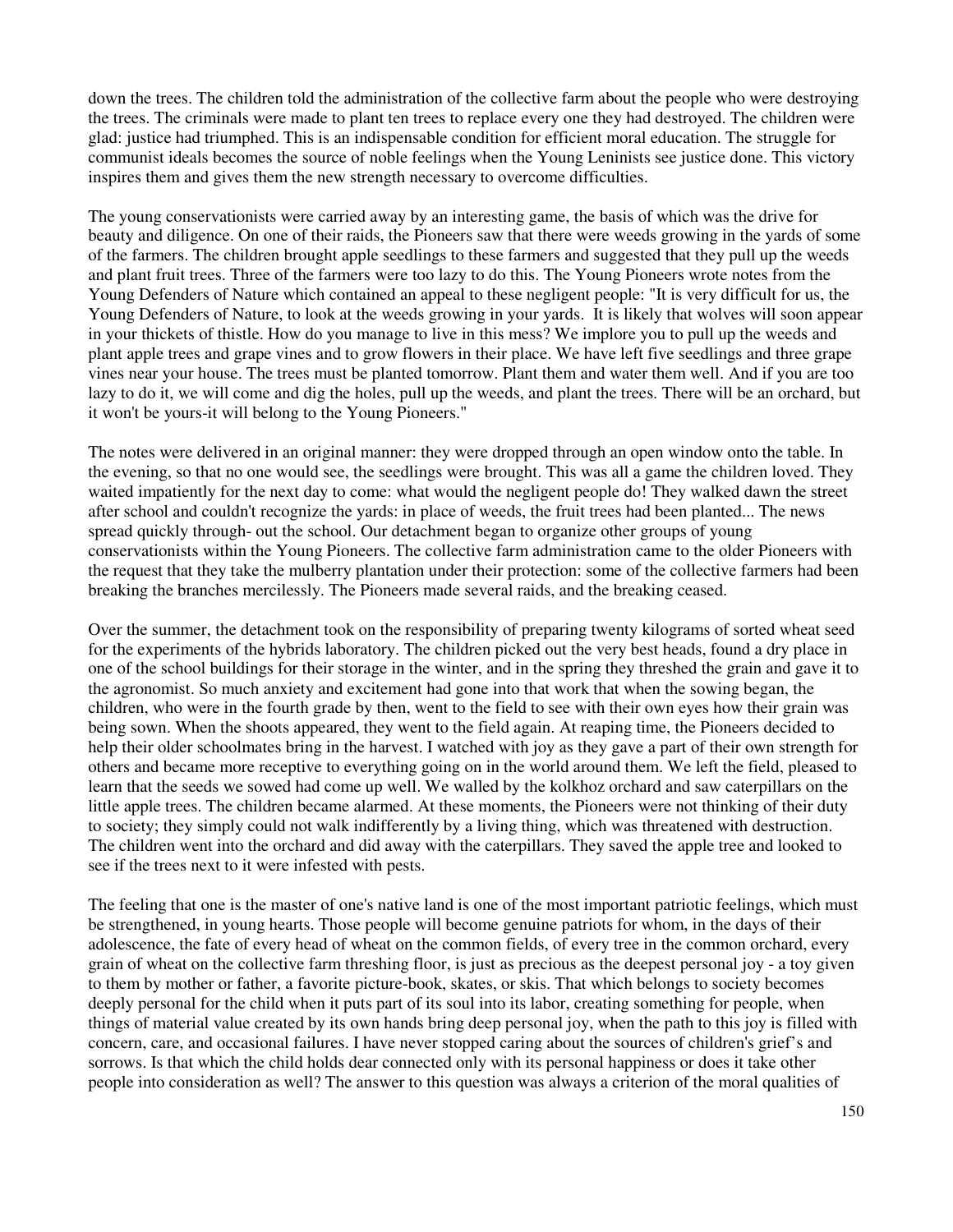the child. I was glad when Kolya or Valya grieved when they saw that the stalks of wheat in the garden plot were bent down from a heavy shower. Until a child has experienced such misfortunes, felt pain, and suffered, the educator cannot rest easy because his student might enter life an indifferent observer.

Egoists and egotists come from those who lived out their childhoods without concern for people and who were consumers of joy only. I was alarmed to see that this danger was threatening my students Volodya and Slava. Their families waited on them hand and foot. The children felt grief only when their parents didn't buy them anything new and good. One must counteract these egoistic concerns with care and grief of another sort--concern for what is materially and spiritually valuable for people.

In the hot days of summer, I saw that the linden tree we had planted in the School of Joy had wilted badly. "Our friend needs more moisture," I told Volodya and Slava. I had taken them to the garden to show them something interesting and directed their attention to the tree, which had wilted from the heat. "The linden tree needs our help, and we can help if we want to," I told the children. "This type of tree, especially when it's young, loves damp air, moisture, and cool shade. Let us help our little friend. We can run a little hose from the water pipe over here. It's not too far, and we can direct it to the linden to make a little shower for it. The tree will always feel cool." In the beginning, the boys were indifferent to my words, but when I told them about the artificial shower, they became curious. The work started as an interesting game for the children--and there isn't a child anywhere who doesn't like to play. They began the game, and we ran a little hose to the tree, put a spray nozzle on it, and barely noticeable clouds of droplets began to form above the tree. In the heat of midday, the boys turned on the shower, and turned it off before evening. Gradually the children began to feel concern for the tree: how did it feel under the little shower? The children were glad when they noticed that the branches on which the new foliage had appeared straightened out. Thus an interest not connected with their personal happiness appeared in the boys' lives.

But that was only the beginning. As a jeweler polishes a diamond in the rough, looking at every facet, thinking how to approach the precious stone to get the best diamond, so must the educator think how to reach the innermost nooks of the child's heart. Volodya and I went to the forest several times to gather the best sweetbrier berries. Later we sowed the seeds and watered the green shoots. When it was time for grafting, we took white rose cuttings and grafted them to the sweetbrier. This was not simply work, but a careful touching of the child's heart. Gradually, he reached the point where the sources of his joys and sorrows were in the surrounding world and not just his own personal happiness.

I had to give Slava a lot of attention. He and Olya cured a sick lamb at the animal farm. At the start, caring for a living creature was like a game, but then it developed into an interest in work, and gradually Slava became a hard-working young animal lover. I will never forget how he came to me with tears in his eyes one cold winter's day. He complained that his favorite calf loved green oats stems, but the only thing they had in the greenhouse was barley. How could he go to the farm without any oats? So we started to grow oats, too.

Caring about that which is not directly connected with one's personal needs is an excellent cure for egoism in children. If the child takes a personal interest expressed in concern for the welfare of society, the vice of self-pity will never take root in its heart. This egoistic feeling seizes the souls of those children whose lives are centered around the almighty "I".

## The Unit of the Brave and Fearless

There came a time in the physical and moral development of my students when they were filled with energy to the point of overflowing. This energy took the shape of strange, inexplicable, at first glance, actions. A drastic change occurred before my eyes: the shy became desperate, and the timid, brave and decisive.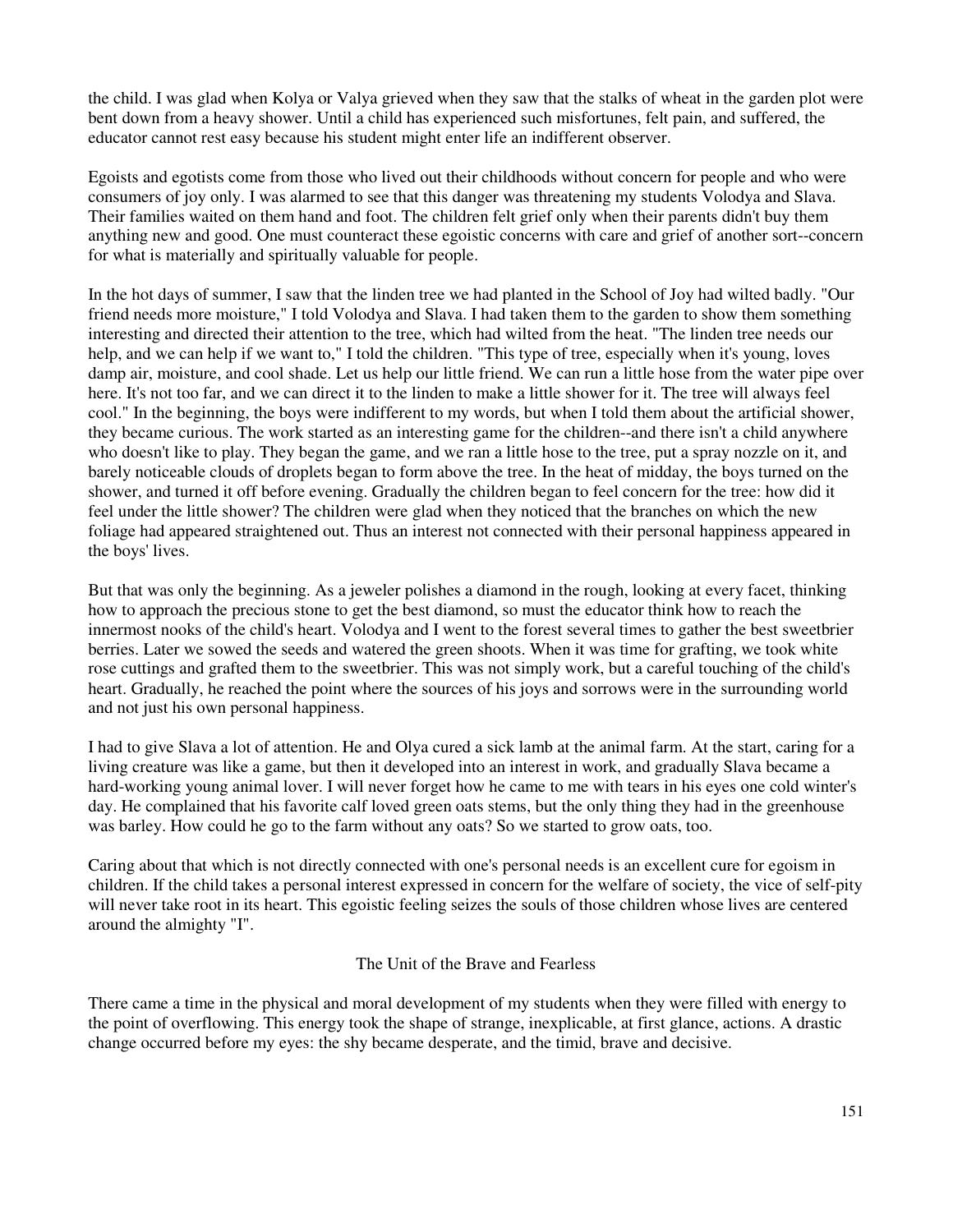One day we went to the field to see how the older students and collective farmers made haystacks. The boys and girls were interested in how the tractor- driver had attached a thick wire to his tractor, which would lift a whole haystack way up high. The wire stretched fifteen meters into the air. From the haystacks, we made our way to the combine. Then I saw that one of the boys had grabbed the wire with his hands and was being lifted higher and higher into the air. When I looked, Shura was missing. Yes, he was hanging fifteen meters up in the air. The children saw Shura and ran up to the haystack crying with joy. Probably they all wanted to enjoy the feeling of rising up to this dizzy height. I could hardly wait for Shura to get off the haystack, which he slid down like on a toboggan. I didn't know what to do-rejoice at the happy ending of his unusual journey or get the children away from there as quickly as possible.

I managed to quiet the children somehow and refrained them from doing the same thing. But I saw that they were very displeased at my caution. I understood that I had to make the trip safe, and not simply forbid it. We made a haystack under the wire, and one after another, first the boys and then the girls, made the trip.

In those years, we still had no permanent source of electric current, and the older students built an electric power station that operated on wind to charge batteries. The windmill was on top of a twelve-meter tower. At the top of the tower, there was a level wooden platform with a little hatchway through which the electrician could get to the motor. One day when a strong wind was blowing, the children were flying a kite. Everyone tried to make the kite fly higher than the others. Vanya said, "My kite will fly higher than all the rest." The little boy climbed up the tower, leaned on the wooden guard- rail surrounding the platform, and began to let out the cord. I saw with horror that the hatch-cover Vanya had moved to the side had slipped off the edge of the platform, and fallen to the earth. The child ran around the open hatchway and didn't look at what was under his feet. His eyes were glued to the kite. It was quite by chance that an accident didn't happen.

Children are irrepressibly drawn to high places. The sweet feeling of height gives children joy. But for us, teachers, these childish impulses lead only to anxiety. Almost All the children's actions which gave me cause for concern were connected with the magnetic attraction of high places...

Not far from school stood an old church. The twenty-meter bell-tower was crowned with a round, sloping cupola. I glanced up at the cupola one sunny spring day and saw the figures of three children standing by the cross. I recognized Seryozha, Kolya, and Shura. My heart froze. The children noticed me and tried to hide, running from one edge of the cupola to another. It would have been senseless to call the children. That would only have done harm. I went to the school and asked the teachers to take all the children to the forest or for a walk in the field and to send the older ones home, in a word, to act so that no one would notice the children on the roof of the church and raise an alarm. I went to the workshop, from which there was a good view of the belltower, and sat by the window with my head in my hands. Perhaps by allowing the game near the haystack, I had kindled a desire to enjoy heights in the children. Then I saw how the children crawled down from the cupola of the church along an old, rusted pipe, which was hardly supported in some places...

After a summer downpour, a waterfall appeared under the bridge across the pond. An old woman came to the school and told me to go and look at what my children were doing. I went to the pond. From the dam I didn't see anyone, but from under the bridge, I heard the children's squeals. Tolya and Vitya had tied a long rope to the railing of the bridge and had made a swing. They were swinging over the impetuous waterfall and squealing with delight.

Petrik, Vitya, and Kolya got a wooden barrel with the bottom half knocked out from somewhere and brought it to the high bank of the pond. The boys-- taking strict turns as none wanted to lose his place in line--crawled into the barrel and the other two pushed slightly, which started it rolling down the slope. The barrel rolled to the pond and stopped several meters from the water. Until this day I don't understand how they managed to do it without any mishaps. Happy endings to such events are most likely only possible for children.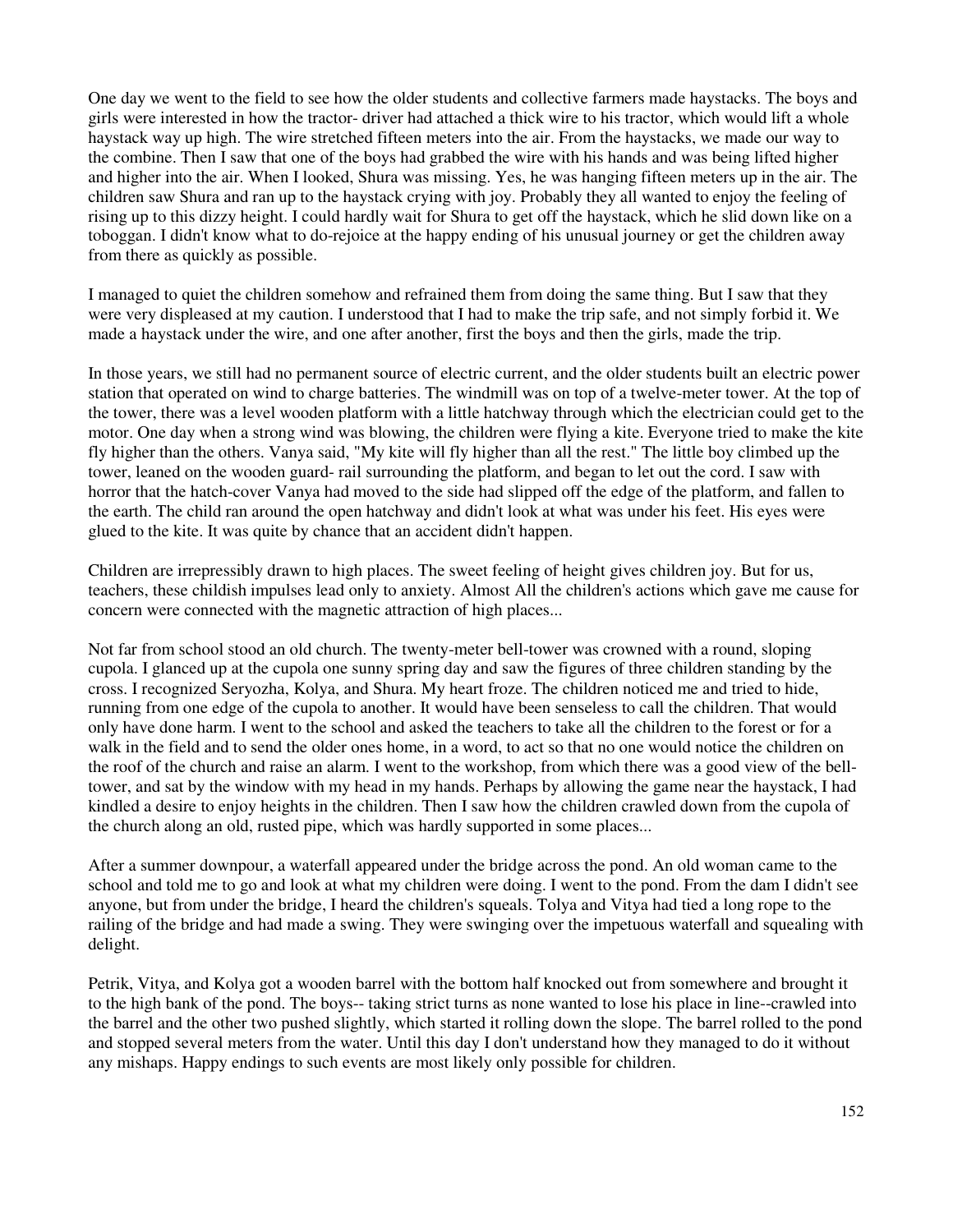We watched some loggers during one walk in the forest. They were preparing building material for the collective farm. The children watched with bated breath as the cut trees fell to the earth. We set out for home and didn't notice that Shura and Danko were missing. We were already resting in a clearing when an old woodcutter came up to us with the two boys and said that they had tried to climb a tree so that when it fell, they could fly down with it from the upper branches.

All of these events occurred within a period of about six months in the third and fourth grade. I felt that to restrain the children from such actions and simply to see that nothing had happened was not the way out. The powerful stream of their energy demanded not just activity; the children wanted to test their fearlessness in the face of danger. The thirst for brave deeds was witness to the fact that the romance of courage was knocking at the doors of my students' lives. The children's energy had to be funneled into the right channel.

The reader has noticed that the actions, which seem at first to be foolhardy, were mainly done by the boys. There was not a single boy who didn't give me cause for concern. Even Danko, whom I considered to be indecisive and timid, surprised me late in the autumn of 1955. He crossed the pond on very thin ice. To lessen the possibility of falling through, he pushed his books in front of him. The ice cracked and bent and was covered with water over the deepest place, but by a miracle didn't break through, and the boy got to school safely. After him came two of his schoolmates, but the ice broke in front of them, luckily right by the edge.

Of course one should guard against such events, but that is not all. One must go forth to meet danger and overcome it.

Thus appeared our Unit of the Brave and Fearless. All of the boys entered into its ranks, and after some time some of the girls joined with them. I thought up games and amusements, which demanded strength of will, bravery, and fearlessness. We found a high precipice on the edge of the pond. The bottom of the pond proved safe there. On a hot July day, the youngsters came there to swim. I showed them how to jump from the precipice and direct your flight. Immediately after me, Shura, Seryozha, Kolya, Vitya, and Fedya jumped. The next day, Yura, Kostya, and Petrik dared to jump. On the third day, Tolya, Misha, Sasha, and Vanya. Only four boys were left--Pavlo, Volodya, Danko, and Slava. Their comrades kidded them. The girls were swimming below, and they also began to egg the boys on. Tina came up to the precipice and wanted to jump. She dived, and it was beautiful. Larisa and Varya followed her example. The boys were ashamed. Finally, Pavlo, Danko, and Slava jumped.

Only Volodya couldn't make himself do it. I saw that the little boy was upset that he was afraid, but still he couldn't overcome his fear. We had to find a lower precipice for Volodya. He jumped from there with the girls, but he couldn't make himself jump from the high ledge. I had to spend a lot of time with him to get him to do brave things. When the children hung houses for the starlings in the spring, I managed to get him to climb a tall tree. This was the boy's first victory over fear. The children told me in secret that Volodya went to the precipice by him- self, undressed, sat for a long time, and made a running start, but was afraid to jump all the same. Following the first three of the bravest girls, Valya jumped off the precipice. No one had expected this of her. Valya's action confused Volodya. The boy closed his eyes tight and jumped into the water. After Valya jumped, Nina, Galya, Lucya, Zina, Katya, and Sasha followed suit, and after them all the girls jumped. I was convinced that girls have significantly more strength of will than boys. They can overcome fear and indecisiveness with great courage and without all the fuss boys make when they express their joy after they have done something brave.

When we were vacationing in the lap of nature after finishing the third grade, the children thought up the polar explorers game. According to the conditions of the game, on a remote island covered with thickets—an iceberg surrounded by water on all sides-were located the shipwrecked polar explorers, and on our side was the Big Land. We had to bring supplies (bread and potatoes) to the polar explorers. Between the iceberg and the Big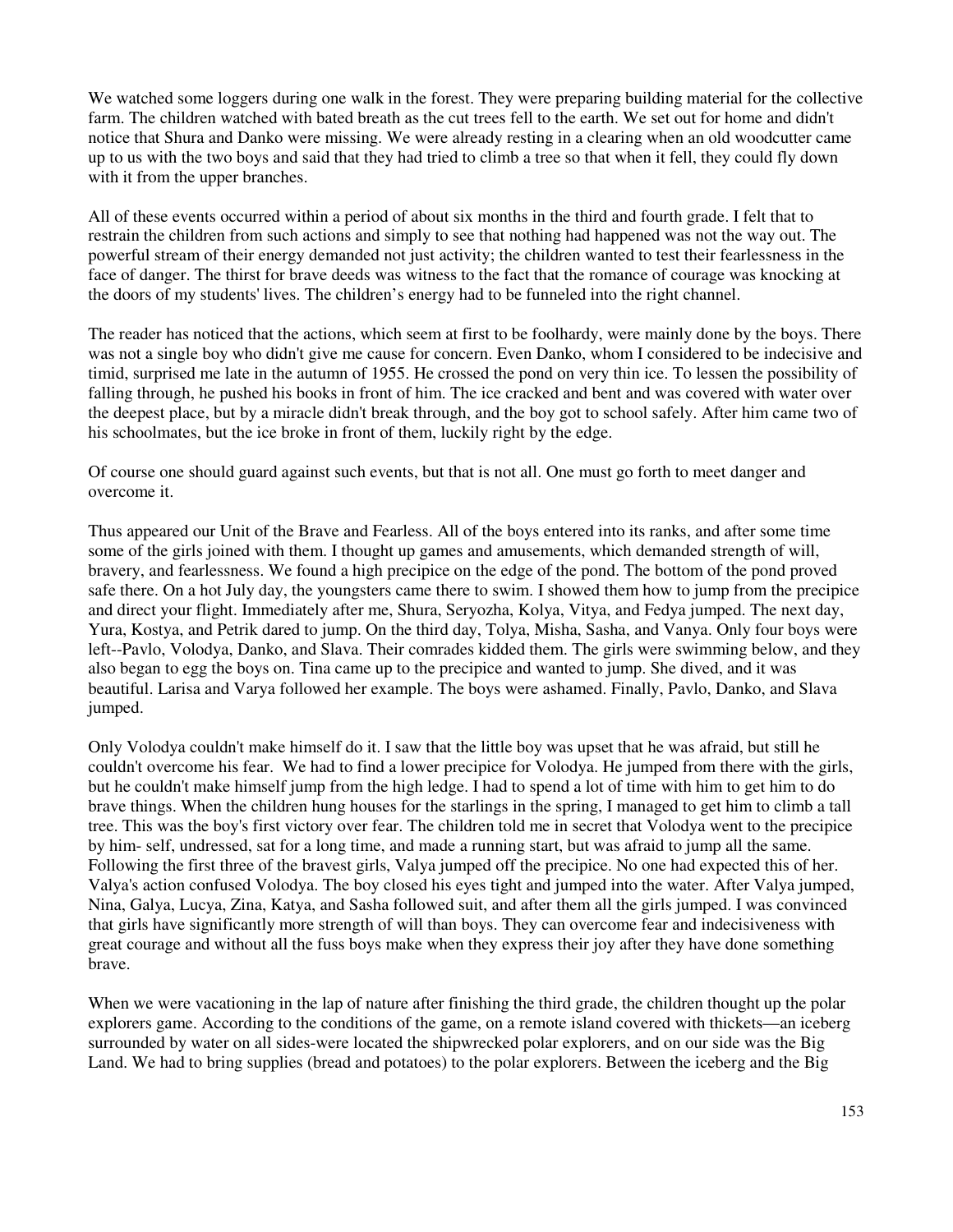Land was a small lake. The rules of the game were that the supplies had to be brought in the dark of the severe polar night.

And thus volunteers came forth from the Unit of the Brave and Fearless. The children were a little bit afraid: it was said that someone had seen a wolf's lair on the island. But Shura and Seryozha set out on the night journey. We fastened a pack with bread, potatoes, matches and fatback to a thick pine board. We launched two old rubber inner tubes into the water--this was the launch in the game. The sun went down, and the lake and the little island were covered with fog: Stars appeared in the sky. The boys undressed and tied their clothes to the board, then quietly set off. After a minute they were no longer visible, and several minutes later, a weak splash was heard, and then even it died away. The whole Unit of the Brave and Fearless sat on the shore with our little dog Travka... An hour passed, and it was pitch-dark. Neither the island nor the lake could be seen. Suddenly in the darkness a weak flame appeared: it was the young polar explorers reaching the place of the shipwreck. They were sending the signal that the next pair could set out in its launch.

Again we fastened bread, potatoes, fatback, and onions to a board and put out the inner tubes. Vitya and Yura got ready. One of the girls told how in the old days, big pikes lived in this late, and that maybe they could be found there even now... The story was clearly told to frighten Vitya and Yura. Of course it was frightening for the boys to make their way through the black water, but now they wouldn't change their minds for anything. At the instant when Yura and Vitya put their feet into the warm water, a big splash was heard ahead. Of course, it was a fish playing, but the boys hadn't forgotten the story of the pikes. Another hour went by and the second flame shone through the darkness. Then both flames went out. That meant that the two pairs of polar explorers had united. We lay down, but no one could sleep.

A campfire blazed up on the island: the boys would while away the night, not closing their eyes until sunrise. Bunched into a tight circle, they would look to the east impatiently, waiting for the sky to grow light. And the next day as soon as the first golden rays of the sun peeked out over the treetops, the boys would swim back. Those who had not yet had the joy of overcoming their fear would envy them. And they who had conquered their terror would answer with the restraint that becomes a man: "It wasn't scary at all".

In the dark of night we sent all the boys out, even Volodya. When the game was in full swing, the girls wanted to know why the boys could go and they couldn't. I had expected that question, so Tina went to the island with Kolya, and Varya went with Tolya. The boys found dry hay on the island and made a bed for the girls.

Night, quiet, and seclusion--all of this interests children because in all this they see the romance of overcoming difficulties. The children thought up another interesting game--the geologists. Deep in the forest in an impenetrable thicket, about five kilometers from the edge of the forest, the girls built a hut and set up camp there during the day. This was the main base of the geological-prospecting party. The ruler of the game were that a group of geologists, the boys, had to get to their base across the taiga in the dark of night...The geologists carried rucksacks with mineral samples. When it was getting dark outside, the boys left school and had reached the edge of the forest in an hour. They had to find their way in the darkness, and in addition had to forge a wild taiga river and a mountain range. The girls were not allowed to give any kind of signals. It took a good two hours to cross the forest. The boys got to the main base after midnight, tired, but joyful and excited.

In August during a downpour, fourteen calves dropped behind the kolkhoz flock. The animals ran somewhere across the flooded meadow. The adults looked for the calves for a long time but couldn't find them. "Let us look for them," Shura and Vitya suggested to me. So nine people from the Unit of the Brave and Fearless, six boys and three girls, set off on the search with me. We took food, a compass, and two inner tubes for the crossing. The children were in an elated mood. We inspected the flooded meadow piece by piece. In some places, we divided into groups of two or three. In four days we had found eleven calves in the forest glade. The rest of the calves probably died in the swift-flowing stream that formed during the downpour. The days of the search stayed in the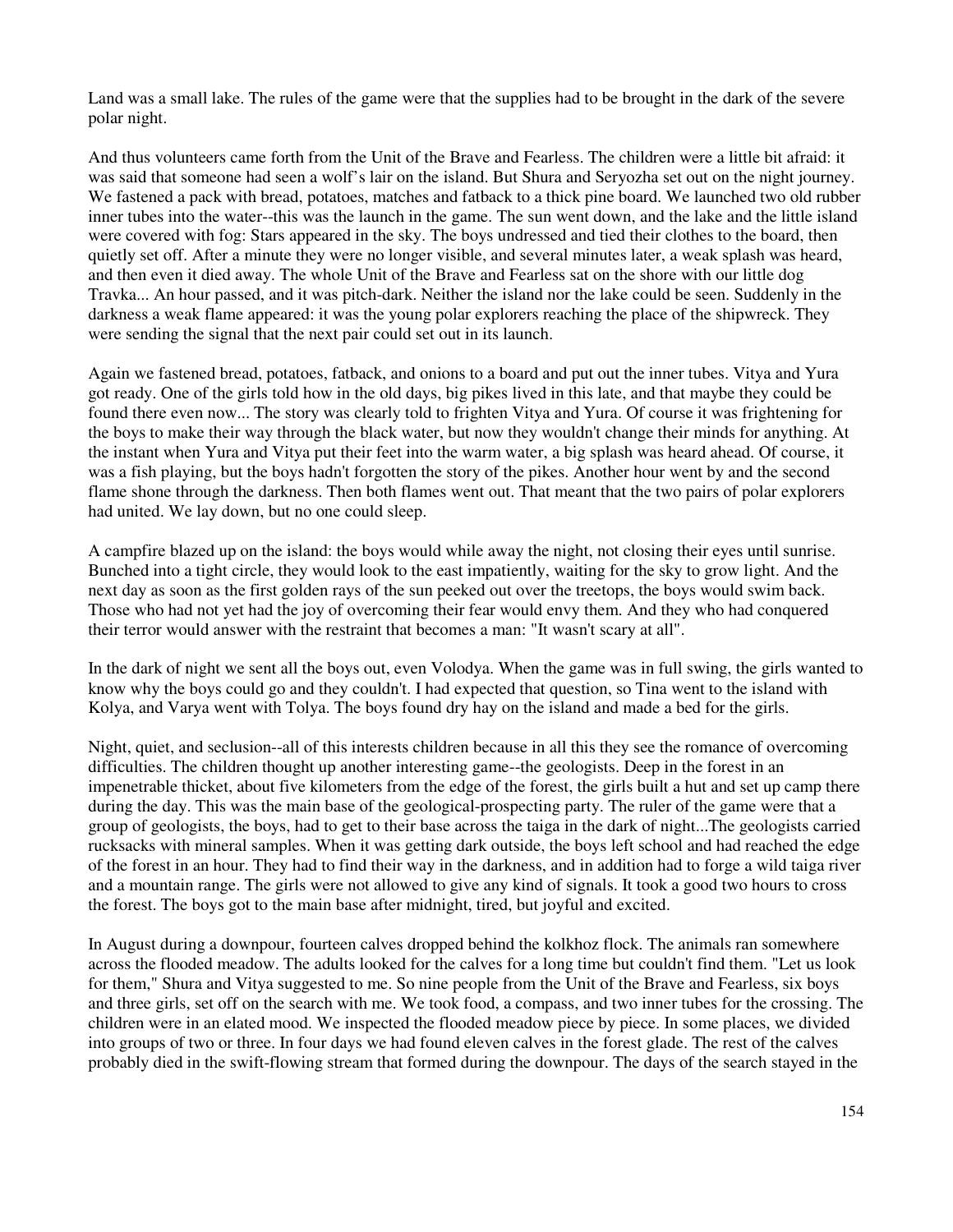children's memories. Galya, Lucya, and Sanya, little girls who were afraid of the dark, of frogs, and grass snakes, remembered it especially. For in those days, they met up with foxes and owls.

The summer after the fourth grade ended, we played alpinists. We let down a rope ladder, which we had tied in place beforehand into the ravine from a precipice. Our mountain camp lay below, and we were off to be mountain climbers. The assignment consisted of scrambling up an almost sheer wall, crawling onto the precipice, and then again coming down the ravine. A lot of the boys were already not afraid of heights, but at the beginning, even they were a little frightened. The first one to go up and return was Vitya, and after him, Shura and Seryozha. Yura came back when he was only halfway there. We had to find a precipice that was not so steep for the rest, and we played there for several days. The girls competed with the boys. The bravest and least afraid were Tina, Larisa, and Kostya. They teased Volodya and Slava who got dizzy at a height of three meters. In the end, all the boys and girls conquered the precipice.

The children experienced a deep feeling of joy in displaying their courage and fearlessness. Bravery and courage are moral features necessary to every person, not just in exceptional circumstances, but in everyday life and labor.

The less time remained until the end of elementary school, the more concerned I was: the children would soon be teenagers. They were already worried about questions of themselves; the boys and girls began to wonder, "What kind of a person am I? What is good about me, and what is bad? What do my comrades think of me?"

 As adolescence approaches, so does the time for self-education. Thinking of the future, when the most important educational force would be the will and persistence of the children, I tried, in the years of their childhoods, to awaken interest in self-education. Every child had a schedule of work and play. The children got up at six o'clock every morning and did mo, washed off with cold water, ate breakfast, and did their homework. Before leaving for school, each child did no less than an hour of bookwork. I tried to see that constant observance of a schedule became a means of self- education. Volodya and Slava had trouble getting up in the morning because their parents didn't want to wake them and couldn't get them to go to bed early. I tailed not only with the boys, but with their parents. Slava became attracted to self-education and learned self-control. But Volodya still hadn't learned even that. His family taught him to be easy on himself.

## We Say Farewell to Summer

After the end of the fourth grade, all my children-sixteen boys and fifteen girls entered the fifth grade. Twelve students had only excellent marks in all their subjects, and the school awarded than certificates of honor. Thirteen students had only good and excellent marks, and six children had satisfactory, good, and excellent marks.

I considered the main success in my educational work to be that the children had been through the school of humanity, had learned to hold other people's joys and sorrows close to their hearts, to love their homeland and to hate its enemies. They understood the transformational role of work, had mastered their native language beautifully, and had learned five things: to observe, to think, to read, to write, and to express their thoughts in words. I was convinced that children could be taught to read and write before the age of seven, that is, before they entered the first form. Once that goal is accomplished, the child's intellectual powers can be freed for thinking and creativity.

I considered it no less important that the children were morally prepared to enter this difficult age- the years of adolescence. In the elementary school, I thought of that time when the children would draw close to that invisible line which separates childhood from adolescence. Some had already crossed that line. The difficulties of adolescence had already begun in the fourth grade. ...